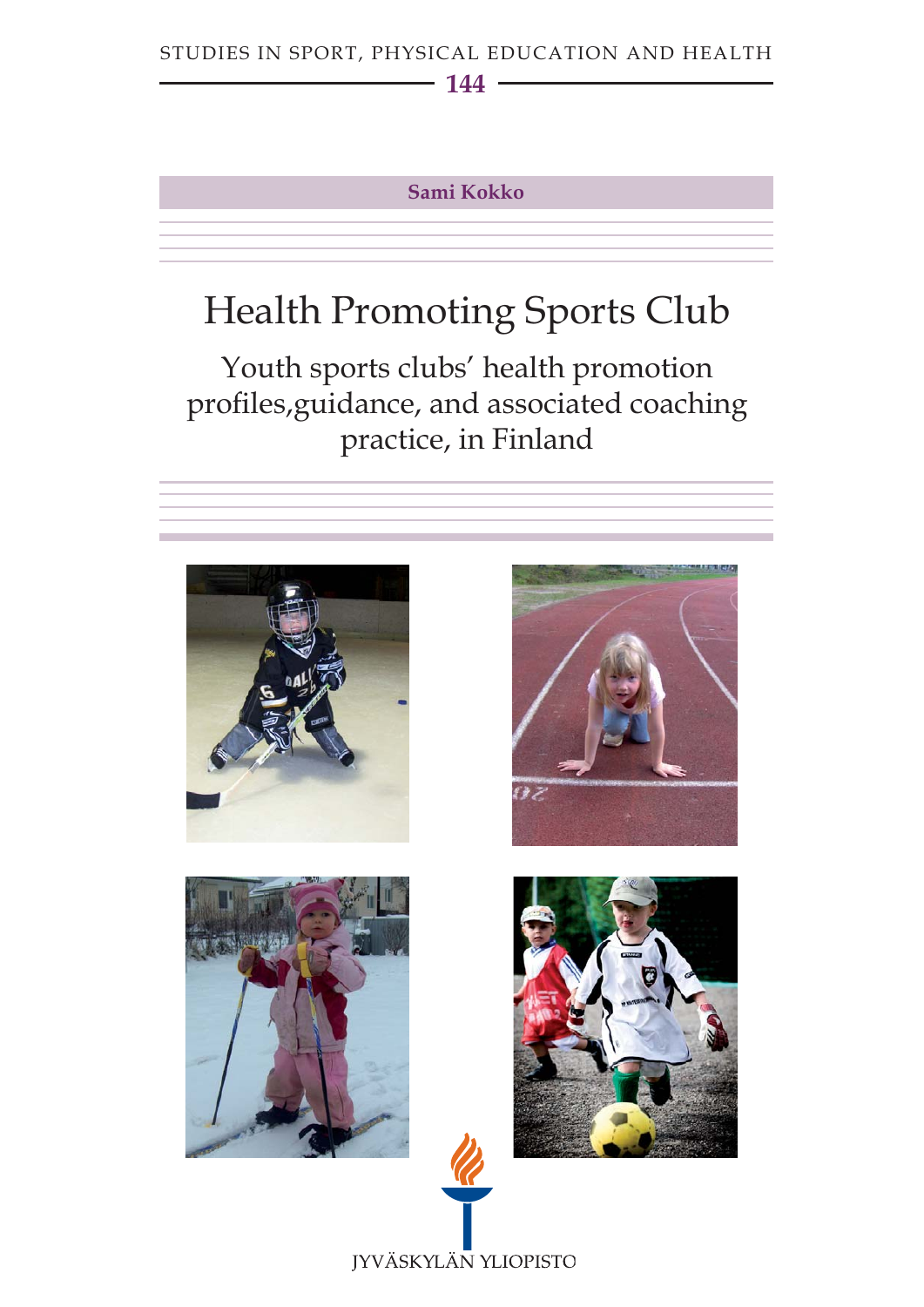STUDIES IN SPORT, PHYSICAL EDUCATION AND HEALTH 144

## Sami Kokko

## Health Promoting Sports Club

## Guidance, and Associated Coaching Practice, in Finland Youth Sports Clubs' Health Promotion Profiles,

Esitetään Jyväskylän yliopiston liikunta- ja terveystieteiden tiedekunnan suostumuksella julkisesti tarkastettavaksi yliopiston Villa Ranan Blomstedtin salissa tammikuun 22. päivänä 2010 kello 12.

Academic dissertation to be publicly discussed, by permission of the Faculty of Sport and Health Sciences of the University of Jyväskylä, in the Building Villa Rana, Blomstedt Hall, on January 22, 2010 at 12 o'clock noon.

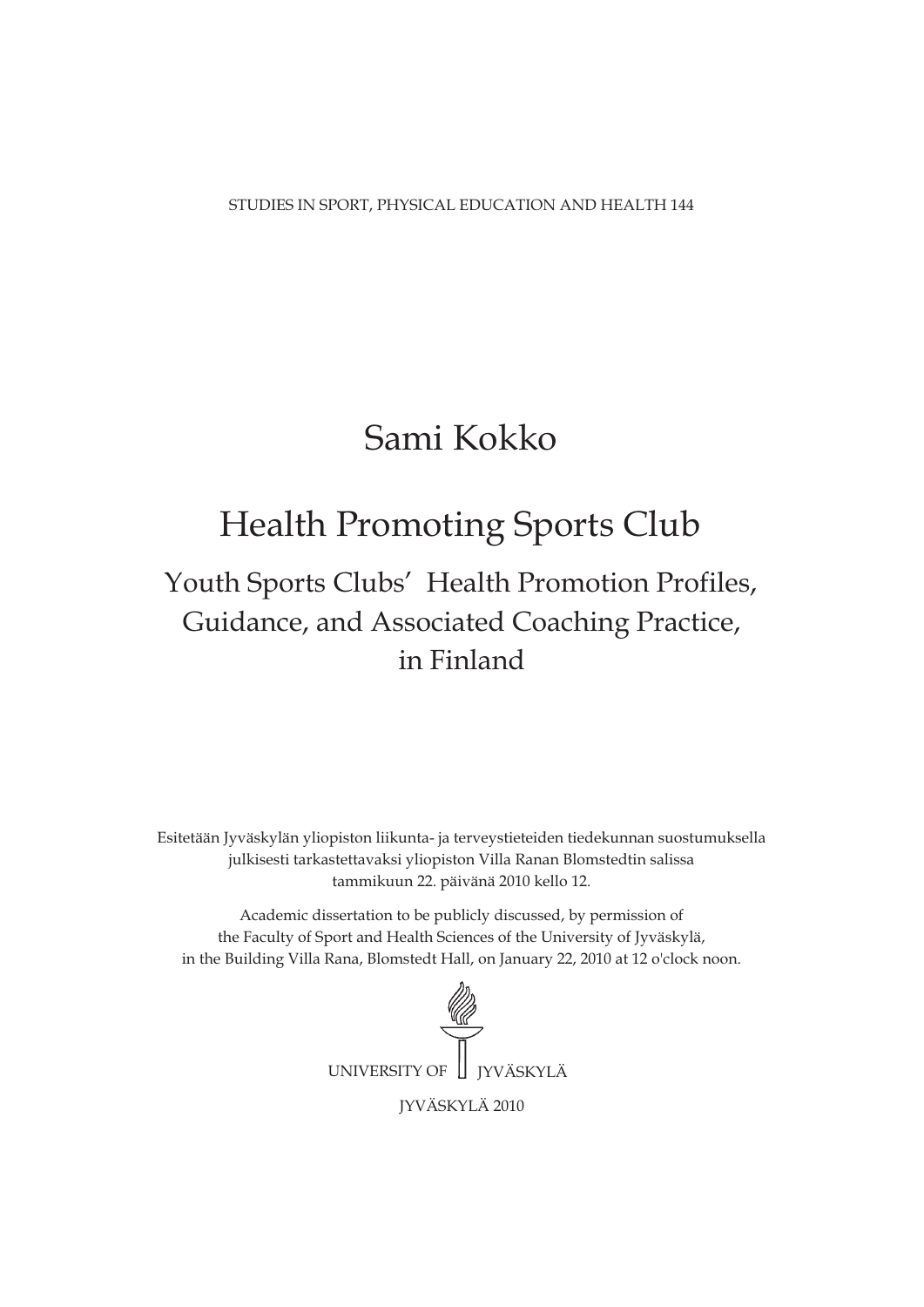## Health Promoting Sports Club

Youth Sports Clubs' Health Promotion Profiles, Guidance, and Associated Coaching Practice, in Finland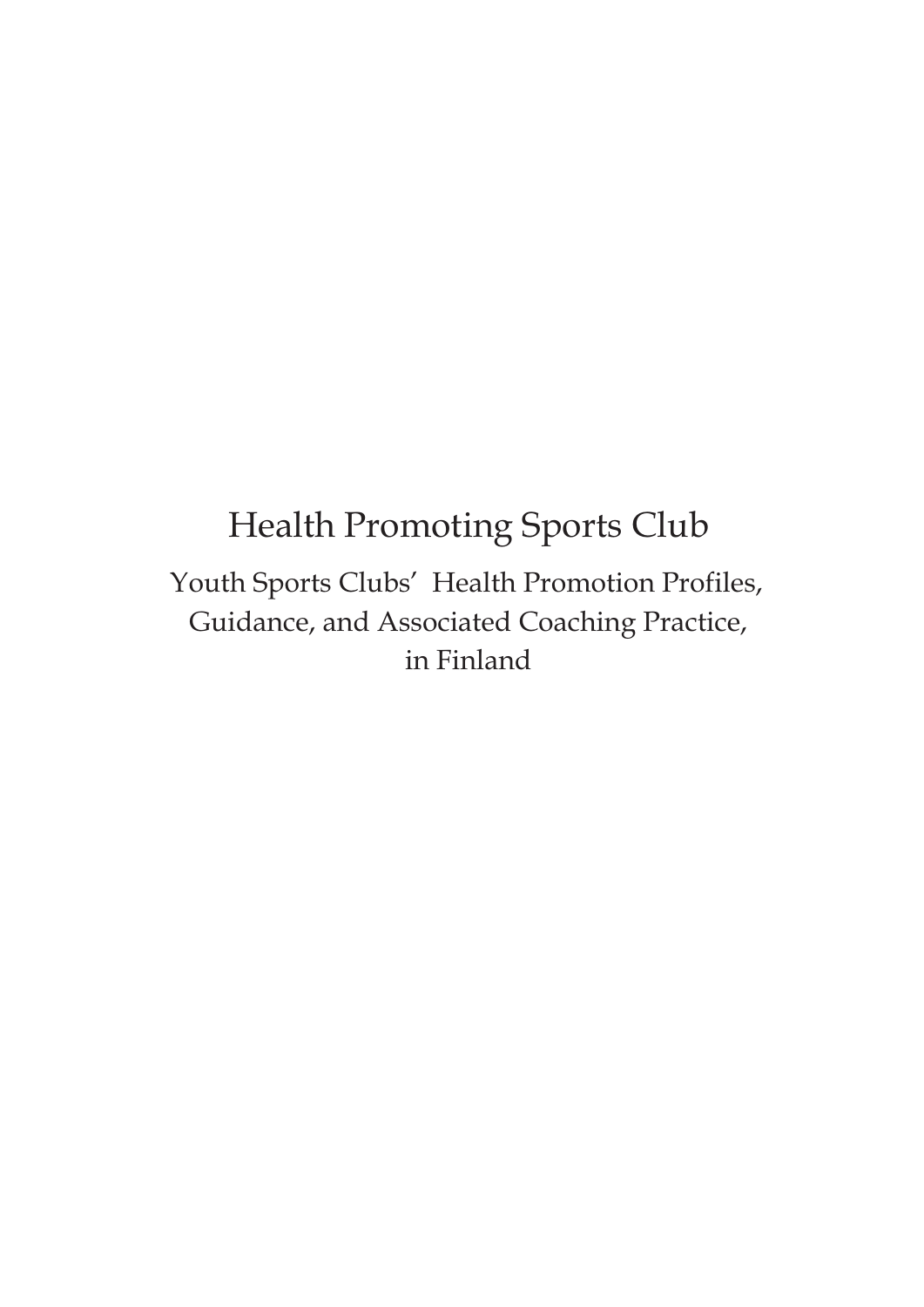STUDIES IN SPORT, PHYSICAL EDUCATION AND HEALTH 144

## Sami Kokko

# Health Promoting Sports Club

## Youth Sports Clubs' Health Promotion Profiles, Guidance, and Associated Coaching Practice, in Finland



JYVÄSKYLÄ 2010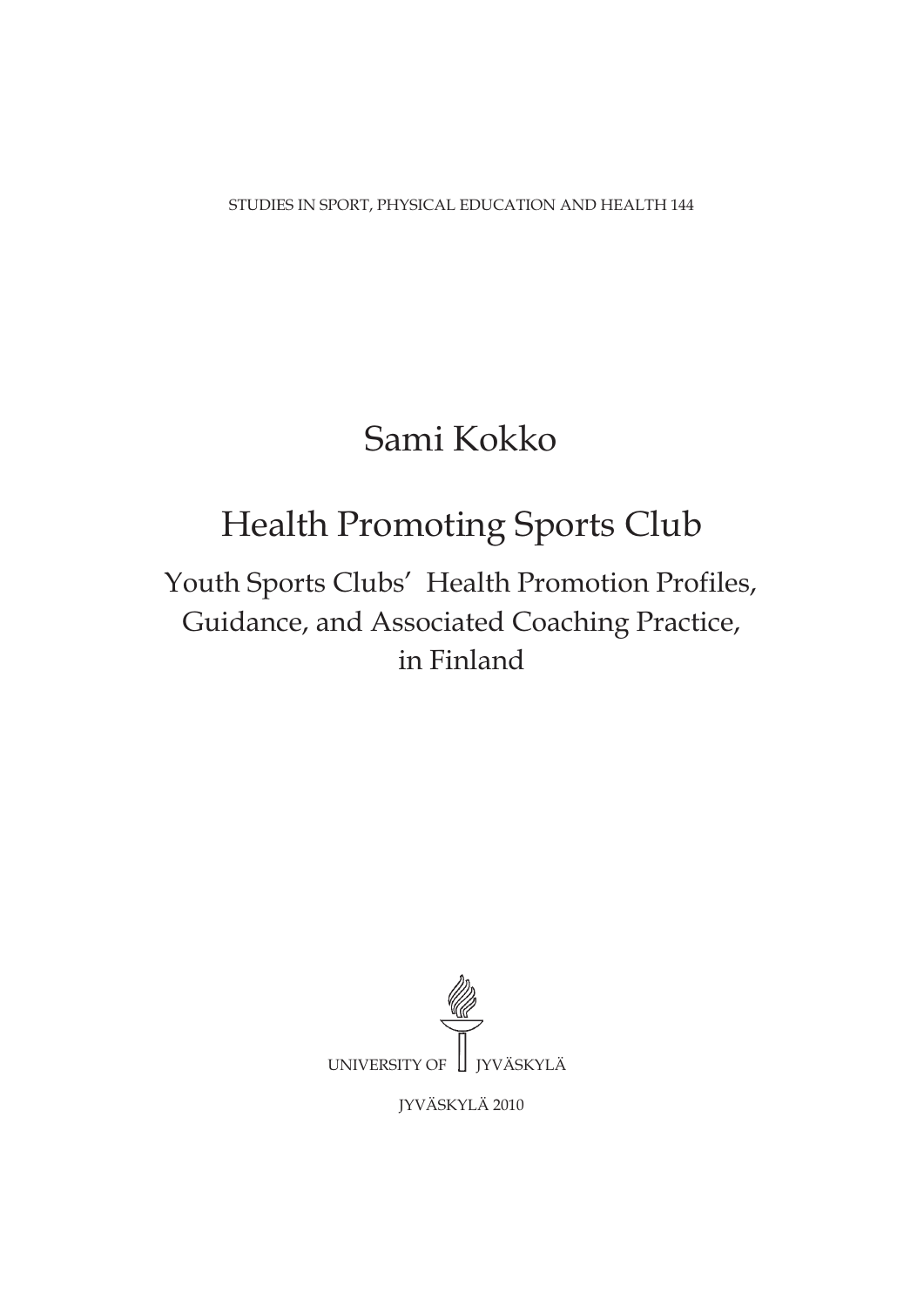Editors Harri Suominen Department of Health Sciences, University of Jyväskylä Pekka Olsbo, Marja-Leena Tynkkynen Publishing Unit, University Library of Jyväskylä

Photographs: Soccer-related picture: Newspaper Keskisuomalainen/Heikki Pölönen, published with the permission by Newspaper Keskisuomalainen; Other pictures: Sami Kokko.

URN:ISBN:978-951-39-3793-5 ISBN 978-951-39-3793-5 (PDF)

ISBN 978-951-39-3703-4 (nid.) ISSN 0356-1070

Copyright © 2010, by University of Jyväskylä

Jyväskylä University Printing House, Jyväskylä 2010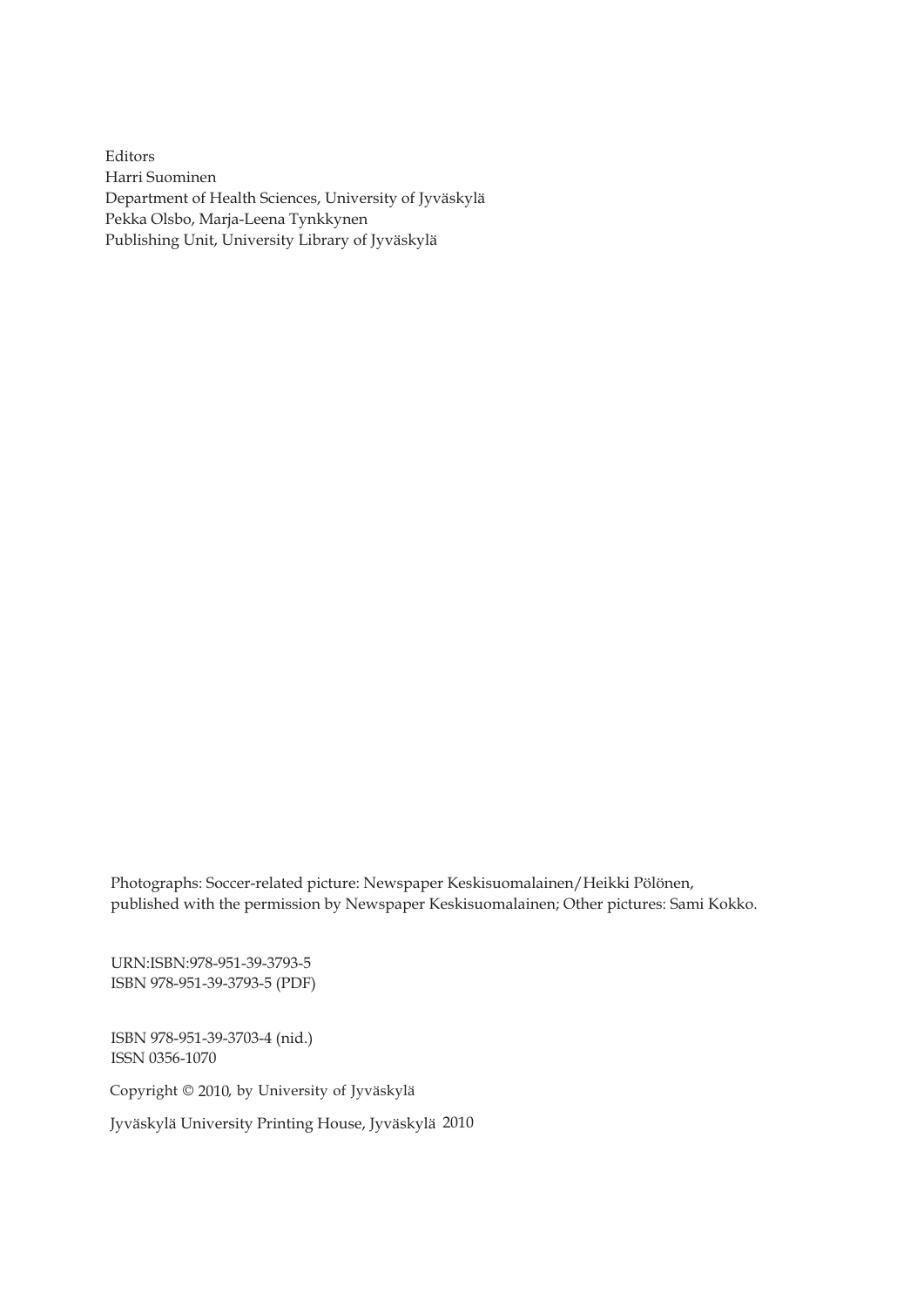To my family – Piia, Ella, Elias, Enni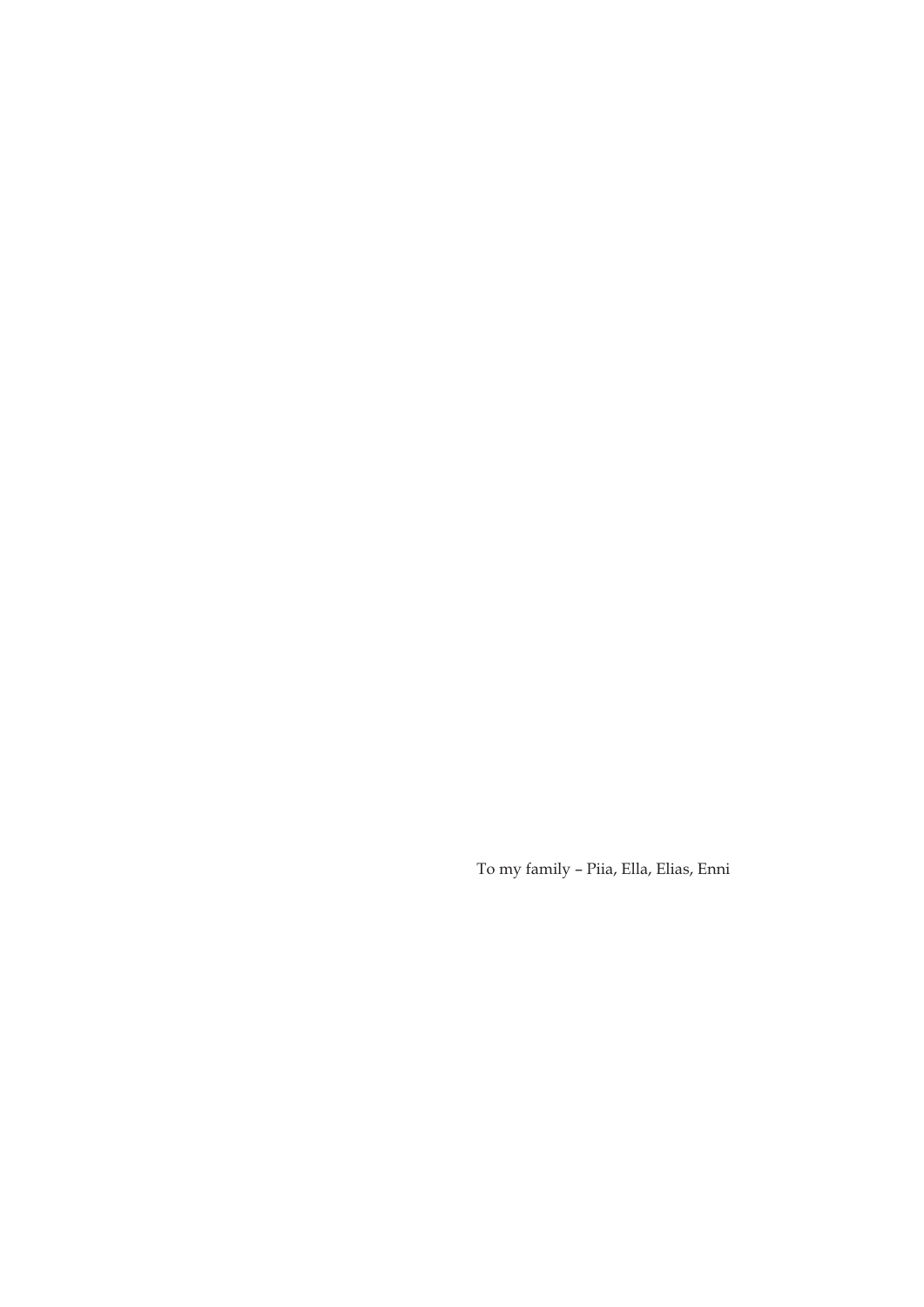## **ABSTRACT**

Kokko, Sami Health Promoting Sports Club – Youth sports clubs' health promotion profiles, guidance, and associated coaching practice, in Finland Jyväskylä: University of Jyväskylä, 2010, 147 p. (Studies in Sport, Physical Education and Health ISSN 0356-1070; 144) ISBN 978-951-39-3793-5 (PDF), 978-951-39-3703-4 (nid.) Finnish summary Diss.

This study was composed in two stages. The purpose of the first stage was to create the frame of reference and to determine the most relevant standards for the health promoting sports club (HPSC). The second stage was aimed at reviewing youth sports clubs health promotion profiles, and clubs' guidance and coaches' implementation activity in health promotion. Also, differences between separate informants and club-based background variables, as well as associations between the clubs health promotion profile, guidance activity and coaches' activity were examined.

Initially, a literature review was executed, followed by a Delphi Study. During three rounds of the Delphi, 27 specialists (health promotion  $[n = 11]$  and sports club activity  $[n = 11]$ 16]) evaluated a total of 81 standard proposals. At the second stage, a questionnaire-based Sports Club Survey was conducted. A total of 97 out of 120 (81%) sports clubs from four predominant youth sports in Finland participated. The data consists of the answers of 273 sports club officials, 646 male athletes (14 to 16 years old) and 240 coaches. Basic statistical methods such as cross tabulation, Spearman correlation coefficient, and Chi-square test were used. Also, more sophisticated methods, such as factor analysis and logistic regression were used.

As a result of the Delphi Study, the 15 most relevant standards for the HPSC were identified. When comparing these 15 standards with the Ottawa Charter's five key strategic areas, some important goals of health promotion were missing. Hence, the researcher added seven more standards resulting in the presentation of a tentative typology of 22 standards.

The results from the Sports Club Survey indicated that Finnish youth sports clubs were fairly health promoting by their orientations, measured by the Health Promoting Sports Club Index (HPSC Index). They fulfilled an average of 12 standards out of 22. However, variation between clubs was wide; every fourth club was classified as "higher health promoting" and every third as "lower". Of the background variables, the clubs that held the certification by the Young Finland Association were almost two and a half times more likely to recognize health promotion at a higher level than the other clubs. Regarding guidance activity, the clubs were rather active considering sports performance, but less active, even passive, concerning non-performance time and various health topics. Some important health behaviour-related issues like nutrition, substance use and doping prevention were extraordinarily infrequently addressed. An association was evident between the club's health promotion profile and guidance activity: the clubs that were categorized as higher health promoting were about three and a half times more likely to guide their coaches in active ways on health promotion concerning sports performance, and six and a half times more likely concerning nonperformance time and health topics, than other clubs. The coaches' health promotion activity was rather high when evaluated by the coaches themselves. Young athletes perceived the coaches' activity much more passive; e.g., when almost half of the coaches stated that they had been active concerning tobacco and snuff, only about 15 % of the youths agreed.

Previous research has shown that youth sports club activities have both positive and negative effects on the health of children and adolescents, but positive contributions are not automatic. This study demonstrated that clubs' health promotion orientations and guidance activity are focal elements to improve health promotion activities within youth sports clubs. Thus, it can be recommended that to reach wide-ranging, active and systematic health promotion at both policy and practice levels, club-level setting-based development is needed first.

Keywords: Guidance Activity, Health Promoting Coaching, Settings Approach, Standards, Health Promotion Profile, Youth Sports Club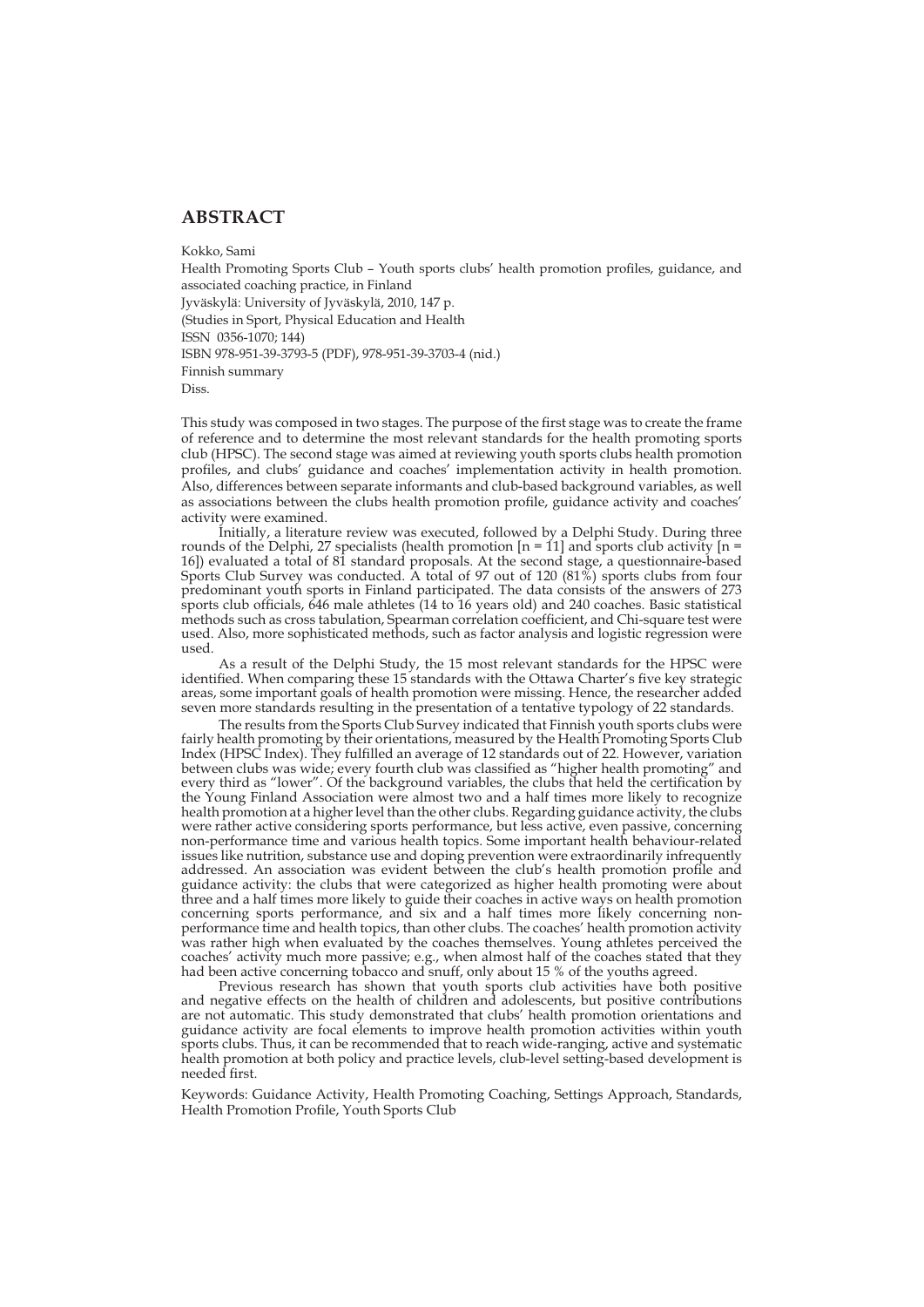| Author's address | Sami Kokko<br>Department of Health Sciences;<br>Research Center for Health Promotion<br>P.O. Box 35 (L)<br>FI-40014 University of Jyväskylä, Jyväskylä, Finland<br>sami.p.kokko@jyu.fi                                                                      |
|------------------|-------------------------------------------------------------------------------------------------------------------------------------------------------------------------------------------------------------------------------------------------------------|
| Supervisor       | Professor Lasse Kannas, PhD, MEd<br>Department of Health Sciences;<br>Research Center for Health Promotion<br>University of Jyväskylä, Jyväskylä, Finland<br>lasse.kannas@jyu.fi                                                                            |
| <b>Reviewers</b> | Senior Researcher, Adjunct Professor Pasi Koski, PhD<br>Department of Education; Centre for Research on<br>Lifelong Learning and Education (CELE)<br>University of Turku, Turku, Finland<br>Associate Professor Lawrence St Leger,<br>BA, MEdSt, PhD, TSTC. |
|                  | School of Health and Social Development<br>Deakin University, Melbourne, Australia                                                                                                                                                                          |
| Opponent         | Professor Lawrence W. Green, Dr.P.H.<br>Department of Epidemiology and Biostatistics,<br>Medical School<br>University of California at San Francisco,<br>San Francisco, USA                                                                                 |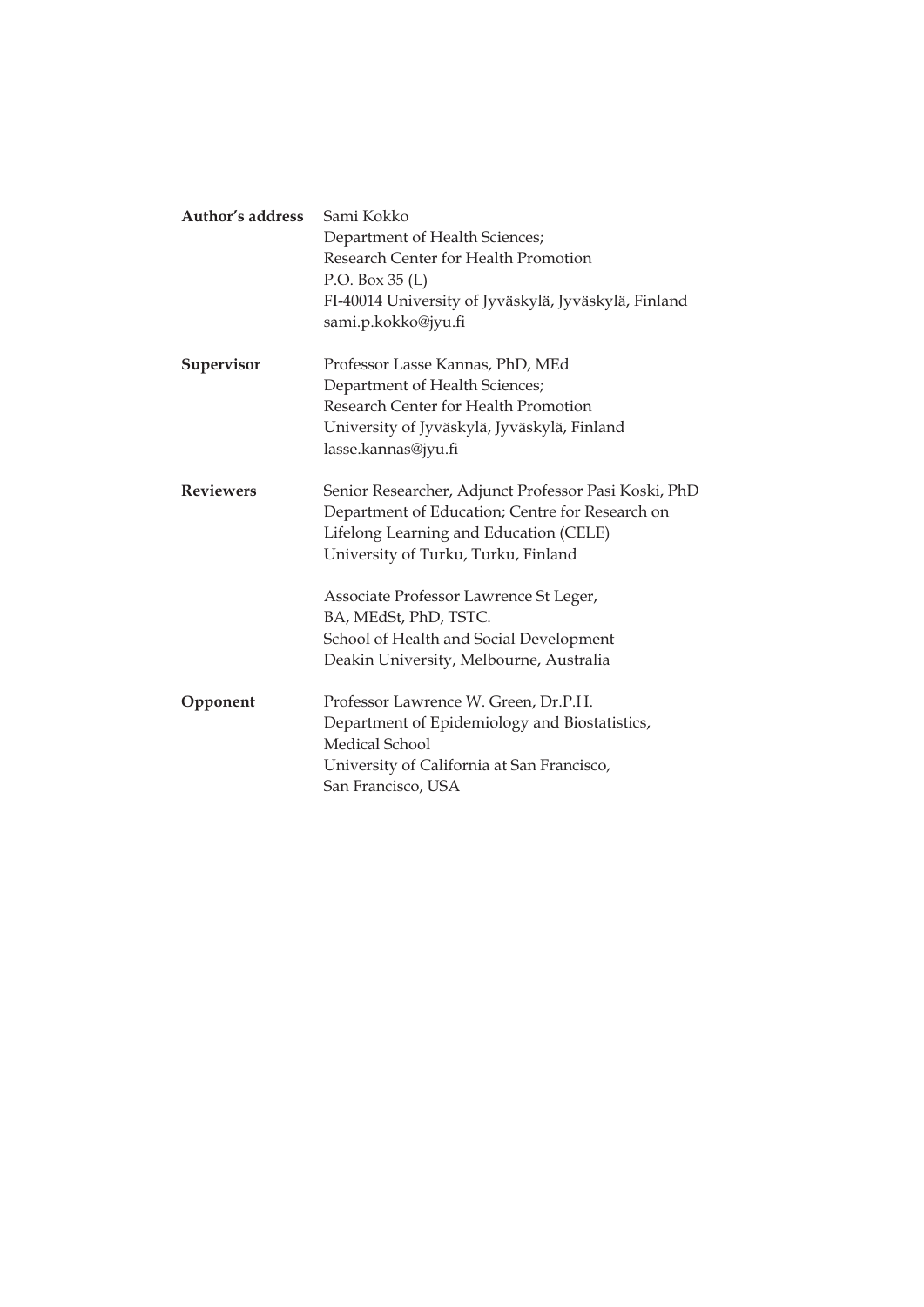### **ACKNOWLEDGEMENTS**

This study was carried out at the Research Center for Health Promotion, which is a part of the Department of Health Sciences and the Faculty of Sport and Health Sciences, within the University of Jyväskylä, Finland. The surroundings have been ideal for academic development; I wish to thank the University of Jyväskylä and all the staff members of the faculty and department for creating an intellectual and supportive environment. Especially, I wish to thank my closest working mates, the colleagues from the Research Center for Health Promotion. You have created a stimulating, convivial and motivating atmosphere to work in every day.

There are several parties and persons who have had an affect on the final result of this dissertation. Hopefully I remember to give my warmest compliments to all of those appropriate. Thus, I decided to briefly go through my path from a child to the present day – this is my story.

I was born in Helsinki, Finland on 5th of June 1973. In my early years' the influential persons were naturally my birth family. I wish to thank you for creating a secure and stimulating home setting to grow. As for many other boys, school was not a priority of interest for me, I was interested in sports. Still, I now realise that all the teachers did good work and something was learned, even if unconsciously, my compliments to all of them.

As mentioned, I have been interested in sports from the beginning; I have played soccer, bandy, basketball, ice hockey and jumped pole vault, just to mention the most important disciplines. Sport and especially ice hockey became a priority for me during my adolescents. It guided my life in all areas, including education. For example, I got into a sports-oriented high school, because I was a part of the junior national team. During the years in high school, I still wasn't too much interested in studying. Here, I want to thank my parents, Dad Juha and Mom Pirjo, whom were patient enough to remind me of the importance of education. I fortunately believed it and became a upper secondary school graduate in 1993. I also made many friends through sports. I would like to thank all of those, especially thanks to Jere and Timo, you are true friends.

One of the most important turning points in my life happened the same year I graduated from high school, I met my wife Piia. Together with complimenting Piia for staying together with me ever since, Piia was the one who guided me in my further studies. Thanks to her, I even became aware of Physical Education Instructor studies, which I completed at the Finnish Sports Institute, Vierumäki during the course of 1994- 1997. During the studies at Vierumäki, I also started to realize the importance of education and for the first time enjoyed it. I felt that I had found my area of interest. I received good teaching and I want to thank all the teachers in Vierumäki a lot. I wish to express my special compliments to Director Matti Kauppinen, who wrote a letter of encouragement to all the graduates. In my letter he encouraged me to apply to university. That was a first time, when I even considered it myself.

After Matti's letter, it was again Piia whom I have to be grateful in realizing this goal. Piia was the one who found the discipline of health education at the University of Jyväskylä and advised me to apply. I did, and got in 1998 and graduated as a Master of Science in Health Sciences at early 2003. I wish to thank all the teachers who educated me during the master studies. The studies gave me a strong foundation in the field of health promotion and education. Together with my time at the university, I also finished my ice hockey playing career. Right after that I coached for one year in Kajaani (Hokki 1999-2000) and operated as head of coaching in Jyväskylä (JYP HT Juniors 2000-2003). I am grateful for these experiences, as I found them very helpful when conducting this thesis.

My postgraduate studies started with a funny episode. At the last meeting with my master's thesis supervisors, Professor Lasse Kannas and Ph.D. Jorma Tynjälä, Lasse raised a question and asked my interest about the doctoral studies. At that time, I was totally tired of research, because I had just finished my master's thesis, and I said "no I am not interested". Fortunately Lasse did not give up that easy, and after some time, he contacted me again and offered me a position at the university, which I gladly accepted.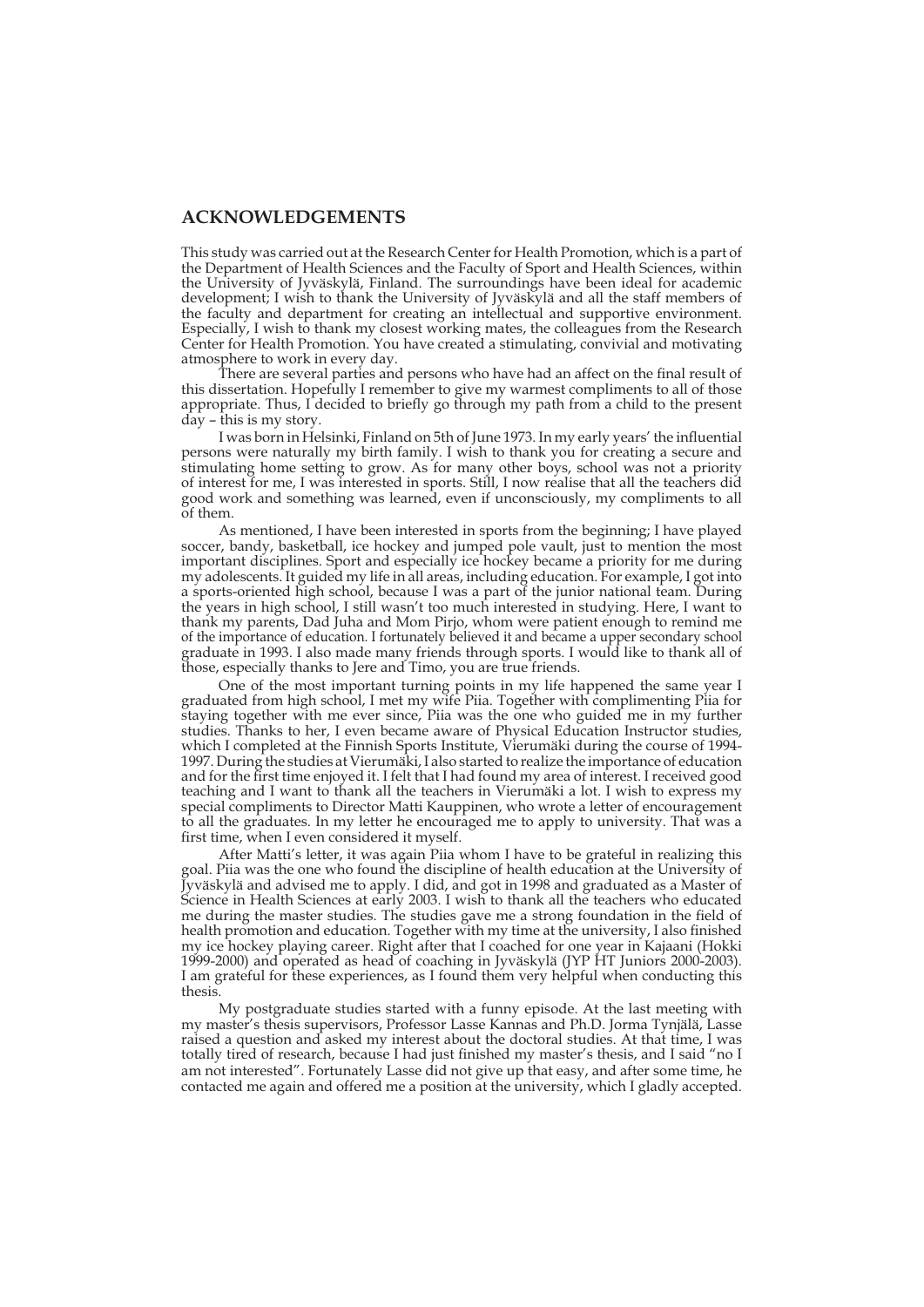By that time, my interest towards doctoral studies was also awoken. The preliminary work of this research started in 2003 and in earnest in 2004.

At the first steps of my doctoral studies and research, I explored youth sports club activities from the perspective of sports sociology. I here wish to thank Professor Hannu Itkonen, who gave me an insight into youth sports and sports club activities during his lectures and also contributed as co-author in the first article of this dissertation. As the pieces of the health promoting sports club idea started to gather, I had many productive brainstorms with my colleague M.Sc. Mika Vuori, my compliments to you Mika of all the inspiration I got from these occasions. The first empirical stage of this study was the Delphi Study. It would not have been possible without the experts, and I wish to thank all of the participated experts. As for the Sports Club Survey, I received invaluable help from the national federations of the sports disciplines that I studied, and especially their current heads of junior activities. I wish to thank the Football Association of Finland and Timo Huttunen, The Finnish Ice Hockey Association and Eero Lehti, the Finnish Ski Association and Timo Rautio, and the Finnish Athletics Association and Marko Ahtiainen. Again without participating sports clubs this study would not have been possible. I wish to thank all the 120 clubs, all the respondents, and especially clubs contact persons, you surely had a toilsome position, and I very much appreciate your efforts.

I wish also to thank BA Markku Tuomi and M.Sc. Eileen McEvoy for assisting the language of the second article of this dissertation. My warmest compliments to M.Sc. Marietta Gates and M.Sc. Michael Ormshaw for their help on the language of the third and fourth article, and this dissertation. In addition, my compliments to M.A. Pirjo Koikkalainen for finalizing the layout of the dissertation, and Professor Harri Suominen to edit it.

During this research process, I have had the possibility to co-operate with several sports, health and research communities, and this co-operation has had many contributions to this study; my compliments to all the persons involved. I wish to express my special acknowledgements here to Hannele Hiilloskorpi, Kirsi Hämäläinen, Leena Kaivola, Kari L. Keskinen, Eero Lehti, Leena Nieminen, Pekka Nikulainen, Hannele Nykänen, Pekka Oja, Jari Parkkari, Ari Piispanen, Pulmu Puonti, Jorma Savola and Tommi Vasankari. I hope the co-operation continues in the future.

I thank the University of Jyväskylä and Department of Health Sciences for the assistant position I have held during this process. I would also like thank the Ministry of Social Affairs and Health, and the Juho Vainio Foundation for providing the financial support to conduct this study.

The most important and influential person behind this study has been my supervisor, Professor Lasse Kannas. I first met Lasse in Kokkola, where I was playing ice hockey and Lasse was giving a lecture for the Open University of the University of Jyväskylä, which I was attending. At that time I had a knee injury and I was walking with crutches, the mutual interest in sports and health promotion was instantly generated. Thereafter, I have had several other reasons to be grateful to Lasse. He has, for example, given me the inspiration to become a researcher and conduct this study and doctoral studies, offered me an opportunity to work at the university and given valuable feedback and various contributions concerning this dissertation. Lasse your way of acting is intellectual, sophisticated and dignified – something everyone could learn from, I have enjoyed every minute of working with you. Another important person in our study group has been M.Sc. Jari Villberg, whose statistical expertise has been most valuable, thank you Jari for fluent and pleasant co-operation.

I would also like to express my gratitude to the reviewers of this dissertation; Associate Professor Lawrence St Leger and Adjunct Professor Pasi Koski. Thank you for valuable comments and contributions which really helped me to finalise this dissertation. I would like to give my special compliments to you Pasi. It has been my pleasure to co-operate with you on many occasions, ever since we first met in Tuusula 2004 and hopefully also in the future.

Finally, I would like to dedicate this dissertation to my family. Every time this research inflicted pressure and stress on me you have given me something else to think about. I have learned that this is just a piece of research, nothing more, and nothing less. Piia, Ella, Elias and Enni, you mean everything to me.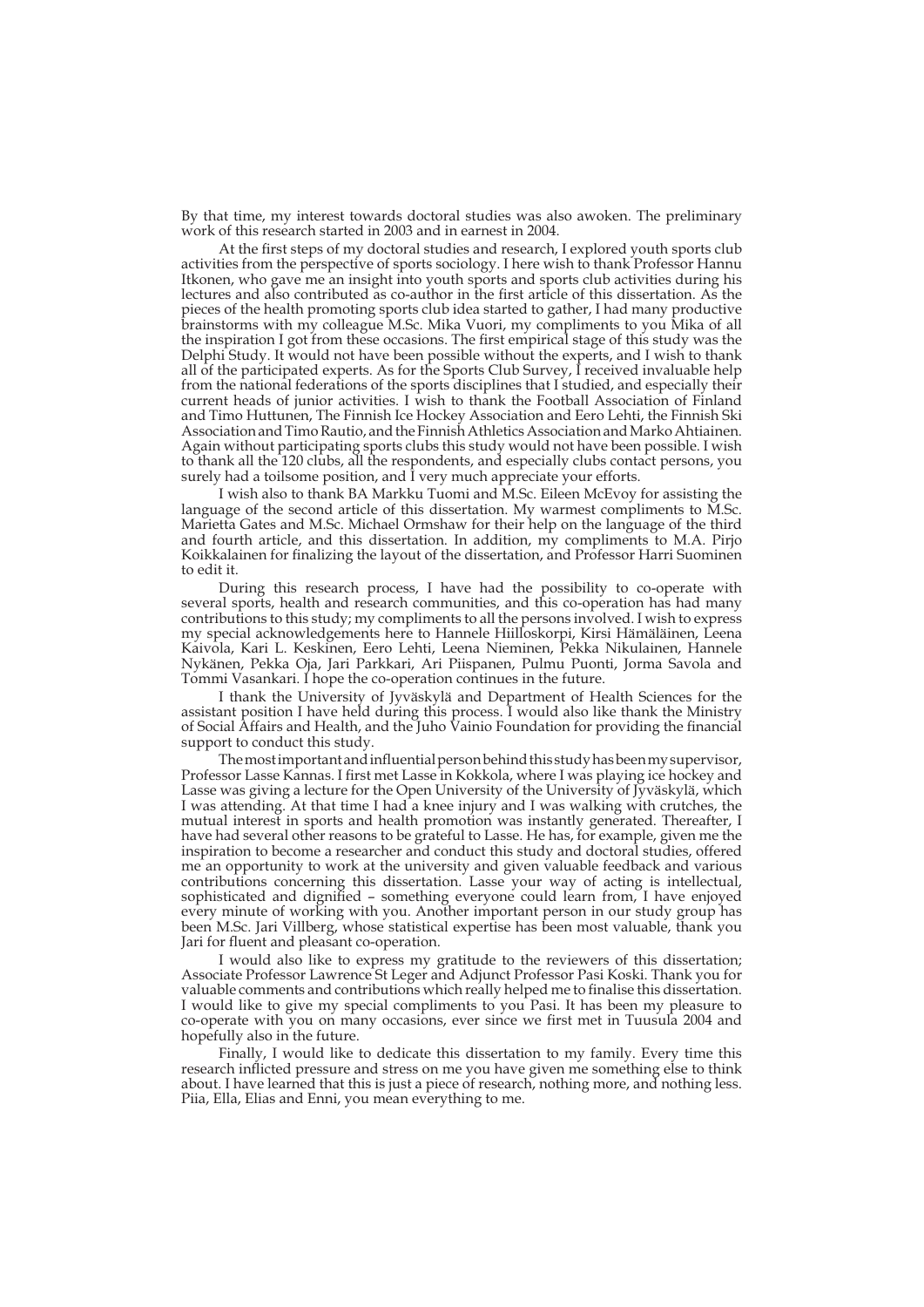## **FIGURES**

- FIGURE 1 Study design and progress (HP=Health Promotion experts; SC=Sports Club experts) (Kokko et al. 2006).
- FIGURE 2 Associations between clubs' health promotion profiles, guidance activity and coaches' implementation (ns = non-significant).

## **TABLES**

- TABLE 1 Characteristics of settings-based models adapted to youth sports club activities (cf. Whitelaw et al. 2001; Kokko & Vuori 2004).
- TABLE 2 Shared and setting-specific factors within traditional healthy or health promoting settings with a sports club addition.
- TABLE 3 Background information of the participants of the Delphi Study (n=27) (HP=Health Promotion experts; SC=Sports Club experts) (Kokko et al. 2006).
- TABLE 4 Background information of the respondents (sports club officials n=248-273 and coaches n=223-240) and sports clubs (n=97) (Kokko et al. 2009a).
- TABLE 5 Classification of the most important standards for health promoting sports clubs and the feasibility of the standards (range 1-4 from very difficult to very easy) by the experts on Delphi (HP=Health Promotion experts; SC=Sports Club experts) (Kokko et al. 2006).
- TABLE 6 Factor distribution and mean values (all clubs) of Health Promoting Sports Club Index (HPSC Index) and Sub-indices and standardspecific scores of sports club officials' (n=273) and coaches' (n=240) (Kokko et al. 2009a).
- TABLE 7 Distribution of youth sports clubs (n=97) as lower, moderately or higher health promoting, categorized by HPSC Index and Subindices (%) (Kokko et al. 2009a).
- TABLE 8 Percent distribution of the clubs categorized as active within the three guidance domains in association to club-based background variables (Kokko et al. 2009b).
- TABLE 9 Associations between the clubs' Health Promoting Sports Club Index (HPSC Index) and domains of guidance activity with newly established categories (%).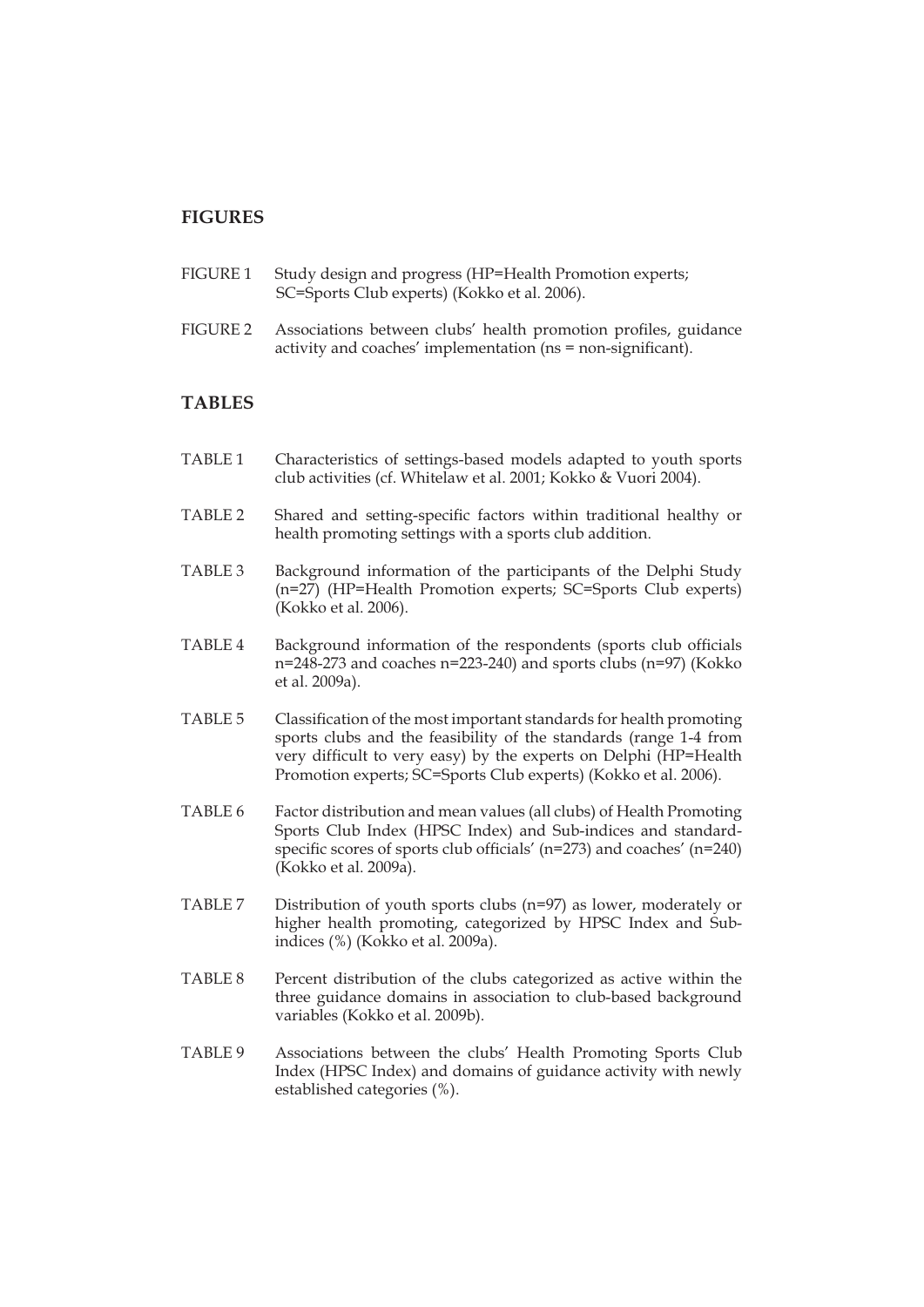- TABLE 10 Difference between the clubs' guidance activity (club officials) and health promoting coaching (coaches and youths), in contrast to sports performance-related health promotion (%).
- TABLE 11 Difference between the clubs' guidance activity (club officials) and health promoting coaching (coaches and the youths), in contrast to non-performance-related health promotion (%).
- TABLE 12 Differences between the clubs' guidance activity (club officials) and health promoting coaching (coaches and youths), in relation to health topics (%).
- TABLE 13 Differences between various respondents on three domains of clubs guidance and coaches' implementation, active third.
- TABLE 14 Proposed typology of the standards for the health promoting sports club.
- TABLE 15 Factor distribution and communality-values in four-factor model for HPSC Index. (Appendix 2)
- TABLE 16 Eigen values and total variance explained under the four-factor model for HPSC Index. (Appendix 2)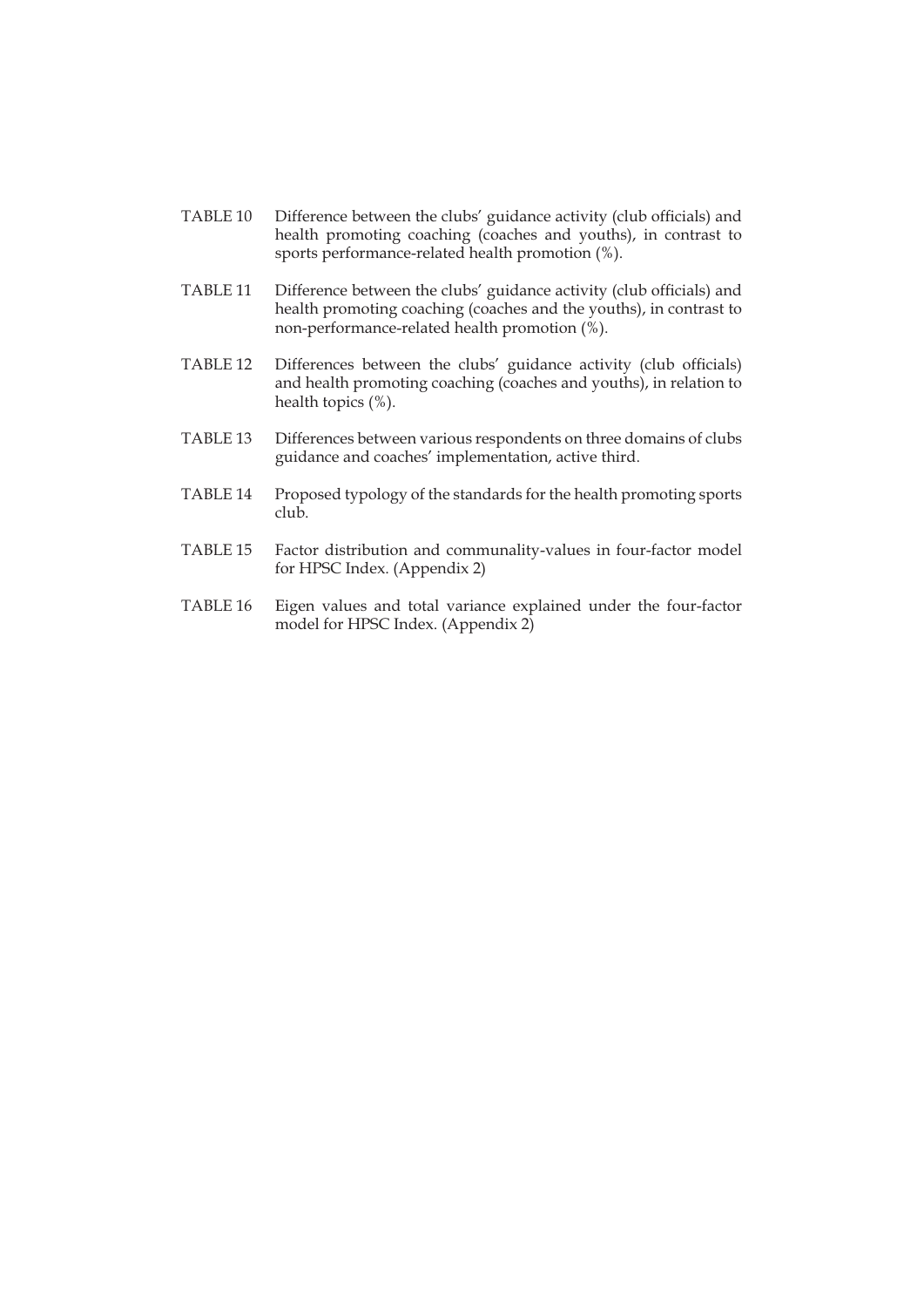## **LIST OF ORIGINAL PUBLICATIONS**

The thesis is based on the following papers which will be referred to in the text as Articles I-IV:

- I Kokko S, Kannas L, Itkonen H. 2004. Urheiluseura lasten ja nuorten terveyden edistäjänä. (Sports club as a setting for health promotion of children and adolescents). Liikunta & Tiede, 41 (6), 101-112.
- II Kokko S, Kannas L, Villberg J. 2006. The health promoting sports club in Finland – a challenge for the settings-based approach. Health Promotion International, 21<sup>(3)</sup>, 219-229.
- III Kokko S, Kannas L, Villberg J. 2009. Health promotion profile of youth sports clubs: club officials' and coaches' perceptions. Health Promotion International, 24 (1), 26-35.
- IV Kokko S, Kannas L, Villberg J. 2009. Health promotion guidance activity of youth sports clubs. Submitted.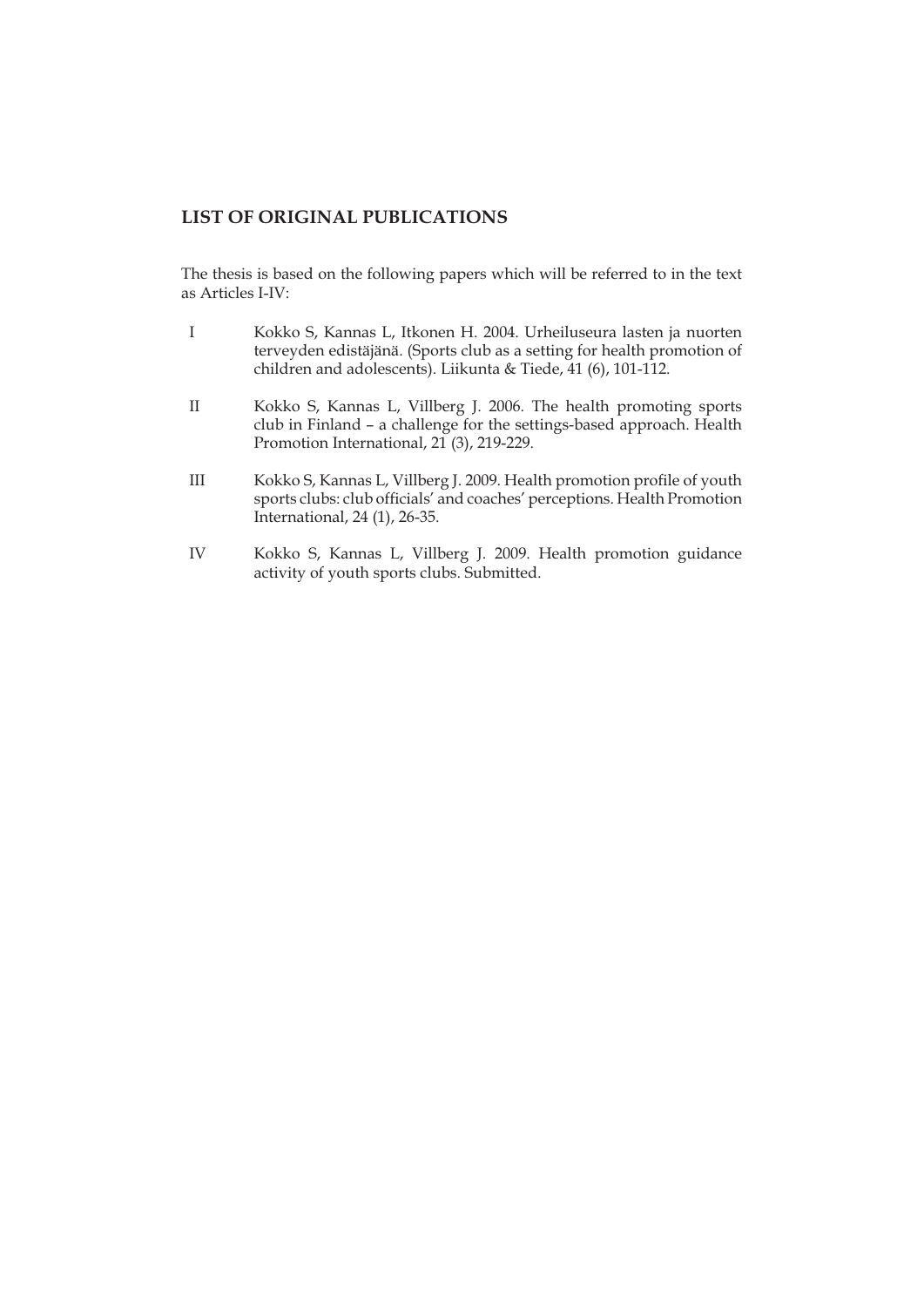## **ABBREVIATIONS**

| <b>CCHPR</b>     | Canadian Consortium for Health Promotion Research           |
|------------------|-------------------------------------------------------------|
| <b>FIHA</b>      | The Finnish Ice Hockey Association                          |
| <b>HIPP</b>      | Health in Prison Project                                    |
| HP Expert        | <b>Health Promotion Expert</b>                              |
| <b>HPH</b>       | <b>Health Promoting Hospital</b>                            |
| <b>HPP</b>       | <b>Health Promotion Profile</b>                             |
| <b>HPS</b>       | <b>Health Promoting School</b>                              |
| <b>HPSC</b>      | <b>Health Promoting Sports Club</b>                         |
|                  | HPSC Index Health Promoting Sports Club Index               |
| <b>HPU</b>       | <b>Health Promoting University</b>                          |
| <b>IUHPE</b>     | International Union for Health Promotion and Education      |
| OR.              | Odds Ratio                                                  |
| <b>SC</b> Expert | Sports Club Expert                                          |
| <b>SLU</b>       | Suomen Liikunta ja Urheilu (Finnish Sports Federation)      |
| Svoli            | Suomen Voimisteluliitto (The Finnish Gymnastics Federation) |
| <b>VOK</b>       | Valmentaja- ja ohjaajakoulutuksen kehittämishanke (The      |
|                  | Development Program for Coaching and Instruction Education) |
| WHO              | World Health Organization                                   |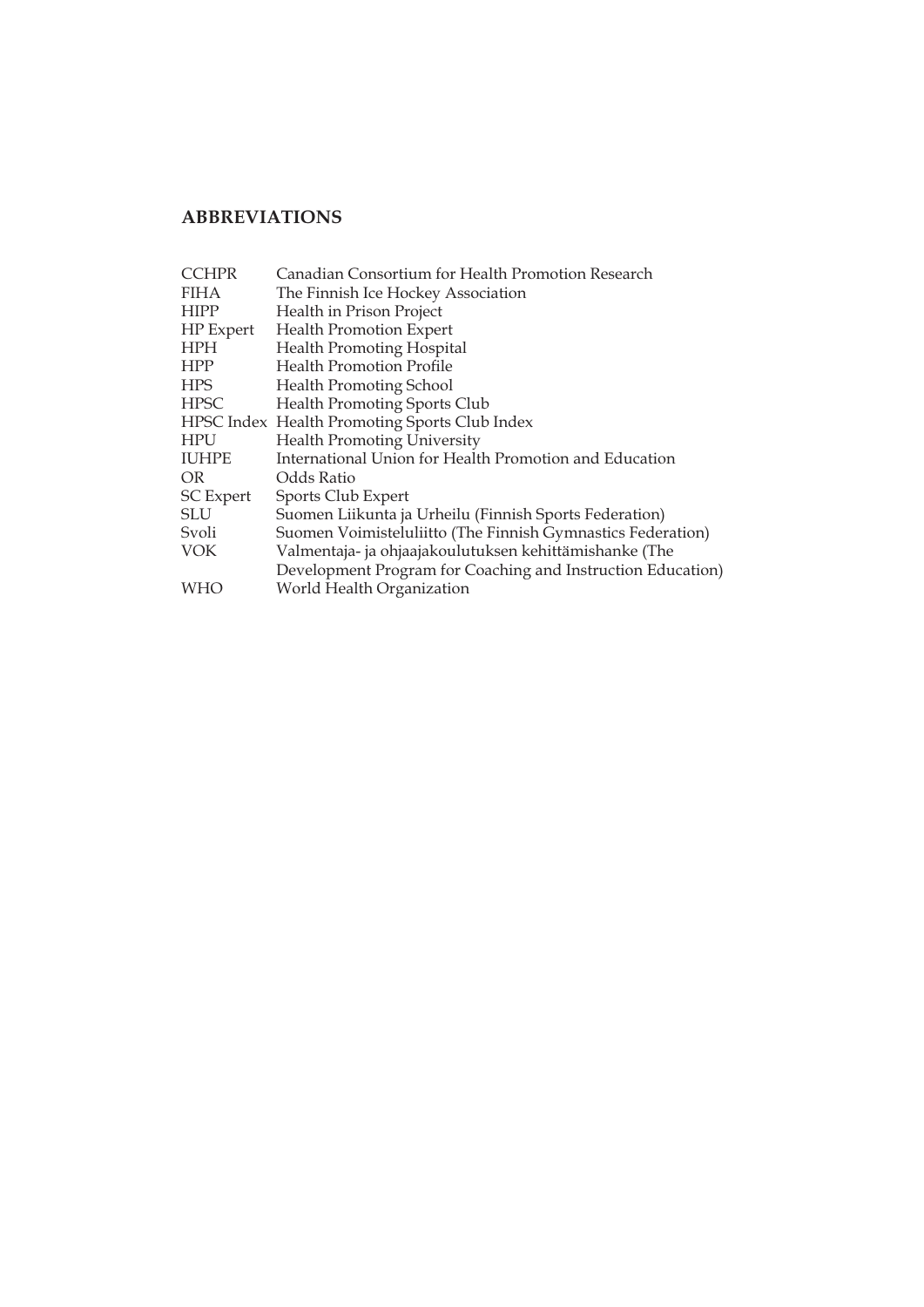## **CONTENTS**

ABSTRACT ACKNOWLEDGEMENTS FIGURES TABLES LIST OF ORIGINAL PUBLICATIONS ABBREVIATIONS

| $\mathbf{1}$   |     |       |                                                           |  |
|----------------|-----|-------|-----------------------------------------------------------|--|
| $\overline{2}$ |     |       | HEALTH PROMOTION WITHIN VARIOUS SETTINGS  18              |  |
|                | 2.1 |       |                                                           |  |
|                |     | 2.1.1 |                                                           |  |
|                | 2.2 |       |                                                           |  |
|                |     | 2.2.1 | Models for settings-based health promotion -              |  |
|                |     |       |                                                           |  |
|                | 2.3 |       |                                                           |  |
|                |     | 2.3.1 |                                                           |  |
|                |     | 2.3.2 | Health Promoting School and University 25                 |  |
|                |     | 2.3.3 | Healthcare and Health Promoting Hospital 27               |  |
|                |     | 2.3.4 |                                                           |  |
|                |     | 2.3.5 | Other healthy/health promoting settings (Prison,          |  |
|                |     |       | Sports Club, Stadia, Farm and Internet) 29                |  |
|                |     | 2.3.6 | Shared and setting-specific characteristics31             |  |
|                | 2.4 |       |                                                           |  |
|                |     |       |                                                           |  |
| 3              |     |       | YOUTH SPORTS CLUB AS A SETTING FOR                        |  |
|                |     |       |                                                           |  |
|                | 3.1 |       | Characteristics of youth sports clubs in Finland35        |  |
|                |     | 3.1.1 | Development of Finnish sports culture and club            |  |
|                |     |       |                                                           |  |
|                |     | 3.1.2 | Orientations, practical figures and international         |  |
|                |     |       |                                                           |  |
|                |     | 3.1.3 | Sports clubs as informal educational settings38           |  |
|                | 3.2 |       |                                                           |  |
|                | 3.3 |       | Sports clubs' internal organizational communication i.e.  |  |
|                |     |       |                                                           |  |
|                | 3.4 |       | Underlying models for the health promoting sports club    |  |
|                |     |       |                                                           |  |
|                |     |       | 3.4.1 Model of well-being applied to sports clubs43       |  |
|                |     |       |                                                           |  |
|                |     | 3.4.3 | Preliminary criteria for a health promoting sports club45 |  |
|                |     |       |                                                           |  |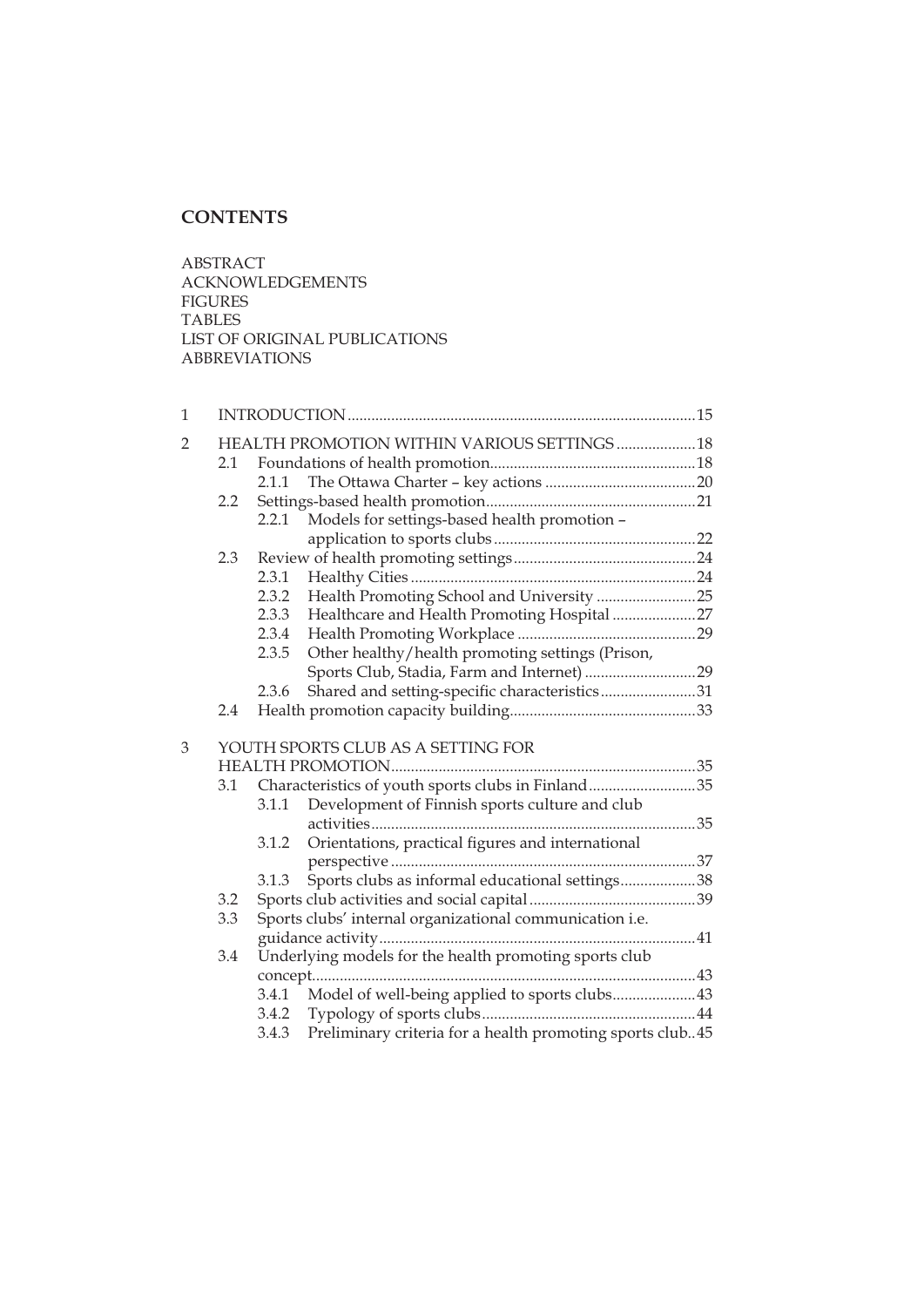| $\overline{4}$ |     |                | HEALTH PROMOTION IN YOUTH SPORTS -                             |  |
|----------------|-----|----------------|----------------------------------------------------------------|--|
|                |     |                |                                                                |  |
|                | 4.1 |                | Sports clubs' health promotion policies and practices47        |  |
|                | 4.2 |                | Youth sports club participation and health behaviours50        |  |
| 5              |     |                | SPORTS CLUBS' OBLIGATIONS AND OPPORTUNITIES IN                 |  |
|                |     |                |                                                                |  |
|                | 5.1 |                |                                                                |  |
|                | 5.2 |                |                                                                |  |
| 6              |     |                |                                                                |  |
| 7              |     | <b>METHODS</b> |                                                                |  |
|                | 7.1 |                |                                                                |  |
|                |     | 7.1.1          |                                                                |  |
|                |     | 7.1.2          |                                                                |  |
|                |     | 7.1.3          |                                                                |  |
|                | 7.2 |                |                                                                |  |
|                |     | 7.2.1          |                                                                |  |
|                |     | 7.2.2          |                                                                |  |
|                |     | 7.2.3          |                                                                |  |
|                |     | 7.2.4          |                                                                |  |
|                |     | 7.2.5          |                                                                |  |
| 8              |     |                |                                                                |  |
|                | 8.1 |                | Standards for the health promoting sports club (Article II)67  |  |
|                | 8.2 |                | Health promotion profiles of the clubs (Article III)70         |  |
|                | 8.3 |                | Health promotion guidance activity of the clubs (Article IV)73 |  |
|                | 8.4 |                | Associations between profiles and guidance activities74        |  |
|                | 8.5 |                | Coaches' health promotion activity and clubs' guidance75       |  |
|                | 8.6 |                | From clubs' orientations and guidance to coaches' activity81   |  |
| 9              |     |                |                                                                |  |
|                | 9.1 |                |                                                                |  |
|                |     | 9.1.1          |                                                                |  |
|                |     | 9.1.2          |                                                                |  |
|                |     | 9.1.3          | Sports performance-focused guidance by the clubs 89            |  |
|                |     | 9.1.4          | Health promotion orientation effects the guidance  90          |  |
|                |     | 9.1.5          |                                                                |  |
|                | 9.2 |                |                                                                |  |
|                |     | 9.2.1          |                                                                |  |
|                |     | 9.2.2          |                                                                |  |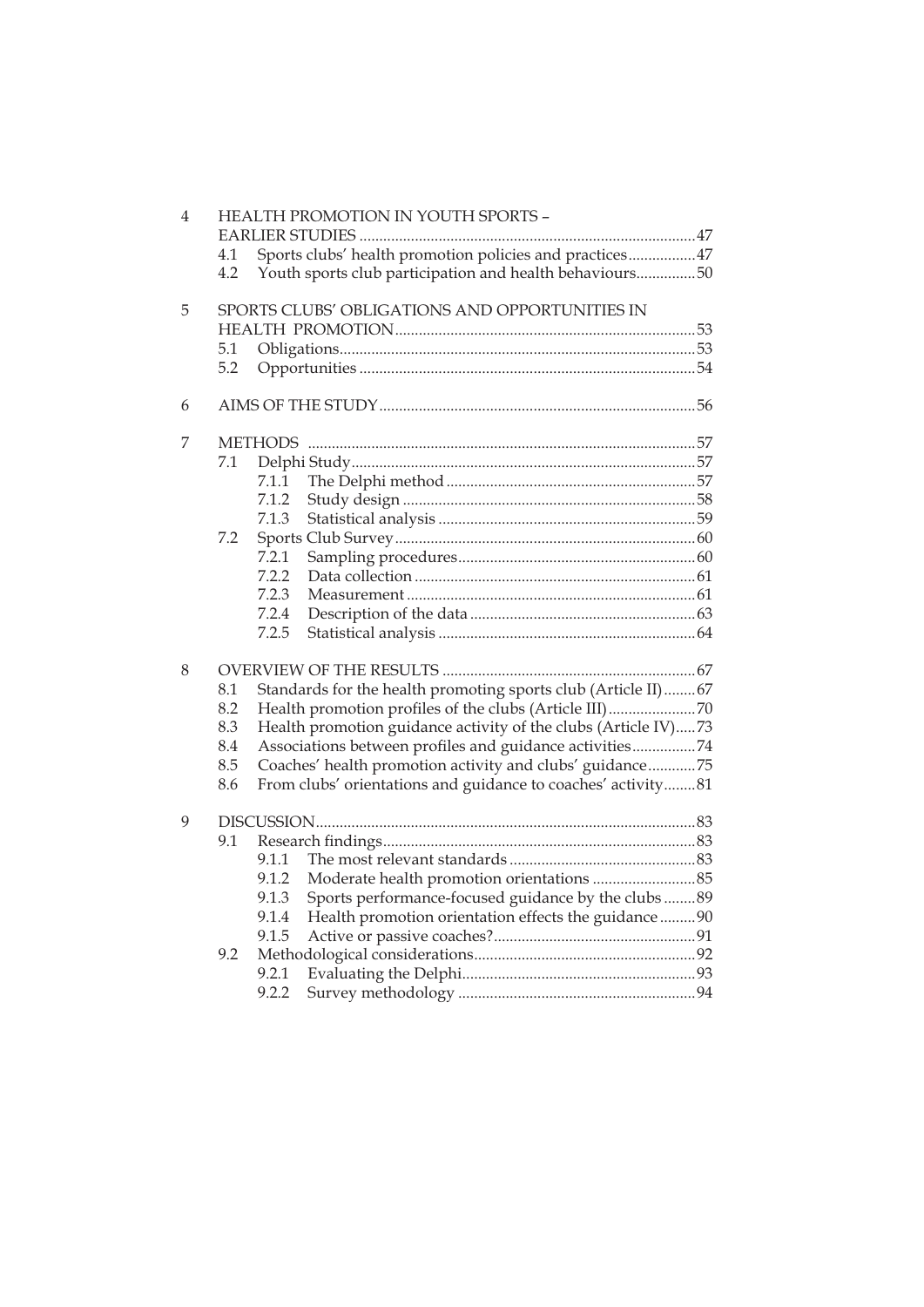| 10 |                                                          |  |
|----|----------------------------------------------------------|--|
|    |                                                          |  |
|    | 10.1.1 Practical implications and recommendations98      |  |
|    |                                                          |  |
|    | 10.2 Guidelines for health promotion policy and practice |  |
|    |                                                          |  |
|    |                                                          |  |
|    |                                                          |  |
|    |                                                          |  |
|    |                                                          |  |
|    |                                                          |  |
| 11 |                                                          |  |
| 12 |                                                          |  |
|    | <b>APPENDICES</b>                                        |  |

ORIGINAL ARTICLES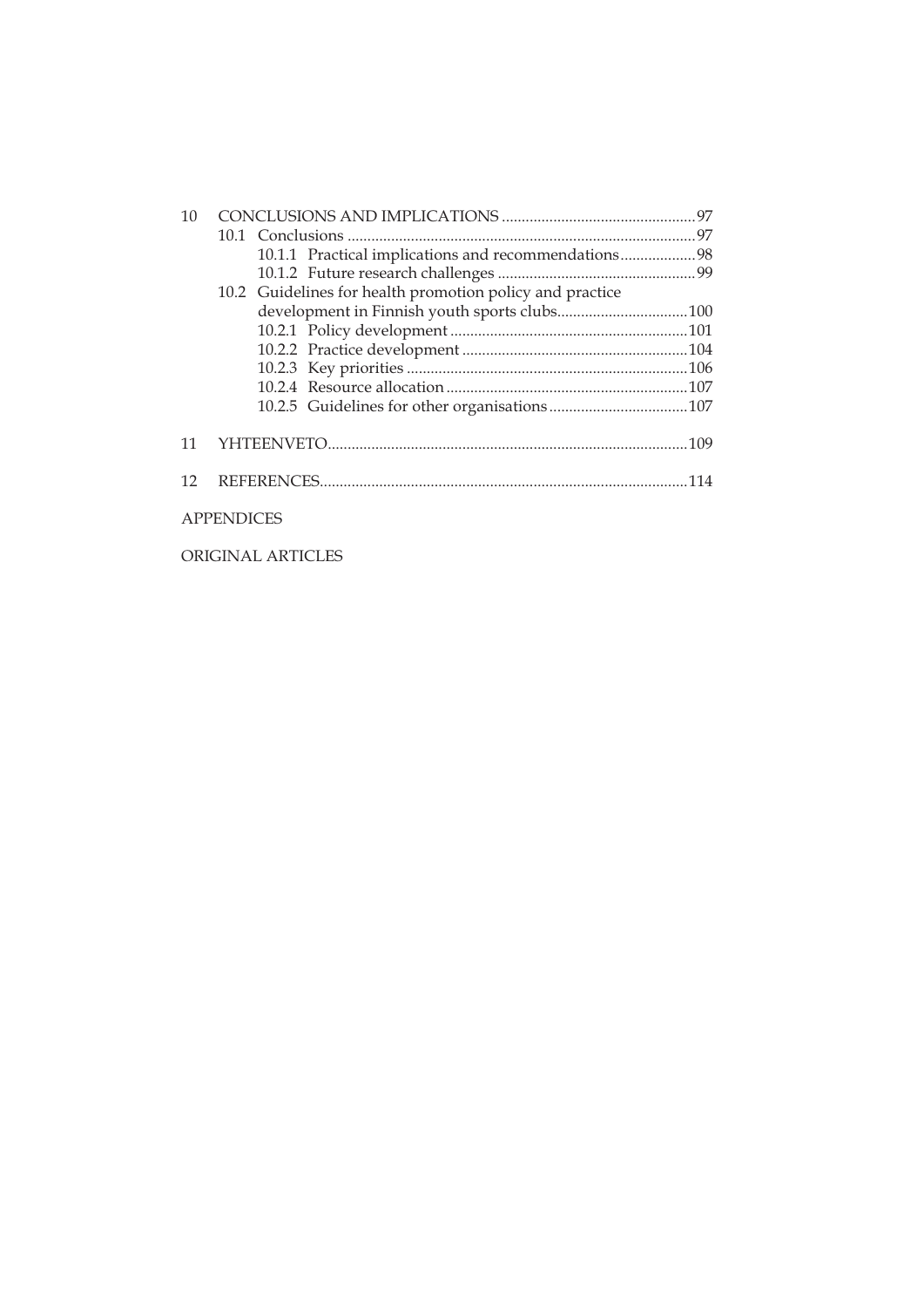## **1 INTRODUCTION**

Sports clubs are prevalent leisure-time settings for children and adolescents in many countries. In Finland, club activities reach almost half of the youth (SLU 2006a; Vuori et al. 2007). In addition, club activity, especially children and adolescents related, is the largest form of voluntary civil activity in Finnish society. Owing to the significant societal position and wide accessibility, demand for youth sports club activities is widespread. Despite the fact that the main function of youth sports clubs is organizing physical activity and the emphasis is on sports, many expectations beyond sports exist, for instance parents have their own expectations. Many authorities have also acknowledged that the sports sector at all levels should recognise its share, for example, in public health. At the same time, sports federations and clubs themselves have determined that the objectives of club activities are broader than just organizing or concentrating on sports. For example, The Finnish Ice Hockey Association (2009) points out that apart from sports-related goals, the main function of youth club activities is to develop decent citizens with healthy self-esteem, proper social skills and sporty lifestyle. Indeed, 81% of Finnish youth sports clubs declare that healthy lifestyle is one of the main goals of their activities (Koski 2009). On the other hand, when sports club activities in Finland are based on voluntary civil activity, one can ask, what is the capacity of the clubs and voluntary working coaches to meet all these demands?

In any case, these health-related goals have not, so far, reached the ultimate target group, as two Finnish nationwide surveys; Health Behaviour in Schoolaged Children (HBSC) and The Adolescent Health and Lifestyle Survey (AHLS) indicated at the beginning of the present millennium. The studies undermined the myth of sports clubs' automatic positive contribution to children's and adolescents' health behaviours. Still, youth who participate in sports club activities are more physically active and smoke less than their non-participating peers, but negative aspects such as, heavy drinking and oral snuff use among the youths participating in sports club activities were also found (Kannas et al. 2002; Rimpelä 2000). These research findings raised the question to what extent youth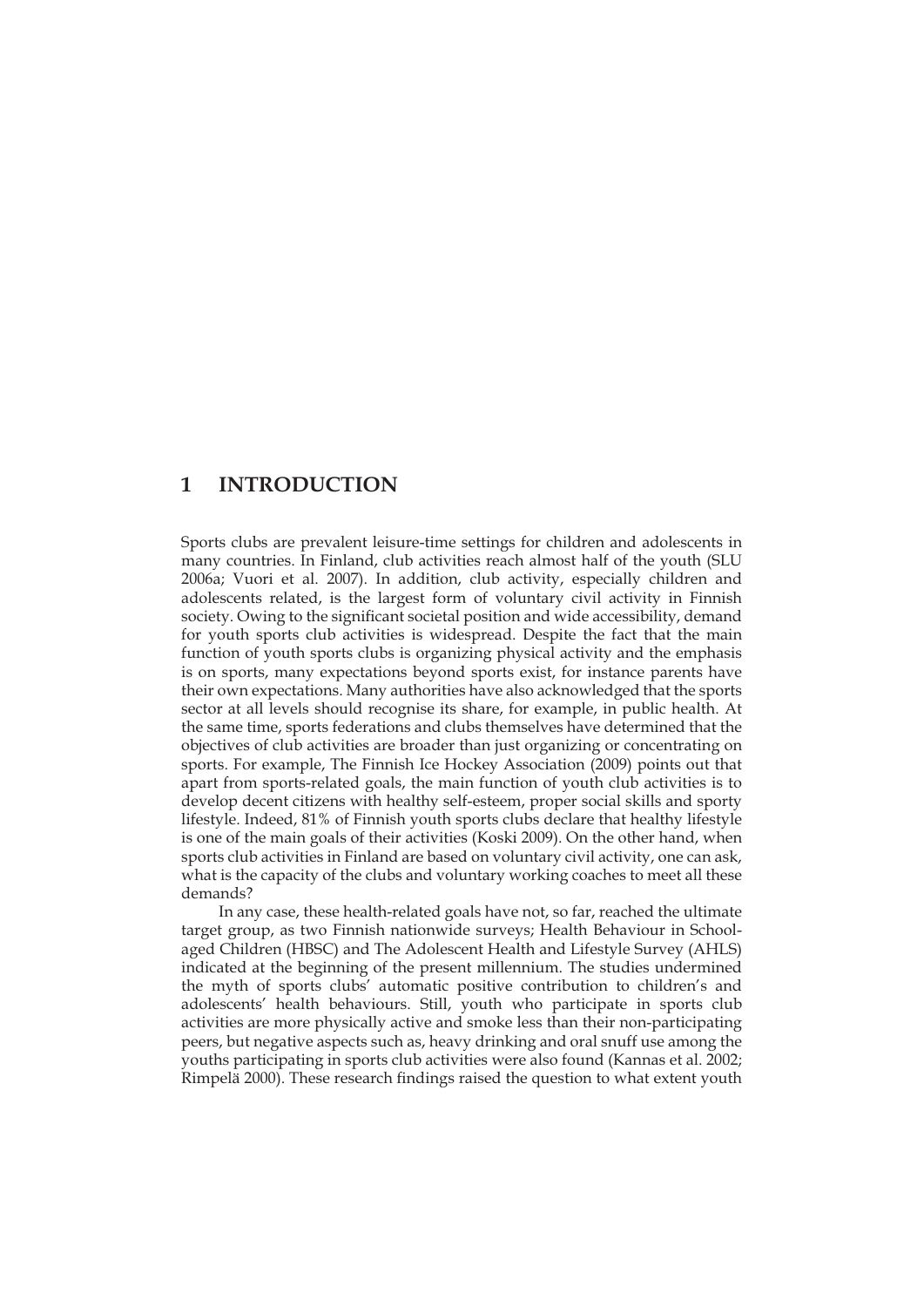sports club activities educate children and adolescents towards a healthy lifestyle and are therefore health promoting.

Youth sports club activities have a lot of potential in the area of health promotion as will be demonstrated in this thesis. A club is more than a place for physical activity; a youth sports club is a setting in which children and adolescents are influenced by the people within that setting and receive advice on many health issues. Still, health and especially health promotion has been studied less in this context, and when studied, the main focus has been on injury prevention or different kinds of interventions in which sports has been used externally as a vehicle to execute prevention on some specific health topic such as alcohol use (Werch et al. 2003) or eating disorders (Abood & Black 2000; Elliot et al. 2004).

Some research has been done in the sports clubs, in the health promotion context, in Australia and the UK. In Australia, the Good Sports Program was launched in 2001. The program aimed to develop and evaluate the prevalence of sports clubs' alcohol use and misuse prevention policies and practices (Duff & Munro 2007). In Australia, the prevalence of sports clubs health promotion policies has also been studied under five health topics: smoke-free facilities, sun protection, alcohol management, healthy catering, and injury prevention (Dobbinson & Hayman 2002; Dobbinson et al. 2006).

In the UK, the Healthy Stadia Concept was established at 2004, based on the idea of sporting arenas as health promoting settings. The Healthy Stadia is determined as "...one which promotes the health of visitors, fans, players, employees and the surrounding community. It is a place where people can go to have a positive healthy experience playing or watching sport" (Crabb & Ratinckx 2005). In the pilot study of the Healthy Stadia Concept the following health topics were examined: smoking, healthy eating, green transport, community liaison, alcohol advertising, mental health and physical activity.

The Health Promoting Sports Club (HPSC) concept views a sports club as a health promoting setting in which various health issues are considered with multi-level activities, and the main approach for this concept is the settings approach to health promotion. It is based on the idea that peoples' health and health behaviours can be influenced in a more effective way by targeting health promotion actions on settings, not directly on individuals (Whitelaw et al. 2001). Individuals' health is the eventual goal, but the approach primarily strives to develop organizational culture and ethos concerning health related issues. Settings are seen not only as physical environments, but also as social contexts in which environmental, organizational and individual factors interact with each other and in this way influence individual and communal health (IUHPE and CCHPR 2007). For example, the management culture in youth sports clubs has influences on how health issues are considered within its activities. In this thesis, sports clubs are seen as physical, but also as social environments in which a whole system of sports club setting, as Dooris (2006) names it, is recognized and examined.

Settings approach has been hitherto used in several settings, such as city/ community (Healthy City), healthcare, hospital (Health Promoting Hospital), school (Healthy or Health Promoting School), university (Health Promoting University) and even prison (Health Promoting Prison), but only rarely in leisure time environments like sports clubs. Due to limited amount of scientific evidence in the field of this thesis, and without a clear concept of health promoting sports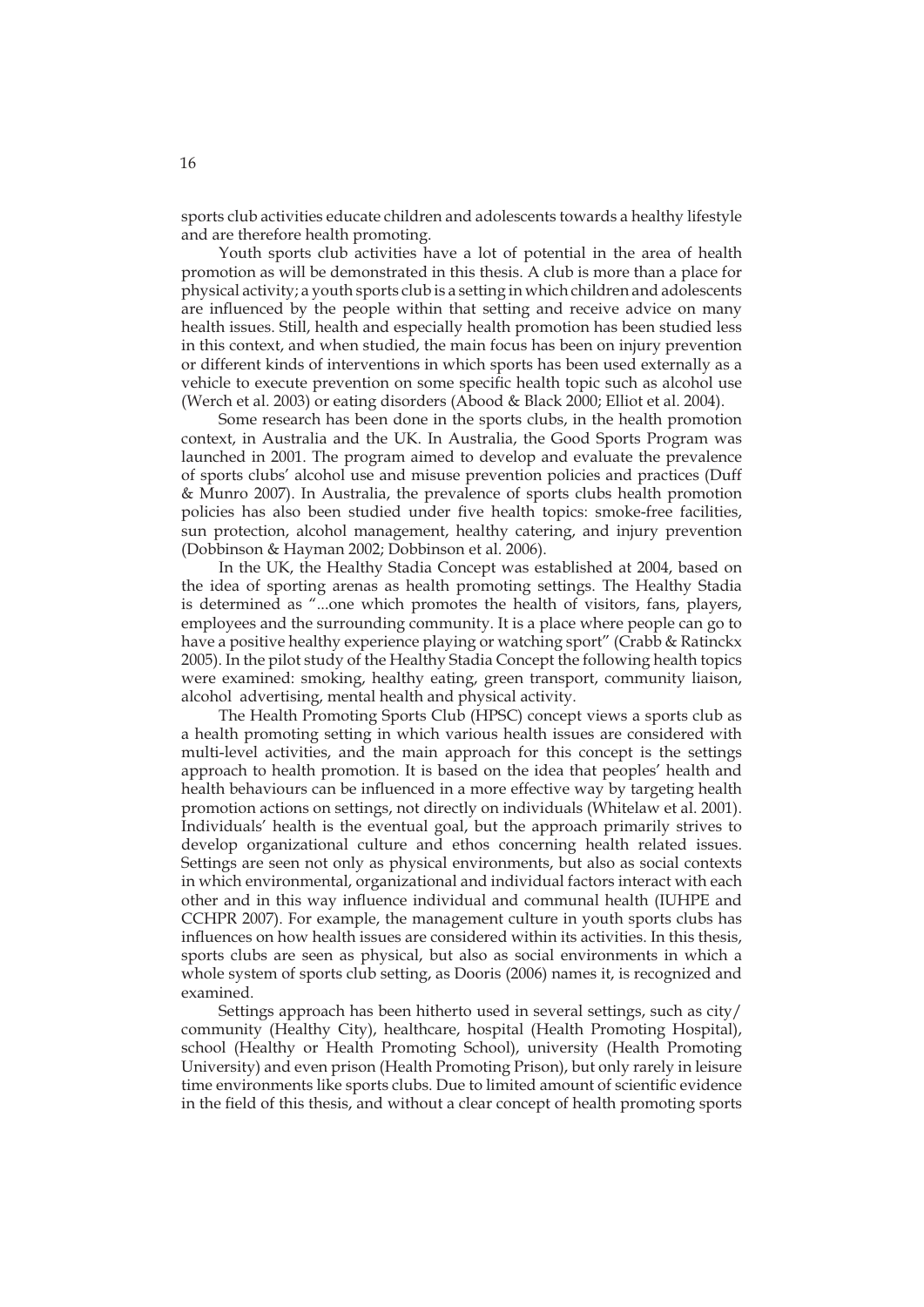club, this study was initiated by creating the frame of reference for the concept. This was simultaneously the first aim of the study, and the constructed theoretical framework guided the forthcoming stages.

The aim of the first empirical stage of this study was to determine the most relevant standards for the health promoting sports club. Using the Delphi method, the researcher, in cooperation with a panel of experts, sought to formulate a consensus statement on the most relevant standards. The purpose of the standards was to describe the key elements and activities of health promotion within youth sports clubs. In other words, if a sports club elects to emphasize health promotion or healthy lifestyle as an important factor in its activities, it should also consider the facts or at least some of the facts that are mentioned in the standards. The realization of the standards was examined in the following stage.

The second stage of the study was conducted through the Sports Club Survey. The aims of the survey were: first, to profile youth sports clubs' general health promotion orientation; second, to study to what extent youth sports clubs guide their coaches to recognize health promotion as part of the coaching practice; and third, to clarify the frequency of coaches' health promotion implementation. Health promotion orientation was studied in contrast to health promoting sports club standards previously created, and clubs' guidance and coaches' implementation activity by question-batteries derived from the standards.

As an outcome, this study establishes a new and innovative concept of the Health Promoting Sports Club. This concept consists of standards and indicators to develop and evaluate the health promotion activities of youth sports clubs. The validity and reliability of the research instruments was also tested, and using these instruments the study describes the current situation of health promotion activities within Finnish youth sports clubs.

In addition, the concept offers elements and results for the development of practical tools to be used by youth sports clubs and coaches to implement health promotion as part of their activities. The study will benefit researchers, sports federations, clubs, coaches, and the youth. The concept of the Health Promoting Sports Club can be adapted by Finnish sports clubs but also internationally with a notion of taking national and local characteristics into account.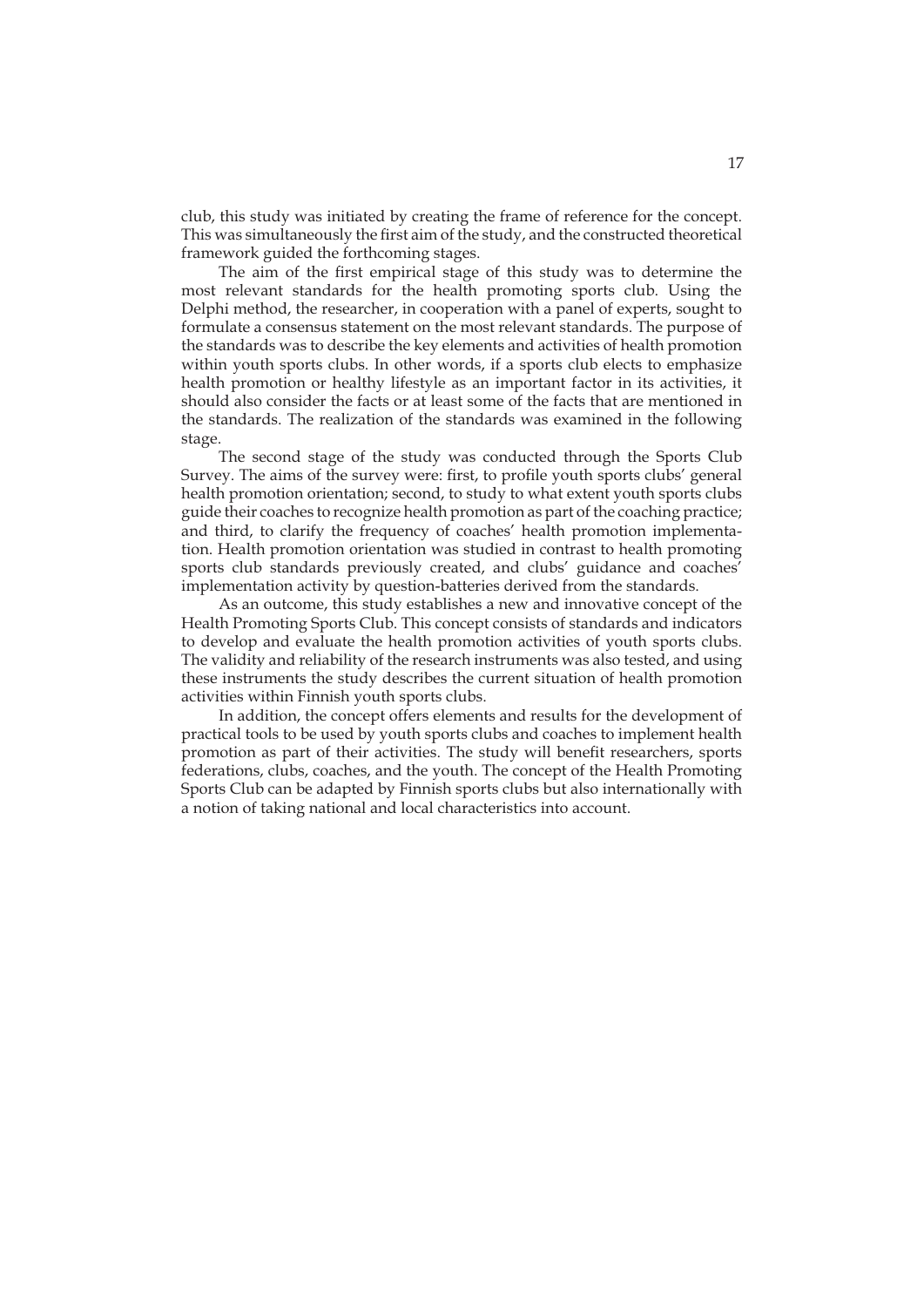## **2 HEALTH PROMOTION WITHIN VARIOUS SETTINGS**

## **2.1 Foundations of health promotion**

Health promotion is a multi-level concept and not explicitly determined. The determinants of health and activities executed under the "label" of health promotion vary from global to local and to individual level. The attributes and characteristics of different settings vary to the same degree.

MacDonald (1998) pointed out that health promotion in some form has existed even in the Hippocratic tradition from 600BC to AD200. Modern health promotion, however, is usually traced to the Lalonde report of 1974 (Glanz et al. 2002, Tones & Green 2004). Before the Lalonde report, health promotion was generally seen through biomedical and epidemiological orientations and by means of health education. This meant that diseases and people's health behaviours were at the centre of the concept. Prevention of infectious to chronic diseases that lead to e.g. decreased functional capability, higher risk of morbidity and mortality or increased healthcare costs was the mainstream (Glanz et al. 2002). The starting point for action was a particular disease and prevention started by determining its risk factors, attempts were then made to prevent these risk factors, usually through individual health behaviours which were mediated through individual factors (Potvin et al. 2005).

Although, health education was previously seen quite narrowly as means of influencing individual health behaviours, it has also been determined to relate to organizational efforts or policy-level actions (Glanz et al. 2002). However, it can be said that the way of seeing health promotion from a wider perspective was instigated in the Lalonde report, and a concept of health promotion was revisited. At that time, social and environmental determinants of health were acknowledged (Lalonde 1974, Tones & Green 2004). Simultaneously, the health education course started to broaden from individual behaviours towards social determinants of health (Glanz et al. 2002).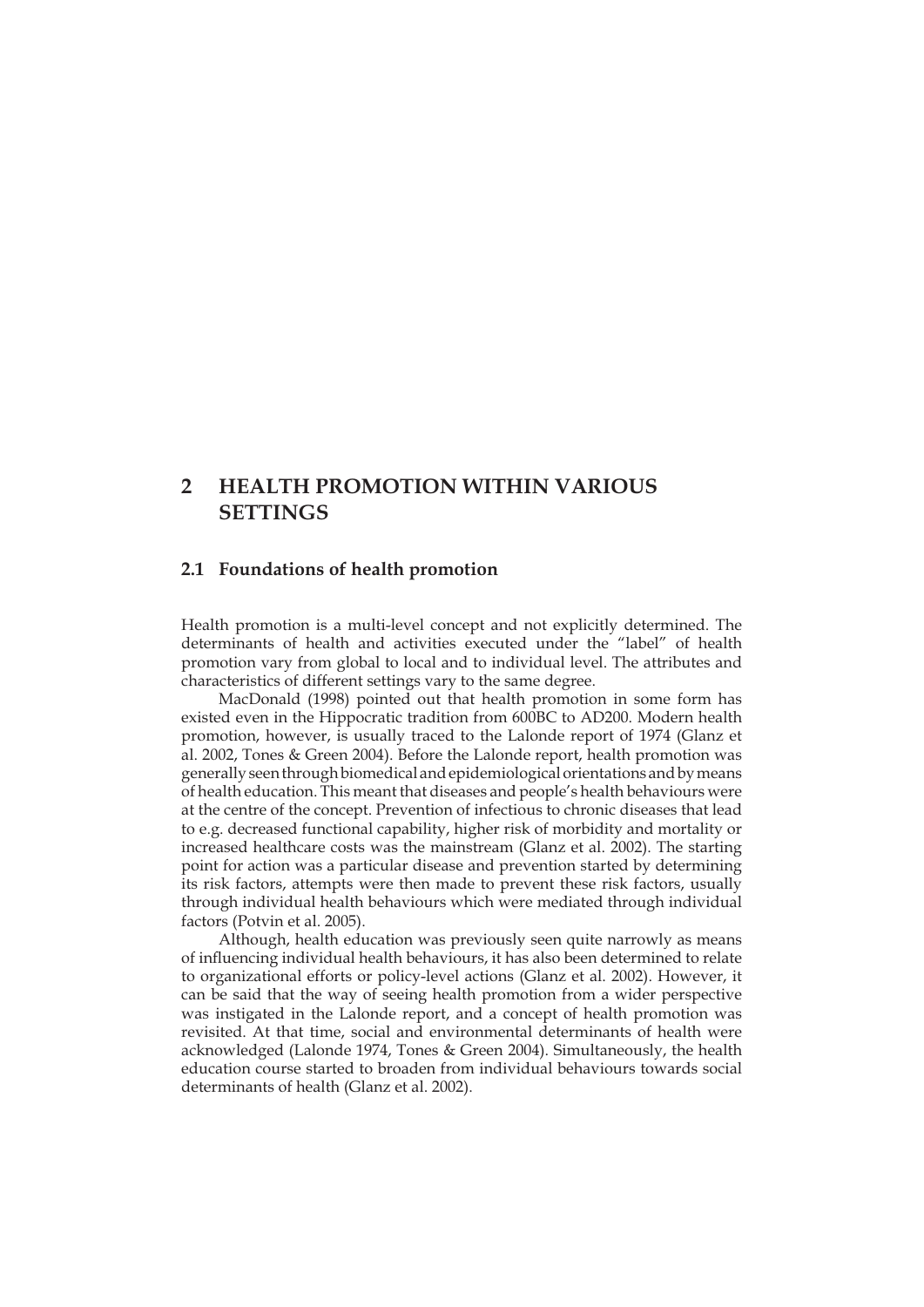Globally, a trail-blazing statement for health promotion was the Ottawa Charter of 1986. The Ottawa Charter was a declaration of the first world conference for health promotion held in Ottawa, Canada. The charter determined:

"Health promotion is the process of enabling people to increase control over, and to improve, their health. To reach a state of complete physical, mental and social wellbeing, an individual or group must be able to identify and to realize aspirations, to satisfy needs, and to change or cope with the environment. Health is, therefore, seen as a resource for everyday life, not the objective of living. Health is a positive concept emphasizing social and personal resources, as well as physical capacities. Therefore, health promotion is not just the responsibility of the health sector, but goes beyond healthy life-styles to well-being" (WHO 1986).

Despite some critique of health as a complete and unchanging state, the effects of the Ottawa Charter on the whole field of health promotion have been evident. Kickbush (2003) for example argues that after the Ottawa Charter, the focus in health promotion started to convert from traditional problem and risk factor oriented approach to environmental factors. Several charters or statements (Adelaide, Sundsvall, Jakarta, Mexico City and Bangkok) have followed the Ottawa one. de Leeuw et al. (2006) argue that the Ottawa Charter generated grounds and highlighted the most important principles and activities and the subsequent charters refined the details; the Bangkok Charter for example was a step for health promotion towards the global world (Porter 2006). The most recent international statement came out at the end of the Vancouver World Conference for Health Promotion (IUHPE and CCHPR 2007), and many of its statements rely on the Ottawa Charter. The strongest emphasis of the Vancouver statement is from principles and theory to practice. This statement defines health promotion as follows:

"Health promotion aims to empower people to control their own health by gaining control over the underlying factors that influence health. The main determinants of health are people's cultural, social, economic and environmental living conditions, and the social and personal behaviours that are strongly influenced by those conditions" (IUHPE and CCHPR 2007).

Again, the main emphases of this statement are on other than individual factors and different settings-related determinants are underlined. On the other hand, it is not about confrontation between different activities, as World Health Organisation WHO) (2008) points out, "Health promotion, and the associated efforts put into education, community development, policy, legislation and regulation, are equally valid for prevention…" Still, like in science generally, a set of critique has been argued against the modern emphasis of health promotion. For example, concentration on policies, lifestyle and mass population, has been argued (Davison & Smith 1995). Also the current emphasis on a wider perspective that includes political, economic, social and cultural factors and levels creates a confusing situation and strengthens the gap between e.g. individual and society rather than clarifies and diminishes it (O'Brien 1995).

In this thesis, health promotion is seen as portrayed typically: an umbrella concept under which all the activities to improve individuals' and populations' health are executed. For example, concepts like health education, health literacy and various settings are included under health promotion. More restricted concepts relevant to this thesis, such as settings-based health promotion and health promotion capacity building, are determined in detail in the following chapters.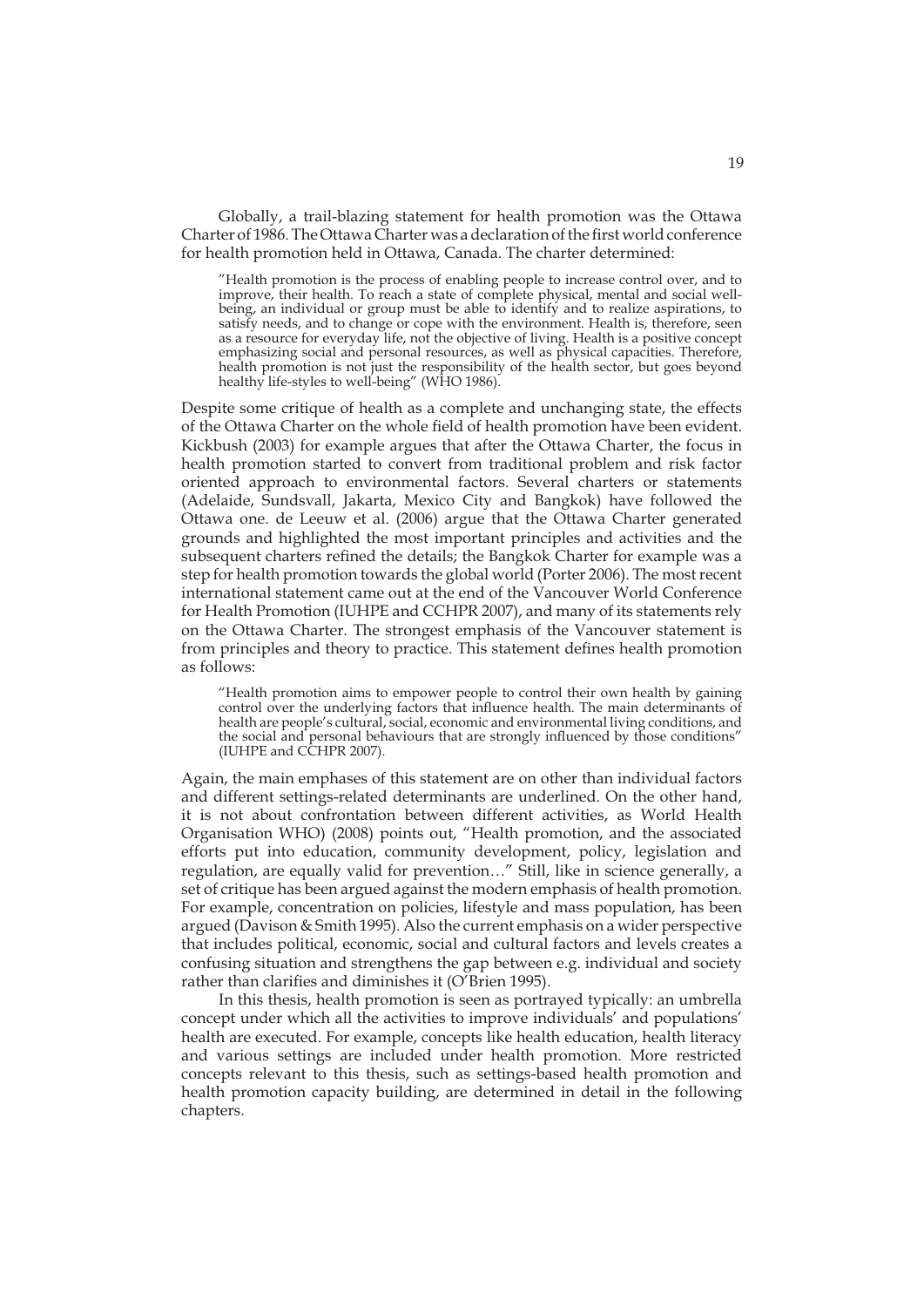#### **2.1.1 The Ottawa Charter – key actions**

The Ottawa Charter laid the foundations for modern health promotion. This was done by determining five key strategic areas: 1) Build Healthy Public Policy 2) Create Supportive Environments 3) Strengthen Community Actions 4) Develop Personal Skills and 5) Reorient Health Services (WHO 1986).

Argument for healthy public policies arose from the fact that the determinants of health and also health promotion activities should extend beyond the health sector. The idea is to make health an important issue for all the policy makers from all the sectors. Some years ago, this goal gained more value in the European context in the form of the Health in All Policies ideology (Ståhl et al. 2006).

Healthy environment is due to the complexity of the societies and the fact that people within a society move from one environment to another many times per day. The idea is to influence the environments and make them become more health promoting; thus, environmental health factors are integrated to people's lives, even if they do not recognize it themselves. The goal is to change the environments so that healthy choices would be the easiest and most tempting (Veugelers & Fizgerald 2005). Indeed, the socio-ecological approach has been argued for long (Green et al. 2000) and this is the area that the settings approach mainly rests on.

Communities and community activity are important in health promotion. This means that health promoters' main function is to get people to activate themselves. The key elements here are empowerment, people's ownership and control over their individual and communal health (WHO 1986). Kok et al. (2008) suggest that more and more multi-level programs can be found within the past decade in health promotion.

Personal health-related skills are always necessary; even though health promoters do all kinds of activities, the final decision relies on individuals. For example, whether to take escalators or stairs or to believe an anonymous internet source on some health issue or not. A concept of health literacy connects strongly with this; health literacy is, according to Nutbeam (2000), "a composite term to describe a range of outcomes to health education and communication activities." Health education and health promotion, therefore, attempt to improve individual and communal health literacy. Health literacy consists of health related knowledge, attitudes, motivation, behavioural intentions, personal skills and self-efficacy (Nutbeam 2000). Health literacy, especially the individual as the outcome, could be a goal for health education within sports clubs.

The role of the health sector in health promotion is quite interesting. On the one hand, the main focus in healthcare is on the treatment of illnesses, but on the other hand, more wide-ranging orientation on prevention and promotion has been argued. One example to meet this challenge is the concept of health promoting hospitals (Groene & Jorgensen 2005); the idea of the concept is to integrate health promotion and education into disease prevention, rehabilitation services and curative care.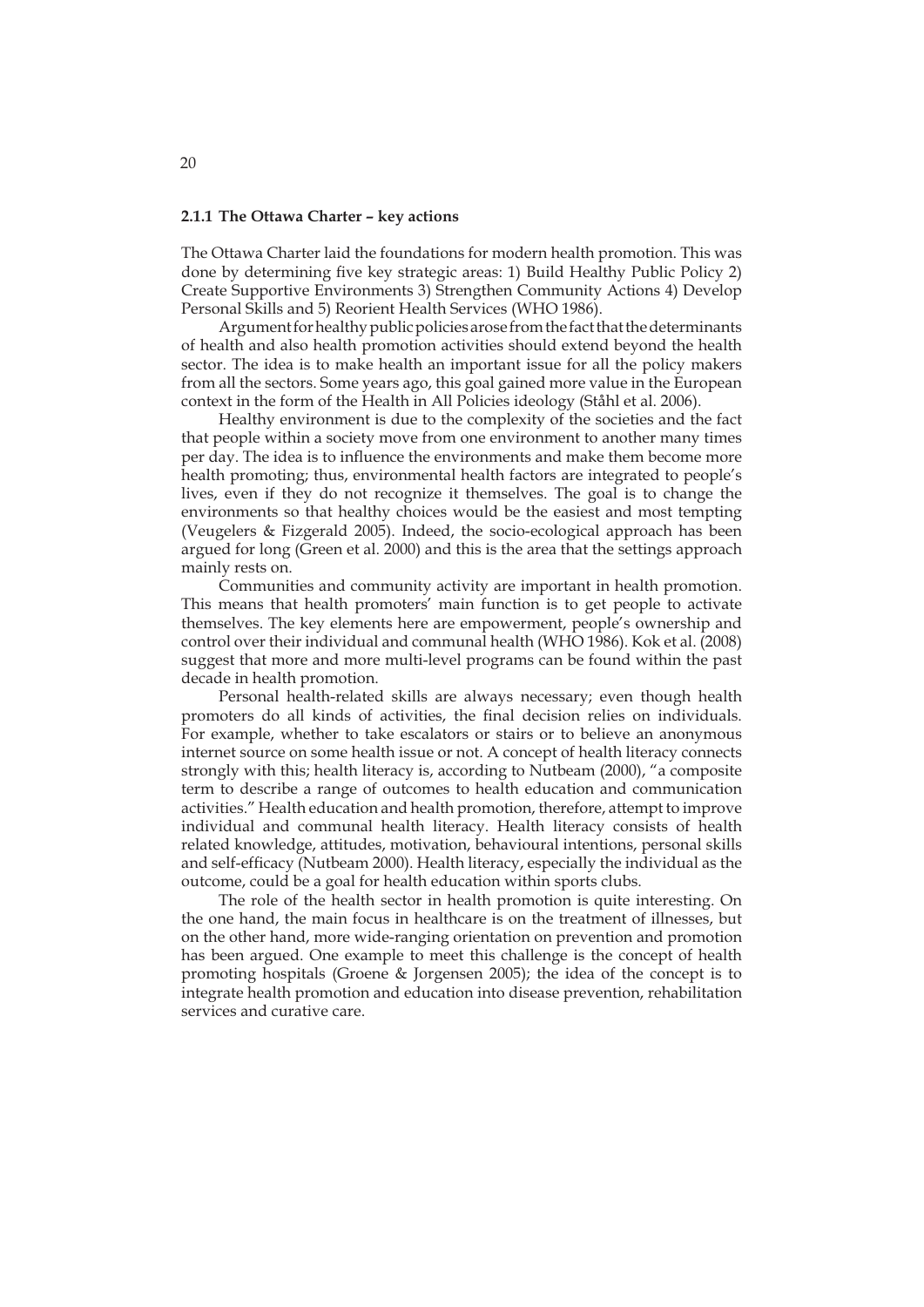### **2.2 Settings-based health promotion**

"Healthy settings" has become one of the key approaches in health promotion in recent years (Dooris 2004; Orme et al. 2007; Whitelaw et al. 2001). Several different concepts to describe the approach have been used, such as settings-based health promotion or settings approach. Either way, they all describe the same baseline.

The settings approach began to develop intensively after the Ottawa Charter in the mid 1980's. The Charter guided the settings approach by pronouncing: "Health is created and lived by people within the settings of their everyday life; where they learn, work, play and love" (WHO 1986). This definition can be applied e.g. that people learn in schools, work at workplaces, play in sports clubs, and love at home. St Leger (1997) says that the Ottawa Charter justified the settings approach as one of the means for health promotion initiatives.

 Previously people's lifestyle decisions were mainly seen as depending on individual choices that were freely made without any influence of the context or living conditions (Aronson et al. 2007). The Charter converted this mindset from traditional problem and risk factor oriented approach to environmental factors i.e. settings (Kickbush 2003). Indeed, the settings approach is based on the idea that changes and development in people's health and health behaviour are easier to achieve if health promoters focus their efforts on settings instead of directly on individuals, for example by influencing the development of an organizational culture and ethos on health (Whitelaw et al. 2001). Individuals' behaviours and possible changes within it remain as the ultimate aim, but there is an orientation to act on a wider front.

One of the strengths of the settings approach is its holistic perspective and understanding of health. As Green et al. (2000) argue, the settings approach provides an ecological perspective with health promotion as the key focus. Health is seen as a resource of everyday life, i.e. salutogenetic perspective (Eriksson & Lindström 2006; Lindström & Eriksson 2006). Orme et al. (2007) have argued a similar wide-ranging perspective to multidisciplinary public health.

The settings approach has been conceptualized in various ways; one of the most illustrative definitions was established when Dooris (2004) separated three key elements of the concept "1) creating supportive and healthy working and living environments; 2) integrating health promotion into daily activities of the setting and 3) recognizing that people do not operate in just one setting and that any one settings impacts outside of itself".

When the above elements are applied to youth sports clubs in Finland, the first focuses on safe and healthy sporting environments e.g. alcohol and smokefree venues when young athletes are present. The second indicates that health promoting activities conducted through sports should be adapted to sports, e.g. how do substances (alcohol, tobacco, snuff, doping) affect physical endurance, or how can young athletes nutrition be improved by a coach by means of health education? The third means first of all recognition of sports clubs as one key setting for adolescents, and also collaboration between different settings, like school and sports club.

The environmental factors that influence health can be defined and understood through settings. Settings are also instrumental in identifying the frame of reference by which the design and implementation of health promotion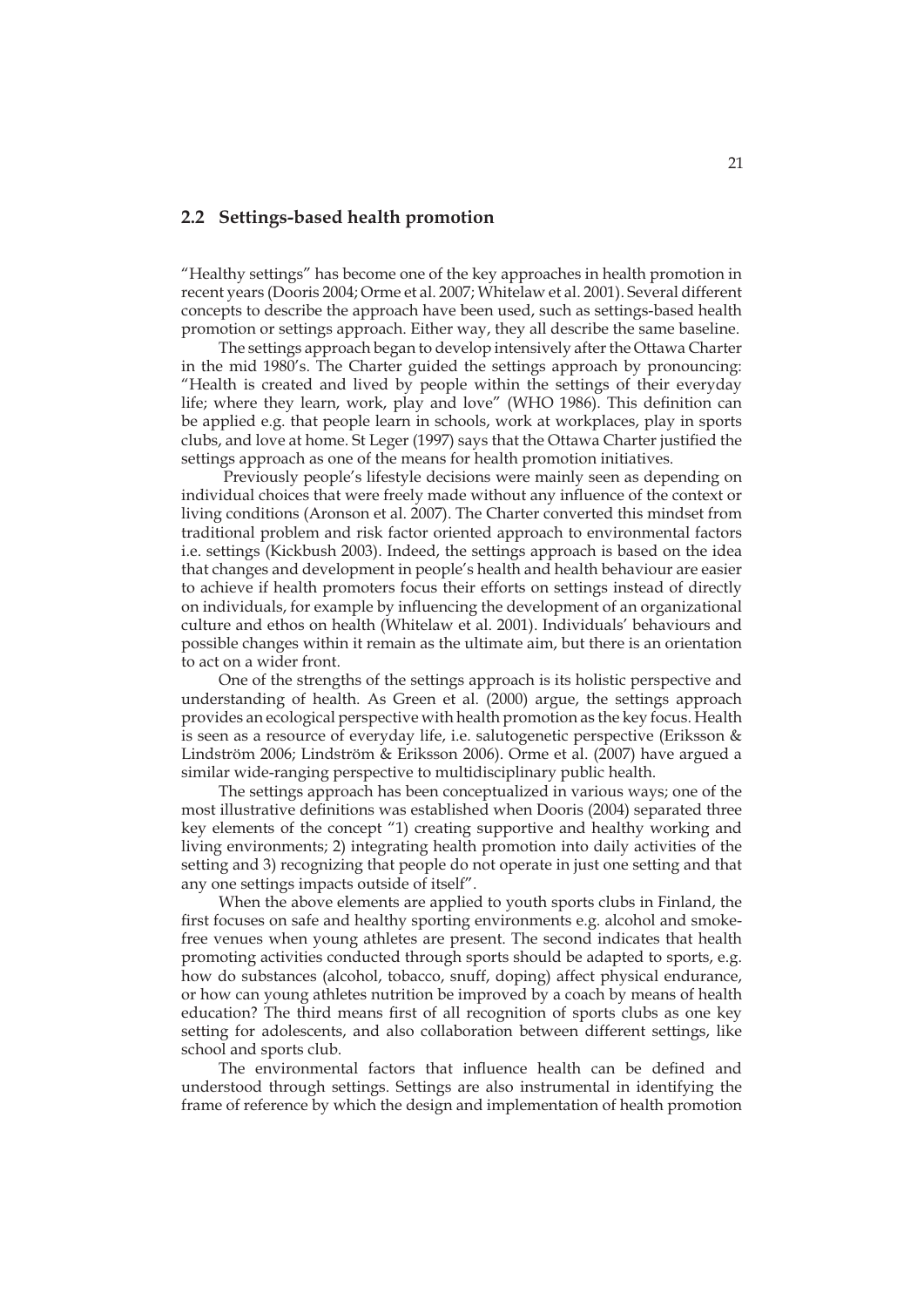would be maximally effective and observe the particulars of different settings (Mullen et al. 1995; Rootman et al. 2001).

According to Goodstadt (2001), the settings-based approach has two essential dimensions: 1) settings constitute the context within which, and through which health appears and 2) settings offer an effective way to study and understand the determinants of health and to attain and influence individuals and communities. In this thesis, sports club activities constitute the context for the first dimension: where and by which health is manifested. The second dimension relates to sports clubs' potential in health promotion, such as the informal educational nature.

The settings of health promotion vary greatly. There are large and multiform kinds of settings, such as cities or municipalities, large settings but structurally easier to outline, such as health services, and municipally-based smaller entities, such as schools. In addition, there can be found publically independent organizations, such as association (sports clubs), as well as settings for the frame of reference of life, such as home and family. Some settings (school and workplace) have greater significance during one's course of life, depending on the particular stage of life. On the other hand, several settings, e.g. sports clubs, influence how people spend their leisure time (Rootman et al. 2001).

### **2.2.1 Models for settings-based health promotion – application to sports clubs**

Whitelaw et al. (2001) have, based on a literature review, created a five-step typology on the models for settings-based health promotion. In the original typology the following models were established: 1) passive 2) active 3) vehicle 4) organic and 5) comprehensive. These models illustrate the position of certain setting (sports club) in health promotion activities, varying from passive settings providing only access to target group, to settings, in which the development in them is the main focus. Kokko & Vuori (2004) have adapted the above models to youth sports club activities.

From the original models, the first (passive model) and the second (active model) can be adapted to sports clubs quite directly. But since sports clubs have been used and health promotion been on the agenda of most clubs to a lesser degree, the fourth and fifth models are too complex to be adapted to sports clubs at this time, but will be assimilated into the third model. Thus, Kokko & Vuori (2004) adapted the first and the second models on the bases of the originals, but reduced the third, fourth and fifth into one (Table 1).

In the first model, the passive education model, the sports club provides an existing channel and a social environment for adolescents' individual-centred health promotion. Health promotion is executed in the form of education, implemented separately from sports, concentrating on specific risk behaviour and conducted by an external expert. Improvement in adolescents' health literacy is targeted.

In the second model, the club based education model, the sports club operates more actively than in the first model. Adolescents' health behaviours remain the primary focus, but environmental factors are recognized and the sports club's task is to execute support measures on the health issues in question. As to these actions, the club can educate its officials, establish guidelines on how to act in certain situations, like in a case of snuff use, ban snuff use in all its events, and co-operate with health professionals.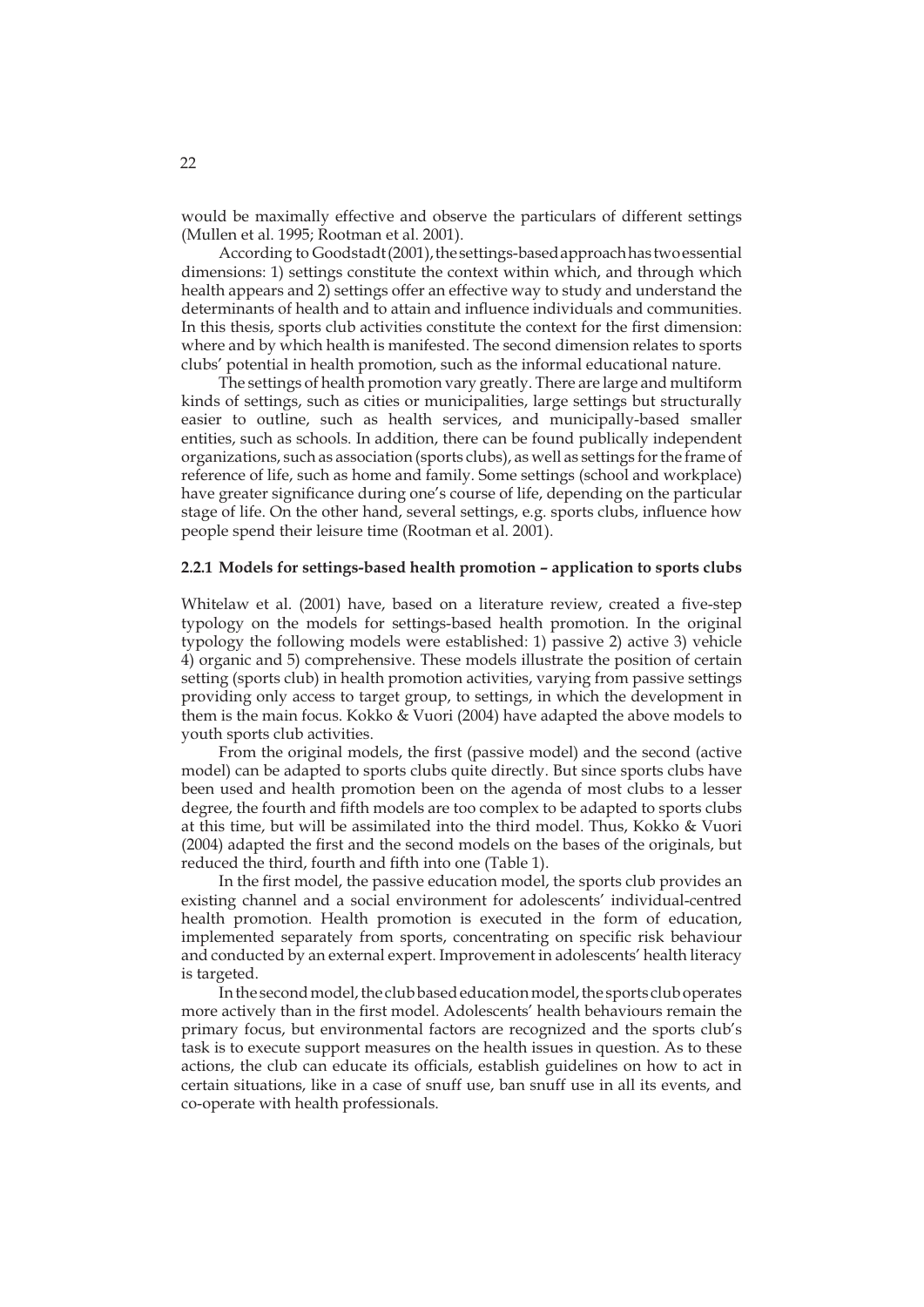The third model, the club society development model, differs from the previous ones, as its primary goal (long-term) is to modify sports clubs through changes in the setting. The secondary goal (short-term) remains the same as in the previous models, i.e. to contribute to individual health behaviours. At the first stage of this model, separate health promotion programs are executed; these programs are seen as vehicles through which more profound goals are aimed at. The primary and long-term goal can for example be to make nutrition as a natural part of the everyday coaching practice. The secondary, and at the same time short-term goal, can be the improvement in adolescents' nutrition. In the subsequent stages of this model, attempts are made to effect changes in sports clubs' structures and culture through changes in the operational principles, regulations, and/or established practices. Here, the standards for the health promoting sports club can be helpful to determine key activities to concentrate on.

These models are useful when considering what sports clubs' position in health promotion is, or vice versa, what health promotion's role could be in sports club activities. The models, simultaneously, were used as grounds for further development of the health promoting sports club concept in this thesis.

|                                        | Passive education<br>model                                                                              | Club based<br>education model                                                                                                        | Club society<br>development model                                                                                                                                                             |
|----------------------------------------|---------------------------------------------------------------------------------------------------------|--------------------------------------------------------------------------------------------------------------------------------------|-----------------------------------------------------------------------------------------------------------------------------------------------------------------------------------------------|
| <b>Position of the</b><br>setting      | Passive, providing<br>access to the target<br>group desired                                             | Somewhat<br>active, carries out<br>supportive actions                                                                                | Main focus on<br>organizational change<br>i.e. culture and ethos                                                                                                                              |
| <b>Characteristics</b><br>of the model | Health education<br>oriented, specific<br>risk behaviour,<br>individual targeted<br>and external expert | Individuals as<br>primary focus,<br>measures of support<br>by the club                                                               | Primary goal (long-<br>term) on changes in<br>the club operations,<br>secondary goal (short-<br>term) on individual<br>health behaviours,<br>emphasis of activity on<br>environmental factors |
| <b>Examples of</b><br>activity         | Specific health<br>education lessons,<br>use of leaflets<br>and other health<br>education materials     | Individual-<br>level; support on<br>behavioural change<br>Club-level; education<br>of actors like coaches,<br>guidelines for actions | From single health<br>topic programs to<br>changes in club<br>policies, regulations<br>and operational<br>principles, both policy<br>and practice level<br>changes                            |

TABLE 1 Characteristics of settings-based models adapted to youth sports club activities (cf. Kokko & Vuori 2004 ; Whitelaw et al. 2001).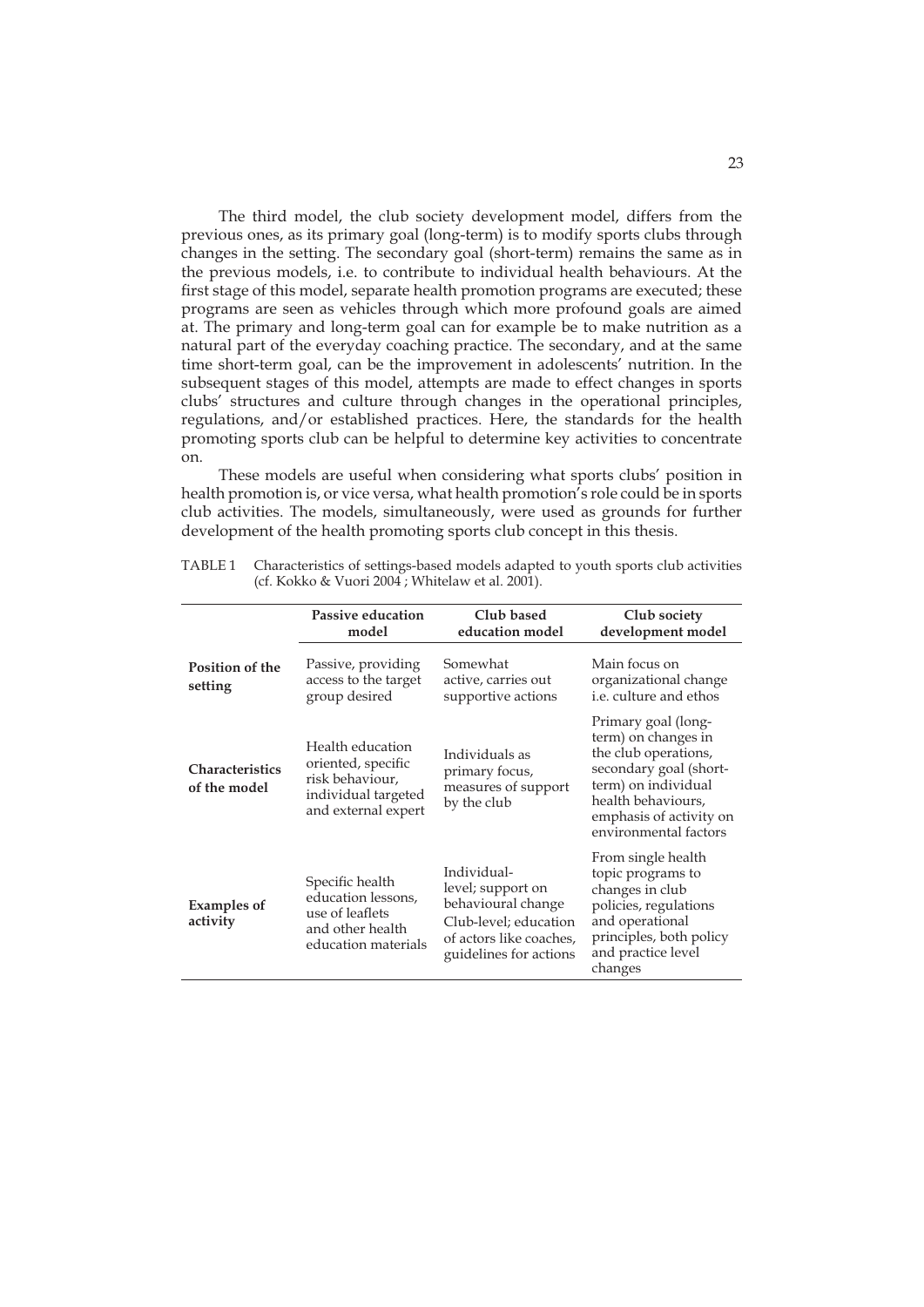### **2.3 Review of health promoting settings**

The construction of the concept of the health promoting sports club was the first aim in this thesis. It was, therefore, important to be acquainted with other concepts and practices in this area. This is why, in the following text, all the traditional and some newer setting-based practices are reviewed in brief. Shared characteristics and setting-specific factors of the traditional plus sports club setting are summarized in Subsection 2.3.6.

Settings-based health promotion approach has been realized in various settings in diverse scopes. The approach has been utilized, to date, in a city context (Awofeso 2003; Baum et al. 2006; de Leeuw 2001), but also within several institutional settings like healthcare/hospital (e.g. Johnson 2000; Johnson & Baum 2001; Naidoo & Wills 2000; Pelikan et al. 2001; Whitehead 2004a), school (e.g. Beattie 2001; Lynagh et al. 1997; Michaud 2003), university (e.g. Dooris 2001; Tsouros et al. 1998; Whitehead 2004b; Xiangyang et al. 2003), workplace (e.g. Chu et al. 2000; Noblet 2003; Peltomäki et al. 2003) and prison (e.g. Boyce et al. 2003; Department of Health 2002; Squires 1996; WHO 2003a).

Recently, new settings, such as sports clubs (Dobbinson et al. 2006; Kokko 2005; Kokko et al., 2006; 2009a, b), sports arenas (Ratinckx & Crabb 2005), farm (Thurston & Blundell-Gosselin 2005) and internet (Evers 2006; Korp 2006) have been presented.

#### **2.3.1 Healthy Cities**

The first example of setting-based practice is the Healthy Cities project. Even though de Leeuw (2001) argues that a congruent concept of Healthy City does not exist because each city is unique, the shared foundation for the concept is the role of the local government and its influence on the conditions for health (Hancock 1993). Albeit it has been noted that the roots of the healthy cities extend to the mid 19th century (Awofeso 2003; Hancock 1993), the actual concept was created in Europe in 1986. At that time, 11 European cities were elected under the project of WHO (Hancock 1993). Soon after, the concept was realized also in North America (Aronson et al. 2007) and Australia (Baum et al. 2006). In the mid 1990's, the Healthy City idea was spread to the developing countries (Harpham et al. 2001). Around the beginning of the new millennium, there were over 1 000 cities that went along with the Healthy City idea (Mittelmark 1999). Moreover, it is estimated that somewhat 4 000 cities have in some way or another joined the Healthy City network (de Leeuw 2001). Awofeso (2003) has argued that, because of continuing urbanization, the Healthy City concept has a potential to benefit more than half of the people in the world.

As the Healthy city concept was launched around the same time as the Ottawa Charter established, it followed the definitions of the Charter, and indeed, this concept was the first attempt to realize the Ottawa Charter guidelines in practice (de Leeuw 2001; Hancock 1993). The main idea of the Healthy City is to get health issues on the agenda and decision-making process of local governments, community organizations and the private sector i.e. urban actors (Awofeso 2003; de Leeuw 1999). Secondly, the aim is to create strategies that identify the social, environmental and economic determinants of health through which corporate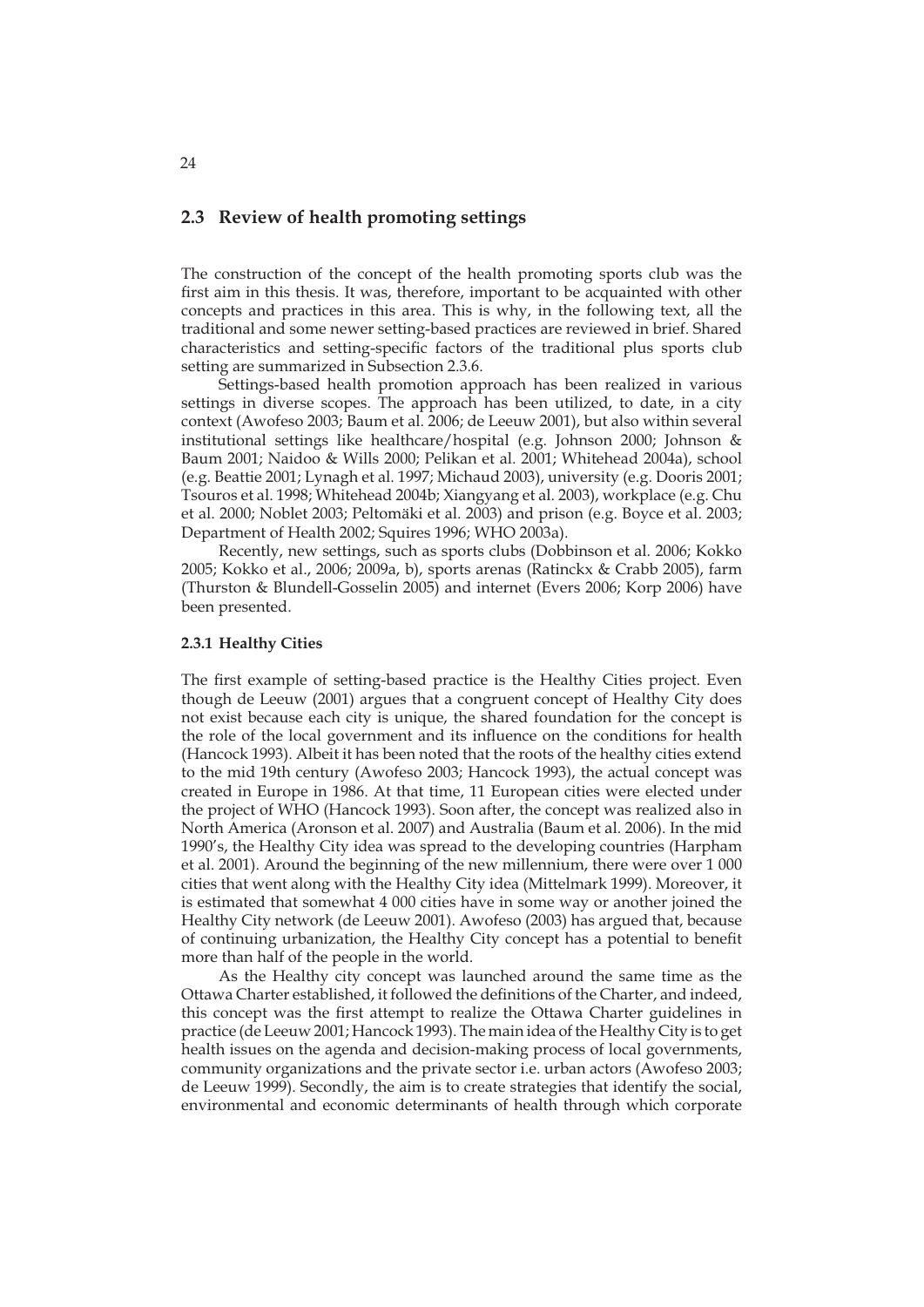and community culture can be changed (Hancock 1993; Harpham et al. 2001). Community and individual empowerment and participation are important factors in this concept (Aronson et al. 2007).

In spite of over twenty years of action, there is relatively little evidence of the effectiveness of the Healthy City concept (de Leeuw & Skovgaard 2005). Hancock (1993) points out that, even without scientific evaluation, the fact that health has been raised on the social and political agendas of hundreds of cities through these projects, has value of its own. It has also been noted that the development process within Healthy Cities has broadened the view of health and gained greater consensus of the importance of health (Aronson et al. 2007). To be more exact, Baum et al. (2006) found in their review that the Healthy City concept has improved e.g. inter-domain co-operation, social support and decreased environmental risks such as injury hazards. On the other hand, Northridge et al. (2003) argue that there are no proper research instruments or empirical data to prove the value and evidence of these actions to people's health. Indeed, Baum et al. (2006) say that evaluation has been the main concern of Healthy Cities from the beginning. However, de Leeuw and Skovraard (2005) argue that there is enough evidence in favour of Healthy Cities, but they also point problems with the communication of evidence, conflict between original ideas and current operations, and challenges between the present methodological tools and the complexity of the cities as settings.

#### **2.3.2 Health Promoting School and University**

Health promotion in educational settings has been realized both at school and university levels. The Health Promoting School (HPS) concept started to develop in North America and Europe right after the Ottawa Charter in the mid 1980's (St Leger 2001). The concept took some time longer to develop than Healthy Cities and the European Network for Health Promoting Schools was established in 1992, by schools from four European countries. Today there are participating schools from over forty European countries (Clift et al. 2005).

One reason for the new HPS approaches' upraise was the lack of evidence of the long-term positive impacts of the previous health education programs (Lynagh et al. 1997). Another reason was the interest of the educational sector in health, and the idea of a health promoting school that started to strengthen when the links between good health and good learning outcomes arose (Jourdan et al. 2008; St Leger 2001). Indeed, the HPS concept has been seen to contribute to learning outcomes, such as lifelong learning skills, competencies and behaviours, specific cognate knowledge and skills and self-attributes (St Leger & Nutbeam 2000). Learning outcomes have also been used as justification for HPS practice (IUHPE 2006).

The pertinent difference of modern HPS thinking on earlier health education programs or health education teaching is a wider perspective and movement towards the whole school system approach. Hagquist & Starrin (1997) describe this movement from information to empowerment. Rowe et al. (2007) found in their review, that the HPS approach has two mechanisms to enhance school connectedness: through inclusive processes, such as community participation, and supportive structures, such as school policies.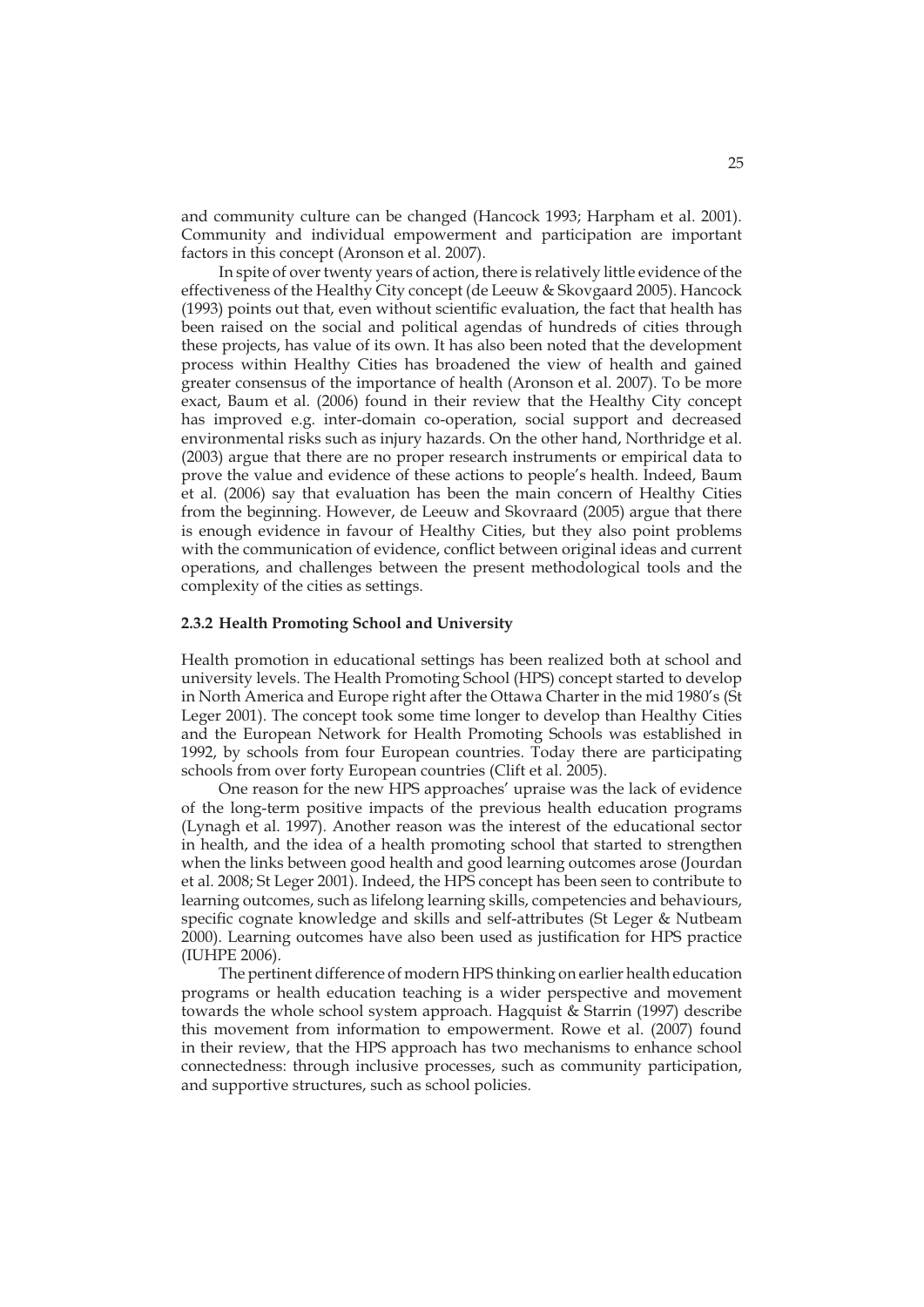Three fundamental values have been emphasized as grounds for HPS: 1) health is seen from a holistic, not only from a disease perspective; 2) health is about equity and social justice; and 3) health is about empowerment (Tones 2005). Paulus (2005) points out four dimensions which health promotion actions should be a part of: 1) teaching and learning; 2) school life and environments; 3) cooperation and services; and 4) health management in schools. When implementing HPS, teacher training has often been seen as the central factor (Jourdan et al. 2008).

There is strong evidence in favour of the HPS concept (Lee et al. 2008; Mûkoma & Flisher 2004; Sun & Stewart 2007; Warwick et al. 2005). On the basis of scientific evidence on the good practices of Health Promoting Schools, the International Union for Health Promotion and Education (IUHPE) has recently defined the most important standards for HPS. Six relevant elements, following the Ottawa Charter, for HPS are: 1) healthy school policies; 2) the school's physical environment; 3) the school's social environment; 4) individual health skills and action competences; 5) community links; and 6) health services (IUHPE 2006). In the IUHPE's document, several important actions to establish and sustain the HPS concept are also acknowledged.

The HPS concept is close to Health Promoting Sports Club because it is another health promotion setting that reaches the same target group (children and adolescents), and an application of school well-being model (Konu 2002) to youth sports clubs is demonstrated in more detail in a later chapter of this thesis.

The Health Promoting University (HPU) concept has been developed based on the more widely accepted HPS concept. Universities were recognized as health promoting settings in the mid 1990's. WHO laid out the foundations to the HPU concept in 1998, and some national determinations have followed (Whitehead 2004b; Xiangyang et al. 2003). The conceptual framework by Tsouros et al. (1998) determined that HPU should:

- "a) demonstrate a clear commitment to health, sustainability and equity in its mission statement and policies;
- b) offer clean, safe and health-conducive physical environments and sustainable practices;
- c) provide high-quality welfare, medical and health-related support services;
- d) provide opportunities for everyone…to develop healthy and useful personal and life skills;
- e) make available social, leisure, sports and cultural facilities;
- f) promote a high level of participation;
- g) encourage interest in and incentives for promoting health in curriculum development and research across disciplines and departments;
- h) create mechanisms that facilitate effective listening and communication horizontally and vertically throughout the university;
- i) comprise a resource of valuable skills and expertise for the local community and be a willing partner in developing health."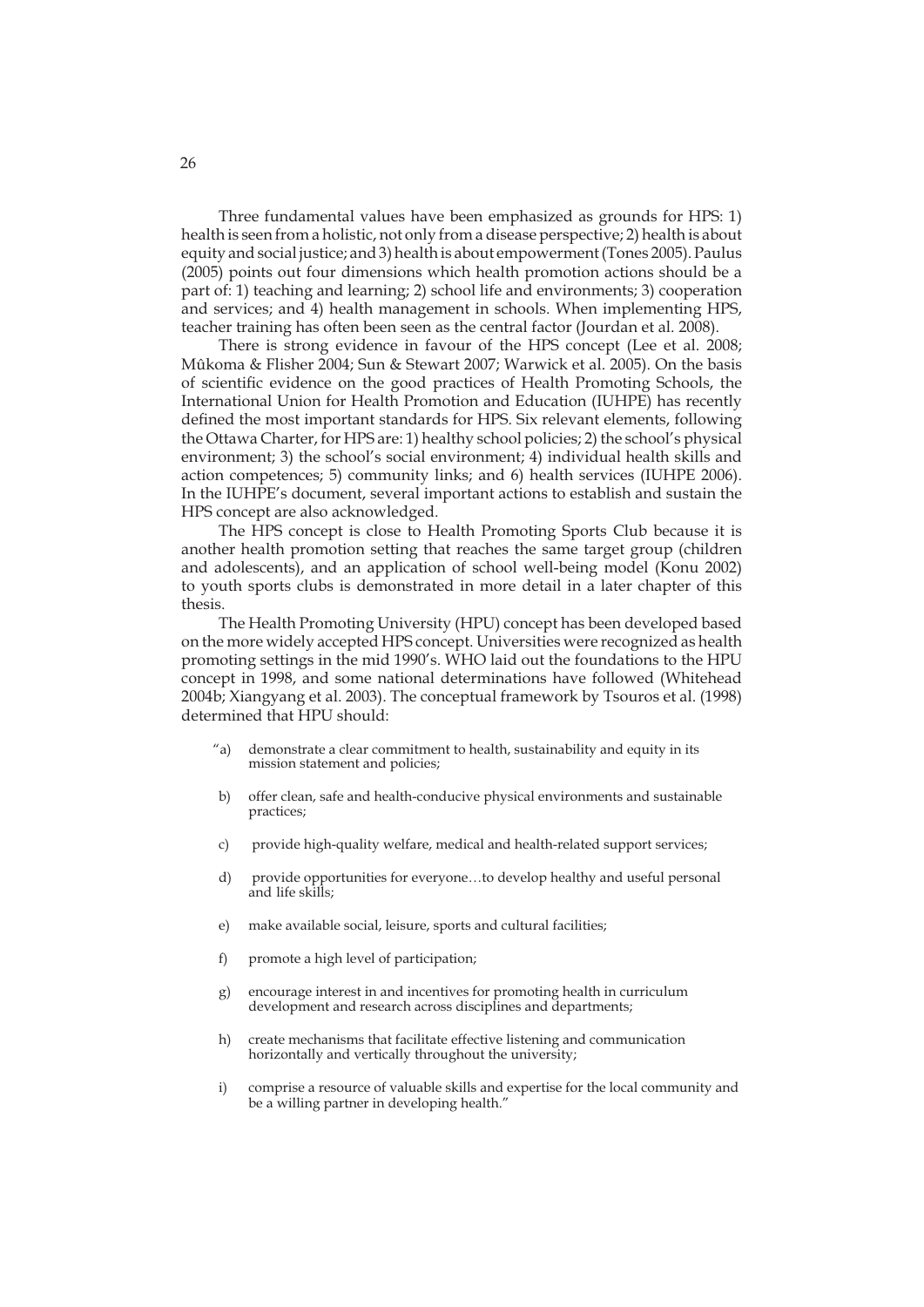Despite the above WHO initiative, and a growing interest in the HPU concept, there is no wider European or global level network. One problem created by this, is that the above qualities for HPU are not generally accepted or executed (Whitehead 2004b). A critical argument for HPU is that despite wide potential to promote health of its students, HPU simultaneously has a limitation of including and affecting only university students.

Similarly to other settings-based concepts, the evaluation of the effects of HPU work is challenging. There is some evidence that health promotion through the university setting has had positive effects on areas such as policies, and physical and social environment (Dooris 2001; Xiangyang et al. 2003).

### **2.3.3 Healthcare and Health Promoting Hospital**

Health promotion could be imagined as a self-evident part of the healthcare system. An expanded view of health promotion has, however, set out critical debate on this (Bandura 2005). Is healthcare automatically health promoting or is it, there for, curative care alone? Disease prevention and health promotion are important aims of the health sector, but because of growing workload for example, the realisation has been limited (Brotons et al. 2005).

The limitations of health promotion in healthcare and the need for a wider perspective and co-operation have been acknowledged. Epping-Jordan et al. (2004) established a model in which the patient's self-management after demobilization and support not only by healthcare but also community are central. In the model, the care of chronic patients is supported through micro (patient and family), meso (healthcare and community) and macro (policy actions) levels. Similar need for a more wide-ranging approach has been argued in health psychology (Smith et al. 2004).

Apart from hospitals, there is no stated or clear settings-based work in healthcare institutions. In primary care, for instance, the work of general practitioners has been guided towards more holistic health promotion, however, mainly through occupational development. On the other hand, it has been argued that a wider view of health promotion has not been considered well enough in nursing education (Liimatainen 2002; Whitehead 2007). Elsewhere, healthcare has been examined in the light of workplace, in which case the healthy workplace ideology has been used. Indeed, healthy workers in healthcare lead to better and safer patient care (Strelioff et al. 2007; Yassi & Hancock 2005).

In the healthcare system, the Health Promoting Hospital (HPH) concept does exist. The discussion on hospitals' potential in health promotion started soon after the Ottawa Charter. The international HPH network was established in 1991, and a pilot project in Europe started in 1993 (Groene et al. 2005; Pelikan et al. 2001; Whitehead 2004a). Groene (2005) describes the international network as a network of networks, illustrating the nature of the work. The HPH framework is widespread in Europe, North America, Australia and Asia. At present, there are 33 national or regional networks with 647 Health Promoting Hospitals or Health Services (WHO 2007).

The main idea of HPH relies on what the Ottawa Charter stressed as reorienting health services, this outlines especially organizational development, policies and practices toward a health promoting emphasis. Pelikan et al. (2001) describe the same; hospital as physical and social environment, healthy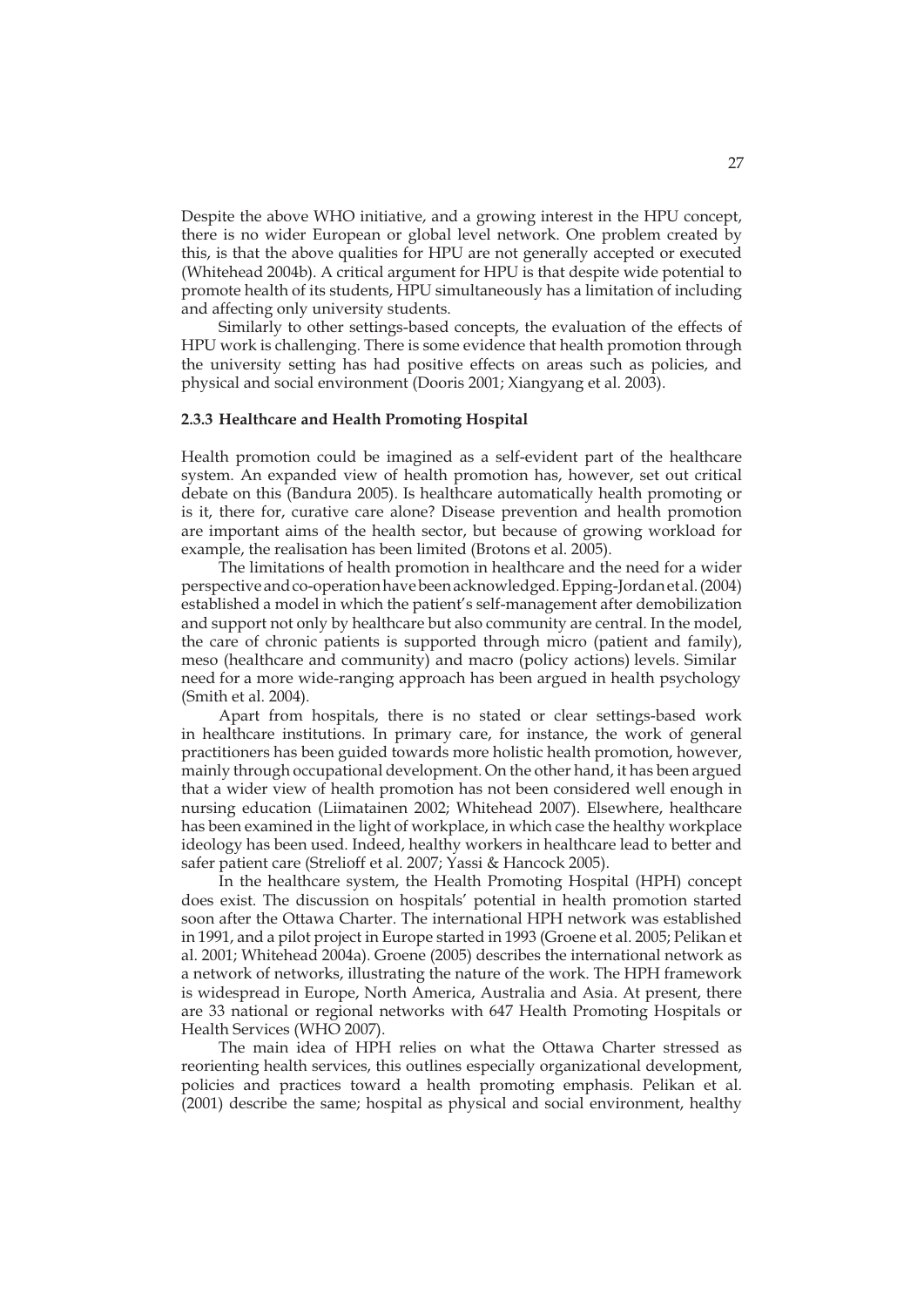workplace, provider of health services, training, education and research, advocate and change agent.

To guide hospitals in settings work, the standards for Health Promoting Hospitals were created by WHO in 2004. Recently, the development of specific guidelines for the health promotion of children and adolescents in hospitals has been started (Aujoulat et al. 2006). The standards for HPH consist of five main standards and 24 sub-standards. The main standards are:

- "1) The organization has a written policy for health promotion. The policy is implemented as part of the overall organization quality improvement system, aiming at improving health outcomes. This policy is aimed at patients, relatives and staff.
- 2) The organization ensures that health professionals, in partnership with patients, systematically assess needs for health promotion activities.
- 3) The organization provides patients with information on significant factors concerning their disease or health condition and health promotion interventions are established in all patient pathways.
- 4) The management establishes conditions for the development of the hospital as a healthy workplace and
- 5) The organization has a planned approach to collaboration with other health service levels and other institutions and sectors on an ongoing basis" (WHO 2004).

Groene et al. (2005) piloted these standards and they were found to be applicable and relevant. The pilot study also showed low compliance by the hospitals and thus highlighted the need for the standards.

On the bases of reviewing the realised HPH projects, Johnson & Baum (2001) proposed a typology of different organizational approaches to health promotion in hospitals. The models are "1) doing a health promotion project 2) delegating it to the role of a specific division, department or staff 3) being a health promotion setting and 4) being a health promotion setting and improving the health of the community" (Johnson & Baum 2001). Similarly to the Whitelaw et al. (2001) typology presented earlier, two main dimensions can be found. If a hospital operates according to the first two models, health promoting activities are seen in a marginal role and external. However, if a hospital operates through either the third or fourth model, health promotion activities are seen as integrated to the core business of all activities and the baseline is a settings-based approach.

As to the effects of the HPH concept, it has been argued that only some progress in hospital settings is realised (Whitehead 2004a). On the other hand, Groene (2005) commented this argument by reminding of the nature of reporting the HPH results through the WHO initiative, conferences and in other languages than English. Either way, positive results of HPH work have been reported for example in the field of personnel training, better funding, understanding the concept and teamwork, improved working conditions, and collaboration with patient organizations (Groene 2005; Guo et al. 2007, Põlluste et al. 2007; Tountas et al. 2004). Also, patients have been reported to perceive the benefits (Tountas et al. 2004). On the other hand, Haynes (2008) found that hospitals rarely delivered health education to patients. The main limitations to realising HPH have been,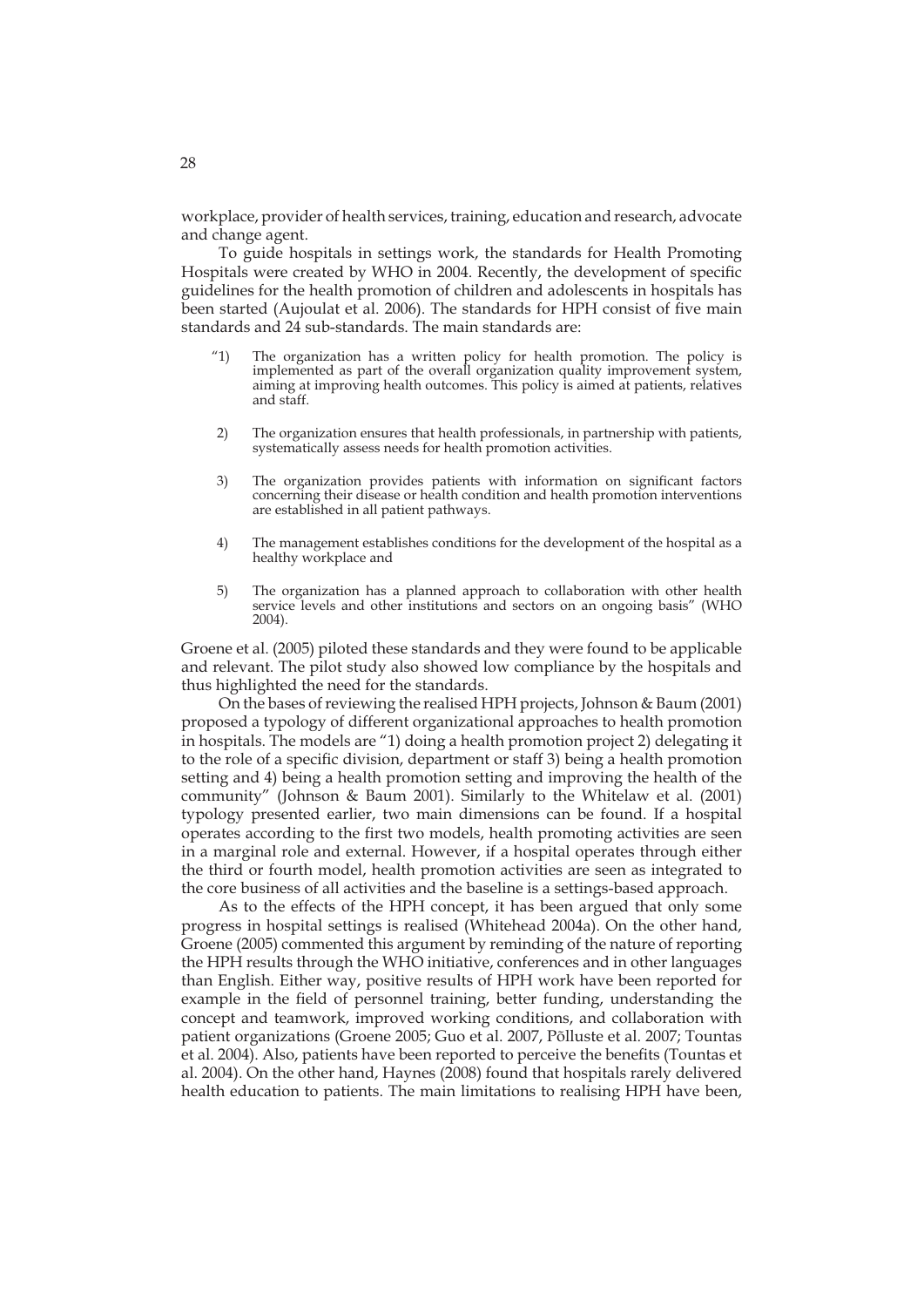for example, limitations in funding and time, shortage of personnel and lack of skills (Guo et al. 2007; Tountas et al. 2004).

#### **2.3.4 Health Promoting Workplace**

Health promotion activity within the workplace is not new, but health promotion executed within the workplace setting has not generally been called "Health Promoting or Healthy Workplace", or approached through the settings ideology. There are several guidelines or alike to improve workplace health promotion (Department of Health 2001; WHO 2003b).

Workplace health promotion started to develop in the 1970s, with the focus on specific diseases. In the 1980s, the focus shifted towards general wellness, and in the late 1990s, the concept of Health Promoting Workplace was created (Chu et al. 2000). Nevertheless, it has been argued that workplace health promotion still has an individual-focused emphasis (Noblet 2003).

The interest of private and public sector employers in health promotion increased as the general awareness of the link between productive work and healthy, qualified and motivated workers arose. The link between health promotion and core-business of the employers gradually became clear.

On the bases of reviewed literature and exemplary project on workplace health promotion, Chu et al. (2000) emphasized the following factors as the most essential for success; the Health Promoting Workplace initiative should: 1) involve all the staff at all the stages; 2) project management should be based on the problem-solving idea; 3) health promotion actions should be integrated to the regular management practices of an organization; 4) programs and actions executed should be comprehensive and include actions from individual to environmental factors.

Since the Health Promoting Workplace concept is relatively new, there is not much evidence on its effects. With this notion, Engbers et al. (2005) argue that several worksite health promotion programs aimed at environmental factors improved workers' health behaviours, such as dietary intake. The number of environmental factors, associated with psychological stress, was found to be very high for nurses and should therefore be intervened by creating a Healthy Workplace for nurses (Lavoie-Tremblay et al. 2008). Indeed, Noblet (2003) reported that the settings approach could be effective in preventing occupational stress and enhancing work satisfaction.

### **2.3.5 Other healthy/health promoting settings (Prison, Sports Club, Stadia, Farm and Internet)**

After the development of settings-based health promotion in the above traditional settings, several new ones such as Prison, Sports Club, Stadia, Farm and Internet have been introduced. The Health Promoting Prison idea is the most developed of these. It was started in England, Wales and Scotland in the early 1990s, with the main focus on prison health services (Department of Health 2002; SPS 2002; Squires 1996). This emphasis is understandable, because of the high prevalence of health problems in a prison population (Condon et al. 2007).

The Health in Prison Project (HIPP) became a WHO initiative in 1995. During the first ten years, HIPP grew from a network of eight countries to 28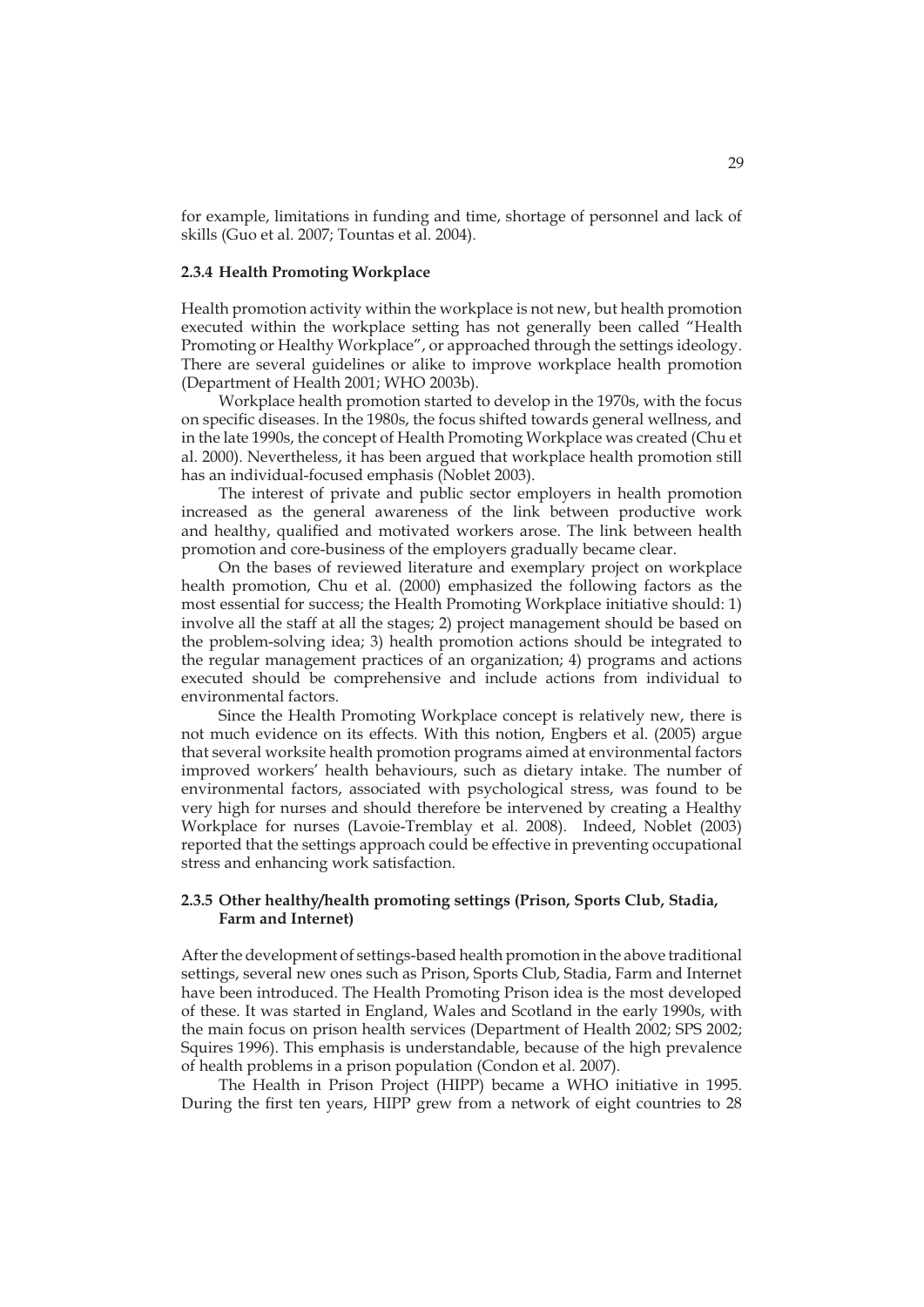countries (Gatherer et al. 2005). The HIPP network provides shared knowledge of good practices, and supports initiatives in health promotion planning and implementation. Despite of focusing on disease prevention and health service improvement today, HIPP aims at developing prisons' policies and management leadership toward a more health promoting emphasis (Møller et al. 2007). The basis of this development is the recognition that a prison should be safe, secure, reforming and health promoting, and also respecting decency and human rights (Hayton 2007). In the most recent declaration, the HIPP network emphasized the integration of prison health to public health i.e. health promotion within prisons but also in unison with the surrounding community (WHO 2003a). The evaluation of the effects of the HIPP concept is again challenging, and until now, there are no competent research results.

The potential of sports stadiums or clubs as settings for health promotion was only recently recognized. At the early stages in Australia, sports venues were utilized and examined through the effectiveness of sponsoring and advertising (Corti et al. 1995; Crisp & Swerissen 2003; Giles-Corti et al. 2001; NHMRC 1997). More recently, sports clubs' alcohol use and misuse prevention program (the Good Sports Program) was developed (Duff & Munro 2007) and sports clubs' health related policies being examined (Dobbinson & Hayman 2002; Dobbinson et al. 2006).

The concept of a healthy sports club has been introduced around the world, for example in Australia (VicHealth 2008), Slovenia (SUS 2007) and New Zealand (CCC 2003). These concepts, however, are practice-based and lack theory and research evidence grounds.

The concept of the health promoting sports club (HPSC) was introduced in 2004, when the theoretical background for the concept was compiled (Kokko et al., 2004; see also Kokko, 2005). The concept is based on five strategic key areas for health promotion by the Ottawa Charter (WHO, 1986). Around the turn of the millennium, Kannas (2000) generated the preliminary criteria for the concept. Today, under the HPSC concept, the most relevant standards for youth sports clubs have been created and a descriptive survey of Finnish youth sports clubs conducted. The ideology of HPSC has been accepted to some degree in Finland, but internationally the development is at the early stages. The HPSC concept is the core of this thesis.

The Healthy Stadia concept started to develop in 2004 in the UK (Ratinckx & Crabb 2005), but is still at the early stages of development (Doherty & Dooris 2006). A Healthy Stadium can be defined as: "...one which promotes the health of visitors, fans, players, employees and the surrounding community. It is a place where people can go to have a positive healthy experience playing or watching sport." (Crabb & Ratinckx 2005). The aim of the Healthy Stadia Initiative is: "To ensure that those people who visit, play at, work at, or live in the neighbourhood of professional sports clubs have the opportunity to be supported by the Healthy Stadia Programme to live healthier lives" (Crabb & Ratinckx 2005). A preliminary network of Healthy Stadia was recently established in Europe. The network includes 64 European sports stadiums (Tenconi 2008). The International Healthy Stadia conference in 2009 launched a call for wider network (Healthy Stadia 2009). The Healthy Stadia initiative has produced a toolkit, but only some preliminary scientific research has been realized.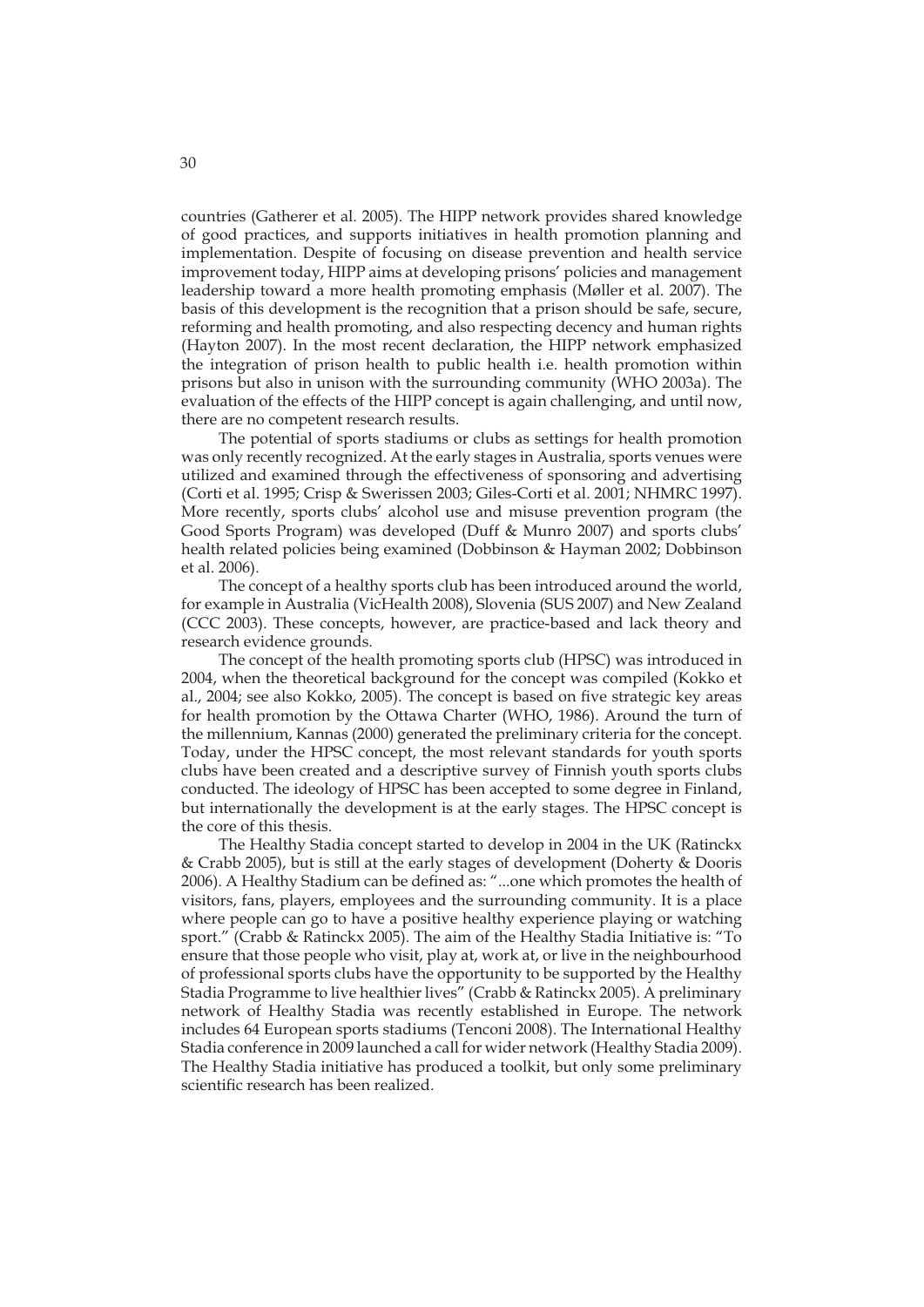Farm and internet settings are newcomers and are restricted to the ideas of an individual researcher or research group. Farm as a setting for health promotion is an idea of Thurston & Blundell-Gosselin (2005). The main focus of health promotion programs directed to farms and farmers have traditionally been epidemiological-based. The main emphasis has been safety and injury prevention. The authors adapt setting approach to farms and portray several characteristics that should be kept in mind when planning and implementing future health promotion programs through the settings ideology.

There is a growing need to recognize the possibilities provided by the Internet as a setting for health promotion. So far, the Internet has been a channel for health-related information but it is passive and expert-led (Evers 2006). Korp (2006) discusses the advantages and disadvantages of internet-based health promotion; he uses empowerment as a point of view. The main argument here is that the potential or the possible negative impacts of the Internet as a setting for health promotion have not received enough attention or been examined sufficiently. Because the Internet has such a significant impact on people's lives today, this should be done in the near future. Indeed, many interventions, like Irestig's et al. (2005) intervention to create a peer-based computer system in voluntary organizations, have been generated.

#### **2.3.6 Shared and setting-specific characteristics**

Several collective characteristics can be found between the traditional settings discussed above and there are also settings-specific factors. These unifying and separating factors are summarized in Table 2, the sports club is added for comparison.

The Ottawa Charter has been a starting point for all the settings practices as it laid out the grounds for the settings work. In all the cases, the settings are wide and complex entities. The emphasis is primarily on environmental factors through which people's health is affected. This means concentration on organizational change and key actions are commonly determined as standards or alike. A breakthrough in traditional settings has been, when a link between settings-based health promotion and core-business of a setting in question has been realised. The main challenge is on the evaluation of impacts and effectiveness.

There is variation between different settings in relation to the year of establishment, target groups, implementation, main activities, range of the settings work, and the quality of evidence. For example, Healthy City was developed over twenty years ago, whereas Health Promoting University has a history of about ten years. There are also clear settings-specific target groups. Implementation and quality of evidence are largely due to the duration of the development of each setting. The range of the settings relies strongly on the main activities, but also on the nature of the setting in question.

Based on the above review of various settings work, it can be stated that the shared characteristics pertain to youth sports clubs too. The development phase is in its first steps, as is the international prevalence. The target group is limited to those participating in club activities, but is fairly wide-ranging, because of broad accessibility. The main emphasis is equal to the others, but many specific factors connected with the organizational structure and nature can be found, as highlighted in Chapter 3. In any case, settings work has unifying elements,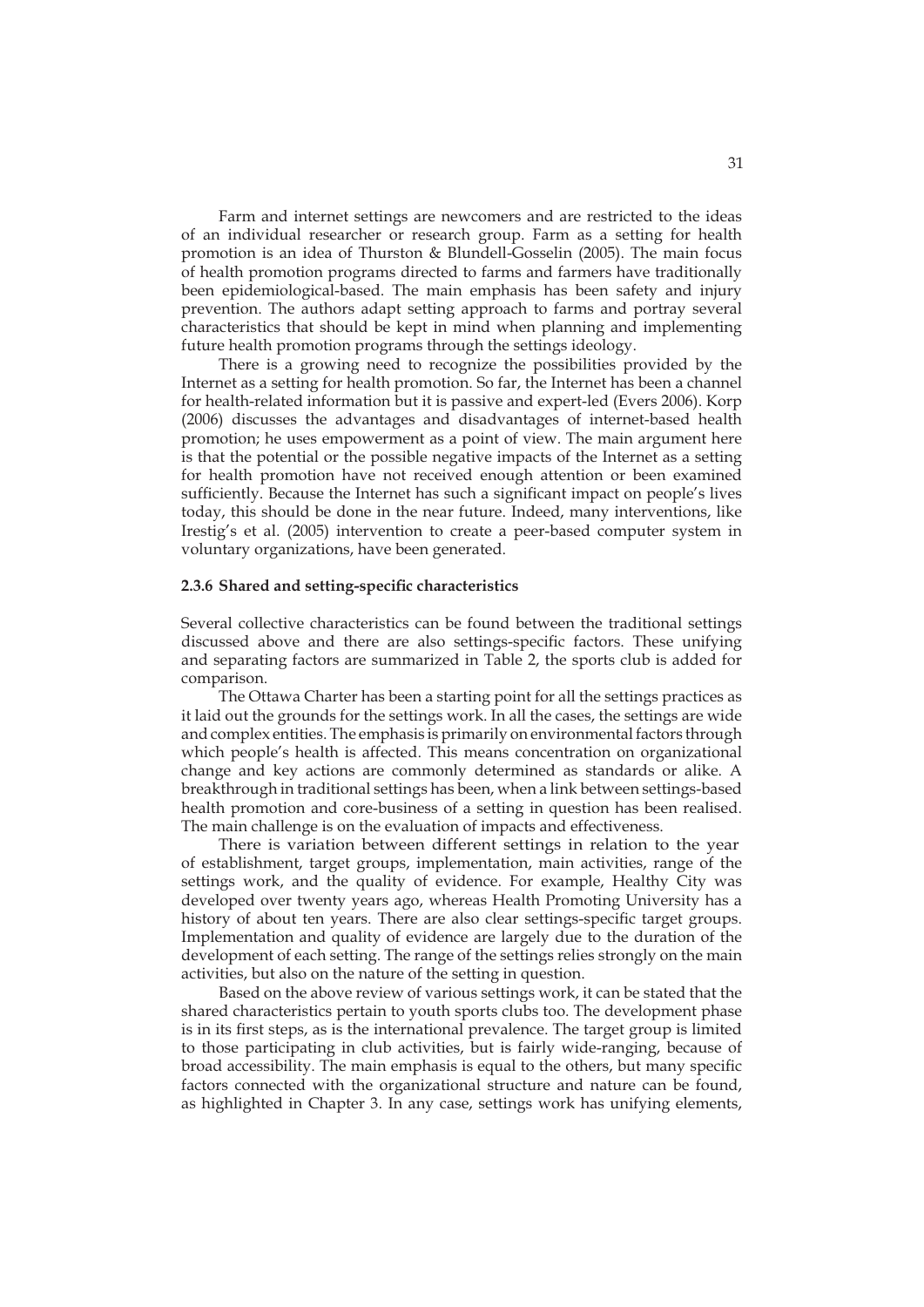| TABLE 2 Shared and settings-specific factors within traditional healthy or health promoting settings with a sports club addition. |  |  |  |  |  |
|-----------------------------------------------------------------------------------------------------------------------------------|--|--|--|--|--|
|                                                                                                                                   |  |  |  |  |  |

|                           |                               |                                                                                                             |                                                                                                                                                                                                                                                                                                       |                                                            | Setting                                                                                     |                                                                                                                      |                                                  |                                                                               |
|---------------------------|-------------------------------|-------------------------------------------------------------------------------------------------------------|-------------------------------------------------------------------------------------------------------------------------------------------------------------------------------------------------------------------------------------------------------------------------------------------------------|------------------------------------------------------------|---------------------------------------------------------------------------------------------|----------------------------------------------------------------------------------------------------------------------|--------------------------------------------------|-------------------------------------------------------------------------------|
|                           |                               | City                                                                                                        | School                                                                                                                                                                                                                                                                                                | University                                                 | Hospital                                                                                    | Workplace                                                                                                            | Prison                                           | Sports club                                                                   |
|                           | Launch year of the<br>concept | 1986                                                                                                        | 1986/87                                                                                                                                                                                                                                                                                               | 1998                                                       | 1991                                                                                        | Late 1990's under<br>a label of settings<br>work                                                                     | 1995                                             | 2004                                                                          |
|                           | Target group                  | Citizens                                                                                                    | Primary students,<br>Secondary staff                                                                                                                                                                                                                                                                  | Primary<br>students,<br>Secondary staff                    | Primary patients,<br>Secondary<br>personnel and<br>visitors                                 | Working age adults                                                                                                   | Primary<br>inmates,<br>Secondary<br>custodians   | Primary participating<br>youth,<br>Secondary adults                           |
|                           | Implementation                | Global                                                                                                      | Global                                                                                                                                                                                                                                                                                                | No wider<br>network                                        | Global, but waiting<br>for a breakthrough                                                   | Global, but settings-<br>based work recently<br>started                                                              | Mainly<br>European<br>countries                  | Finland and Australia                                                         |
| Setting-specific factors  | Main activities               | To get health<br>on the agenda<br>in the decision-<br>making process,<br>changes in<br>community<br>culture | Inclusive processes<br>(teaching) and<br>structural changes<br>(management)                                                                                                                                                                                                                           | Similar to<br>school                                       | Organizational<br>development to<br>integrate health<br>promotion into the<br>curative care | To integrate<br>health to daily<br>management and<br>activity                                                        | Through<br>healthcare,<br>changes in<br>policies | Changes in club policies,<br>development of daily<br>culture i.e. coaching    |
|                           | Range of the settings<br>work | All the citizens,<br>but distant in<br>nature                                                               | School participating<br>youth i.e. almost all<br>from a single age-<br>cohort                                                                                                                                                                                                                         | University<br>students i.e.<br>minority of<br>young adults | Specific target<br>group i.e. unhealthy<br>people                                           | Employed people                                                                                                      | Inmates                                          | Youth participating in<br>sports club activities i.e.<br>about 40% in Finland |
|                           | Quality of<br>evidence        | Relatively good<br>on impact, weak<br>on effectiveness<br>because of the<br>complexity                      | Strong on both<br>impact and<br>effectiveness                                                                                                                                                                                                                                                         | Some evidence<br>on impact, none<br>on effectiveness       | Relatively good on<br>impact, some on<br>effectiveness                                      | Strong on previous<br>work, not much on<br>the basis of settings<br>work                                             | No competent<br>research                         | Tentative                                                                     |
| characteristics<br>Shared |                               | Complex entities                                                                                            | Grounds in the Ottawa Charter<br>Emphasis on environmental factors<br>Primary targeting on organizational change, secondary on individual behaviours<br>Key actions determined as standards or alike<br>Impact and effectiveness evaluation challenging and so far only partly successfully developed |                                                            |                                                                                             | Expansion after a link between settings-based health promotion and core-business of a setting in question recognised |                                                  |                                                                               |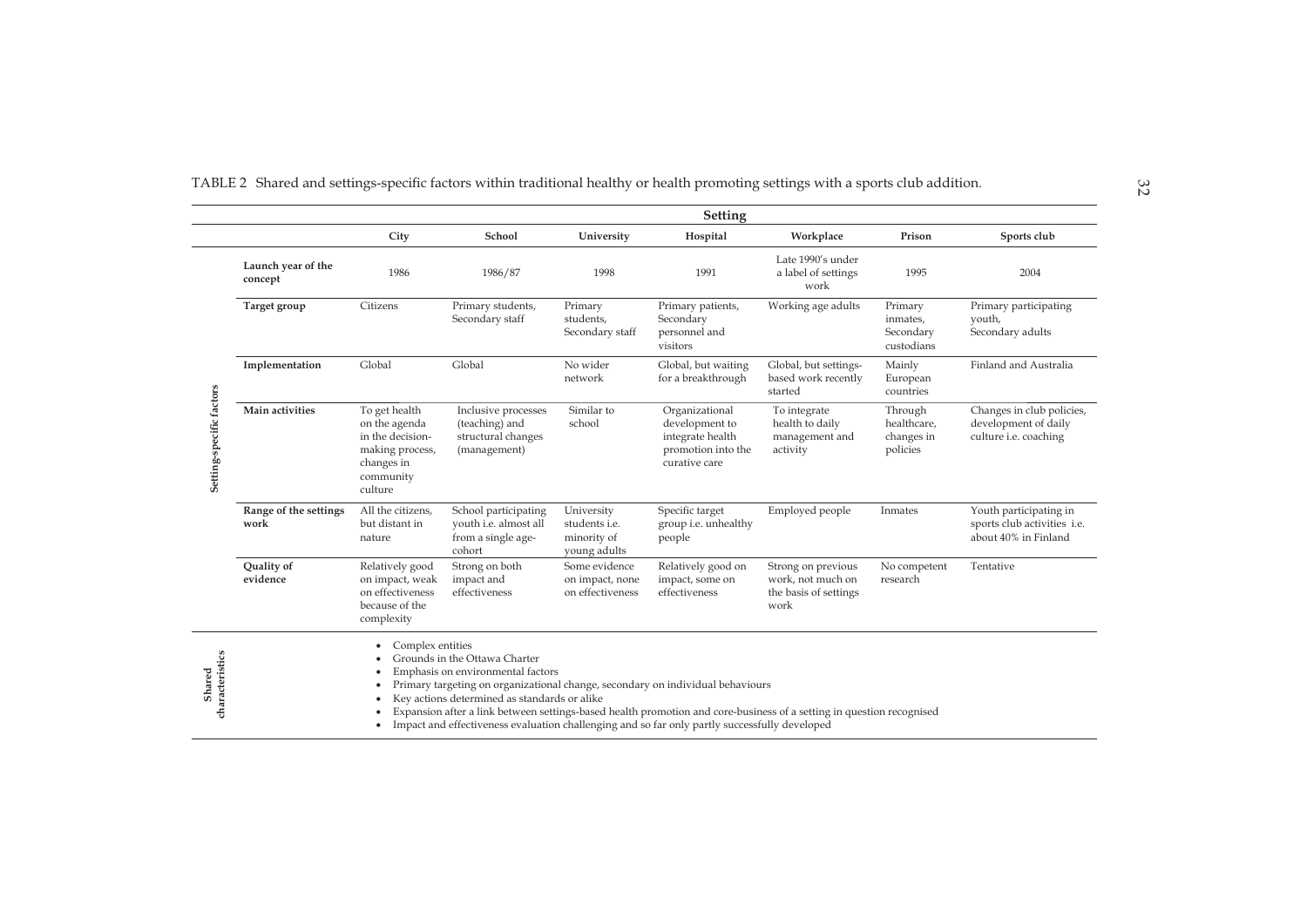and lessons learned in one setting can and should support the development of another.

### **2.4 Health promotion capacity building**

To implement health promotion policies more effectively in practice within community-based settings, such as sports clubs, three vital stages have been acknowledged: 1) health promotion capacity building; 2) program implementation; and 3) evaluation and/or research (Robinson et al. 2006). As to the settings approach, which is the approach of this thesis, health promotion capacity building is one possible concept in developing organisations to become more health promoting. Health promotion capacity building can be seen as a means, but also as an end (Labonte & Laverack 2001a, b), although, it is mainly seen as a means, as it is in this thesis.

Capacity building emphasises many factors through which an effect on the capability of an organisation to realise health promotion activities is striven (Ebbesen et al. 2004; Robinson et al. 2006). According to Robinson et al. (2006), capacity building within non-profit, non-governmental organisations consists of adequate staff and volunteer time, financial resources, agency interest in the issue, leadership and/or champions, congruency and/or common vision and priorities, partnerships, technical support, political-economic climate, and organizational structures as they relate to coordination and communication. Casey et al. (2009) found that capacity building strategies, especially resource allocation and staff development, were the main components for a successful increase in a sporting organization's capacity to execute health promotion.

Capacity building is a multilevel concept from the individual to community and organisational level and even beyond. Mainly individual and community levels have been emphasised. When adopting this allocation to a sports club setting, individual capacity building refers mainly to the factors from personal values and knowledge to the skills of the club members, whereas community capacity building refers first of all to the development in the structures and ethos of a sports club, but also to the commitment and skills of its actors, in this case club officials and coaches. Furthermore, since the health promoting sports club concept desires development on every level with emphasis on organizational change, the process is closest to community capacity building. Organizational change has been argued as a focal part of community capacity building to ensure sustainability (Heward et al. 2007).

Crisp et al. (2000) have created four potential approaches to health promotion capacity building: 1) top-down organizational approach; 2) bottom-up organizational approach; 3) partnerships approach; and 4) community organizing approach. They also note that these domains interact, and a change within one affects the others. Joffres et al. (2004) argue that to actually improve the capacity of a community or organization, multi-level actions are needed.

In terms of health promotion, sports clubs have several elements, such as policy, practice and environmental factors. The policy level signifies publicly established determinations or guidelines for the ways of action in the club. The practice level is directed towards daily activities where club officials (mainly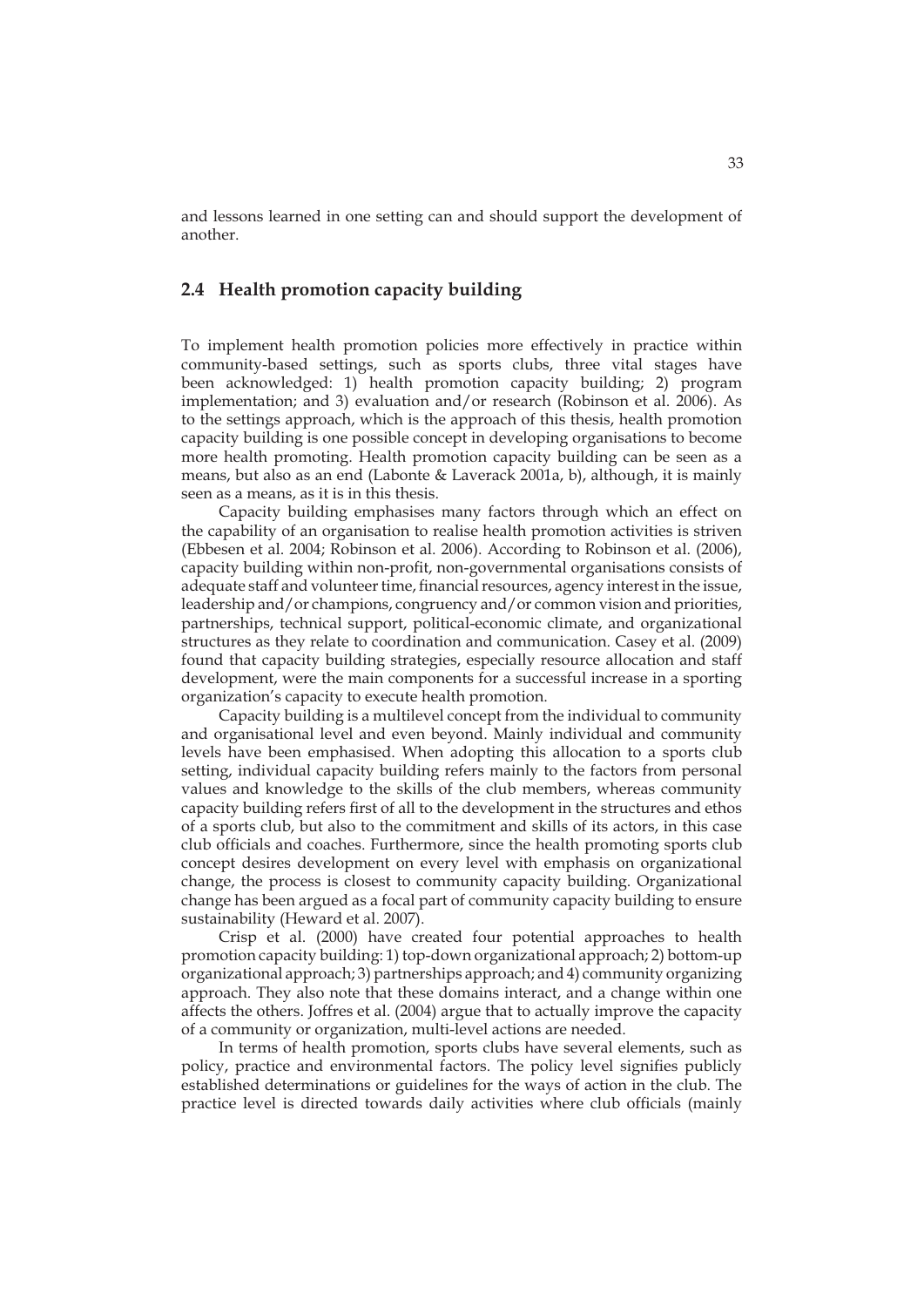coaches) operate with young athletes. Environmental factors are related to the sports club as a healthy environment or setting in which many physical, but also social environmental factors affect its activities.

 Hoyle et al. (2008) argue that only if the organisational capacity (in schools) is at a high level, individual capacity can be supported. This means that a sports club should be the initiator and activities executed broadly (cf. standards for the health promoting sports club by Kokko et al. 2006). At the most practical-level, this focuses on coaching practices and on the club's activity to guide coaches to recognise and implement health promotion i.e. guidance activity. There is a positive attitude towards health promotion among coaches in Finland, but the greatest obstacle to increasing health promoting activities is the lack of skills and knowledge on health-related issues (Kokko & Kannas 2004). This further highlights the club's role.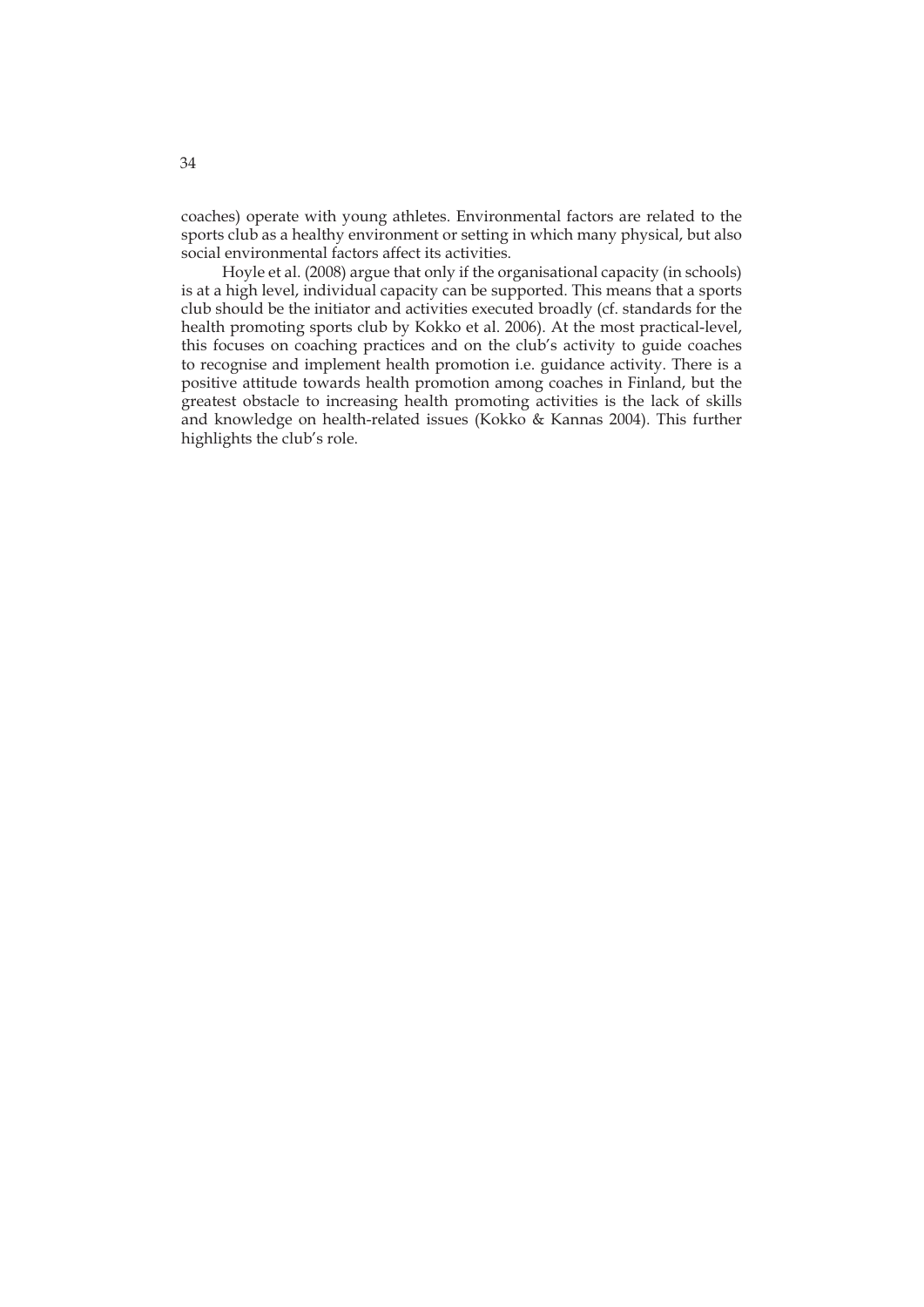## **3 YOUTH SPORTS CLUB AS A SETTING FOR HEALTH PROMOTION**

This chapter focuses on the sports club concept. The chapter is based on the first article of this thesis (Article I). The purpose of the first article was to create a conceptual frame of reference for the health promoting sports club concept. The article focused first on describing two main concepts of the study – health promotion and sports club. Within health promotion, a settings approach was selected. The justification for this approach was due to the previous work in the field of health promotion. Similar kinds of health promoting concepts have been created for other settings as described earlier. For youth sports club activities different characteristics were portrayed. Second, the article highlighted some theoretical models applicable to the concept. The health promotion-related issues have been discussed in the previous chapters. Sports club-related issues are dealt with next.

The original article was published in Journal of Sport & Science [Liikunta & Tiede] in 2004 (Kokko et al. 2004). And almost equivalent English version of the article was published in a book by Hoikkala et al. (2005) Beyond Health Literacy (Kokko 2005). In the following, several additions and revisions have been made to the original articles.

## **3.1 Characteristics of youth sports clubs in Finland**

### **3.1.1 Development of Finnish sports culture and club activities**

Social organizations can be divided into three sectors: commercial or economic, public administrative and voluntary (Koski 1994). The first sector refers to the market economy sector, which is also called a profit-sector, because the main emphasis of its activities is to make financial profit. The public i.e. the second sector refers to organizations maintained by the state or municipalities, school for example. The third sector is somewhere between the first and second sectors and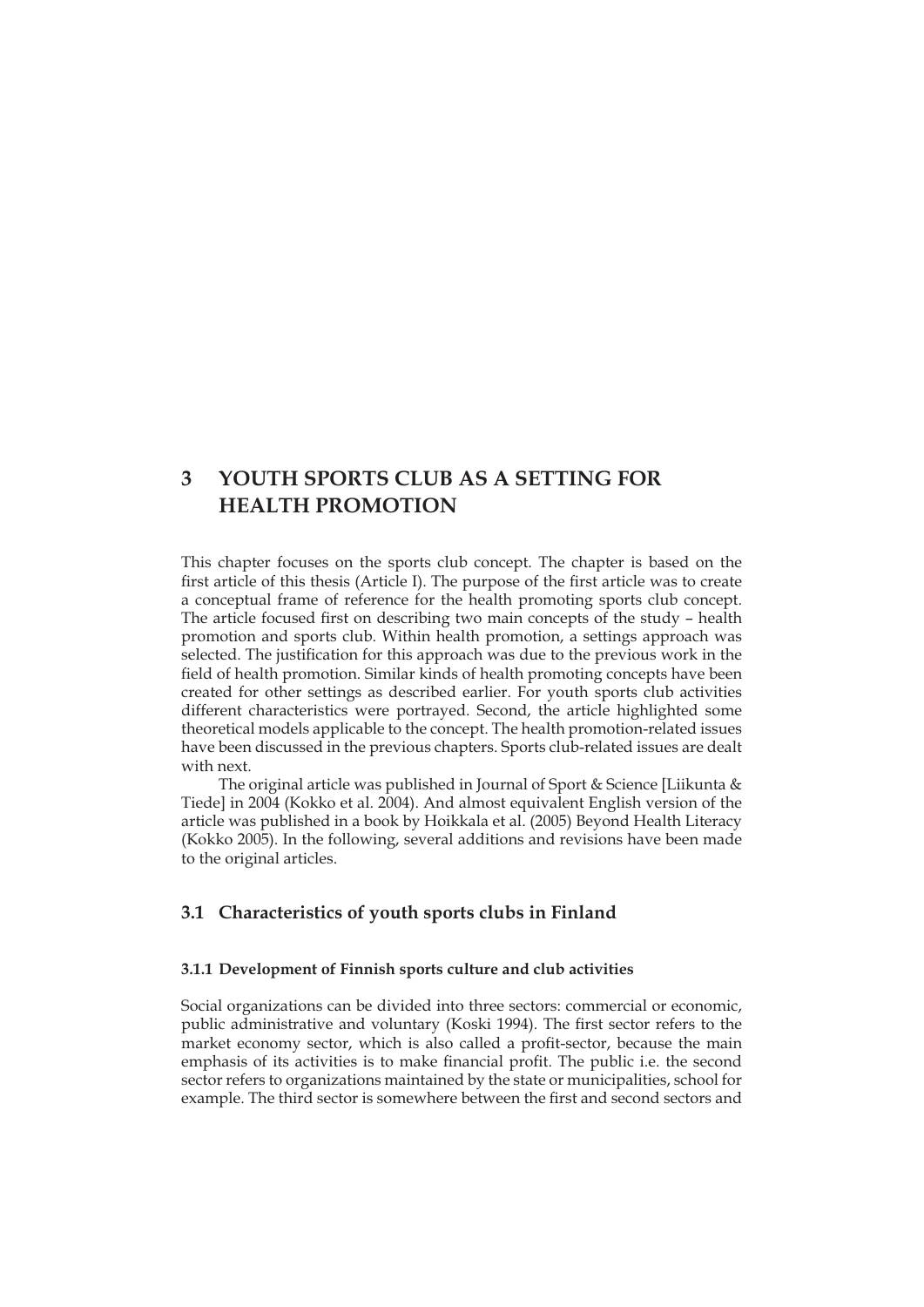is often called non-profit making, since it is based on voluntary civil activity and executed without profit-making aim (Kangas 2003; Thiel & Mayer 2009).

Sports culture has been a solid segment of the development of general civil activities i.e. the third sector in Finland. The first Finnish sports club, a sailing club – Björneborgs Segelförening, was founded in 1856 (Laine 1984), and a largescale upswing in sports club activities took place in the 1910's and 1920's. The civil activity of the Finnish sports movement can be divided into four periods (Itkonen 1996; 2000). The first is the period of organizational culture (1900– 1930): During these decades, many new sports clubs were founded and central organizations established. Overall, physical activity and sports reasserted their position within Finnish society (Siisiäinen 1990). The second period, recreationcompetitional (1930–1960), started when competition orientation increased. Sports clubs concentrated on specific sports disciplines. This brought along a need for changes in the organizational structures. General, several discipline clubs started to disband and became one discipline-specific clubs (Itkonen 1996; 2000).

The transfer to the third period, competition-coaching (1960–1980), took place at the same time with a strong transition in Finnish society, as for instance, sports became a means to exert political influence. Competitive sports became the core-business of sports club activities, with other issues, such as education or health, left in a minor role. At the same time, however, Finnish people became interested in personal health, which increased interest in fitness training (Heinilä 1974; Heikkala 2000). Thus, there was a contradiction between people's interests and sports clubs' core activities. This new emphasis on the public level generated pressure for the next change.

The fourth period, diverge sports culture (1980 to today), describes the development in which the field of sports and physical activity expanded both qualitatively and quantitatively and broke into smaller units organizationally (Itkonen 1996; 2000). Koski (2009) notes that the average size of the sports clubs has diminish even though membership has grown. The qualitative changes are due to the increased popularity of team sports in ball games, versus decrease in the traditional individual sports like long-distance running. Also, the operational principles of the clubs widened; organizationally, more general clubs were divided into smaller one discipline specific clubs, and the former central organization led format has been loosening (Heikkala 2000; Itkonen 1996; 1997a).

Pekkala & Heikkala (2007) have described the position of the modern civil activity of sports as pathway to well-being. By this they continue Heinilä's (1974) typology of the development of Finnish sports culture. The main message here is that sports clubs are expected to have a stronger share of responsibility in the affluent society of Finland by recognizing their role and opportunities in e.g. health and well-being promotion. In this respect, one influential change in Finnish society has recently been the movement towards new public management, in which sports organisations and clubs are seen as an extension of the state and municipalities (Koski 2009). This may jeopardize the traditional voluntary civil activity-based nature of the clubs and breed more demands for the clubs to provide services for public needs.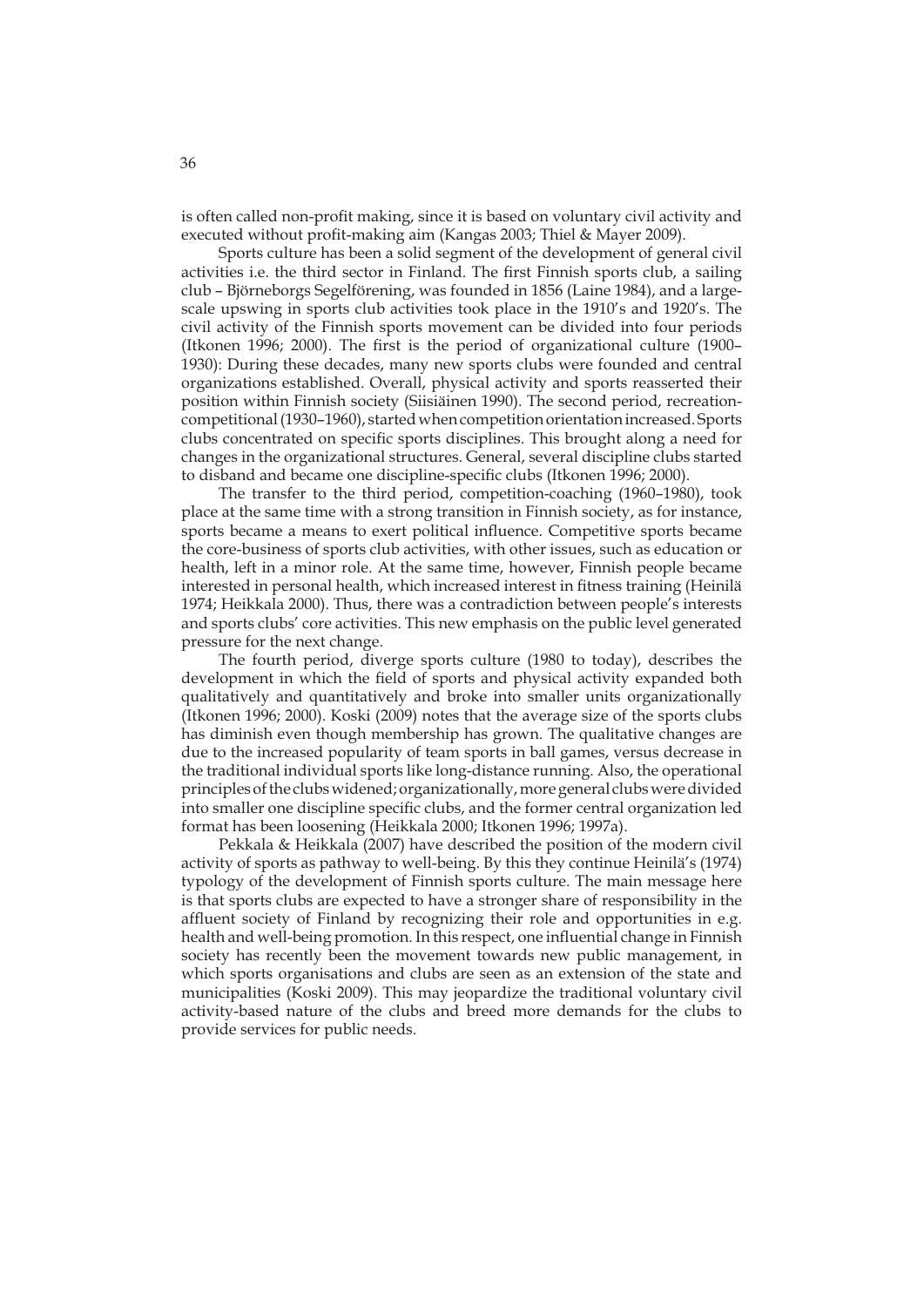### **3.1.2 Orientations, practical figures and international perspective**

Almost all of the Finnish sports clubs are voluntary civil activity-based and nonprofit making. Moreover, sports clubs are the ones that organize and implement physical activity and sports. The operational environment of the sports clubs has been divided into general and special environments (Heinilä 1986). General environment relates to society and to the present cultural, economic, political and organizational circumstances. Special environment pertains to the immediate surroundings and parties that the clubs are most dependent on. The main point is that a sports club is part of the surrounding society and therefore not able to act outside it, Rütten et al. (2008) have argued that voluntary organizations (in this case sports clubs), are mediating structures of a society that can act as social catalysts for health promotion.

The Finnish sports system consists of 38 national level sports and physical activity organizations and 75 sports federations (Koski 1999). It has been estimated that there are between 6 000 and 18 000 sports clubs in Finland (Anttila & Pyhälä 2005; Koski 2000a). However, a common understanding today is that there are about 9 000 sports clubs that are active (Anttila & Pyhälä 2005). The majority of them have activities for children and adolescents (Koski 2009).

Youth sports clubs are the largest organizers of leisure time activities for youth in Finland. Club activities attract the largest number of children and adolescents after school. Slightly more than 40% of children and adolescents are estimated to participate in sports club activities (SLU 2006a; Vuori et al. 2004). This means  $402\,000$ -432 000 children and adolescents<sup>1</sup>. The participant rate varies between the age groups and the gender; almost 60% of 11-year-old boys and slightly less than 40% of 15-year-old boys and girls participate in club activities (Vuori et al. 2007). It has also been estimated that the sports system retains, down the line, 70–80% of the children and adolescents below the age of 20 (Koski & Tähtinen 2005; Lämsä & Mäenpää 2002). In addition, youth sports club activities involve many adults. Of the 532 000 adults aged 19 to 65 years old who act in sports clubs as civil activity every third focuses on children and adolescents (SLU 2006b).

Sports systems vary worldwide between countries. Regardless of the heterogeneity of the systems, two models of sports systems can be found in Europe: 1) laissez-faire and 2) interventionist (Porro et al. 1999). The distinction between these models is the role of sports as a free choice versus a public service. The same can be described by observing the differences in the relationship of organized sports and the state (Heinemann 1999). It can vary from relatively high autonomy (e.g. Germany, Norway, Finland and Denmark), to strong dependency on the state (e.g. Italy and Spain), to major control and provision of sports by the state (e.g. France).

Similar variation can be observed when investigating sports clubs. While sports may be organized in all European countries in clubs, understanding what the terms "sports club" and "sports club participation" mean across countries and cultures requires examining the history and traditions of clubs and the organizational framework of sports (the structure of the system and clubs)

<sup>1</sup> Population of Finland is 5.3 million (Statistics Finland 2008)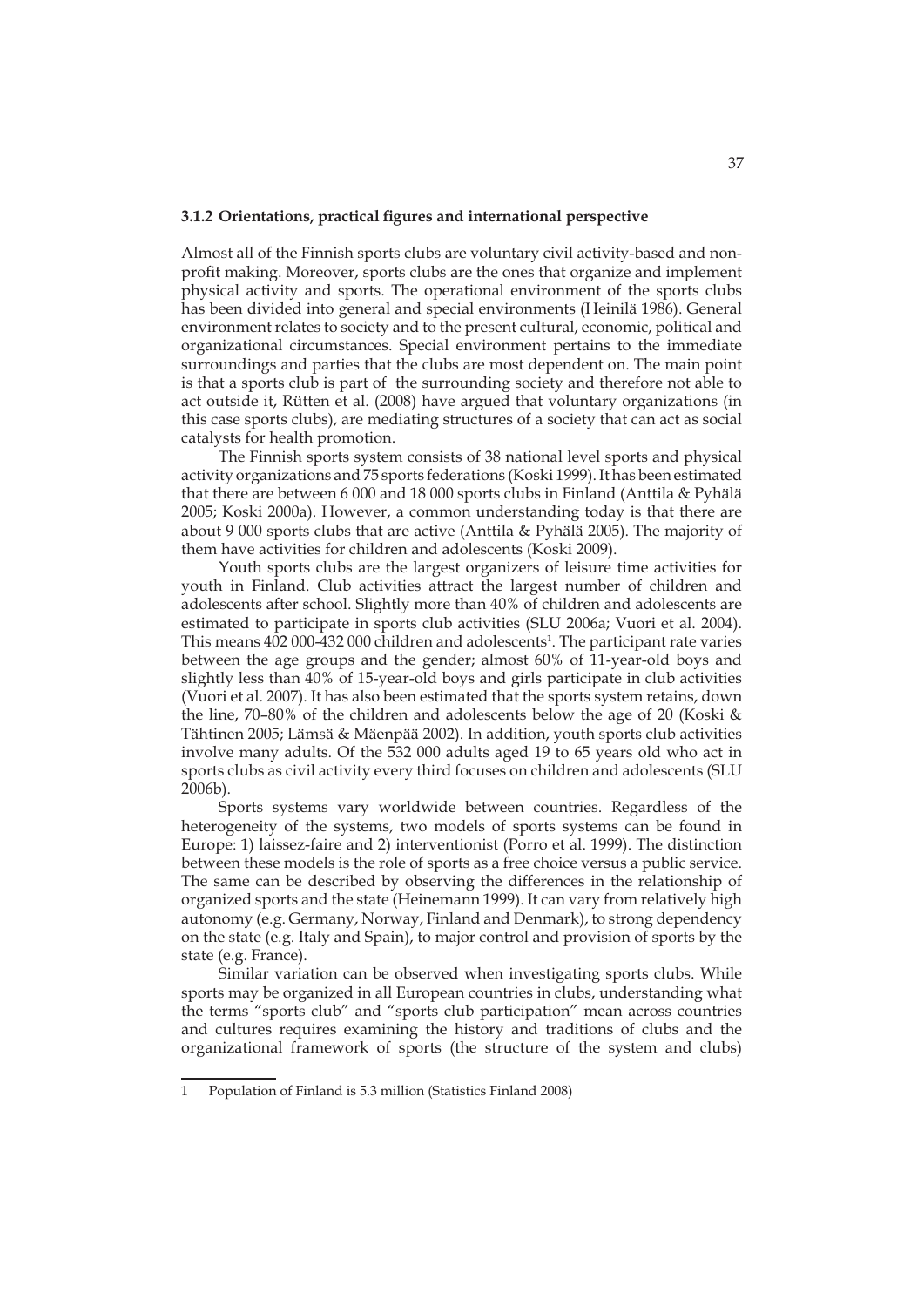(Heinemann 1999). Regardless of these differences, it can be generalized that sports clubs represent the implementation component of a sports system. In other words, clubs are settings where children and adolescents actually engage in sports with coaches and other adults contributing to the youth's benefit.

### **3.1.3 Sports clubs as informal educational settings**

The youth sports club is a complex and dynamic social phenomenon which, from the educational point of view, is informal by nature (Robertson 2001). There has been a lively debate on what is the proper way to categorize education within different settings, situations and by whom. Smith (2006) points out that the categorization of education should be viewed by the processes not only through the context it occurs in. Categorization is, however, always artificial. Perhaps the most prevalent way used is to separate formal, non-formal and informal education. Formal is linked to formal educational institutions, such as day care centres or schools. The difference between non-formal and informal is in the way the educational situations are considered. Non-formal education occurs in nongovernmental organizations like associations for example, but it has a stronger emphasis on intended educational matters like in ideological communities (Livingstone 2006). Informal education refers to daily activities e.g. coaching activities executed in an informal setting like a sports club (Jeffs & Smith 1999). Thus, in informal education, the educational focus of the coaches is on sportsrelated issues and health-related issues are taught in daily situations either consciously or unconsciously, but many times as co-products.

Sports clubs operate outside the formal education systems. Therefore the clubs represent educationally, the non-formal or informal type. Moreover, children's, adolescents' and adults' involvement is based on voluntary participation. They can basically join sports club activities and resign from them at any time. Also, in principle, participation in training and competition events is optional. Sports club activities are the best known form of civil activity of adults in Finland (Yeung 2002), and even though clubs have more and more paid full-time or part-time employees, almost all of the youth sports club coaches or instructors operate on a voluntary basis (Koski 2000b). Paid personnel work in club-level assignments like managers or heads of coaching (Koski 2009). This voluntarybased participation of children and adolescents but also adults emphasizes the informal educational nature of sports club activities further (Graham 2000; Robertson 2001).

Informal education consists of, for example, working with others, sharing of ideas, development of skills and assessing values. It is a process in which education occurs through daily life and situations. On the other hand, informal education may include systematic learning objectives, time used in learning and support to learning (Harju 2003). In health promotion, the healthcare system is often too formal a setting for the youth and its health messages are ignored. Health promoters have reached adolescents better through informal settings, such as streets and youth clubs (Graham 2000). Maro et al. (2009) found that education on HIV/AIDS was more effective through organized sports than school. Moreover, in this way youth are more willing to participate in health promotion planning (Robertson 2001).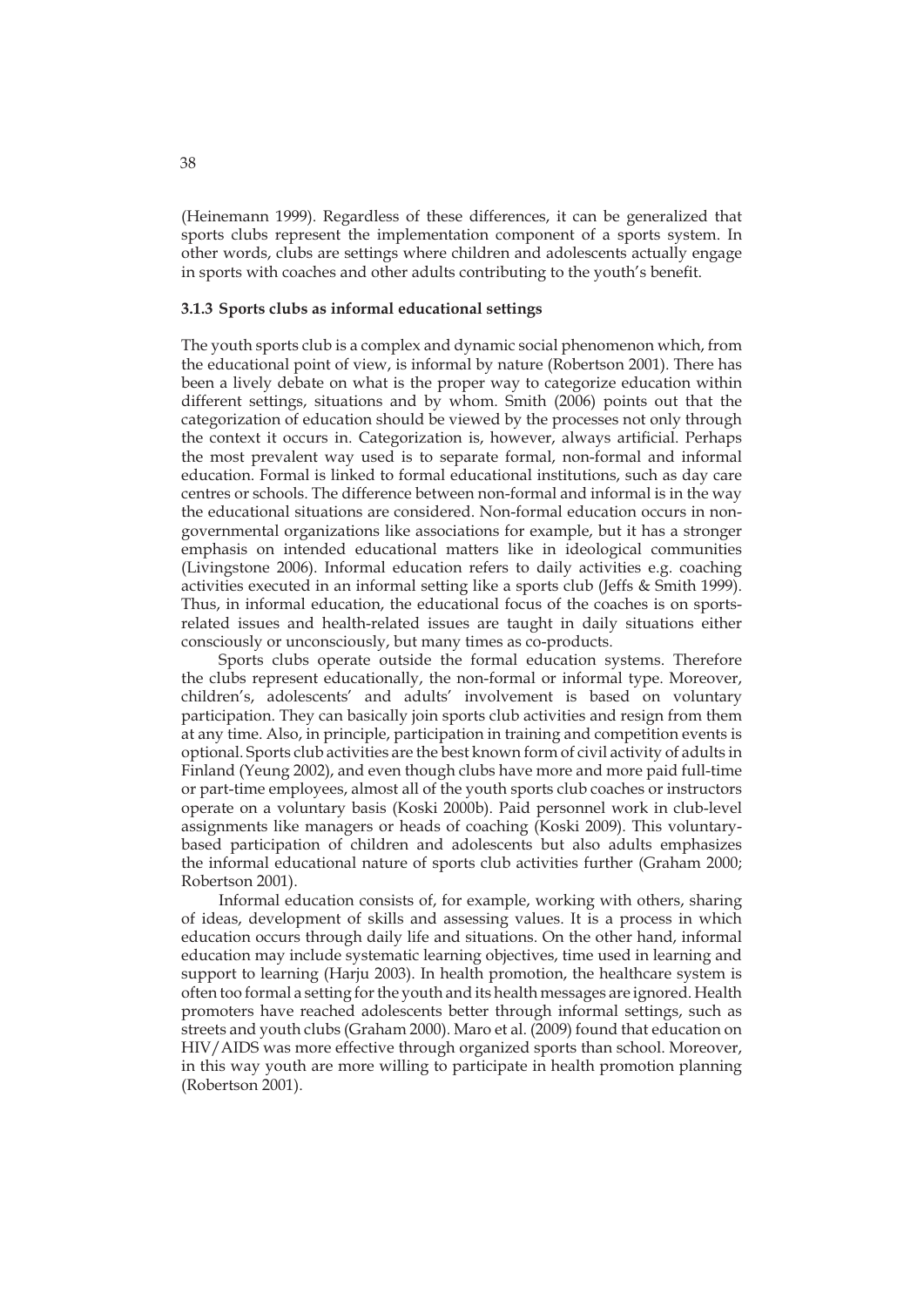Like schools have written and unwritten curriculums, youth sports clubs can be seen to have official (written) and unofficial (unwritten) agendas or action plans. In schools, curricula can be divided into written, realised and unwritten ones (Ahola & Olin 2000). A written curriculum means written contents and aims of education and educational methods. It also determines the regulations and activities through which the educational institute strives to reach its educational objectives. A realised or actual curriculum describes the matters that really are taught and learned in schools. An unwritten curriculum covers all the other things that are learnt at school. The unwritten curriculum has been also described as unofficial or unplanned (Blumberg & Blumberg 1994). The main point is that even though the unwritten curriculum contains no written or planned things, learning still takes place.

 In youth sports clubs, the official agenda has sports-related objectives, such as skill development, whereas the unofficial agenda can have health related issues (Kirk & MacPhail 2003). The unofficial action plan of health promotion for a sports club could mean unconscious health promotion activities by the club and coaches, through which adolescents involved in sports acquire health related knowledge and skills. This might happen also through unofficial ways if a club or a coach concentrates strongly on matters related to sports. In other words, the club, coaches and other officials influence adolescents' health conception with their own perceptions and behaviour whether noticed or not. In both cases, this may affect adolescents' health behaviours and for example, the pattern of acceptable intoxicant use. Thus, the unofficial action plan comprises sports club activities in their entirety, their practical execution, the needs of sportsmen and coaches, and the expectations on sports club activities by society. In sports club activities, the sub-domains of such an unofficial action plan may vary greatly in practice. The orientation of a sports club towards competition versus recreation has influences on the recognition of educational goals for example.

An unofficial action plan has a significant effect on the sports club activities, because tradition and ethos have a strong guidance effect at the practical level in voluntary-based organizations like sports clubs (Heikkala & Koski 2000). The characteristics and emphases of different settings need to be recognised, especially when sports clubs are expected to notice issues (health) often interpreted as outside of its core-business (sports).

### **3.2 Sports club activities and social capital**

When a link between physical activity (sports) and health is reviewed, it is often done from the perspectives of physical activity and physical dimension of health. For example, high level of physical activity (sports) decreases the risk of developing type II diabetes, heart illnesses, obesity, etc. (Cavill et al. 2006). However, health has at least three dimensions – physical, social and mental – that are equally valid (Greenberg et al. 2004). The social dimension of health is to a large degree dependent on social networks and interaction in those. Social interaction furthermore encompasses the quantity (participation) and the quality (weak/strong bonds) of social networks within club activities (Hyyppä 2006).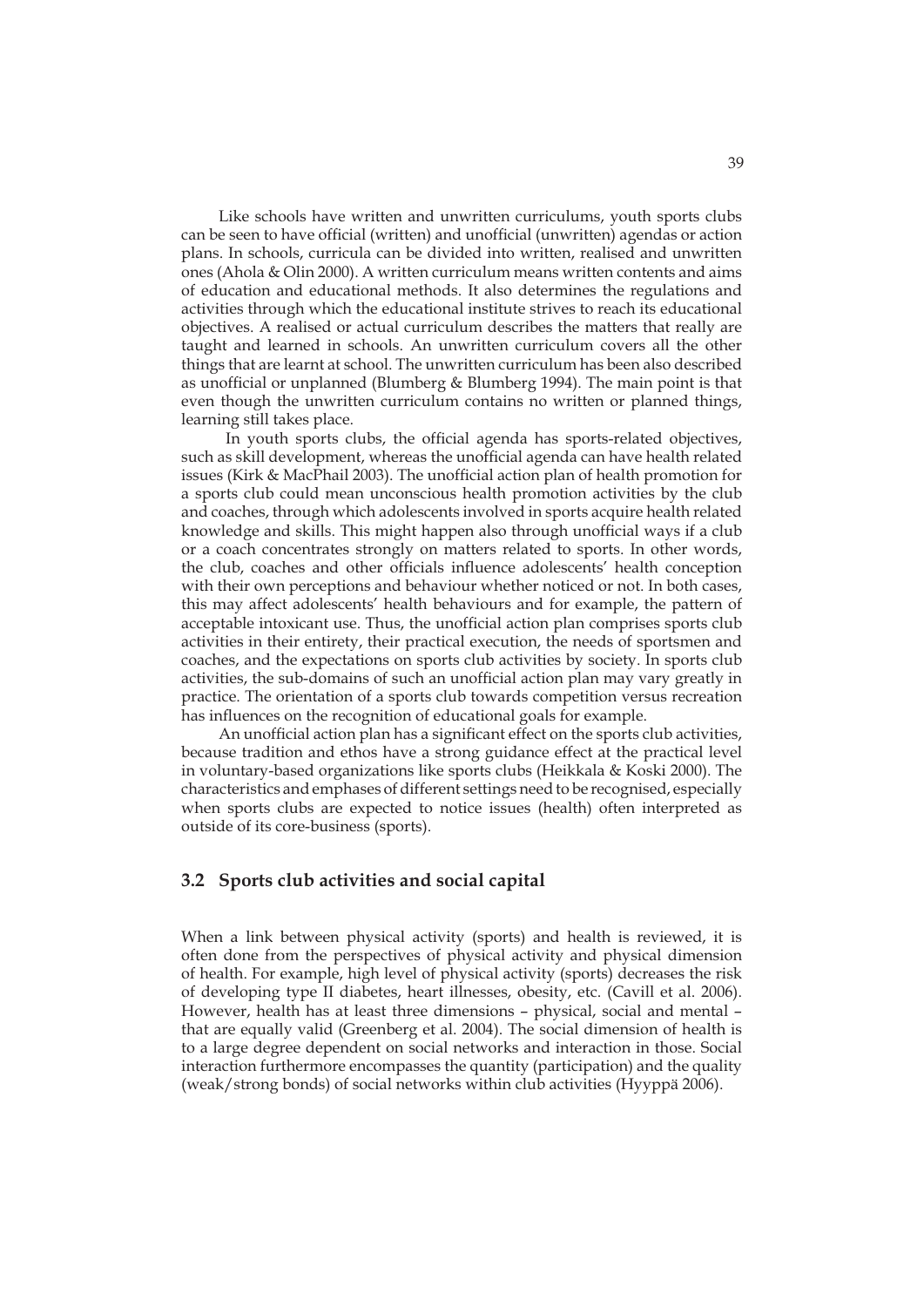The sports club, besides arranging sporting activities for the youth, manifests a social context (Kirk & MacPhail 2003). It has been stated that sports club participation generates social capital explicitly through social interaction and engagement (Daly 2005; McGee et al. 2006). Siisiäinen (2001) argues that sports club activities influence the development of the collective identity of adolescents and young adults on a more long-term basis. Many children and adolescents have, for example, created lifelong friendships through sports club activities. They have also learned social-related skills such as self-confidence, how to act with other peers i.e. teamwork skills, respect for rules, but also how to work with different kinds of adults (Yeung 2002). At societal level, the prominent role of sports clubs in Finnish society is a positive factor from the viewpoint of developing social capital. Sport at community level, for example, has had a significant effect on societal integration (Allardt 2001). These have been used as supporting arguments for sports club activities in terms of sports clubs' role as manufacturers of social capital.

Social capital has often been examined through the theories of Bourdieu, Coleman and Putnam. Bourdieu (1977, 1986, 1998) was the first to acknowledge the modern way of determining social capital. Social capital is seen from society through various social domains. Central aspects of Bourdieu's theory are means of exercising power and the interactive relationships between economic and cultural structures and their participants. Social capital is one of four forms of capital; it means actual potential resources that an individual has because of a network of relationships based on friendship and appreciation. Fundamental elements here are participation in a group and trust. In a sports club context, participation in its activities and trust perceived creates resources for an individual.

Coleman's (1988; 1990) work shifted the focus of social capital from Bourdieu's individual-oriented point of view towards group, organization and society. Access to the resources emerged as the main emphasis (Daly 2005). Coleman sees social capital as the relationship between families and communities. The main factors of social capital are the structures and function attributes of these factors. As an example, in educational settings, in this case sports clubs, social capital is a set of resources within and between family relations and the community's social organizations (sports clubs). These resources are valuable for the cognitive and social development of children and adolescents.

Putnam (1993; 1995; 2000) sees social capital in relation to social and societal levels. It represents the shared strength or resources of the whole community and is produced by the moral responsibilities of individuals, collective trust and social networks. Sports clubs have been found to generate mutual trust and feelings of safety (Rowland 2006). It should be noted here what Lock et al. (2008) argue, that social capital available in certain social context has an effect on individual possibilities to generate personal social capital. In the sports club context, this relates for example to the size of a club and to the level of know-how.

Putnam (1995; 2000) demonstrated his idea of social capital through the fact that in the US social interaction between individuals has decreased. While continuing to have many leisure activities, people increasingly pursue them alone. There are less and less social networks for people to be involved in reciprocity activities. Sports club participation, in the form of voluntary civil activity, in contrast with several social contacts, increases social communication and networking and generates possibilities for reciprocity activities. This supports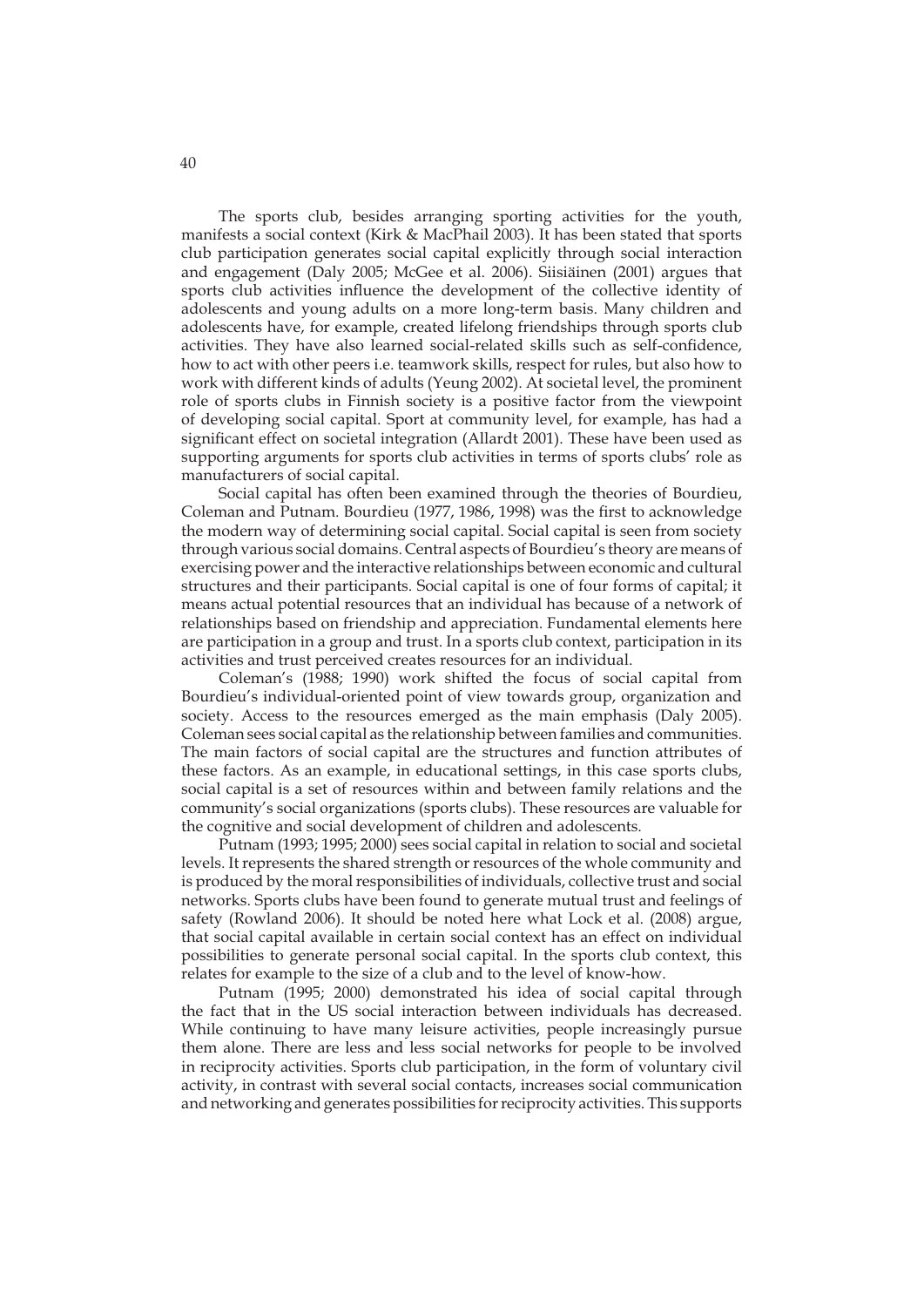the idea of Putnam (2000) "I'll do this for you without expecting anything specific back from you".

Although Bourdieu's way of seeing social capital as individual-oriented is almost opposite to that of Putnam's, sports clubs can be generalised as potential settings to produce social capital in both theories. The main question is how this is recognized and supported in youth sports club activities. For example, sports clubs may have positive, but also negative effects on social capital (Koski 2005; Lock et al. 2008). It has been argued that if sports clubs adhere to constricted traditionalism and introversion, they reduce social capital by, for example, exclusion of some people (Hautamäki 2001; Robertson 2003; Tonts 2005).

One important issue regarding social capital is the development trend that social cohesion in Finnish sports club activities has been diminishing and weakening (Allardt 2001). Only less than half of the Finnish 15 to 29 years old felt that they were closely a part of some organized recreational activity (Myllyniemi 2004). Also the volunteer dependent nature of sports club activities is fading all the time (Koski 2000b). This, for example, raises the challenge for club management to engage members in club orientations and policies especially regarding health promotion. Yeung (2002) raises the question, from the point of view of social capital, whether voluntary sports club activities provide rewarding social networks for individuals or whether people pursue voluntary activity in order to gain new social contacts at the moment. Either way, in the health promoting sports clubs concept, the influence of the social environment should be take into account.

Finally, many studies have shown that individuals with higher level of social capital self-rate their health more positively (Hyyppä 2001; Hyyppä &Mäki 2001; Kim et al. 2006; Schultz et al. 2008). This justifies connections between social capital, health and sports club activities, especially when important providers of social capital are participation in associational activities, organized interactions and voluntariness i.e. characteristics of sports club activities (Hyyppä & Mäki 2003; Schultz et al. 2008; Tonts 2005).

## **3.3 Sports clubs' internal organizational communication i.e. guidance activity**

One of the main concepts of the empirical part of this thesis is sports clubs health promotion guidance activity. Since this concept of health promotion guidance activity has not been previously determined, it has been adopted from the somewhat similar concept of internal organizational communication, in which internal organizational communication (guidance) is the means, and healthrelated messages are the content.

In organizational communication, two main domains can be separated: internal and external. External communication refers to public, media and inter-organizational communication, including risk and crisis communication (Johansson 2007). Internal organizational communication is divided into personal, interpersonal, group and organizational levels. Of these, interpersonal communication has been the key focus in organizational communication research,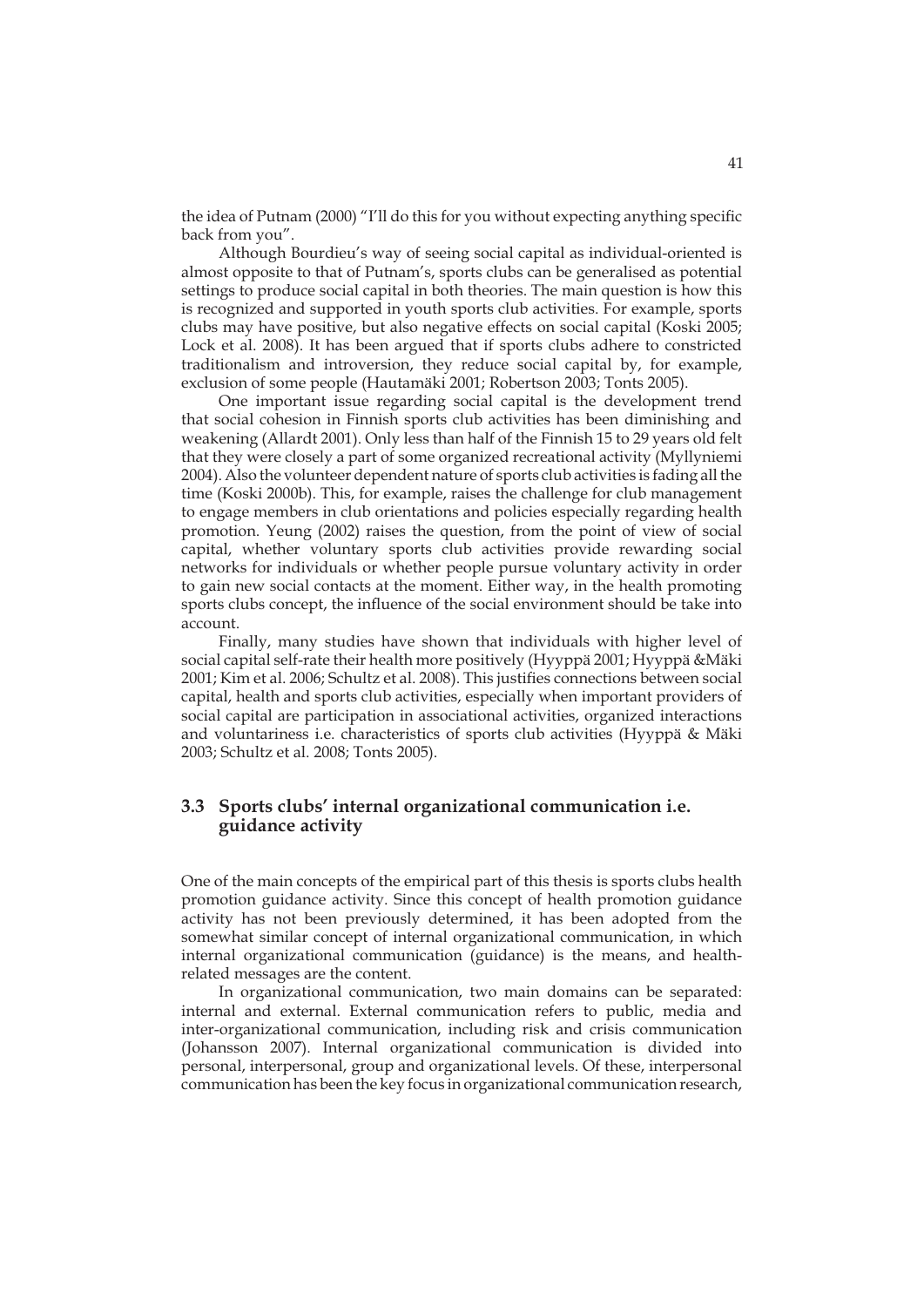but recently more emphasis has been on organizational and inter-organizational levels (Jones et al. 2004).

Heinilä (1986) stated that a sports club's functioning depends on internal organizational communication, external communication, environmental relations, traditions, present needs, tasks, and future development aims. Since the health promoting sports club concept is about internal development, and another important element of this process is the club's guidance activity towards coaches, the sports club's internal operational system and organizational communication are in focus. Sports clubs as organizations have similar communicational fundamentals than any other organization, but also special characteristics. Guidance activity can be determined in this thesis as being near internal organizational communication.

A sports club's internal operational system, in fact, incorporates internal organizational communication, which is determined by several system elements, such as ideology, membership, program, resources and management (Heinilä 1986). Ideology determines the purpose of sports club activities; membership relates on one hand to the members as subjects but on the other as objects of the activities: subjects when holding an official role in a club, like membership in the Executive Committee or a coach, and objects when being normal club members affected by the club; the program determines the ideology, but also points out the means for practice; the resources consist of all the human and material resources; and management secures the fundamentals for the activities. This is shown in practice so that the reality is as ideology and ethos determine. The meaning of these elements to internal organizational communication is twofold; the elements first of all, regulate and affect organisational communication, and on the other hand, communication is a part of every element and a unifying element in all the others.

Internal organizational communication has been seen through various dimensions of communication, such as levels, direction, function, content and form (formal versus informal) (Postmes, 2003). Internal organizational communication includes both message sending and receiving behaviours from directing persons to others, but also the other way round (Mahmood 2006). Internal communication can be seen as a vehicle for achieving and maintaining co-operation among organizational members, as well as an important generator in organization culture. Communication plays a mediator role between individual and social meanings i.e. social identities, and this can relate to, for example, the ethos of a sports club. Social identities and communication jointly are essential for internal organizational communication, because in this way, common understanding, language and identity can be reached (Postmes 2003).

In sports clubs, communication channels are often difficult to define (Thiel & Mayer 2009). In this respect, internal organizational communication can be seen as a means for management, and indeed, managers are influential persons to this communication (Mastrangelo et al. 2004, van Vuuren et al. 2007). Vertical communication i.e. between management level and actors has been found as stronger predictor for organizational commitment than communication among actors (Postmes et al. 2001). Managers in sports clubs are club officials and in the light of this thesis, they try to ensure that health promotion policies are recognised by the practitioners i.e. coaches (guidance activity).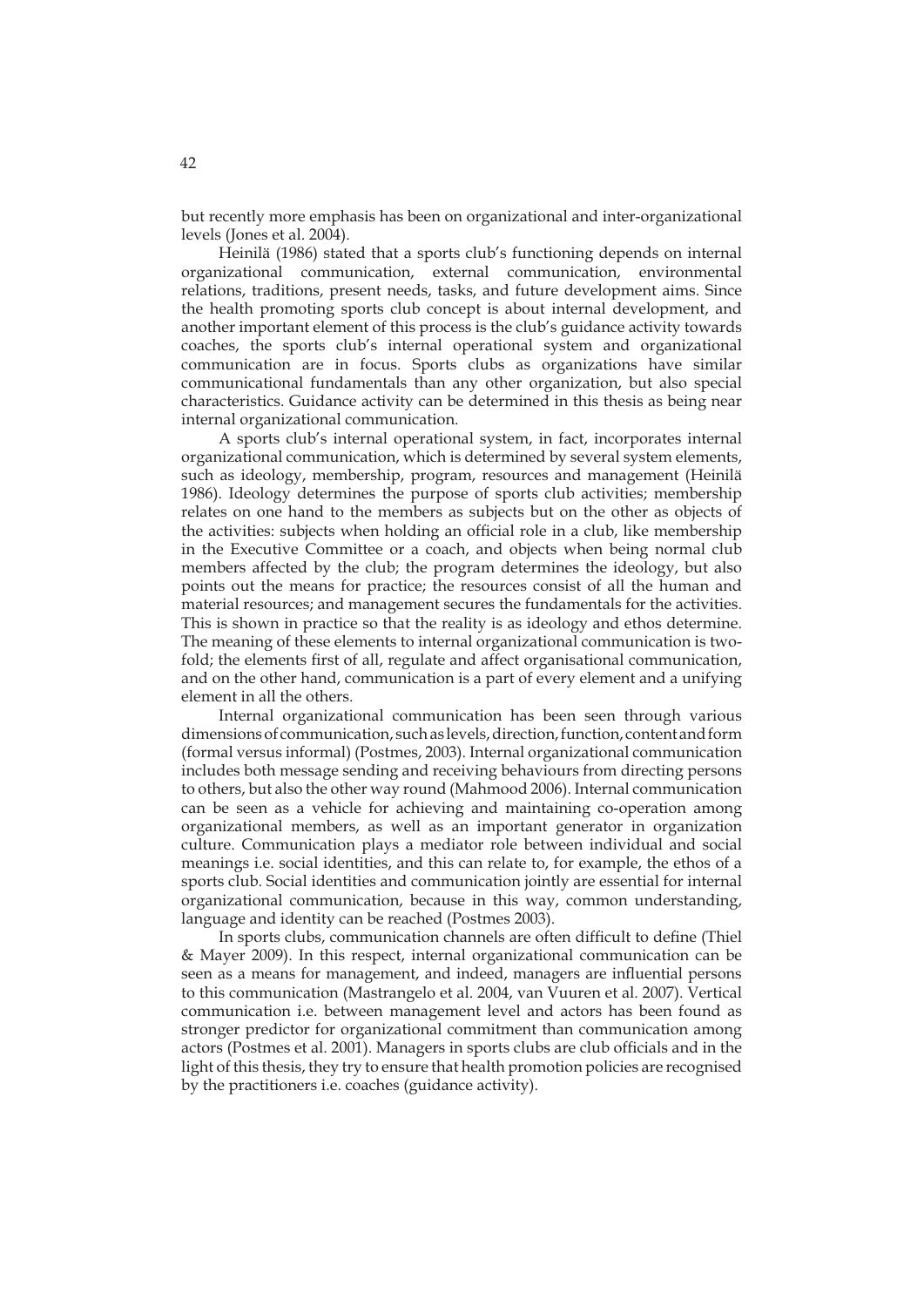## **3.4 Underlying models for the health promoting sports club concept**

There are four underlying models behind the health promoting sports club concept. The first is the model for settings-based health promotion by Whitelaw et al. (2001), which was introduced in the previous chapter. The three other models are: the model of well-being by Allardt (1976) and its application to school by Konu (2002), typology of sports clubs by Itkonen (2000), and preliminary criteria for a health promoting sports clubs by Kannas (2000).

### **3.4.1 Model of well-being applied to sports clubs**

According to Allardt (1976), well-being has three fundamental dimensions; living conditions (having), social relationships (loving) and means for self-fulfilment (being). Konu (2002) applied these elements to the school setting. Her well-being measures are divided into: 1) school conditions; 2) social relations; 3) means for self-fulfilment; and 4) health status. In Allardt's original model, health is an important element of living conditions. Konu & Rimpelä (2002) instead separated health as an independent moderator of resources for well-being, through which other areas of well-being can be attained. The focus of the model is on individual needs, and the satisfaction of these human needs generate individual resources. For example, adequate social interaction may increase social resources. Kokko (2005) applied Konu's model further to junior ice-hockey clubs in Finland, which is described here.

Living conditions in junior ice-hockey mainly relies on the place in which the activities are realized, these being, either indoor or outdoor rinks and their immediate surroundings. The actual sport is played in a rink and on ice. During practices or games, several factors are influential: the condition of the ice, air quality, temperature, auxiliary training equipment and discipline specific factors, such as other players and physical contact. Off-ice activities happen either in the locker room or in the corridor (communal) areas of a rink. Safety, hygiene as well as convenience issues need to be recognized. According to Konu (2002), environmental factors also include schedule-related issues. In junior ice-hockey, game and practice schedules, such as the number of events per week and the time when these events take place, have an effect on the overall life rhythm of the adolescents. Many late night practices, for example, may increase the risk of many sleep problems (Tynjälä & Kannas 2004), such as sleep loss (Wolfson & Carskadon 1998).

In a team sport like ice-hockey, social relationships are crucial. This applies to both player-to-player and player-to-coach interaction. As here the focus is on health-related matters, one important element is how the coach converses with the youth. Honkonen & Suoranta (1999) have found four different modes of speech in junior sports: intensive training, socialization, amusement and health speech. The modes reflect the prevailing culture and values of the sport in question. In the case of using health speech, the coach emphasizes well-being, and has an educational orientation, like enhancing the healthy lifestyle. Another important issue here is that of peer-relationships, given that peer pressure may influence individual health choices and behaviours. Negative influences may encourage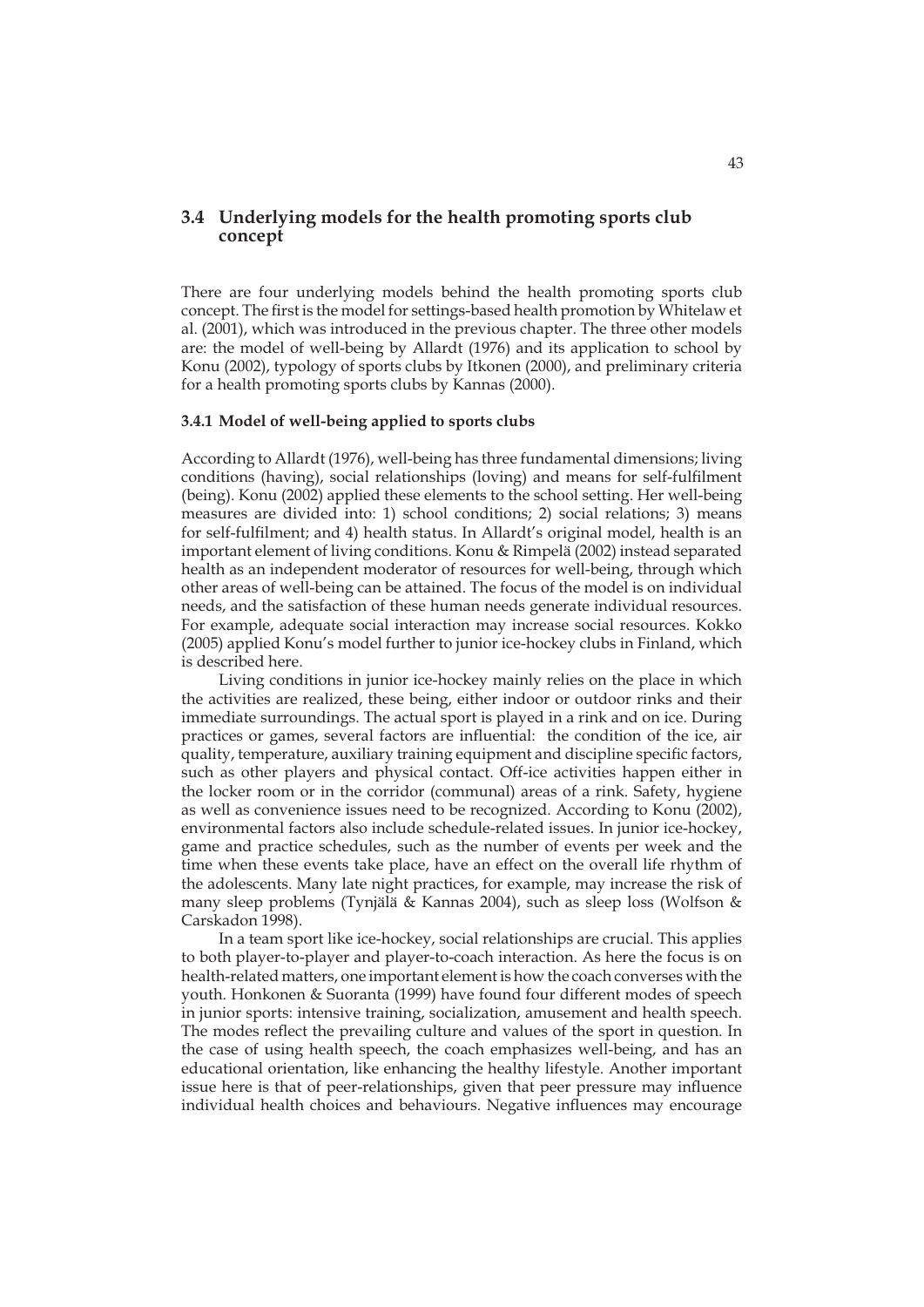individuals to experiment or use alcohol or drugs in order to be accepted within the sub-culture of the group, with positive peer influence, on the other hand, possibly forcing individuals to behave in a healthy fashion, shunning the use of alcohol or drugs (Thorlinsson 2005). The third important group to have positive and active social interaction in junior sports is parents. According to Murphy & Kanost (2002), parents did not know nor had been involved in sports clubs health policy-making processes. It is argued that this should be improved.

Self-fulfilment is important and challenging in junior ice-hockey. Each player (youth) is unique with his/her own needs, and behaviour to fulfil these individual needs are also different. Perhaps the most essential point here is that a coach should recognize this variation and try to offer elements for different learners. In training, this also implies taking the individual growth, development and skill levels of the players into account, where development refers to all the dimensions of human, physical, social and mental maturity.

In Konu's model (2002), health is mainly seen through the health status, and in sports this strongly relates to injuries. Prevalent ice-hockey injuries include sprained joints, strained muscles, bruises, groin injuries, injuries to the head like dental injuries, and concussions. It has been found that the range of injuries is 4.6–74.1 per one thousand playing hours, depending on the type of the injury (Dryden et al. 2000; Emery & Meeuwisse 2001; Ferrara & Schurr 1999; Goodman et al. 2001; Honey 1998; Mölsä 2004; Pinto et al. 1999; Stuart & Smith 1995; Stuart et al. 2002). Because of the relatively high prevalence of injuries, junior ice-hockey clubs have a strong obligation to prevent and treat injuries.

The models of Allardt and Konu can be partially exploited for the health promoting sports club concept. Since their point of view is well-being and oriented toward the individual; the following models were needed.

### **3.4.2 Typology of sports clubs**

Itkonen (1996; 2000) has compiled a typology which portrays the variation of sports clubs concerning their competition versus recreational/educational orientation. Sports clubs are divided into sports-performance and socio-cultural subtypes: the fundamental difference being that sports-performance clubs are competition-focused, whereas socio-cultural clubs focus on recreation. This distinction between the clubs' orientations may contribute to their interest in health promotion (Kokko et al. 2004).

Sports-performance clubs are involved in formal sports competition systems, and publicity-market oriented clubs portray contemporary top-sport clubs. In this case, traditional civil activity based activities are replaced by a business mindset where media and market are the primary factors. The club personnel are paid workers and different kinds of written agreements guide the activities. Competition-educational clubs emphasize the discipline, accurate preparation and competitive goals. The club organization has its own people for specific areas, such as coaching and finances. Sporting-recreational clubs are less oriented towards competition, and even though these clubs are part of the competition systems, their aims emphasise recreation/education.

Socio-cultural clubs aim at providing physical activity within a social atmosphere, where competitive success plays an insignificant role. For example, the main function of communal-experimental clubs is to provide experiences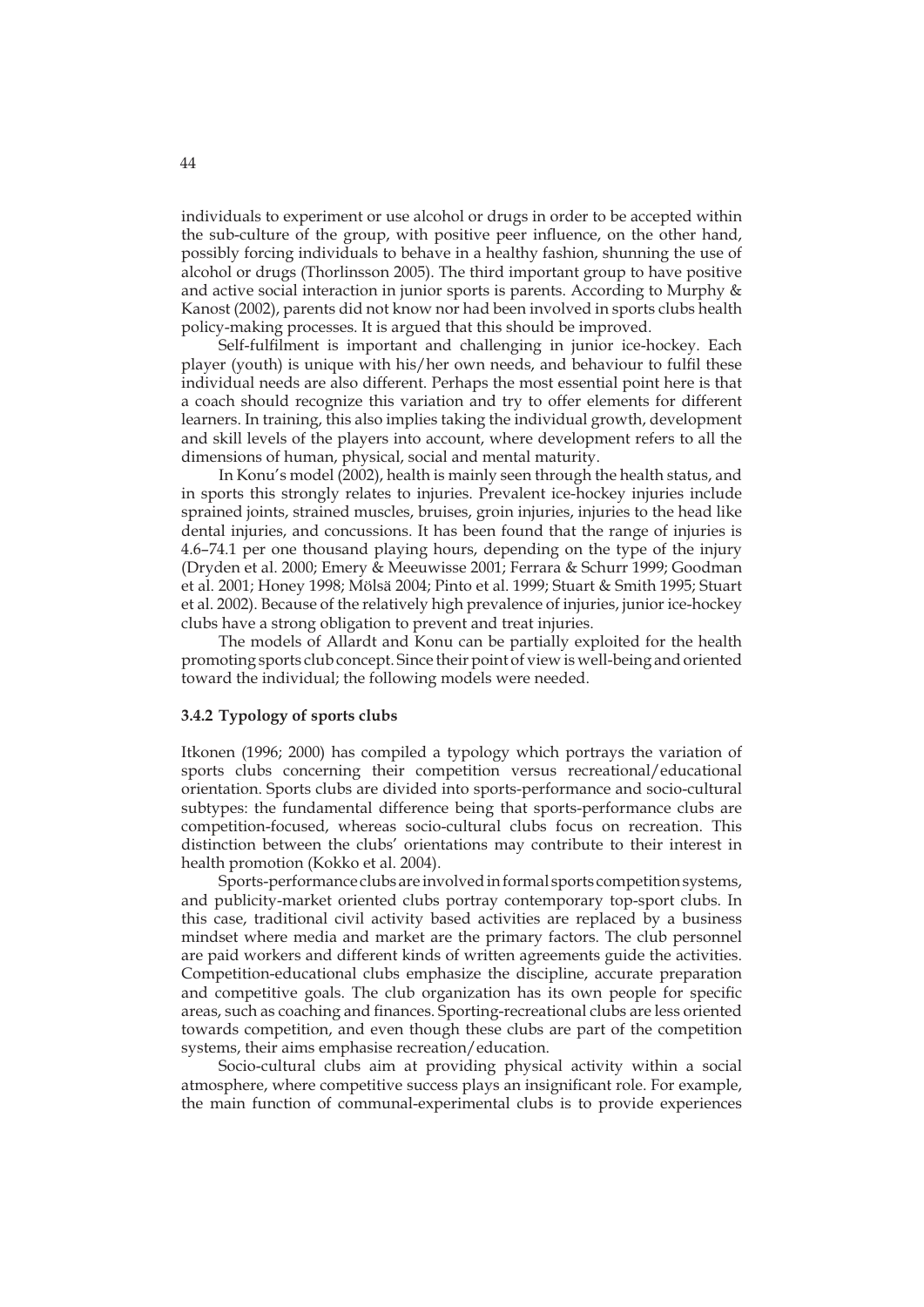through physical activity and the development of the community itself. Regionalsporting oriented clubs are based on certain social or physical surroundings, such as place of residence. In education-social clubs, physical activity or sport is used as a vehicle to realize other than sports-related goals.

Itkonen (2000) has stated that sports-performance and socio-cultural clubs are diverged more and more, especially regarding top-sport versus recreation, market-based versus civil-activity, and how new clubs are founded. It can be presupposed that these differences also influence the club's attitudes towards health promotion. Even tough, youth sports club activities are strongly influenced by competitive adult sport, more and more of youth clubs also recognise recreational sports (Koski 2009). Hereby, one could argue, that socio-cultural sub-type clubs are closer to the sports club activities of children and adolescents today. Hence, their potential, as stated earlier, to realize health promotion as part of their activities, are better than the potential of sport-performance oriented clubs. Health promotion can even be the main aim and function of the educationsocial clubs.

#### **3.4.3 Preliminary criteria for a health promoting sports club**

On the grounds of the Ottawa Charter and health promoting school concept, Kannas (2000) generated preliminary criteria for a health promoting sports club. These criteria consist of: 1) club management culture, 2) interaction between the club and parents, 3) networking, 4) goals of action, 5) intoxicant policy, 6) health education, 7) health education training of coaches and officials, 8) physical environmental factors, 9) health promoting coaching/instruction, 10) club health services, 11) health viewpoint in sponsorship, and 12) health barometer.

Kokko's (2005) interpretation of these criteria is, for example, that the club management culture has a substantial influence on the motivation of the entire sports club to pursue health issues. Homes and parents are important stakeholders in youth sports clubs, and they should be kept informed and interacted with, at least, on educational principles. Networking relates here to the health issues on which sports clubs could exploit the expert knowledge of health organizations. Also, collaboration with other sports clubs could serve common interests e.g. on issues regarding sporting facilities. The goals of action (the club's policies) determine the matters that are important for a certain club. Club policy, at the same time, guides the practice level. If a sports club wishes to be health promoting, this should be written into the club agenda, and a club's health promotion policy should include intoxicant guidelines not only for adolescents but for adults too.

Health education in sports clubs mainly involves coaches, but also other adults that interact with children and adolescents during club activities. The club's role is to ensure that health education is actively executed, and with this in mind, to be able to provide the aforementioned, the club should provide healthrelated training for the coaches and officials. This can be done by health-specific training or inclusion in the existing training systems. Physical environmental factors refer to sporting facilities in which sports club activities take place; the environment should be healthy and safe for all the users. Health promoting coaching/instruction imply a wider perspective than health education alone. This means for example, taking care of suitable nutrition during a tournament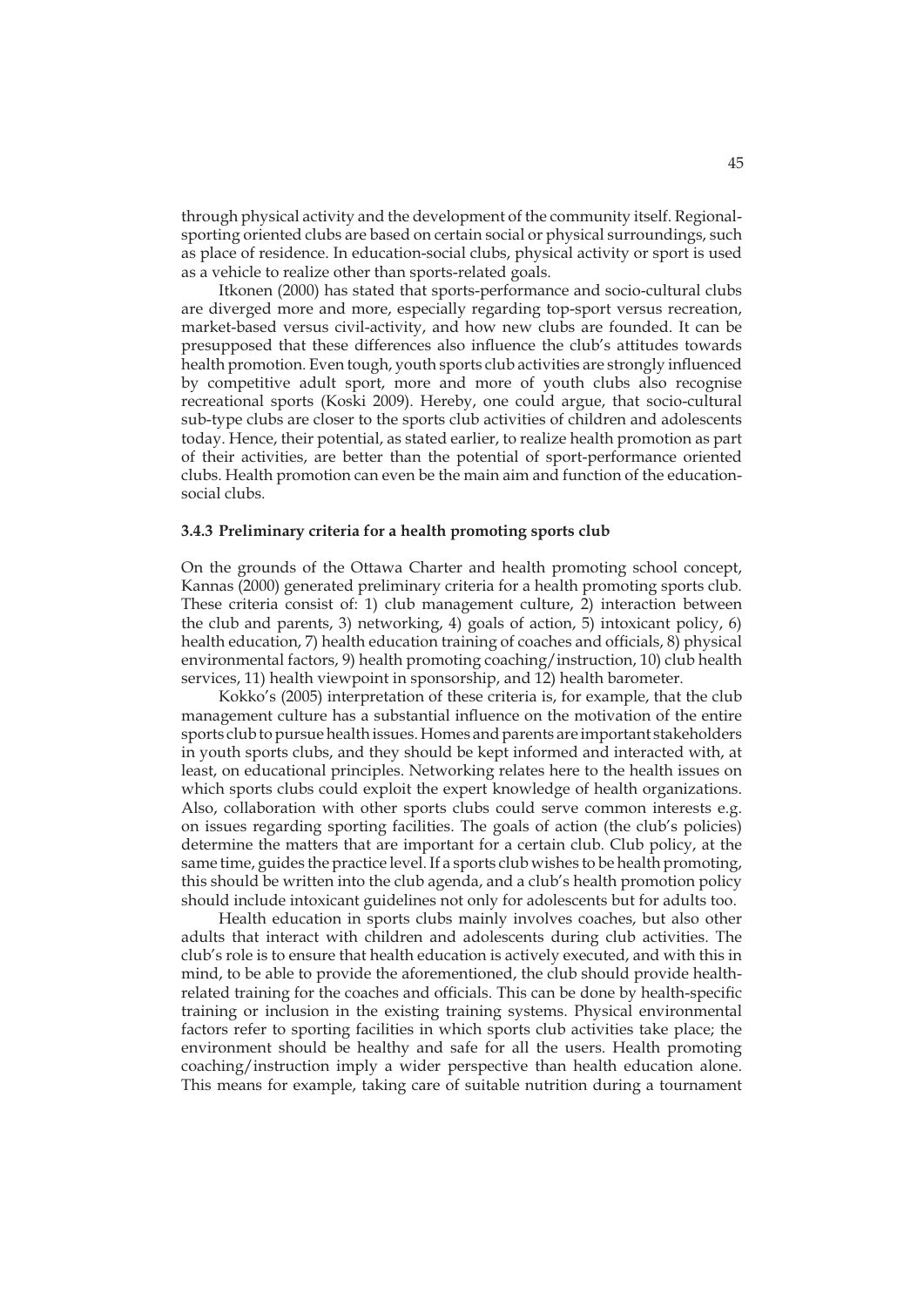or acknowledging the stages of adolescent development regarding strength training.

Club health services consist of both injury prevention and proper treatment. Injury prevention relates to the coaching practice once again. The coach's skills to recognize injury prevention activities are crucial, for example, injuries can be avoided or at least reduced through correct training, teaching of muscle care and proper safety guards, and the club's role here is to provide the above mentioned training, or co-operation with experts. Proper treatment starts right after an injury is suffered by the correct implementation of first aid, and obviously, together with the coaching skills, first aid equipment is needed. A club should assure that every coach and official has first aid skills and necessary equipment. In the case of a serious injury, a club should clarify and inform the coaches, officials and parents in advance on the care procedures, including insurance policies and local sports physicians. A club can make a contract with a local sports-specialized medical clinic to facilitate care. The aspect of health should be taken into account in sponsorship agreements, and a health barometer, in this context, means that a sports club evaluates its health promotion activities regularly.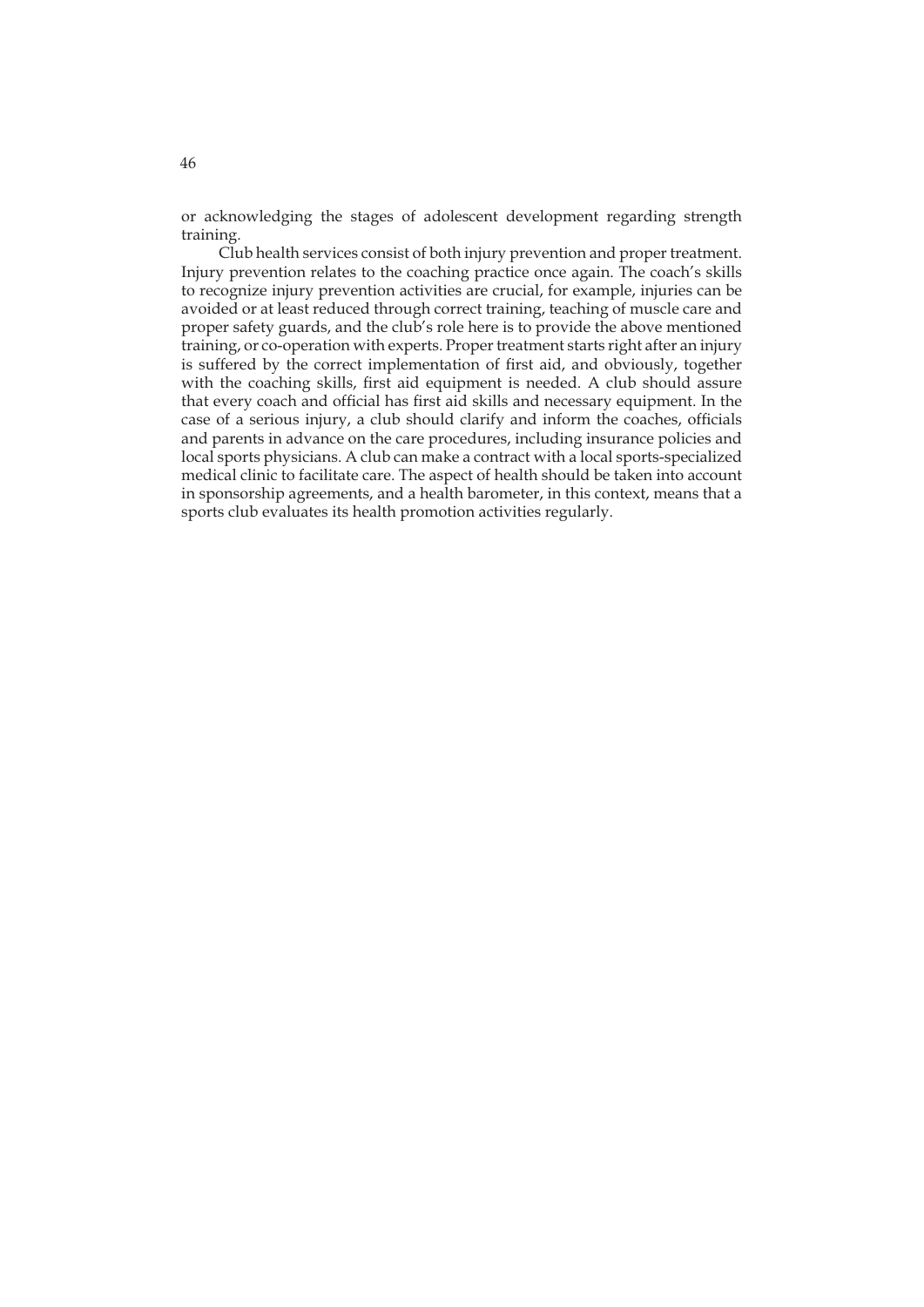# **4 HEALTH PROMOTION IN YOUTH SPORTS – EARLIER STUDIES**

## **4.1 Sports clubs' health promotion policies and practices**

Health promotion has typically been divided into two levels of activity, policy and practice. Youth sports clubs can be argued to have similar twofold dimensions concerning health promotion; from the administrative point of view, the policy level, and from the functional point of view, the practice level.

A health promotion policy signifies, as the Ottawa Charter (WHO 1986) stated "It is coordinated action that leads to health, income and social policies that foster greater equity. Joint action contributes to ensuring safer and healthier goods and services, healthier public services, and cleaner, more enjoyable environments." In sports clubs, the policy level signifies publicly established determinants or guidelines for the ways of action in the club. Or as VicSport (2008) has determined a sports club policy "A policy is a guide to action and decisionmaking under a given set of circumstances that assures consistency and fairness within the framework of your (sports clubs<sup>2</sup>) objectives and philosophy."

Health promotion practice refers to daily activities conducted by various practitioners. In a club, the practice level is directed towards the daily activities in which club officials like coaches operate with young athletes.

Policies have a guiding effect on the practice (Haug 2008), especially by written policies, a club states its sentiment to an issue in question and/or provides "how to act" type of guidelines for its officials and other participants. For example, Dobbinson et al. (2006) argued that sports clubs that had written policies concerning smoking, sun protection and nutrition were more likely to provide support to their members. The clubs with a smoke-free policy offered its members support to help them quit smoking, but they also had preventative actions in order to adopt non-smoking behaviour as an example. Health promotion policies are often too general by nature and therefore not effective in practice,

<sup>2</sup> Author's remark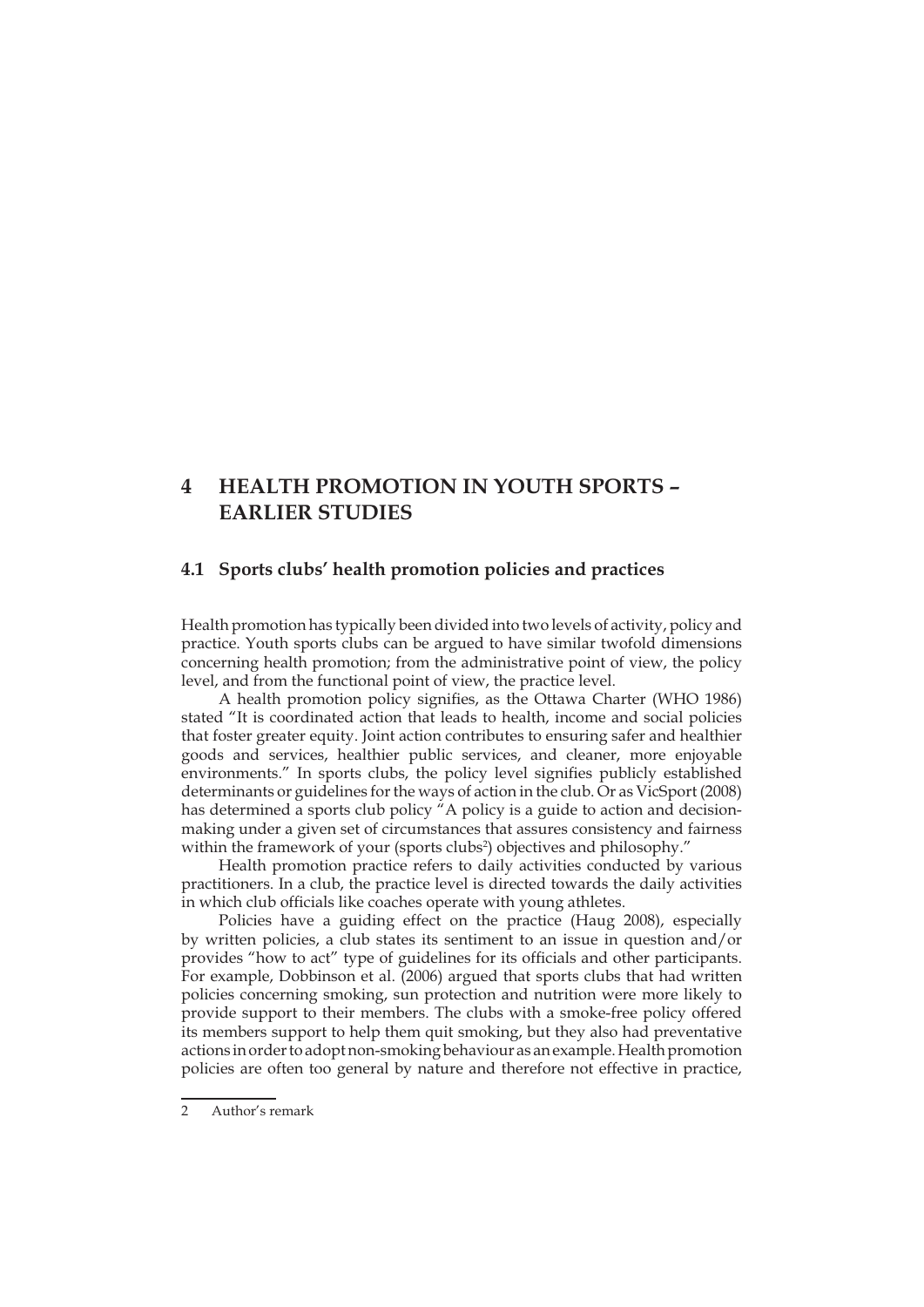thus, more practical orientation for policies has been argued (de Leeuw 2007; IUHPE & CCHPR 2007).

In sports clubs, which are generally based on voluntary work, practice often has a dominant role. Casey et al. (2004) discovered that Australian youth football and netball clubs had executed several injury prevention actions in practice, but did not have formal safety policies. Parallel results concerning safety policies were arrived at by Finch & Hennessy (2000). A study by Donaldson et al. (2004) showed that the safety policies adopted and implemented by sports clubs varied between competitions and training, with safety issues better noticed during competitions.

Eime et al. (2008) found that health policies had not been conducted widely by sports clubs because of the limited capacity of the clubs, and lack of support by parent organizations. By contrast, Dobbinson et al. (2006) argue that several health promoting policies have been generated through sports clubs in the Victoria region, Australia. Although, variation within these policies was broad; one third of the clubs had executed policies related to smoke-free facilities, sun protection and sports injury prevention, almost half of the policies related to responsible serving of alcohol, and approximately one tenth of the policies related to healthy catering. Only two per cent of the clubs had policies covering all five areas. One prevalent factor here was that there were notably more often policies in a club in which the policy development was assigned to a certain individual. According to Hemphill et al. (2002) about two-thirds to three-quarters of the cricket, bowls and golf clubs had a written alcohol policy. Other alcohol-related policies were less common and varied between sports. For example, few respondents reported that their club was alcohol-free. Abbott et al. (2008) found that community sports clubs increased their level of safety activities through a risk management based safety-training program.

In general, regarding policy-level research, Priest et al. (2008a) found no controlled studies that would have evaluated the effectiveness of health-related policy interventions within sports organizations. With this notion, it can be generalized, similarly to Murphy & Kanost (2002), that sports clubs have paid attention to health promotion policies in various ways, depending on health topic, sports and the club in question. Furthermore, Hemphill et al. (2002) pointed out that Australian sports clubs had some policy-level activity, but concrete strategies and practices for implementation were missing.

In sports clubs, youths mainly operate with coaches. It can be said that health promotion practice mostly relates to the coaching practice. Generally, coaches are considered to be educators or instructors of the sports in question. On the other hand, a sports club as a setting, besides arranging sporting activity for youth, creates a social environment in which different kinds of positions of participation for youth, coaches and parents occur (Kirk & MacPhail 2003).

The coach's effect is substantial (Fraser-Thomas et al. 2005). For example, Dunn et al. (2001) argued that sports coaches had more influence on adolescents' attitudes towards supplement use than their teachers or their parents. Also, the coaches' behaviours had a clear effect on youths' intrinsic motivation to sports (Hollembeak & Amorose 2005). According to some studies, participation in sports and/or coaches actions (even though this learning sometimes occurs as a by-product of sport development coaching) affect the values, psychological skills and coping strategies (Libman 1998), sports-related rules, norm and pro-social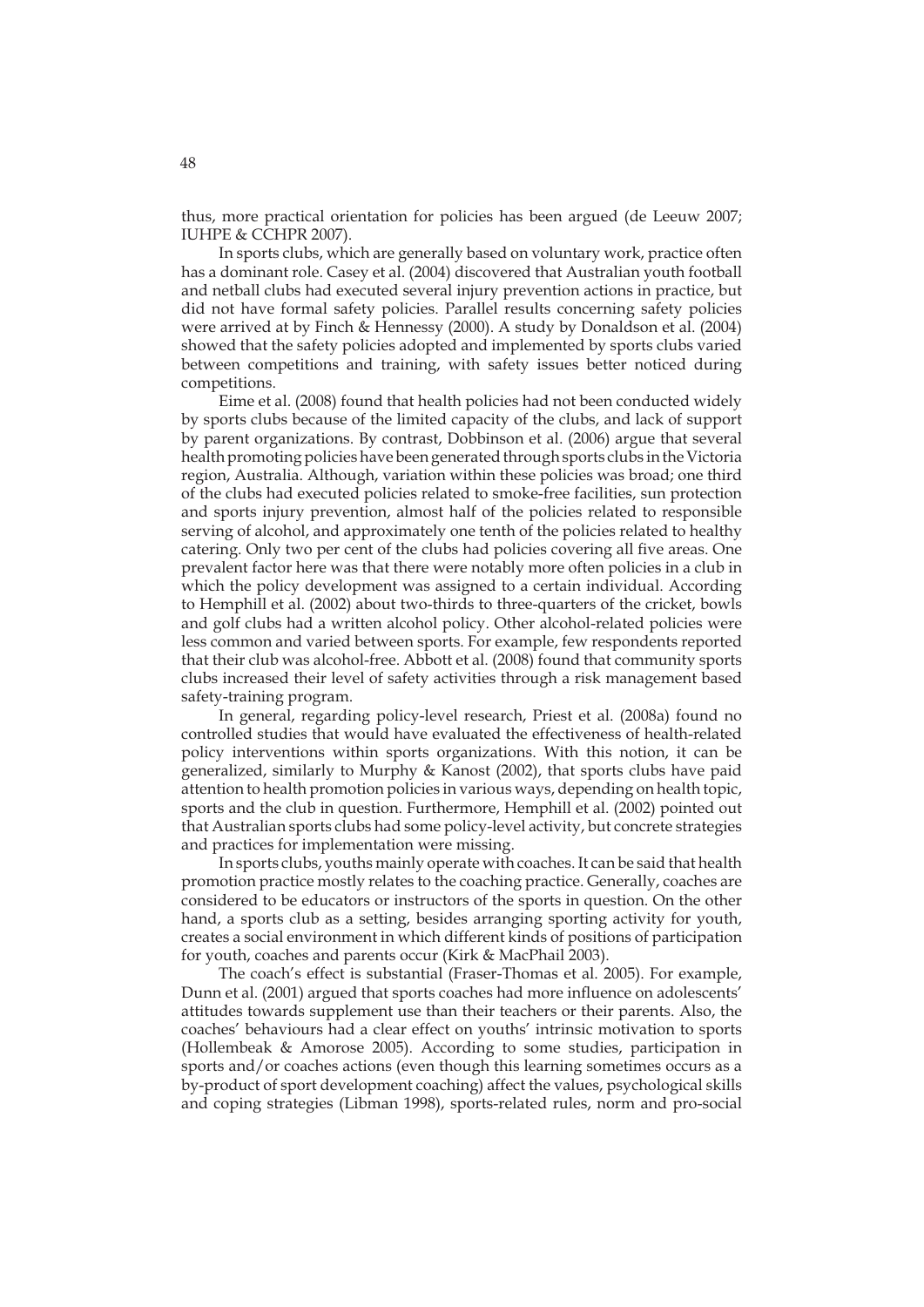behaviour (Rütten et al. 2007), sportsmanship development (Ryska 2003) and social cohesion (Turman 2003). It also generates social capital i.e. feeling valued and feelings of trust and safety (Rowland 2006). Even though Brettschneider (2001) and Wigger (2001) argue that sports club-based activity does not only have positive impacts on the development of children and adolescents, a sports club should be considered, not only a place for sport, but a place in which youths are developing other features beyond sports (Priest et al. 2008b). Indeed, the idea of coaching life skills through sports has been widely acknowledged (Fraser-Thomas et al. 2005; Gould et al. 2007).

At the same time, a contradiction has been found between coaches' orientation to comprehensive athlete development, including non sport-specific skills (e.g. health), and emphasis on winning. Although coaches emphasized lifeskills (social and moral development) in practice, winning a game was raised as a goal that guided coaching behaviours (Gilbert & Trudel 2004). Furthermore, Bengoechea et al. (2004) discovered that youth sports coaches saw fun and sports skills development as opposite objectives to each other, and coaches were often unaware of this incongruity between their values and behaviours. The competition emphasis has its effects on the health behaviours of adolescents. For example, one of the main reasons for sporting youth to use supplements like energy drinks or creatine was to improve sports performance (O'Dea 2003). The health behaviours of sports club participating youths are described in more detail in the subsequent chapter. In general, it should be noted, that competition and/or winning are not the primary reasons for the youth to participate in sports club activities (Allender et al. 2006; Coulon et al. 2001). Indeed, health and healthrelated matters have been stated to be more important factors for participation by the youths themselves (Koski 2005; MacPhail et al. 2003).

Similarly to above, sports clubs and coaches often emphasize health and health promotion as important principles of action, but still, only few clubs have health-related policies (Eime et al. 2008). In addition, despite the fact that the majority of the junior ice-hockey coaches considered health promotion to have a role in their coaching practice, they hardly carried out any kind of health education; only in four percent of the team events during one season. Moreover, this education was inconsistent and informal by nature (Kokko & Kannas 2004). According to Cunningham (2002), most of the youth soccer officials did not have any kind of first aid qualification, consequently, the officials did not have enough confidence to act on serious health issues, such as, asthmatic or diabetic problems. Koski (2007) on the other hand points out that almost all of youth coaches told that they had provided some information about substance-free or healthy lifestyle. However, there was a significant difference on how adolescents perceived the same. For example, a third of adolescents felt that substance-free lifestyle had not been discussed at all. In general, it can be argued that there is a clear contradiction between club-based and coach-related aims and practices realized.

Since the youths who participate in sports spend hundreds of hours during a season practicing sports under the supervision of a coach, the coaches should assume a more active role in health education and injury prevention (Koester 2000). Indeed, Bergeron (2007) argues that in youth sports, there are many factors that influence possible health benefits of the youths, many of these are due to coaches' actions, e.g. how the quality of exercise and also nutrition and rest related issues are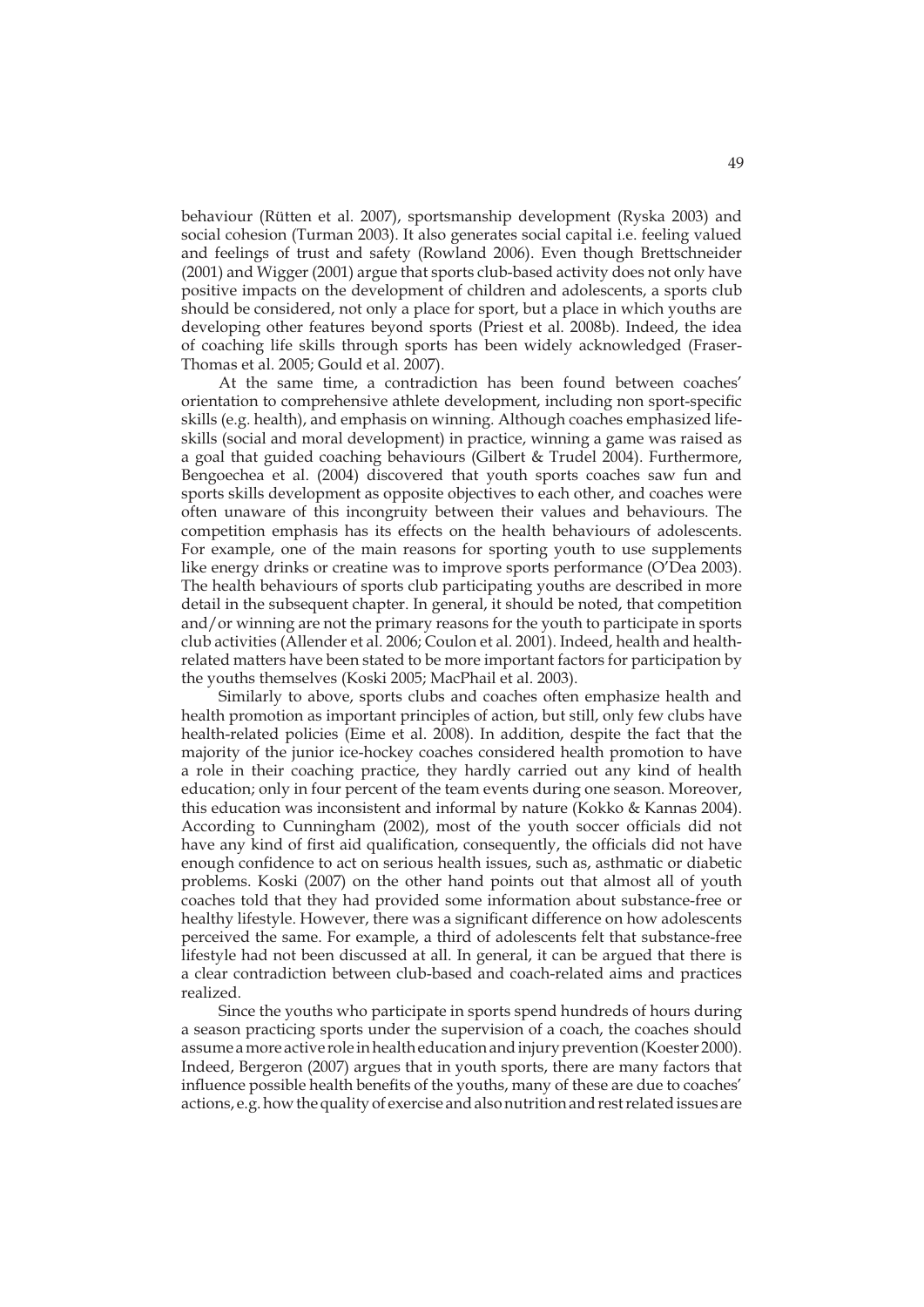recognised. It has also been shown that health information increases knowledge but rarely influences behaviour (Elliot et al. 2004; Rolandsson & Hugoson 2000). On the other hand, in a study by Goldberg et al. (2000) a sex-specific and sports team-centred prevention program had several positive influences on adolescent male athletes' knowledge, attitudes and use of various substances.

It should be noted that peer influence is recognized in this thesis especially in the case of team sports. For example, Hansen et al. (2003) showed that athletes were more likely pressured by peers to do something they didn't want to do than non-sporting youths. Nevertheless, peer influence is not the focus in this thesis.

With a notion of policy having a guiding effect on practice, it can be argued that if a coaching practice is desired to have more health promoting orientation, the club's policies and practices should be examined and developed in that direction first.

### **4.2 Youth sports club participation and health behaviours**

Health, physical activity and/or sports have a multifaceted interrelationship. An adequate amount of physical activity forms the basis for good health, but also vice versa, good physical, mental and social health is fundamental for sports performance and development in it. Most of the Finnish youth sports clubs have emphasized healthy lifestyle as an important ideal in their activities, and about two-thirds aim to invest more in health-enhancing physical activity in the near future (Koski 2009). At the same time, research results indicate that there are clear differences between sports club participating and non-participating adolescents in their health related attitudes, knowledge, behaviour and literacy. For some of the aspects, the difference is for favour to sports club participating youth, but there are also negative differences. These differences vary between genders.

A positive matter for sports club participants has been found in the level of physical activity (Vuori et al. 2004), although, Eiosdottir et al. (2008) argue that only one third of sports club participating youths meet weekly physical activity recommendations through sports clubs. Still, sports club participants have a higher level of overall physical activity than other adolescents (Sallis et al. 2000). Participation in organized sports club activities during childhood and adolescence has been found to predict physically active lifestyle in young adulthood (Kjønniksen et al. 2009) and in adult life, too (Tammelin 2003). In other words, physical activity performed outside school, participation in sports club activity and good grades in school physical activity education, and also disciplinespecific factors like participation in ball games, intensive endurance sports, track and field, and combat sports were strongly associated with being physically active in adulthood (Tammelin 2003; Tammelin et al. 2003). Moreover, sports and physical activity was one motivating factor for boys to pursue a healthy lifestyle (McKinley et al. 2005). Sports club participants also smoke less (Haukkala et al. 2006; Melnick et al. 2001).

A sufficient level of physical activity is important for health, and there is a growing amount of evidence on the positive physical health benefits of physical activity (Biddle et al. 2004). Physical activity has also mental (psychological) (Penedo & Dahn 2005; Strauss et al. 2001) and social benefits (Rowland 2006). The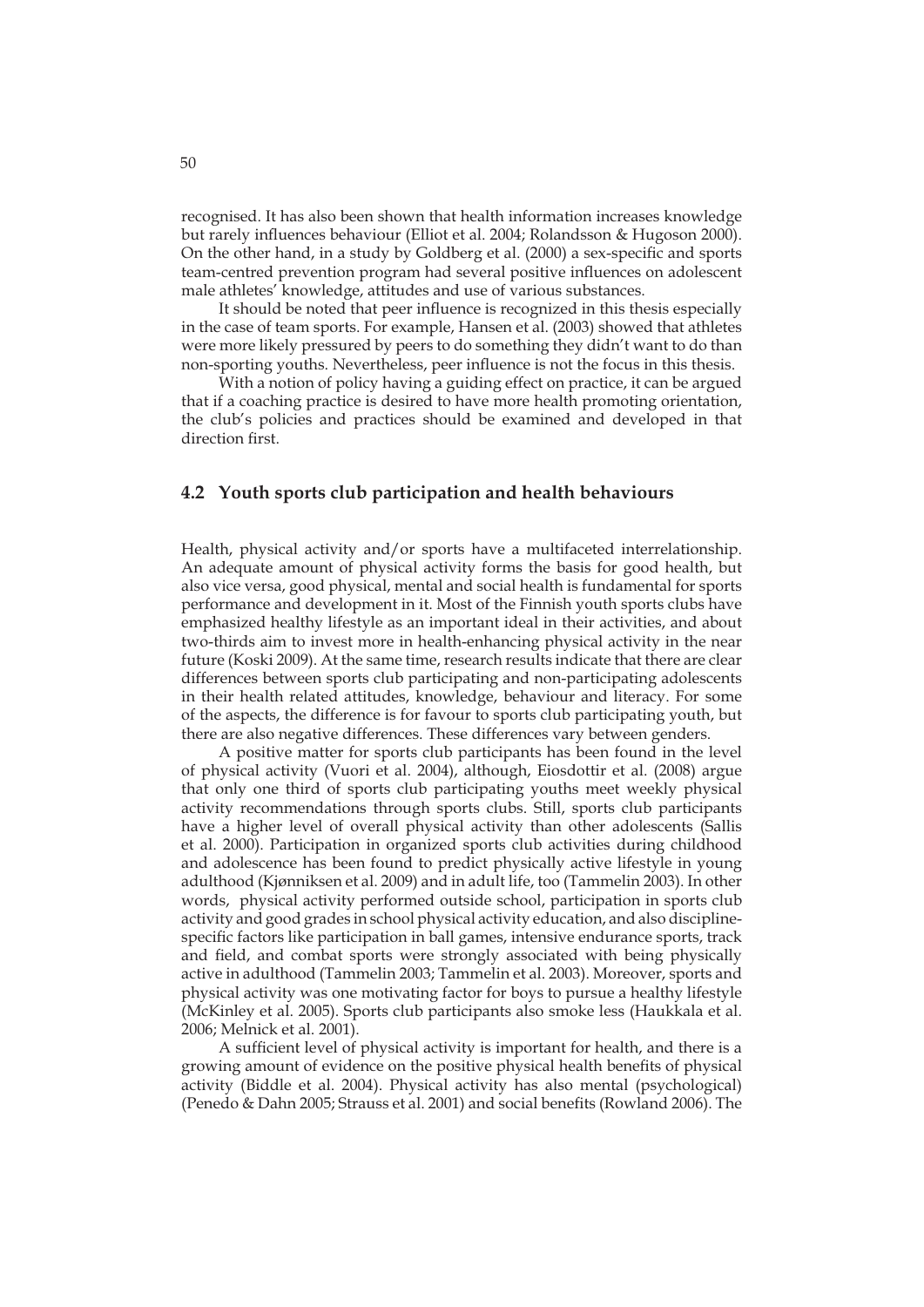same is true in reverse; a low level of physical activity or participation in sports is associated with other negative health behaviours in adolescents (Iannotti et al. 2009; Nelson & Gordon-Larsen 2006; Pate et al. 1996).

On the other hand, sports club participants have a considerably higher risk of starting snuff use (Haukkala et al. 2006; Kannas et al. 2002; Rolandsson & Hugoson 2001) or using smokeless (chewed or dipped) tobacco (Melnick et al. 2001). Sports club participating youth have also been found to manifest heavy drinking behaviour more often (Kannas et al. 2002) and use more supplements and/or performance-enhancing drugs (e.g. Bents et al. 2004; Calfee & Fadale 2006; Dickinson et al. 2005). In general, adolescents, including athletes, had poor knowledge on doping issues (Wanjek et al. 2007). It has also been found that sports club participating youths experience a higher level of stress (Larson et al. 2006), and this stress is often related to the coaches' behaviour and emphasis on winning as stated in the previous chapter (Fraser-Thomas et al. 2005).

There are some inconsistencies in these findings. Many studies have discovered that adolescents who engage in sports club activities are less likely to use alcohol and drugs (Leaver-Dunn et al. 2007; Piko & Fitzpatrick 2004; Pitkänen 2006; Thorlinsson & Bernburg 2006). Thorlinsson and Bernburg (2006) also found that the effect of alcohol and drug-using peers weakens when involvement in sports clubs strengthen. Wanjek et al. (2007) found that, concerning the substances prohibited by WADA (World AntiDoping Agency), non-athlete adolescents used these substances five per cent more than recreational athletes, and almost three times more than competing young athletes.

There are several factors that possibly explain the above inconsistencies. First of all, the sports system varies between countries, even at the European level. This has an explicit influence on what is considered as sports club activities i.e. school or college sports clubs in the US versus voluntary-based sports clubs in Europe and especially in Finland. Second, gender differences have been found: Girls tend to act in more positive ways regarding many health behaviours (Kannas et al. 2002; Koski 2005). The third possible explanation partly relates to the previous one. First of all the relationship between substance use and sports depends on the sport in question (Moore & Werch 2005; Paretti-Watel et al. 2002), for example, between team and individual sports. In team sports, the closeness of peer groups or team mates often results in peer pressure, which may influence, either positively or negatively, the individual choices and behaviours of adolescents concerning substance issues (Thorlindsson 2005). At the same time, some team sports disciplines, like ice hockey and soccer, have characteristics that strongly relate to the dominance of males through features of masculinity. Masculine features in sports are often found to have negative affects on health behaviours, like alcohol use (Robertson 2003), but sometimes also positive (De Visser & Smith 2007). Fourth, the frequency of participation has its effects. For example, Rodriguez and Audrain-McGovern (2004) found that adolescents with limited team sport participation had three times higher risk of adopting regular smoking behaviour than adolescents who regularly participated in team sports. Also, in the results by Koski (2007) those adolescents who participated actively in sports club activities had received more health-related messages by the coaches, than those participating every now and then or not anymore. Fifth, Gilbert & Trudel (2004) argue that according to the coaches themselves, youth sport coaches and their coaching behaviours vary between the age-groups and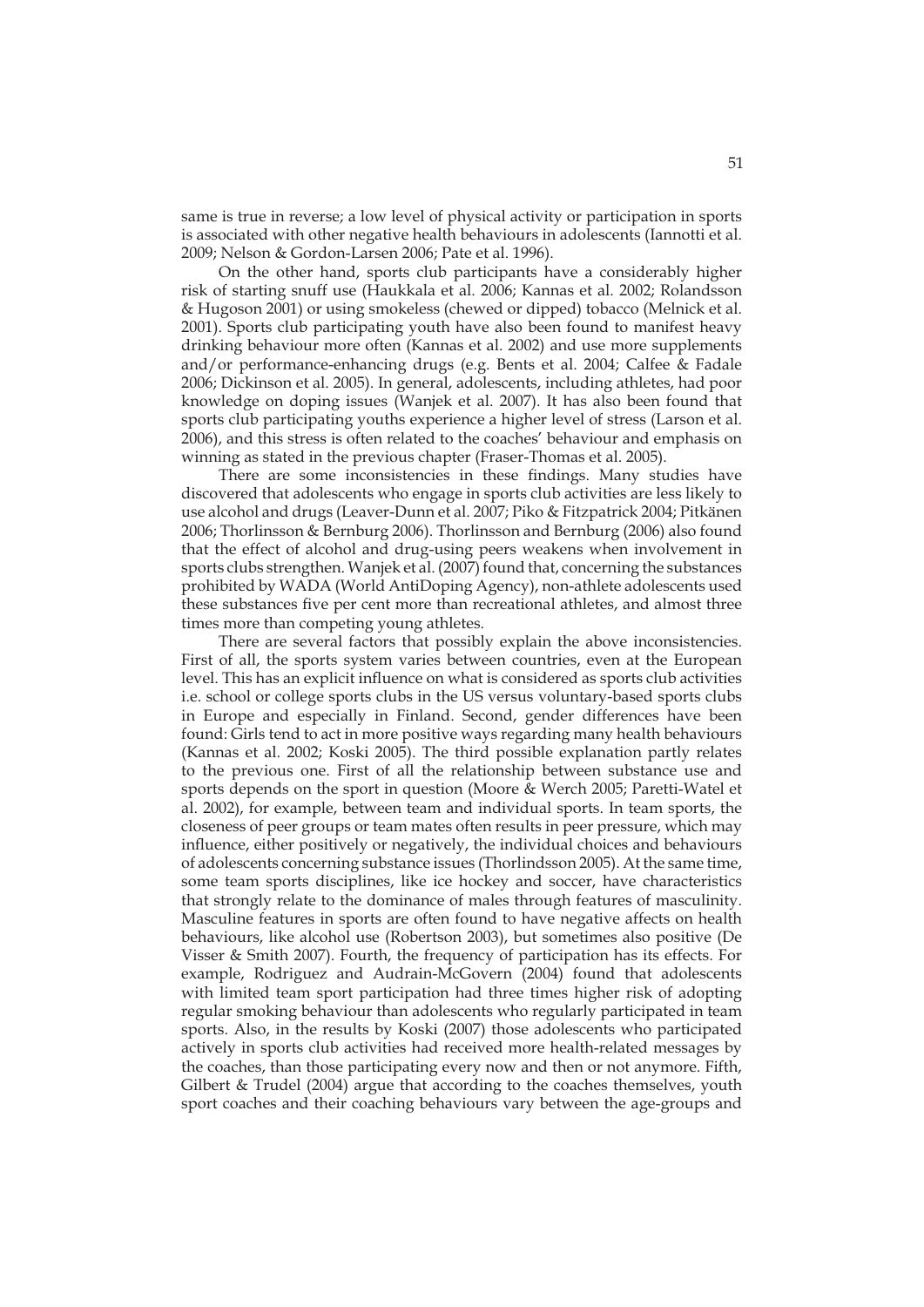levels of competition, or between competition and recreational sports, and maybe between genders.

In summary, the above research results demonstrate that from the health promotion point of view, participation in youth sports alone is not enough (cf. Bergeron 2007), and positive health outcomes are not automatic (Fraser-Thomas et al. 2005). There are both positive and negative characteristics in the health behaviour of sports and sports club participating youth in contrast to their nonparticipating peers. The paradox between health being an important value and principle of clubs and these negative health behaviours of the participants prove the scarcity of investment in health promotion by the clubs and coaches.

52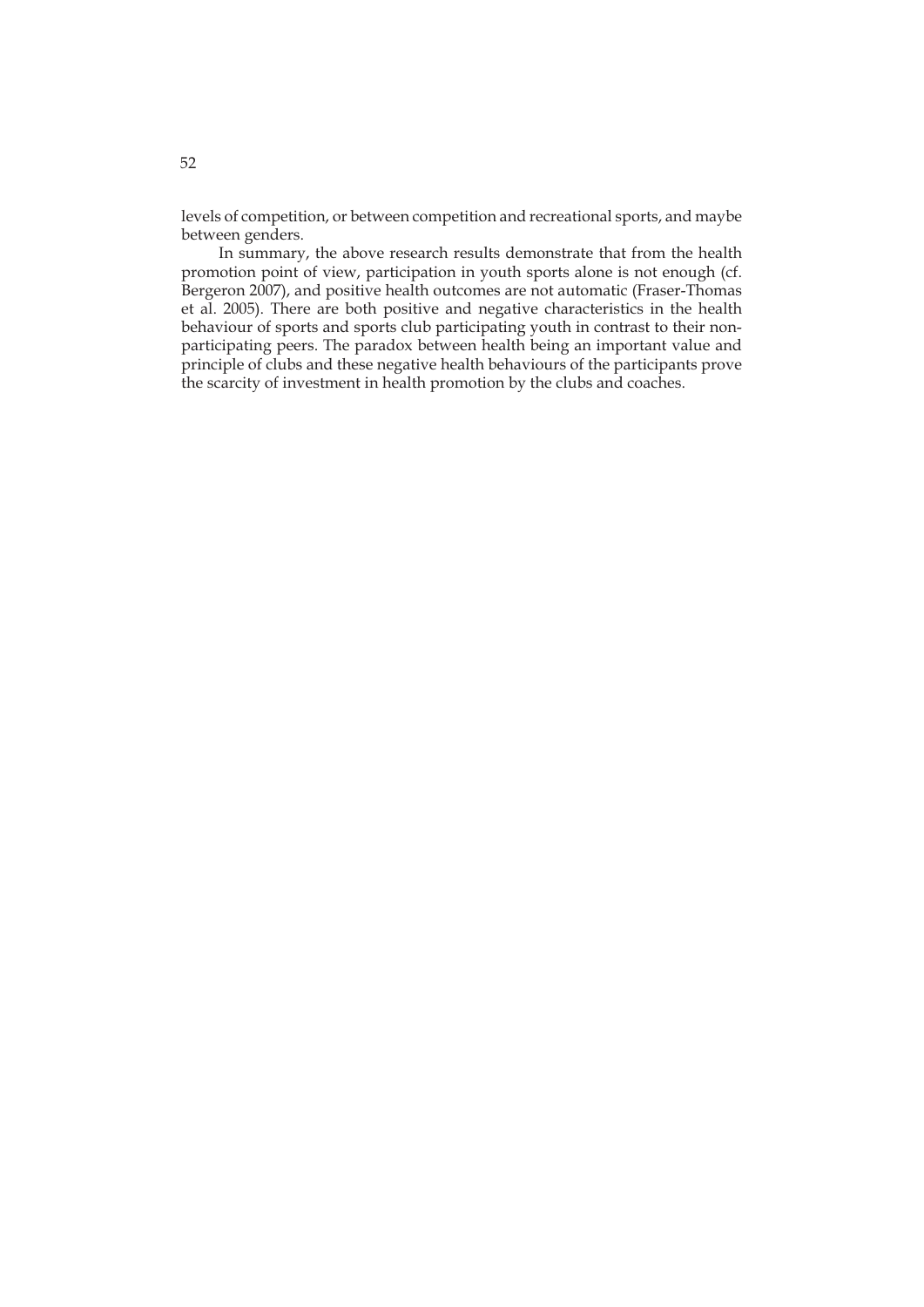# **5 SPORTS CLUBS' OBLIGATIONS AND OPPORTUNITIES IN HEALTH PROMOTION**

Youth sports clubs have many characteristics that make them potential settings for health promotion, as demonstrated in the previous chapters. Derived from the preceding literature review and within the context of youth sports clubs, the clubs can be seen to have both obligations and opportunities concerning health promotion (cf. Kokko 2005). It should be noted that since almost all of the Finnish sports clubs are based on non-profit voluntary associations, obligations are more moral and ethical by nature than based on strict obligations, such as laws and regulations.

## **5.1 Obligations**

The first obligation is due to the financial support provided by the government to sports federations and by the municipalities to clubs. In this respect, sports federations and sports clubs have a semi-official status (Heikkala 1998). Voluntary organizations also serve as mediators between individuals and the state (Koski 1994; Rütten et al. 2008). As compensation for this financial support, the public administration can expect sports federations and clubs to recognize health promotion within their activities. The semi-official status of the sports federations and clubs can be understood to have an obligation to recognise their role in health promotion and execute some activities to prove this. The informal educational nature of the sports clubs offers the clubs good opportunities to implement effective health promotion for children and adolescents, as mentioned earlier, and will be referred to later.

The second obligation arises from the fundamentals of voluntary activities and from the history of the Finnish sports clubs. Voluntary activities should contribute to the needs of its participants (Thiel & Mayer 2009). In sports clubs, this does not always happen, and within the same club, there might even be inconsistent aims. Success in competitions may direct the club's activities away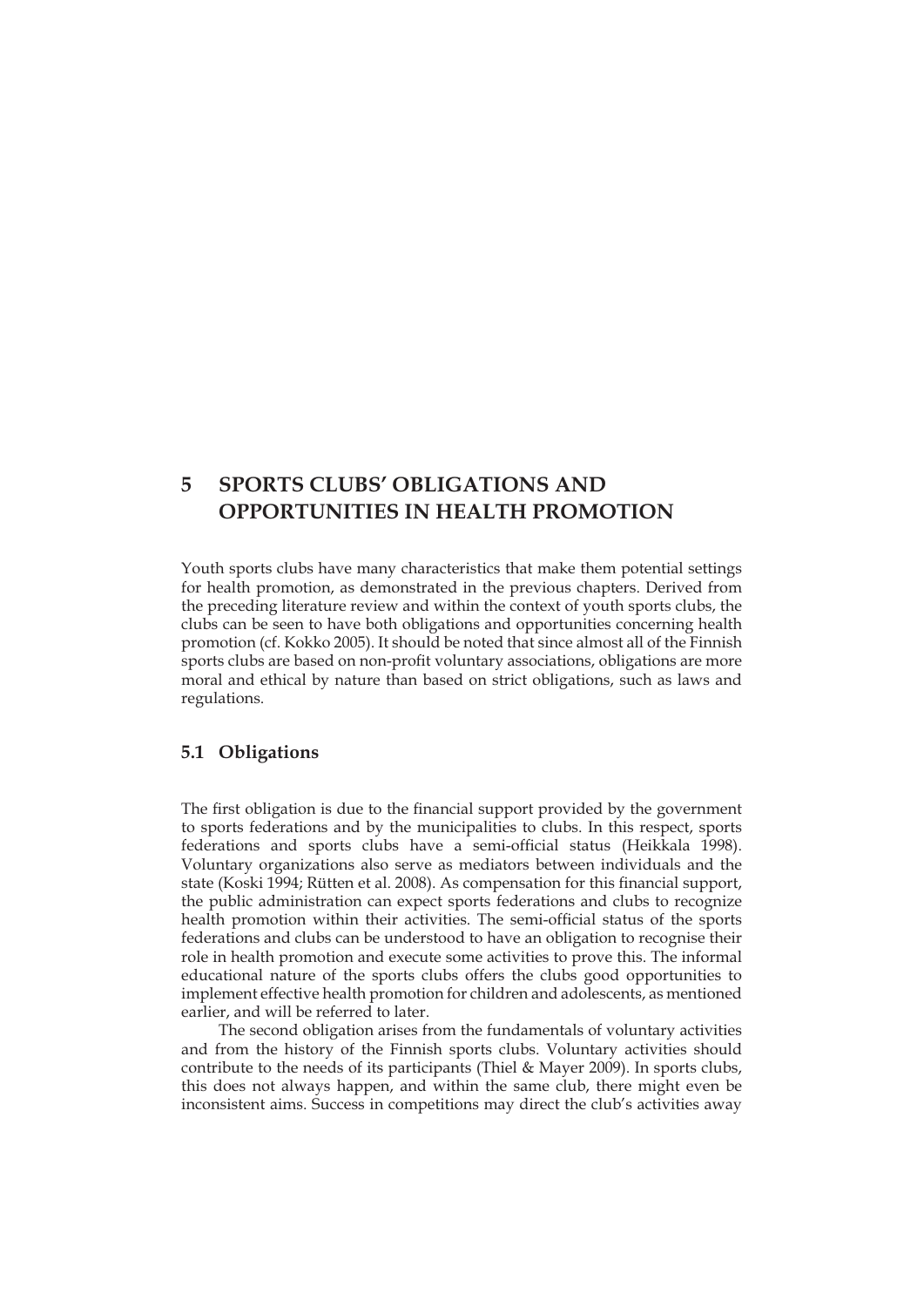from the wider recreational emphasis (Gilbert &Trudel 2004; Heikkala & Koski 2000; Itkonen 1996; 2000; Koski 2000a). This may, at the same time, influence attitudes towards health promotion and make it feel as if it is an outside demand. Health promotion within sports club activities most likely has a supportive effect on sports performance at all levels (see fourth opportunity below). On the other hand, several Finnish sports clubs were founded for some other reason than purely for sports. Sports clubs were diverged from labour associations, temperance societies etc., in which sport was a vehicle through which other ideological values were pursued. These ideologies, especially temperance, still remain (Ilmanen et al. 2004; Itkonen 1996; 1997b). A non-drinking, honest and vigorous person has been, and continues to be, the paragon of a sportsman, especially in junior sport.

 The third obligation is derived from the previous. There is a paradox between the operational principles of youth sports clubs and the health behaviours of the participating youth. Youth sports club activities have justified their existence through benefits for individual and communal growth and the education of adolescents, including health issues (Heikkala & Koski 2000). Moreover, the majority (81% in 2006) of the Finnish junior sports clubs have stated that healthy lifestyle is an important goal of their activities (Koski 2009). However, there is some evidence that these terms of reference have not been converted to practical actions in coaching (Kokko & Kannas 2004). Research results also indicate that sports club participating youth manifest more prevalent substance misuse of snuff or smokeless tobacco, heavy drinking, high use of supplements and misuse of performance-enhancing drugs (Bents et al. 2004; Calfee & Fadale 2006; Dickinson et al. 2005; Haukkala et al. 2006; Kannas et al. 2002; Melnick et al. 2001; Rolandsson & Hugoson 2001).

The fourth obligation is due to the relatively high risk of sports injuries as demonstrated under junior ice-hockey earlier. Despite the fact that every discipline has its own specific risk determinants, it can be concluded that when the level of physical activity increases, the risk of different kinds of injuries, e.g. musculoskeletal injuries, also increases (Parkkari et al. 2004; 2008). Injuries, moreover, are a major matter, even a crisis for a developing youth, with both physical and mental effects. Thus, sports clubs have at least a moral obligation to invest in both injury prevention and proper and comprehensive treatment of injuries.

## **5.2 Opportunities**

Four opportunities for youth sports clubs as a setting for health promotion can be found. First, sports club activities attain a large number of children and adolescents in Finland. Second, the educational nature of sports clubs is informal, when youths participate in activities voluntarily. This allows more freedom to carry out health promotion than in the school setting. Health issues can be linked to a specific discipline and this could interest children and adolescents more. Third, youth sports coaches are important authority figures for adolescents. Thus, they have a great potential to promote health issues if so desired. Coaches' influence can be either conscious or unconscious; this unavoidable effect should be recognized, or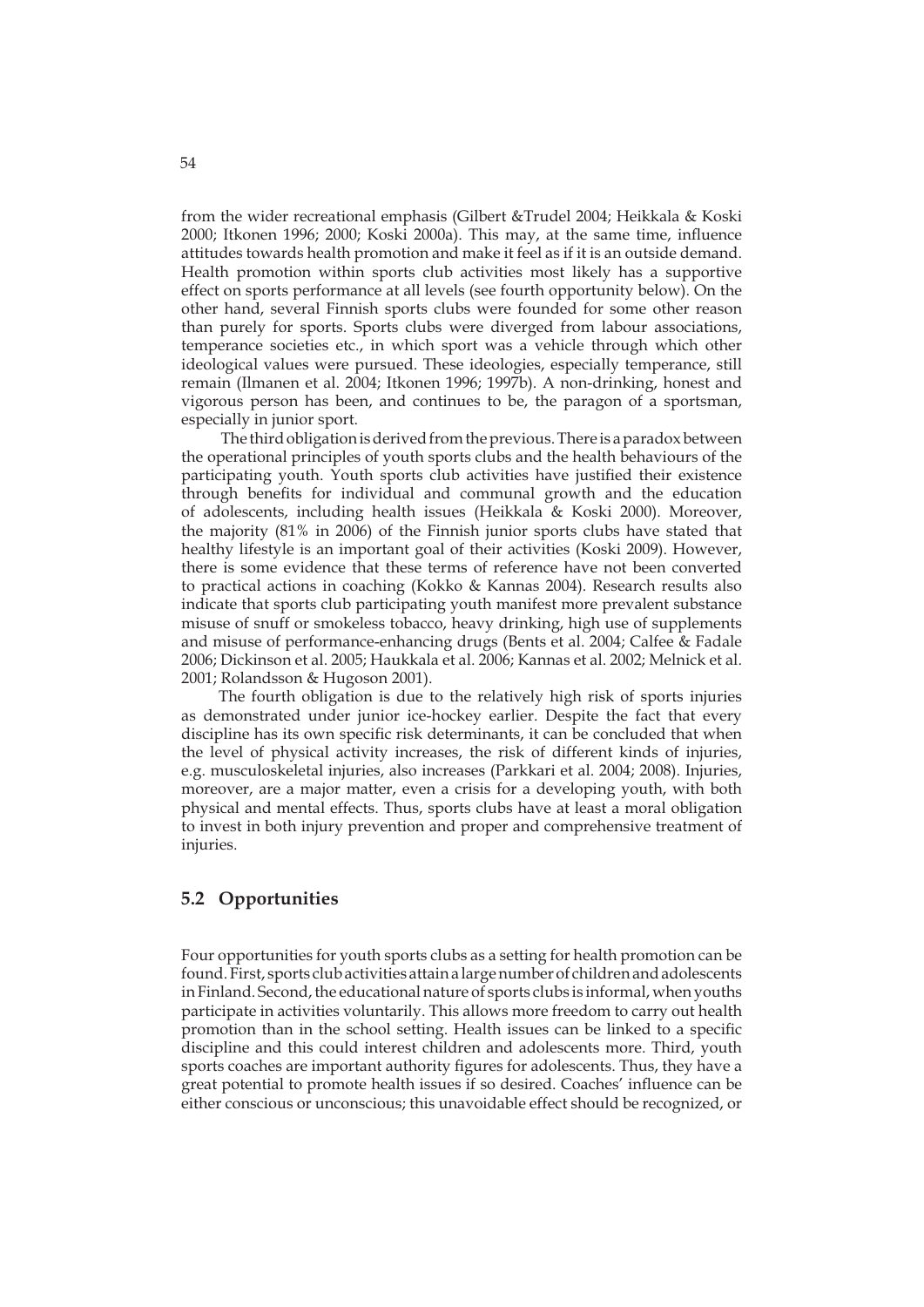else the coaches' and other officials' example is not acknowledged and may have a negative influence on adolescents' health choices and behaviour.

The fourth opportunity is twofold: together with creating grounds for general health literacy development, health promotion activities also support the main goal of sports. It is evident that health and healthy lifestyle (balanced diet, enough sleep, balance on exertion and rest, non-use of substances etc.) have a positive impact on the development of sports performance. This could be imagined to be of interest to all the coaches. Indeed, 90% of Finnish junior ice hockey coaches stated that health education belongs to junior ice hockey and they would like to include more health education in coaching activities (Kokko & Kannas 2004). This indicates that, at least in junior ice hockey, the soil is fertile for health education and health promotion.

These obligations and opportunities were derived from literature and theory review. The current situation of health promotion activity of youth sports clubs in Finland will be described subsequently through research results of this thesis.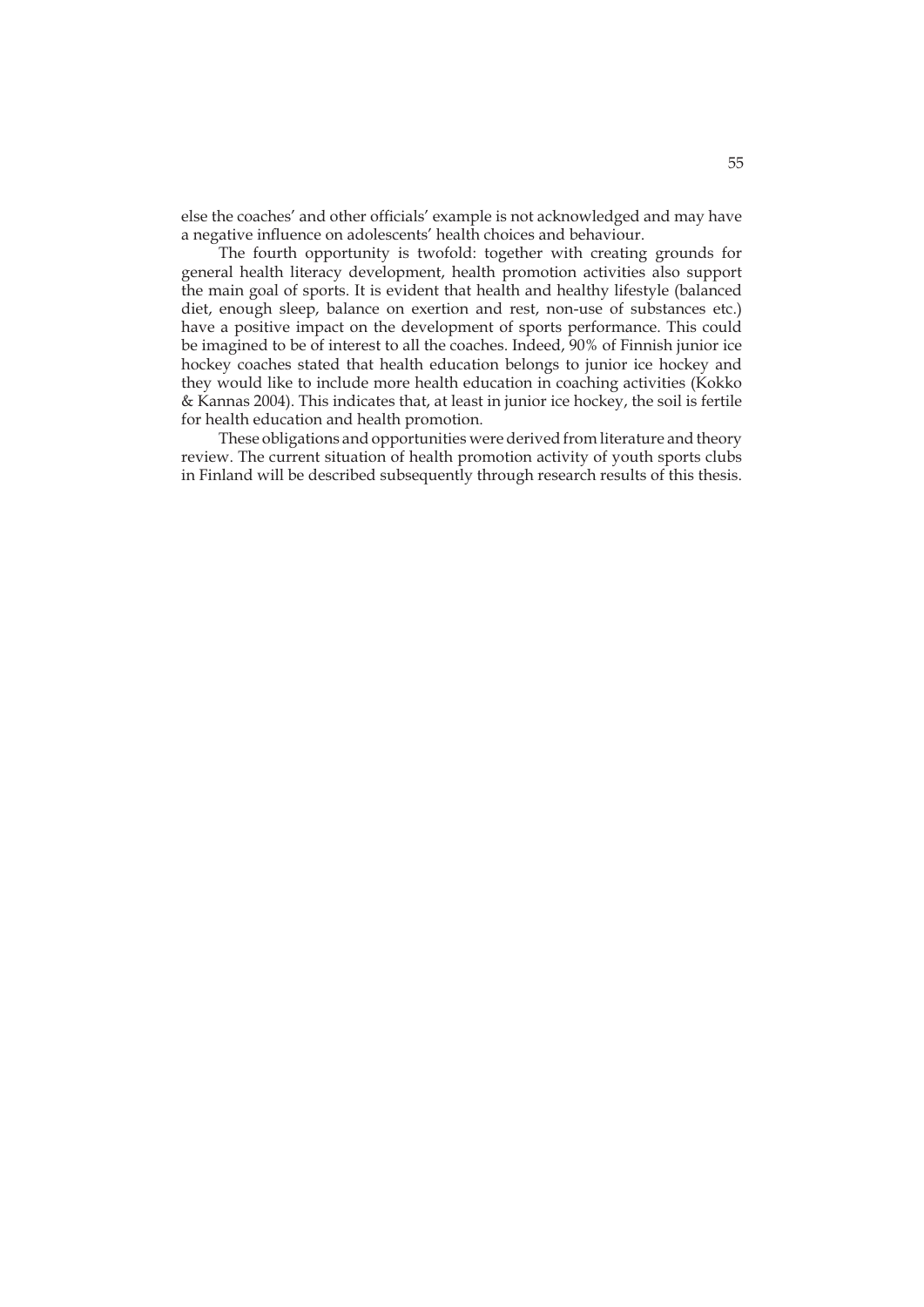## **6 AIMS OF THE STUDY**

The purpose of this study was two-fold. First, the study explored the frame of reference for the health promoting sports club and aspired to determine the most relevant standards for the concept. Second, in the Sports Club Survey, the study aimed to describe the general health promotion orientation and guidance activity of youth sports clubs. Also, coaches' health promotion activity was examined. As an outcome, the study illustrates the theoretical framework and presents a typology of standards for the health promoting sports club concept. It also offers a descriptive overview on the health promotion activities of youth sports clubs and coaches in Finland. The specific research questions for the study were:

- 1) What kinds of theoretical elements are relevant for defining the frame of reference for the concept of health promoting sports club? (I)
- 2) Which standards the experts from health promotion and sports clubs evaluate as the most vital for the health promoting sports club? (II)
- 3) How health promoting is the general orientation of Finnish youth sports clubs, what portion of the clubs is higher health promoting by orientation, and are there differences between clubs? (III)
- 4) To what extent do youth sport clubs guide their coaches to recognise health promotion as a part of coaching practice, what proportion of the clubs is active in contrast to domains of guidance, and are there differences between clubs? (IV)
- 5) How frequently have the coaches implemented health promotion as a part of coaching practice by their own account, and how do young male athletes perceive the same?
- 6) Is there an association between clubs' health promotion profile and guidance activity and further between clubs' guidance activity (club officials) and coaches' health promotion activity (coaches themselves and young male athletes)?

The Roman numerals within brackets apply to the original articles listed on page 9. Research results concerning the last two research questions have not been previously published.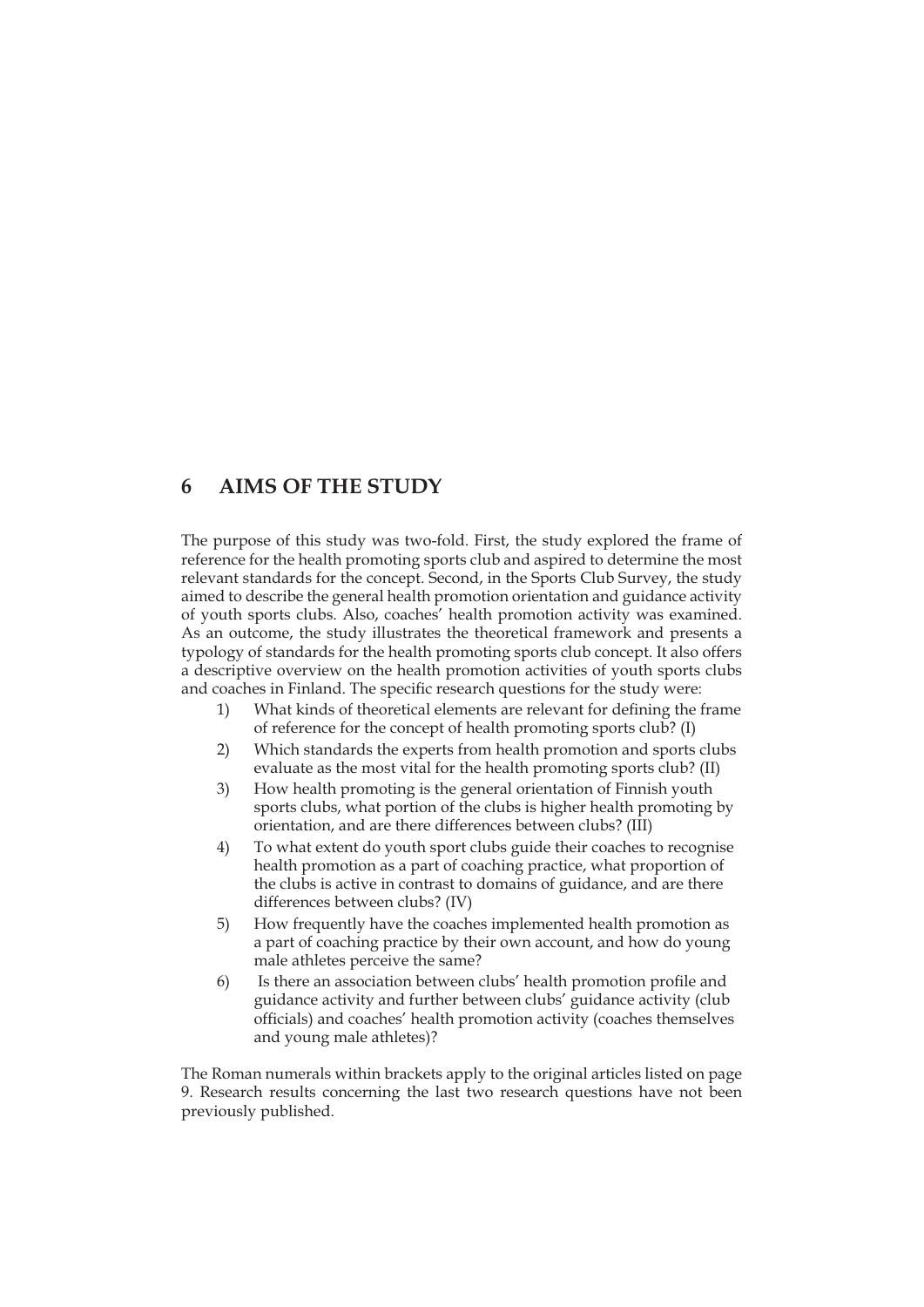## **7 METHODS**

## **7.1 Delphi Study**

### **7.1.1 The Delphi method**

The Delphi method is a data collection method that targets group consensus on the specific issue in question (Hasson et al. 2000; Linstone & Turoff 2002). The method operates through a panel or panels of experts and has three principal advantages (Adler & Ziglio, 1996; de Villiers et al. 2005; Kuusi et al., 2000; van Teijlingen et al. 2006; Williams & Webb 1994). First, anonymity, which refers to the experts giving their opinion without knowing the other panellists. Therefore, it can be assumed that the experts portray their true opinions on and perceptions of the issues under examination. Second, iteration, which means that in the Delphi studies, several rounds (generally two to four) of questions is used. Third, feedback, which indicates the feedback given to the experts on the results of the previous rounds (group opinion). The Delphi method has been proved an effective method in various fields of health-related studies (de Villiers et al. 2005; Graham et al. 2003; Katcher et al. 2006; van Teijlingen et al. 2006), especially in nursing (Bäck-Pettersson et al. 2008; Duffield 1993; Keeney et al. 2006; McKenna 1994; Williams & Webb 1994).

The Delphi method has been applied in various ways, such as interviews, questionnaires, Internet-based discussion forums, or a mixture of such means. When a questionnaire method, like in this thesis, has been adopted, the implementation has been quite diverse. For example, questionnaires have varied between a completely open-ended to completely structured type, or a mixture of the two types has been used (Jones & Hunter, 1995; Neutens & Rubinson, 2002; Scheibe et al., 2002). Furthermore, the data gathered by the method has been analyzed by both quantitative and qualitative methods (de Villiers et al. 2005).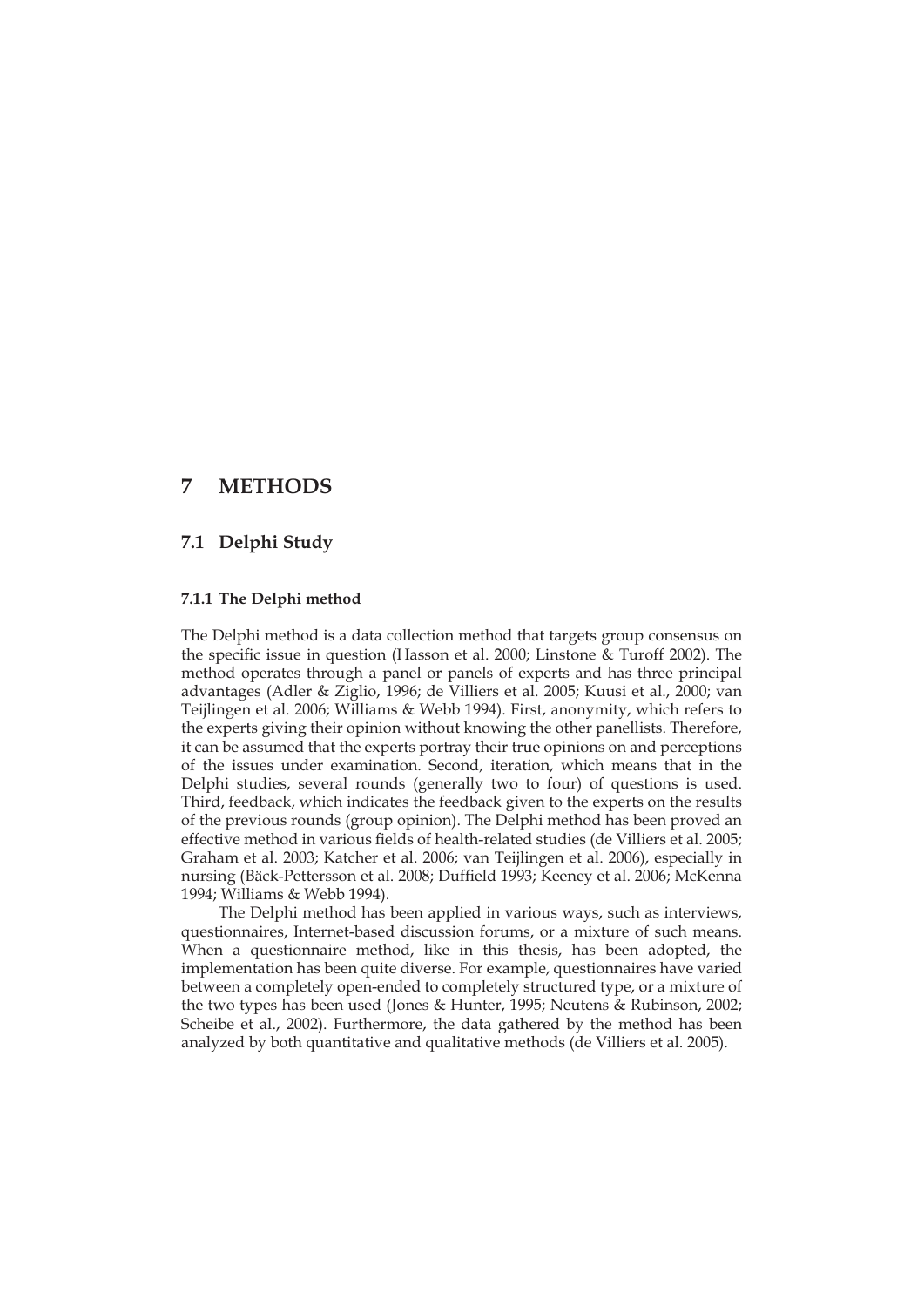### **7.1.2 Study design**

The purpose of the first empirical stage of the study was to specify the vital standards for the health promoting sports club concept. This was done by the Delphi method in which the aim was to generate a consensus of the most relevant standards among two expert groups. Expert selection was done by the researcher. The aim was to find balanced groups of experts in both health promotion and youth sports club activities with special expertise in the field in question. Health promotion experts  $(n = 11)$  were mainly researchers and state or association officials who worked within health promotion. Similarly, sports club experts (n = 16) were agents for the sports sector from national federation level to local sports club level. The main focus of all sports club experts' work was on youth sports club activities. The sports club experts represented six of the predominant youth sports in Finland (soccer, ice-hockey, floor ball, track and field, crosscountry skiing and swimming). Predominant position of the sports in question is based on the quantity of young participants in sports clubs, excluding woman gymnastics (Svoli) (SLU 2006a). In its entirety, a total of 27 experts (varying from 24 to 27, depending on the round) participated in the study.

Over half of the experts were male, most of the experts had an academic degree; six held a doctorate and ten a master's degree. The others had a college or comparable degree. Two-thirds had a job description of a nationwide perspective, and the same number had more than six years of working experience in their present positions. According to self evaluation, the experts had high-grade expertise on health promotion and sports club activities (Table 3).

| Gender                                | HP(f)         | SC(f)            | Total (f) |
|---------------------------------------|---------------|------------------|-----------|
| Male                                  | 6             | 10               | 16        |
| Female                                | 5             | 6                | 11        |
| Children's sports club participation  |               |                  |           |
| Yes                                   | 5             | 13               | 18        |
| No                                    |               | 1                | 2         |
| No children                           | 5             | 2                | 7         |
| <b>Experience in health promotion</b> |               |                  |           |
| Very much or Much                     | 10            | 9                | 19        |
| Some                                  |               | 6                | 7         |
| Little or None                        | $\mathcal{O}$ |                  |           |
| Experience in sports club activities  |               |                  |           |
| Very much or Much                     | 7             | 16               | 23        |
| Some                                  | 2             | $\left( \right)$ | 2         |
| Little or None                        | 2             | 0                | 2         |

TABLE 3 Background information of the participants of the Delphi Study (n=27) (HP=Health Promotion experts; SC=Sports Club experts) (Kokko et al. 2006).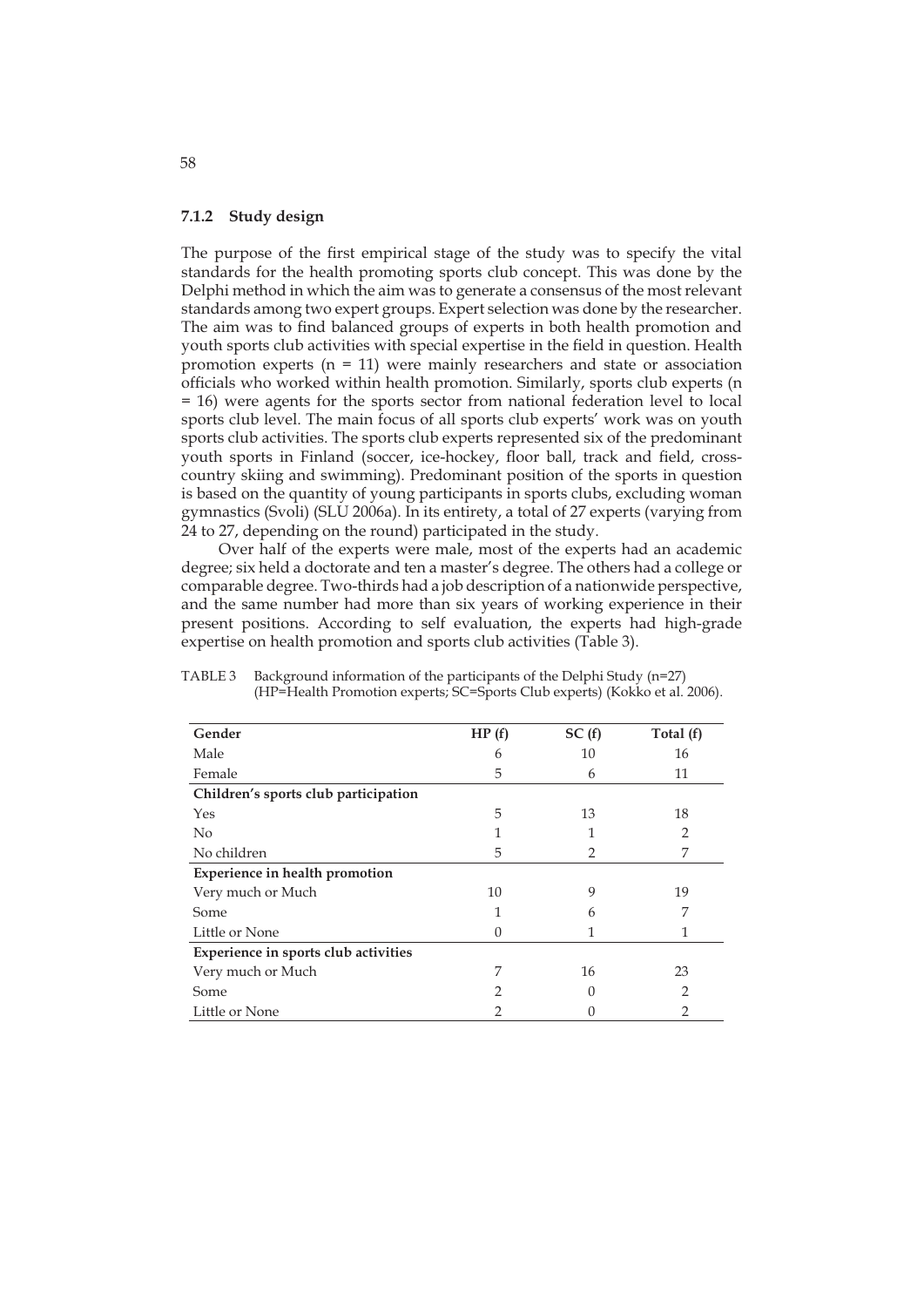The Delphi process (Figure 1) began with a preliminary stage in which the researcher created 64 standard proposals based on existing theory and literature, like the Ottawa Charter (WHO, 1986) and criteria of Kannas (2000). Thereafter, the data was gathered through electronic questionnaires which were sent to experts and returned through email. In the first and second rounds, mainly structured questions and a 4-point Likert scale were used. In addition, in the first round, the experts had the possibility to insert new standard proposals. During the first two rounds, the experts evaluated a total of 81 standard proposals. As the outcome of the first two rounds, very important standards were ascertained. The aim of the third round was to bring out the most important standards among the very important ones, as well as to evaluate the feasibility of the third round standards.



FIGURE 1 Study design and progress (HP=Health Promotion experts; SC=Sports Club experts) (Kokko et al. 2006).

### **7.1.3 Statistical analysis**

Since no standards were eliminated after the first round, the second round answers were the main focus in the analysis. The first round results were used to give feedback to the respondents before the second round and to verify the results of the second round. Similar statistical procedures were used for the first two rounds.

The second round data was reviewed by frequency distribution. Expert responses were graded as follows: 'very important' =  $3$ , 'important' =  $2$ , 'less important' =  $1$  and 'not important' =  $0$ . The two expert group answers were combined into one data set, and the mean value of all the respondents calculated under each standard proposal. The order of importance of the standard proposals was dissected by the per cent distribution of the combined answers. For example, 'very important' standards had to represent more than 50% of all the answers. However, seven standards were added to the list of 'very important' standards on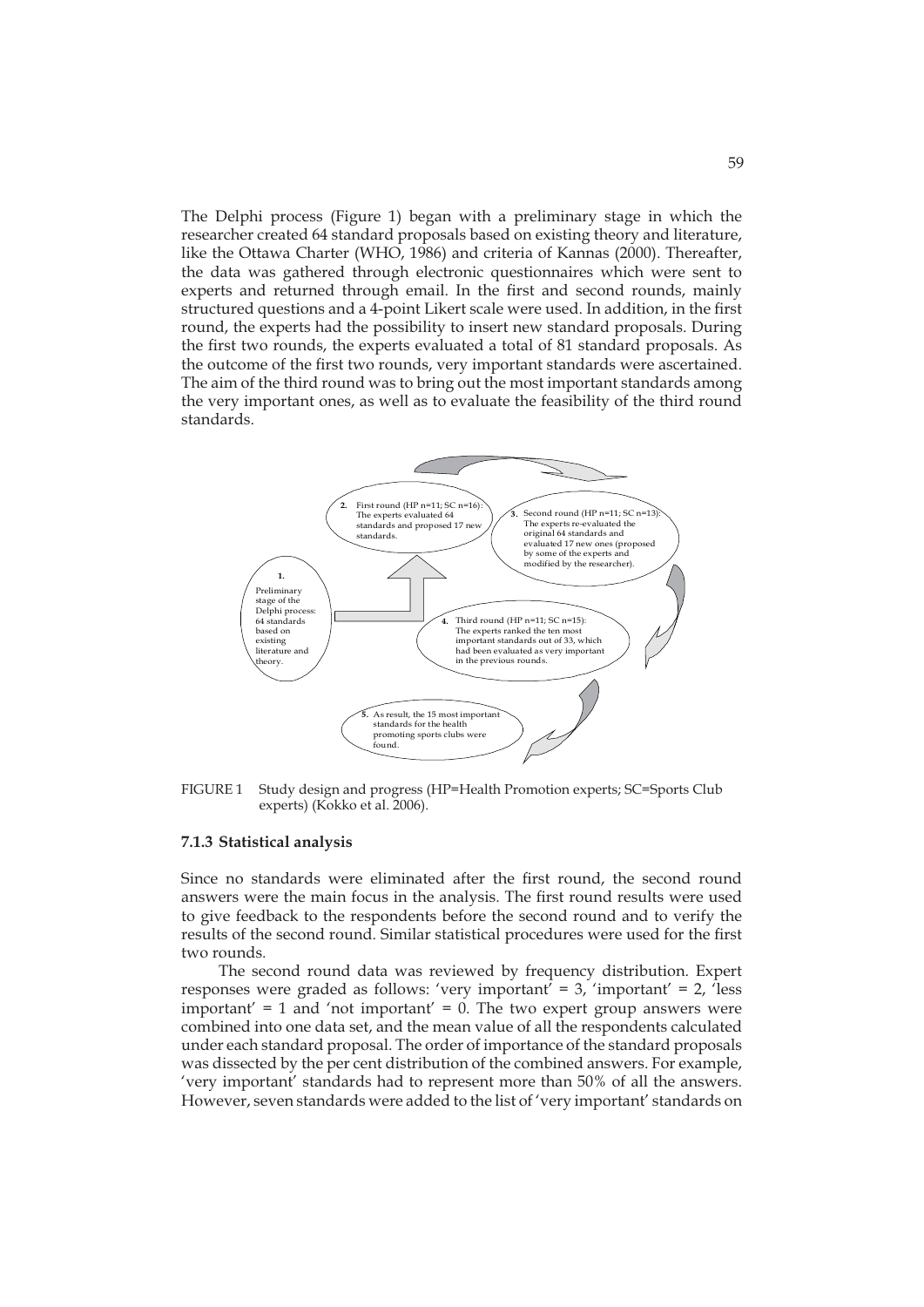the basis of a strong expert opinion i.e. high mean values and per cent distribution (a proportion in excess of 50%) in one expert group.

In the third round, the experts only evaluated the standards proposals that had emerged as very important in the first two rounds. The experts first selected the ten most important standard proposals which they preferred out of the very important ones. They then ranked these ten in order of importance on a scale of 1 to 10. The points for each standard were allocated as follows: 10 points for each number 1 ranking, 9 points for each number 2 ranking, continuing to 1 point for each number 10 ranking. If a standard proposal did not occur in the top ten, a value of 0 was given.

After individual expert ranking, a mean value of all the experts was calculated from the sum of the points for each standard proposal. Thereafter, standard proposals were laid in order of importance. The intersection was drawn to the value of 2.0. This meant that the standard whose sum mean value was or exceeded 2.0 was among the most important ones. At the same time, the standard whose sum mean value was below 2.0 was eliminated.

The feasibility of standard proposals was analyzed from the answers of round three, and the mean value was used as the measure of central tendency for these analyses. The data were entered and analyzed with SPSS 12.0 software.

### **7.2 Sports Club Survey**

### **7.2.1 Sampling procedures**

One hundred and twenty youth sports clubs from four sports disciplines (soccer, ice-hockey, track and field and cross-country skiing) were pursued in the survey, thirty from each discipline. Sampling was done in co-operation with the heads of youth sports of each national federation for these disciplines. The sample was defined in a two-stage process, first the clubs, second the respondents.

The club sampling procedure was started by dividing the clubs in clusters (cluster sampling): 1) larger and smaller, 2) certified and non-certified<sup>3</sup>, and 3) geographical location (South, North, East and West). This was done for each discipline separately. Thereafter, to ensure objective sampling of the clubs, discretionary, not randomised, sampling was performed. Thirty clubs were selected from each sport and the total sample consisted of 120 youth sports clubs.

Following the club sampling, the respondents were determined, this was done in co-operation with a contact person from each club. Five club officials, five coaches and at least five young male athletes from every club were aimed at. Eventually, the number of officials and coaches was adjusted to at least two respondents from each group. The number of the athletes was adjusted clubspecifically, varying between team and individual sports. Because of more 14 to

<sup>3</sup> Certification (Seal) relates to the Young Finland Association, the national organisation for children and adolescents sports in Finland. To be certified, a club must fulfil nine cri teria of which some have relation to general educational orientation of the clubs e.g. how comprehensively educational matters are recognised with relation to physical activity (Nuori Suomi, 2006).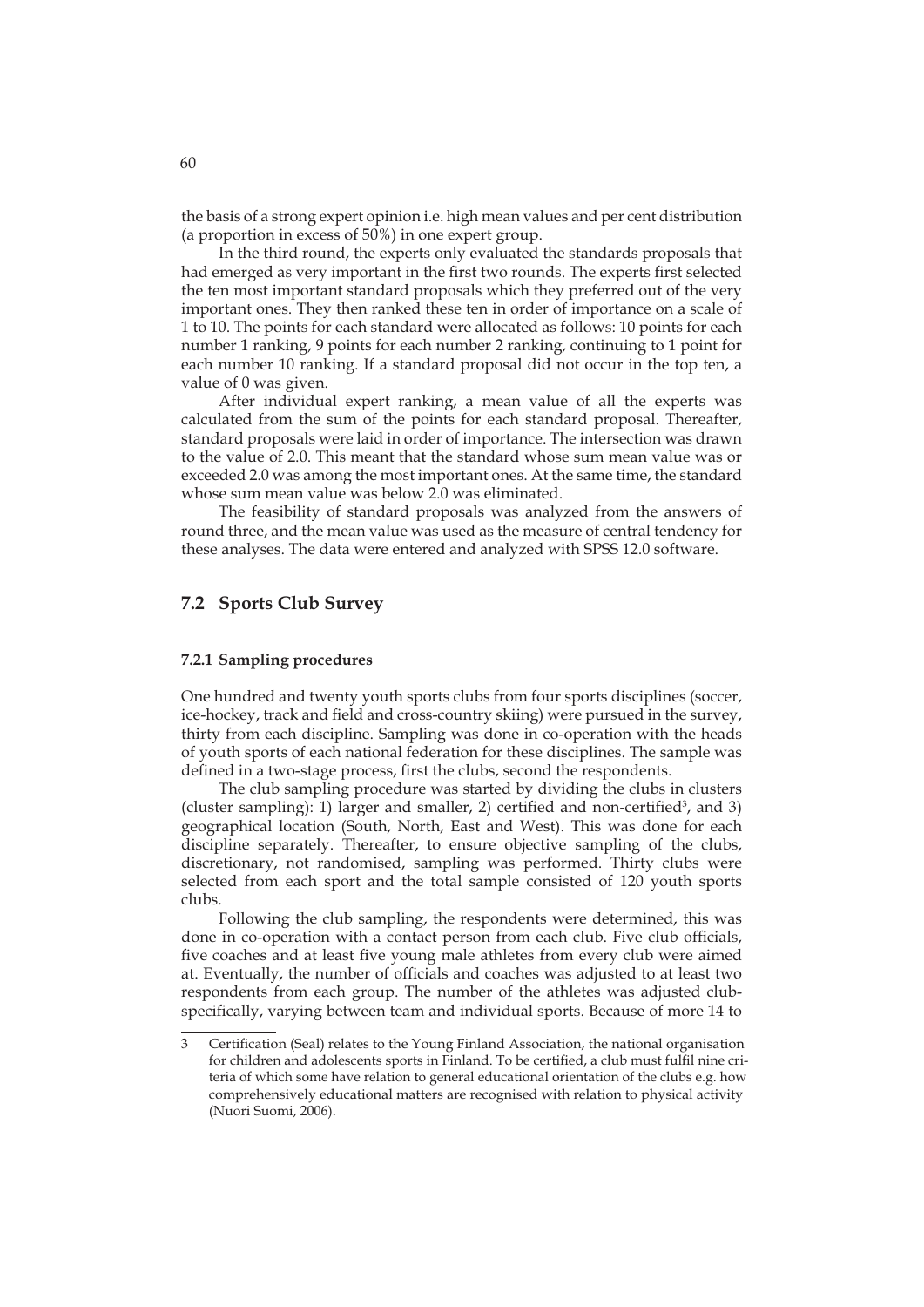16 years old boys in team sports generally, athletes from only twenty team sports clubs were taken along. Of the young athletes, only male athletes were included. This was done to reduce moderating factors, which already existed through clubbased variables, and because of the fact that more boys participate in sports club activities than girls, especially in the team sports concentrated on in this study.

The identity of the respondents was based on the titles, not on the names. The criterion for being a club official was that the person held an official status, such as chairman of the club, member of executive committee or head of coaching or junior activities, in the club. The criterion for coaches was that the person in question was currently coaching 14-16 years old youths, mainly boys. Athletes had to be male and aged between 14 to 16 years old. No other limitations, such as what the discipline in track and field or level of competition should be, were drawn. But in a case of several teams for fifteen years old boys in the same club, only the highest level team was included. In this way heterogeneity within team sports was assured.

### **7.2.2 Data collection**

The data collection was carried out through a survey and entailed a questionnaire study. To ensure as identical circumstances as possible for winter and summer sports clubs, the data was collected in two parts. Winter sports clubs data was gathered in March-April 2007 and summer sports clubs in August-October 2007. The clubs were contacted first by phone to find out if the club in question would participate and who would be an appropriate contact person.

Together with the contact person, specific details, such as who would participate from each target group, how the questionnaires would be delivered and where they would be filled in were settled. Anonymity was ensured by the protocol; the questionnaires were distributed to the respondents through the contact person, and the respondents answered the questionnaires anonymously. The club officials and coaches mainly answered the questionnaires at home, whereas young athletes filled in the questionnaires before or after a training session in joint and supervised situation. When a sufficient number of questionnaires (was agreed club specifically) were returned to the contact person, he/she returned them to the researchers. The club's background information questionnaire was returned at the same time.

#### **7.2.3 Measurement**

The questionnaires, used in the survey, were unique for each respondent group, but consisted of some of the same questions. The first part of the questionnaires concentrated on the background information of the respondents, such as gender, year of birth, educational level, position and experience within the sports club (Appendix 1).

The second part of club officials' and coaches' questionnaire contained a question battery that focused on the sports club's general health promotion orientation i.e. the club's health promotion profile and was used in Article III. The question battery was composed of twenty two items that were in exactly the same format as the standards for the health promoting sports club and similar for both the respondent groups. The sports club officials and coaches were asked to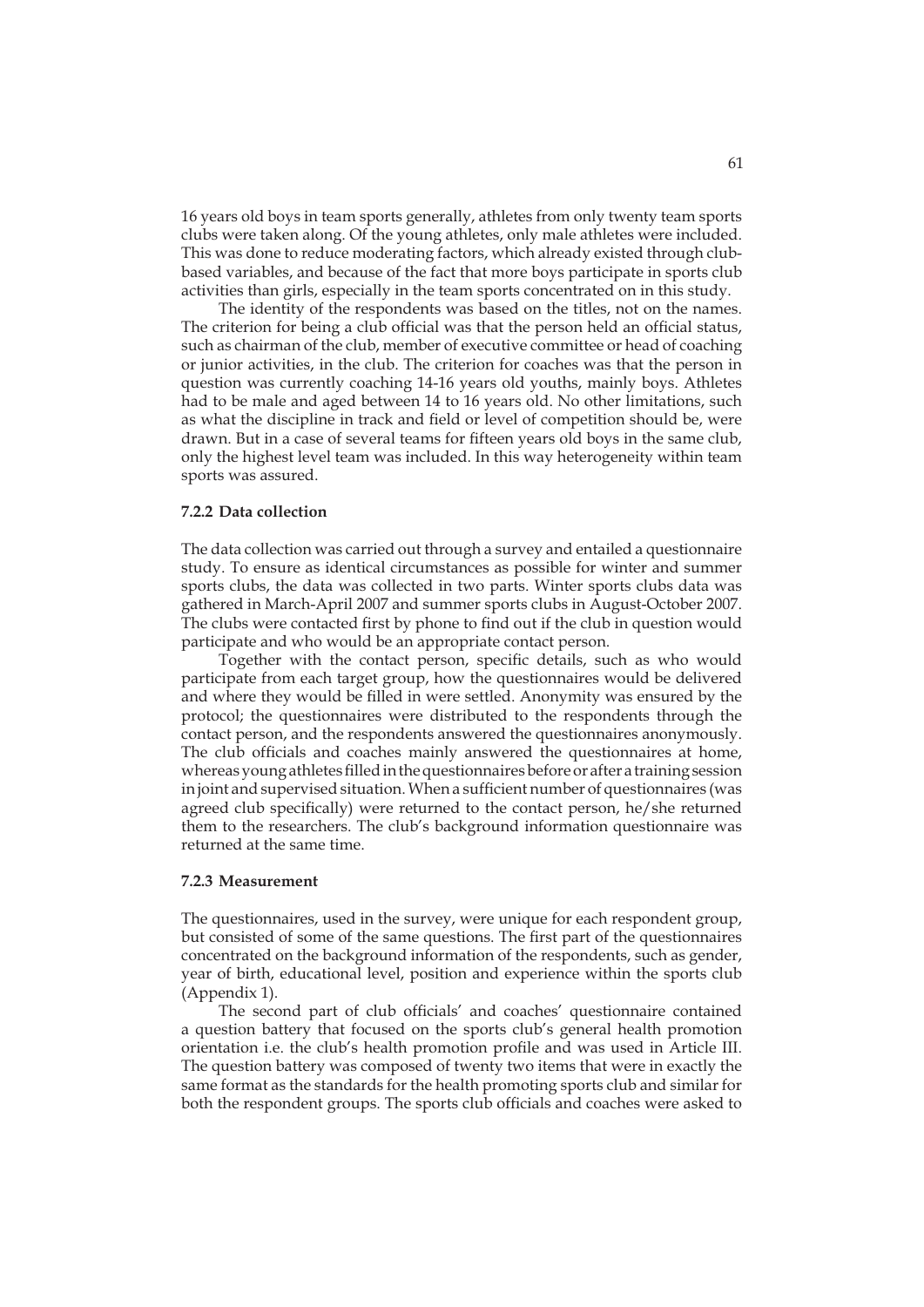evaluate "To what extent, in your opinion, do the following alternatives describe your club's activities during the ongoing season?" under each of the items. A 5-point Likert Scale in which 1=does not describe the club at all, 2=describes the club very little, 3=describes the club to some extent, 4=describes the club well, and 5=describes the club very well, was used for the answers.

The third part of the club officials' and coaches' questionnaire dealt with health promotion as part of the coaching practice. The orientation of the questions that followed depended on whether the respondent was a club official or a coach (Appendix 1). The sports club officials mainly evaluated the extent to which the sports club had guided coaches to recognize and execute health promotion. The coaches evaluated the extent to which they had recognized and executed these activities. The youth questionnaire, was focused on the coaches' health promotion activity, this immediately followed the background questions. The emphasis in the youth questions was on their perceptions concerning the coaches' activity in health-related issues. The club officials' answers in part three were used in this thesis to evaluate the clubs' guidance activity. The coaches' and youths' evaluations were used together with club officials in order to answer the latter two research questions.

In article IV, the club officials' answers under three question batteries were used. The question batteries related to the extent to which the club had guided coaches to recognize health promotion as a part of the coaching practice: 1) concerning sports performance (practices/competition), and 2) non-performance time. The third question battery related on how much the clubs had encouraged the coaches to discuss various health topics with young athletes.

The first question battery concentrated on health promotion during practices/competition and the question used was "To what extent has your club guided coaches to recognise the following matters during the sports performance, i.e. practice/competition and/or while planning it?"

The second question battery was directed on health promotion during non-performance time spent in club activities with the question "To what extent has your club guided coaches to recognise the following matters during nonperformance time within club activities, i.e. other time than practice/competition, such as locker room or excursion activities?"

The third question battery focused on several health topics. The question was: "To what extent has your club guided coaches to recognise at least the fundamentals of the following health topics?" Under the first battery, there were twelve, and under the second fourteen claims for the club officials to evaluate. Thirteen health topics were covered. A 5-point Likert scale, where 1=not at all, 2=to some extent, 3=moderately, 4=much and 5=very much, was used under all the question batteries.

Concerning the two latter research questions of this thesis, the coaches' and young male athletes' evaluation on the coaches' health promotion activity was also included. The same three question batteries were used as in the questions on clubs guidance activity. The difference between the respondent groups was on different emphasis of the questions as stated earlier, in addition in the youth questionnaire, answer alternatives were different concerning the first and second question batteries. There were fewer claims in the youth questionnaire concerning the first and second batteries. Thus, only ten claims under the sports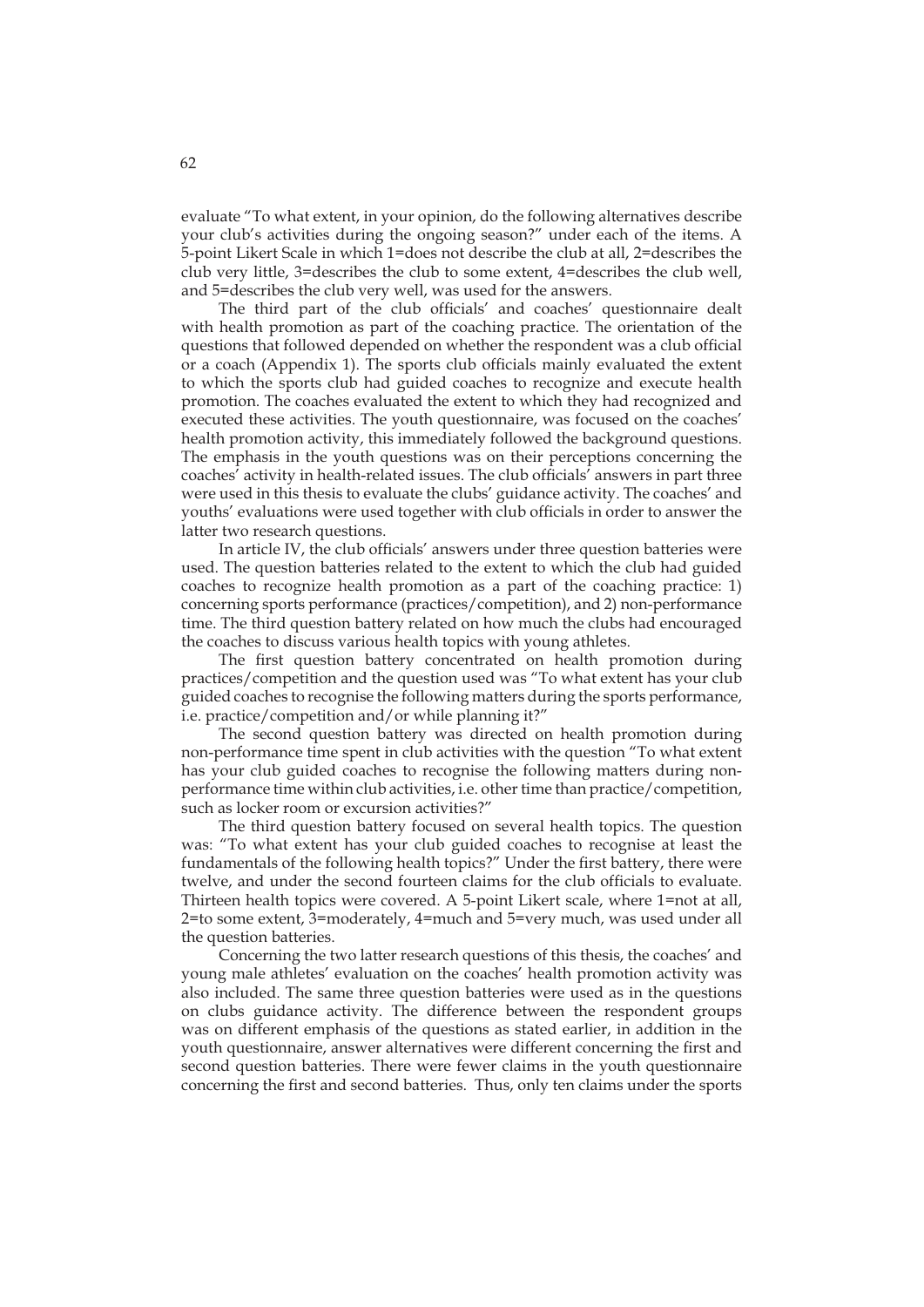performance and twelve claims under non-performance batteries were used here. Health topics were covered to the same degree for every respondent group.

In order to verify the background information of the clubs, another questionnaire was used (Appendix 1). This questionnaire consisted of nine questions regarding the club in question e.g. whether the club was a general club or specialised in one sport, what the discipline of the club was, if the club was certified or not, and what the membership was. This questionnaire was sent to the contact persons only.

### **7.2.4 Description of the data**

From the sample of 120 clubs, 97 (81%) clubs participated in the survey, and 74 (74%4 ) clubs had respondents from every respondent group. Participating clubs represented the population equally (Table 4). Half of the clubs were "general clubs" with several disciplines, the other half specialised in one sport. Different disciplines were represented quite evenly with approximately a quarter proportions, of which about half were team and the other half individual sports clubs. Small, average and large clubs were represented rather equally. Slightly fewer of the clubs were certified than non-certified.

A total of 273 sports club officials, 240 coaches and 646 young male athletes acted as respondents. The response rate was almost impossible to calculate, due to the fact that many contact persons simply did not know, for example, how many coaches of 14 to 16 years old youths there were in the club. Hence, extra questionnaires were sent, of which some were not needed. Therefore, it was impossible to estimate how many of the questionnaires were for real persons. As to the analysis, the clubs' participating rate was found to be more fundamental.

Almost three fourths of the officials, and the majority of coaches, were male. Most of the club officials and coaches were married or lived in a commonlaw marriage, and two-thirds were 30-49 years old. Four fifths of the adult respondents had children, and most of them stated that at least one of their children participated in the sports club activities of some club. The educational background of half of the coaches was upper secondary school, the rest held either 2-year post secondary or university degree. The club officials' educational background was distributed rather equally between upper secondary, 2-year post secondary & Bachelor's level education, and Master's level education.

The sports club officials were chairmen of the club or of the executive committee (10%), members of the executive committee (34%), head of coaching or junior activities (20%), or they held other positions, e.g. executive managers (36%). Nearly two thirds of the coaches were head coaches for their athletes, the others were assistant coaches or alike. The coaches had a long experience in coaching: 71% of them had coached for four years and over, and half at least seven years. Two thirds had coached their current athletes for at least three years.

Young athletes were all male. Most (58%) of them were born in 1992, and the rest in either 1991 or 1993. Two thirds had joined sports club activities before the age of eight. The athletes represented different sports as follows: 33% participated in ice-hockey, 36% in soccer, 17% in cross-country skiing and 14% in

The youths' answers were desired from 100 clubs, 30 individual and 20 team sport clubs per discipline. Thus, it was possible to get questionnaires back from every respondent group only from these 100 clubs.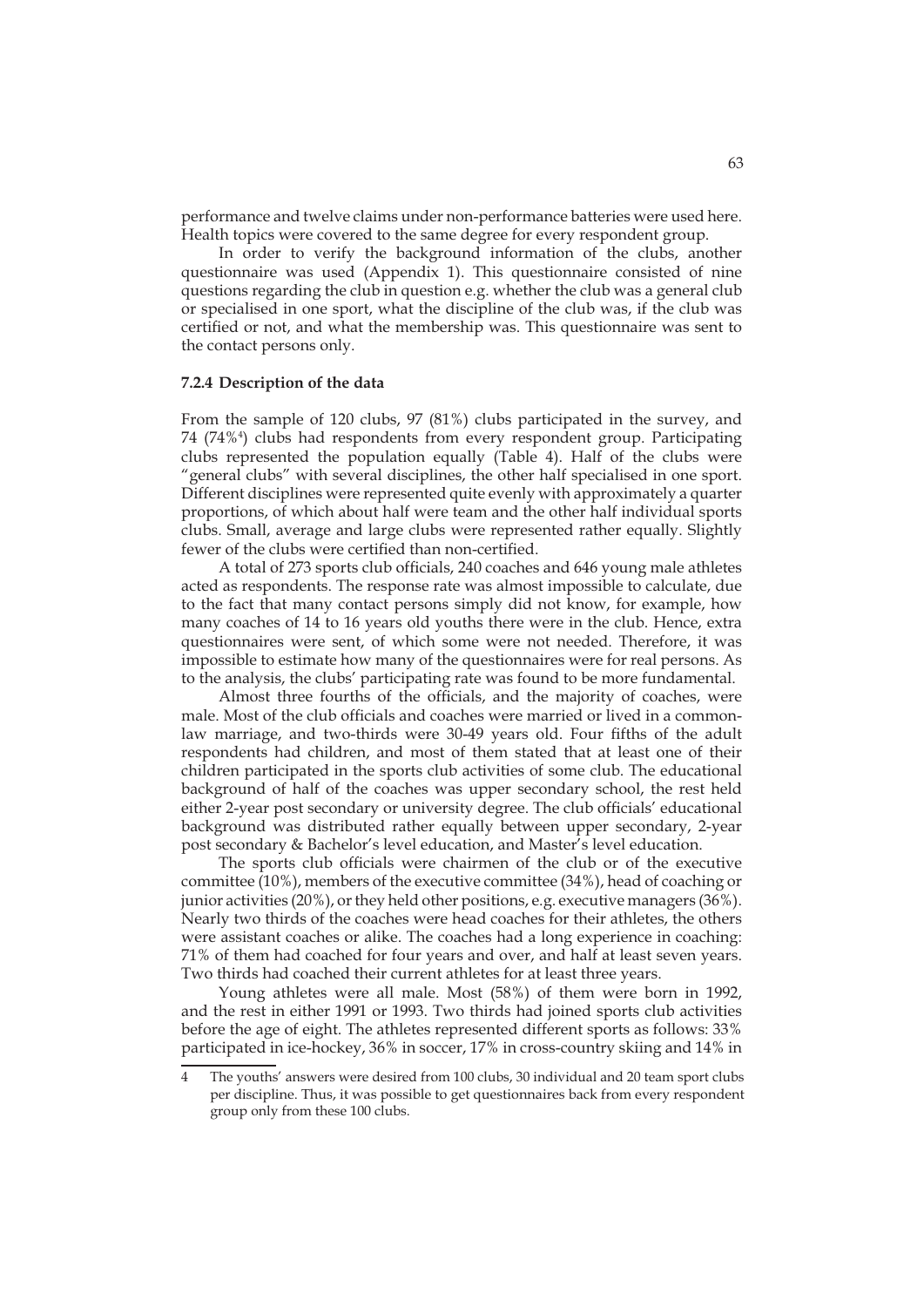track and field. Most (87%) of the youths had at least three training or competition events per week. Over two thirds competed on local or regional levels and every fourth on the national level. Less than one per cent did not participate in any competitions. The majority (70%) had either two or three coaches.

All the participating clubs returned the club background questionnaire (Table 4). In all cases, it was filled in by the contact person for the club.

|                                                       | <b>Officials</b> |     |     | Coaches |                                              | Clubs |
|-------------------------------------------------------|------------------|-----|-----|---------|----------------------------------------------|-------|
|                                                       | $\frac{0}{0}$    | f   | 0/0 | f       |                                              | 0/0   |
| Gender                                                |                  |     |     |         | <b>Scope of disciplines</b>                  |       |
| Male                                                  | 71               | 189 | 87  | 198     | pursued<br>Clubs specialised in<br>one sport | 50    |
| Female                                                | 29               | 78  | 13  | 29      | General club (several<br>sports)             | 50    |
| Age                                                   |                  |     |     |         | Size of the clubs                            |       |
| Under 30                                              | 7                | 20  | 11  | 26      | Small                                        | 33    |
| 30 to 49                                              | 64               | 174 | 67  | 161     | Average                                      | 33    |
| 50 and over                                           | 29               | 79  | 22  | 53      | Large                                        | 34    |
| <b>Marital</b> status                                 |                  |     |     |         | Team versus<br>individual sports             |       |
| Marriage/Common-law<br>marriage                       | 84               | 229 | 80  | 187     | Team sports clubs                            | 48    |
| Single/Divorced                                       | 16               | 44  | 20  | 48      | Individual sport clubs                       | 52    |
| Children's sports club<br>participation               |                  |     |     |         | Young Finland's<br>Certification             |       |
| Yes                                                   | 81               | 210 | 79  | 175     | Certified                                    | 43    |
| No or No children                                     | 19               | 51  | 21  | 48      | Non-certified                                | 57    |
| Education                                             |                  |     |     |         | Disciplines of the<br>clubs                  |       |
| Upper secondary<br>education                          | 38               | 102 | 51  | 121     | Soccer                                       | 26    |
| 2-year post secondary &<br>Bachelor's level education | 36               | 99  | 23  | 54      | Ice-hockey                                   | 22    |
| Master's level education                              | 26               | 72  | 26  | 61      | Track and field                              | 27    |
|                                                       |                  |     |     |         | Cross-country skiing                         | 25    |

TABLE 4 Background information of the respondents (sports club officials n=248-273 and coaches n=223-240) and sports clubs (n=97) (Kokko et al. 2009a).

### **7.2.5 Statistical analysis**

For Articles III and IV, different portions of data were used; article III consisted of both club officials' and coaches' answers, but Article IV only included the club officials. Concerning the last two research questions all three respondent groups' data were included. Hence, specific data analyses were executed.

Article III, the sports clubs' general health promotion orientation i.e. profile analysis, was started by reviewing the frequency and percentage distributions. Associations between variables were examined by basic methods, such as cross-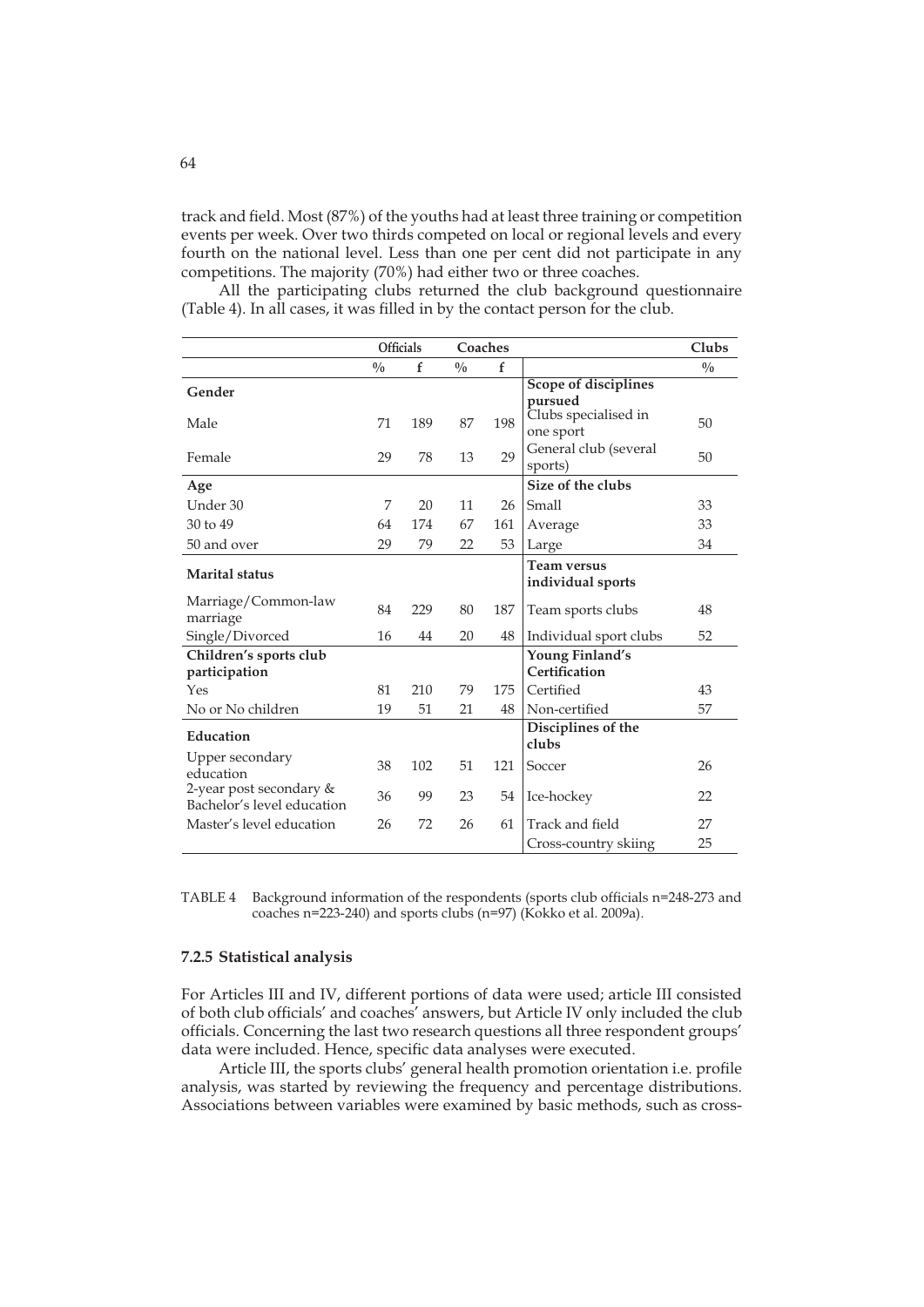tabulation and a Chi-square test. Within further analysis, a Health Promoting Sports Club Index (HPSC Index) was created. This was done by calculating first a mean value of the answers of all the respondents from the same club. The HPSC Index represents an average situation of a club instead of a single respondent opinion. This procedure was done also because the reliability i.e. Intraclass Correlation Coefficient (ICC) values between several respondents from the same club was noticed to be rather low. Thereafter, another mean value was calculated from club-based HPSC Index values to describe general health promotion orientation of all the clubs. During the creation of the HPSC Index, the original five-point scale was reduced to a two-point scale, in which a value of zero was given to the answers from "Does not describe the club at all" up to "Describes the club to some extent" and a value one to answers "Describes the club well" and "Describes the club very well". Hence, the range of the HPSC Index is between zero and twenty-two. The internal consistency of the HPSC Index was dissected by Cronbach's alpha-coefficient and it was .89.

In the subsequent stages, the clubs were split into three categories depending on their health promotion profiles. The clubs that scored  $\geq 15.00$  were named as higher health promoting. Similarly, the clubs that got a HPSC Index value of 11.00-14.99 were named as moderately health promoting, and the clubs that scored <11.00 as lower health promoting.

The HPSC Index was also formulated on Sub-indices by exploratory factor analysis. A four-factor model was the optimal (Table 6), when communalities, eigen values and total variance explained (58%) supported this option (Appendix 2). A .3 cut-point was used for factor loadings (Metsämuuronen 2003; Nummenmaa et al. 1997). One claim got a loading below this limit, but it was still included to the factor in question because of the content value. This solution was supported by relatively high communality of the claim (.407) and high Cronbach's alphacoefficient value for the factor (.82). The factors were transformed to Sub-indices and named as 1) Policy Index (range 0-8.00); 2) Ideology Index (range 0-2.00); 3) Practice Index (range 0-7.00) and 4) Environment Index (range 0-5.00). The Cronbach's alpha-coefficient values for these Sub-indices were .76 (Policy Index), .85 (Ideology Index), .82 (Practice Index) and .62 (Environment Index). The Subindices were also divided into three categories. See the cut-point for higher, moderately and lower health promoting under each Sub-indices in Table 7.

In Article IV, the analyses of sports clubs health promotion guidance activity, was started by compiling the club officials' answers under their clubs. Concerning the percentage distribution, the five-point Likert Scale was reduced to three categories by combining the two middle categories into one category "Some", and the two active-end categories into category "A lot". For further analyses, the answers were re-coded from a five-point original scale to a twopoint scale. A value of zero was given to the answers from "not at all" up to 'moderately" and a value one to answers "much" and "very much". Again, the results represent a club's point of view and the mean value of all the respondents from the same club is used.

Under all three question batteries, single claims were formulated to sum variables by exploratory factor analysis. A single-factor model was the optimal in all cases. The Cronbach's alpha-coefficient values for these factors were .94, .95 and .96. The factors were converted to sum variables and named as 1) health promotion during practice/competition, 2) health promotion during non-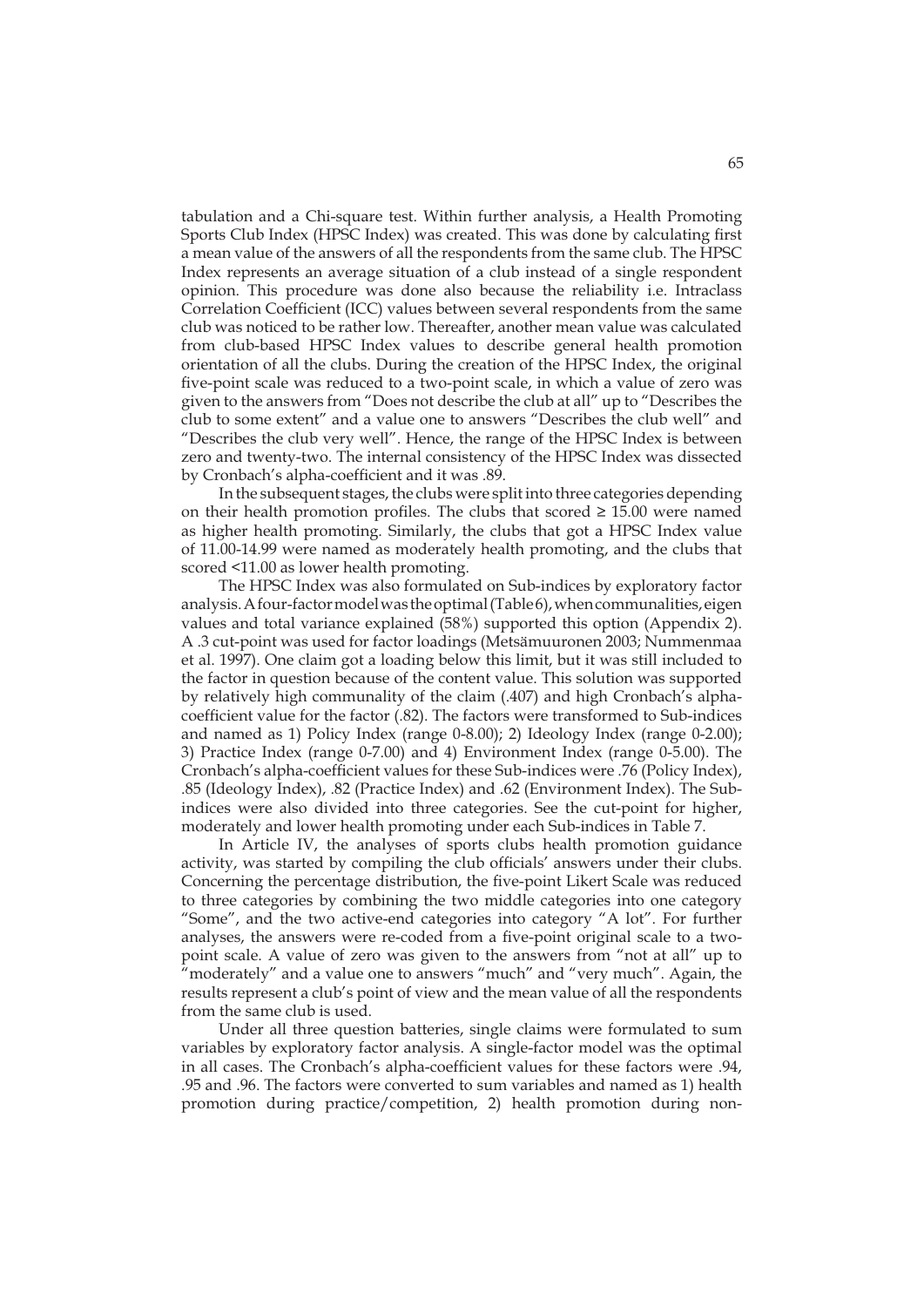performance time, and 3) health topics. These sum variables represent different domains of guidance activity within sports club activities. At the later stages of the analysis, the clubs were divided into three categories: passive, fairly active and active on guidance under each domain. This was done by 33% splitting. The cut-off points, for the "health promotion during practice/competition", were  $\leq$  6.33 for passive, 6.34 up to 8.75 for fairly active, and  $\geq$  8.76 for active clubs. For the second domain "health promotion during non-performance sports club time", the cut-off points were <3.33 for passive, from 3.34 up to 5.00 for fairly active, and  $\geq 5.01$  for active clubs. And concerning the third domain, "health topics", the cut-off points were  $\leq 2.67$  for passive, 2.68-6.00 for fairly active, and  $\geq$ 6.01 for active clubs.

The same club-based background variables were used to examine associations under HPSC Index and guidance activity. The club-based background variables used were 1) general and one discipline, 2) certified and non-certified, 3) team and individual; and 4) different size (larger, average and smaller) sports clubs. For the fourth background variable, the clubs' distribution into three categories (large, average and small) was done by different cut-off points for team and individual sports. The cut-off points for team sports clubs were 80-350 participants for small, 351-565 for average, and  $\geq$  566 for large. The equivalent cut-off points for individual sports clubs were 30-140 participants for small, 141-430 for average, and  $\geq$  431 for large.

In Article III, the associations between HPSC Index and background variables and differences between the club officials' and the coaches' perceptions were examined by an adjusted model of logistic regression. In analysing associations between guidance activity and background variables in article IV, first the Chi-square test and thereafter the logistic regression with and without adjusted model was used.

Concerning the associations between clubs' health promotion profile and guidance activity, both cross-tabulation with the Chi-square test and adjusted model of logistic regression was used. On the HPSC Index, two low-ranging categories were fused into one. The guidance activity categories remained the same three-categories as at the earlier stages, except under health topics. There two low-ranging categories needed to be united as one because unacceptably high confidence intervals with three-categories.

Concerning other association examinations within fifth and sixth research questions, there were 74 clubs that had respondents from all three groups, only these clubs were concentrated on. Again single respondent evaluations were transformed into a club-based mean value. The analyses were started by percent distributions and Chi-square test. Thereafter, sum variables were created under three domains of guidance/coaches' activity for each respondent group separately by factor analyses. In order to be able to compare various domains of guidance/coaches' activity between all three respondent groups, single factor models were pursued. The Cronbach's alpha-coefficient values for these factors varied between .76 and .95, except for the club officials' third domain – Health Topics (.52). It was still included in the analyses because of the content relevance. The differences between the respondent groups were explored by logistic regression. A 33% splitting was done under all sum variables and for every respondent group. All the data analyses were done with SPSS version 15.0 and a 95% confidence level employed.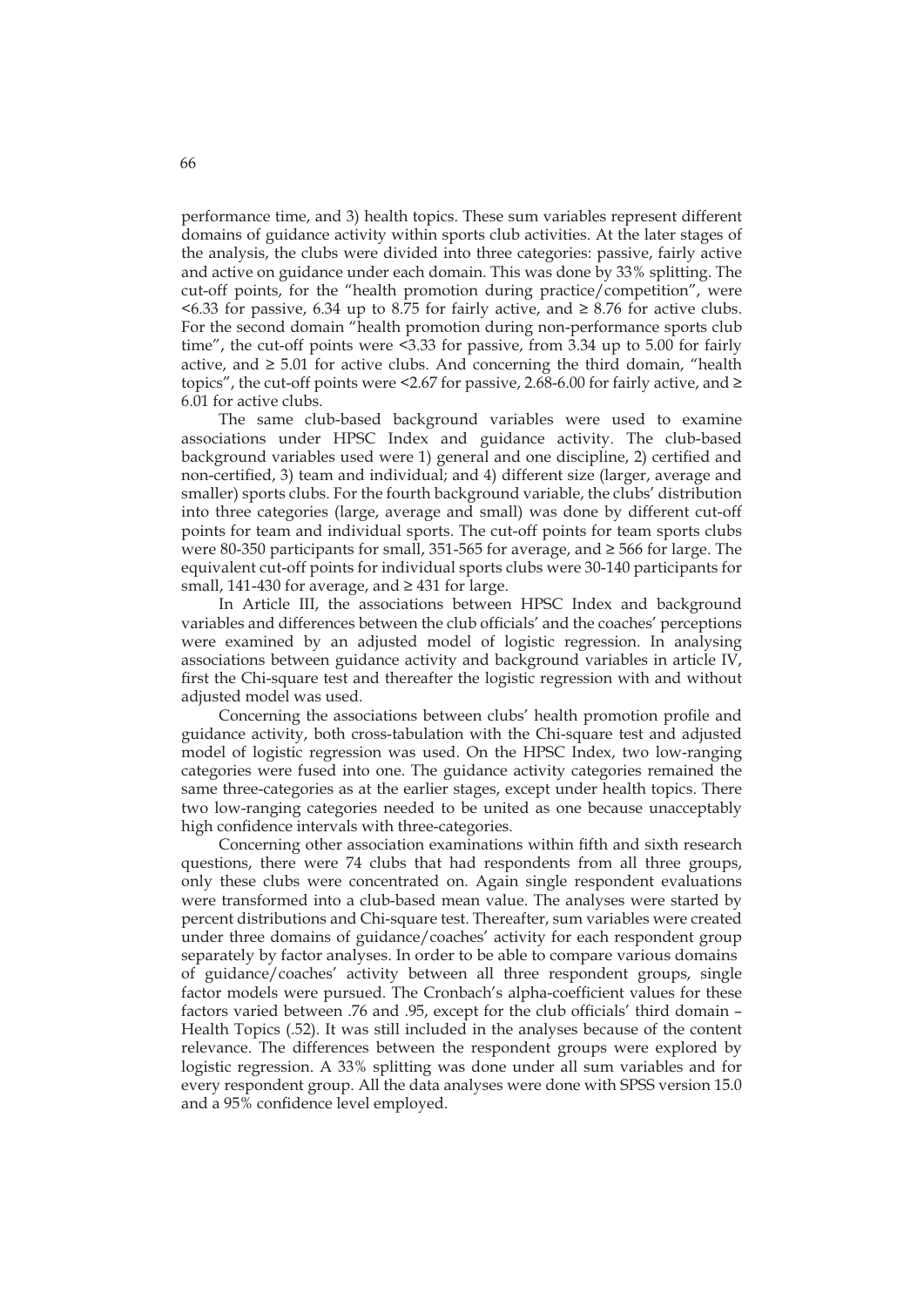## **8 OVERVIEW OF THE RESULTS**

### **8.1 Standards for the health promoting sports club (Article II)**

The Delphi Study consisted of three rounds. At the preliminary stage, the researcher had created 64 standard proposals for experts to evaluate in round one. The panellists evaluated 23 of these proposals as very important, 36 as important, and 5 as less important. At the same time, the experts proposed 17 new standards to be evaluated in the following round. Majority of the new standard proposals related to clubs substance policies (5), health services (4) and social and mental factors within club activities (4).

During the second round, the experts evaluated all 81 standard proposals. Of these, 26 were ranked as very important by both expert groups. Furthermore, two standard proposals were evaluated as very important only by the sports club experts, and five only by the health promotion experts. Sports club experts pointed out the importance of individual growth and development and coaches' interaction skills, whereas health promotion experts highlighted the importance for alcohol advertisement prohibition, equality and evaluation. Despite this disagreement, these standard proposals were included in the very important classification. Compiled, 33 standard proposals were evaluated as very important, 41 as important, and 7 as less important after two rounds. Very important evaluated proposals at round two included all the same proposals that were evaluated as very important at round one.

 The very important evaluated standard proposals at the first two rounds had many health promotion contents. The experts underlined seven separate standard proposals pertaining to both clubs substance policies and social and mental factors. Substance-related proposals for example stressed that a club should have regulations for both adults and adolescents and that these regulations should be in a written form. There were also six proposals relating to health promotion within coaching practice. Main emphasis was on proposals that simply pointed out that health promotion should be a part of sports performance-related coaching practice, but also a part of non-performance related time spent in club activities.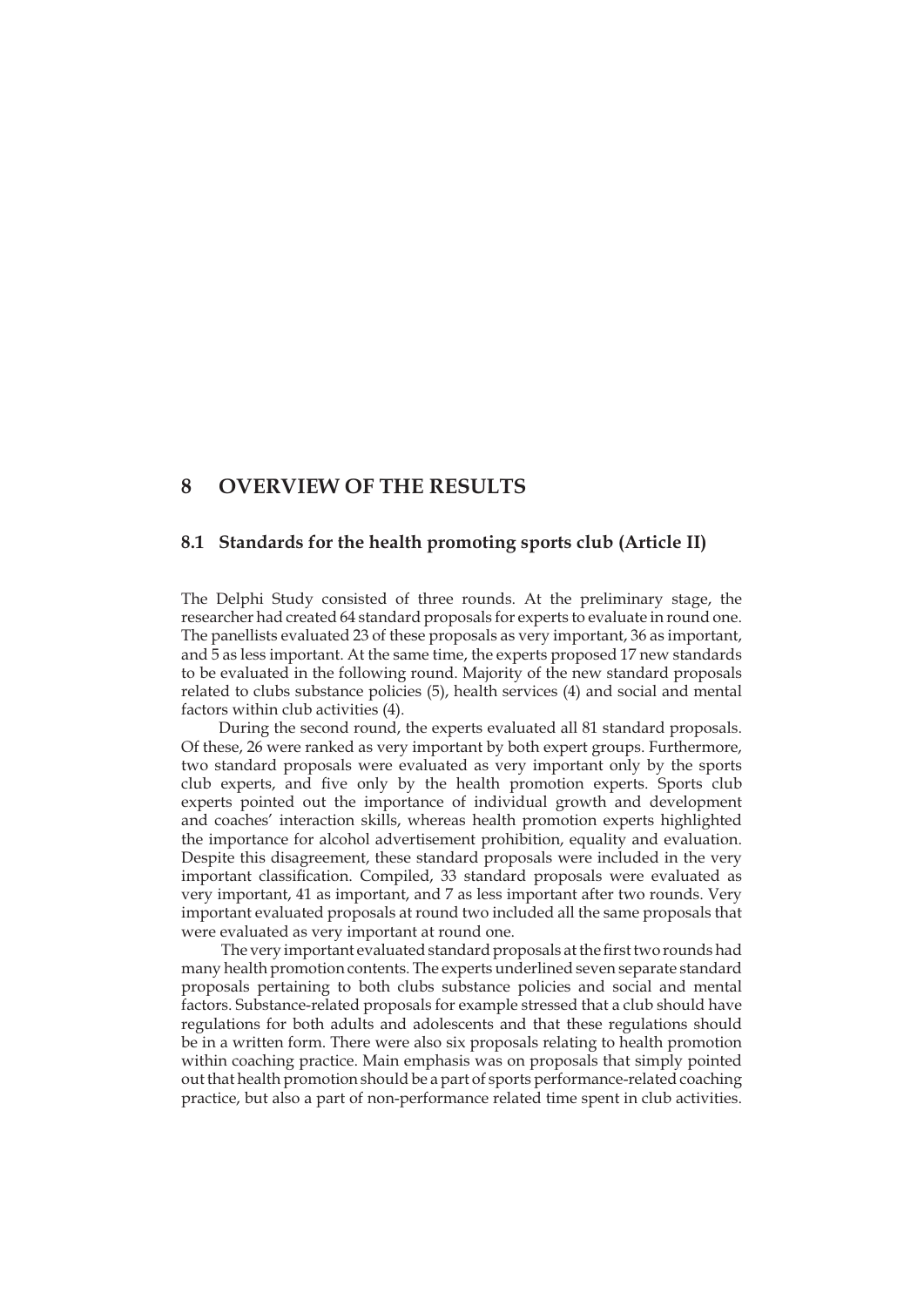Other very important extended proposals included clubs management system, health service, interaction between a club and parents, physical environment, health promotion evaluation and sponsorship relating standards.

There were also many standard proposals that were excluded from the very important list. For example, according to expert opinions at round two the following standard proposals were less important in youth sports club setting: "It is discussed about the male or female ideal in the club", "The club collect information about the health status of participating children and adolescents", "The club collect information about the health status of coaches and officials", "The club string banners with health topics across the walls of its facilities" and "The club collect and maintain health-based data bank for its actors".

For the third round, only the 33 previously identified very important standards proposals were included. The experts then selected ten out of these 33 as the most important ones and ranked the ten in order of importance on a scale of 1 to 10. Eleven out of 33 was evaluated as the most important ones by both the expert groups. Four other most important ones were included because of strong emphasis by one or other of the expert groups (Table 5). In total, fifteen standard proposals were evaluated as the most important ones by the experts (see the content of these standards from Table 5).

The experts also evaluated the feasibility of the most relevant standards (Table 5). In general, the experts reflected that the standards would be quite difficult to implement, and only four standards were seen as somewhat easy to implement in youth sports clubs.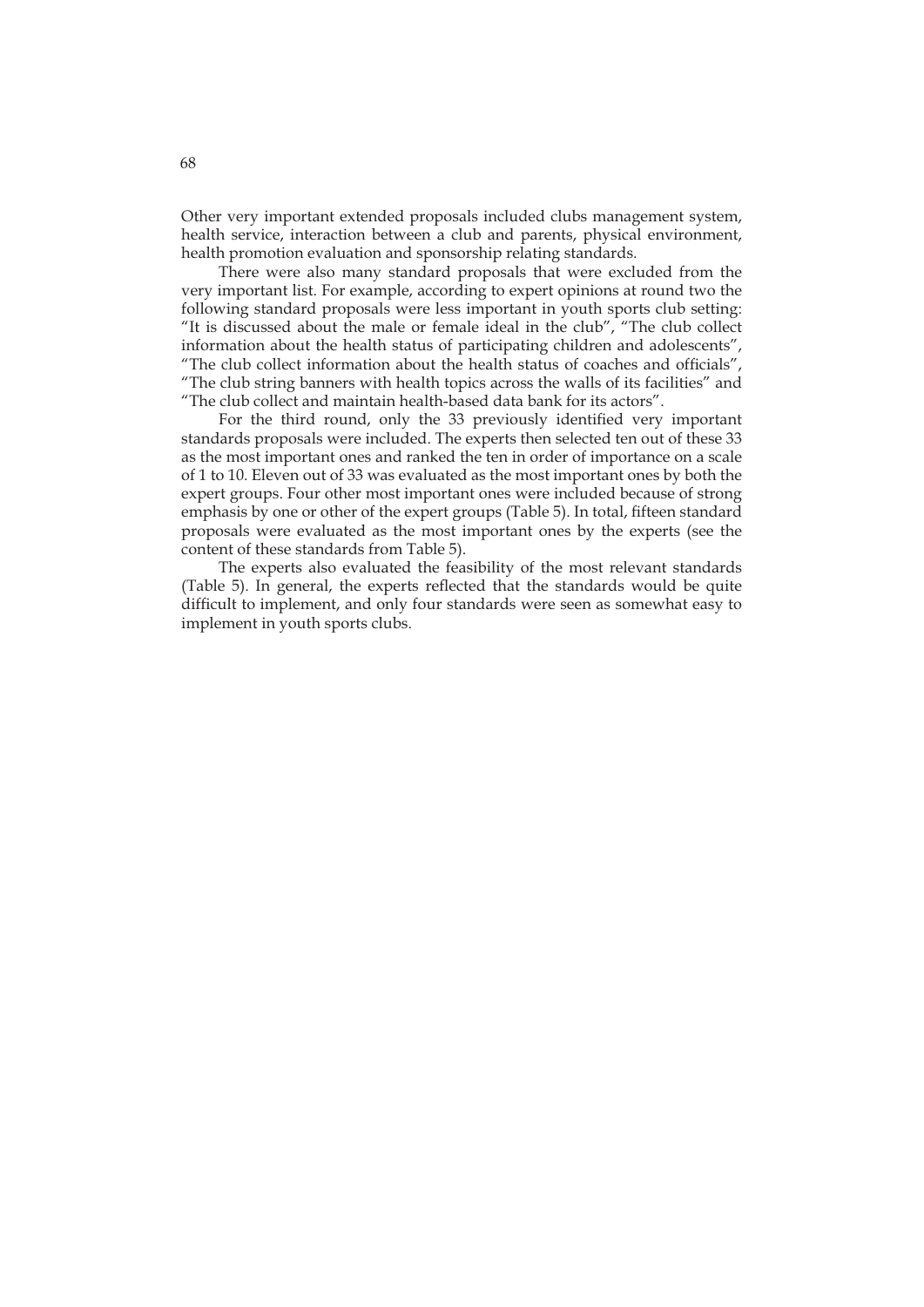TABLE 5 Classification of the most important standards for health promoting sports clubs and the feasibility of the standards (range 1-4 from very difficult to very easy) by the experts on Delphi (HP=Health Promotion experts; SC=Sports Club experts) (Kokko et al. 2006)

| Standards for a health promoting sports club                                                                                                       |     | Total HP | <b>SC</b> | Feasibility |
|----------------------------------------------------------------------------------------------------------------------------------------------------|-----|----------|-----------|-------------|
|                                                                                                                                                    |     |          |           | $(\bar{x})$ |
| Health promotion is part of coaching practice.                                                                                                     | 1.  | 1.       | 2.        | 1.76        |
| Coaches and other officials give a good example<br>through their own behaviour.                                                                    | 2.  | 4.       | 1.        | 1.92        |
| The sports club's regulations have a written section<br>on well-being and/or health promotion and/or health<br>education and/or healthy lifestyle. | 3.  | 3.       | 5.        | 2.56        |
| The sports club promotes the "fair play" ideology.                                                                                                 | 4.  | 5.       | 3.        | 1.96        |
| Health and well-being viewpoints are observed in the<br>sports club's decision-making process.                                                     | 5.  | 2.       | 16.       | 1.88        |
| The sports club pays particularly attention to coaches'/<br>instructors' interaction skills.                                                       | 6.  | 18.      | 4.        | 1.41        |
| The sports club promotes individual growth and<br>development.                                                                                     | 7.  | 8.       | 7.        | 1.32        |
| In coaching, there is a health promoting element also<br>beyond sports performance (within the sports club's<br>activities).                       | 8.  | 9.       | 8.        | 1.76        |
| The sports club promotes the "everyone plays"<br>ideology.                                                                                         | 9.  | 7.       | 11.       | 2.00        |
| The sports club discusses its regulations with the<br>executive committee, coaches and parents at regular<br>intervals.                            | 10. | 19.      | 6.        | 2.12        |
| The sports club's health promotion activities and/or<br>state of well-being are evaluated in the annual report.                                    | 11. | 6.       | 27.       | 1.84        |
| The sports club's regulations have a written section on<br>substance abuse.                                                                        | 12. | 12.      | 9.        | 2.48        |
| The sports club supervises the implementation and<br>functionality of its regulations.                                                             | 13. | 10.      | 13.       | 1.84        |
| Possible conflicts (e.g., bullying) are dealt with, solved<br>and monitored.                                                                       | 14. | 15.      | 10.       | 1.80        |
| The sports club assures that its sub-groups have agreed<br>regulations and practices.                                                              | 15. | 14.      | 14.       | 2.12        |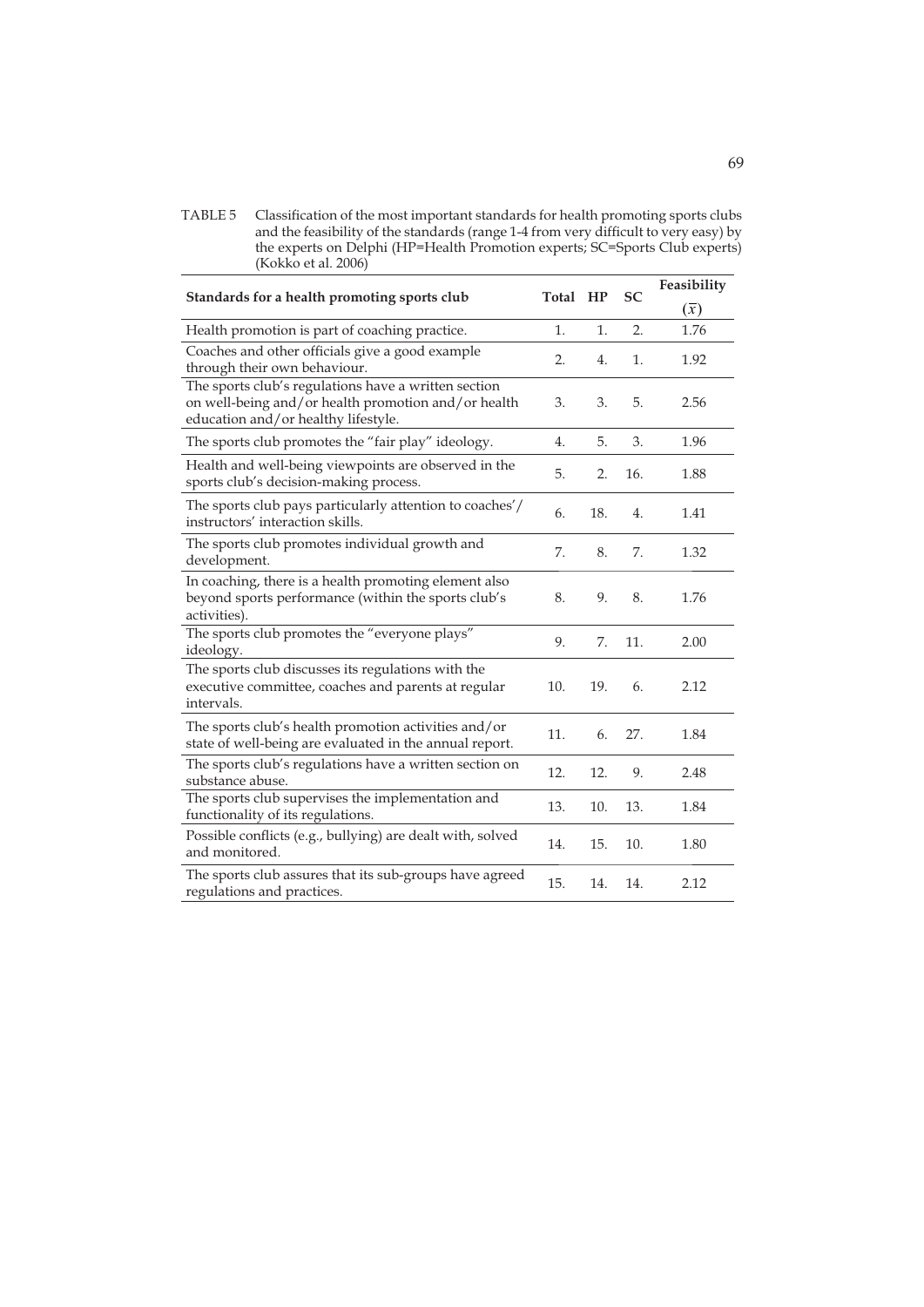## **8.2 Health promotion profiles of the clubs (Article III)**

The main indicator in Article III was the health promoting sports club index (HPSC Index). The HPSC Index describes the health promotion profiles of all the participating clubs on a general level. A HPSC Index can also be calculated clubspecifically.

The HPSC Index indicates that Finnish youth sports clubs fulfil an average of twelve standards out of twenty two for the health promoting sports club ( $\bar{x}$  12.25) ± 4.04; range 0-22.00) (Table 6). None of the clubs reached the maximum value of 22.00. The variation between clubs was wide. As an example, the lowest scoring club fulfilled three (2.75), whilst the highest scored nineteen (18.75) standards. Every fourth club was categorised as higher health promoting (≥15) and every third as lower health promoting (<11.00) (Table 7).

Under the Sub-indices, youth sports clubs had recognised ideologies (fair play and everyone plays) best. The average Ideology index value was 1.61 ± 0.54; range 0-2.00. Almost three quarters of the clubs reached the higher health promoting level (Table 7). Also the environmental dimension was generally fairly well recognized by the clubs ( $\bar{x}$  3.19 ± 0.89; range 0-5.00). Still, the majority of the clubs ended up on a moderate health promoting level. Health promotion policies ( *x* 4.49 ± 1.46; range 0-8.00) and practices ( *x* 2.96 ± 1.82; range 0-7.00) were rather seldom recognized. Every fifth club reached the higher health promoting status on policies and every third on practices. Even so, the majority recognized these less, especially practices.

The sports club officials evaluated their clubs two times more likely as being higher-level on health promotion under the HPSC Index than the coaches (OR=2.04, p=.041). Every third club was evaluated as higher health promoting by the officials, and every fifth by the coaches.

The only background variable associated with the HPSC Index was the certification by the Young Finland Association. Certified clubs were almost two and a half times more likely to score on a higher level of the HPSC Index than non-certified clubs (OR=2.36, p=.016). More than every third of the certified clubs reached the higher health promoting level, whereas every fifth of the non-certified clubs did the same.

70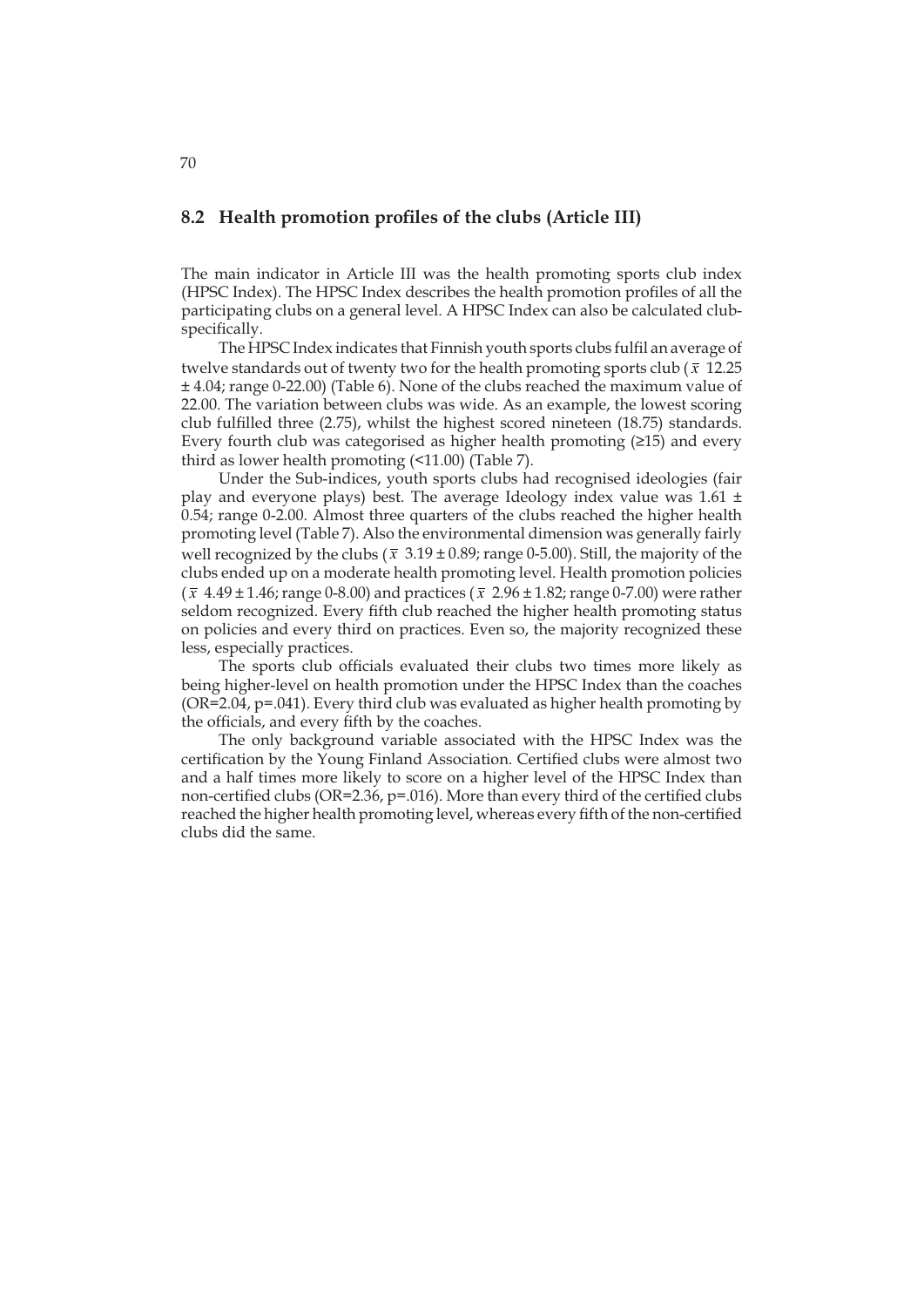TABLE 6 Factor distribution and mean values (all clubs) of Health Promoting Sports Club Index (HPSC Index) and Sub-indices and standardspecific scores of sports club officials' (n=273) and coaches' (n=240) (Kokko et al. 2009a)

| TOTAL, SECTOR- AND STANDARD-SPECIFIC                                                                                                                  |      |                |         |      |       |                        | Index mean value<br>of all the clubs |           |  |
|-------------------------------------------------------------------------------------------------------------------------------------------------------|------|----------------|---------|------|-------|------------------------|--------------------------------------|-----------|--|
|                                                                                                                                                       |      |                |         |      |       | <b>Total Officials</b> | Coaches                              |           |  |
| Health Promoting Sports Club Index (HPSC Index)<br>(range 0-22.00)                                                                                    |      |                |         |      | 12.25 | 12.80                  | 11.69                                | .033      |  |
|                                                                                                                                                       |      |                | Factor* |      |       |                        |                                      |           |  |
| Policy Index (range 0-8.00)                                                                                                                           | 1    | $\overline{2}$ | 3       | 4    | 4.49  | 4.57                   | 4.40                                 | .311      |  |
| The sports club assures that its sub-groups have agreed regulations and<br>practices.                                                                 | .313 |                |         |      | .71   | .72                    | .71                                  | .788      |  |
| Health promotion is part of the coaching practice.                                                                                                    | .326 |                |         | .278 | .71   | .70                    | .72                                  | .232      |  |
| The sports club's regulations include a written section on well-being<br>and/or health promotion and/or health education and/or healthy<br>lifestyle. | .876 |                |         |      | .68   | .71                    | .65                                  | .162      |  |
| Health and well-being viewpoints are observed in the sports club's<br>decision-making process.                                                        | .672 |                |         |      | .66   | .68                    | .63                                  | .268      |  |
| The sports club's regulations include a written section on substance<br>abuse.                                                                        | .625 |                |         |      | .63   | .63                    | .63                                  | .934      |  |
| The sports club supervises the implementation and functionality of its<br>regulations.                                                                | .371 |                |         | .275 | .54   | .55                    | .53                                  | .636      |  |
| The sports club collaborates with other sports clubs and/or health<br>professionals on health issues.                                                 | .349 |                | $-.280$ |      | .32   | .30                    | .33                                  | .498      |  |
| The sports club's health promotion activities and/or state of well-being<br>are evaluated in the annual report.                                       | .422 |                |         |      | .24   | .28                    | .20                                  | .040      |  |
| Ideology Index (range 0-2.00)                                                                                                                         |      |                |         |      | 1.61  | 1.68                   | 1.55                                 | .067      |  |
| The sports club promotes the "fair play" ideology.                                                                                                    |      | $-.867$        |         |      | .84   | .87                    | .82                                  | .882      |  |
| The sports club promotes the "everyone plays" ideology.                                                                                               |      | $-.880$        |         |      | .77   | .81                    | .73                                  | .044      |  |
|                                                                                                                                                       |      |                |         |      |       |                        |                                      | continues |  |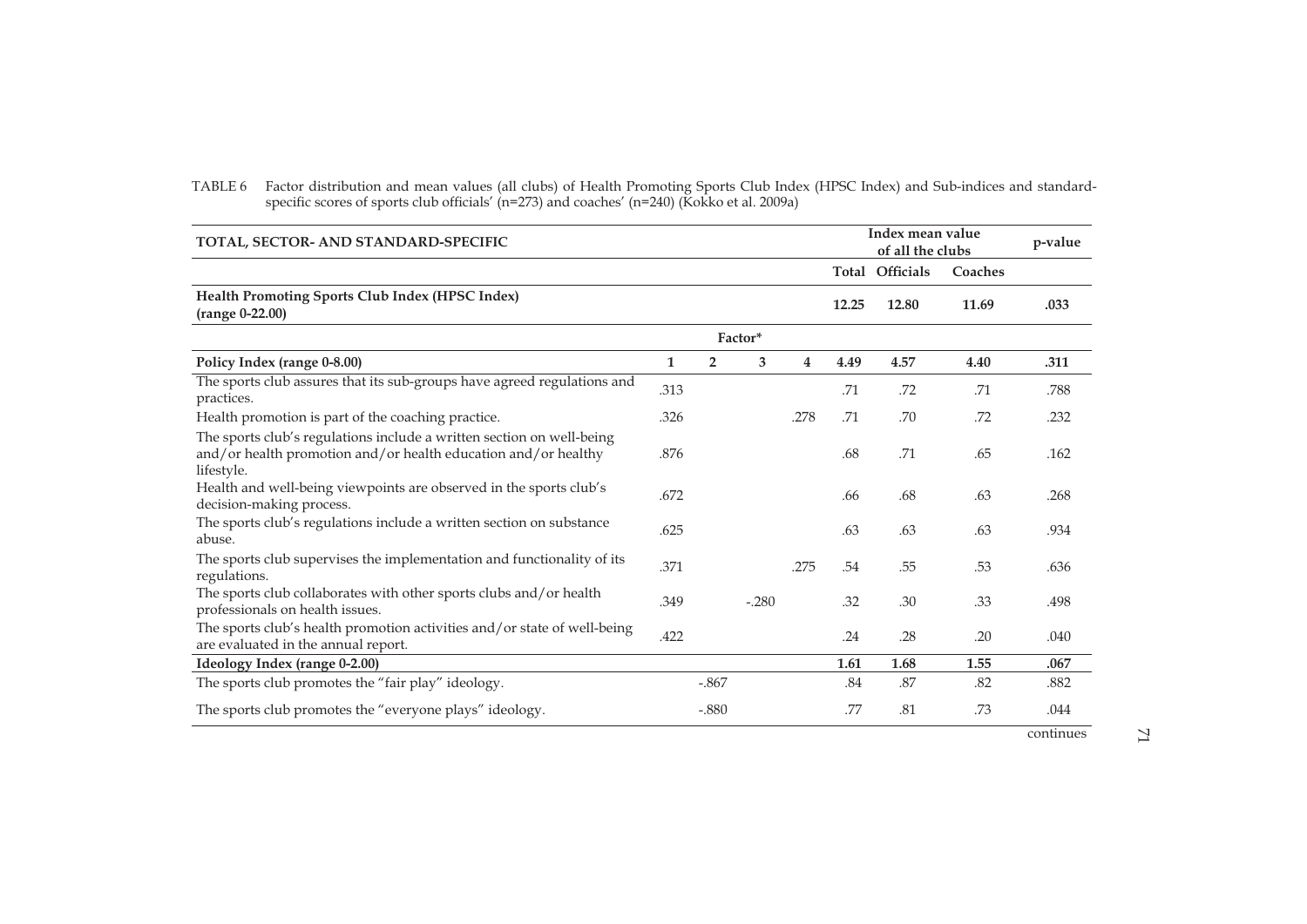| Practice Index (range 0-7.00)                                                                                                                                            |         |      | 2.96 | 3.21 | 2.69 | .024 |
|--------------------------------------------------------------------------------------------------------------------------------------------------------------------------|---------|------|------|------|------|------|
| The sports club promotes individual growth and development.                                                                                                              | $-.311$ |      | .62  | .66  | .57  | .070 |
| The sports club discusses its regulations with the Executive Committee,<br>coaches and parents at regular intervals.                                                     | $-.268$ |      | .49  | .56  | .42  | .007 |
| The sports club reviews and communicates treatment policies in case of a<br>sports injury.                                                                               | $-522$  |      | .46  | .47  | .46  | .505 |
| Sports injuries are comprehensively prevented and dealt with (including,<br>e.g., the psychological effect of an injury on an adolescent).                               | $-.503$ |      | .40  | .42  | .37  | .048 |
| The sports club pays particular attention to coaches'/instructors' interaction<br>skills.                                                                                | $-.522$ |      | .34  | .38  | .29  | .025 |
| The sports club provides education on health issues or makes provisions<br>for its members to receive such education.                                                    | $-.894$ |      | .33  | .38  | .28  | .595 |
| The sports club assures that health education is carried out.                                                                                                            | $-.745$ |      | .32  | .34  | .30  | .895 |
| <b>Environment Index (range 0-5.00)</b>                                                                                                                                  |         |      | 3.19 | 3.34 | 3.05 | .279 |
| Coaches and other officials give a good example through their own behaviour.                                                                                             |         | .582 | .81  | .86  | .77  | .156 |
| The sports club provides a sports environment that is free of intoxicants during<br>junior activities.                                                                   |         | .655 | .73  | .76  | .70  | .060 |
| Possible conflicts (e.g., bullying) are monitored, solved and dealt with.                                                                                                | $-.261$ | .321 | .69  | .74  | .63  | .320 |
| In coaching, there is a health promoting element also beyond sports performance<br>(within the sports club's activities).                                                | $-.271$ | .314 | .58  | .59  | .58  | .858 |
| The sports club assumes its share of responsibility for a safe sports environment,<br>e.g., reviews the sports environment yearly (in co-operation with the proprietor). |         | .581 | .38  | .39  | .37  | .058 |

\* A limiting value of .250 was used in SPSS for factor loadings.

72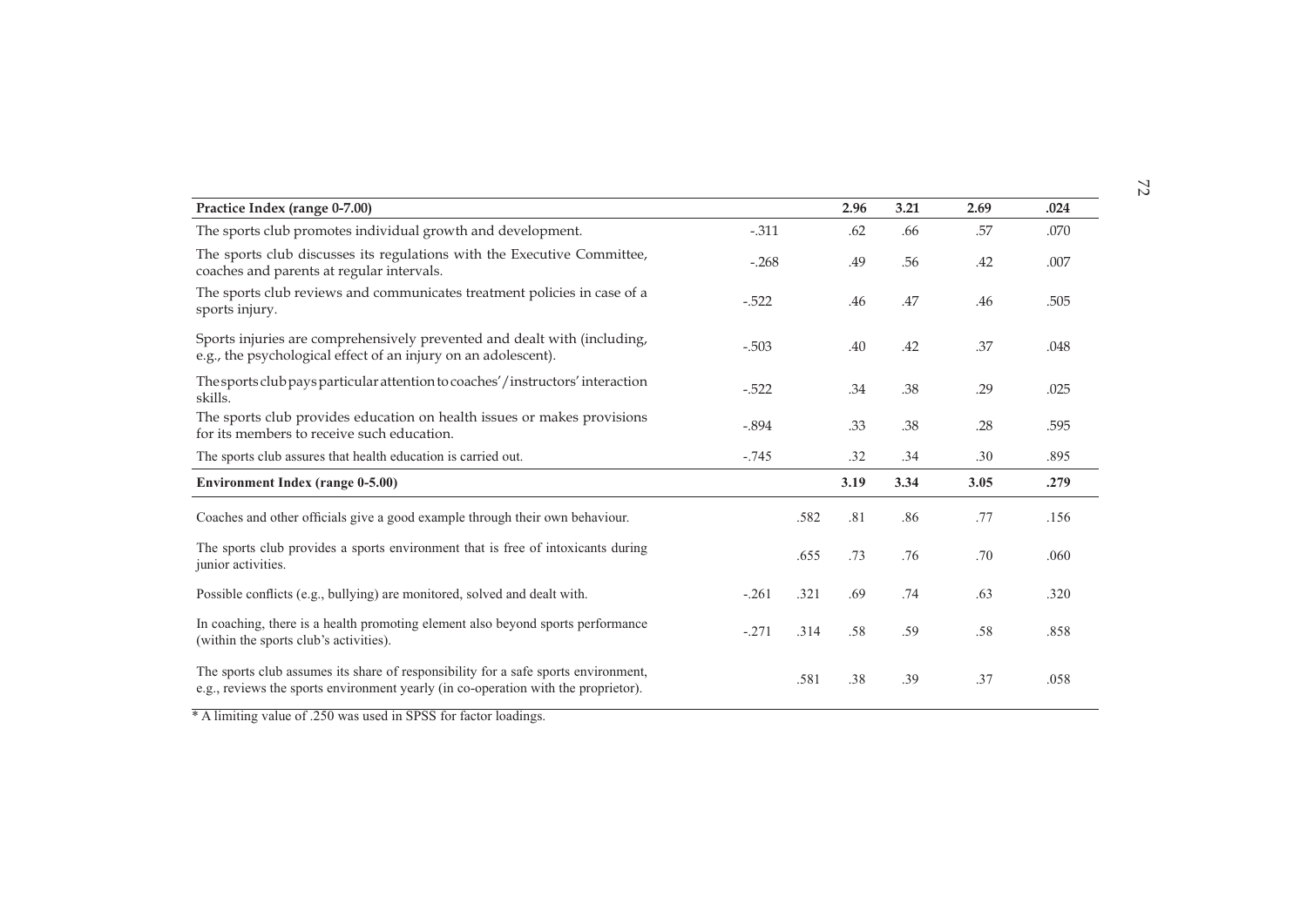| $200\mu$ .                                                         |                           |                                |                            |  |  |
|--------------------------------------------------------------------|---------------------------|--------------------------------|----------------------------|--|--|
|                                                                    | Lower health<br>promoting | Moderately health<br>promoting | Higher health<br>promoting |  |  |
| Sport club's health promotion<br>orientation (HPSC Index)          | $33 \ (-11.00)$           | 44 (11.00 - 14.99)             | $23$ ( $\geq 15.00$ )      |  |  |
| Sports club's health promotion<br>policies (Policy Index)          | $39 \quad (\leq 4.00)$    | 43 (4.00-5.49)                 | $(\geq 5.50)$<br>18        |  |  |
| Ideologies within the sports<br>club's activities (Ideology Index) | $8 \quad (\leq 1.00)$     | $(1.00-1.49)$<br>20            | 72 $(21.50)$               |  |  |
| Sports club's health promotion<br>practices (Practice Index)       | $46 \quad (\leq 3.50)$    | $22(3.50-4.49)$                | 32 $(≥4.50)$               |  |  |
| Sports club as a healthy<br>environment (Environment<br>Index)     | (<2.50)                   | $45(2.50-3.49)$                | (23.50)                    |  |  |

TABLE 7 Distribution of youth sports clubs (n=97) as lower, moderately or higher health promoting, categorized by HPSC Index and Sub-indices (%) (Kokko et al. າດດລ

## **8.3 Health promotion guidance activity of the clubs (Article IV)**

In Article IV, the health promotion guidance activity of the clubs was examined under three domains of activity; during training or competition i.e. sports performance time, non-performance time and health topics. The clubs were fairly active on guiding their coaches during training or competition time ( $\bar{x}$  7.50 ± 2.34; range 0-12.00). The clubs categorised as active on training or competition reached a very high-level ( $\bar{x}$  9.98 ± .82) on guidance activity, with two clubs attaining the maximum score. The clubs had guided their coaches actively on respecting other competitors, referees and regulations, on fun and sensible training, and on equal treatment of the youths.

On the other hand, the clubs were fairly passive on non-performance time  $(\bar{x}$  4.33  $\pm$  2.28; range 0-14.00). Even the clubs categorised as active ended up on quite a low level of activity ( $\bar{x}$  6.87 ± 1.25). However, there was clear variation on different matters. Most clubs had actively guided on nutrition issues during sports excursions, on coaches' own behaviour, and to intervene possible snuff use. At the opposite end, health education-related activities were almost completely ignored.

Guidance on different health topics was provided by the clubs both actively and passively, but varyingly ( $\bar{x}$  4.80  $\pm$  3.13; range 0-13.00). The lowest third had been very passive (<2.00), whereas the most active end had been rather active  $(\bar{x}$  8.45  $\pm$  1.57). The topics recognised best were the risks of being physically active when ill, injury prevention and sleep/rest. On the other hand, topics like nutrition, various substances (including doping), hygiene and violence were guided rarely. Guidance was given on sex-related issues to some extent but only by few of the clubs.

The associations between club-based background variables and the different domains of guidance activity were only shown by the Chi-square test, not by logistic regression. Concerning the training or competition time, the clubs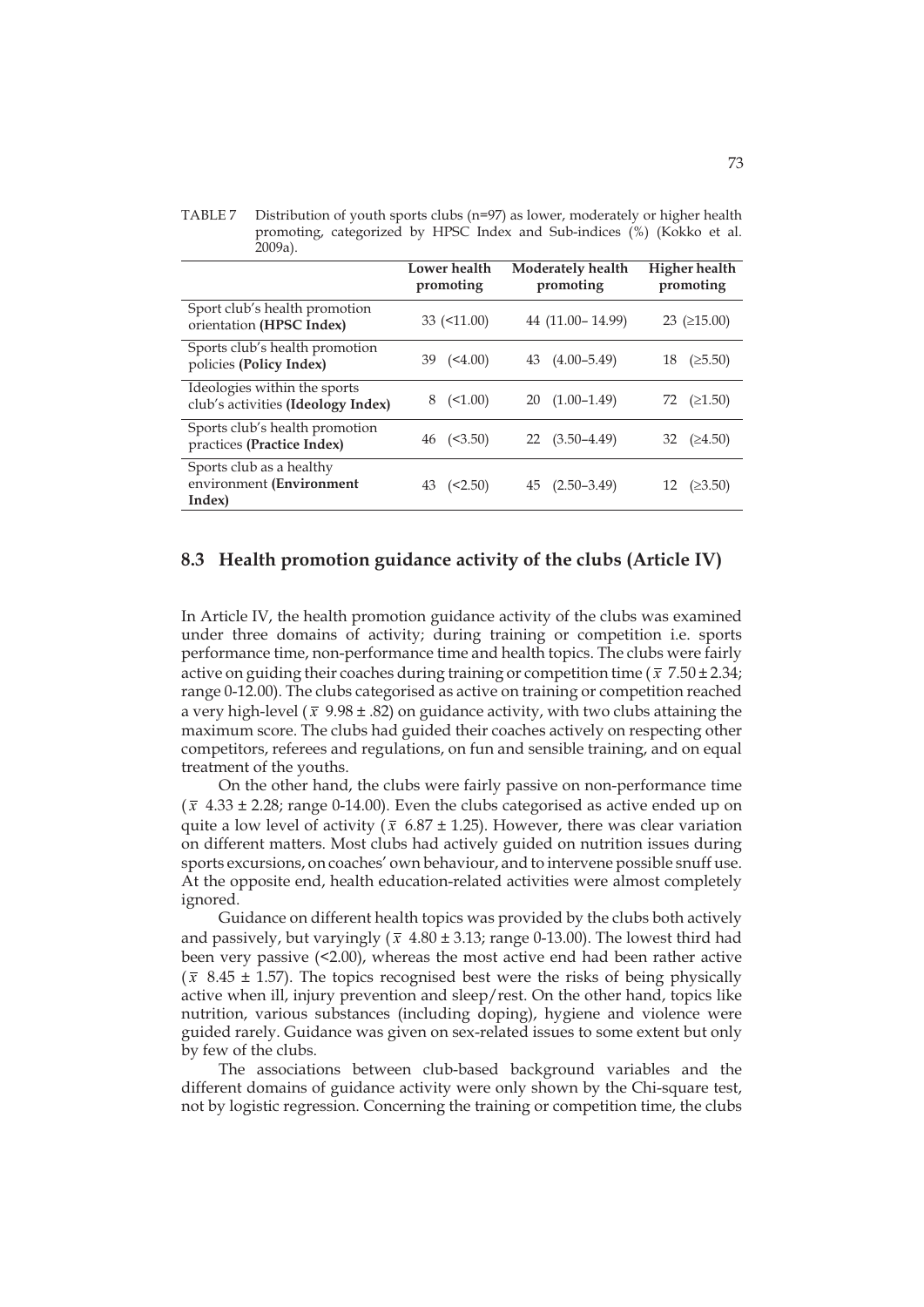specialising in one discipline were more active in their health promotion guidance than general clubs ( $p=0.033$ ), and concerning the health topics, certified clubs were more active than non-certified ( $p=0.009$ ). Larger clubs were more active on every domain of guidance than smaller clubs ( $p=.006$ ,  $p=.014$  and  $p=.009$ ) (Table 8).

|            |  |  | TABLE 8 Percent distribution of the clubs categorized as active within the three guidance |  |  |
|------------|--|--|-------------------------------------------------------------------------------------------|--|--|
|            |  |  | domains in association to club-based background variables (Kokko et al.                   |  |  |
| $2009b$ ). |  |  |                                                                                           |  |  |

|                                 | Active clubs on guidance % |                         |                      |  |  |  |  |  |
|---------------------------------|----------------------------|-------------------------|----------------------|--|--|--|--|--|
|                                 | Training/<br>competition   | Non-performance<br>time | <b>Health topics</b> |  |  |  |  |  |
| Scope of disciplines pursued    | ns                         | ÷                       | ns                   |  |  |  |  |  |
| Clubs specialising in one sport | 32                         | 36                      | 40                   |  |  |  |  |  |
| General clubs (several sports)  | 34                         | 31                      | 28                   |  |  |  |  |  |
| Size of the clubs               | *                          | *                       | ×.                   |  |  |  |  |  |
| Small                           | 17                         | 26                      | 28                   |  |  |  |  |  |
| Average                         | 41                         | 37                      | 37                   |  |  |  |  |  |
| Large                           | 40                         | 38                      | 36                   |  |  |  |  |  |
| Team versus individual sports   | ns                         | ns                      | ns                   |  |  |  |  |  |
| Team sports clubs               | 27                         | 31                      | 39                   |  |  |  |  |  |
| Individual sport clubs          | 37                         | 36                      | 28                   |  |  |  |  |  |
| Young Finland's Certification   | ns                         | ns                      | **                   |  |  |  |  |  |
| Certified                       | 39                         | 37                      | 41                   |  |  |  |  |  |
| Non-certified                   | 29                         | 31                      | 28                   |  |  |  |  |  |

ns=non-significant; \* p<.05; \*\* p<.01; Training/competition= Club's health promotion guidance activity on training/competition; Non-performance time = Club's health promotion guidance activity concerning the time outside training/competition; Health topics= Club's guidance activity on health topics in question.

## **8.4 Associations between profiles and guidance activities**

Under the guidance activity during sports performance i.e. training or competition, slightly more than half of the clubs categorised as higher health promoting by the HPSC Index were also placed on the highest category of guidance activity during sports performance; they were both higher health promoting and active on guidance during sports performance (Table 9). The clubs categorised as higher health promoting by the HPSC Index were almost three and a half (OR=3.34, p=.010) times more likely to also guide their coaches on active ways of health promotion during sports performance than lower categorized clubs.

Similarly, concerning health promotion during non-performance time, over half; and under health topics, nearly two-thirds of the clubs categorised as higher health promoting by the HPSC Index reached the highest category of guidance. Therefore, the sports clubs categorised as higher health promoting by the HPSC Index were six and a half ( $OR=6.60$ ,  $p<.001$ ) times more likely to guide their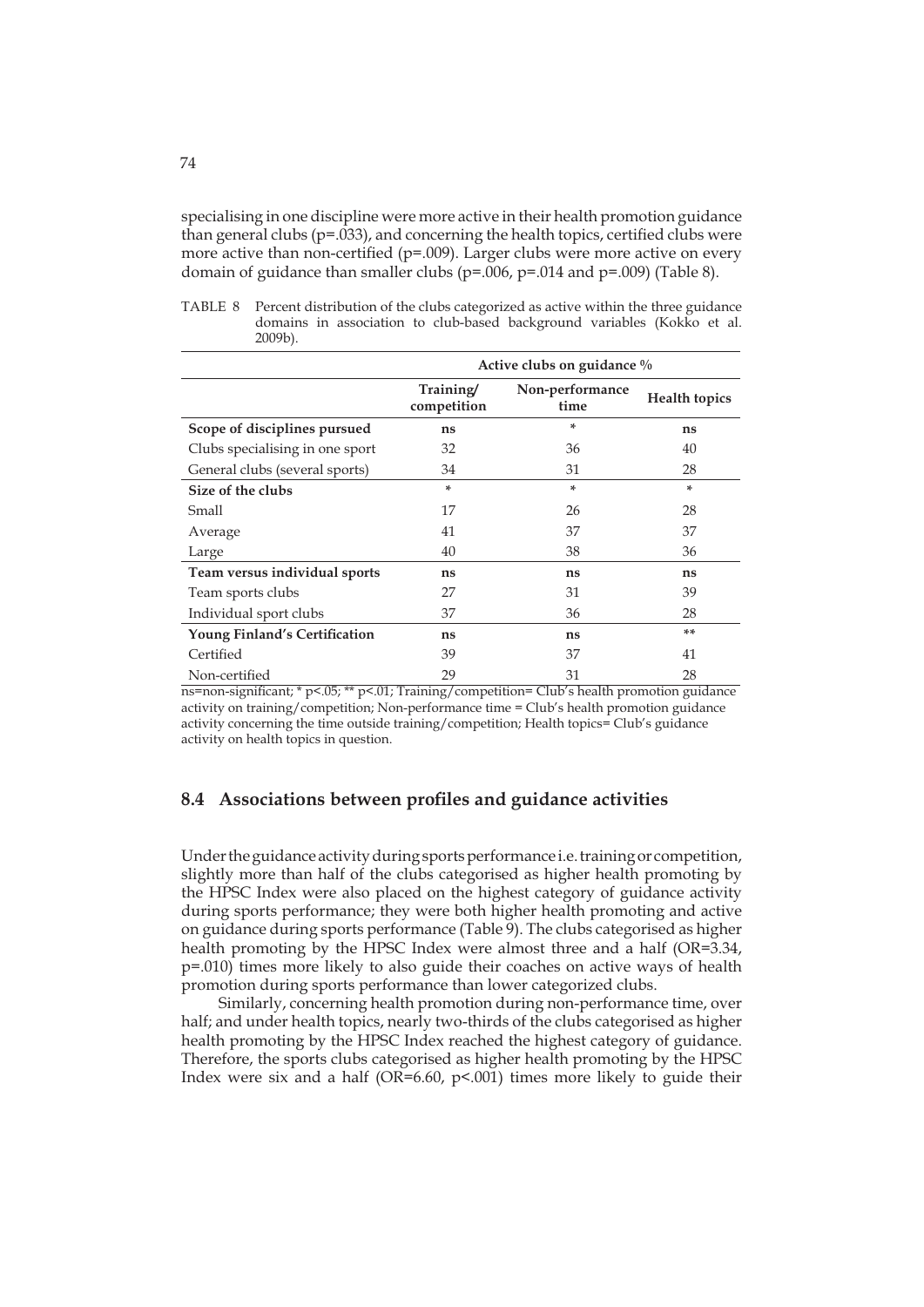coaches actively on both health promotion during non-performance time and on health topics than other clubs.

TABLE 9 Associations between the clubs' Health Promoting Sports Club Index (HPSC Index) and domains of guidance activity with newly established categories (%).

| Health promotion during sports<br>performance                                 | Passive        | <b>Fairly active</b>     | Active        | Total              |
|-------------------------------------------------------------------------------|----------------|--------------------------|---------------|--------------------|
| Lower or moderately health<br>promoting by the HPSC Index                     | 43             | 31                       | 26            | 100                |
| Higher health promoting by the<br><b>HPSC</b> Index                           | 16             | 32                       | 52            | 100                |
| Total                                                                         | 34             | 31                       | 35            | 100<br>$p = 0.014$ |
| Health promotion during non-                                                  | <b>Passive</b> | <b>Fairly active</b>     | Active        | Total              |
| performance time<br>Lower or moderately health<br>promoting by the HPSC Index | 43             | 34                       | 23            | 100                |
| Higher health promoting by the<br><b>HPSC</b> Index                           | 6              | 39                       | 55            | 100                |
| Total                                                                         | 31             | 36                       | 33            | 100                |
|                                                                               |                |                          |               | p<.001             |
| <b>Health topics</b>                                                          |                | Passive or Fairly active | <b>Active</b> | Total              |
| Lower or moderately health<br>promoting by the HPSC Index                     |                | 79                       | 21            | 100                |
| Higher health promoting by the<br><b>HPSC</b> Index                           |                | 39                       | 61            | 100                |
| Total                                                                         |                | 66                       | 34            | 100                |
|                                                                               |                |                          |               | p<.001             |

## **8.5 Coaches' health promotion activity and clubs' guidance**

In this chapter, coaches' health promotion activity was dissected by coaches and young male athlete perceptions. Also, association between the guidance activity of the clubs and implementation of the coaches was examined. Claims from the same three question batteries as the ones concerning the clubs' guidance activity were selected to find out the coaches' health promotion activity. It should be reminded here that the orientation of the questions was different for each respondent group (see Appendix 1). The club officials considered the clubs guidance activity, while the coaches evaluated their own activity, and the athletes concentrated on the degree to which their coach had recognized the issues questioned. The differences between separate respondents were explored also through sum variables of each domain.

The first question battery was directed to activity concerning sports performance related issues. There were differences between the respondent groups under eight claims out of ten (Table 10). The coaches were clearly the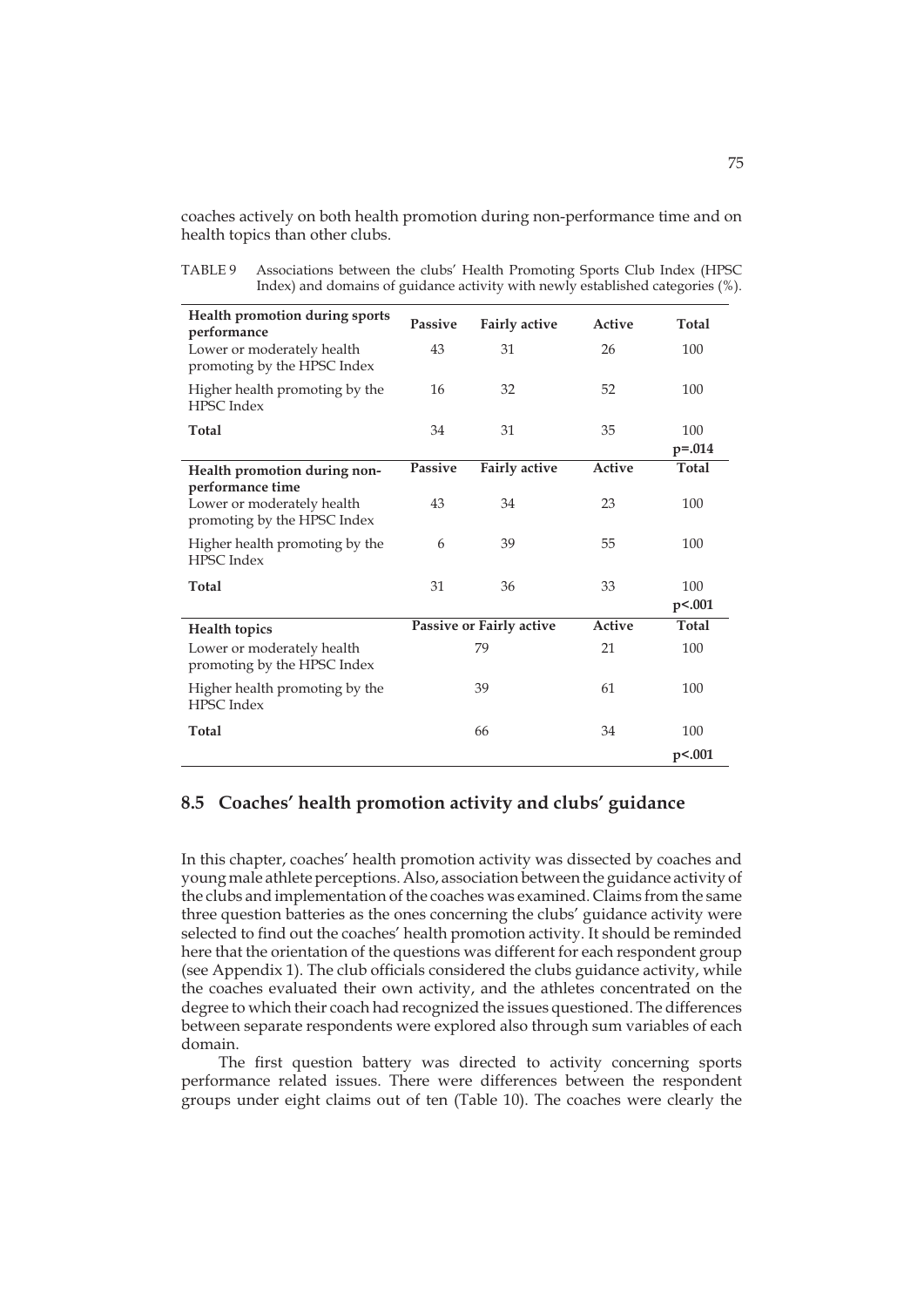most positive on their activity, whereas the youths evaluated the coaches' activity generally as more passive. Most of the coaches evaluated themselves as being active in recognizing the youth equally (78%) and that sports regulations are respected (87%). Also most of the coaches stated that they were active on safety issues (73%) and that training is fun/sensible (80%) and other competitors and referees are respected (82%). The majority of the youth agreed with the coaches on safety issues (75%), but only about half of the athletes stated that their coach had been active concerning the other claims. On the basis of the coaches' evaluations on their activity concerning four of the claims, the clubs' guidance activity was on a fairly equal level.

The differences between the respondent groups appeared evident. Less than a third of the club officials stated that their club had actively guided coaches to recognize health promotion concerning sports performance (Table 13). At the same time, more than half of the coaches evaluated themselves as active, but only less than every tenth of the youths agreed. The difference between the clubs' guidance activity and the coaches' self-evaluation was clear (OR =  $2.52$ , p = .003). In contrast to the youths' perceptions of the coaches activity, the club officials evaluated the club's guidance activity as being five times more likely on the active level than the youths in their evaluation of the coaches' activity ( $OR = 5.19$ ,  $p =$ .001). The difference between the coaches' and the youths' perceptions was even more significant. The coaches evaluated their health promotion implementation thirteen times more likely as being on the active level than the youths did (OR  $=$ 13.07,  $p < .001$ ).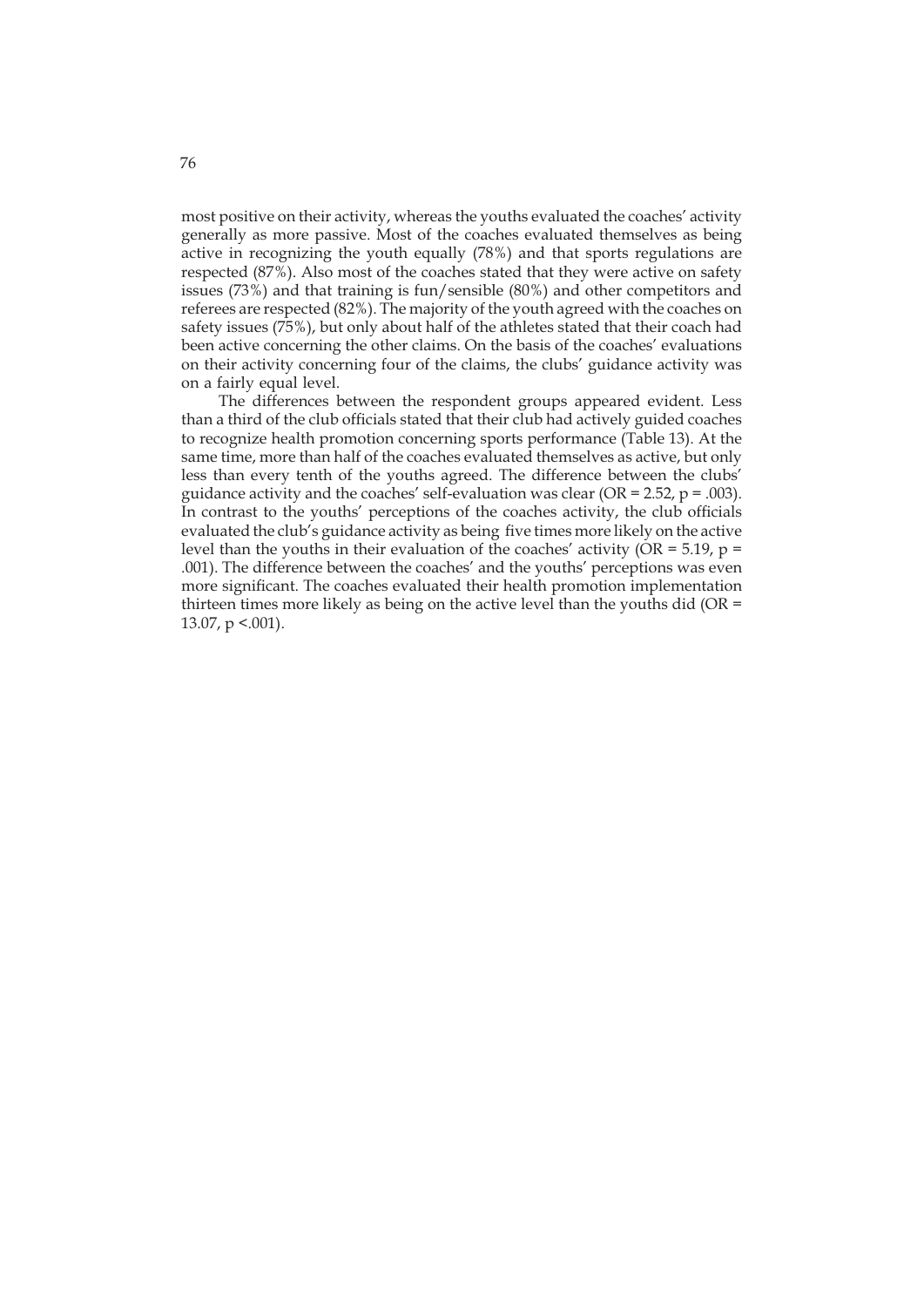| <b>Statement</b>                                                                                                                        |                | Clubs guidance<br>activity |       | Coaches<br>implementation |      |       | Youth perceptions<br>of coaching* |      |       | p-value |
|-----------------------------------------------------------------------------------------------------------------------------------------|----------------|----------------------------|-------|---------------------------|------|-------|-----------------------------------|------|-------|---------|
|                                                                                                                                         | $\rm No$       | Some                       | A lot | No                        | Some | A lot | No                                | Some | A lot |         |
| In training and competition, sports regulations<br>are respected                                                                        | 1              | 12                         | 87    | $\Omega$                  | 8    | 92    | 4                                 | 40   | 56    | < .001  |
| In training and competition, other parties<br>(competitors, referees) are respected                                                     | $\mathbf{1}$   | 17                         | 82    | $\Omega$                  | 15   | 85    | 2                                 | 46   | 52    | < .001  |
| Training is sensible/fun                                                                                                                | 1              | 19                         | 80    | $\Omega$                  | 20   | 80    | 4                                 | 48   | 48    | < .001  |
| The youths are treated fairly in training<br>situations e.g. equitable participation                                                    | $\mathfrak{D}$ | 20                         | 78    | $\Omega$                  | 8    | 92    | 3                                 | 36   | 61    | < .001  |
| Safety issues are recognises during training                                                                                            | 2              | 25                         | 73    | $\Omega$                  | 16   | 84    | 1                                 | 24   | 75    | .024    |
| Differences in the bodily size and skill levels<br>of the youths are recognized with relation to<br>the sport in question when training | 2              | 41                         | 57    | 1                         | 31   | 68    | 23                                | 66   | 11    | < .001  |
| Physical exertion is in balance with relation to<br>the individual phase of development                                                 | 3              | 51                         | 46    | $\Omega$                  | 23   | 77    | 2                                 | 31   | 67    | < .001  |
| Interaction between the youths is possible.<br>during training/competition                                                              | 6              | 48                         | 46    | 1                         | 46   | 53    | 2                                 | 34   | 64    | < .001  |

TABLE 10 Difference between the clubs' guidance activity (club officials) and health promoting coaching (coaches and youths), in contrast to sports performance-related health promotion (%).

\* Instructions to the youths were slightly different from those to the coaches and club officials (see Appendix 1).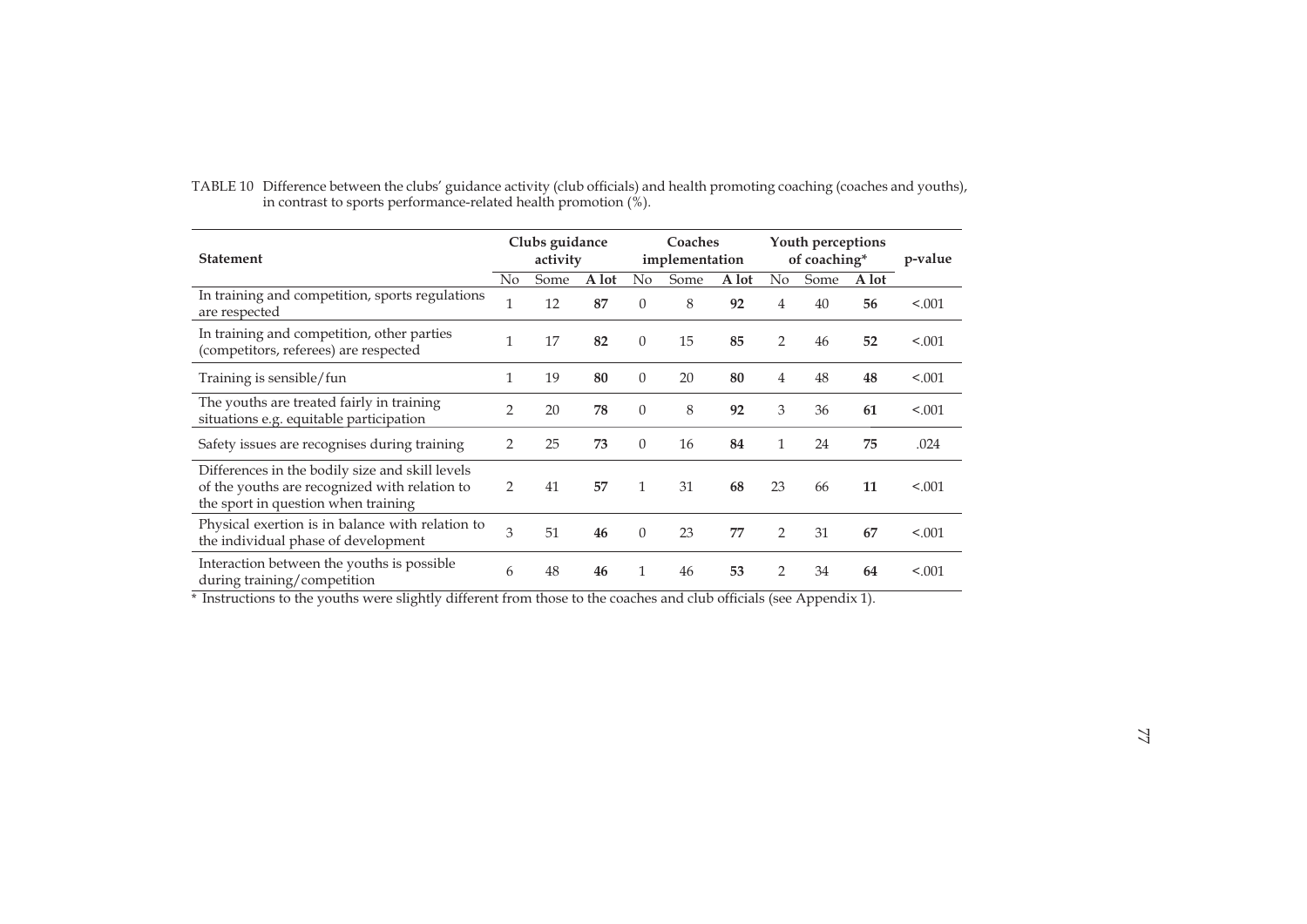The second question battery was directed to the coaches' activity concerning non-performance related health promotion. There were differences under every one of the twelve questioned claims (Table 11). The coaches were again the most positive on their activity level, but there were explicit differences between several issues. In general, active guidance was provided and implemented by the coaches on possible substance use intervention, advice to the adolescents in daily situations like eating, and balance in weekly physical exertion (both coaches and youth perceptions). Other non-performance related health promotion was less actively recognised. Health education-related activities were very seldom both guided and implemented.

The clubs were quite passive on guidance on non-performance time in general (Table 13). The coaches' activity was on a higher level compared to the clubs guidance. Both coaches (44%) and the youths (37%) evaluated the coaches' activity on a higher level than the club's guidance had been (OR = 1.35,  $p = .340$ ). The youths for example evaluated the coaches' non-performance related activity almost two and a half times more likely as active than the clubs had guided (OR = 2.43,  $p = .012$ ). The difference between the club's guidance activity and the coaches' evaluations was quite similar. The coaches evaluated their activity almost three and a half times more likely on a higher level than the guidance activity level evaluated by the club officials ( $OR = 3.30$ ,  $p < .001$ ).

The third question battery was aimed towards various health topics. The coaches' own evaluations on implementation activity followed the clubs' guidance activity (Table 12). At a general level, the clubs' guidance activity (42%) and the coaches' evaluations (52%) on their implementation activity were at a fairly equal level (Table 13). Substantial differences were found when the coaches claimed that they had noticed nutrition and hygiene issues more often than the club had provided guidance on the issue. Also, use of various substances was more often noticed by the coaches than they would have based on the club's guidance only. The youths' perceptions differed clearly from the perceptions of the coaches. Only about fifteen per cent of the youths thought that a coach had been active on substance-related health promotion. The youths' perceptions were in line with the club's guidance activity, except for substances. To conclude, the club officials (OR =  $8.96$ , p <.001) and coaches (OR = 13.37, p <.001) were notably more likely to state higher level of activity on health topics than the youths did (Table 13). There were no significant differences between the coaches' own estimations and the club's guidance activity (OR =  $1.50$ , p =  $.183$ ).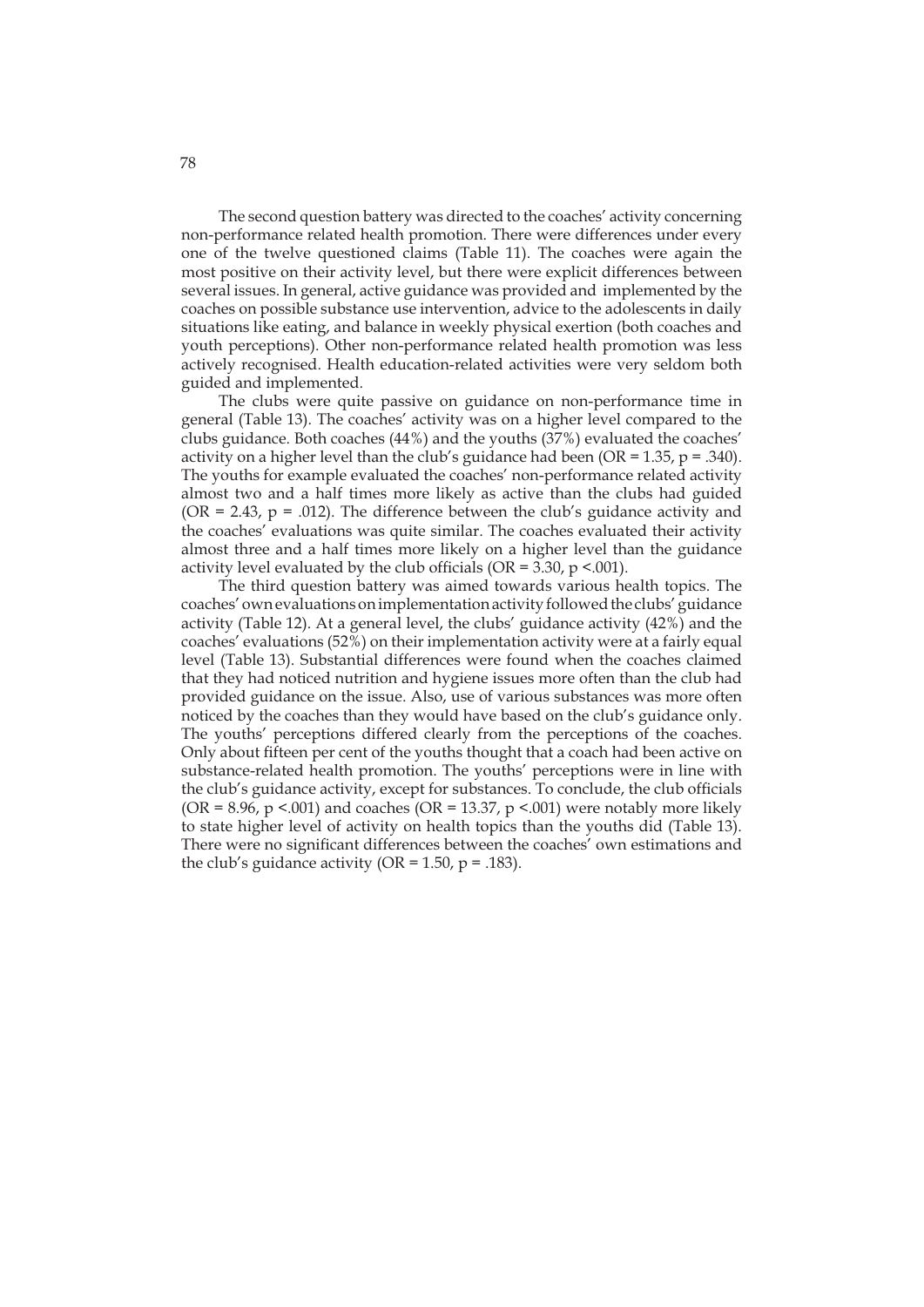|                                                                                                                                    |                | Club guidance |       | Coaches        |      |       |                | Youth perceptions of |         |         |
|------------------------------------------------------------------------------------------------------------------------------------|----------------|---------------|-------|----------------|------|-------|----------------|----------------------|---------|---------|
| <b>Statement</b>                                                                                                                   | activity       |               |       | implementation |      |       |                | coaching*            | p-value |         |
|                                                                                                                                    | No             | Some          | A lot | No             | Some | A lot | No             | Some                 | A lot   |         |
| Possible substance use, including the use of<br>snuff, is intervened in                                                            | 7              | 36            | 57    | 9              | 14   | 77    | 4              | 19                   | 77      | < .001  |
| Adolescent's choices are directed e.g. while<br>eating                                                                             | 5              | 46            | 49    | $\overline{2}$ | 35   | 63    | 7              | 49                   | 44      | .001    |
| Weekly physical exertion is in balance                                                                                             | $\overline{2}$ | 52            | 46    | 1              | 28   | 71    | $\overline{2}$ | 31                   | 67      | < 0.001 |
| Exertion caused by school work is in balance<br>with relation to training i.e. individual's total<br>weekly exertion is in balance | 5              | 59            | 36    | $\overline{2}$ | 50   | 48    | 7              | 61                   | 32      | < .001  |
| Social interaction is motivated between the<br>team/group members outside practice/<br>competition                                 | 6              | 60            | 34    | $\mathbf{1}$   | 52   | 47    | 4              | 49                   | 47      | < 0.001 |
| Matters outside sports are recognized with<br>relation to coaching                                                                 | 9              | 61            | 30    | 2              | 57   | 41    | 7              | 56                   | 37      | .004    |
| Health issues are discussed with the young<br>athletes in connection with training or during<br>sports excursions                  | 9              | 62            | 29    | $\overline{2}$ | 58   | 40    | 6              | 61                   | 33      | .004    |
| Education is provided on substances                                                                                                | 14             | 63            | 23    | 12             | 47   | 41    | 22             | 52                   | 26      | < .001  |
| Health issues are discussed also with parents                                                                                      | 12             | 66            | 22    | 3              | 67   | 30    | 13             | 62                   | 25      | .001    |
| Lectures and information are given on health<br>issues                                                                             | 16             | 68            | 16    | 16             | 68   | 16    | 21             | 50                   | 29      | < .001  |
| Outside experts are used to tell about health<br>issues                                                                            | 23             | 62            | 15    | 31             | 57   | 12    | 29             | 48                   | 23      | < .001  |
| Health-related information is distributed to<br>young athletes                                                                     | 35             | 57            | 8     | 30             | 61   | 9     | 39             | 47                   | 14      | < .001  |

TABLE 11 Difference between the clubs' guidance activity (club officials) and health promoting coaching (coaches and the youths), in contrast to non-performance-related health promotion (%).

\* Instructions to the youths were slightly different from those to the coaches and club officials (see Appendix 1).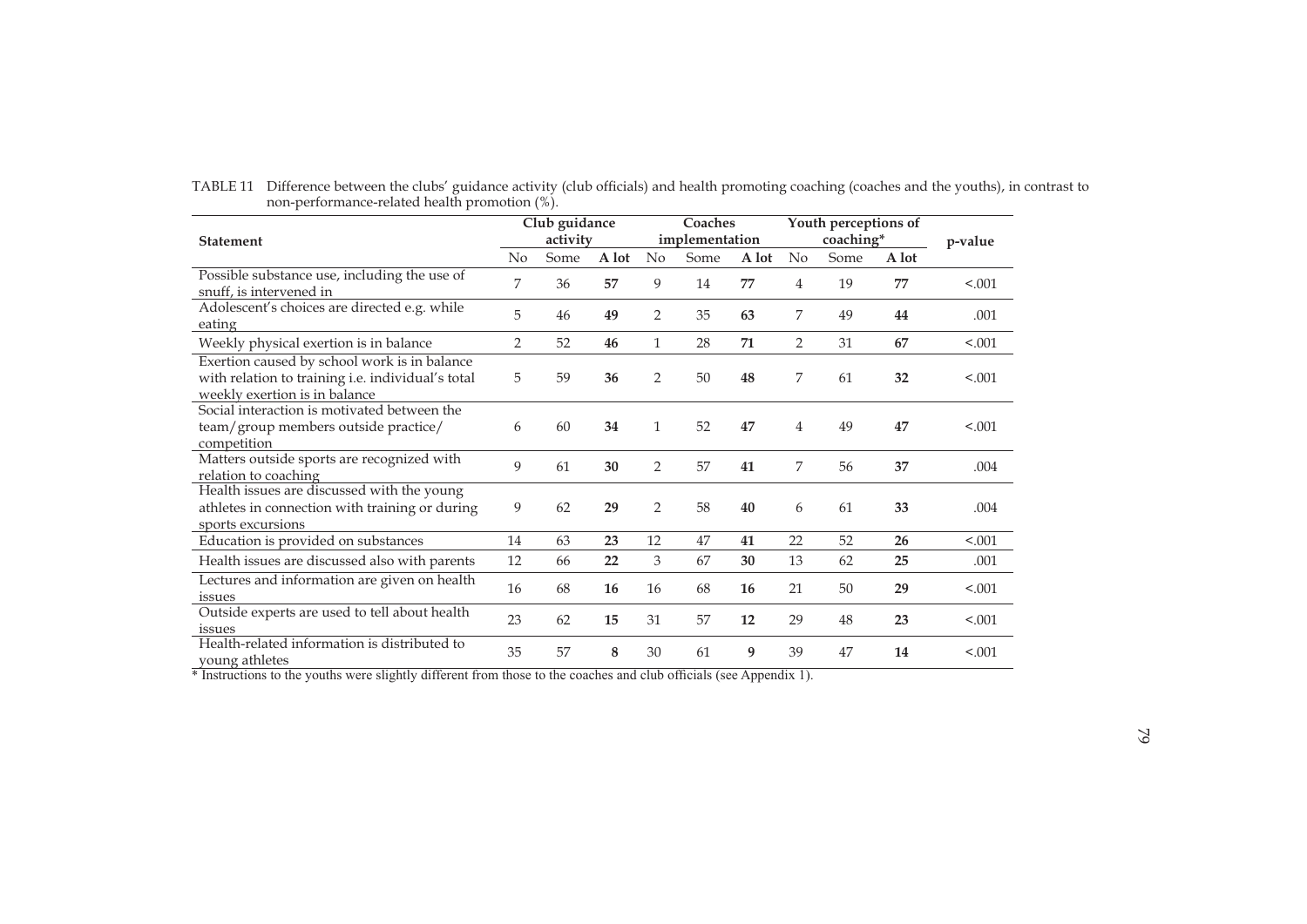| <b>Statement</b>                              |                | Clubs' guidance<br>activity |       | Coaches'<br>implementation |      |       | Youths' perceptions<br>of coaching* |      |       | p-value |
|-----------------------------------------------|----------------|-----------------------------|-------|----------------------------|------|-------|-------------------------------------|------|-------|---------|
|                                               | No             | Some                        | A lot | $\rm No$                   | Some | A lot | N <sub>0</sub>                      | Some | A lot |         |
| Risks of being physically active while<br>ill | $\overline{4}$ | 41                          | 55    | 1                          | 25   | 74    | 7                                   | 40   | 53    | < 0.001 |
| Injury prevention                             | 5              | 45                          | 50    | 1                          | 35   | 64    | 6                                   | 37   | 57    | .002    |
| Sleep/rest                                    | 5              | 45                          | 50    | 1                          | 25   | 74    | 5                                   | 36   | 59    | < .001  |
| Physical activity                             | 7              | 50                          | 43    | $\overline{0}$             | 47   | 53    | 13                                  | 60   | 27    | < .001  |
| Doping                                        | 15             | 47                          | 38    | 19                         | 47   | 34    | 48                                  | 36   | 16    | < .001  |
| Hygiene                                       | 8              | 55                          | 37    | 6                          | 36   | 58    | 19                                  | 50   | 31    | < .001  |
| Nutrition                                     | 7              | 57                          | 36    | 1                          | 47   | 52    | 11                                  | 53   | 36    | < .001  |
| Drugs                                         | 15             | 49                          | 36    | 22                         | 39   | 39    | 51                                  | 35   | 14    | < .001  |
| Alcohol                                       | 11             | 54                          | 35    | 13                         | 44   | 43    | 38                                  | 45   | 17    | < .001  |
| Tobacco                                       | 12             | 54                          | 34    | 11                         | 44   | 45    | 37                                  | 47   | 16    | < 0.001 |
| Violence                                      | 16             | 53                          | 31    | 17                         | 50   | 33    | 33                                  | 50   | 17    | < 0.001 |
| Snuff                                         | 17             | 52                          | 31    | 20                         | 38   | 42    | 45                                  | 41   | 14    | < 0.001 |
| Sexual issues                                 | 49             | 46                          | 5     | 53                         | 43   | 4     | 66                                  | 28   | 6     | < .001  |

TABLE 12 Differences between the clubs' guidance activity (club officials) and health promoting coaching (coaches and youths),  $\frac{88}{100}$ in relation to health topics (%).

\* Instructions to the youths were slightly different from those to the coaches and club officials (see Appendix 1).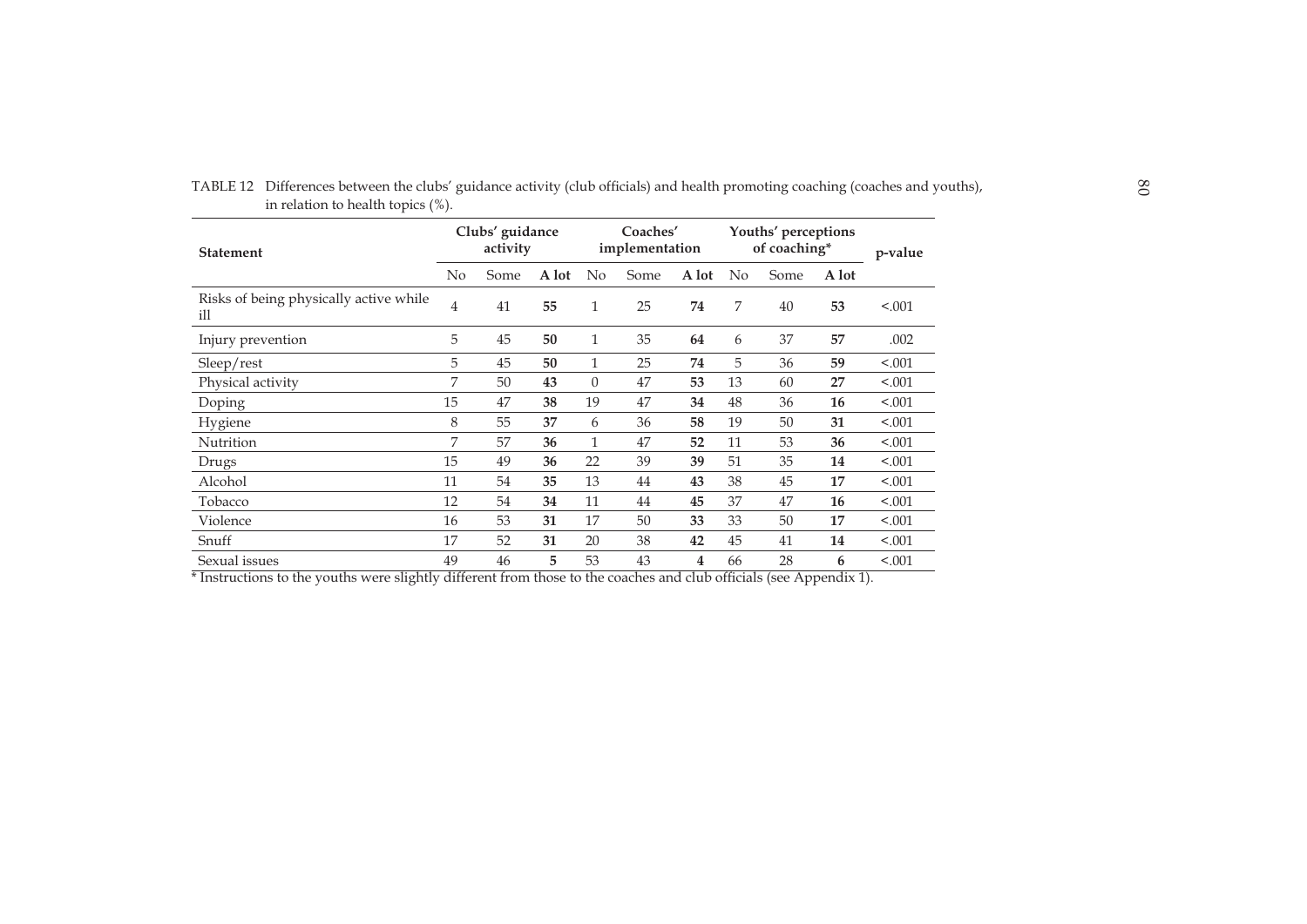| Domains of activity                   | Clubs'<br>guidance<br>activity | Coaches'<br>implementation | Youths'<br>perceptions of<br>coaching* | p-value |
|---------------------------------------|--------------------------------|----------------------------|----------------------------------------|---------|
| Sports performance<br>related matters | 29                             | 51                         |                                        | < 0.01  |
| Non-performance<br>related matters    | 20                             | 44                         | 37                                     | .001    |
| Health topics                         | 42                             | 52                         |                                        | < 0.001 |

TABLE 13 Differences between various respondents on three domains of clubs guidance and coaches' implementation, active third.

\* Instructions to the youths were slightly different from those to the coaches and club officials (see Appendix 1).

## **8.6 From clubs' orientations and guidance to coaches' activity**

The results of this thesis consist of the standards for the health promoting sports club, the health promotion profiles of Finnish youth sports clubs, the clubs' guidance activity towards their coaches and the coaches' health promotion activity evaluated by the coaches themselves and by young male athletes. Several associations between preceding components were found. These associations have been described in earlier chapters in detail. Figure 2 sums up and illustrates the logic of found associations.

The most important associations between study components are, first, that the clubs' general health promotion orientation was associated positively with every domain of the clubs' guidance activity. That is, if a club's health promotion profile was at higher level, the club was more likely to also guide their coaches in health promotion actively. Second, different respondent group opinions about the coaches' health promotion activity varied widely. The coaches were the most positive on their activity level, especially when compared to youths' perception. The coaches' own evaluations regarding their health promotion activities were also more positive than those of the clubs'. Thus, the association between clubs' guidance activity and coaches' implementation is not clear, and further research is needed.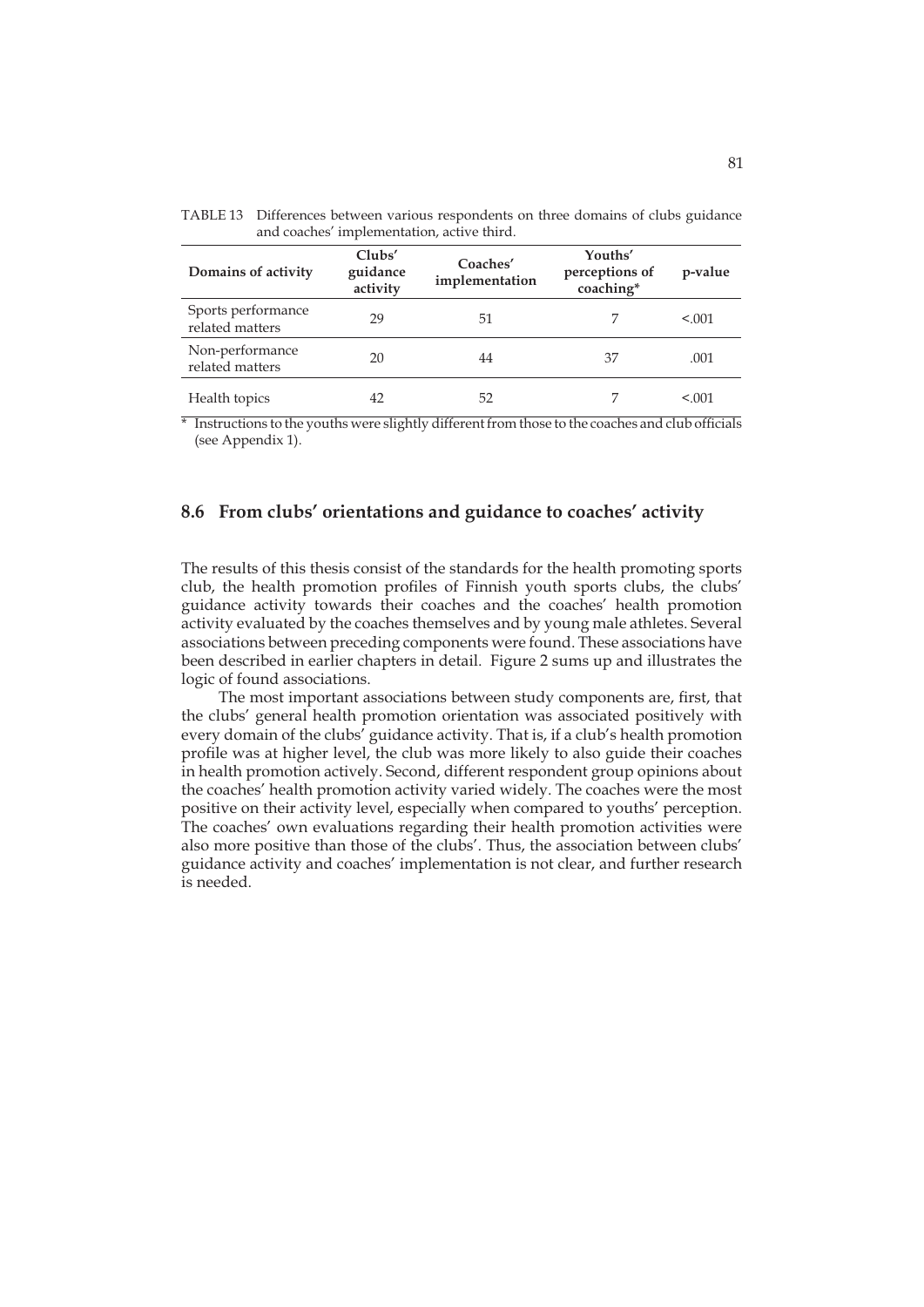

FIGURE 2 Associations between clubs' health promotion profiles, guidance activity and coaches' implementation (ns = non-significant).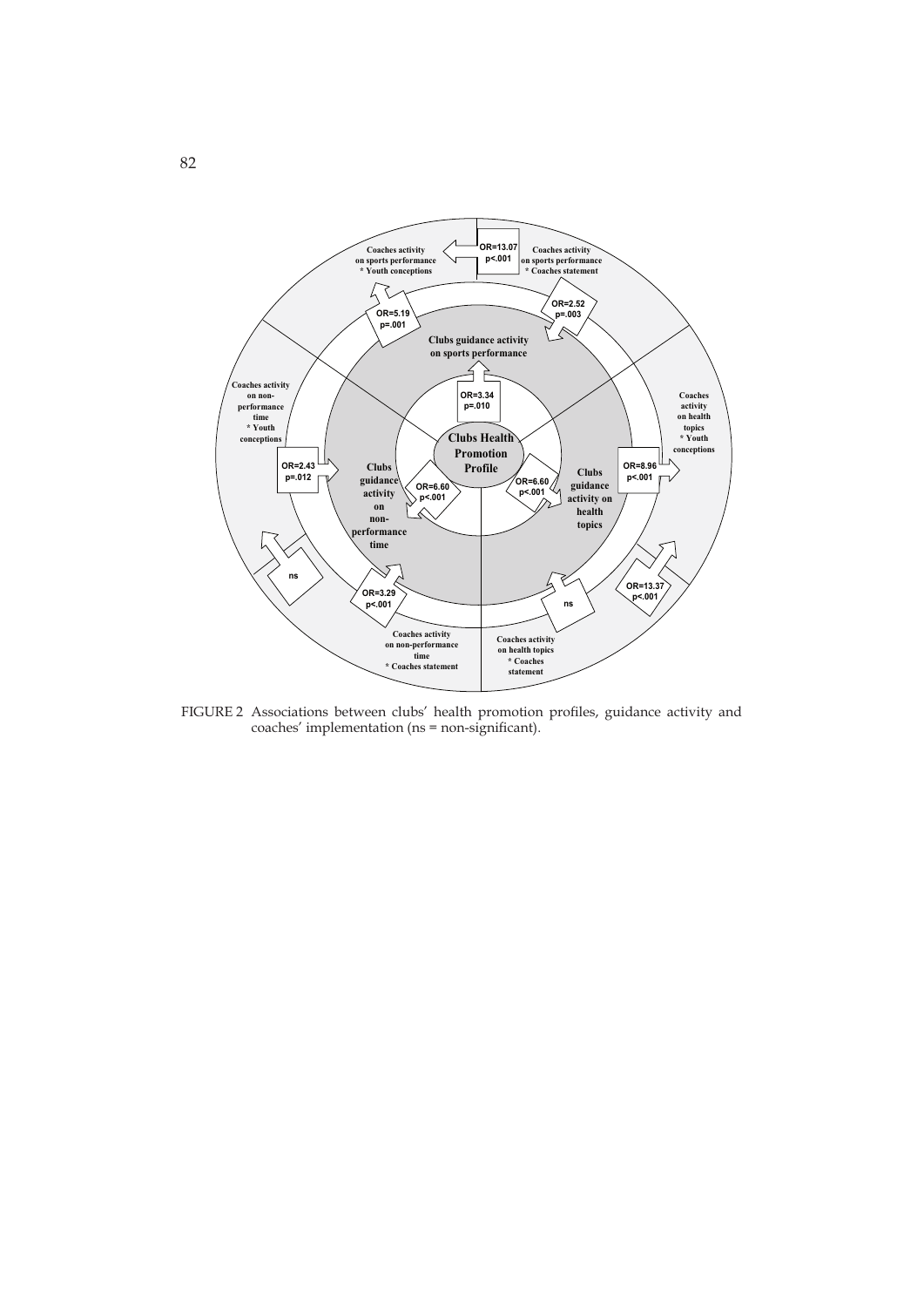# **9 DISCUSSION**

## **9.1 Research findings**

The purpose of this study was to first, create a frame of reference and determine the most important standards for the health promoting sports club concept. Secondly, the study aimed to describe the current health promotion activities and activity within youth sports clubs in Finland. This was done through dissecting clubs health promotion orientations and guidance activity towards coaches. Also, coaches' health promotion implementation activity was evaluated.

The settings-based health promotion approach was an important basis for this study. Settings approach has a relatively long history and is widely accepted in health promotion, in the school setting for example. So far, there has been little adaptation to leisure time settings. Sports clubs have many special characteristics that need to be recognised and pay attention to (see chapter 3.1). This is the first study, which has examined youth sports clubs as a setting for health promotion and therefore lay out basis for further development work.

Because of limited amount of scientific evidence in the field of this study and without a clear concept of the health promoting sports club, all the measurements needed to be created. Thus, they are preliminary by nature; further development and testing is needed. Next the results and methodological issues are considered and conclusions made. Some practical implications and recommendations for youth sports clubs, and also for sports federations are represented.

#### **9.1.1 The most relevant standards**

The aim of the Delphi Study was to establish the most relevant health promotion actions that are suited to youth sports club activities. As the amount of standard proposals (81) show, there are several activities on various levels that are important in health promotion. Therefore, twofold perspectives were considered on the baseline. First, from the health promotion point of view, it was important that forthcoming standards would cover all the strategic areas of the Ottawa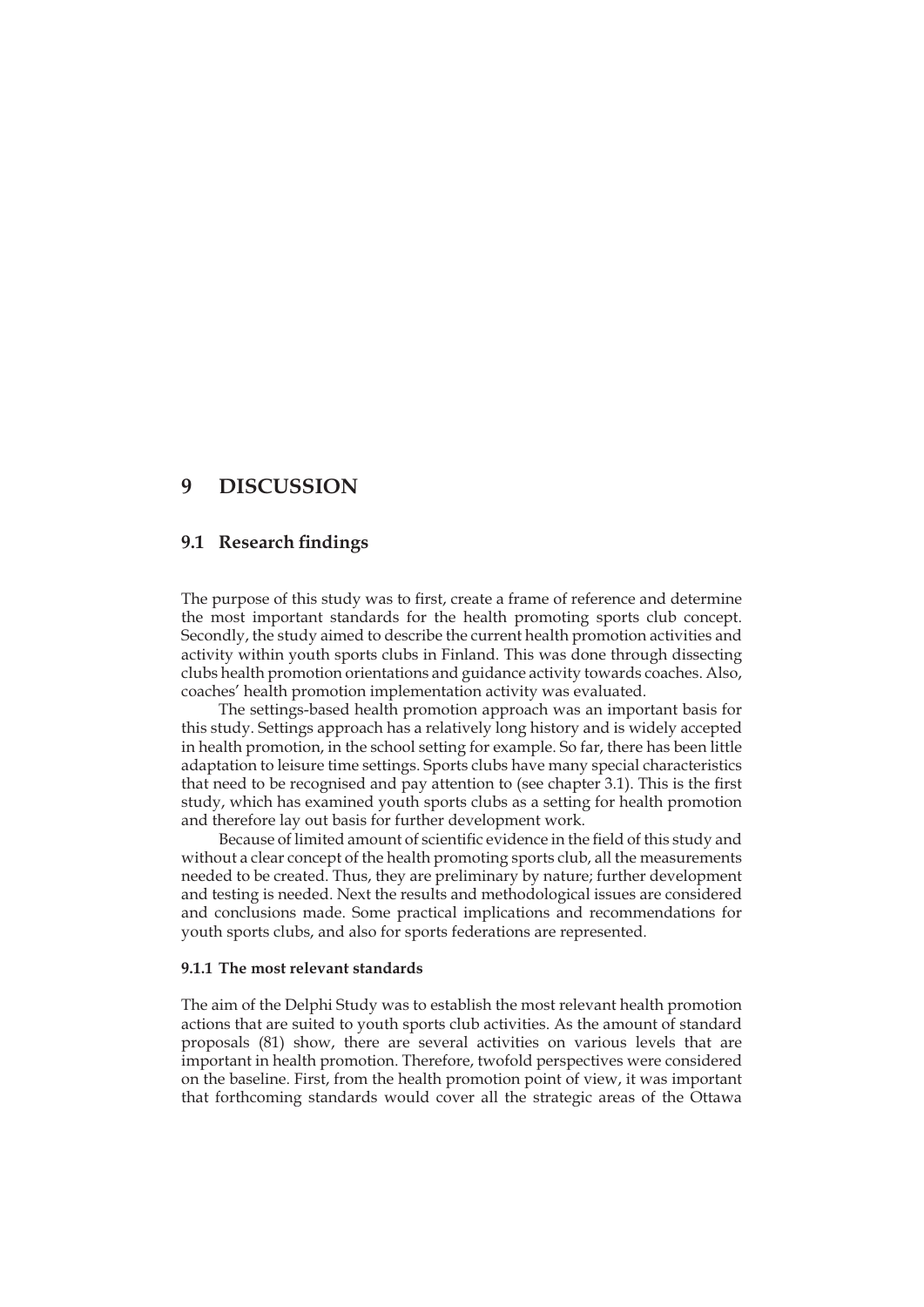Charter. On the other hand, the capacity and capability of youth sports clubs to recognize and execute health promotion, which is not their core-business, was acknowledged. That is why experts from both sides were taken into the Delphi Panel, and the aim was to find the most relevant standards. Effects of two different expert groups are discussed on methodological evaluation section.

Through a three-step Delphi process, fifteen the most relevant standards for the health promoting sports club were revealed. There was a clear consensus by both the expert groups on eleven standards, whereas four standards were included in the most relevant list because of strong emphasis by one of the expert groups. Health promotion experts emphasized the importance of the following standards: "Health and well-being viewpoints are observed in the sports club's decision-making process" and "The sports club's health promotion activities and/or state of well-being are evaluated in the annual report". These two standards highlight the need for evaluation. The evaluation of the activities planned and/or executed is strongly pointed out in health promotion literature (Corcoran 2007; Glanz et al. 2002; McQueen & Jones 2007; Tones & Green 2004). Sports club experts stressed the importance of the standards: "The sports club pays particularly attention to coaches'/instructors' interaction skills" and "The sports club discusses its regulations with the executive committee, coaches and parents at regular intervals". These two standards relate to interaction between several parties participating in the sports club activity. Voluntary work is often dominated by practice (Casey et al. 2004). This divergence of evaluations among the expert groups, on the other hand, prove that the inclusion of the two expert groups was a correct decision and the above mentioned twofold perspectives were therefore successfully realized.

After the experts had given their evaluations, and fifteen most relevant standards were defined, the standards were dissected in the light of the strategic areas of the Ottawa Charter. Two of the key areas, creating supportive environments and reorienting health services, and some fundamental contents like health education were missing. Therefore, the researcher added seven more standards and categorized them. A preliminary typology of standards for the health promoting sports club consists of five main standards and 22 sub-standards (Kokko et al. 2006).

Under the first category, there are six standards that are related to the health promotion policies of a sports club. For example, the sports club's regulation should have references on well-being or health promotion and also on substance use prevention as principles of its activities. Policies have a guiding effect on practice (Dobbinson et al. 2006). Therefore, it is important that a sports club clearly states the principles and values of its activities on the policy level. In the most favourable case, this is done in writing, and the club makes sure that all the officials and, if possible, also the parents are aware of them.

The second category (two standards) concentrates on issues in the sporting environment in question. This refers to safety, alcohol and smoking policies and practices. The main function of the standards here is that the exposure of the sports club participating youths to any environmental risk factors, such as unclean or broken facilities or passive smoking, is minimized.

In the third category (four standards) the sports club is seen as a whole i.e. community, in which all the officials (coaches, managers etc.) pay attention to their own behaviours and different actors have a similar way to operate. It is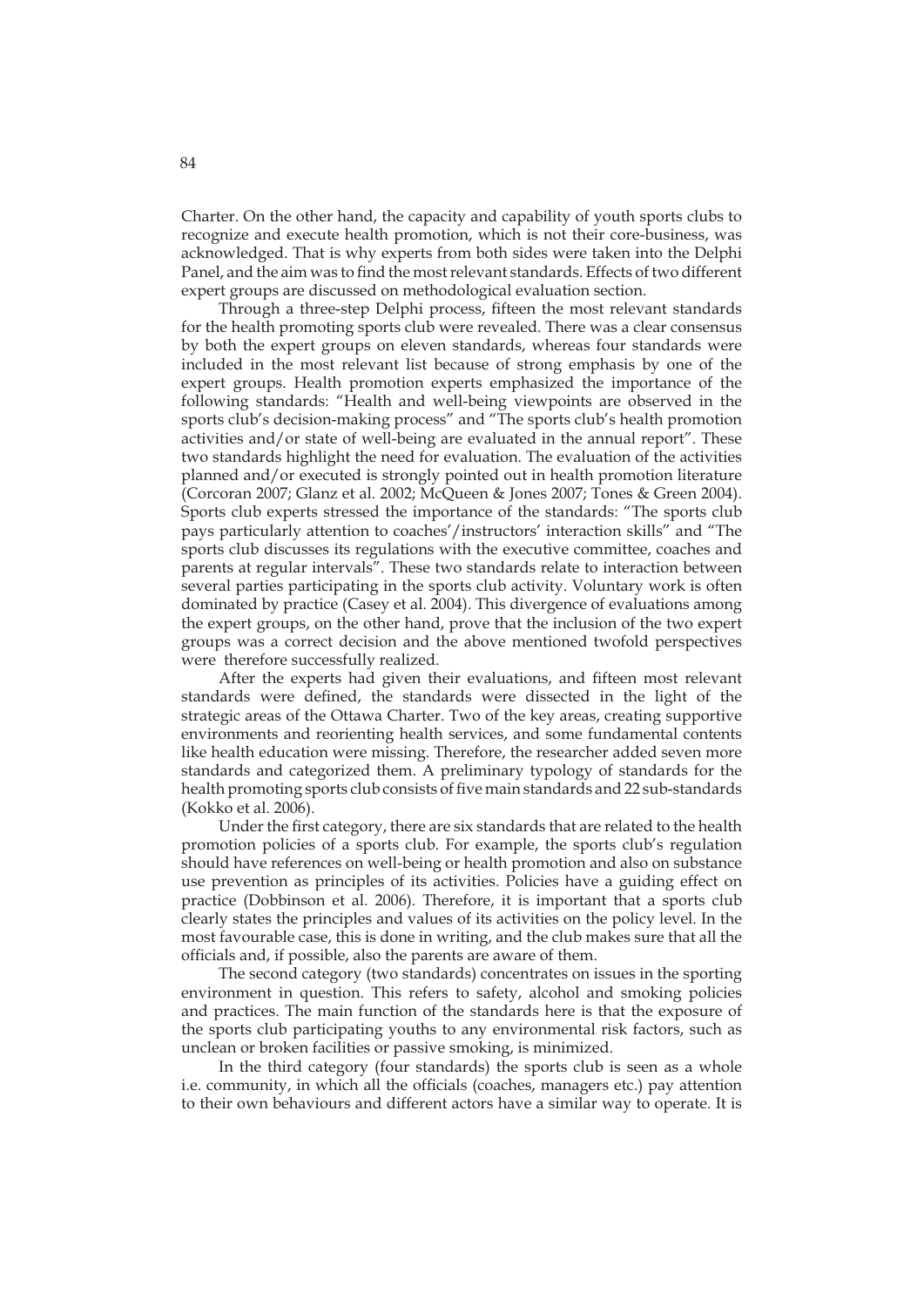important, for example, to evoke a substance-free image in sports club activities, and at some age, the effect of a coach is even more powerful than that of teachers and parents (Dunn et al. 2001). Community actions have been recognized as one of the most effective ways to influence the health and health behaviours of its members (Kok et al. 2008). Here, the sports club specific characteristics needs once again take into account; for example, their internal operational system (Heinilä 1986).

The fourth category (eight standards) is mainly focused on coaching practice. Coaches should take health issues into account throughout the time the youths are involved in sports club's activities. This relates to both coaching during the sports performance and to the non-performance time, e.g. travelling to events in other cities. At this time, the main emphasis in coaching is on winning a game or competition (Gilbert & Trudel 2004; Bengoechea et al. 2004), even though informal educational nature creates unique opportunities for health promotion (Graham 2000; Robertson 2001). The main emphasis in this category is on individual knowledge and skills i.e. health literacy of children and adolescents. It has been shown that prevention programs within team sports have positive effects on young male athletes' knowledge, attitudes and use of various substances (Goldberg et al. 2000).

The fifth category (two standards) pertains to healthcare and injury prevention in sports clubs. The main idea is that a club should have comprehensive policies and practices for the prevention and treatment of sports injuries. Timpka et al. (2008) have argued that at present, sports organizations including sports clubs have not paid enough attention to sports safety policies. It has been proposed that future injury prevention would need more comprehensive approach than traditional epidemiology and injury causation basis (Timpka et al. 2006).

In summary, it can be argued that the evaluations of both the expert groups were fairly congruent. It is likely, that the Delphi Study successfully identified the most relevant standards for the health promoting sports club. These standards could reliable be used as a foundation for the subsequent Sports Club Survey.

## **9.1.2 Moderate health promotion orientations**

In the Sports Club Survey, the health promotion orientations of studied youth clubs were successfully portrayed. Even though the experts on the Delphi Study thought that the standards for the health promoting sports club would be fairly difficult to implement, the results of the sports club survey proved otherwise. The clubs were fairly health promoting in general by fulfilling twelve standards out of twenty-two. On the other hand, there was a clear polarisation between clubs.

The average health promotion situation of all the clubs can be considered in two ways. When looking from the health promotion point of view, it can be said that the clubs display a moderate level of health promotion. The concept of the health promoting sports club is comprehensive and covers ideally all the perspectives of health promotion. Therefore, only less than a fourth of the clubs, reached the extensive level. For most of the clubs there are many areas to be improved, if the clubs wish to realize the health promoting sports club status. On the other hand, it should be reminded here that this study was a baseline mapping. It describes the health promotion orientation in a situation in which no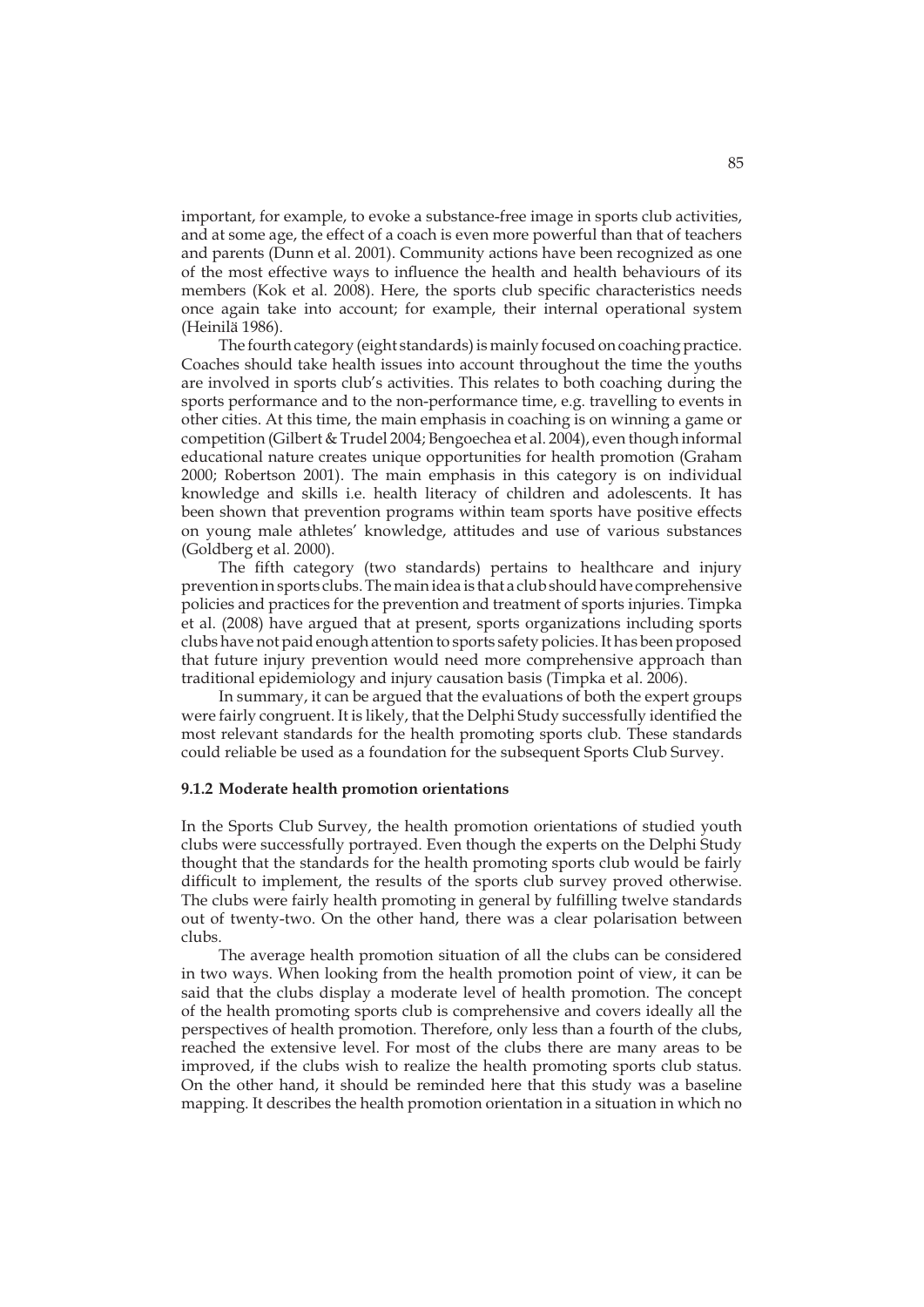systematic interventions or programs have been executed. After these research results have revealed the strengths and weaknesses in current activities, it is possible to start the systematic development work.

Another perspective to interpret the result of an average situation of health promotion is through existing research on the health effects of youth sports participation. Youth sports participation and its health effects are most often dissected in the light of physical activity (Biddle et al. 2004). Arranging physical activity is obviously the main function of sports clubs, but club activities consist of more than physical activity as stated in this thesis. People's health has at least three dimensions – physical, social and mental. If only the physical dimension is considered, much of health promotion potential is lost. The concept of health promoting sports club and the standards for it, covers many health promotion activities on many levels, but has also all the dimensions of health built into it. The dimensions of health were also recognised in the Sports Club Survey, for example, the question batteries to describe clubs guidance and coaches' implementation activity were conceptualized to cover physical, social and mental dimensions. Consequently, it can be argued that the clubs already make a wider impact on the health of children and adolescents than only through the physical dimension. This is an important and many times forgotten positive contribution that club activities generate. The research results represented here prove that youth sports club activities are of good quality in general and already meet some demands set by society and public health authorities.

About every fourth club was categorized as higher health promoting and every third as lower. It can be said that the clubs that scored higher had realised health promotion with a comprehensive perspective. But at the opposite end, the club that scored lowest had only done some actions and fulfilled only three standards out of twenty-two. The variation between clubs was predictable. Murphy & Kanost (2002) have portrayed that sports clubs have paid attention to health promotion policies in various ways depending on the health topic, sports and club in question. Finnish sports clubs have similar variation than sports clubs and systems between countries (Heinemann 1999), and the clubs have diverged more and more (Heikkala 2000; Itkonen 1996; Pekkala & Heikkala 2007). The changes within a sports sector are continuous (Koski 2009).

Above heterogeneity between clubs emerged also when club-based background variables were dissected. The fact that there were no other associations between health promotion profiles and club-based background variables, except under certified and non-certified clubs, indicates that the health promotion orientation is not consistent by sports discipline, size of the club, operational form (team versus individual) or location. Thus, the development need is congruent within the whole field of youth sports. On the other hand, when there were also smaller clubs in the highest category of health promotion profile, it seems that the investment in health promotion is not limited by, for example, personnel capacity, but is a question of the will and choice of the club and its management.

The only association in the light of background variables was certification by the Young Finland Association. This supports the certification system and at the same time offers one possible explanation for the result. The certification system relies on nine criteria which the applying club needs to fulfil (Nuori Suomi 2006). These criteria consist of some educational standards. This is why it can be assumed that certified clubs already have considered issues close to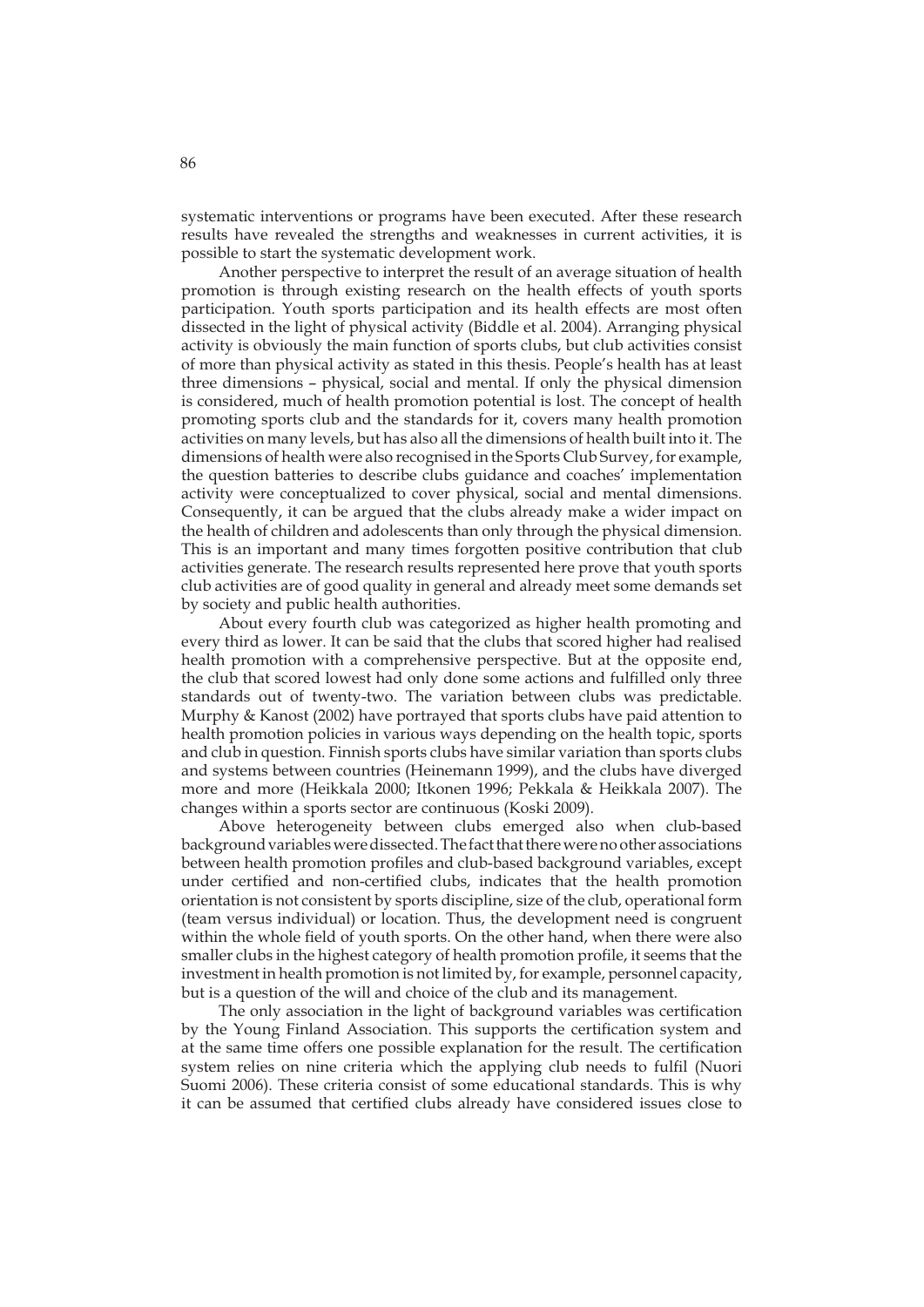health promotion at the application stage more than non-certified clubs. Besides, the certification system provides possibilities for the certified clubs to develop further. It, for example, offers free education for a certain number of coaches from these clubs.

The clubs had recognized best the standards concerning the "fair play" and "everyone plays" ideologies. Also environmental issues were recognized to some degree. Health promotion policies and practices, on the contrary, were less recognized. The ideologies mentioned above are already part of sports systems in many sports and countries (Vamplew 2007). Environmental issues, such as the condition of the sports arenas and smoke-free ideology within it, are also already common today. Attitudes against smoking have also been affected through national resolutions in Finland. After the ban on smoking by law inside and nearby public buildings in 1995 (Finlex 2009), the attitudes of Finnish adult population towards risks of smoking, have developed in a positive way (Hakkarainen & Metso 2007). Sports arenas are often owned by municipalities, and therefore, smoke-free regulations pertain to them too. Moreover, attitude change also affects outdoor sports areas like track and field stadiums; it is less socially acceptable to smoke there.

Standards with relation to health promotion policies and practices consisted of many new and demanding issues and activities. For example, the lowest recognized standard under the policy index was "The sports club's health promotion activities and/or state of well-being are evaluated in an annual report". Evaluation is a fundamental part of health promotion programs and activities. Annual evaluation is probably quite rare in the clubs, even when considering sporting activities, not to mention health promotion activities. Policy and practice areas are also more demanding because there are more underlying standards. When the ideology index had two quite well known ideologies and the environment index five relatively well known and mainly existing items, the policy index had eight and the practice index seven less known activities. Furthermore, when examining standard-specific values, only a few single standards under the policy and practice indices were recognized on a good level. It can be stated that there is a pronounced need to develop health promotion policies and practices.

The variation between different sub-areas of health promotion profiles, might relate also to the voluntary nature of Finnish sports clubs. As Koski (2000b) note almost all of the coaches of children and adolescents operate on voluntary basis. Thus, it is understandable, that coaches are focusing on core-business (sports), but as more and more club officials, especially in club management, are paid workers (Koski 2009), more expectations can be set on policy and practice levels development in the light of health promotion too.

Overall, the findings concerning health promotion policies and practices were fairly parallel to what Dobbinson et al. (2006) found. Some health promotion policies had been realized by sports clubs in Australia but with similar kinds of variation within policies and between clubs. Previous research also indicates that health promotion policies have been conducted to some degree, but practices have received a lot less attention (Casey at al. 2004; Donaldson et al. 2004; Priest et al. 2008a).

 The sub-indices created by factor analysis reconstitute the typology of standards for the HPSC. A four-factor model was found optimal. Consequently,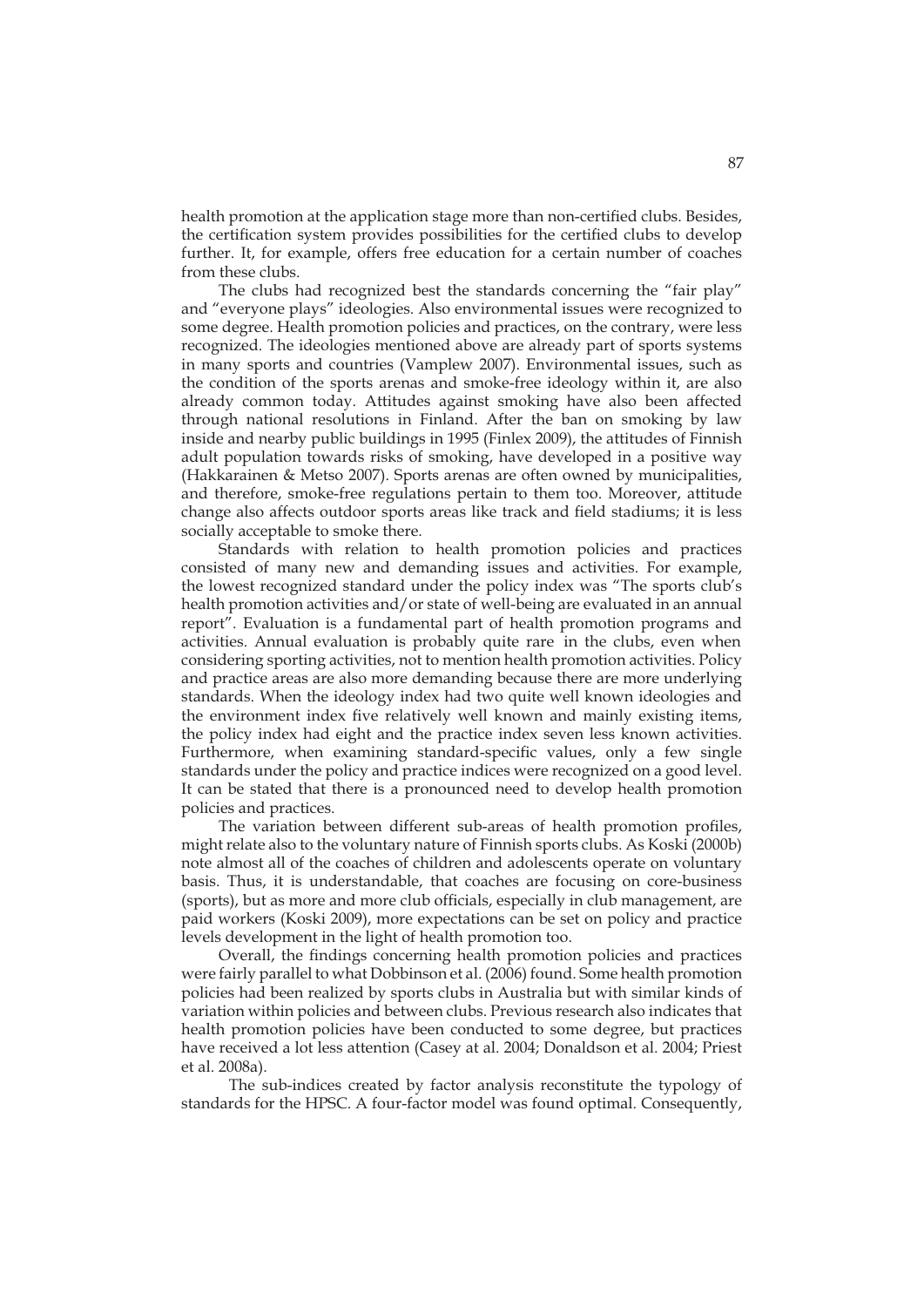preliminary typology based on the Delphi Study, was reconstituted under four main categories. Finally, the proposed typology of the standards for the HPSC consists of four main categories named as: 1) health promotion policies, 2) ideologies, 3) health promotion practices, and 4) environmental health and safety areas. The standard distribution under these four main areas can be found in Table 14.

TABLE 14 Proposed typology of the standards for the health promoting sports club.

### **(I) Health promotion policies**

The sports club's regulations include a written section on well-being and/or health promotion and/or health education and/or healthy lifestyle.

The sports club's regulations include a written section on substance abuse.

Health and well-being viewpoints are observed in the sports club's decision-making process.

The sports club supervises the implementation and functionality of its regulations.

The sports club's health promotion activities and/or state of well-being are evaluated in the annual report.

The sports club collaborates with other sports clubs and/or health professionals on health issues.

The sports club assures that its sub-groups have agreed regulations and practices. Health promotion is part of the coaching practice.

#### **(II) Ideologies**

The sports club promotes the "everyone plays" ideology. The sports club promotes the "fair play" ideology.

### **(III) Health promotion practices**

The sports club discusses its regulations with the Executive Committee, coaches and parents at regular intervals.

The sports club pays particular attention to coaches'/instructors' interaction skills.

The sports club provides education on health issues or makes provisions for its members to receive such education.

The sports club assures that health education is carried out.

The sports club promotes individual growth and development.

Sports injuries are comprehensively prevented and dealt with (including, e.g., the psychological effect of an injury on an adolescent).

The sports club reviews and communicates treatment policies in case of a sports injury.

### **(IV) Environmental health and safety**

The sports club assumes its share of responsibility for a safe sports environment, e.g., reviews the sports environment yearly (in co-operation with the proprietor).

The sports club provides a sports environment that is free of intoxicants during junior activities.

Coaches and other officials give a good example through their own behaviour.

Possible conflicts (e.g., bullying) are monitored, solved and dealt with.

In coaching, there is a health promoting element also beyond sports performance (within the sports club's activities).

## 88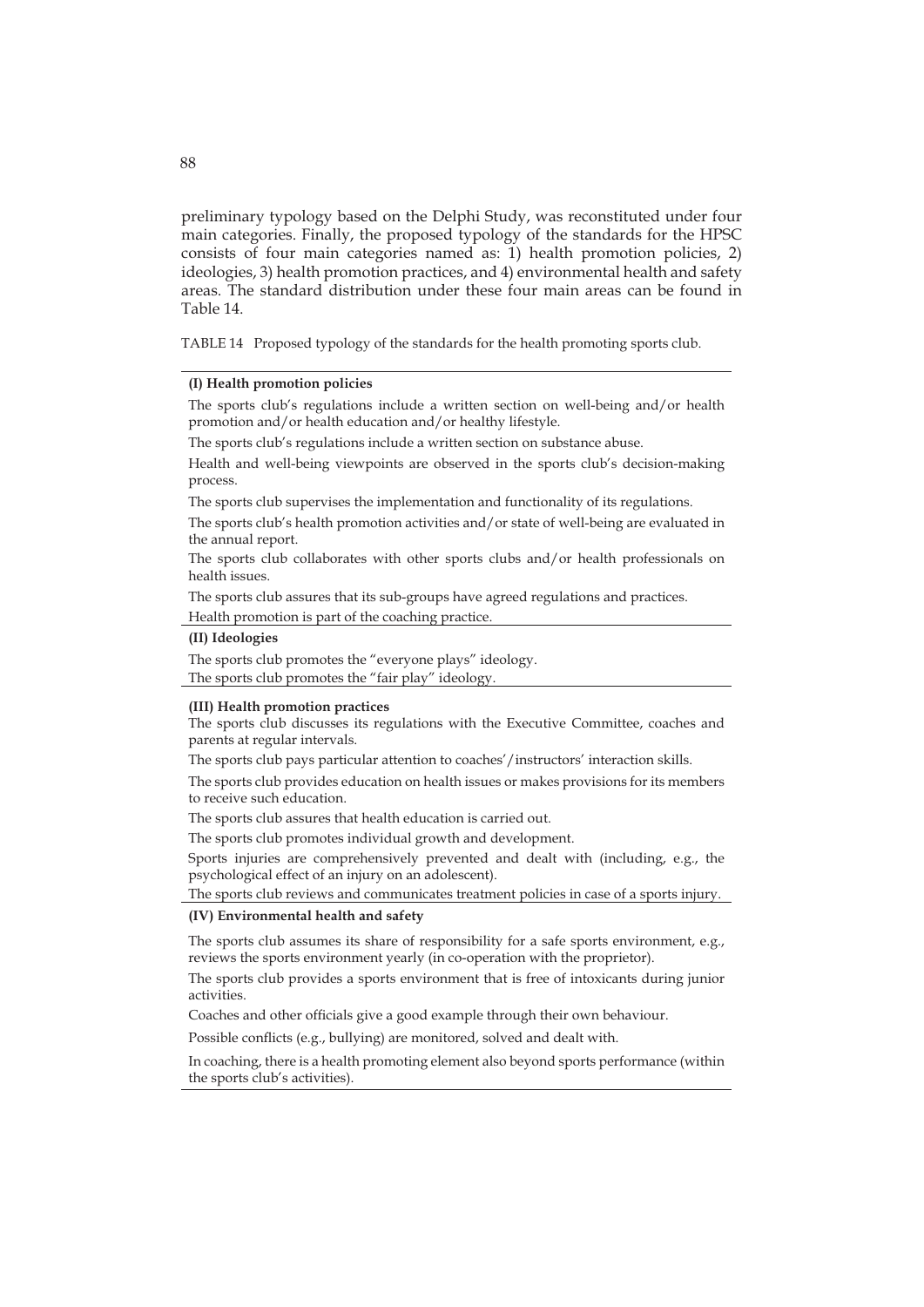### **9.1.3 Sports performance-focused guidance by the clubs**

Hemphill et al. (2002) pointed out the essential matter following the healthrelated policies "…it is important for clubs not only to develop an alcohol policy but also to implement the practices outlined in the policy". The first step from general health promotion orientation to practice in this thesis was examined under the clubs guidance activity towards coaches. The clubs were fairly passive in guidance in general. A similar result was arrived at Australian sports clubs, where a substantial number of respondents in alcohol-related policy survey were unsure whether their club had any alcohol prevention policies or had used any practices like training for officials (Hemphill et al. 2002).

Youth sports clubs had been notably more active concerning sports performance-related issues than non-performance-related. On the one hand, this is understandable, since sports, training and competitions form the core of the sports club activities. On the other hand, this raises the questions of when and where the health-related knowledge and skills are learned. Many times these issues arose in normal daily situations outside sports performance but during sports club activities. Koester (2000) argues that since youths who participate in sports spend hundreds of hours during a season to practice sports under the supervision of a coach, coaches should adopt a more active role in health education and injury prevention. Indeed, Bergeron (2007) argues that in youth sports there are many factors that influence possible health benefits of youths and many of these are due to coaches' actions, such as how they consider the quality of exercise, but also nutrition and rest related issues. These issues emerge mainly during non-performance time.

Health topics received rather superficial guidance. Topics like risks of being physically active when ill, injury prevention and sleep/rest received the most attention by the clubs. These again, especially the first two, are closest to the core of club activities, i.e. sports performance. On the other hand, many other topics that have a major effect on the functional capacity and general well-being of adolescents, and through these on the sports performance, like nutrition and several substances were missing. This is important to note when previous research results have addressed similar or even more negative substance-related behaviours among sports club participating youth (Calfee & Fadale 2006; Haukkala et al. 2006; Kannas et al. 2002; Melnick et al. 2001). This limited recognition of non-performance time and health topics may be a result from the discipline and competition orientation of existing coaching and club activities (Gilbert & Trudel 2004; Bengoechea et al 2004).

The variation between clubs and between domains of guidance was quite wide, which is understandable, as the clubs differ across many factors. The clubs examined within this study, for instance, were from four different sports disciplines, and also both large and small in size. Larger clubs have usually more personnel and resources to invest in activities which are not exactly within their core-business i.e. sports performance (Koski 2009). On the other hand, associations between clubs guidance activity and club-based background variables were not found with logistic regression. This indicates that associations were not consistent and favourable for any particular clubs, and the requirement for more investment in guidance pertain to the majority of the Finnish youth sports clubs.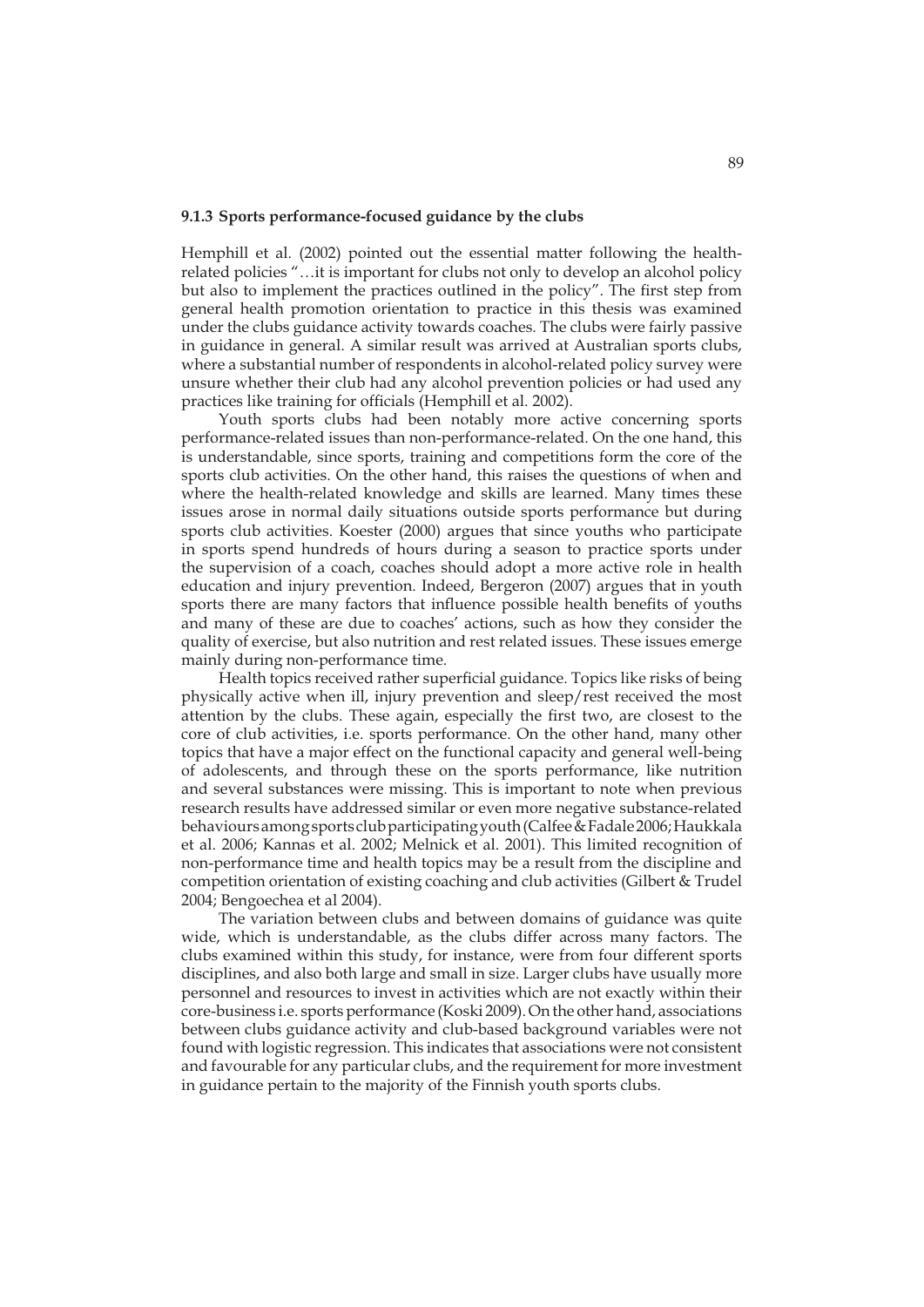To increase sustainability in health promotion, it is important to adopt health promotion into the existing systems of sports clubs (Casey et al. 2009). Guidance activity, i.e. internal organizational communication, is an existing system in sports clubs, but health-issues are rather new. Management and managerial communication form a crucial part of the health promotion capacity building of non-profit, non-governmental organisations (Robinson et al. 2006). Managementlevel communication has been acknowledged to be effective in committing the personnel to the desired goals (Postmes et al. 2001). In sports clubs, one danger is so-called information oligarchies (Thiel & Mayer 2009). This term refers to strong persons in sports clubs, who have access to information, but are not willing to share it to others. This situation should be avoided by flexible and explicit communication. In any case, the existing communication systems in sports club activities and between a club and its coaches are the way in which club policies can be extended to coaching practice. There is a clear need for improvement in guidance activity within Finnish youth sports clubs.

### **9.1.4 Health promotion orientation effects the guidance**

The clubs were categorized, in this thesis, into three levels concerning both health promotion profiles and guidance activity. Thereafter, it was examined whether there were associations between these two. The results were clear: The clubs categorized as higher health promoting were significantly more likely to also be active on every domain of guidance. This result is congruent with the result of Balduck and Buelens (2005), who found that a higher level of decision making and more written procedures were positively associated with a higher degree of communication and information flow within Belgian soccer clubs. Furthermore, this association between the policy and practice level activities is parallel to what Dobbinson et al. (2006) discovered, i.e. higher level of policy recognition lead to activity in practice like supportive actions to smoking cessation and prevention.

The association between health promotion orientation (profile) and guidance activity can also be considered by discussing what these concepts consist of. In this thesis, youth sports clubs' general health promotion orientation was assembled of the standards for the health promoting sports club. Profiles to illustrate the orientations were created. These profiles can be seen to portray the level of awareness of health promotion within sports club activities. This awareness also determines to what extent a club has recognized health-related issues and activities examined in this thesis. Guidance activity is the first step from the policy level towards practice. It can be seen that guidance activity is very much the same operation as internal organizational communication and more specific sports clubs management-level communication with coaches (Mastrangelo et al. 2004, van Vuuren et al. 2007). It was not specified, how this guidance should have been executed. It could have been oral guidance during conversation with coaches, written in coaching contracts, or through education. This was, however, described in the instructions of the questionnaires for club officials. Either way, it was an activity of a club towards coaches.

In the light of the health promotion capacity building of communities, it can be argued that health promotion orientations and guidance activity represented two essential perspectives - agency interest in the issue and leadership and/or champions and their coordination and communication on health-related issues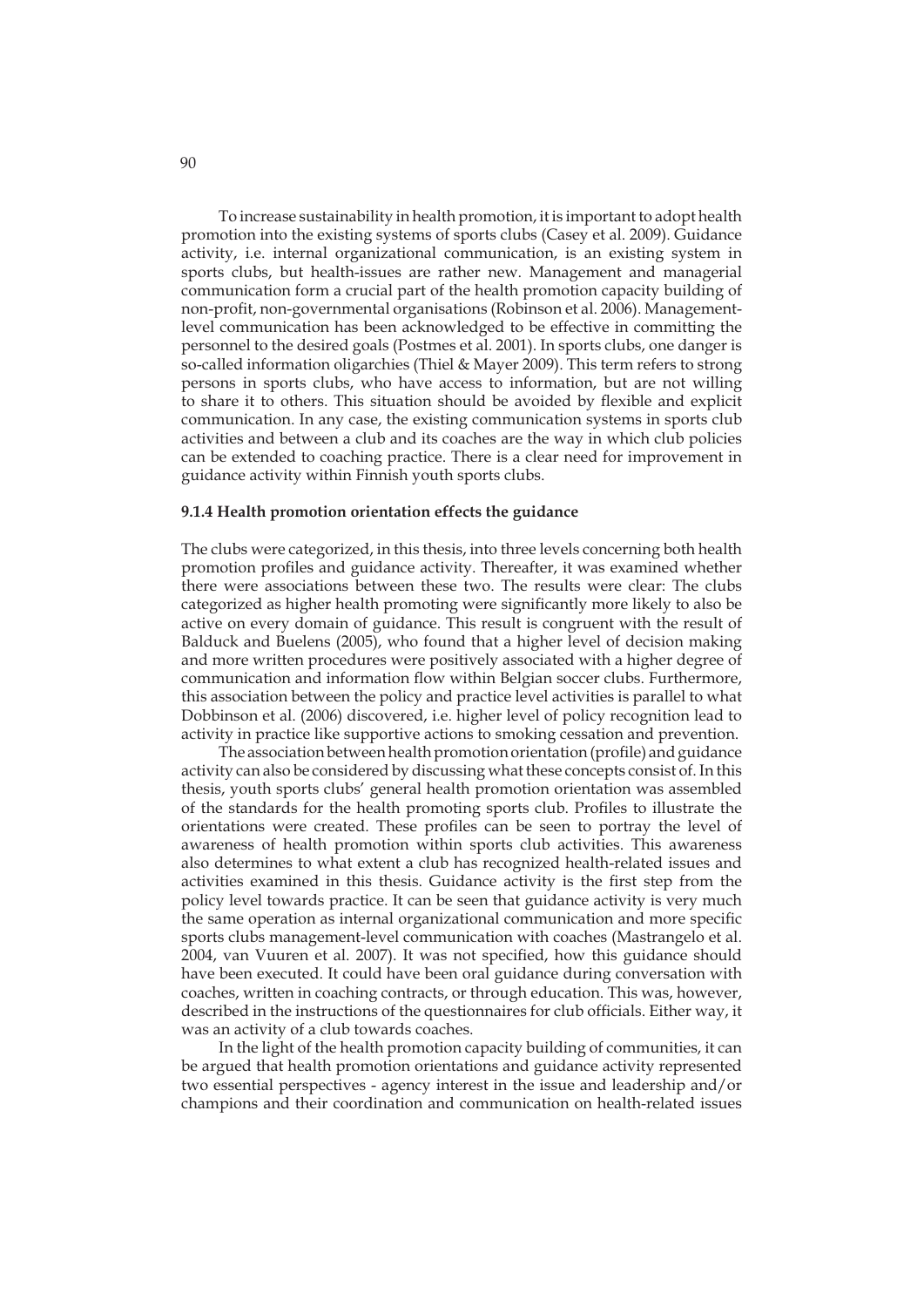(Robinson et al. 2006). It seems clear that both elements are needed in order to improve the health promotion capacity of an organization. At the same time, it seems that to activate club-level communication on health-issues, grounds for it need to be created by determining the club's general awareness on health promotion. Still, this is not enough. As Joffres et al. (2004) have argued, to actually improve the capacity of a community or organization, multi-level actions are needed. The standards for health promoting sports club consist of multi-level actions, thus they offer guidelines for club-level health promotion development. The question following this research finding is to what extent the activity level of a club transforms into the activity of the coaches.

### **9.1.5 Active or passive coaches?**

The coaches' health promotion activity was evaluated by the coaches themselves, and also by sports club participating young male athletes. Also the link between the clubs' guidance activity and the coaches' health promotion activity was examined. The coaches were clearly the most positive regarding their own health promotion activity, and they also stated that they were active during nonperformance time. Non-performance time was clearly a less recognised domain of guidance by the clubs. Here, the youths somewhat agreed with the coaches. When considering the coaches' evaluations, the same claims, as under clubs guidance activity, emerged. These claims are again closest to daily sports-related activities. This highlights the coaches' and clubs' discipline and competition orientation further, as stated earlier.

In general, the youths' perceptions differed from both the coaches' evaluations on their activity and from the club officials' statements of clubs guidance activity. There was a clear contradiction in the light of practice-level activity. This indicates, that even if, clubs' guidance and especially coaches' activity on daily coaching is frequent, youths do not perceive it similarly. Koski (2007) got parallel findings concerning coaches' messages on substance-free and healthy lifestyles evaluated by coaches and young sports club participants.

There are a few possibilities how this difference could be explained. First, if youths' perceptions illustrate the reality, coaches overestimate their activity, and actual activity is less frequent than stated. For example, concerning substancerelated health promotion the youths' perceptions of the level of the coaches' activity were very low. But then, it is also possible that adolescents do not recall all the activities the coach has executed, when asked at the latter part of the season like in this thesis. If the coaches' evaluations of their implementation prevalence represent the reality, the situation could be considered good, but the contradiction with the youths' perceptions still impugn coaches' self-evaluation. It indicates that, even if the coaches were active, their messages did not reach the youths, and the coaches' health promotion means have been ineffective.

Another possible explanation is the contradiction between coaches' intention to comprehensive athlete development that often includes health-related skills and emphasis on winning as stated in the literature review. It has been found that winning a game is predominantly the ultimate factor that guides coaching behaviours (Gilbert & Trudel 2004). The other fact, that coaches are often unaware of this incongruity between their values and behaviours, may also explain such a positive estimation of one's own health promotion activity (Bengoechea et al.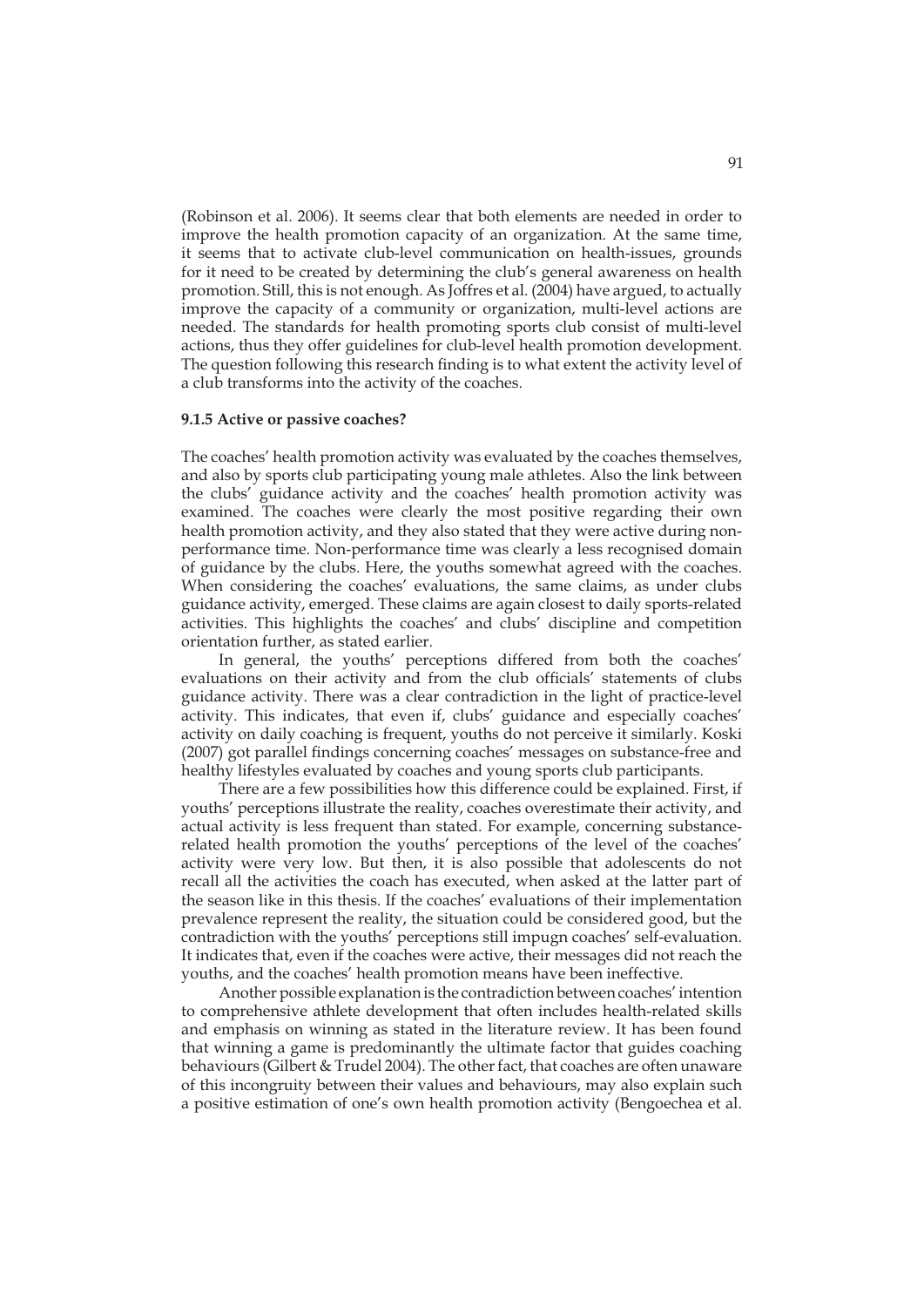2004). Also, socially desirable biases may have an effect here. Health has become an important factor with relation to physical activity and in this way a justification to the existence of sports club activities (Ministry of Education 2008).

One important detail that might have effected on low activity-level evaluations of the coaches here is that all the young athletes were male. Also coaches for the most part were boys' coaches. This stresses male perspective in this thesis. It has been found that there are differences between boys and girls sports. This is many times due to masculine and feminine characteristics that may also affect on adolescents health behaviours (Ricciardelli et al. 2006; Robertson 2003). In addition, Koski (2005) found that sports club participating girls had a higher level of health literacy than their male peers. Thus, girls might have more likely recognised coaches' health promotion activities than boys did in this study.

The clubs' guidance was on a lower level in every activity domain than the coaches' evaluation on their activity. This is interesting since club-level policies usually lead to more activity in practice. Now practice (coaches) was more active than the policy (clubs guidance). This is in favour of the coaches and indicates that the clubs' guidance is not as active as it should be. In any case, it can be concluded that there is a need for improvement in health promotion within a coaching practice, either in frequency or in the quality, and the clubs should lead the improvement process by more active guidance.

## **9.2 Methodological considerations**

Even though the settings approach has been developed for over 20 years now, the approach has not been able to justify its potential by means of effectiveness or evidence based thinking. Settings have been realised as complex and dynamic systems with many specific characteristics. Consequently, evaluation in different settings is also complex. On the other hand, Green & Ottoson (2004) have argued that, when studying such community-wide real-world circumstances as youth sports clubs, the focus should be on external validity to strengthen the effectiveness of interventions, or as here the external validity of the research. The main question is the degree of generalization within similar settings. Many settings initiatives, like hospitals and schools, have created standards or guidelines to describe "the best practices". Likewise, the standards for the health promoting sports club were created and tested in this thesis.

Still, it was the first time, in this thesis, when the concept of health promoting sports club was determined and the indicators to measure health promotion orientation and activity tested. Therefore, all the measurement and statistics were done for the first time without the support of previous research. On the other hand, the study process constitutes an entity from theoretical frames, via standards to practical indicators. Previous stages guided the next ones. For example, a need, based on theory to determine the most relevant health promotion activities within youth sports clubs, lead to the Delphi Study. The methodologies of the Delphi Study and Sports Club Survey are discussed next.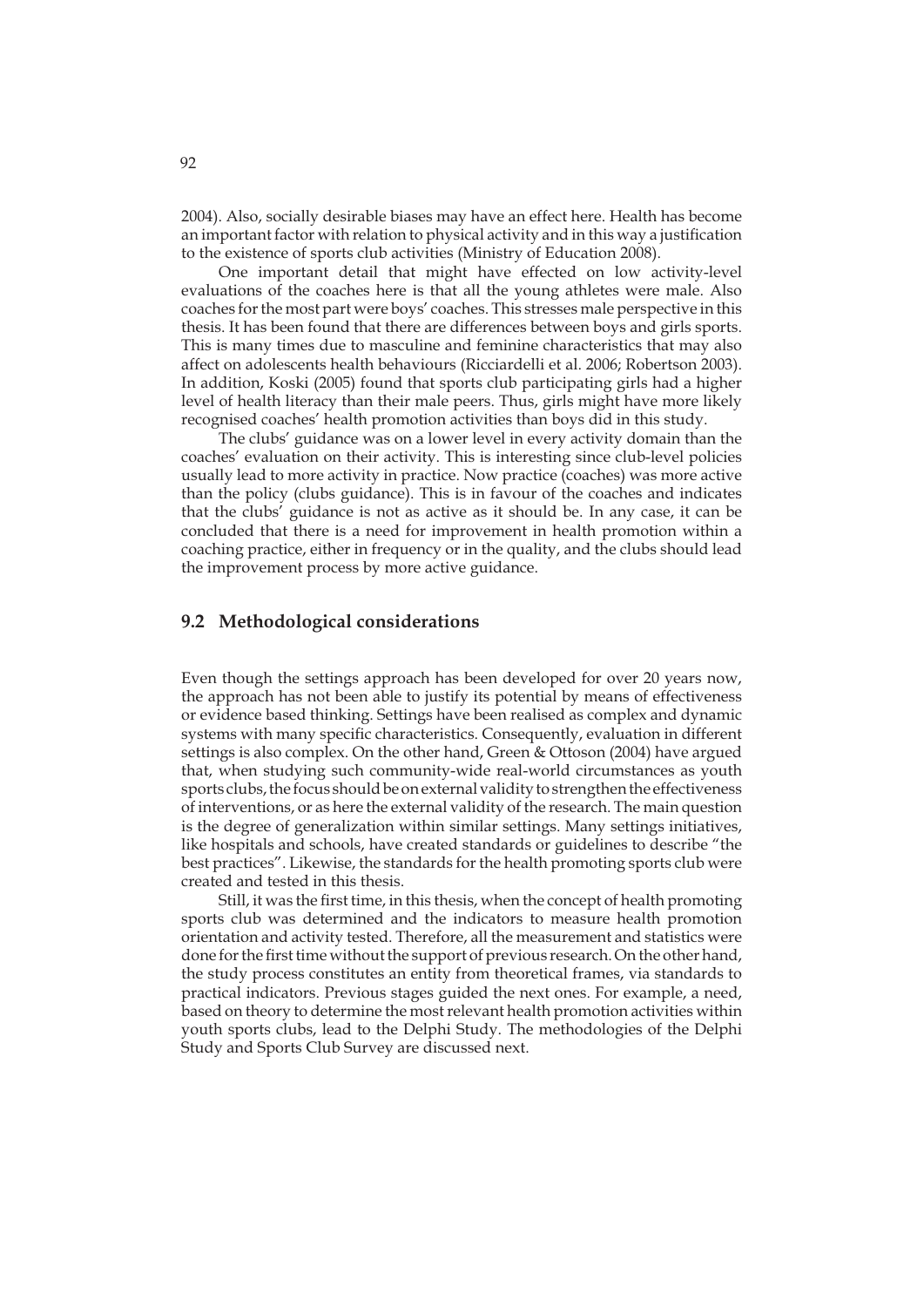### **9.2.1 Evaluating the Delphi**

The first critical phase of the Delphi Study was the selection of the panellists. The emphasis of health promotion panellists was on their either scientific or practical expertise on health promotion. It was also hoped that they would have experience in youth sports. Most of the health promotion experts evaluated that they had much or very much experience in both health promotion and sports club activities. The sports club experts represented the whole field of sports from national sports management to local sports club levels. There were experts from national sports federations, regional organizations and sports clubs. An overriding factor for the sports club experts was that their current position was directed on youth sports club activities. As an additional value, most of the sports club experts evaluated that they had much or very much experience in health promotion.

It was interesting that experts from both groups stated to have also a lot of expertise on the field of other expert group, especially sports club experts on health promotion. This may represent a strong link between these two issues. On the other hand, one might question the reliability of this self-evaluation. In any case, this margin strengthens the need for two different expert groups and it can be argued that the participating experts constituted a solid combination.

The Delphi process consisted of three rounds during a six week period. It was important to make sure that all the experts could participate in all the rounds. All the experts were contacted personally and the timetable was settled, but still, some experts could not participate in every round. On the other hand, most of the experts participated, and there were enough respondents for all the rounds.

At the preliminary stage of the Delphi Study, sixty-four standard proposals were created on the basis of previous research and literature. This was done to orientate the panellists to the topic. It might have directed the participants' conceptions when compared to an open first round as used in some Delphi studies. On the other hand, in this way, the Delphi process was started efficiently. The experts also had a possibility to add their own standard proposals in the first round. New proposals were included in the second round.

The reliability and correctness of the Delphi process and procedure was ensured by following the three principal properties - anonymity, iteration and feedback. Anonymity, was secured all the way through the process, the panellists did not know the identity of each other. As mentioned earlier, the process lasted three rounds, during which, the use of the same kinds of questions and answer alternatives in the first two rounds increased the reliability. The third round was described as a challenging experience by some of the experts. This flatters the Delphi method as a group consensus method. Single expert opinion assimilates as group opinion (Linstone & Turoff 2002). Feedback from the previous round's results was given to the panellists at the same time with the new round of questions. Feedback was in intelligible form to all i.e. also to non-statistical experts. Minor debilitating factors were caused by the use of electronic software, the length of the process, and the overlaps of the standards, but it is unlikely that these would have affected the final results (Kokko et al. 2006).

Statistical analyses were used in the Delphi Study for the second round to eliminate less important standard proposals and for the third round to draw cutoff points. Criteria for the limits used were extrapolated from statistical estimates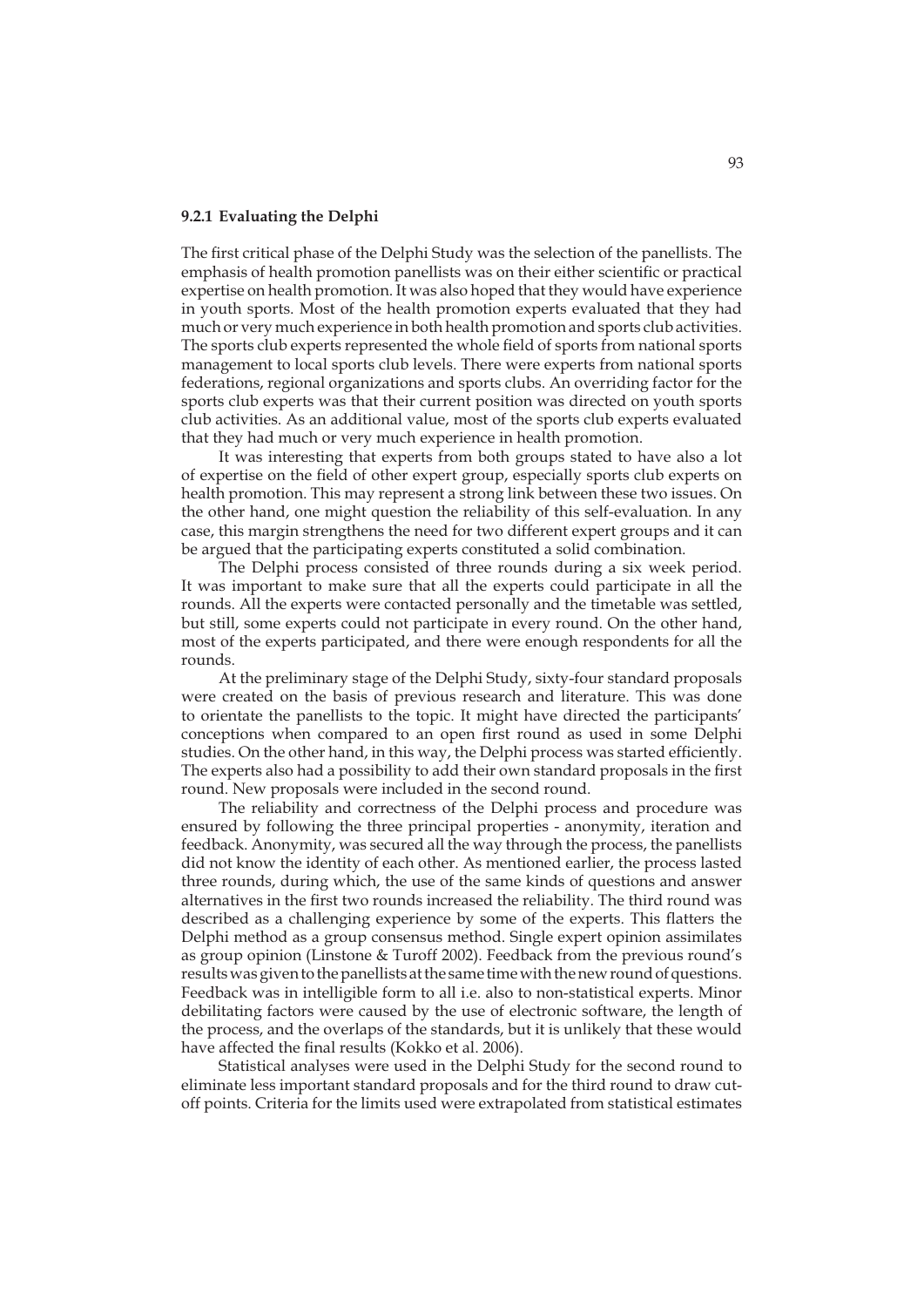but finally decided upon by the researcher. Thus, it was ultimately a subjective decision as to which standards were the last to be left out. However, statistical estimates were in a focal role.

### **9.2.2 Survey methodology**

Articles III and IV and an additional two research questions were based on the Sports Club Survey. In Article III both the club officials' and the coaches' data were used. In Article IV only the club officials' answers were used. For the final two research questions, all three respondent group data were used. Next, methodological evaluations about sampling, data collection, measurement and statistical analyses are discussed, first at the general level and thereafter more specifically under each article or research question.

The sampling of the Sports Club Survey was done in two stages to ensure a heterogeneous sample of the clubs and respondents. A discretionary, not randomised sampling was used. This was perhaps the only way to obtain a heterogeneous sample, since there were many influential club-based background variables like sport disciplines, size of the clubs, geographical location etc. It was also important to get wide perspectives of a single club, and this is why several respondents were included. The effects of this matter are discussed later. Randomised sampling would have been more reliable, and although the club sampling was done together with the head of youth activities of national sports federations and respondent sampling with the contact person of each club, this limitation of the data should be kept in mind.

The measurement of the Sports Club Survey was based on the standards created in the Delphi Study. Twenty-two claims under the HPSC Index were in exactly the same form as the standards. The claims under the three question batteries on the clubs' guidance and the coaches' implementation activity were conceptualized on the basis of specific standards. The construction of the measurements was a continuous process on the basis of the Delphi Study. This, along with the fact that all the questionnaires were pre-tested, increases the validity of the survey data.

Proper contact information data of the respondents did not exist. Therefore, the data collection needed to be done through contact persons. This might have had certain effects on the data, when the contact persons were in a salient role. They were all contacted personally and asked whether they and the club in question would participate. Still, there were twenty-three clubs that did not return the questionnaires. Those who did not finish the survey were asked why not. The most common reason was the lack of time or frustration to urge respondents to fill in and return the questionnaires. This mainly reflects the reality within voluntary-based activities. The passivity of a contact person might have caused some deficits in the returned questionnaires. There were some signs of passivity, when a few of the contact persons had to be reminded about the deadlines several times, although this delay may have also been due to respondents. In any case, this affected mainly the timetable of the study, not the reliability of the data.

Another matter relating to data collection was that it was done in two stages: winter sports clubs (ice-hockey and cross-country skiing) in March-April 2007 and summer sports clubs (soccer and track and field) in August-October 2007. This was because the seasons of these different sports are not simultaneous. By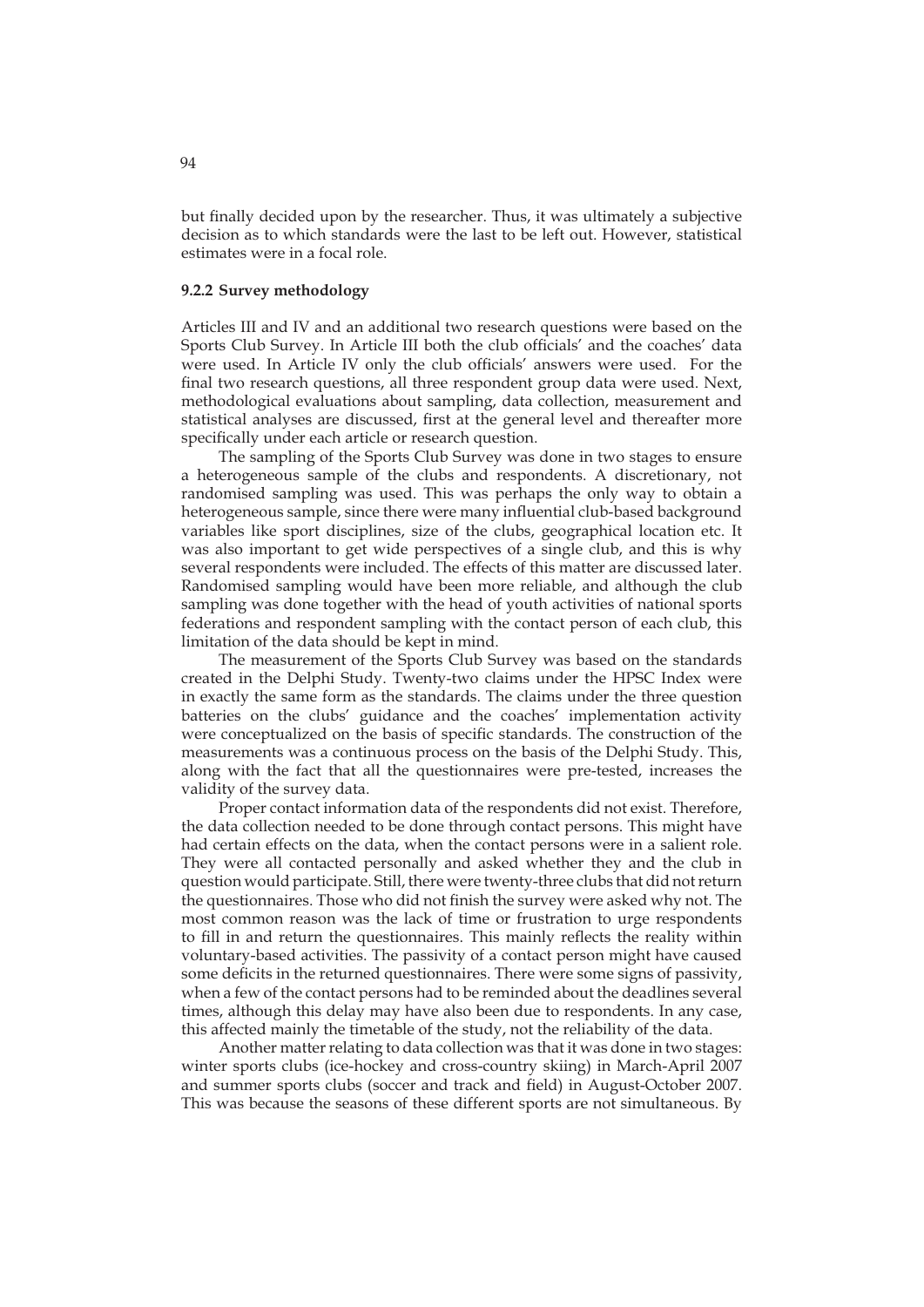this procedure the situation during a season was similar for all the sports. At the same time, this procedure opened up the possibility to review the answers between winter and summer sports clubs. The answers did not vary owing to season variables. Thus, all the respondents could be included in the same data. The returned questionnaires were managed through mechanic optical perusal. This decreased the possibility for human errors.

One issue that may weaken the reliability of self-reported data is the possibility of socially desirable biases. This might have also happened in this study, and in this case, the reliability would be decreased. In Finland, a debate around health promotion and health-enhancing physical activity has been strong over the past few years (Ministry of Education 2008). Sports clubs, like the whole third sector have been drawn into this debate as sought-after settings to execute health promotion and especially health-enhancing physical activity. Thus, it would have been socially desirable that sports clubs and their coaches recognized health promotion broadly and actively. As the results show, this did not happen under the clubs. At the same time, the coaches' very positive evaluations may refer to social biases. An attempt was made to prevent the effect of social pressure also by data collection procedures. For example, the privacy of the respondents was secured all the time, and only researchers handled the fulfilled questionnaires.

Relating to the above; to increase reliability when studying communitywide real-world settings, it would be important to consider possible objective measurement. In this case, it would have been possible to, for example, review whether the clubs really had a written regulation about health promotion or alike, or considering substance abuse. However, it was decided to concentrate on subjective evaluations.

In Article III, the analyses considering the HPSC index were started by reviewing the respondents under their clubs. The intraclass Correlation Coefficient (ICC) values between many respondents from the same club were fairly low. Therefore, single respondent answers were diverted into a mean value of all the respondents from a single club, and club-specific values into a mean value of all the clubs. The internal consistency of the HPSC Index was dissected by Cronbach's alpha-coefficient and it was .89. Also the Cronbach alpha values for sub-indices were high. This strengthens the consistency of the HPSC index and sub-indices used. When the clubs were divided into three categories under the HPSC index, it was done by the researchers. This is because there was no existing model. Thus, the limiting values are suggestive. This limitation needs to be kept in mind when extrapolating these results.

The results according to which the evaluations concerning the HPSC index varied between the officials and coaches, but also the differences between the coaches' and adolescents' perceptions of the coaches' activity, raise the question about reliability. Why did different club actors perceive the club activities differently, or why did the youths perceive the coaches' activities much more passive? One possible explanation, and at the same time a limitation of this study, is due to the self-reported data as considered earlier. On the other hand, by including different actors and their perspectives in the club-level examination, the reliability was increased. The members of the executive committee do not usually have the same awareness of the club's daily activities as a coach, but also vice versa, the coaches are not usually as familiar with the club-level policies and operational principles as the club officials. Thus, the variation between the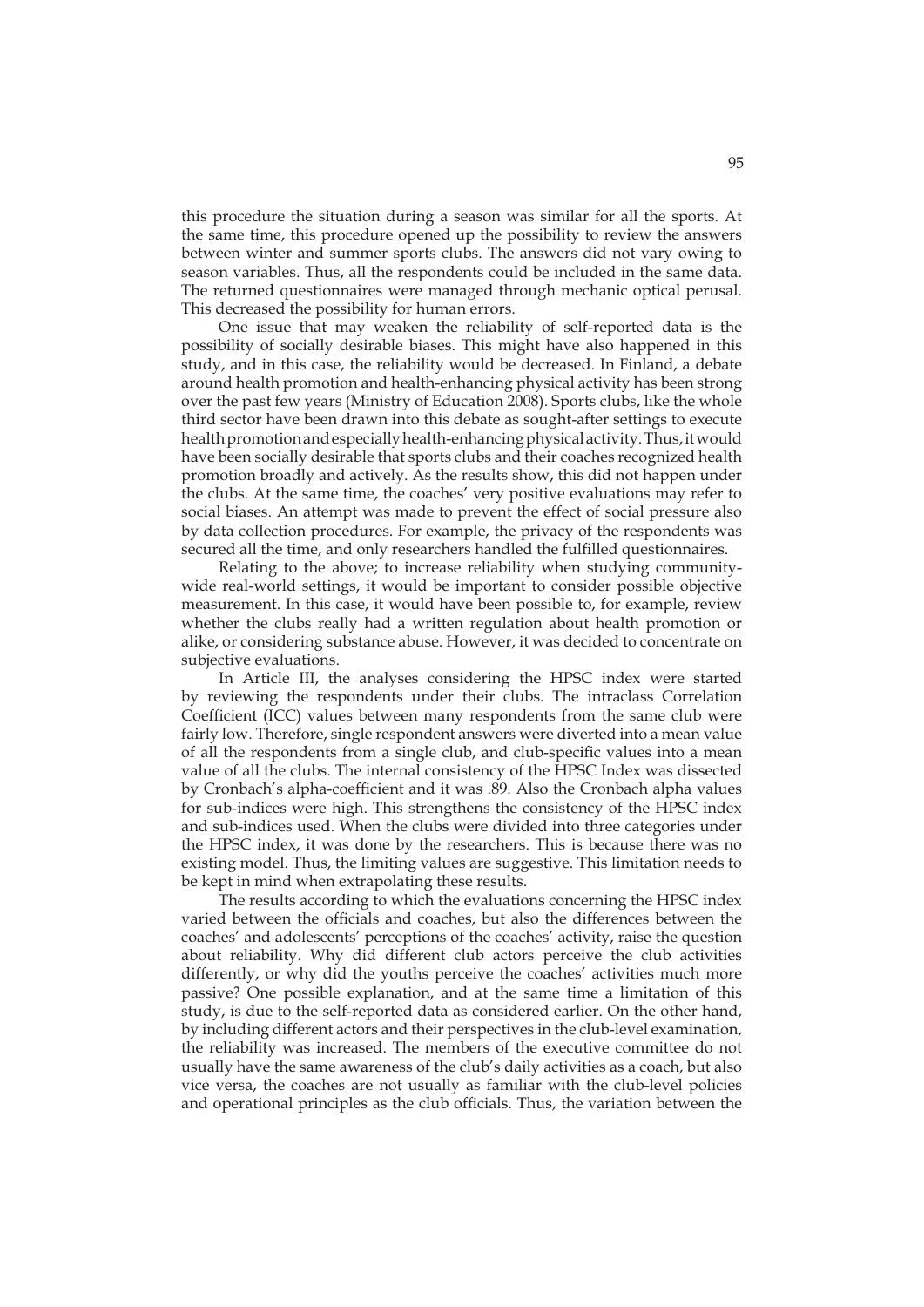respondents also validated the resolution to try to reach several informants from each club. The validity and reliability were improved compared with studies with one informant from a single club when more reliable information on the average situation of health promotion within these clubs was reached. This variation within the same club and even between e.g. different coaches may also express that health promotion is unclear for many sports club actors. This may decrease the validity of respondent answers. It should also be noted here that the concept of policy and the claims underneath might have been misunderstood by some of the respondents. The same thing happened to Hemphill et al. (2002), when most of their sports club respondents misunderstood the concept of alcohol policy.

Article IV concentrated on the health promotion guidance activity of the clubs towards coaches. The main concept was guidance activity within a sports club setting, which has not been determined before. It is seen in this thesis as similar to internal organizational communication. To avoid confusion among the respondents, it was described in the instructions of the questionnaires as "guidance can be either written or oral. The most important matter is that you (respondent) evaluate the activity level of your club considering the issue in question. Especially, regarding guidance, that has been done during the ongoing season". Nonetheless, some respondents could have misinterpreted this, and in this way the reliability of their answers decreased.

The answers of a single respondent were diverted into club-based values also under Article IV. Thus, the same limitations and strengths are valid. The distribution of the clubs under all the question batteries as active, fairly active or passive was done with 33% splitting. Here again, the limiting values are suggestive, and relative to the data in question.

The research questions considering the coaches' health promotion activity have a few methodological considerations. As mentioned in the statistical analysis, the emphases of the questions were different for each respondent group. The club officials evaluated club-level guidance activity, whereas the coaches and the youths evaluated the coaches' activity. This also means that the questions and claims underneath were in different form for each group. This had the strongest influence on the comparability of the coaches' and adolescents' third question battery, in which the question used, could be interpreted differently. The coaches' question had more emphasis on the general-level health promotion, whereas the adolescents' question may have guided them to evaluate more personal means. The other question batteries did not have this problem. Nonetheless, this margin should be kept in mind when interpreting these results. About two-thirds of the young male athletes represented team sports. This may have given more emphasis to the team sports. On the other hand, the statistical analyses were mainly executed by club-based mean values, which reduced this effect. All the young athletes were males, which have its effects as stated earlier.

The variation between the respondent group evaluations, especially between the coaches and the youths can also indicate distinctions in the reliability of different respondents. The only difficulty is to determine who are the most reliable? The coaches might overestimate and the youths might not remember. More research with different methods may be argued for.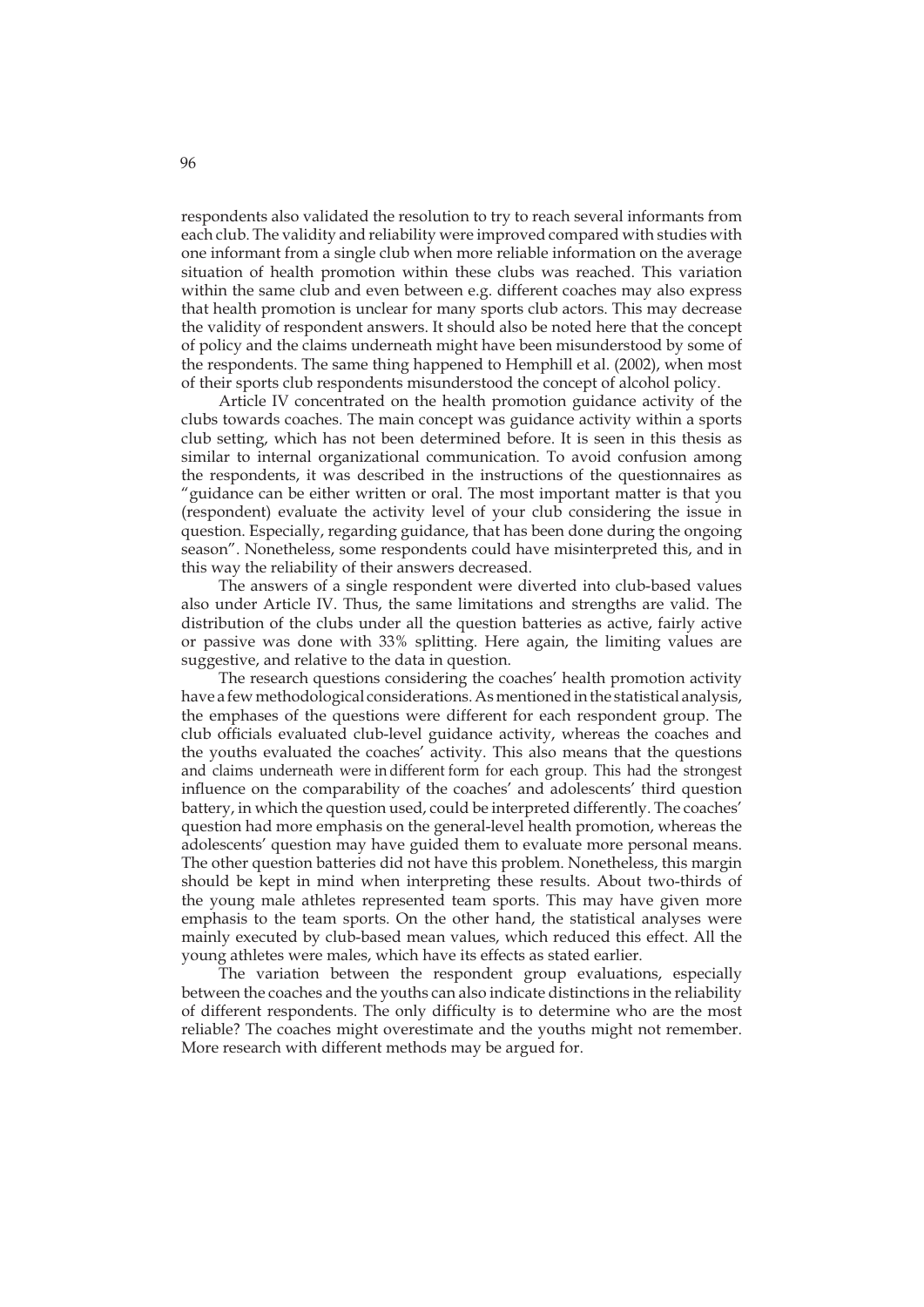# **10 CONCLUSIONS AND IMPLICATIONS**

## **10.1 Conclusions**

This study was the first, even internationally, to create the concept, standards and measurements of health promoting sports club for the youth and test these empirically. The most central conclusions from this study are:

- The Delphi study successfully identified the most relevant standards of the health promoting sports club. The standards were reliable and could be used in the subsequent stages of the study.
- The general health promotion orientation of the Finnish youth sports clubs was moderate, but variation between the clubs was wide.
- Ideologies and environmental health were quite well recognized dimensions of health promotion. Policy and practice levels need much more emphasis.
- The clubs health promotion guidance was passive in general. Clubs' guidance was fairly active concerning sports performance, but nonperformance time and various health topics were less emphasized.
- The higher health promoting status by profile was strongly associated with activity on guiding the coaches. Thus, the development work should be started on club-level general health promotion orientation.
- The coaches' activity was fairly active with regard to coaches' own evaluations. Young male athletes perceived the coaches' implementation much less active. The clubs' guidance activity was also lower than the coaches' statements of their health promotion activity.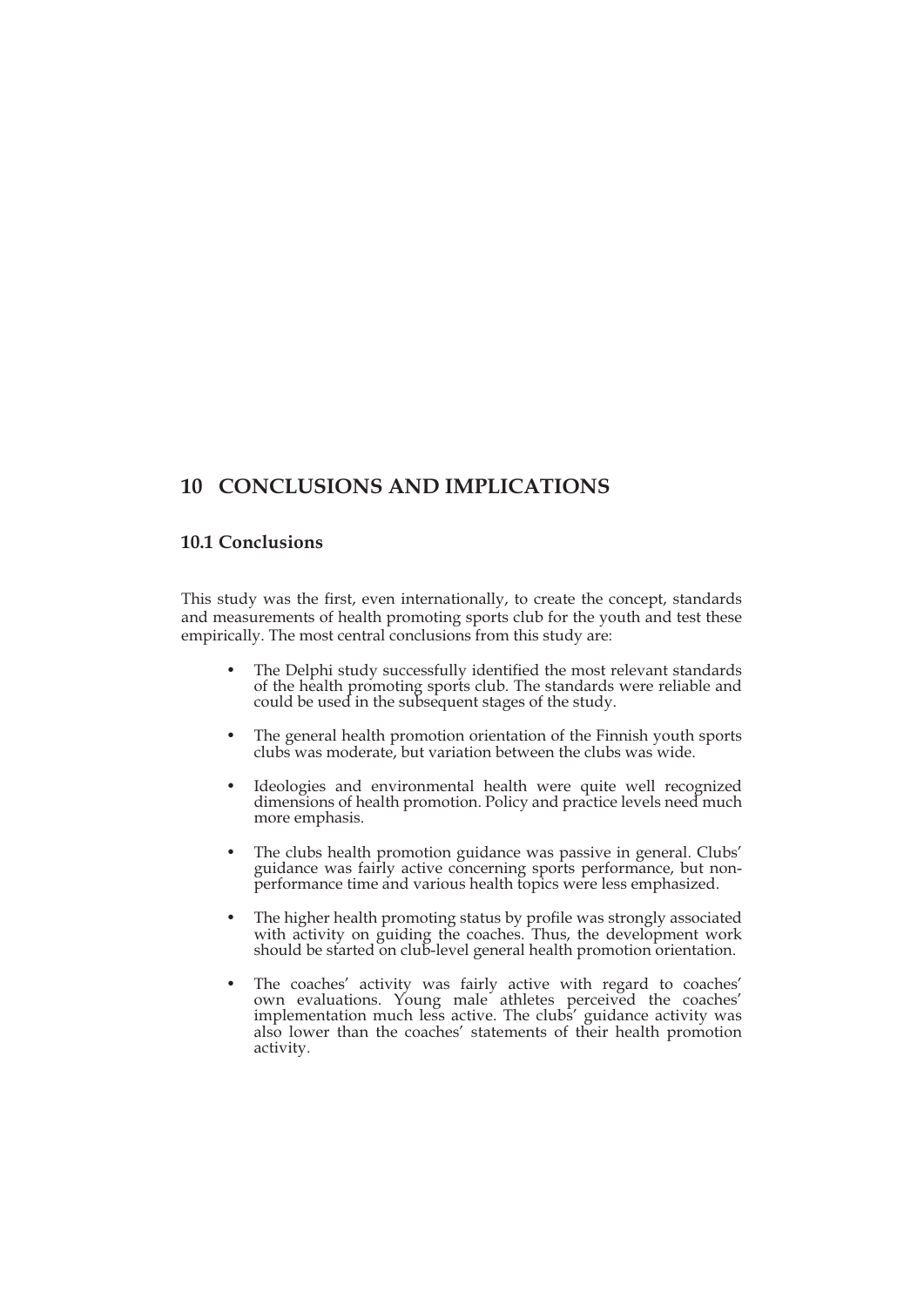### **10.1.1 Practical implications and recommendations**

Despite the fact that this study was conducted with an academic orientation and through scientific methods, it has several contributions to the practice of sports federations and youth sports clubs. First, the Delphi Study determined the most relevant standards for the health promoting sports club (HPSC). The standards represent such health promotion activities through which youth sports club activities are determined to be comprehensively health promoting. At the same time, the standards delimit the health promotion activities required of youth sports clubs. To improve or evaluate health promotion within youth sports clubs, these standards, or some of them are the ones to concentrate on. The issues, or some of those contained within the standards, could be useful additions to the contents of the coaching training at all levels.

Second, although, these standards can be used internationally, it should be pointed out that the standards are of a general nature and created under the Finnish sports system. We believe that the standards are adaptable globally, but one needs to take into account the unique attributes of the sports systems and clubs in question (Heinemann 1999; Thiel & Mayer 2009). Also to successfully implement these standards on the local sports club level, setting-specific characteristics, such as the organizational culture, the attitudes and beliefs of key stakeholders, the nature of the practice environment, the development history, the internal politics and broader social, economic and political context, need to be recognized (Poland et al. 2000).

Third, the Sports Club Survey described the current health promotion situation and activity level within Finnish youth sports clubs. Every fourth club was higher health promoting. This indicates that there is a need for development for the majority of the clubs. Thus, activities and development are needed in the whole field of youth sports.

Fourth, the HPSC Index described the current orientation of health promotion in youth sports clubs. The sub-indices more specifically pointed out the advanced and undeveloped areas. Ideologies were well recognized in general, but there is a need to invest more in environmental health and safety, and especially in health promotion policies and practices at the club-level.

Fifth, the result that Young Finland Association certified clubs were more likely to recognize health promotion on a higher level than other clubs supports the certification system. A similar system or integration with the Seal System could be one way to improve health promotion in the sports club activities.

Sixth, guidance activity of the clubs towards coaches was on a good level concerning sports performance. At the same time, the clubs were quite passive on guidance concerning non-performance time. It is important for the clubs to recognize non-performance time and its potential in the light of health promotion. The time within sports club activities other than sports performance is essential because many situations in which health-issues arise take place during these times. For example, when a junior team or group of athletes has a meal together, it is a natural situation for the coach to educate the youths on nutritional issues. The guidance activity of the clubs was fairly passive also on many health topics. The clubs need to give more emphasis on single health topics, especially on topics relating to nutrition and various substances, including doping. The clubs'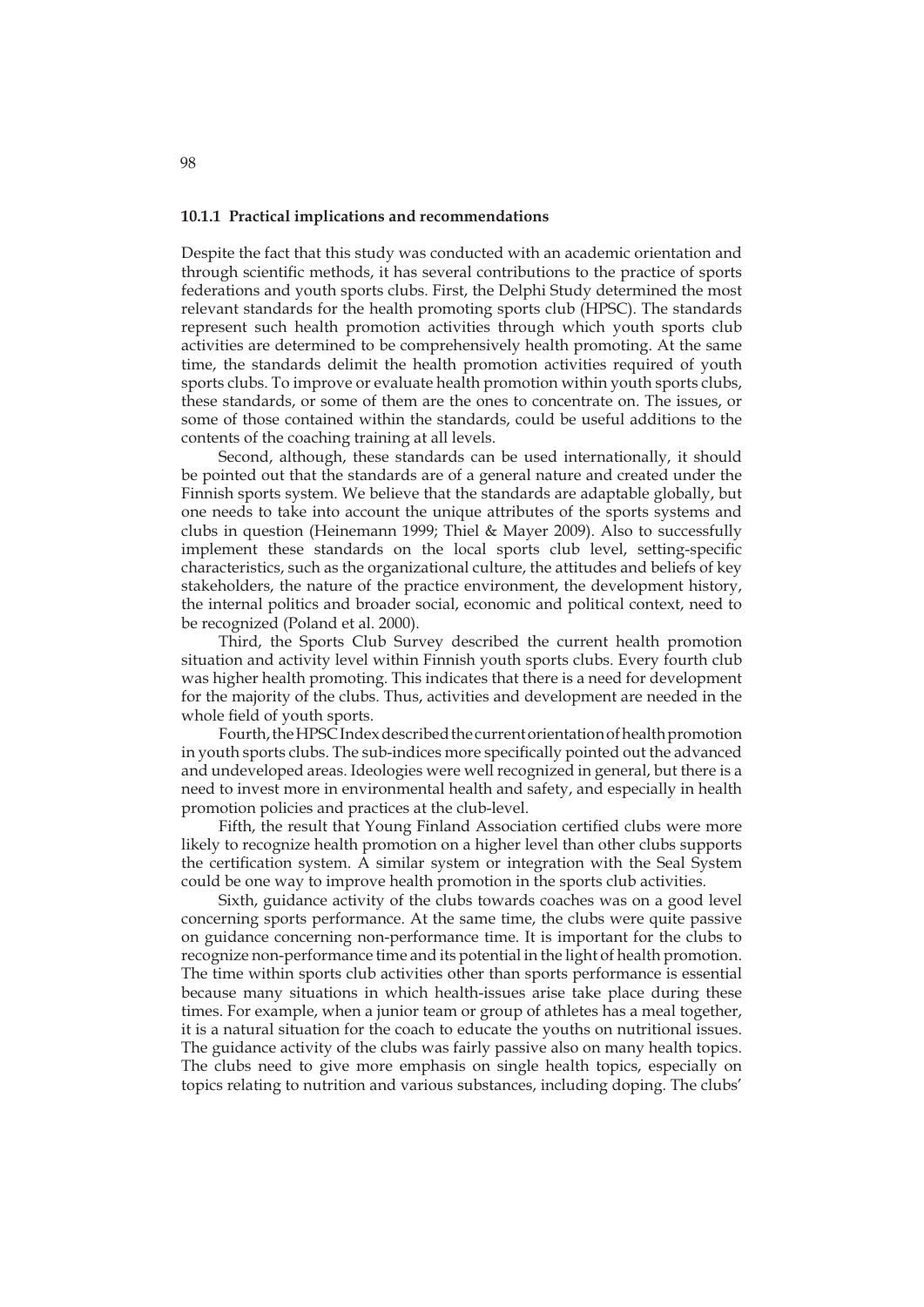guidance was less active than the coaches' activity<sup>5</sup>. This highlights the clubs' internal organizational communication (guidance activity) more e.g. in applying health promotion policies to practice by every coach.

Seventh, a strong association between the health promotion profile and guidance activity strengthen the assumption of the policy guiding the practice. Indeed, it can be recommended that the health promotion development work starts at club-level policies i.e. general health promotion orientation following the standards for HPSC.

Eighth, there was a clear difference between the coaches' and the young athletes' evaluations concerning the coaches' health promotion activity. If the youths' perceptions illustrate the reality, the coaches' activity needs to be improved. If the coaches' evaluations are correct, the message does not reach the youths, and the coaches' health promotion means need to be analysed and improved. Either way, health promotion should be part of sports coaching education and coaches should be provided with tools for more effective health promotion.

Ninth, the instruments used to evaluate health promotion profiles and guidance activity proved valid and reliable. The instruments can therefore be recommended to, first, sports clubs to evaluate their own activities, second, financial parties to evaluate the quality of sports federations and youth sports club activities in terms of health promotion, and third, international actors. Standards, for example, could be inserted into the financial criteria of a) Ministry of Education Grants to Sports Federation and Associations, b) Sector Sports Federations Grants to Clubs, and c) Ministry of Education Direct Grants to Clubs; and HPSC index used as an evaluation tool.

### **10.1.2 Future research challenges**

The standards and indicators to describe the youth health promoting sports club were tested in this study for the first time. It would be important to execute attendant studies that evaluate the repeatability of the measurements that were created and tested. Allied to this, even though the measurement used in this thesis proved valid and reliable, they were based on subjective evaluations. Also objective measurement would be important to consider and create. Consequently, it would be interesting to conduct a study in which objective measurements or a mixture of subjective and objective ones, are used.

There were several predefined decisions that needed to be made to limit disturbing factors in the sample. Thus, it would be interesting to study sports disciplines other than the ones studied here, or a wider portion of different sports, and consider athlete genders fairly. The latter one is especially important, because of the masculine and feminine characteristics considered in this thesis.

In this thesis the clubs' guidance activity was based on the evaluations of the club officials. To get more reliable picture of the clubs' activity, it could be also asked by the coaches, to what extent their club have realised this guidance, i.e. coaches' perceptions of clubs' guidance. Additionally, the guidance can be

<sup>5</sup> See eighth implication – differences in coaches' and young male athletes' perceptions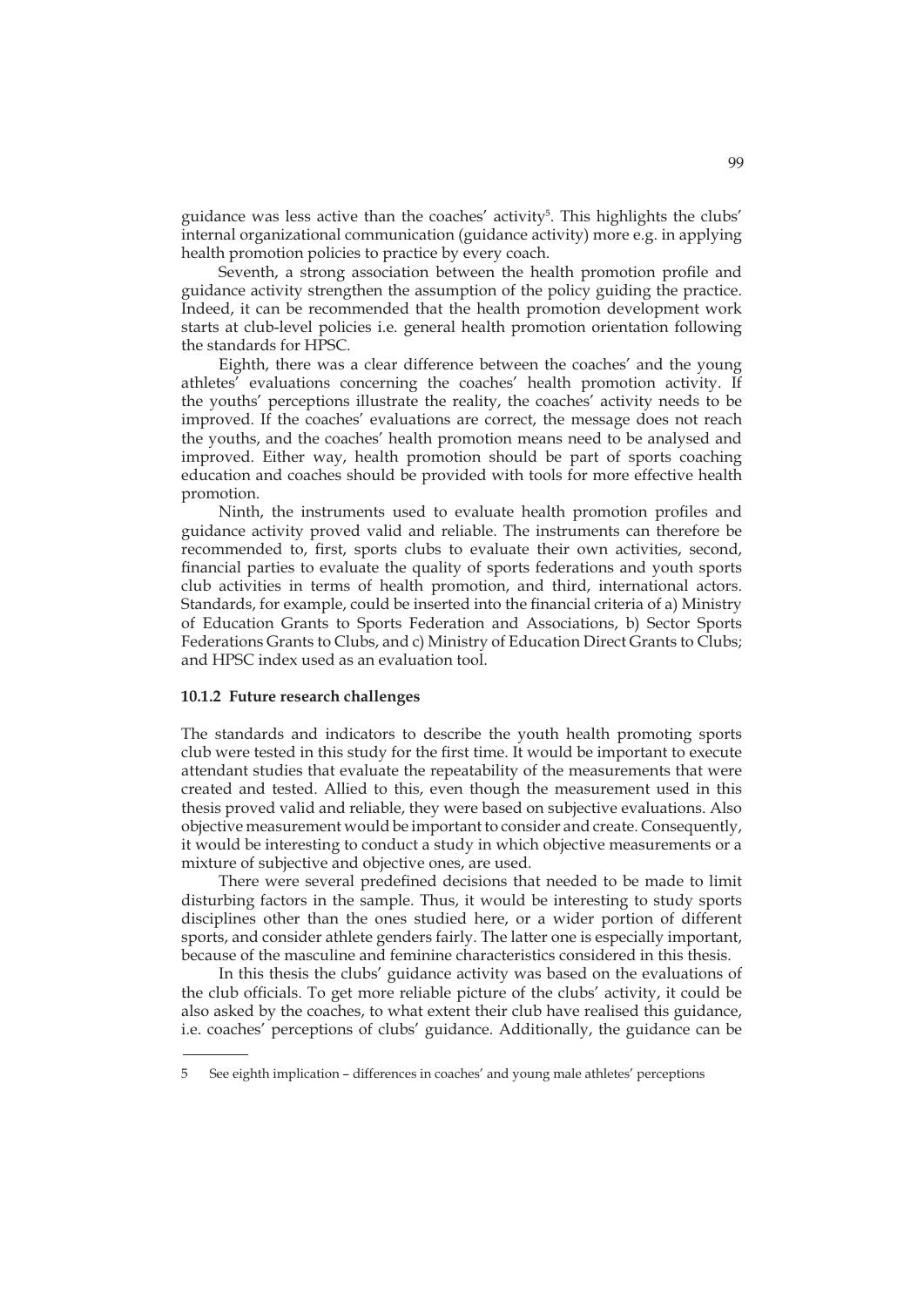examined more closely, for example who gave the guidance, how it was done and what did it consist of.

Since there was a clear difference between the coaches' and the youths' evaluations concerning the coaches' health promotion activity, it would be interesting to study coaches' health promotion means in daily coaching more closely. What is the real activity level? And why did the young athletes perceive the coaches' activity so differently? Here, also qualitative research methods like observation could be used.

The standards and measurements were created and tested in the Finnish context. Even though the sports systems in different countries differ from the Finnish system, the instruments (HPSC Index, sub-indices, clubs guidance and coaches' implementation activity tools) could be adapted worldwide. It would be interesting to compare health promotion orientation, clubs' guidance and coaches' implementation activity in youth sports clubs between countries.

This thesis described the current situation and strengths and weaknesses of health promotion within youth sports clubs. It would be interesting to execute health promotion intervention studies for the clubs; for example, to examine, through a longitudinal research frame, whether improvement in clubs guidance activity, leads to activity in coaches' implementation, and further to the individual level of adolescents on their behaviours, habits, and health status.

## **10.2 Guidelines for health promotion policy and practice development in Finnish youth sports clubs**

The following guidelines are created on the basis of the results of this research, implications derived from those, other evidence in the field and general principles of health promotion planning. The guidelines aim to advise youth sports clubs to practically improve their health promotion activities. The role of the national bodies is also considered.

The basis of the guidelines is first of all to recognise that the development is a process, not a project, which will and should take time. Secondly, the guidelines emphasise that health promotion can and should be integrated into existing sports-related policies and practices. Many times it is "only" a question of a slight change of a point of view. Finally, it should be recognised that improved health promotion activity, not only benefits public health goals, but will most likely have positive effects on the health behaviours, health and overall wellbeing of sporting children and adolescents, and throughout these on sports performance itself. Added investment on health promotion could also be one response to health problems of contemporary society like obesity. Youth sports clubs are facing these same problems e.g. more and more children commencing activities are obese. This can not be ignored, but should be taken as a challenge to do something about.

The guidelines are divided under policy and practice levels. In this case policy-level refers to club-level activities and practice by both the club as a whole and individuals within it. Many times, club-level activities are in the form of policies, and therefore, these two concepts slightly overlap. Guidelines have a three-level structure. First, the actual guideline is presented; second,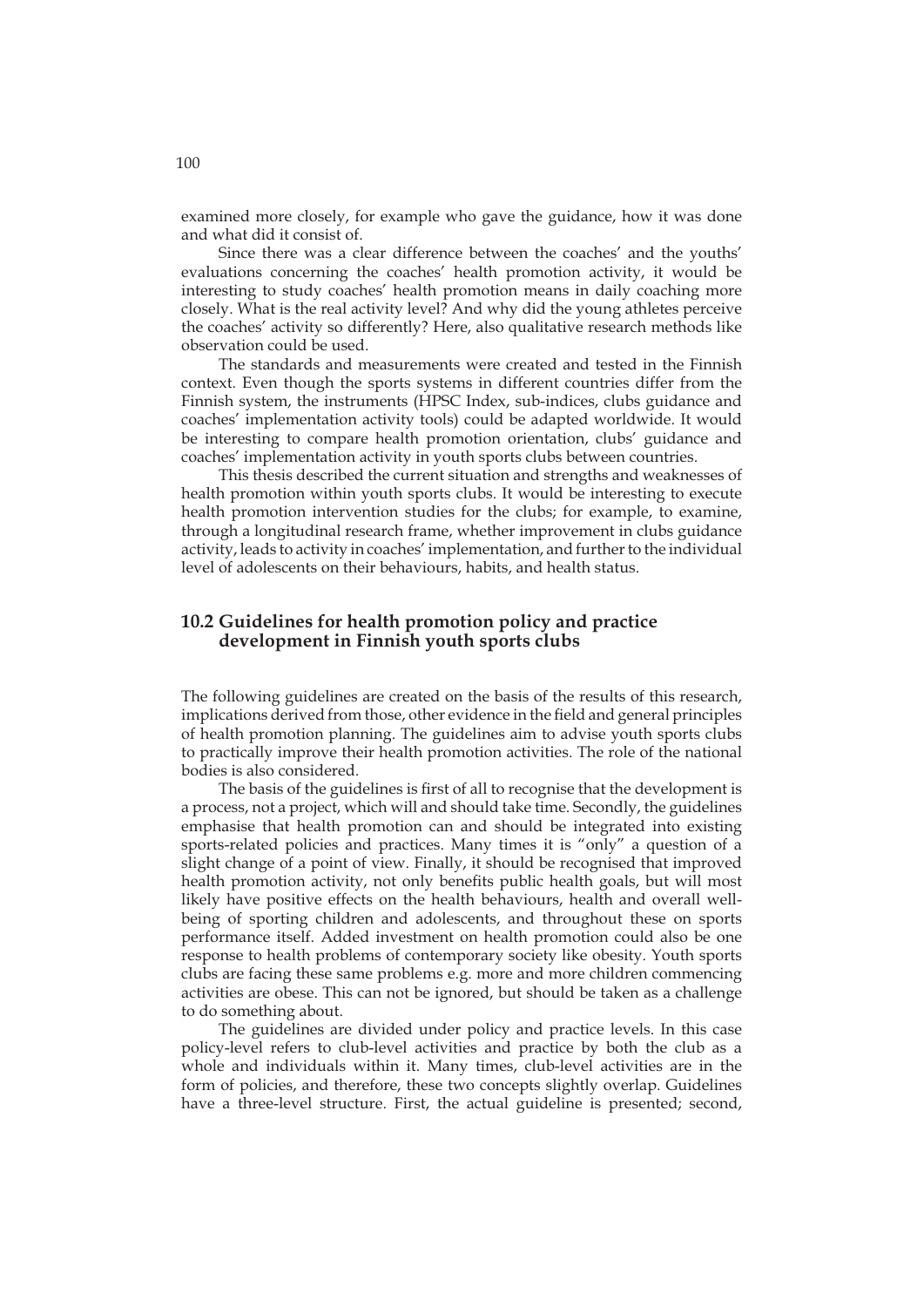the importance of a guideline is reasoned and justification for the guideline in question stated; and finally, a practical example is illustrated. Considerations are also made concerning key priorities and resources.

### **10.2.1 Policy development**

Policy in sports clubs refers, as stated earlier, to publicly established determinants or guidelines of the objectives and philosophy and activities of the club. Policy is often seen to determine and guide practice. In youth sports club frame, policy refers also to activities a club can and should do before moving towards practical implementation. The question is what is needed before implementation? For example, it might seem self-evident, but to be successful here, all the key actors need to be engaged and motivated. This is why the first guideline pertains to the state of will to practice health promotion within various stakeholder groups, which needs to be clarified. The following guidelines can be given for policy development:

## *Guideline 1: Determine the current state of will to practice health promotion in your club.*

*Reasoning:* If there is enough endorsement and positive attitude towards health promotion, it is more likely that people are ready for change and will engage to the related aims.

*Practical example*: A club could arrange a workshop in which participants from various stakeholder groups (club officials, coaches, athletes and parents) have an opportunity to express their opinions about fundamental aims of the club activities and/or of the importance of health promotion as one of the aims. A consensus statement is the goal. It should be reminded that a consensus should not need to be unanimous, but should be good enough for all i.e. compromise. Or if this seems to be too ambitious a way, a club can debate on health promotion position during an executive committee meeting.

## *Guideline 2: Determine the health promotion aims, turn these into a written form, and convert the aims into the "language of sports"*

*Reasoning:* If the above mentioned consensus is reached and health promotion determined, as one of the fundamental aims, more detailed aims should be generated. These aims should thereafter be transformed into a written form. When the health promotion aims are in a written form, it is then transparent and publicly stated, and, written text remains even though people may change. It is also important that the aims are written in understandable form. Thus, it would be helpful to use sports-related terminology.

*Practical example:* Often, the prior aims of Finnish sports clubs are written into the association regulations. Sometimes the clubs also have written operational principles. Health promotion should be included to both of these. An example of sports-related terminology here is that instead of using a concept of healthy lifestyle, use a concept of sporty lifestyle. Even if there might be some difference between these two concepts, sporty lifestyle is somewhat closer for those participating club activities. It can thereafter also be determined more specifically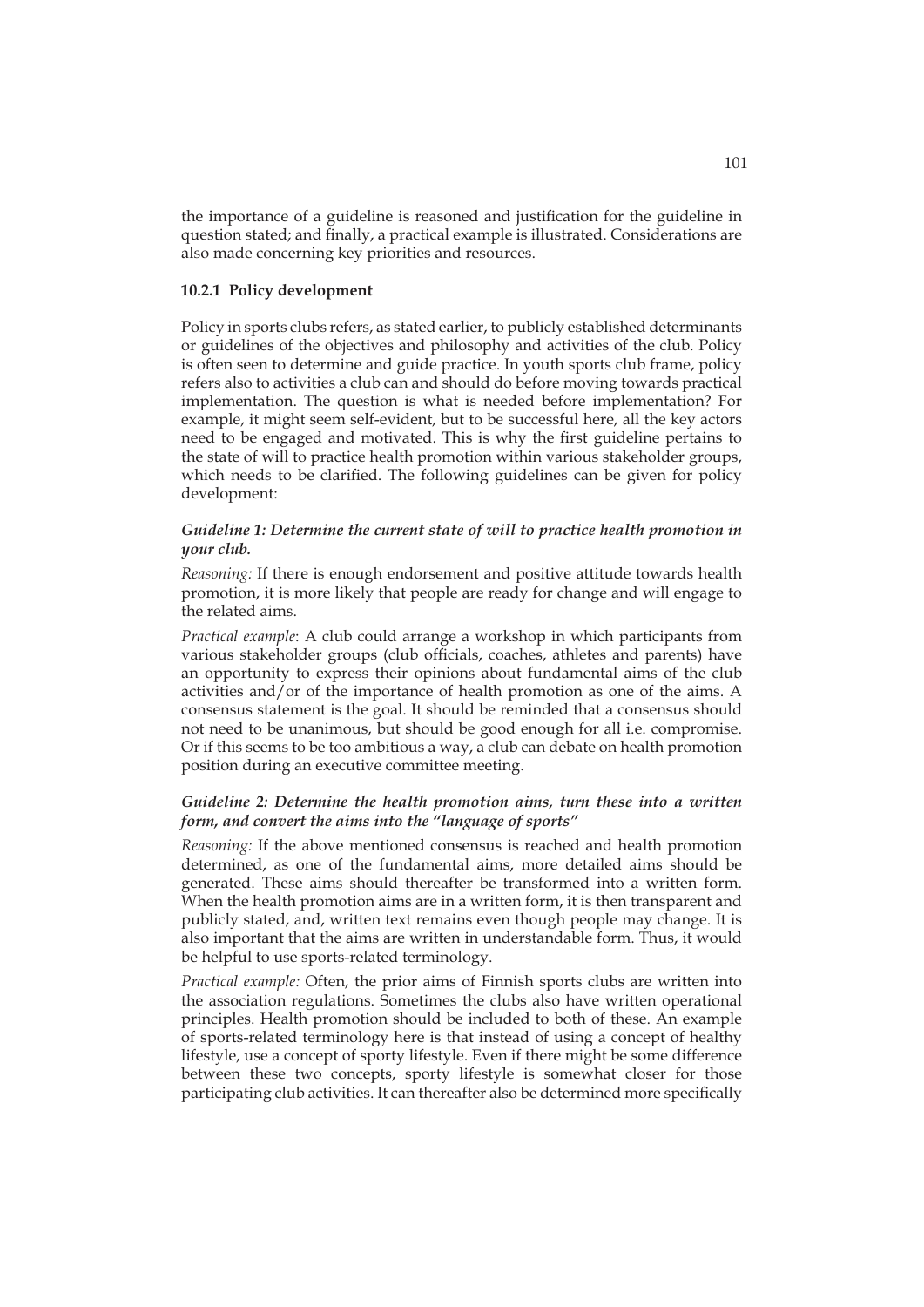what is meant by sporty lifestyle, such as if it includes nutrition, substance-free habits etc.

### *Guideline 3: Prioritise the most relevant health promotion aims.*

*Reasoning:* There are several health-topics in health promotion that can be targeted, such as, physical activity, nutrition, sleep, substance-use prevention and mental health. Also, policy and practice level activities differ from each other. Therefore, it is important to consider which health promotion aims are relevant, suitable and feasible for each club, relative to other sports-related aims and resources. Because of the importance, always include some substance-related aims for both young athletes and participating adults.

*Practical example:* One possible starting point could be to choose three or four health-topics that are the most important. A three or four year plan can then be formulated, during which one topic will be concentrated on each season. For example: in the first year, substance-use prevention; second year, nutrition; third year, sleep-issues; and so on. Thereafter, prior activities should be selected. This varies depending on the club in question. A club that has not done much yet needs first to create substance-related policies, for example, it should make a stand on alcohol use of involved adults; is it allowed or not, and if it is, where and how much? Similarly, for smoking; is it allowed or not? If it is, where could it be done? A club that has already made these definitions of policy may develop its policy further. It may, for example, consider how smoking by an athlete should be intervened in; does a coach in this kind of situation always need to inform the parents or not? If not, when not, such as after the first time? And how should a coach react to and broach this situation, e.g. advice the athlete on the disadvantages and health issues related to smoking?

### *Guideline 4: Consider both financial and human resources that can be invested in the health promotion development work.*

*Reasoning:* It is important to realize that any development process needs resources, at least human and time resources. This development work might be started in the form of a project. In this case there might be financial possibilities available. Consider for example your clubs capabilities to apply money.

*Practical example:* Create a realistic timeline for the development. Five years can be considered as short-term in this subject matter. Consider who needs to do what; what is a reasonable input i.e. time resource that a head of coaching or coaches invest in this, annually and for the five year period? Examine possible and available finance sources, and the requirements for applications and projects. You can also try to discover if someone could be available to consult your club – possibly a parent of an athlete?

### *Guideline 5: Designate a certain person to lead the development process.*

*Reasoning:* It has been found in previous research that there were notably more health promotion policies in a club in which the policy development was assigned to a certain person (Dobbinson et al. 2006).

*Practical example:* This designated person can be a member of executive committee or some other club official. The person can also be drawn from the parent body;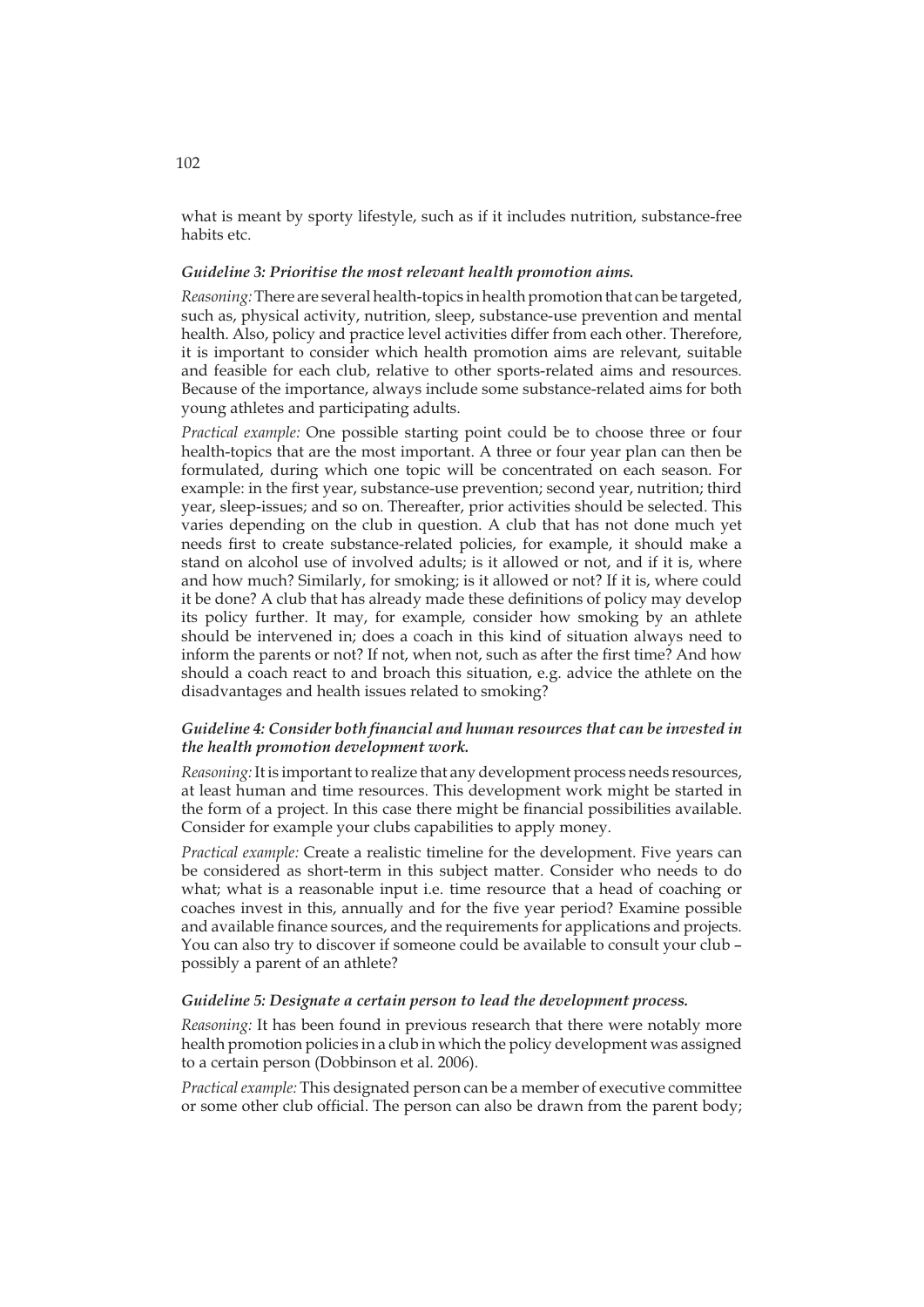there might be someone among the parents who has a profession related to healthcare or a common interest to health promotion. Map out the situation. Development can also be directed to a working group, but it is important that it is official and has a leader.

### *Guideline 6: Engage all the participating club officials.*

*Reasoning*: It is important to realise that there will also be resistance for change. Still, it is important to get all the club officials to act towards the same goals. Early adaptors may be used as facilitators in convincing the less enthusiastic individuals.

*Practical example:* Here, internal organisational communication is crucial. A club should inform all stakeholders of these health-related aims and policies. Existing channels of communication and forums such as parents' meetings may be used. It is important to continue this communication throughout the season, in which case, good practices like successful nutrition education by early adaptors should be used as examples and to boost the motivation of others.

### *Guideline 7: Collaborate with other clubs.*

*Reasoning:* Sharing ideas on policies and best practice is a way to improve health promotion without always needing to create everything by yourself.

*Practical example*: Collaboration can be used also in many practical actions such as in organising coaching education. Collaboration can be done with other clubs from the same discipline, but also with clubs from other disciplines. Existing contacts are the way to start.

### *Guideline 8: Evaluate the feasibility of health promotion aims regularly.*

*Reasoning:* It is important to realise that evaluation is usually a complex task. This kind of expertise often needs to be brought in from outside sports clubs. It is also important to notice that the planning of evaluation should be started right at the beginning of the development process. However, evaluation methods should be adequate and suitable for this kind of use. It should be remembered that the purpose of evaluation is first of all the development of activities, through finding out whether the existing activities are effective with relation to the policies. Proper evaluation plans, methods and indicators for both the short and long term should be created.

*Practical example:* The main point in evaluation is the same for sports and health related aims; are policies executed effectively in practice, and are the aims reached? It is a question of having a clear chain between aims, policies, activities and final outcomes. How can we prove that our tobacco policy leads to activities? And that activities lead to expected outcome? A policy-level example could be the situation in which a club has created a new policy on how the coaches should act in a case of snuff use by an athlete. It should be monitored whether these occasions have occurred and have the coaches followed the policy (practice evaluation). Thereafter, it can be evaluated whether the policy is feasible and relevant. This evaluation can be reported as part of the general annual report of the club activities.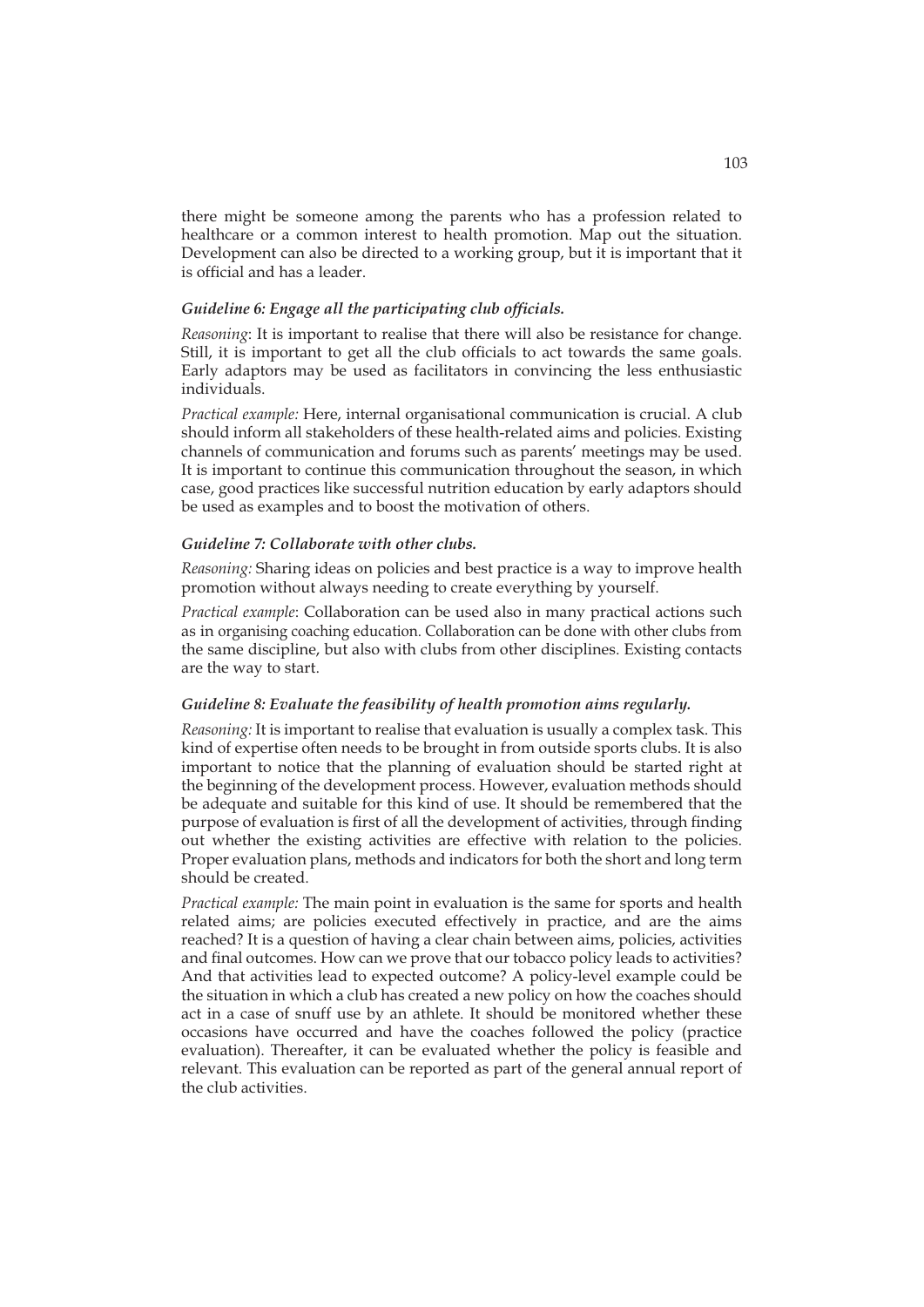### **10.2.2 Practice development**

Practice in youth sports clubs applies to daily activities conducted by different practitioners, mainly coaches, when operating with young athletes. So here it is mainly a question of coaching practice and coaches activities within. Still, these guidelines are for clubs i.e. sports clubs role as an organisation to increase health promotion within coaching practice. The main question from the club's point of view is how to get coaches to execute health promotion actions that have been determined in the club's policies? The answer to this question relies on following key priorities that are: coaches should be guided and their motivation and commitment secured. Also, coaches' knowledge and skills need to be improved. This means for example, that a club should arrange education for coaches. The following guidelines can be given for practice development:

### *Guideline 9: Create an action plan for implementing policy-determined aims.*

*Reasoning:* To ensure that those health promotion aims determined in the club policies are met, you need to carefully plan what is implemented, how and when, and by whom.

*Practical example:* Here again, prioritising is helpful. A club can for example, choose one health-topic per season to focus on, or alternatively a few activities. The Finnish Ice Hockey Association (FIHA) for example has implemented a three year time cycle for its health promotion program (Kokko 2007). In this program, the first year focussed on substance use prevention, especially snuff use, second year on nutrition and third year on sleep/rest and hygiene, under which several possible activities were established. FIHA officials responsible for the program implementation chose all the appropriate activities to focus on during each year of the program. There were also guidelines for other levels (club and team) in addition to what was determined the FIHA and its regional actors should do. This, at the same time, clarified what was expected by the club or coaches.

## *Guideline 10: Invest in internal organisational communication i.e. guidance activity.*

*Reasoning:* To get club-level policies into practice, a club needs to invest heavily in communication. The main idea here can be simplified into a saying: even the best policy will not lead to good practice, if it has not been successfully communicated to practice-level actors. This refers mainly to the activity of club officials towards coaches, but also to other stakeholders, such as parents.

*Practical example:* This guidance can be in an oral, written or educational form. It is again important to recognise that the selection of proper means is dependent upon the existing ones. This means for example, that if a club has a tradition of having a conversation between club officials and each coach or a group of coaches at the beginning of season, then use this existing forum. On the other hand, health promotion emphasis can be integrated into a coach's contract, if there is a tendency to do one. Also, if a club has an internal education system for coaches and other officials, health promotion matters can be integrated into those.

104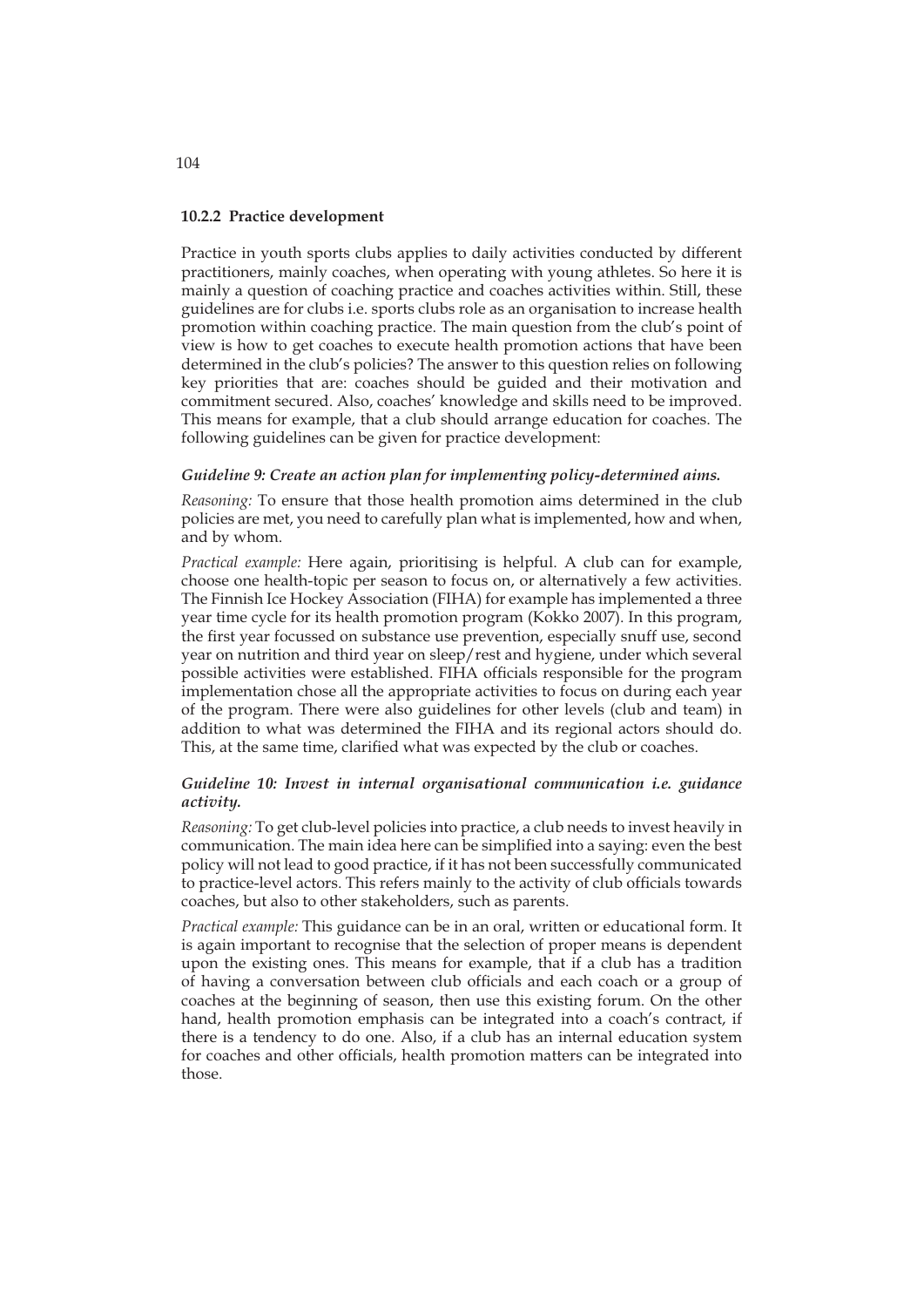## *Guideline 11: Motivate the coaches regarding the importance of health promotion.*

*Reasoning:* A key to success in traditional settings-based initiatives has been a rising of the awareness of the link between the core-business of the setting and health promotion. This is also a key to motivating the coaches to become more interested in health-related matters. It is important to use the language of sports again and crucial to turn the focus of justification from health being important as recognised in youth sports because of societal importance, to health being important because of sports and sporting youth. From a coaches' point of view, the main questions are why should I take health promotion into account, and what are the benefits for me and my athletes? You have to be able to answer these questions. A simple phrase, youth who sleep enough, don't use substances, take care of their nutrition etc., also perform and develop better than those having less healthy habits, could serve as a starting point and awake interest in coaches at all levels.

*Practical example:* This motivation enhancement can only be done by getting the coaches to consider the issue, for example as part of a normal coaching education. Coaches must consider this issue themselves, and through their own coaching behaviour and athletes. What is the meaning of health in sports and to athletes? You might also use negative connotations in this; what happens if your athlete is ill? What if your athletes only eat unhealthy food, like fast food? If you have just done physically hard exercise and your athletes would smoke right after it, what would you think about it? And after these considerations, personalise the health issue by asking how much you have invested into issues such as the ones given above? If this is done in a correct way, and the coaches' state that not much activity has taken place, be positive and motivate them to invest more in the future.

### *Guideline 12: Educate coaches and other club officials.*

*Reasoning:* According to research findings, sports coaches are willing to enhance the volume of health promotion and education within their coaching practice, but they often don't know what to do, they lack the relevant knowledge and skills. There is probably a similar situation among other club officials. For a club to expect coaches and other club officials to increase health promotion activities, education must be provided beforehand.

*Practical example:* There are basically two ways of provide the education; internally and/or externally. Internal education can also be done in two ways. Health promotion matters might be integrated into existing educational activities, like coaching education or health promotion specific training might be arranged. The latter might mean lecture(s) by a health professional for all the club official groups at same time. Here, the lecture might be targeted towards a specific health-topic, like nutrition. External education is provided by many parties, like national sports federation, regional sports organisation, or it might be a health organisation, like a course in first aid. Consider how you could encourage people to participate. Pay their participation fees and other costs if possible.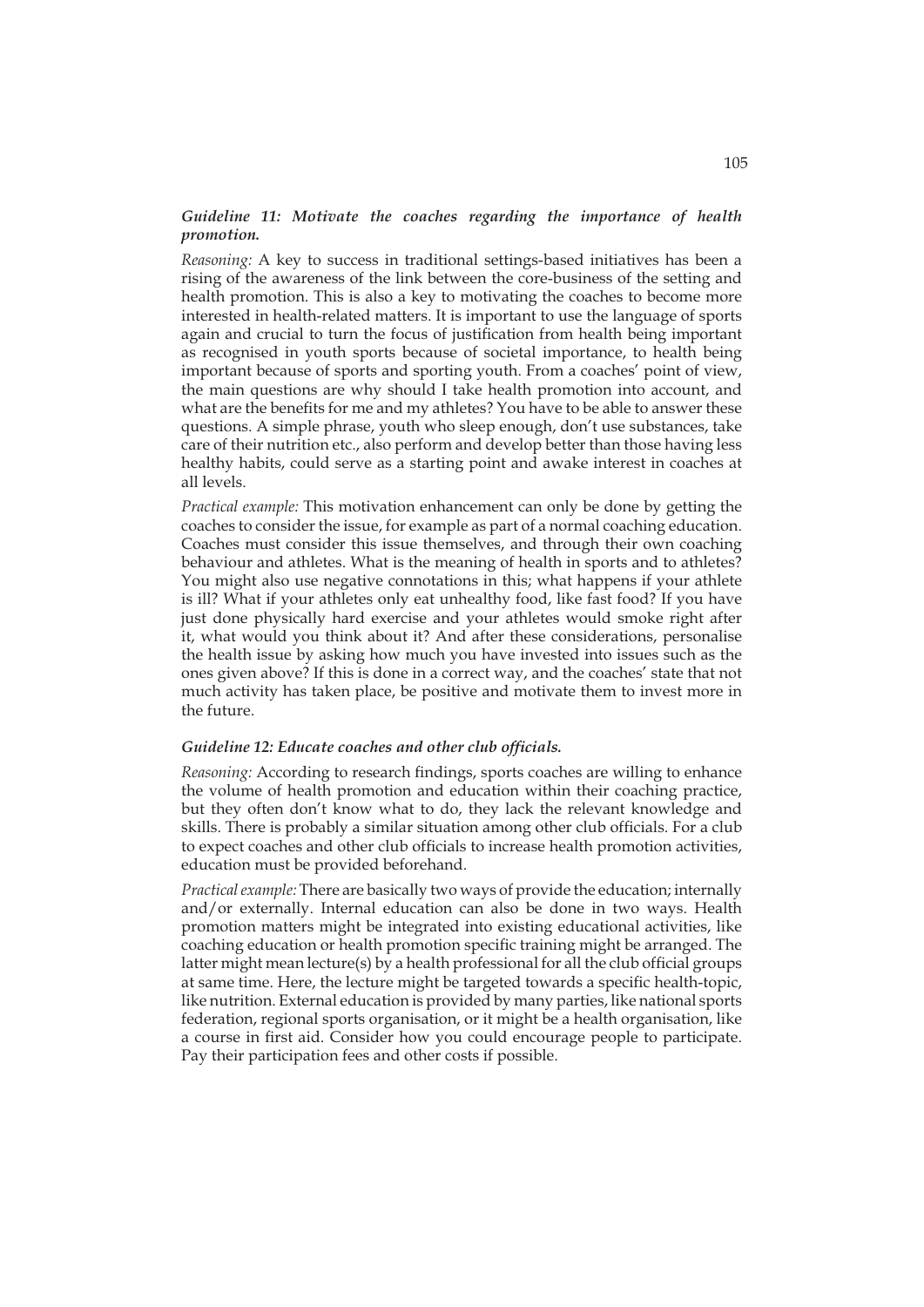## *Guideline 13: Monitor health promotion activities in daily practice.*

*Reasoning:* There are usually many different sub-groups within a sports club. It is important to assure that all of these are following the health promotion policy or operating principles of the club. This means that a club and its officials should regularly observe the daily activities to assess the prevalence of health promotion.

*Practical example:* This observation can be done in many ways, like visual observation, discussions with coaches, parents or athletes or through questionnaires. Active monitoring during the whole season will help the evaluation, as information is gathered throughout the season and not only at the end of it. Monitoring also provides knowledge during a season. If some policy or practice is not working properly it is recognised and it is possible to be rectified.

### *Guideline 14: Evaluate practices with relation to policies.*

*Reasoning:* As it was important in the policy section to evaluate the feasibility of health-related policies, it is here important to evaluate whether the activities executed meet the aims of the policy. Over all the evaluation is important for two reasons. First, it is important because it helps to improve the development process. And second, it is possible to get the evidence to prove the benefits of the activities.

*Practical example:* The key point in evaluation is to recognise a link between the aim, activities and expected outcomes. For example, if it is aimed to increase knowledge of the coaches, it should be monitored what activities are done in order to improve this knowledge and thereafter it should somehow be able to measure whether coaches' knowledge has been improved. Another example relating to the policy section is a new policy for snuff use intervention, when practice monitoring should focus on how many occasions snuff use has been identified, and have the coaches followed the policy. Furthermore, it should somehow be evaluated, how did this intervention effect the youth in question? Reporting may be as follows: we had seven occasions on which snuff use and subsequent intervention by a coach was identified. And then following the club policy, were parents always informed about this? And was there anymore snuff use after the intervention? It should be highlighted here, that these examples were considered on the basis of an ideal situation. The evaluation methods used depend on the resources and knowhow available. The most important matter here is that evaluation is recognised and considered all the way and done in some form.

## **10.2.3 Key priorities**

Since there is a wide variation of youth sports clubs in Finland, the key priorities should be determined club-specifically. Key priorities are also different for those clubs taking the first steps in health promotion than those advanced. Sports club's health promotion profile i.e. current situation could be clarified by HPSC Index. This way both current strengths and weaknesses would be discovered and key priorities could be determined.

## 106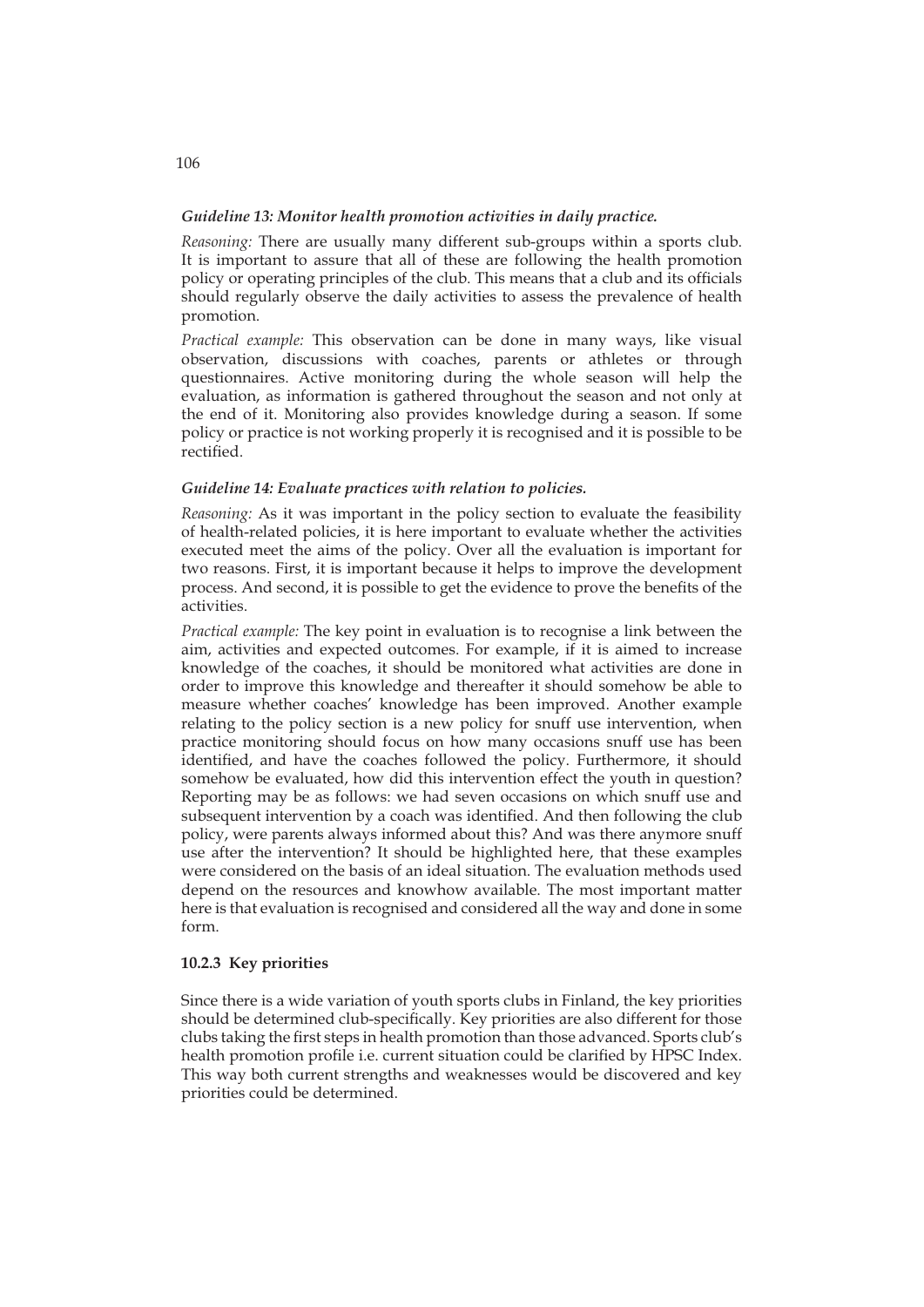On the basis of this study, ideologies were very well recognized by the clubs in general, and to some extent, environmental health and safety issues were also recognized. Health promotion policies and especially practices were much less recognized. Thus, there is a particular importance to invest in developing health promotion policies and practices. That is also why the above guidelines were aimed towards policies and practices. Since policies tend to guide practice, it can be recommended that policy-level development is concentrated on initially.

Within the above guidelines some hierarchy can be found. Under policy development it is obvious that to move forward a common interest in these issues needs to be evident. Also, there is a need for the ability to prioritize a broader list of aims. Even when different guidelines have not been numbered as step one and two and so on, one may consider the structure of those in this way.

#### **10.2.4 Resource allocation**

Resource allocation was already considered to some extent under the guidelines. The perspective to resources here can be seen as two-fold; the resources needed for development, and development as evidence for future resources.

When we consider the resources needed for the development work, the underlying aim is to get health promotion activities integrated into existing practices, and it can be said that when this aim has been reached no extra resources are needed. But at the initial stage, the development needs investment of both time and money. It might be a good idea to start this work in the form of a project. Financial support from the Ministry of Social Affairs and Health is available for health promotion-related projects, and funding can be applied for in the form of a health promotion annual grant. There is also financial aid from the Ministry of Education grants for sports clubs (see below) or from municipalities.

Another perspective to resources is that this development work in health promotion is one way to prove the wider positive impact of club activities on the health of participating children and adolescents, on top of the more recognized physical benefits. The evidence for this may be reached when the development work is well documented and evaluated. Here, HPSC Index is an appropriate tool. As it has been recommended already earlier in this thesis, HPSC Index might also serve as an evaluation tool for municipalities and the state when allocating the financial support for youth sports clubs.

## **10.2.5 Guidelines for other organisations**

Physical activity and sports have been recognized as important elements of wellbeing and health of individuals. This link has been emphasized in many national physical activity-related documents (Ministry of Education 2008, 2009a and 2009b). Physical activity and sports have been seen as vehicles to achieve the task of well-being of the state. One important question concerning this thesis, is what the role of youth sports clubs could be here? According to theory overview and results of this thesis, the answer to this question is: the sports clubs can promote the health of children and adolescents comprehensively i.e. physically, mentally and socially. Thus, it can be stated, that the value of sports club activities is yet undervalued and under-resourced.

The role of national-level organizations in the context of health promoting sports clubs may be put in a form of a question; what should national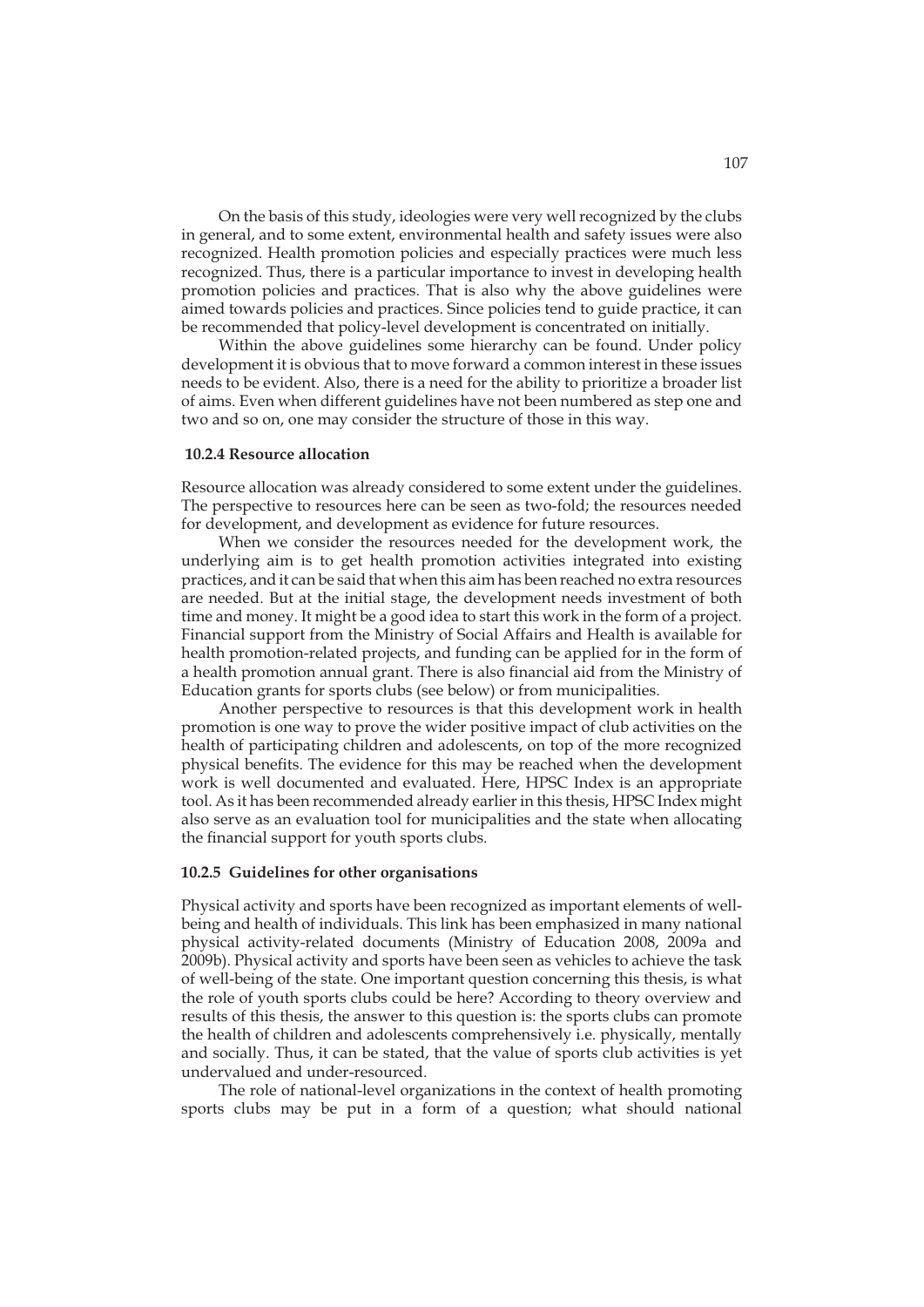organizations initially do so that the sports clubs have the possibility to increase health promotion within their activities? The following four larger entities for this are concentrated on in the guidelines; supervision of the interests of sports community and especially clubs, enhancement of the issue towards the clubs and their actors, development of health-related education and financing.

Supervision of the interests is a fundamental task of national organization. In a field of sports and with relation to sports clubs, it is often a question to secure the grounds for voluntary civil activity. This has gained even more importance when the EU and European Commission have not recognized or have undervalued this construct, in a field of taxation for example. It is a high priority for these parties to continue this work and to secure the operational preconditions for local sports clubs.

The national organizations have a leading position within their sports or in their segment. It would be important for them to consider the position of health promotion in their field. And if they come to the conclusion that health promotion is an important issue, they should manifest it. This would most definitely encourage the clubs to start or continue investing to this area.

Similarly to club-level, health promotion issues are not yet at all, or only minimally, included into sports education by national federations like coaching education. The current work of the Finnish Sports Federation and its partners in the VOK process i.e. development of new guidelines for level one to three coaching and instructing education in sports in particular, has identified health promotion as one of the three key areas in coaching and instructing education (VOK 2007). There are clear guidelines for each level on what are the prior issues in health promotion in coaching education. It is at this time important that all sports federations follow the guidelines and include health-related issues in their education. It is thereafter possible for clubs to send their coaches and instructors to these education events which are external to clubs. It could also be recommended for the sports federations to start considering a similar development process to integrate or increase health promotion in other existing education such as sports management education.

To facilitate development in health promotion at the club-level, financing is crucial, especially at the initial stages. Governmental bodies, state and municipalities, should either increase or redirect their funding for clubs. Indeed, a new financial mechanism – direct financial support for clubs by the Ministry of Education – was introduced in 2009. For youth sports clubs this means an increase in financing, and for adult sports, a new opportunity to get support for the club. Youth sports the clubs can either apply for money for a new employee in the club, or for the general development in the club. Concerning the latter, the criteria for applications were at a fairly general and non-specific level. It was not specified, in spite of the recommendation of the working group for national physical activity and sports program, what kind of a development was aimed at. The working group recommended that in this area health- and educationrelated development aims should be emphasized (Ministry of Education 2008). It can therefore be recommended that health-related aims should be added on the funding criteria of both the state and municipalities. Also national sports federations may consider how they could support more local-level clubs. This may be done also through other forms of support, like providing free education. This development trend should be continued.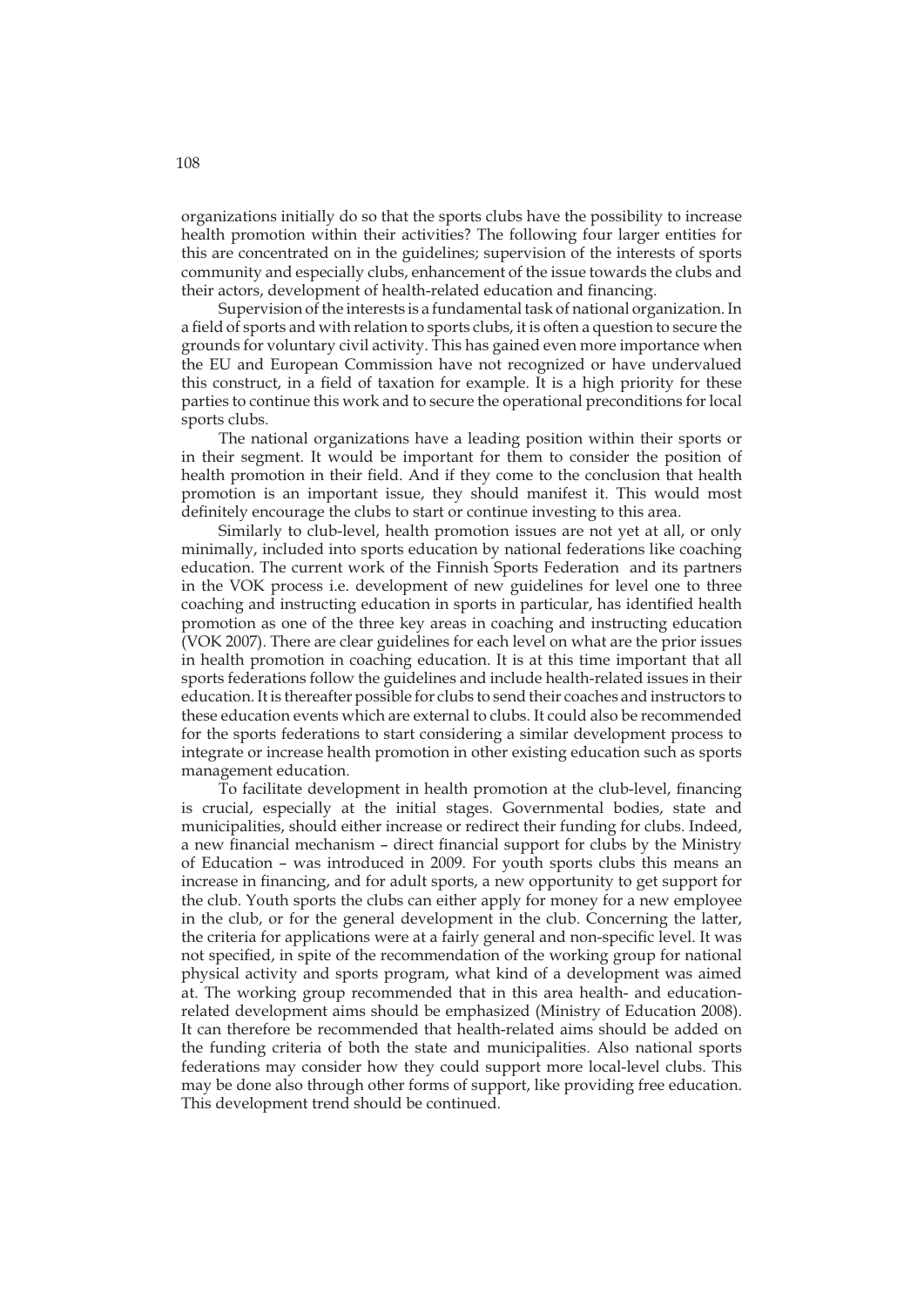# **11 YHTEENVETO**

Lasten ja nuorten urheilu- ja liikuntaseuratoiminnan tärkein tehtävä on liikunnan järjestäminen. Fyysisen aktiivisuuden osalta seuratoiminnassa liikkuvat nuoret ovatkin ei-seuratoimintaan osallistuvia nuoria aktiivisempia. Fyysisellä aktiivisuudella on merkittävä rooli liikunnan terveysvaikutusten kannalta. Fyysinen aktiivisuus vaikuttaa positiivisesta niin fyysiseen, psyykkiseen kuin sosiaaliseenkin terveyteen. Fyysinen aktiivisuus ei kuitenkaan ole seuratoiminnan ainoa lasten ja nuorten terveyteen vaikuttava tekijä. Kokonaisvaltaisen terveyden edistämisen näkökulmasta seuratoiminta on enemmän kuin paikka liikkumiselle. Seura muodostaa toimintaympäristön, jossa toiminta on yhteisöllistä ja vuorovaikutuksellista, ja jossa nuorten elämäntapojen muodostumiseen vaikuttavat niin muut nuoret kuin ympärillä olevat aikuiset. Myös seurassa vallalla olevilla toimintaperiaatteilla sekä valmentajan toiminnalla on vaikutusta. Seuratoiminnan vaikutukset voivat olla positiivisia, mutta myös negatiivisia. Esimerkiksi nuorten elämätapojen osalta positiivisia seikkoja ovat muita nuoria korkeampi fyysinen aktiivisuus ja vähäisempi tupakointi. Negatiivisia seikkoja ovat sen sijaan muita nuoria yleisempi humalajuominen, nuuskan, lisäravinteiden ja dopingaineiden käyttö.

 Seuratoiminnalla on paljon tutkimatonta ja käyttämätöntä terveyden edistämisen potentiaalia. Siksi tämän väitöstutkimuksen tarkoituksena oli 1) luoda viitekehys terveyttä edistävälle urheilu/liikuntaseuralle (TES) 2) määritellä olennaisimmat terveyden edistämisen toimet, jotka soveltuvat lasten ja nuorten seuratoimintaan eli TES -kriteerit sekä 3) tutkia, missä määrin suomalaiset nuorten urheilu/liikuntaseurat sekä valmentajat huomioivat terveyden edistämisen nykyisessä toiminnassaan.

 Tutkimuksen ensimmäisessä vaiheessa perehdyttiin aikaisempaan tutkimustietoon aiheesta. Lasten ja nuorten seuratoimintaa ei ole juuri tutkittu terveyden edistämisen näkökulmasta, myöskään kansainvälisesti. Siksi TESkäsitteen määrittelyssä ja tutkimuksen viitekehyksen luomisessa jouduttiin tukeutumaan aihetta lähellä oleviin teorioihin ja malleihin. Tutkimuksen taustalla ovat Ottawa Charter-asiakirja (WHO 1986), Whitelaw ym. (2001) määrittelemät toimintaympäristölähtöisen terveyden edistämisen mallit, Allardtin (1976)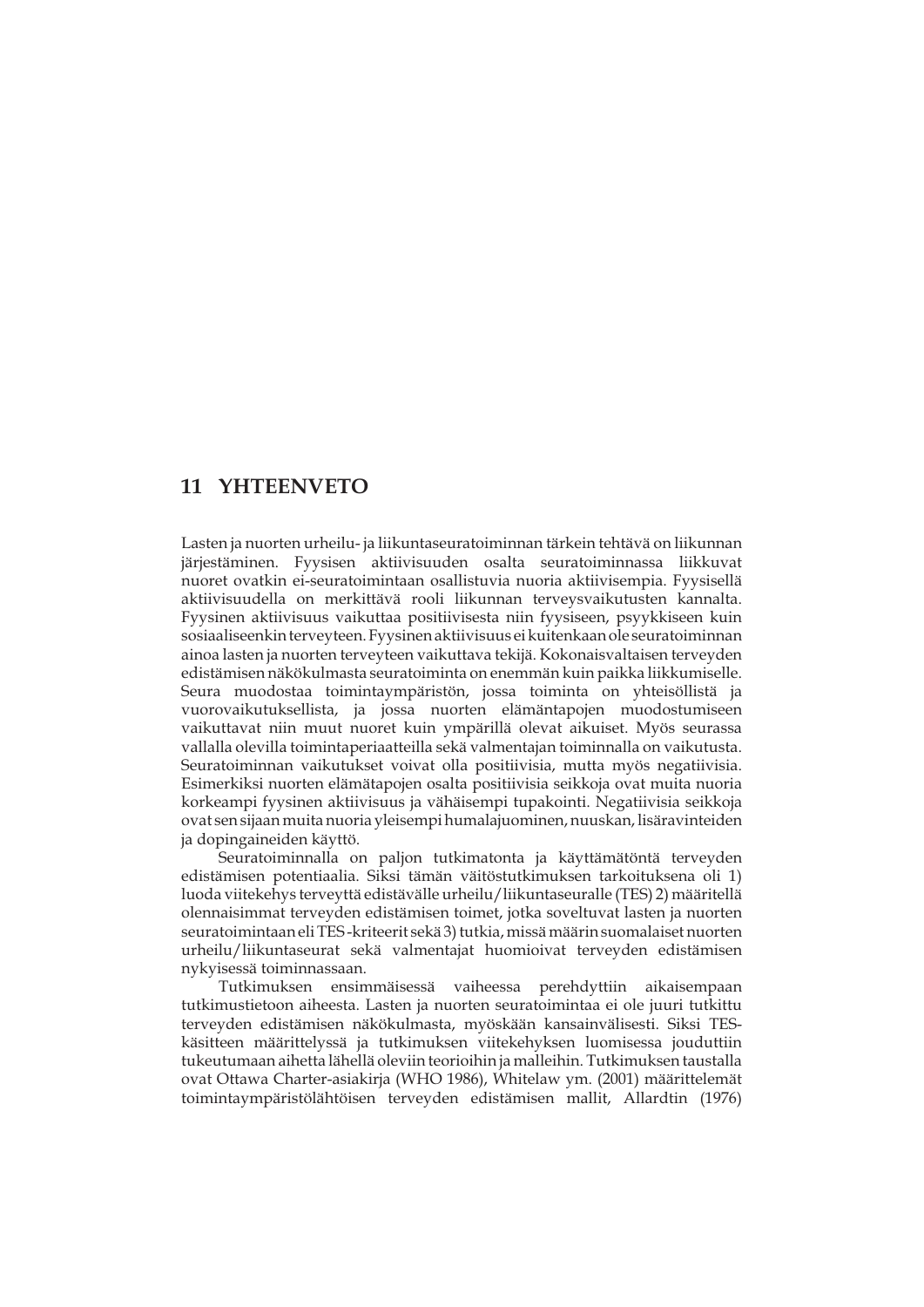hyvinvointimalli ja sen pohjalta Konun (2002) sovellus koulun hyvinvointimalliksi, Itkosen (2000) seuratypologia sekä Kannaksen (2000) alustavat TES-kriteerit.

 Teoreettisen katsauksen ja viitekehyksen luomisen jälkeen tutkimuksen ensimmäisessä empiirisessä vaiheessa pyrittiin määrittelemään olennaisimmat toimet (kriteerit), joiden tulisi olla osa lasten ja nuorten seuratoimintaa terveyden edistämisen näkökulmasta. Kriteerien määritteleminen toteutettiin Delphitutkimuksella, jossa apuna oli sekä lasten ja nuorten seuratoiminnan (n = 16) että terveyden edistämisen (n = 11) asiantuntijoita. Delphi-menetelmällä pyritään saavuttamaan ryhmätasoinen konsensus arvioitavasta asiasta, tässä TESkriteereistä. Delphi-tutkimus kesti kolme kierrosta, joiden aikana asiantuntijat arvioivat yhteensä 81 kriteeriehdotusta. Ensimmäiselle kierrokselle tutkija oli laatinut aikaisemman kirjallisuuden ja yllä mainittujen teorioiden ja mallien pohjalta 64 kriteeriehdotusta, joiden merkitystä asiantuntijat arvioivat. Toiselle kierrokselle mukaan otettiin asiantuntijoiden ensimmäisellä kierroksella ehdottamat 17 uutta kriteeriehdotusta. Näiden 81 ehdotuksen joukosta asiantuntijat nostivat kahdella ensimmäisellä kierroksella tärkeimmiksi 33 kriteeriä.

 Tärkeimmiksi arvioidut kriteerit pitivät sisällä useita erilaisia terveyden edistämisen toimia. Eniten toimia oli päihteisiin (7) sekä psyykkisiin ja sosiaalisiin tekijöihin (7) liittyen. Päihdepainotteiset kriteerit esimerkiksi korostivat kirjattujen sääntöjen tärkeyttä. Myös valmennustoimintaa koskevia kriteerejä oli useita (6). Niissä painotettiin erityisesti terveyden edistämisen kuulumista osaksi valmennustoimintaa. Muut tärkeimmiksi arvioidut yksittäiset kriteerit koskivat seuran toimintatapoja, terveyspalveluja, vuorovaikutusta vanhempien kanssa, fyysistä ympäristöä, terveyden edistämistoimien arviointia sekä sponsorointia.

 Viimeisellä Delphi-kierroksella asiantuntijoiden tehtävänä oli valita ensin kymmenen kaikkein tärkeintä kriteeriä aiemmin määriteltyjen 33 tärkeän joukosta. Sen jälkeen asiantuntijat laittoivat valitut kymmenen arvojärjestykseen tärkeimmästä vähemmän tärkeään (1–10). Kriteerit pisteytettiin asiantuntijaarvioiden pohjalta. Tällä tavalla esiin nousi viisitoista olennaisinta TES -kriteeriä. Laaja-alaisen terveyden edistämisnäkemyksen varmistamiseksi saatuja kriteerejä tarkasteltiin suhteessa Ottawa Charterissa määriteltyihin viiteen terveyden edistämisen olennaiseen osa-alueeseen. Joitakin olennaisia asiakokonaisuuksia ja muutama pienempi yksityiskohta oli jäänyt Delphi-tutkimuksessa vajaaksi. Täten tutkija muokkasi kriteerilistaa, lisäten seitsemän kriteeriä. Lopputuloksena alustava TES-kriteeritypologia sisälsi 22 kriteeriä.

 Tutkimuksen toisessa vaiheessa toteutettiin seuratutkimus. Mukaan tavoiteltiin 120 nuorten seuraa neljästä lajista (jääkiekko, jalkapallo, hiihto ja yleisurheilu). Kustakin lajista otokseen valittiin 30 seuraa. Otanta toteutettiin kahdessa vaiheessa ensin seurat, sitten vastaajat. Aluksi seurat jaettiin kunkin lajin alla ryppäisiin (ryväsotanta) koon, sijainnin ja mahdollisen sinettiseura-statuksen mukaan. Sen jälkeen valittiin mukaan pyydettävät seurat harkinnanvaraisella otannalla. Seurakohtaiset vastaajat määriteltiin yhteistyössä kunkin seuran yhteyshenkilön kanssa. Jokaisesta seurasta tavoiteltiin vastaajia seuran toimihenkilöistä, valmentajista ja 14–16-vuotiaista pojista. Kaikki tavoitellut seurat halusivat osallistua tutkimukseen. Lopulta kuitenkin kyselylomakkeita saatiin takaisin 97 seurasta ja 273 seuran toimihenkilöltä, 240 valmentajalta sekä 646 seuratoimintaan osallistuneelta nuorelta. Seitsemänkymmentäneljä seuraa oli sellaisia, joista oli vastaajia kaikista vastaajaryhmistä.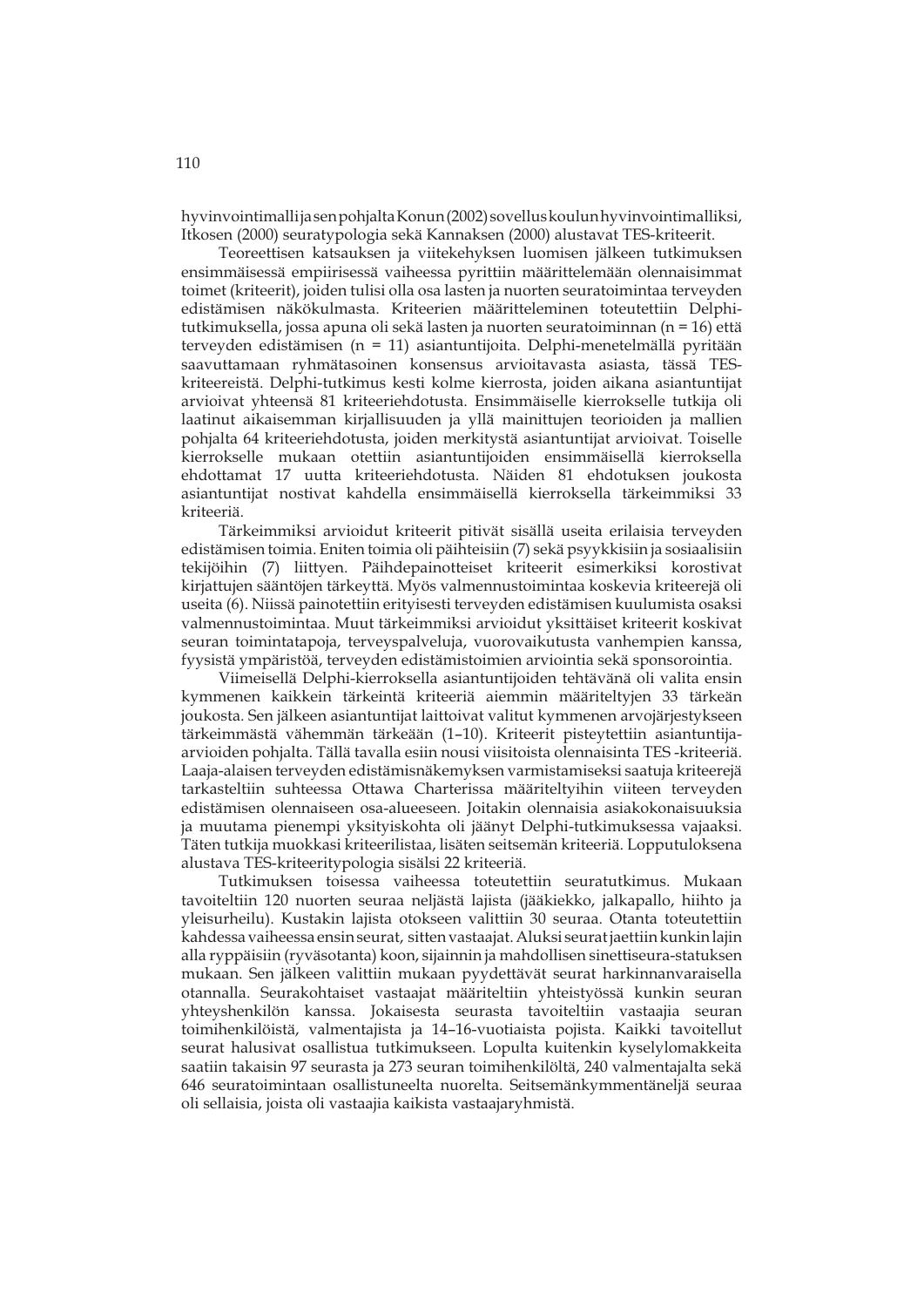Seuratutkimuksen mittarit perustuivat Delphi-tutkimuksen perusteella määriteltyihin TES-kriteereihin. Seuratutkimuksen tavoitteiksi muodostui tarkastella 1) seurojen yleistä terveyden edistämisen orientaatiota eli terveyden edistämisprofiilia, 2) seurojen aktiivisuutta ohjeistaa valmentajiaan sekä 3) valmentajien terveyden edistämisaktiivisuutta. Seurojen terveyden edistämisprofiilia kuvaamaan kehitettiin indeksi – seuran terveyden edistämisprofiilin indeksi (STEP-indeksi). Indeksi luotiin väittämäpatterin pohjalta, jossa väittämät (22) olivat samoja kuin TES-kriteerit. Yksittäisten vastaajien vastaukset laskettiin seurakohtaisiksi keskiarvoiksi, koska saman seuran yksittäisten vastaajien vastaukset erosivat melko paljon ICC-arvojen suhteen. Täten saatiin seurakohtainen seuran yleistilannetta paremmin kuvaava indeksi.

 STEP-indeksin perusteella suomalaiset lasten ja nuorten urheilu/ liikuntaseurat ovat yleistasolla melko terveyttä edistäviä ( *x* 12.25 ± 4.04; vaihteluvälillä 0-22.00). Seurat täyttivät noin kaksitoista kriteeriä kahdestakymmenestäkahdesta. Seurakohtaiset erot olivat kuitenkin suuria. Noin joka neljäs seura oli laaja-alaisesti terveyttä edistävä (≥15 kriteeriä), kun taas kolmannes seuroista huomioi terveyden edistämisen melko suppeasti (<11.00 kriteeriä). Nuoren Suomen sinettiseurat olivat kaksi ja puoli kertaa todennäköisemmin laaja-alaisesti terveyttä edistäviä kuin ei-sinettiseurat (OR=2.36, p=.016). Seurantoimihenkilöt arvioivat seuransa laaja-alaisesti terveyttä edistäväksi kaksi kertaa todennäköisemmin kuin valmentajat (OR=2.04, p=.041).

 STEP-indeksi jaettiin tarkempaa tarkastelua varten neljään osa-indeksiin. Osa-indekseistä seurat olivat parhaiten huomioineet ideologioihin (Ideology index) liittyvät kriteerit. Myös seura terveyttä ja turvallisuutta edistävänä ympäristönä (Environment index) osa-alueen kriteerejä seurat olivat huomioineet melko hyvin. Toisaalta terveyden edistämisen toimintaperiaatteisiin (Policy index) ja käytännön toimenpiteisiin (Practice index) liittyviä kriteerejä seurat olivat huomioineet melko vähän.

Seurojen aktiivisuutta ohjeistaa valmentajiaan mitattiin kolmella kysymyspatteristolla. Patteristot kohdentuivat ohjeistusaktiivisuuteen suhteessa urheilu/liikuntasuoritukseen, muuhun seuratoiminnan aikaan sekä useisiin terveysaiheisiin. Kustakin kysymyspatterista muodostettiin summamuuttuja faktorianalyysin perusteella. Yhden faktorin-malli oli paras kaikille pattereille. Yksittäisten vastaajien vastaukset käännettiin STEP-indeksin tapaan seurakohtaisiksi keskiarvoiksi.

 Seurat olivat melko aktiivisia ohjeistamaan valmentajiaan koskien urheilu/ liikuntasuoritusta ( *x* 7.50 ± 2.34; vaihteluvälillä 0-12.00). Seurat olivat selvästi passiivisempia ohjeistamaan valmentajia huomioimaan terveysaiheita muun seuratoiminnan aikana ( *x* 4.33 ± 2.28; vaihteluvälillä 0-14.00) tai yksittäisiä terveysaiheita yleensä ( $\bar{x}$  4.80  $\pm$  3.13; vaihteluvälillä 0-12.00). Erot seurojen ja kysyttyjen ohjeistusaktiivisuus ulottuvuuksien välillä olivat suuria. Urheilu-/ liikuntasuoritusta koskien aktiivisin kolmannes oli ollut erittäin aktiivinen ( *x* 9.98/12.00 ± .82). Kaksi seuraa ylsi jopa täysiin pisteisiin. Toisaalta eri terveysaihealueita koskien passiivisin kolmannes oli ollut erittäin passiivinen  $(<2.00/12.00)$ .

 Tässä väitöskirjassa ennen julkaisemattomina tutkimustuloksina tarkasteltiin lisäksi seurojen STEP-indeksin ja ohjeistusaktiivisuuden yhteyttä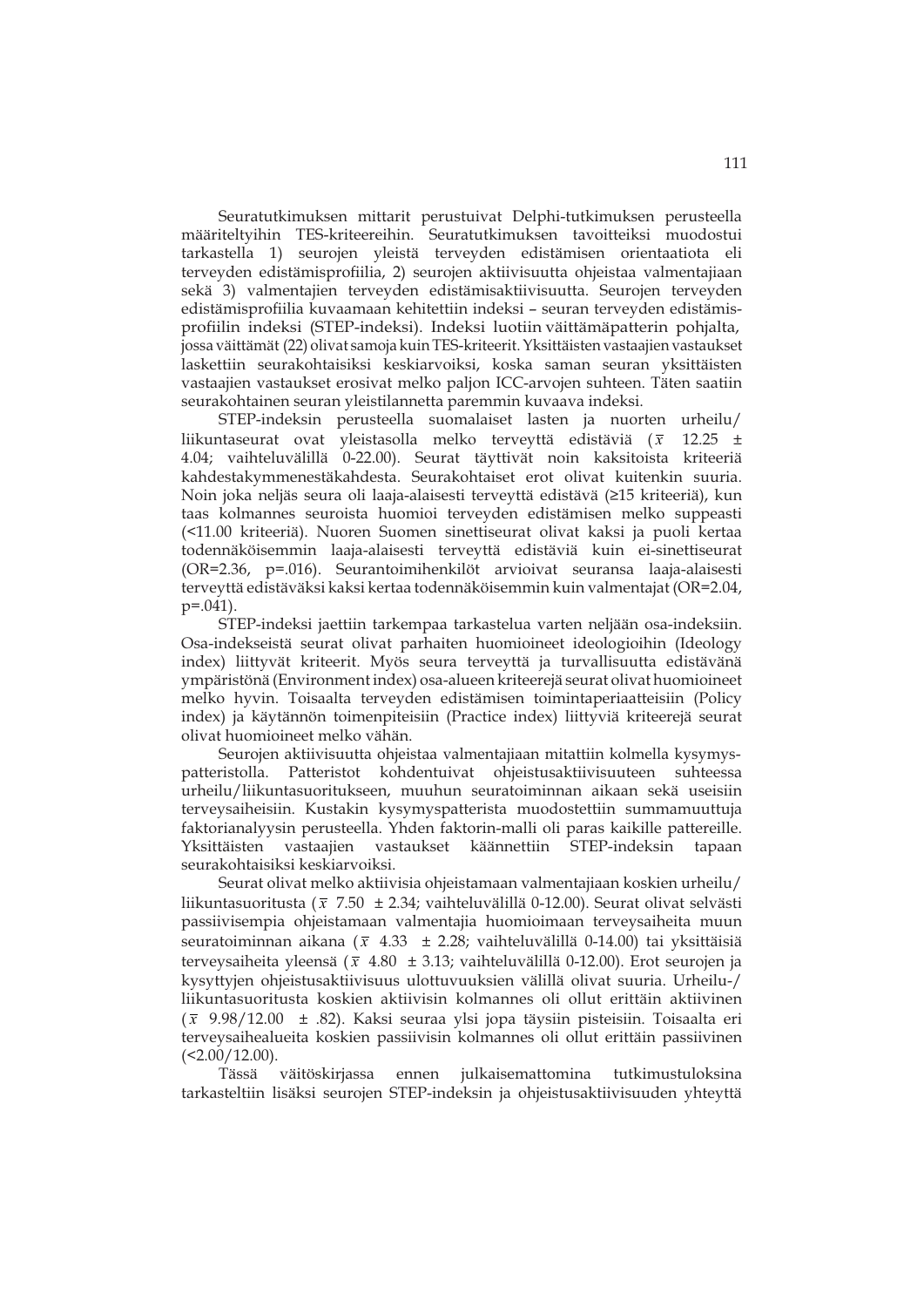sekä valmentajien terveyden edistämisaktiivisuutta. STEP-indeksin ja seurojen ohjeistusaktiivisuuden välinen tarkastelu tehtiin kolmena erillisenä ohjeistusaktiivisuuden summamuuttujajaon perusteella. Tarkastelussa käytettiin seurojen kategorisoituja luokkia, joista STEP-indeksin kohdalla kaksi alimmaista luokkaa yhdistettiin. Täten seurat oli luokiteltu aikaisempien tutkimustulosten pohjalta joko laaja-alaisesti tai suppeammin terveyttä edistäviksi (STEP-indeksi) ja joko passiiviksi, kohtalaisen aktiivisiksi tai aktiivisiksi ohjeistusaktiivisuuden suhteen. STEP-indeksillä ja seurojen ohjeistusaktiivisuudella oli selvä yhteys. Ne seurat, jotka ylsivät STEP-indeksin mukaan laaja-alaisesti terveyttä edistävään luokkaan, myös ohjeistivat valmentajiaan aktiivisesti urheilu/liikuntasuorituksen suhteen lähes kolme ja puolikertaisella (OR=3.34, p=.010) todennäköisyydellä muihin seuroihin nähden. Samoin STEP-indeksin perusteella laaja-alaisesti terveyttä edistävät seurat, olivat muita seuroja kuusi ja puolikertaa (OR=6.60, p<.001) todennäköisemmin aktiivisia ohjeistamaan valmentajiaan niin muun seuratoiminnan kuin eri terveysaiheiden suhteen.

 Valmentajien toteuttamaa terveyden edistämistä tarkasteltiin sekä valmentajien että seuratoimintaan osallistuvien nuorten arvioiden pohjalta. Lisäksi tarkasteltiin seurojen ohjeistusaktiivisuuden ja valmentajien aktiivisuuden välistä yhteyttä. Valmentajien aktiivisuuden selville saamiseksi käytettiin samoja kolmea kysymyspatteria, kuin seurojen ohjeistusaktiivisuuden kohdalla<sup>6</sup>. Yksittäisen vastaajan vastaukset yhdistettiin edellisten tapaan seurakohtaisiksi keskiarvoiksi. Valmentajat olivat itse positiivisimpia oman terveyden edistämistoimintansa suhteen. Nuoret kertoivat valmentajan aktiivisuuden olevan selvästi passiivisempaa. Valmentajien aktiivisuus oli heidän oman arvionsa mukaan aktiivisempaa kuin seurojen ohjeistusaktiivisuus kaikkien kysymyspatterien suhteen. Erityisesti muun seuratoiminnan aikana valmentajien aktiivisuus oli korkealla verrattuna seuran ohjeistusaktiivisuuteen.

 Valmennustoiminnan terveyden edistämisaktiivisuudessa nousivat esille melko samat yksittäiset väittämät kuin seurojen ohjeistusaktiivisuutta koskien. Suuri osa näistä on urheilu/liikuntasuoritukseen melko suoraan vaikuttavia, kuten sairaana urheilun/liikkumisen riskit tai vammat. Suoritukseen välillisemmin vaikuttavat terveystekijät oli vähemmällä huomiolla. Terveyden aihealueista esille nousee päihteiden vähäinen huomioiminen. Valmentajista noin kolmasosa ja nuorista noin 15 prosenttia totesi valmentajien ottaneen päihdeasiat esille usein. Täten suurin osa ei ollut käynyt läpi juurikaan päihteisiin liittyviä kysymyksiä, vaikka aikaisempien tutkimustulosten valossa, tämä olisi tärkeää juuri seuratoimintaan osallistuvien nuorten kohdalla.

 Yhteenvetona tämän väitöstutkimuksen keskeisimmät tulokset kertovat, että Delphi-tutkimuksessa saatiin onnistuneesti määriteltyä olennaisimmat TESriteerit, joita voidaan käyttää pohjana, kun seurojen terveyden edistämistoimintaa kehitetään. Seuratutkimus kuvasi suomalaisten lasten ja nuorten urheilu/ liikuntaseurojen tämän hetken terveyden edistämisen yleistä orientaatiota sekä ohjeistusaktiivisuutta. Lisäksi valmentajien terveyden edistämistoiminnasta saatiin alustavia viitteitä. Tulosten pohjalta voidaan todeta, että nykyinen seuratoiminta on tavoitetasoltaan kohtalaisesti terveyttä edistävää. Tosin seurojen väliset erot ovat suuria. Myös eri terveyden edistämisen osa-alueet oli

<sup>6</sup> Eri vastaajaryhmien kysymys- ja väittämä-orientaatio oli hieman erilainen (katso liite 1).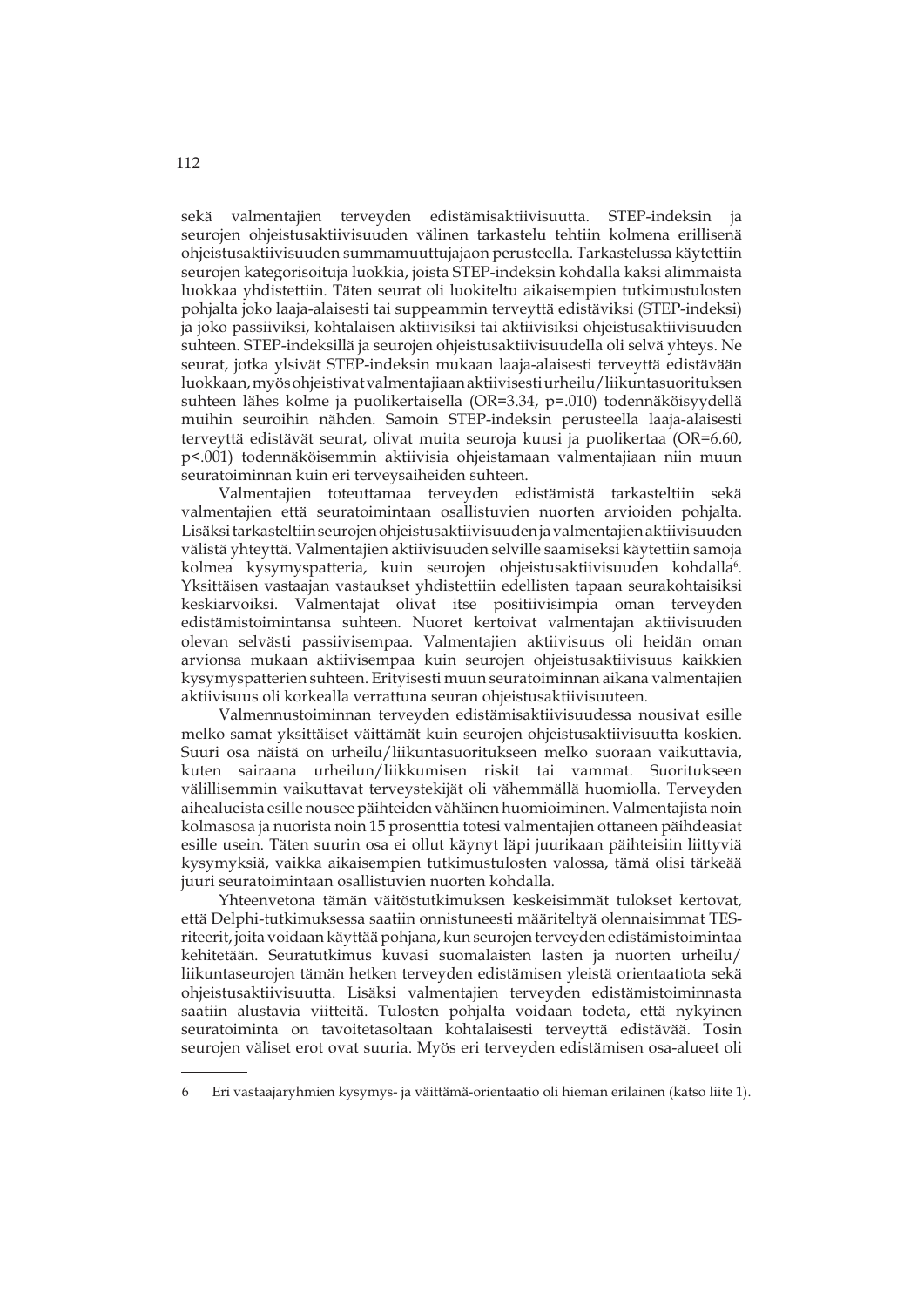erilailla huomioitu. Toimintaperiaatteiden ja käytännöntoiminnan tasoilla on eniten kehitettävää. Terveyden edistämisen näkökulmasta suurimmalla osalla seuroista on paljon kehitettävää.

 Toisaalta tulokset kertovat, että jo nykyinen seuratoiminta on laajaalaisemmin terveyttä huomioivaa kuin vain fyysisen aktiivisuuden ja sen pääasiassa fyysisten terveysvaikutusten kautta tarkasteltaessa. Seurojen yleisen terveyden edistämisorientaation ja ohjeistusaktiivisuuden vahva yhteys osoittaa, että seuratason toimintalinjauksilla on käytäntöä ohjaavaa vaikutusta. Nuorten ja valmentajien erilaiset arviot valmennustoiminnan terveyden edistämisaktiivisuudesta antavat viitteen siitä, että valmentajat joko yliarvioivat oman aktiivisuutensa tai nyt toteutettava toiminta ei ole tehokasta. Tämä yhdessä seurojen melko korkean terveyden edistämisprofiilin, mutta passiivisen ohjeistusaktiivisuuden kanssa vahvistaa ennakko-oletusta siitä, että terveyden edistäminen on osa sekä seurojen että valmentajien toimintaperiaatteita, mutta ei toistaiseksi ulotu käytännön toiminnan tasolle. Seuratoiminnan terveyden edistämisen kehittäminen on hyvä aloittaa toimintalinjausten tasolta TES -kriteereitä sekä tässä työssä esitettyjä ohjeita seuraten. Tutkimustulosten pohjalta voidaan myös todeta, että seurojen on syytä aktivoida valmentajien ohjeistamista ja valmentajien pohdittava joko terveyden edistämisen lisäämistä tai laadun parantamista.

Tutkimuksessa kehitettyjä terveyden edistämisen arviointimittareita voidaan hyödyntää 1) seuratasolla toiminnan kehittämisen apuna, 2) rahoittajien, kuten valtio tai kunta toimesta järjestö- ja seuratoiminnan laadun arvioimiseksi sekä 3) kansainvälisesti.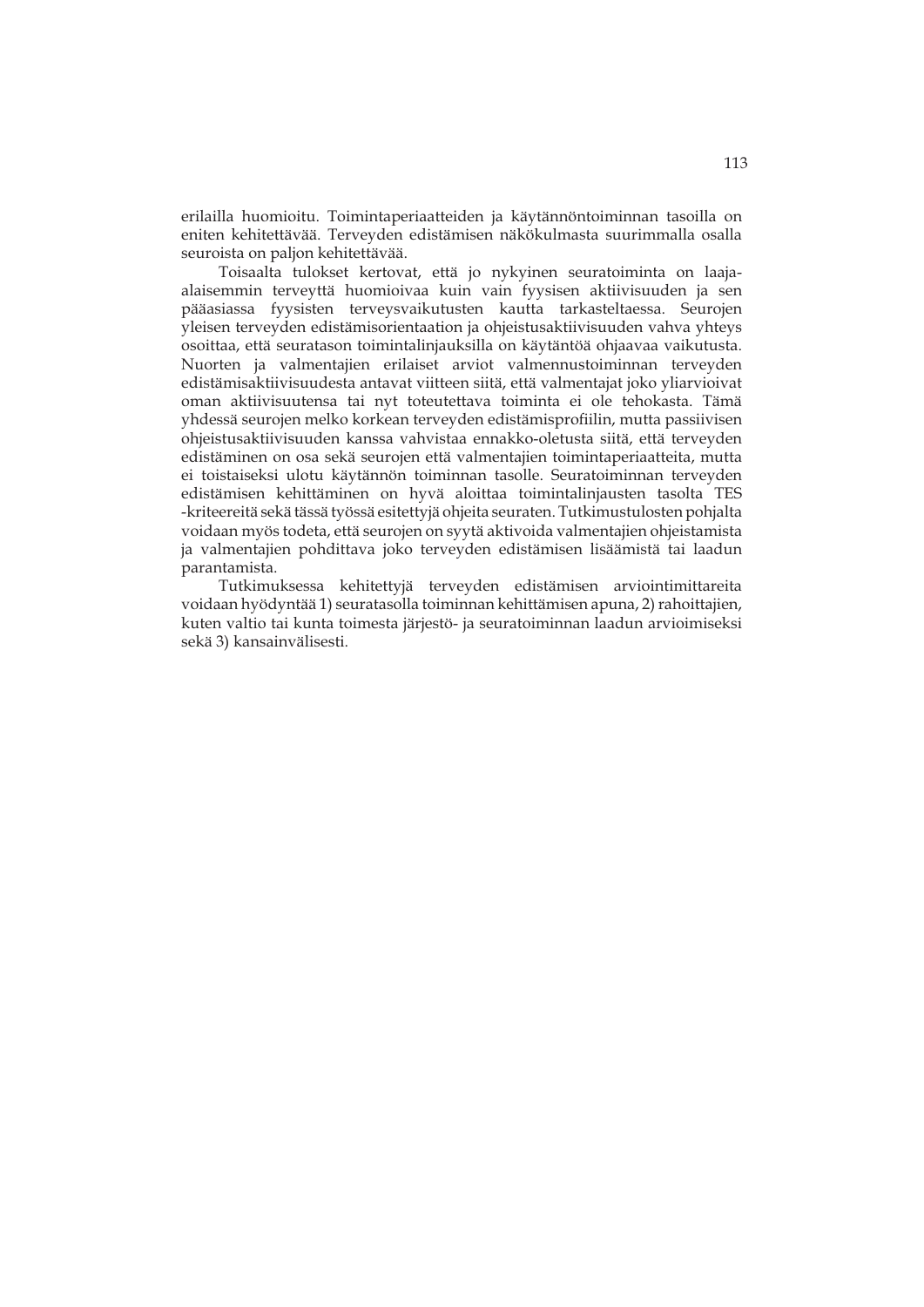## **12 REFERENCES**

- Abbott, K.L., Klarenaar, P., Donaldson, A. & Sherker, S. (2008) Evaluating SafeClub: Can risk management training improve the safety activities of community soccer clubs? British Journal of Sports Medicine, 42, 460–465.
- Abood, D.A. & Black, D.R. (2000) Health education prevention for eating disorders among ollege female athletes. American Journal of Health Behavior, 24, 209–219.
- Adler, M. & Ziglio, E. (eds.) (1996) Gazing into the oracle: The Delphi method and its application to social policy and public health. London: Kingsley.
- Ahola, S. & Olin, N. (2000) Yliopiston piilo-opetussuunnitelma [University's hidden curriculum]. Turun yliopisto. Koulutussosiologian tutkimuskeskuksen raportteja 54.
- Allardt, E. (1976) Hyvinvoinnin ulottuvuuksia [Dimensions of well-being]. Porvoo: WSOY.
- Allardt, E. (2001) Urheilu kansakunnan rakentajana [Sport as a constructor of society]. In Roiko-Jokela, H. and Sironen, E. (eds.) Urheilun etiikka ja arki. Jyväskylä: Suomen urheiluhistoriallisen seuran vuosikirja 2000, 13–25.
- Allender, S., Cowburn, G. & Foster, C. (2006) Understanding participation in sport and physical activity among children and adults: a review of qualitative studies. Health Education Research, 21, 826–835.
- Anttila, R. & Pyhälä, K. (2005) Liikunta- ja urheiluseurojen määrä Suomessa [The volume of sports clubs in Finland]. Helsinki: Suomen Liikunta ja Urheilu.
- Aronson, R.E., Norton, B.L. & Kegler, M.C. (2007) Achieving a "Broad view of health": Findings from the California healthy cities and communities evaluation. Health Education and Behavior, 34, 441–452.
- Aujoulat, I., Simonelli, F. & Deccache, A. (2006) Health promotion needs of children and adolescents in hospitals: A review. Patient Education and Counseling, 61, 23–32.
- Awofeso, N. (2003) The healthy cities approach reflections on a framework for improving global health. Bulletin of the World Health Organization, 81, 222–223.
- Balduck, A-L. & Buelens, M. (2005) The relationship between organizational structure and effectiveness in Belgian soccer clubs. Book of abstracts, the 13th congress of the European Association for sport management in partnership with the 75th conference of the institute of sport and recreation managment /collins, M. – European Association for Sports Management, The power of sport, 7–10 September 2005, Newcastle/Gateshead, England, page 308.
- Bandura, A. (2005) The primacy of self-regulation in health promotion. Applied Psychology: An International Review, 54, 245–254.
- Baum, F., Jolley, G., Hicks, R., Saint, K. & Parker, S. (2006) What makes for sustainable healthy cities initiatives? – a review of the evidence from Noarkunga, Australia after 18 years. Health Promotion International, 21, 259–265.
- Beattie, A. (2001) Health-promoting schools as learning organisations. In A. Scriven, & J. Orme (eds.) Health promotion – professional perspectives. 2nd edition. New York; Palgrave & The Open University, 128–143.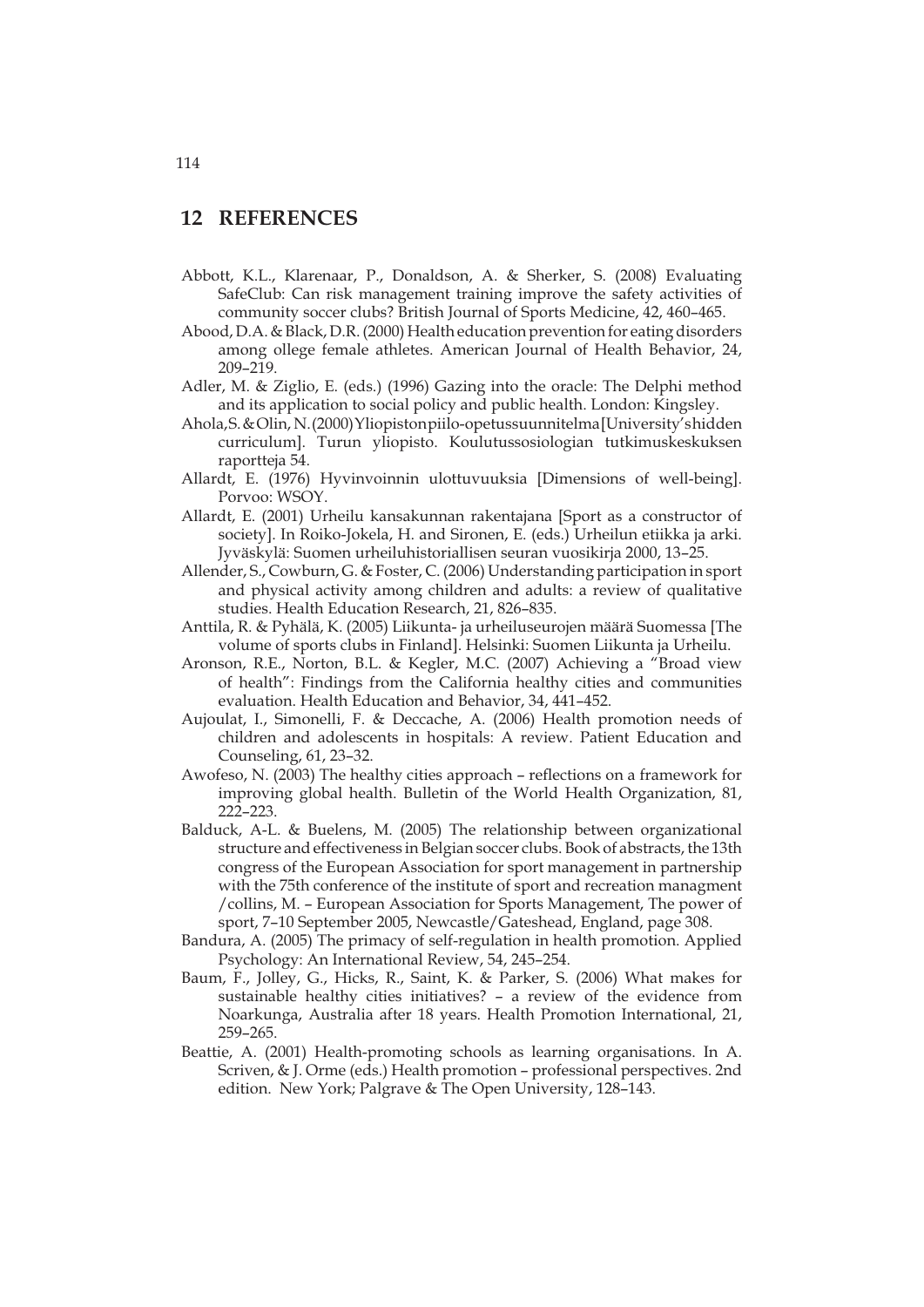- Bengoechea, E.G., Strean, W.B. & Williams, D.J. (2004) Understanding and promoting fun in youth sport: coaches' perspectives. Physical Education and Sport Pedagogy, 9, 197–214.
- Bents, R.T., Tokish, J. & Goldberg, L. (2004) Ephedrine, pseudoephedrine, and amphetamine prevalence in college hockey players. Physician & Sportsmedicine, 32, 30–34.
- Bergeron, M. F. (2007) Improving health through youth sports: is participation enough? New Directions for Youth Development, 115, 27–41.
- Biddle, S.J.H., Gorely, T. & Stensel, D.J. (2004) Health-enhancing physical activity and sedentary behaviour in children and adolescents. Journal of Sports Sciences, 22, 679–701.
- Blumberg, A. & Blumberg, P. (1994) The unwritten curriculum. Things learned but not taught in school. Thousand Oaks, California: Corwin press, inc.
- Bourdieu, P. (1977) Outline of a theory of practice. New York: Cambridge University Press.
- Bourdieu, P. (1986) 'The forms of capital', in John G. Richardson (ed.) Handbook of theory and research for the sociology of education. New York: Greenwood Press.
- Bourdieu, P. (1998) Järjen käytännöllisyys [Practical reason; trans. Siimes, M.]. Tampere: Vastapaino.
- Boyce, S.H., Stevenson, J., Jamieson, I.S. & Campbell, S. (2003) Impact of a newly opened prison on an accident and emergency department. Emergency Medicine Journal, 20, 48–51.
- Brettschneider, W.-D. (2001) Effects of sport club activities on adolescent development in Germany. European Journal of Sport Science, 1, 1–11.
- Brotons, C., Bjökelund, C., Bulc, M., Ciurana, R., Godycki-Cwirko, M., Jurgova, E., Kloppe, P., Lionis, C., Mierzecki, A., Piňeiro, R., Pullerits, L., Sammut, M.R., Sheehan, M., Tatatadze, R., Thireos, E.A. & Vuchak, J. (2005) Prevention and health promotion in clinical practice: the views of general practitioners in Europe. Preventive Medicine, 40, 595–601.
- Bäck-Pettersson, S., Hermansson, E., Sernert, N. & Björkelund, C. (2008) Research priorities in nursing – a Delphi study among Swedish nurses. Journal of Clinical Nursing, 17, 2221–2231.
- Calfee, R. & Fadale, P. (2006) Popular ergogenic drugs and supplements in young athletes. Pediatrics, 117, 577–589.
- Casey, M., Finch, C.F., Mahoney, M. & Townsend, M. (2004) Sport safety policies and practices in two rural Victorian communities. Journal of Science and Medicine in Sport, 7, 226–231.
- Casey, M.M., Payne, W.R., Eime, R.M. & Brown, S.J. (2009) Sustaining health promotion programs within sport and recreation organizations. Journal of Science and Medicine in Sport, 12, 113–118.
- Cavill, N., Kahlmeier, S. & Racioppi, F. (2006) Physical activity and health in Europe: evidence for action. Copenhagen: WHO Regional Office for Europe.
- CCC (Christchurch City Council) (2003) Club Mark project. Community and leisure committee agenda 7 April 2003. Accessed 10.3.2009. http://www.ccc.govt.nz/Council/Agendas/2003/April/ CommunityLeisure/ClubMarkProject.pdf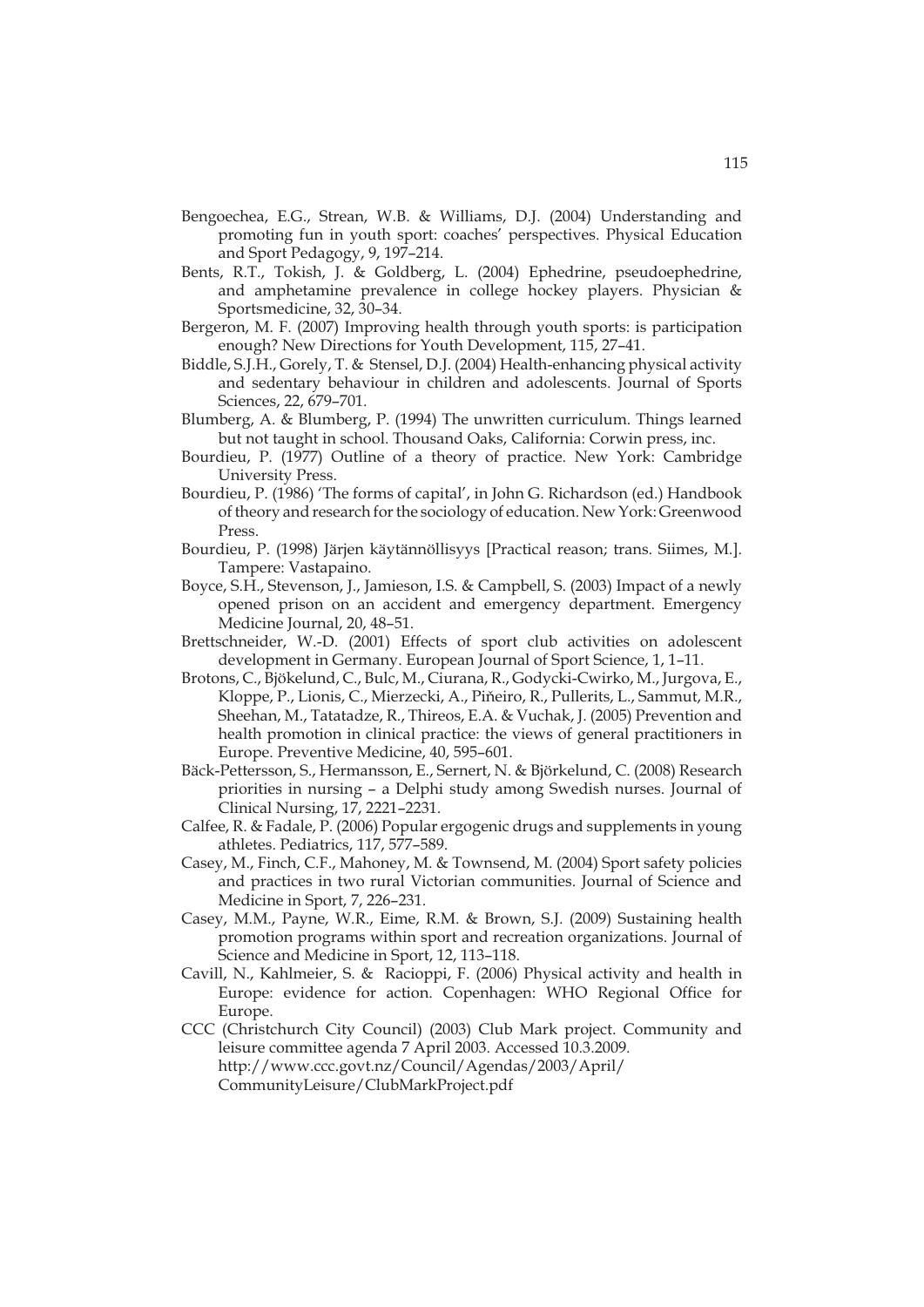- Chu, C., Breucker, G., Harris, N., Stitzel, A., Gan, X., Gu, X. & Dwyer, S. (2000) Health-promoting workplaces – international settings development. Health Promotion International, 15, 155–167.
- Clift, S., Bruun Jensen, B. & Paulus, P. (2005) Introduction. In S. Clift & B. Bruun Jensen (eds.) The health promoting school: International advances in theory, evaluation and practice. Copenhagen: Danish University of Education Press, 9–20.
- Coleman, J.S. (1988) Social capital and the creation of human capital. American Journal of Sociology, 94, 95–120.
- Coleman, J.S. (1990) Foundations of social theory. London: The Belknap Press of Harvard University Press.
- Condon, L., Hek, G. & Harris, F. (2007) A review of prison health and its implications fro primary care nursing in England and Wales: the research evidence. Journal of Clinical Nursing, 16, 1201–1209.
- Corcoran, N. (2007) (ed.) Communicating health. Strategies for health promotion. London: SAGE Publications.
- Corti, B., Holman, C. D. J., Donovan, R. J., Frizzell, S. K. & Carroll, A. M. (1995) Using sponsorship to create health environments for sport, racing and arts venues in Western Australia. Health Promotion International 10, 185–197.
- Coulon, L., Lackey, G., Mok, M. & Nile, D. (2001) A profile of little athletes' injuries and the prevention methods used. Journal of Science and Medicine in Sport, 4, 48–58.
- Crabb, J. & Ratinckx, L. (2005) The healthy stadia initiative. North West Public Health Team, Department of Health.
- Crisp, B.R., Swerissen, H. & Duckett, S.J. (2000) Four approaches to capacity building in health: consequences for measurement and accountability. Health Promotion International 15, 99–107.
- Crisp, B. R. & Swerissen, H. (2003) Critical processes for creating health-promoting sporting environments in Australia. Health Promotion International. 18, 145–152.
- Cunningham, A. (2002) An audit of first aid qualifications and knowledge among team officials in two English youth football leagues: A preliminary study. British Journal of Sports Medicine, 36, 295–300.
- Daly, S. (2005) Social capital and the cultural sector: Literature review. London: Centre for Civil Society, London School of Economics.
- Davison, C. & Smith, G.D. (1995) The baby and the bath water. Examining socio-cultural and free-market critiques of health promotion. In Bunton, R., Nettleton, S. and Burrows, R. (eds.) The sociology of health promotion. Critical analyses of consumption, lifestyle and risk. London: Routledge, 91–99.
- de Leeuw, E. (1999) Healthy cities: Urban social entrepreneurship for health. Health Promotion International, 14, 261–269.
- de Leeuw, E. (2001) Global and local (glocal) health: the WHO healthy cities programme. Global Change & Human Health, 2, 34–45.
- de Leeuw, E. (2007) Policies for health. The effectiveness of their development, adoption, and implementation. In D.V. McQueen & C.M. Jones (eds.) Global perspectives on health promotion effectiveness. New York: Springer, 51– 66.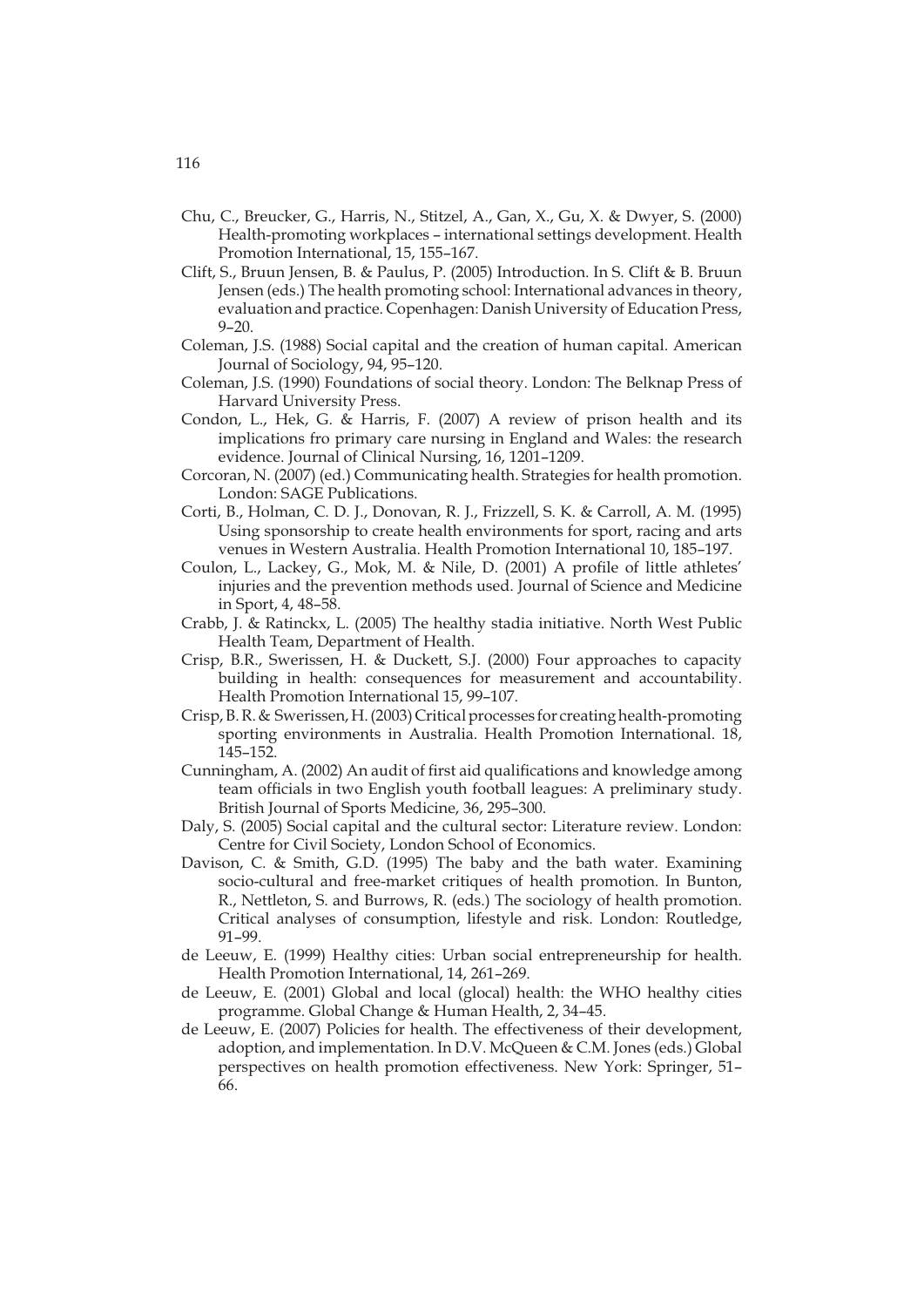- de Leeuw, E. & Skovgaard, T. (2005) Utility-driven evidence for healthy cities: Problems with evidence generation and application. Social Science & Medicine, 61, 1331–1341.
- de Leeuw, E., Tang, K.C. & Beaglehole, R. (2006) Ottawa to Bangkok Health promotion's journey from principles to "glocal" implementation. Health Promotion International, 21, 1–4.
- Department of Health (2001) Improving working lives standard. London: Department of Health.
- Department of Health (2002) Health promoting prisons: A shared approach. London: Department of Health.
- de Villiers, M.R., de Villiers, P.J.T. & Kent, A.P. (2005) The Delphi technique in health sciences education research. Medical Teacher, 27, 639–643.
- De Visser, R.O. & Smith, J.A. (2007) Alcohol consumption and masculine identity among young men. Psychology and Health, 22, 595–614.
- Dickinson, B., Goldberg, L, Elliot, D., Spratt, D., Rogol, A.D. & Fish, L.H. (2005) Hormone abuse in adolescents and adults – A review of current knowledge. Endocrinologist, 15, 115–125.
- Dobbinson, S.J. & Hayman, J.A. (2002) Healhy sports clubs study: A survey of structures, policy and practice. Melbourne: The Cancer Council Victoria.
- Dobbinson, S.J., Hayman, J.A. & Livingston, P.M. (2006) Prevalence of health promotion policies in sports clubs in Victoria, Australia. Health Promotion International 21, 121–129.
- Doherty, S. & Dooris, M. (2006) The healthy settings approach: the growing interest within colleges and universities. Education and Health, 24, 42–43.
- Donaldson, A., Forero, R., Finch, C.F. & Hill, T. (2004) A comparison of the sports safety policies and practices of community sports clubs during training and competition in northern Sydney, Australia. British Journal of Sports Medicine, 38, 60–63.
- Dooris, M. (2001) The "Health promoting university": A critical exploration of theory and practice. Health Education, 101, 51–60.
- Dooris, M. (2004) Joining up settings for health: a valuable investment for strategic partnerships? Critical Public Health, 14, 37–49.
- Dooris, M. (2006) Healthy settings: Challenges to generating evidence of effectiveness. Health Promotion International, 21, 55–65.
- Dryden, D. M., Francescutti, L. H., Rowe, B. H., Spence, J. C. & Voaklander, D. C. (2000) Epidemiology of women's recreational ice hockey injuries. Medicine & Science in Sports and Exersice, 32, 1378–1383.
- Duff, C. & Munro, G. (2007) Preventing alcohol-related problems in community sports clubs: The good sports program. Substance Use & Misuse, 42, 1991– 2001.
- Duffield, C. (1993) The Delphi technique: a comparison of results obtained using two expert panels. International Journal of Nursing Studies, 30, 227–237.
- Dunn, M. S., Eddy, J. M., Wang, M. Q., Nagy, S. Perko, M. A. & Bartee, R. T. (2001) The influence of significant others on attitudes, subjective norms and intentions regarding dietary supplement use among adolescent athletes. Adolescence 36, 583–591.
- Ebbesen, L.S., Heath, S., Naylor, P.-J. & Anderson, D. (2004) Issues in measuring health promotion capacity in Canada: A multi-province perspective. Health Promotion International, 19, 85–94.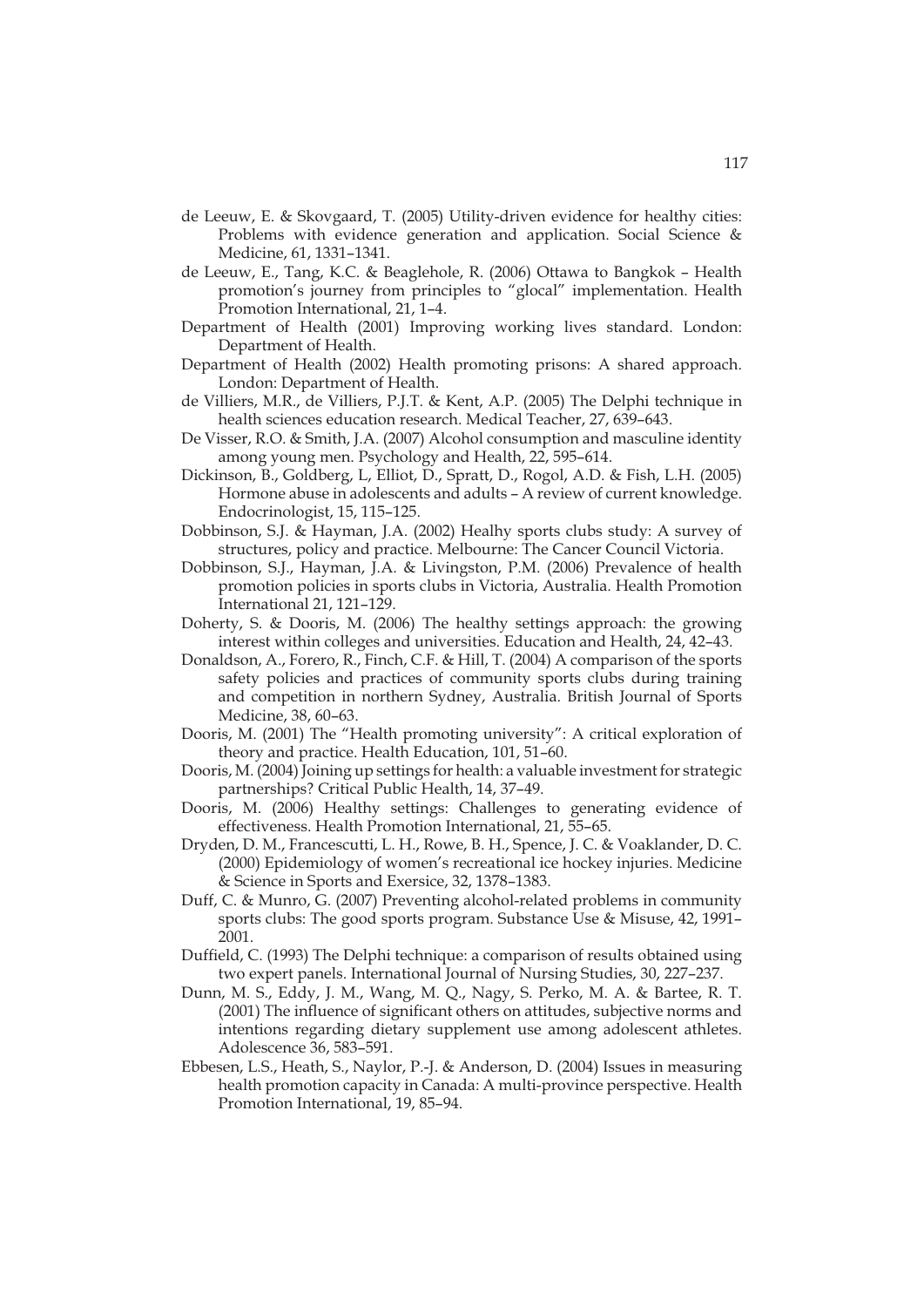- Eime, R.M., Payne, W.R. & Harvey, J.T. (2008) Making sporting clubs healthy and welcoming environments: A strategy to increase participation. Journal of Science and Medicine in Sport, 11, 146–154.
- Eiosdottir, S.P., Kristjansson, A.L., Sigfusdottir, I.D. & Allegrante, J.P. (2008) Trends in physical activity and participation in sports clubs among Icelandic adolescents. European Journal of Public Health, 18, 289–293.
- Elliot, D.L., Goldberg, L., Moe, E.L., DeFrancesco, C.A., Durham, M.B. & Hix-Small, H. (2004) Preventing substance use and disordered eating: Initial outcomes of the ATHENA (athletes targeting healthy exercise and nutrition alternatives) program. Archives of Pediatrics & Adolescent Medicine, 158, 1043–1049.
- Emery, C. A. & Meeuwisse, W. H. (2001) Risk factors for groin injuries in hockey. Medicine & Science in Sports and Exersice, 33, 1423–1433.
- Engbers, L.H., van Poppel, M.N.M., Chin A Paw, M.J.M. & van Mechelen, W. (2005) Worksite health promotion programs with environmental changes. A systematic review. American Journal of Preventive Medicine, 29, 61–70.
- Epping-Jordan, J.E., Pruitt, S.D., Bengoa, R. & Wagner, E.H. (2004) Improving the quality of health care for chronic conditions. Quality and Safety in Health Care, 13, 299–305.
- Eriksson, M. & Lindström, B. (2006) Antonovsky's sence of coherence scale and the relation with health: A systematic review. Journal of Epidemiology and Community Health, 60, 376–381.
- Evers, K. (2006) eHealth promotion: The use of the internet for health promotion. American Journal of Health Promotion, 20, 1–7.
- Ferrara, M. S. & Schurr, K. T. (1999) Intercollegiate ice hockey injuries: A causal analysis. Clinical Journal of Sport Medicine, 9, 30–33.
- Finch, C.F. & Hennessy, M. (2000) The safety practices of sporting clubs/centres in the city of Hume. Journal of Science and Medicine in Sport, 3, 9–16.
- Finlex (2009a) Asetus toimenpiteistä tupakoinnin vähentämiseksi annetun lain muuttamisesta (174/1995) [Statute to change the act regarding actions to reduce smoking]. Accessed 9.1.2009. http://www.finlex.fi/fi/laki/ alkup/1995/19950174
- Finlex (2009b) Asetus toimenpiteistä tupakoinnin vähentämiseksi annetun lain muuttamisesta (700/2006) [Statute to change the act regarding actions to reduce smoking]. Accessed 3.2.2009. http://www.finlex.fi/fi/laki/ alkup/2006/20060700
- Fraser-Thomas, J.L., Coté, J. & Deakin, J. (2005) Youth sport programs: An avenue to foster positive youth development. Psysical Education and Sport Pedagogy, 10, 19–40.
- Gatherer, A., Moller, L. & Hayton, P. (2005) The world health organization European health in prisons project after 10 years: Persistent barriers and achievements. American Journal of Public Health, 95, 1696–1700.
- Gilbert, W.D. & Trudel, P. (2004) Role of the coach: How model youth team sport coaches frame their roles. The Sport Psychologist, 18, 21–43.
- Giles-Corti, B., Clarkson, J.P., Donovan, R.J., Frizzell, S.K., Carroll, A.M., Pikora, T. & Jalleh, G. (2001) Creating smoke-free environments in recreational settings. Health Education & Behavior, 28, 341–351.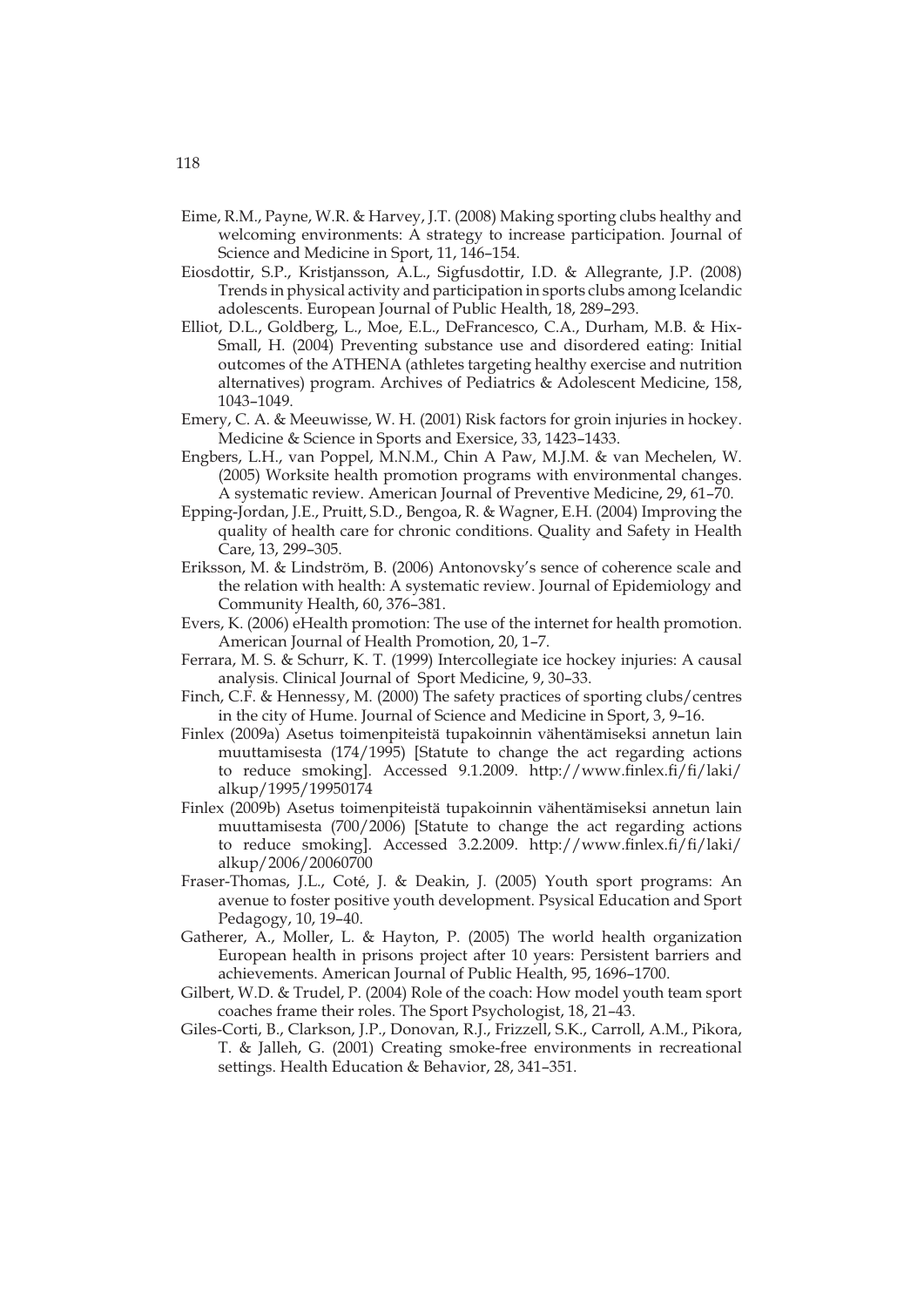- Glanz, K., Rimer, B.K. & Lewis, F.M. (2002) Health behavior and health education. Theory, research and practice. 3rd edition. San Francisco: John Wiley & Sons. Inc.
- Goodman, D., Gaetz, M. & Meichenbaum, D. (2001) Concussion in hockey: There is cause for concern. Medicine & Science in Sports and Exercise, 33, 2004– 2009.
- Goodstadt, M. (2001) Settings introduction. In I. Rootman, M. Goodstadt, B. Hyndman, D.V. McQueen, L. Potvin, J. Springett & E. Ziglio (eds.) Evaluation in health promotion. Principles and perspectives. WHO Regional Publications. European Series, 92, pp. 209–211.
- Gould, D., Collins, K., Lauer, L. & Chung, Y. (2007) Coaching life skills through football: A study of award winning high school coaches. Journal of Applied Sport Psychology, 19, 16–37.
- Goldberg, L., MacKinnon, D.P., Elliot, D.L., Moe, E.L., Clarke, G. & Cheong, J.W. (2000) The adolescents training and learning to avoid steroids program: Preventing drug use and promoting health behaviors. Archives of Pediatrics and Adolescent Medicine, 154, 332–338.
- Graham, G. (2000) Youth health promotion in the community. In Kerr, J. (ed) Community health promotion. Challenges for practice. London: Harcourt Publishers Limited, 125–154.
- Graham, B., Regehr, G. & Wright, J.G. (2003) Delphi as a method to establish consensus for diagnostic criteria. Journal of Clinical Epidemiology, 56, 1150–1156.
- Green, L.W. & Ottoson, J. (2004) From efficacy to effectiveness to community and back: Evidence-based practice vs. practice-based evidence. Proceedings from conference: From clinical trials to community: The science of translating diabetes and obesity research. January 12–13, 2004, Natcher Conference Center, Bethesda, Maryland: National Institutes of Health, 15–18.
- Green, L.W., Poland, B.D. & Rootman, I. (2000) The settings approach to health promotion. In B. Poland, L. Green & I. Rootman (eds.) Settings for health promotion. Linking theory and practice. California: Sage Publications Inc., 1–43.
- Greenberg, J.S., Dintiman, G.B. & Mayer Oakes, B. (2004) Physical fitness and wellness. Changing the way you look, feel, and perform. 3rd Edition. Champaign, Illinois: Human Kinetics.
- Groene, O. (2005) Evaluating the progress of the health promoting hospitals initiative? A WHO perspective. Health Promotion International, 20, 205– 207.
- Groene, O. & Jorgensen, S.J. (2005) Health promotion in hospitals a strategy to improve quality in health care. European Journal of Public Health, 15, 6–8.
- Groene, O., Jorgensen, S.J., Fugleholm, A.M., Moller, L. & Garcia-Barbero, M. (2005) Standards for health promotion in hospitals: Development and pilot test in nine European countries. International Journal of Health Care Quality Assurance, 18, 300–307.
- Guo, X.H., Tian, X.Y., Pan, Y.S., Yang, X.H., Wu, S.Y., Wang, W. & Lin, V. (2007) Managerial attitudes on the development of health promoting hospitals in Beijing. Health Promotion International, 22, 182–190.
- Hagquist, C. & Starrin, B. (1997) Health education in schools from information to empowerment models. Health Promotion International, 12, 225–232.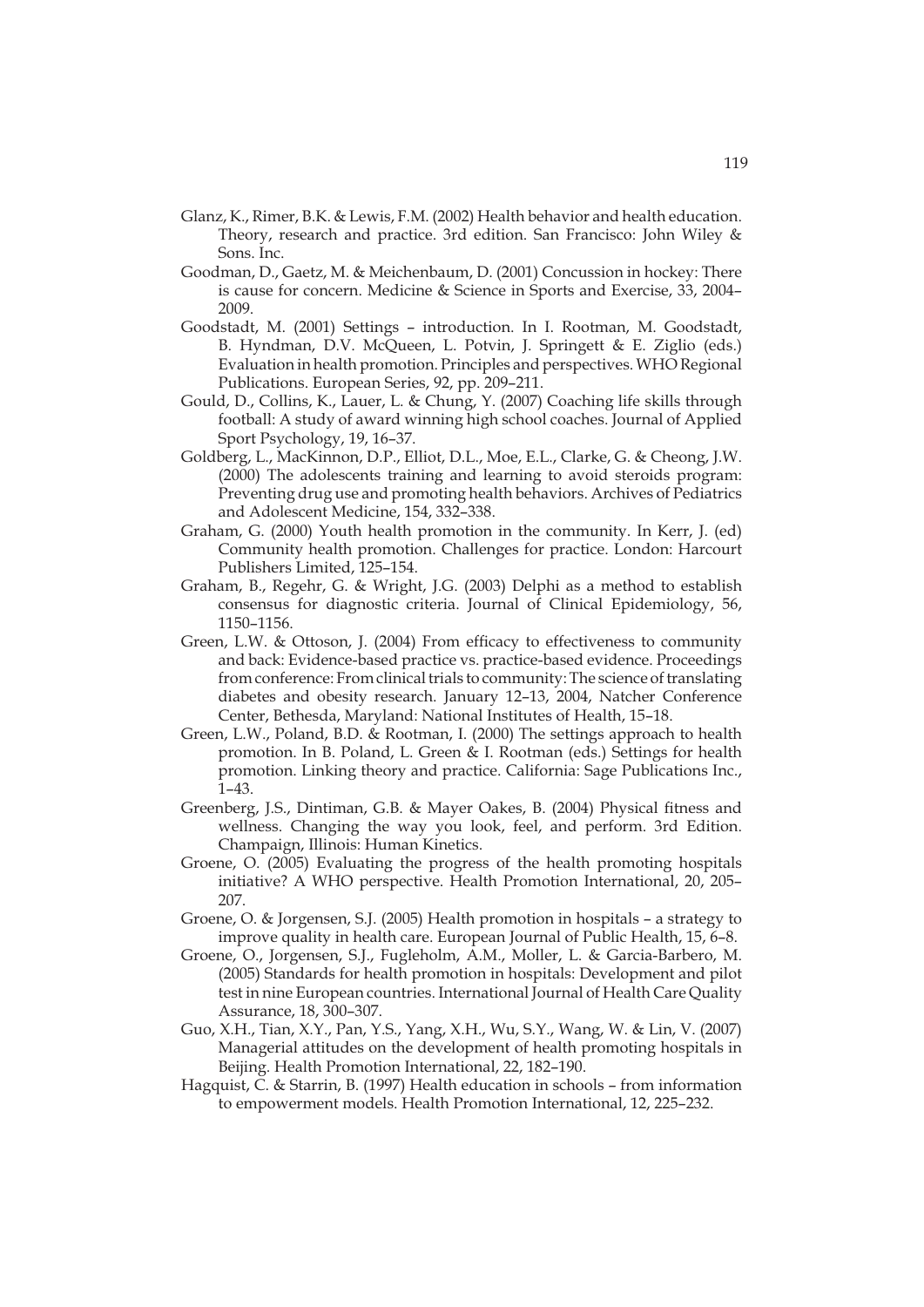- Hakkarainen, P. & Metso, L. (2007) Huumekysymyksen muuttunut ongelmakuva. Vuoden 2006 huumekyselyn tulokset [Changed image of the problem in drug question. The results of the 2006 drug survey]. Yhteiskuntapolitiikka, 72, 541–552.
- Hancock, T. (1993) The Evolution, impact and significance of the healthy cities/ healthy communities movement. Journal of Public Health Policy, 14, 5–18.
- Hansen, D.M., Larson, R.W. & Dworkin, J.B. (2003) What adolescents learn in organized youth activities: A survey of self-reported developmental experiences. Journal of Research on Adolesence, 13, 25–55.
- Harju, A. (2003) Yhteisellä asialla kansalaistoiminta ja sen haasteet [The shared matters – civil activity and its challenges]. Vantaa: Kansanvalistusseura. Dark Oy.
- Harpham, T., Burton, S. & Blue, I. (2001) Healthy city projects in developing countries: The first evaluation. Health Promotion International, 16, 111– 125.
- Hasson, F., Keeney, S. & McKenna, H. (2000) Research guidelines for the Delphi survey technique. Journal of Advanced Nursing, 32, 1008–1015.
- Haug, E. (2008) Multilevel correlates of physical activity in the school setting. University of Bergen. Universitas Bergensis.
- Haukkala, A., Vartiainen, E. & de Vries, H. (2006) Progression of oral snuff use among Finnish 13-16-year-old students and its relation to smoking behaviour. Addiction, 101, 581–589.
- Hautamäki, A. (2001) Suomi muutosten edellä. Raportti Suomen haasteista [Finland in the face of changes. A report on Finland's challenges]. Sitran raportteja 6.
- Haynes, C.L. (2008) Health promotion services for lifestyle development within a UK Hospital – patients' experiences and views. BMC Public Health, 8, 284. Online Journal, doi:10.1186/1471–2458–8–284.
- Hayton, P. (2007) Protecting and promoting health in prisons: A settings approach. In L. Møller, H. Stöver, R. Jürgens, A. Gatherer & H. Nikogosian (eds.) Health in prisons. A WHO guide to the essentials in prison health. Copenhagen: WHO Regional Office, 15–20.
- Health Stadia (2009) The 1€m European Healthy Stadia Programme. Accessed 6.11.2009. http://www.healthystadia.eu
- Heikkala, J. (1998) Ajolähtö turvattomiin kotipesiin [Bases loaded for unsafe home bases]. Tampereen yliopisto (University of Tampere). Acta Universitatis Tamperensis 641.
- Heikkala, J. (2000) Liikunnan järjestökentän muutokset ja toimintaympäristö [The changes and the setting of sports associations]. In Itkonen, H., Heikkala, J., Ilmanen, K. and Koski, P. (eds.) Liikunnan kansalaistoiminta – muutokset, merkitykset ja reunaehdot. Liikuntatieteellisen seuran julkaisuja 152, 119– 134.
- Heikkala, J. & Koski, P. (2000) Järjestöt kolmen merkitysulottuvuuden – vapaaehtoisuuden, valtion ja markkinoiden – leikkauspisteessä [Associations in the intersection of three dimensions – voluntariness, the state and the markets]. In H. Itkonen, J. Heikkala, K. Ilmanen & P. Koski (eds.) Liikunnan kansalaistoiminta – muutokset, merkitykset ja reunaehdot. Liikuntatieteellisen seuran julkaisuja 152, 107–118.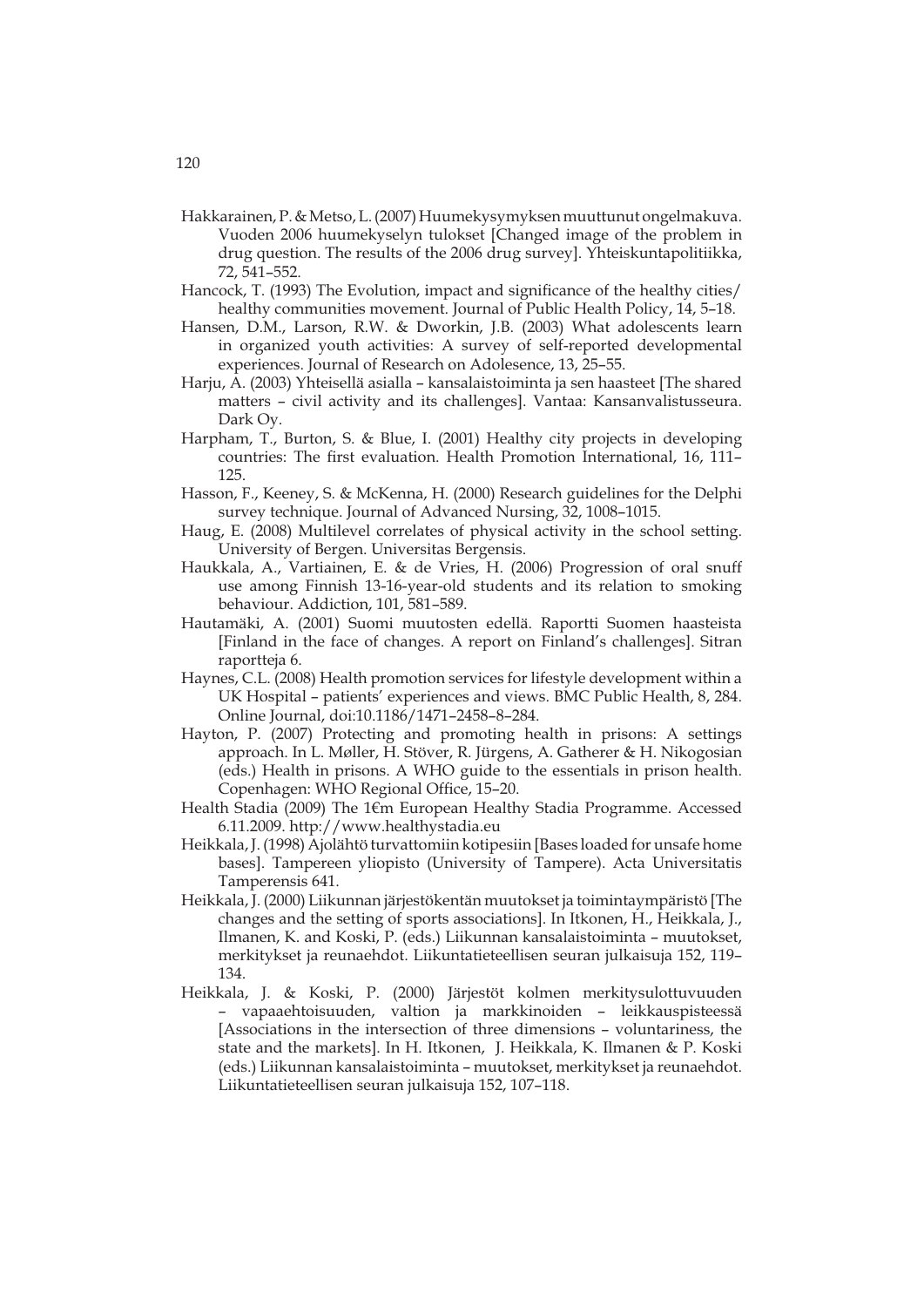- Heinemann, K. (1999) Sports clubs in Europe. In K. Heinemann (ed.) Sport clubs in various European countries. Series Club of Cologne, Vol 1. Stuttgart: Hofmann Verlag and Schattauer, 13–32.
- Heinilä, K. (1974) Urheilu Ihminen Yhteiskunta [Sport Human Society]. Jyväskylä: Gummerus.
- Heinilä, K. (1986) Liikuntaseura sosiaalisena organisaationa [The sports club as a social organisation]. Jyväskylän yliopiston liikuntasuunnittelun laitoksen julkaisuja 38.
- Hemphill, S., Rowland, B. & Munro, G. (2002) The culture of alcohol use in Victorian sporting clubs: An examination of consumption levels, attitudes, and club policies. Victoria: Centre for Youth Drug Studies.
- Heward, S., Hutchins, C. & Keleher, H. (2007) Organizational change key to capacity building and effective health promotion. Health Promotion International, 22, 170–178.
- Hoikkala, T., Hakkarainen, P. & Laine, S. (2005) (eds.) Beyond health literacy. Youth cultures, prevention and policy. Finnish youth research network / Finnish youth research society publications 52.
- Hollembeak, J. & Amorose, A. J. (2005) Perceived coaching behaviors and college athletes' intrinsic motivation: A test of self-determination theory. Journal of Applied Sport Psychology, 17, 20–36.
- Honey, C. R. (1998) Brain injury in ice hockey. Clinical Journal of Sport Medecine, 8, 43–46.
- Honkonen, R. & Suoranta, J. (1999) Höntsyä vai tehovalmennusta? Kirjoituksia joukkueurheilun junioritoiminnasta. [Playing for fun or intensive coaching? Essays on junior activities in team sports]. Tampere: Tampereen Yliopistopaino Oy.
- Hoyle, T.B., Samek, B.B. & Valois, R.F. (2008) Building capacity for the continuous improvement of health-promoting schools. Journal of School Health, 78, 1–8.
- Hyyppä, M. (2001) Why do Swedish-speaking Finns have a longer active life? An area for social capital research. Health Promotion International, 16, 55–64.
- Hyyppä, M. (2006) Talkoohengestä koituu hyvinvointia [The spirit of voluntary work rebound well-being]. Stafettkarnevalen – yhteisöhengen lujittaja. Liikunta & Tiede 43, 4–9.
- Hyyppä, M. & Mäki, J. (2001) Individual-level relationships between social capital and self-rated health in a Bilingual community. Preventative Medicine, 32, 148–155.
- Hyyppä, M. & Mäki, J. (2003) Social participation and health in a community rich in stock of social capital. Health Education Research, 18, 770–779.
- Iannotti, R.J., Kogan, M.D., Janssen, I. & Boyce, W.F. (2009) Patterns of adolescent physical activity, screen-based media use, and positive and negative health indicators in the U.S. and Canada. Journal of Adolescent Health. Doi:10.1016/j.jadohealth.2008.10.142. In Press.
- Ilmanen, K., Itkonen, H., Matilainen, P. & Vuolle, P. (2004) Urheilun julkisuuskuva [Public image of sports]. Jyväskylän yliopiston liikunnan sosiaalitieteiden laitoksen julkaisuja 1.
- Irestig, M., Hallberg, N., Eriksson, H. & Timpka, T. (2005) Peer-to-peer computing in health-promoting voluntary organizations: A system design analysis. Journal of Medical Systems, 29, 425–440.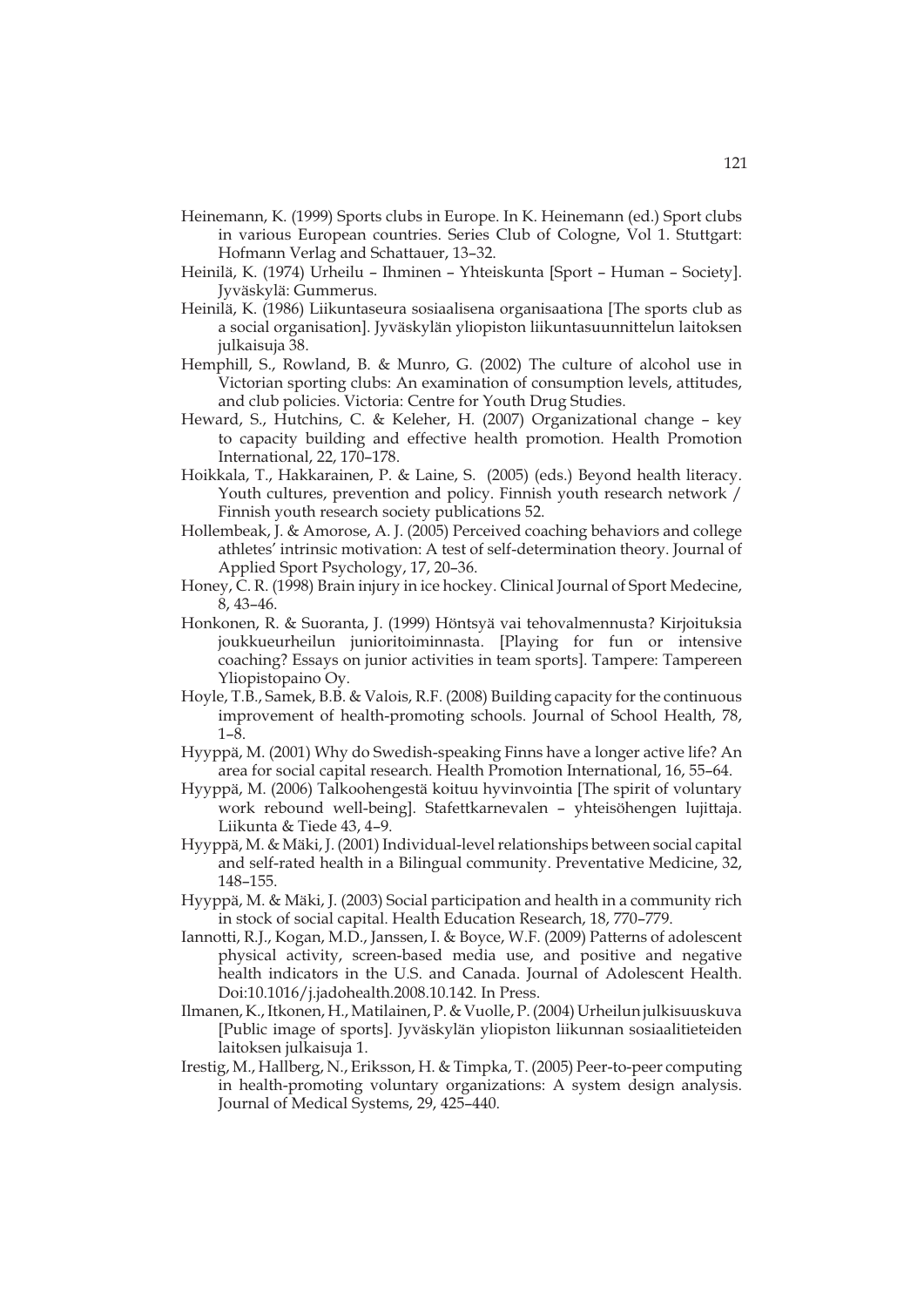- Itkonen, H. (1996) Kenttien kutsu. Tutkimus liikuntakulttuurin muutoksista [Call of the fields. A study of changes in sports culture]. Tampere: Gaudeamus.
- Itkonen, H. (1997a) Liikuttaako suvaitsevaisuus? Tutkimus liikuntakulttuurin suvaitsevaisuudesta [Does tolerance concern? A study of tolerance within sports culture]. Joensuu: Joensuun yliopiston Karjalan tutkimuslaitoksen julkaisuja 118.
- Itkonen, H. (1997b) Tuskin etanaa elävämpi urheilu sosiaalisena kontrollina [Hardly livelier than a snail – sports as social control]. In Vares, V. (ed) Urheilu ja historia. Turun historiallinen arkisto 51. Turku: Painotalo Gilliot Oy, 203–222.
- Itkonen, H. (2000) Kansalaistoiminnan suuri linja [Large scale policy of civil activity]. In H. Itkonen, J. Heikkala, K. Ilmanen & P. Koski (eds.) Liikunnan kansalaistoiminta – muutokset, merkitykset ja reunaehdot. Liikuntatieteellisen seuran julkaisuja 152, 11–25.
- IUHPE (International Union for Health Promotion and Education) and CCHPR (Canadian Consortium for Health Promotion Research) (2007) Shaping the future of health promotion: Priorities for action. Vancouver, Canada.
- IUHPE (International Union for Health Promotion) (2006) Protocols and guidelines for health promoting schools. Saint-Denis Cedex, France.
- Jeffs, T. & Smith, M. K. (1999) Informal Education conversation, democracy & learning. London: Education Now Publishing Co-operative Limited.
- Joffres, C., Heath, S., Farquharson, J., Barkhouse, K., Latter, C. & MacLean, D.R. (2004) Facilitators and challenges to organizational capacity building in heart health promotion. Qualitative Health Research 14, 39–60.
- Johansson, C. (2007) Research on organizational communication. The case of Sweden. Nordicom Review, 28 (1), 93–110.
- Johnson, A. & Baum, F. (2001) Health promoting hospitals: A typology of different organizational approaches to health promotion. Health Promotion International, 16, 281–287.
- Johnson, J. L. (2000) The health care institutions as a setting for health promotion. In B. Poland, L. Green & I. Rootman (eds.) Settings for health promotion. Linking theory and practice. California: Sage Publications Inc., 175–216.
- Jones, E., Watson, B., Gardner, J. & Gallois, C. (2004) Organizational communication: Challenges for the new centry. Journal of Communication, 54, 722–750.
- Jones, J. & Hunter, D. (1995) Qualitative research: Consensus methods for medical and health service research. British Medical Journal, 11, 376–380.
- Jourdan, D., Samdal, O., Diagne, F. & Carvalho, G.S. (2008) The future of health promotion in schools goes through the strengthening of teacher training at a global level. Promotion and Ecucation, 15, 36–38.
- Kangas, A. (2003) Kolmas sektori ja kulttuuripolitiikka [The third sector and cultural policy]. In Hänninen, S., Kangas, A. and Siisiäinen, M. (eds.). Mitä yhdistykset välittävät. Tutkimuskohteena kolmas sektori. Jyväskylä: Atena Kustannus Oy, 38–69.
- Kannas, L. (2000) Terveyttä edistävän urheiluseuran kriteerejä on kehitettävä [The criteria for a health promoting sports club must be developed]. Raportti Nuoret – Urheilu – Päihteet –pienoisseminaari. Helsinki: Suomen Liikunta ja Urheilu, Helsinki, 19–21.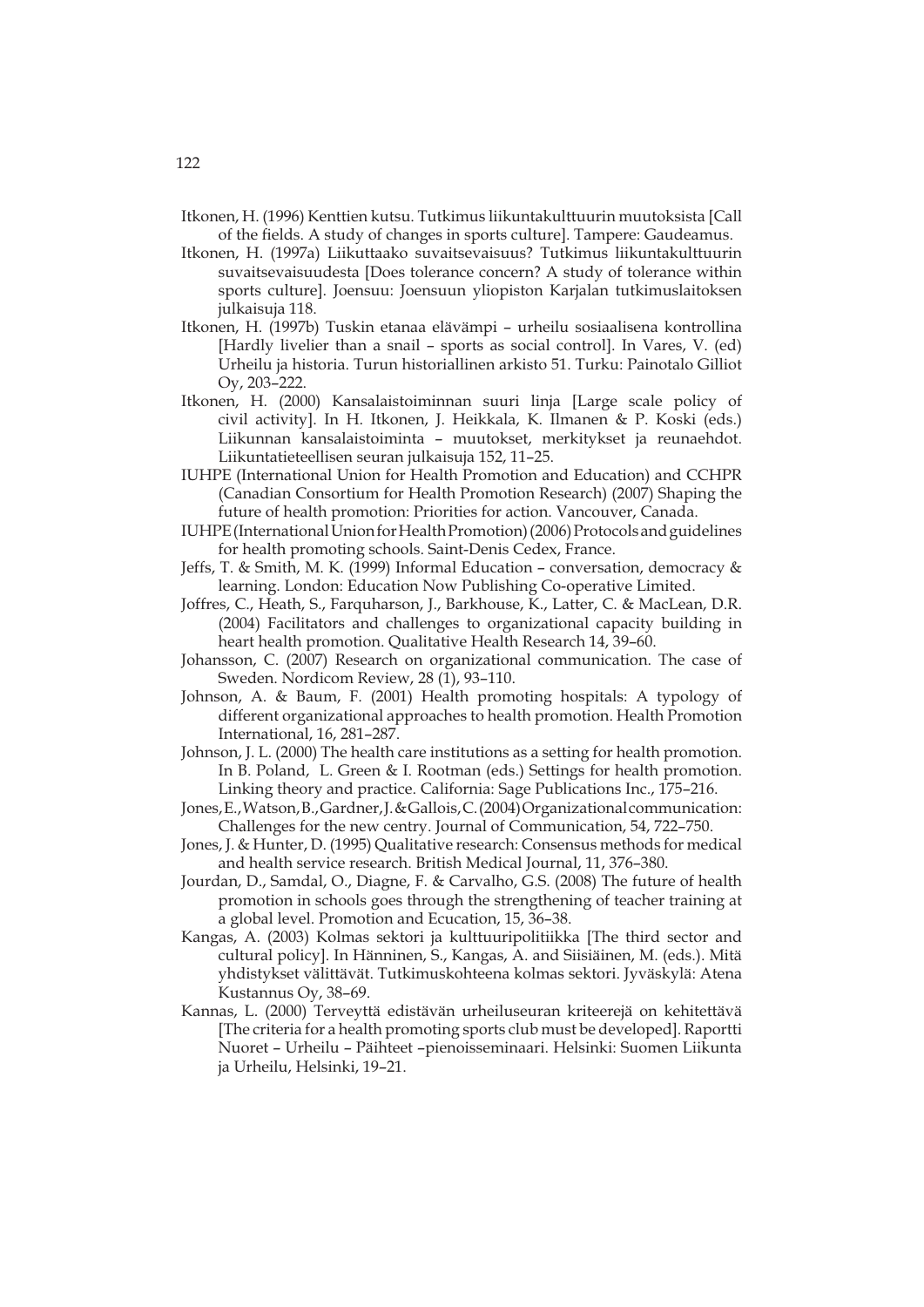- Kannas, L., Vuori, M., Seppälä, H.-R., Tynjälä, J., Villberg, J., Välimaa, R. & Ojala, K. (2002) Suojaako urheiluseuratoiminta nuoria päihteiltä ja tupakalta [Do the sports club's actitivities protect from intoxicants and tobacco]. Liikunta & Tiede 39, 4–11.
- Katcher, M.L., Meister, A.N., Sorkness, C.A., Staresinic, A.G., Pierce, S.E., Goodman, B.M., Peterson, N.M., Hatfield, P.M. & Schirmer, J.A. (2006) Use of the modified Delphi technique to identify and rate home injury hazard risks and prevention methods for young children. Injury Prevention, 12, 189–194.
- Keeney, S., Hasson, F. & McKenna, H. (2006) Consulting the oracle: Ten lessons from using the Delphi technique in nursing research. Journal of Advanced Nursing, 53, 205–212.
- Kickbusch, I. (2003) The contribution of the World Health Organisation to a new public health and health promotion. American Journal of Public Health 93, 383–388
- Kim, D., Subramanian, S.V. & Kawachi, I. (2006) Bonding versus bridging social capital and their associations with self rated health: A multilevel analysis of 40 US communities. Journal of Epidemiology and Community Health, 60, 116–122.
- Kirk, D. & MacPhail, A. (2003) Social positioning and the construction of a youth sports club. International Review for The Sociology of Sport, 38, 23–44.
- Kjønniksen, L., Anderssen, N. & Wold, B. (2009) Organized youth sport as a predictor of physical activity in adulthood. Scandinavian Journal of Medicine & Science in Sports, 19, 646–654.
- Koester, M.C. (2000) Youth sports: A pediatrician's perspective on coaching and injury prevention. Journal of Athletic Training, 35, 466–470.
- Kok, G., Gottlieb, N.H., Commers, M. & Smerecnik, C. (2008) The ecological approach in health promotion programs: A decade later. American Journal of Health Promotion, 22, 437–442.
- Kokko, S. (2005) Sports clubs as a setting for youth health promotion. In T. Hoikkala, P. Hakkarainen & S. Laine (eds.) Beyond health literacy. Youth cultures, prevention and policy. Finnish youth research network/Finnish youth research society publications 52, 338–354.
- Kokko, S. (2007) Operaatio urheilullinen elämäntapa Suomen Jääkiekkoliiton terveyden edistämisohjelma [Operation sporty lifestyle – The health promotion program of the Finnish Ice Hockey Association]. Accessed 26.8.2009.

 http://www.finhockey.fi/mp/db/file\_library/x/IMG/276831/file/ oueskjkel030407.pdf

- Kokko, S. & Kannas, L. (2004) Terveyskasvatus nuorten jääkiekkovalmennuksessa [Health education in ice hockey coaching of adolescents]. Liikunta & Tiede 41, 45–48.
- Kokko, S., Kannas, L. & Itkonen, H. (2004) Urheiluseura lasten ja nuorten terveyden edistäjänä [Sports club as health promoter for children and adolescents]. Liikunta & Tiede, 41, 101–112.
- Kokko, S., Kannas, L. & Villberg, J. (2006) The health promoting sports club in Finland – a challenge for the settings approach. Health Promotion International, 21, 219–229.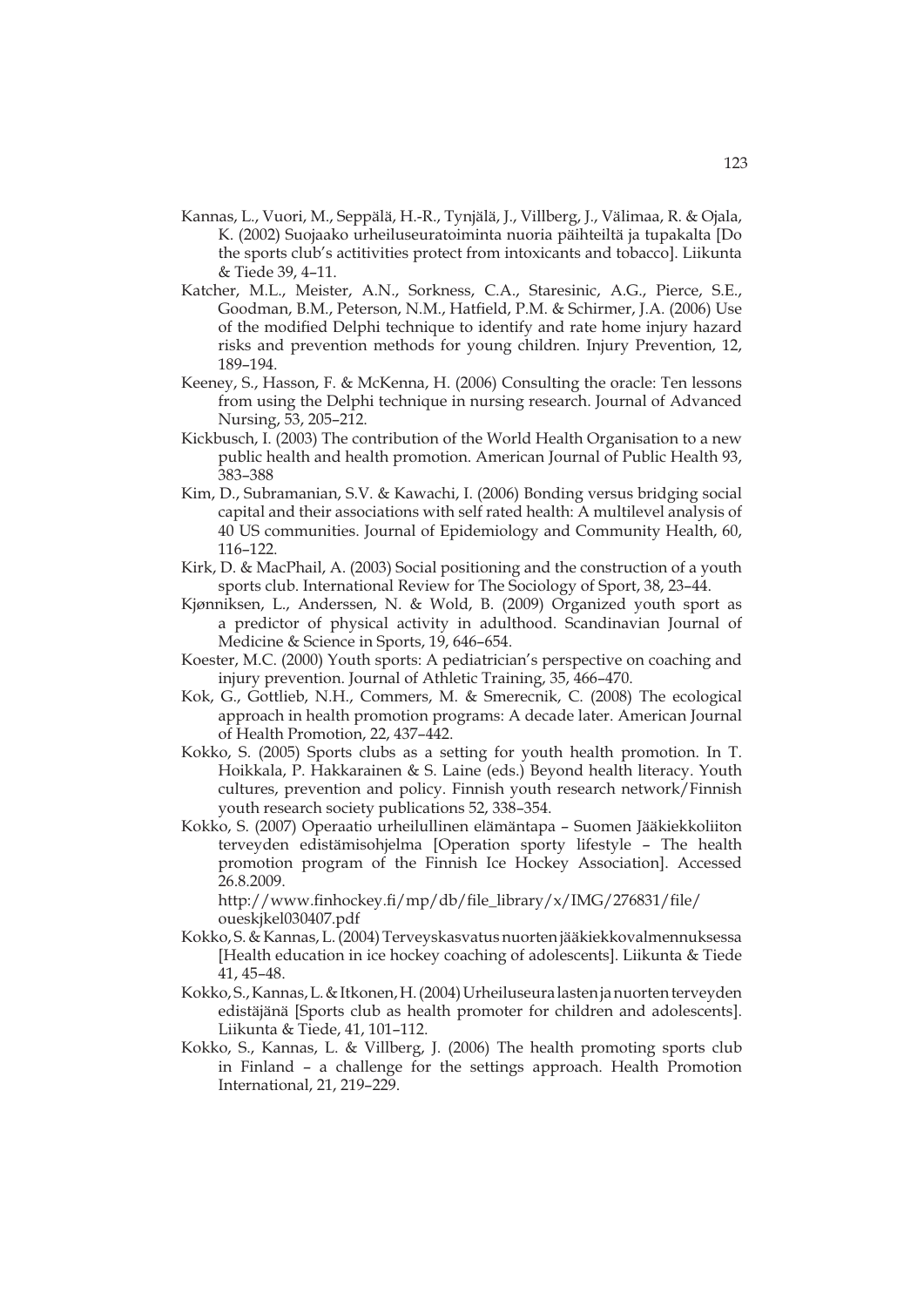- Kokko, S., Kannas, L. & Villberg, J. (2009a) Health promotion profile of youth sports clubs: Club officials' and coaches' perceptions. Health Promotion International, 24, 26–35.
- Kokko, S., Kannas L. & Villberg J. (2009b) Health promotion guidance activity of youth sports clubs. Submitted.
- Kokko, S. & Vuori, M. (2004) Terveyttä edistävä urheiluseura toimii kahdella kentällä. [Health promoting sports club acts on two fields] Liikunta & Tiede 41, 18–19.
- Konu, A. (2002) Oppilaiden hyvinvointi koulussa [Pupils' well-being in school]. Tampereen yliopisto (University of Tampere). Acta Universitatis Tamperensis 887.
- Konu, A. & Rimpelä, M. (2002) Well-being in schools: A conceptual model. Health Promotion International, 17, 79–87.
- Korp, P. (2006) Health on Internet: Implications for health promotion. Health Education Research, 21, 78–86.
- Koski, P. (1994) Liikuntaseura toimintaympäristössään [Sports club in its organizational environment]. Jyväskylän yliopisto. Studies in sport, physical education and health 35.
- Koski, P. (1999) Characteristics and contemporary trends of sports clubs in the Finnish context. In Heinemann, K. (ed) Sport clubs in various European Countries. Series Club of Cologne vol. 1. Stuttgart: Hofmann Verlag & Schattauer, 293–316.
- Koski, P. (2000a) Maailma muuttuu, muuttuvatko seurat? [Will sports clubs change in a changing world?] Jyväskylän yliopisto, Liikunnan kehittämiskeskus, julkaisuja 7.
- Koski, P. (2000b) Liikunta kansalaisaktiivisuutena. [Physical activity as civil activity]. In Itkonen, H., Heikkala, J., Ilmanen, K. and Koski, P. (eds.) Liikunnan kansalaistoiminta – muutokset, merkitykset ja reunaehdot. Liikuntatieteellisen seuran julkaisu 152. Tampere: Tammer-Paino: .
- Koski, P. (2005) Sport: Road to health? In T. Hoikkala, P. Hakkarainen & S. Laine (eds.) Beyond health literacy. Youth cultures, prevention and policy. Finnish youth research network/Finnish youth research society publications 52, 295–323.
- Koski, P. (2007) Liikunnan ja urheilun seuratoiminta nuorisotyönä [Sports club activities as youth work]. In T. Hoikkala & A. Sell (eds.) Nuorisotyötä on tehtävä. Menetelmien perustat, rajat ja mahdollisuudet. Nuorisotutkimusverkosto/Nuorisotutkimusseuran julkaisuja 76, 299–326.
- Koski, P. (2009) ) Liikunta- ja urheiluseurat muutoksessa [Sports clubs in change]. SLU-julkaisusarja 7. Helsinki: SLU-paino.
- Koski, P. & Tähtinen, J. (2005) Liikunnan merkitykset nuoruudessa [The meaning of physical activity in youth]. Nuorisotutkimus, 23, 3–21.
- Kuusi, O., Muukkonen, T. & Linturi, H. (2000) Delfoi menetelmä [The Delphi method]. Accessed 12.5.2005. http://www.metodix.com/metodi/delfoi/ delfoi\_menetelma.htm
- Labonte, R. & Laverack, G. (2001a) Capacity building in health promotion, Part 1: For whom? And for what purpose? Critical Public Health, 11, 111–127.
- Labonte, R. & Laverack, G. (2001b) Capacity building in health promotion, Part 2: Whose use? And with what measurement? Critical Public Health, 11, 129–138.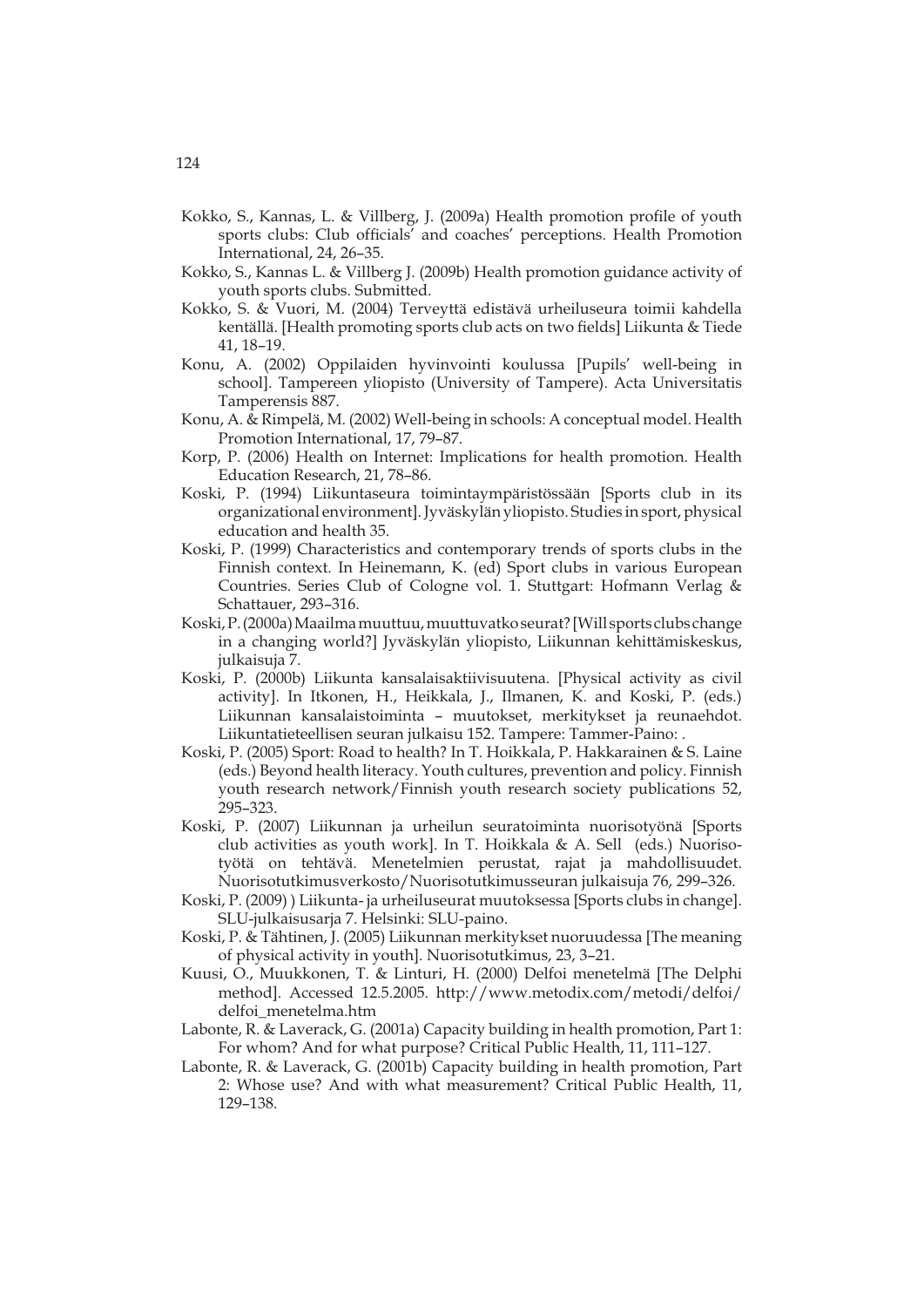- Laine, L. (1984) Vapaaehtoisten järjestöjen kehitys ruumiinkulttuurin alueella Suomessa v. 1856–1917 [The development of voluntary associations in the area of bodily culture in Finland during the years 1856–1917]. Liikuntatieteellisen seuran julkaisuja 93.
- Lalonde, M. (1974) A new perspective on the health of Canadians. A working document. Toronto: Health and Welfare Canada.
- Larson, R.W., Hansen, D.M. & Moneta, G. (2006) Differing profiles of developmental experiences across types of organized youth activities. Developmental Psychology, 42, 849–863.
- Lavoie-Tremblay, M., Wright, D., Desforges, N., Gèlinas, C., Marchionni, C. & Drevniok, U. (2008) Creating a healthy workplace for new-generation nurses. Journal of Nursing Scholarship, 40, 290–297.
- Leaver-Dunn, D., Turner, L. & Newman, B.M. (2007) Influence of sports' programs and club activities on alcohol use intentions and behaviors among adolescent males. Journal of Alcohol and Drug Education, September 1, 57–72.
- Lee, A., Wong, M.C.S., Keung, V.M.W., Yuen, H.S.K., Cheng, F. & Mok, J.S.Y. (2008) Can the concept of health promoting schools help to improve students' health knowledge and practices to combat the challenge of communicable diseases: Case study in Hong Kong? BMC Public Health, 8, 42. Online Journal, doi:10.1186/1471–2458–8–42.
- Libman, S. (1998) Adult participation in youth sports. A developmental perspective. Child and Adolescent Psychiatric Clinics of North America, 7, 725–744.
- Liimatainen, L. (2002) Kokemuksellisen oppimisen kautta kohti terveyden edistämisen asiantuntijuutta. Hoitotyön ammattikorkeakouluopiskelijoiden terveyden edistämisen oppiminen hoitotyön harjoittelussa [Through experiential learning towards expertise in health promotion. The learning of health promotion of collegiate nursing students within nursing training]. Studies in Sport, Physical Education and Health 90.
- Lindström, B. & Eriksson, M. (2006) Contextualizing salutogenesis and Antonovsky in public health development. Health Promotion International, 21, 238–244.
- Linstone, H. A. & Turoff, M. (eds.) (2002) The Delphi method: Techniques and applications. New Jersey: University of Heights, . Also in the internet: http://www.is.njit.edu/pubs/delphibook/index.html
- Livingstone, D.W. (2006) Informal learning. Conceptual distinctions and preliminary findings. In Z. Bekerman, N.C. Burbules & D. Silberman-Keller (eds.) Learning in places. The informal educational reader. New York: Peter Lang Publishing Inc., 203–227.
- Lock, D., Taylor, T. & Darcy, S. (2008) Soccer and social capital in Australia. In Nicholson, M. and Hoye, R. (eds.) Sport and social capital. London: Butterworth-Heinemann, 317–338.
- Lynagh, M., Schofield, M.J. & Sanson-Fisher, R.W. (1997) School health promotion programs over the past decade: A review of the smoking, alcohol and solar protection literature. Health Promotion International, 12, 43–59.
- Lämsä, J. & Mäenpää, P. (2002) Kuinka moni lopettaa? Tietoja ja näkemyksiä nuorten urheiluharrastuksen aloittamisesta ja lopettamisesta [How many will quit? Information and opinions on how adolescents begin and end their engagement in sports]. Helsinki: Nuori Suomi.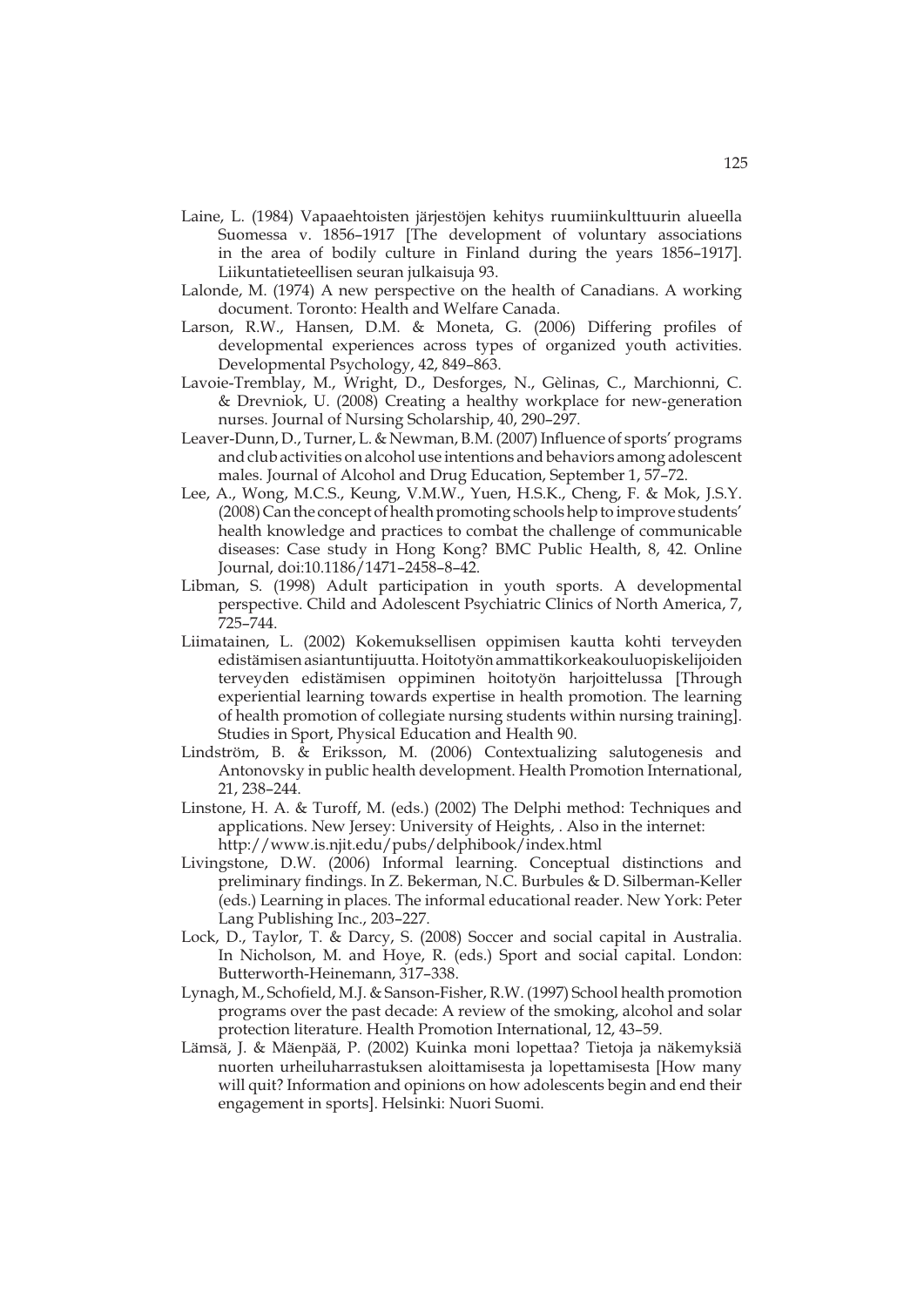- MacDonald, T.H. (1998) Rethinking health promotion. A global approach. London: Routledge.
- Mahmood, Z. (2006) A conceptual model to develop corporate culture and improve the internal organisational communication. Journal of Management and Social Sciences, 2, 55–68.
- Maro, C.N., Roberts, G.C. & Sørensen, M. (2009) Using sport to promote HIV/ AIDS education for at-risk youths: An intervention using peer coaches in football. Scandinavian Journal of Medicine & Science in Sports, 19, 129– 141.
- Mastrangelo, A., Eddy, E.R. & Lorenzet, S.J. (2004) The importance of personal and professional leadership. The Leadership & Organization Development Journal, 25, 435–451.
- MacPhail, A., Gorely, T. & Kirk, D. (2003) Young people's socialisation into sport: A case study of an athletics club. Sport, Education and Society, 8, 251–267.
- McGee, R., Williams, S., Howden-Chapman, P., Martin, J. & Kawachi, I. (2006) Participation in clubs and groups from childhood to adolescence and its effect on attachment and self-esteem. Journal of Adolescence, 29, 1–17.
- McKenna, H.P. (1994) The Delphi technique: A worthwhile research approach for nursing? Journal of Advanced Nursing, 19, 1221–1225.
- McKinley, M.C., Lowis, C., Robson, P.J., Wallace, J.M.W., Morrisey, M., Moran, A. & Livingstone, M.B.E. (2005) It's good to talk: Children's views on food and nutrition. European Journal of Clinical Nutrition, 59, 542–551.
- McQueen, D.V. & Jones, C.M. (2007) (eds.) Global perspectives on health promotion effectiveness. New York: Springer.
- Melnick, M.J., Miller, K.E., Sabo, D.F., Farrell, M.P. & Barnes, G.M. (2001) Tobacco use among high school athletes and nonathletes: Results of the 1997 youth risk behavior survey. Adolescence, 36, 727–747.
- Metsämuuronen, J. (2003) Tutkimuksen tekemisen perusteet ihmistieteissä [The fundamentals of research in human sciences]. Jyväskylä: Gummerus Kirjapaino Oy.
- Michaud, P.-A. (2003) Prevention and health promotion in school and community settings: A commentary on the international perspective. Journal of Adolescent Health, 33, 219–225.
- Ministry of Education (2008) Liikkuva ja hyvinvoiva Suomi 2010-luvulla. Ehdotus kansalliseksi liikuntaohjelmaksi julkisen ohjauksen näkökulmasta. [Physical activity and well-being in Finland in the 2010s. A proposal for a national programme for sport and physical activity in view of public steering]. Publications of the Ministry of Education 14.
- Ministry of Education (2009a) Valtioneuvoston periaatepäätös liikunnan edistämisen linjoista [The decision in principle on the definitions of policies in physical activity promotion by the Finnish Council of State]. Publications of the Ministry of Education 17.
- Ministry of Education (2009b) Uusi suunta liikuntatutkimukseen. Opetusministeriön strategia liikuntatutkimuksen suuntaamiseksi ja hyödyntämiseksi [A new direction to physical activity and sports research. The strategy of the Ministry of Education to direct and exploit physical activity and sports research]. Publications of the Ministry of Education 18.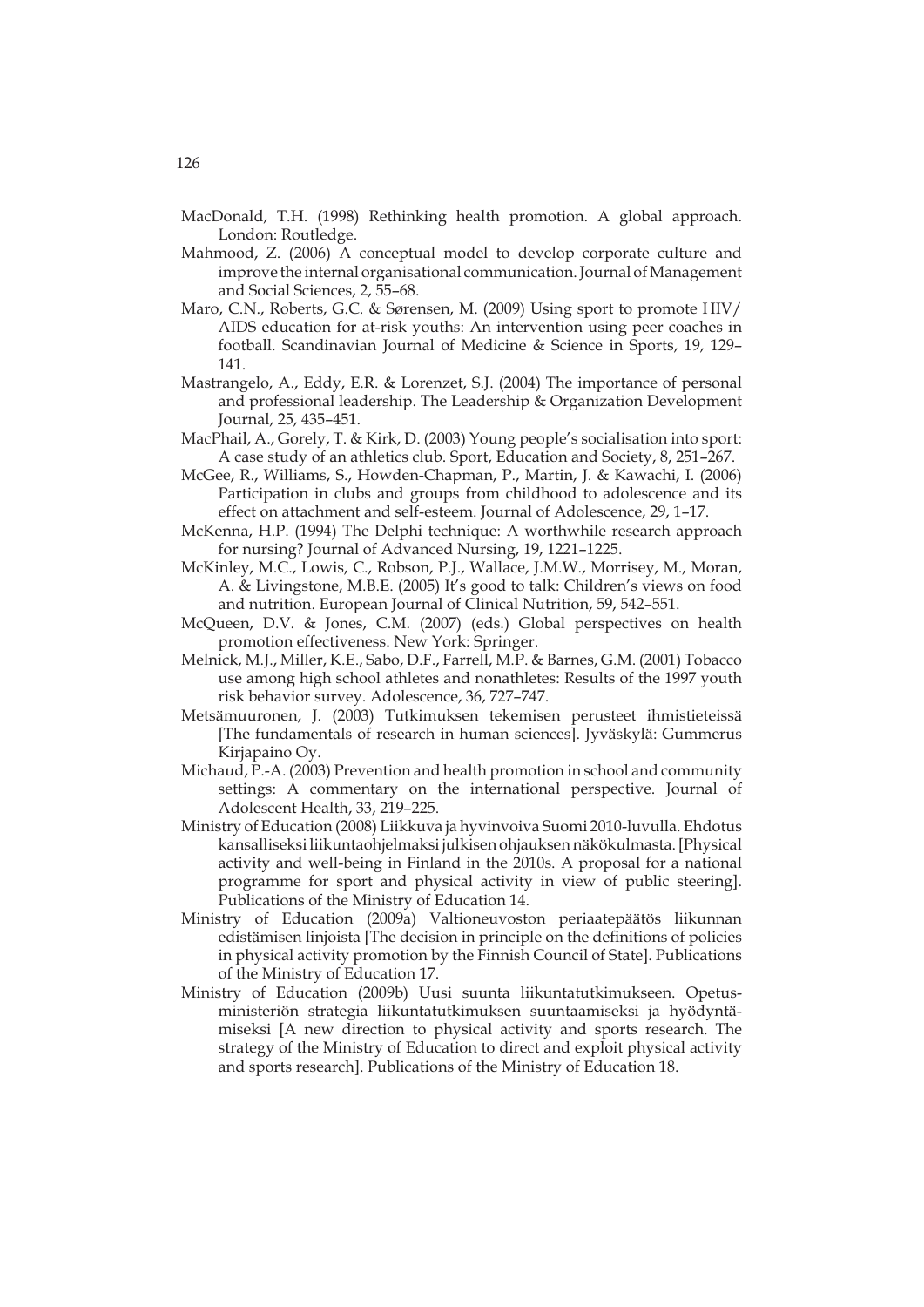- Mittelmark, M. B. (1999) Health promotion at the communitywide level: Lessons from diverse perspectives. In N. Bracht (Ed), Health promotion at the community level. New Advances. Thousand Oaks, CA: Sage Publications, 3–27.
- Møller, L., Stöver, H., Jürgens, R., Gatherer, A. & Nikogosian, H. (eds.) (2007) Health in prisons. A WHO guide to the essentials in prison health. Copenhagen: WHO Regional Office.
- Moore, M.J. & Werch, C.E. (2005) Sport and physical activity participation and substance use among adolescents. Journal of Adolescent Health, 36, 486– 493.
- Mûkoma, W. & Flisher, A.J. (2004) Evaluations of health promoting schools: A review of nine studies. Health Promotion International, 19, 357–368.
- Mullen, P.D., Evans, D., Forster, J., Gottlieb, N.H., Kreuter, M., Moon, R., O'Rourke, T. & Strecher, V.J. (1995) Settings as an important dimension in health education/promotion Policy, programs and research. Health Education Quarterly 22, 329–345.
- Murphy, M. & Kanost, D. (2002) Parents & health policies of sporting clubs research. Research report. Melbourne: Market Access Consulting & Research Pty Ltd.
- Myllyniemi, S. (2004) Nuorisobarometri 2004 [The youth barometer]. In Wilska, T.-A. (ed) Oman elämänsä yrittäjät? Nuorisobarometri 2004. Helsinki: Nuorisoasiain neuvottelukunta. Also in the internet: http:www.minedu.fi/ nuora/julkaisut/barometri2004.pdf
- Mölsä, J. (2004) Jääkiekkovammat epidemiologinen tutkimus jääkiekkovammoista [Ice hockey injuries – epidemiological study of ice hockey injuries]. Liikunnan ja kansanterveyden julkaisuja 157.
- Naidoo, J. & Wills, J. (2000) Health promotion: Foundations to practice. 2nd edition. Edinburgh: Bailliere Tindall.
- Nelson, M.C. & Gordon-Larsen, P. (2006) Physical activity and sedentary behavior patterns are associated with selected adolescent health risk behaviors. Pediatrics, 117, 1281–1290.
- Neutens, J. J. & Rubinson, L. (2002) Research techniques for the health sciences. 3rd edition. San Francisco: Benjamin Cummings co.
- NHMRC (National Health and Medical Research Counsil) (1997) Healthpromoting sport, arts and racing settings. New challenges for the health sector. Canberra: Australian Government Publishing service.
- Noblet, A. (2003) Building health promoting work settings: Identifying the relationship between work characteristics and occupational stress in Australia. Health Promotion International. 18, 351–359.
- Northridge, M.E., Sclar, E.D. & Biswas, P. (2003) Sorting out the connections between the built environment and health: A conceptual framework for navigating pathways and planning healthy cities. Journal of Urban Health: Bulletin of the New York Academy of Medicine, 80, 556–568.
- Nummenmaa, T., Konttinen, R., Kuusinen, J. & Leskinen, E. (1997) Tutkimusaineiston analyysi [Analysis of research data]. Porvoo: WSOY.
- Nuori Suomi (Young Finland) (2006) Sinettiseurojen laatukäsikirja [Quality guidebook for certified sports clubs]. Helsinki: Nuori Suomi.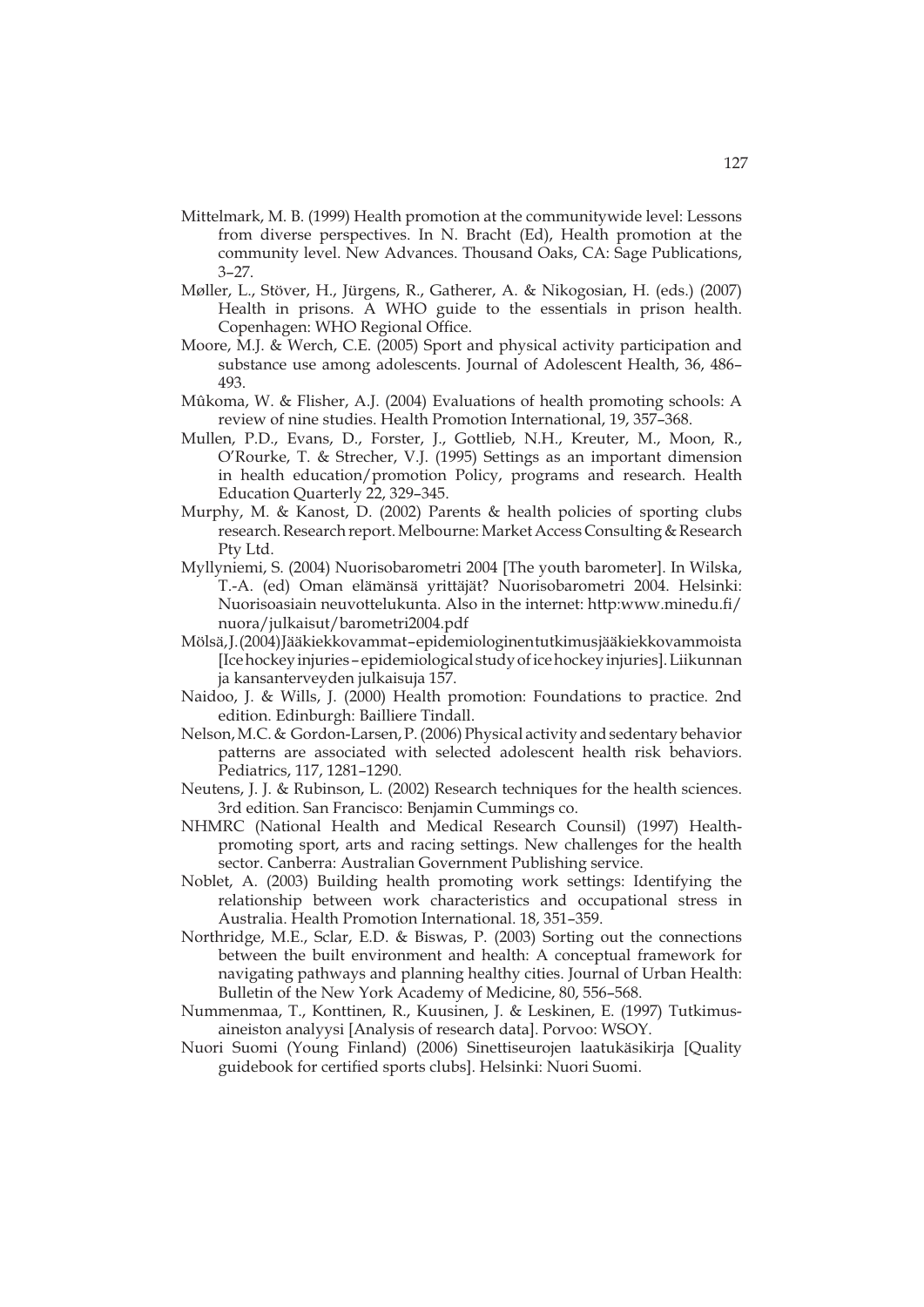- Nutbeam, D. (2000) Health literacy as a public health goal: A challenge for contemporary health education and communication strategies into the 21st century. Health Promotion International, 15, 259–267.
- O'Brien, M. (1995) Health and lifestyle. A critical mess? Notes on the dedifferentiation of health. In R. Bunton, S. Nettleton & R. Burrows (eds.) The sociology of health promotion. Critical analyses of consumption, lifestyle and risk. London: Routledge, 191–205.
- O'Dea, J.A. (2003) Consumption of nutritional supplements among adolescents: Usage and perceived benefits. Health Education Research, 18, 98–107.
- Orme, J., de Viggiani, N., Naidoo, J. & Knight, T. (2007) Missed opportunities? Locating health promotion within multidisciplinary public health. Public Health, 121, 414–419.
- Paretti-Watel, P., Beck, F. & Legleye, S. (2002) Beyond the U-curve: The relationship between sport and alcohol, cigarette and cannabis use in adolescents. Addiction, 97, 707–716.
- Parkkari, J., Kannus, P., Natri, A., Lapinleimu, I., Palvanen, M., Heiskanen, M., Vuori, I. & Järvinen, M. (2004) Active living and injury risk. A prospective one-year follow-up of a population cohort comparing the injury risk in various commuting and lifestyle activities, and recreational and competitive sports. International Journal of Sports Medicine, 25, 209–216.
- Parkkari, J., Pasanen, K., Mattila, V., Kannus, P. & Rimpelä, A. (2008) The risk for a cruciate ligament injury of the knee in adolescents and young adults. A population-based cohort study of 46,500 persons with 9-year follow-up. British Journal of Sports Medicine, 42, 422–426.
- Pate, R.R., Heath, G.W., Dowda, M. & Trost, S.G. (1996) Associations between physical activity and other health behaviors in a representative sample of US adolescents. American Journal of Public Health, 86, 1577–1581.
- Paulus, P. (2005) From the health promoting school to the good and healthy school: New developments in Germany. In S. Clift & B. Bruun Jensen (eds.) The health promoting school: International advances in theory, evaluation and practice. Copenhagen: Danish University of Education Press, 55–74.
- Pekkala, J. & Heikkala, J. (2007) Liikunnan kansanliikkeen "neljäs tie"? Näkökulmia yhteiskunnan ja liikunnan kansalaistoiminnan tulevaisuuteen ["The fourth road" of civil movement of sports. Viewpoints to the future of society and civil participation in sports]. Helsinki: Suomen Liikunta ja Urheilu (SLU).
- Pelikan, J.M., Krajic, K. & Dietscher, C. (2001) The health promoting hospital (HPH): concept and development. Patient Education and Counseling, 45, 239–243.
- Peltomäki, P., Johansson, M., Ahrens, W., Sala, M., Wesseling, C., Brenes, F., Font, C., Husman, K., Janer, G., Kallas-Tarpila, T., Kogevinas, M., Loponen, M., Dolors Solé, M., Tempel, J., Vasama-Neuvonen, K. & Partanen, T. (2003) Social context for workplace health promotion: feasibility considerations in Costa Rica, Finland, Germany, Spain and Sweden. Health Promotion International, 18, 115–126.
- Penedo, F.J. & Dahn, J.R. (2005) Exercise and well-being: A review of mental and physical health benefits associated with physical activity. Current Opinion in Psychiatry, 18, 189–193.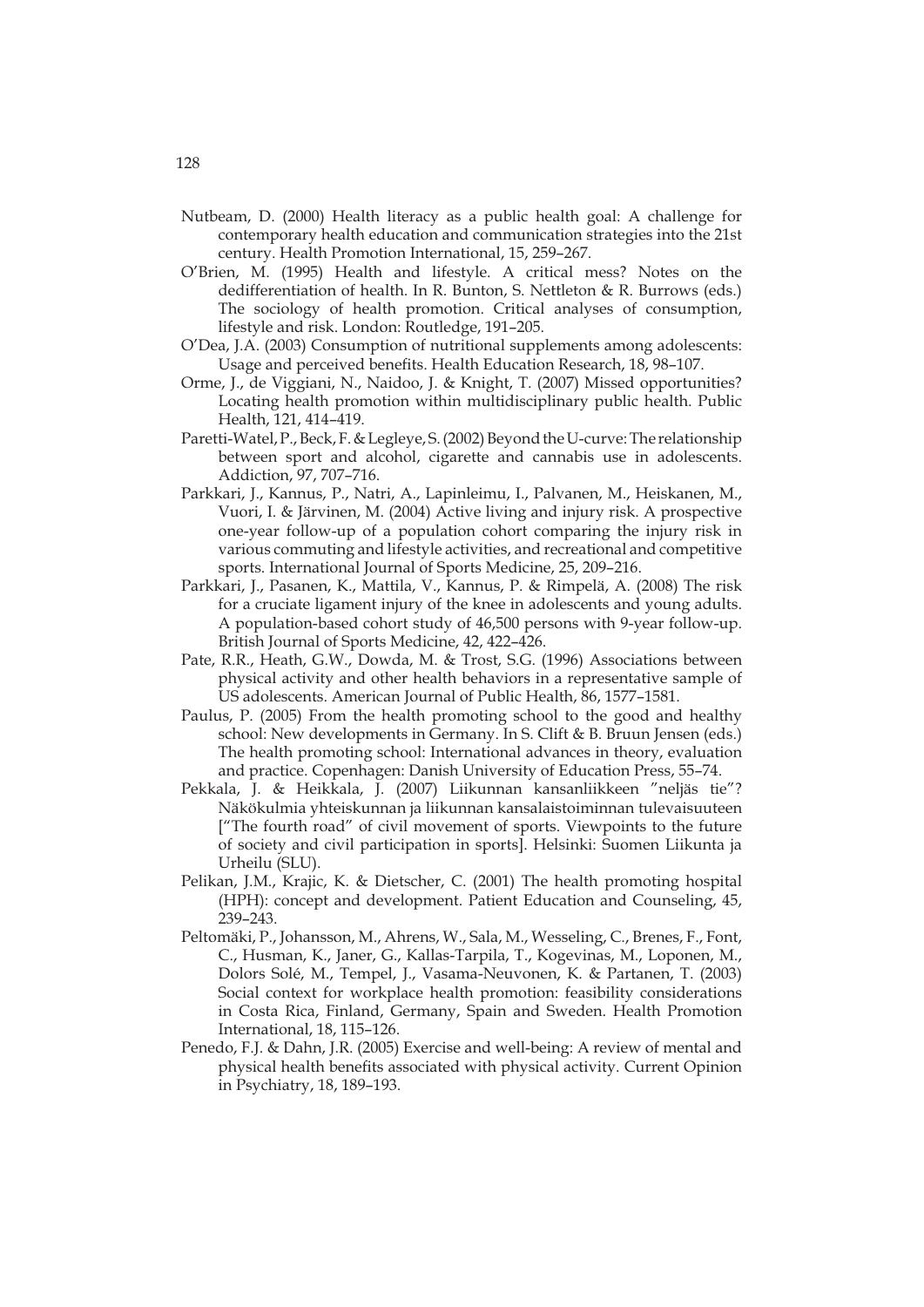- Piko, B.F. & Fitzpatrick, K.M. (2004) Substance use, religiosity, and other protective factors among Hungarian adolescents. Addictive Behaviors, 29, 1095–1107.
- Pinto, M., Kuhn, J. E., Greenfield, M. L. & Hawkins, R. J. (1999) Prospective analysis of ice hockey injuries at the junior A level over course of one season. Clinical Journal of Sport Medicine, 9, 70–74.
- Pitkänen, S. (2006) Huvin ja urheiluhengen vuoksi? Suomen Jääkiekkoliiton valtakunnallinen juniorikiekkoilijoiden päihdekysely 2006 [In the name of pleasure and sports? The national junior ice hockey player substance use survey 2006 by the Finnish Ice Hockey Association]. Hämeenlinna: Sosiaalikehitys Oy.
- Poland, B. D., Green, L. W. & Rootman, I. (2000) Reflections on settings for health promotion. In Poland, B., Green, L. and Rootman, I. (eds.) Settings for health promotion. Linking theory and practice. California: Sage Publications Inc., 341–351.
- Põlluste, K., Alop, J., Groene, O., Härm, T., Merisalu, E. & Suurorg, L. (2007) Health-promoting hospitals in Estonia: What are they doing differently? Health Promotion International, 22, 327–336.
- Porro, N., Bizzaglia, G. & Conti, D. (1999) The sports system and sports organisations in Italy. In Heinemann, K. (ed) Sport clubs in various European Countries. Series Club of Cologne vol. 1. Stuttgart: Hofmann Verlag & Schattauer, 33–69.
- Porter, C. (2006) Ottawa to Bangkok: Changing health promotion discourse. Health Promotion International, 22, 72–79.
- Postmes, T., Tanis, M. & de Wit, B. (2001) Communication and commitment in organizations: A social identity approach. Group Processes & Intergroup Relations, 4, 227–246.
- Postmes, T. (2003) A social identity approach to communication in organizations. In A.S. Haslam (ed.) Social identity at work: Developing theory for organizational practice. New York: Psychology Press, 81–98.
- Potvin, L., Gendron, S., Bilodeau, A. & Chabot, P. (2005) Integrating social theory into public health practice. American Journal of Public Health, 95, 591–595.
- Priest, N., Armstrong R., Doyle, J. & Waters, E. (2008a) Policy interventions implemented through sporting organisations for promoting healthy behaviour change (Review). The Cochrane Library, Issue 3, 14 pages. Sited 10.11.2008.
- Priest, N., Armstrong R., Doyle, J. & Waters, E. (2008b) Interventions implemented through sporting organisations for increasing participation in sport (Review). The Cochrane Library, Issue 3, 14 pages. Sited 12.12.2008.
- Putnam, R. (1993) Making democracy work. Civic traditions in modern Italy. New York: Princeton University Press.
- Putnam, R. (1995) 'Bowling alone: America's declining social capital', Journal of Democracy 6, 65–78.
- Putnam, R. (2000) Bowling alone. The collapse and revival of American community. New York: Simon & Schuster.
- Ratinckx, L. & Crabb, J. (2005) The healthy stadia toolkit. Developing sustainable partnerships for local health improvement strategies. University of Central Lancashire: Healthy Settings Development Unit.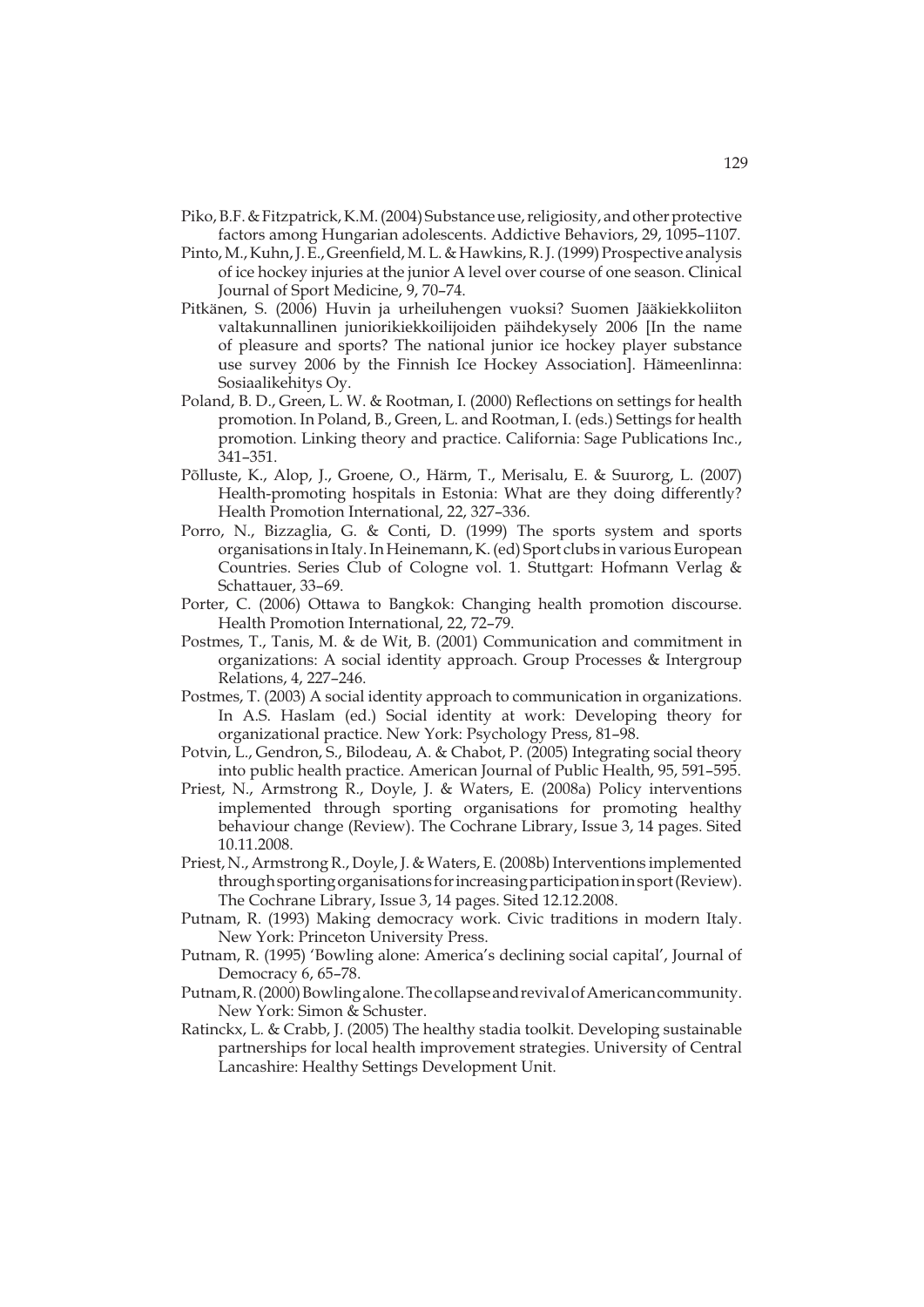- Ricciardelli, L.A., McCabe, M.P. & Ridge, D. (2006) The Construction of the adolescent male body through sport. Journal of Health Psychology, 11, 577–587.
- Rimpelä, M. (2000) Urheiluseuratoiminnan, kilpaurheilun ja urheiluviestinnän yhteydet lasten päihteiden käyttö [Links between sports club activities, topsport and sport communications and substance use of children]. Liikunnan ja urheilun maailma (The world of sport and exercise), 4. Accessed 8.9.2009. http://www2.slu.fi/lehtiarkisto/verkkolehti.200004.uutinen.573
- Robertson, S. (2001) Health promotion in youth work settings. In A. Scriven & J. Orme (eds.) Health promotion – professional perspectives. 2nd edition. London: Palgrave & The open university, 169–188.
- Robetson, S. (2003) "If I let a goal in, I'll get beat up": Contradictions in masculinity, sport and health. Health Education Research, 18, 706–716.
- Robinson, K.L., Driedger, M.S., Elliot, S.J. & Eyles, J. (2006) Understanding facilitators of and barriers to health promotion practice. Health Promotion Practice, 7, 467–476.
- Rodriguez, D. & Audrain-McGovern, J. (2004) Team sport participation and smoking: Analysis with general growth mixture modeling. Journal of Pediatric Psychology, 29, 299–308.
- Rolandsson, M. & Hugoson, A. (2000) Knowledge and habits of tobacco among ice-hockey-playing boys. An intervention study. Swedish Dental Journal, 24, 59–70.
- Rolandsson, M. & Hugoson, A. (2001) Factors associated with snuffing habits among ice-hockey-playing boys. Swedish Dental Journal, 25, 145–154.
- Rolandsson, M. & Hugoson, A. (2003) Changes in tobacco habits. A prospective longitudinal study of tobacco habits among boys who play ice hockey. Swedish Dental Journal, 27, 175–184.
- Rootman, I., Goodstadt, M., Hyndman, B., McQueen, D.V., Potvin, L., Springett, J. & Ziglio, E. (2001) Evaluation in health promotion. Principles and perspectives. WHO Regional Publications, European Series 92.
- Rowe, F., Stewart, D. & Patterson, C. (2007) Promoting school connectedness through whole school approaches. Health Education, 107, 524–542.
- Rowland (2006) Is the club really a better place? An analysis of social capital levels and its relationship to mental health in level 3 good sports clubs. Melbourne: Centre for Youth Drug Studies.
- Rütten, E.A., Stams, G.J.J.M., Biesta, G.J.J., Schuengel, C., Dirks, E. & Hoeksma, J.B. (2007) The contribution of organized youth sport to antisocial and prosocial behavior in adolescent athletes. Journal of Youth Adolescence, 36, 255–264.
- Rütten, A., Abu-Omar, K., Levin, L., Morgan, A., Groce, N. & Stuart, J. (2008) Research note: Social catalysts in health promotion implementation. Journal of Epidemiology and Community Health, 62, 560–565.
- Ryska, T. A. (2003) Sportsmanship in young athletes: The role of competitiveness, motivational orientation, and perceived purposes of sport. The Journal of Psychology, 137, 273–293.
- Sallis J.F., Prochaska J.J. & Taylor W.C. (2000) A review of correlates of physical activity of children and adolescents. Medicine & Science in Sports & Exercise, 32, 963–975.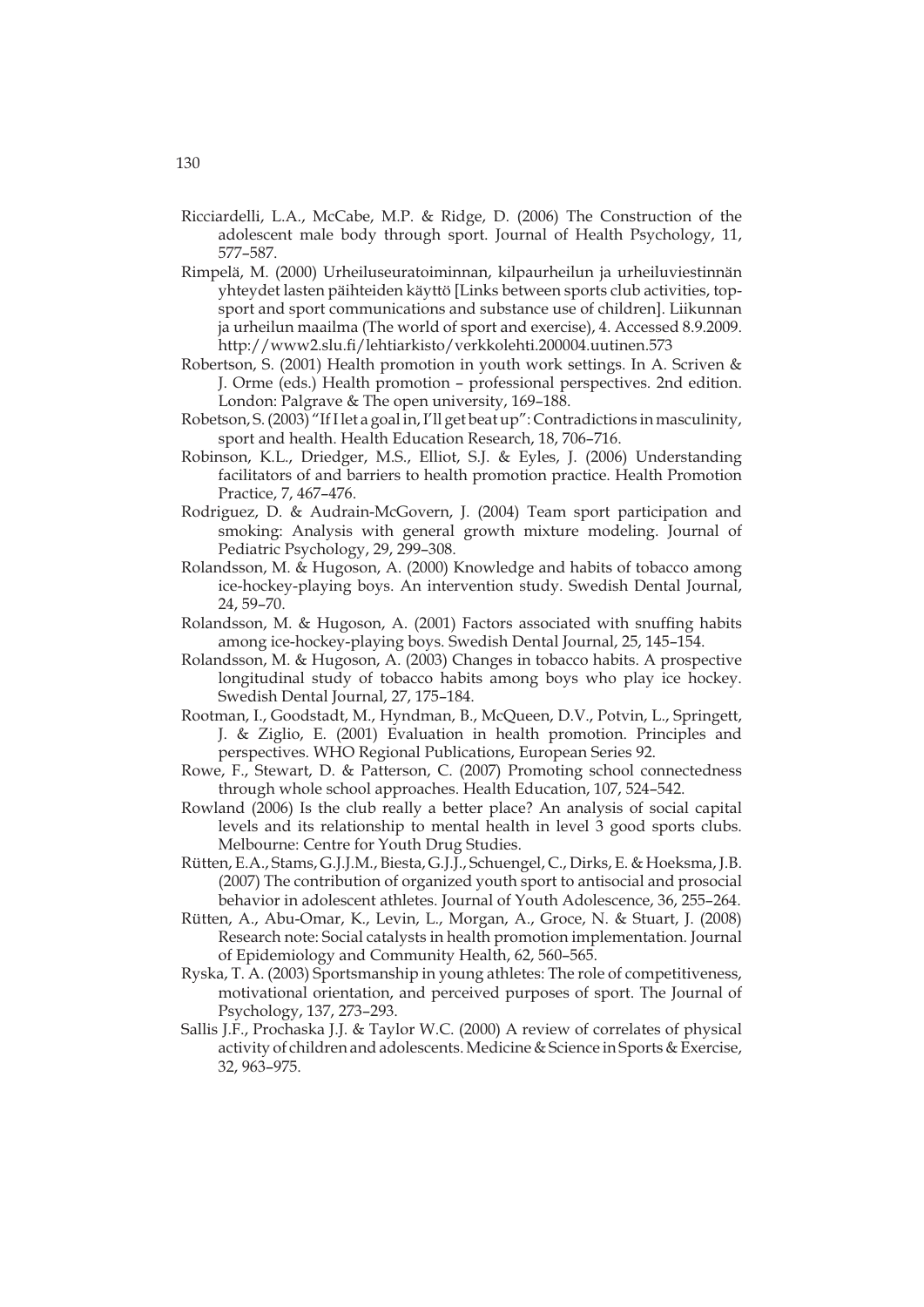- Scheibe, M, Skutsch, M. & Schofer, J. (2002) Experiments in Delphi methodology. In M. Turoff & H.A. Linstone (eds.) (2002) The Delphi method: Techniques and applications. New Jersey: University of Heights. Also in the internet: http://www.is.njit.edu/pubs/delphibook/index.html
- Schultz, J., O'Brien, M.A. & Tadesse, B. (2008) Social capital and self-rated health: Results from the US 2006 social capital survey of one community. Social Science & Medicine, 67, 606–617.
- Siisiäinen, M. (1990) Suomalainen protesti ja yhdistykset [The Finnish protest and associations]. Tutkijaliitto. Jyväskylä: Gummerus.
- Siisiäinen, M. (1996) Suomalaisen yhdistyselämän kehitys [The development of Finnish associational life]. In V. Riikonen & M. Siisiäinen (eds.) Yhdistys 2000. Helsinki: Opintotoiminnan keskusliitto, 35–49.
- Siisiäinen, M. (2001) Sosiaalinen pääoma näkökulmana yhdistystutkimuksessa [Social capital as a viewpoint to associational research]. Liikunta ja Tiede, 38, 4–7.
- SLU (Suomen Liikunta ja Urheilu/Finnish Sports) (2006a) Kansallinen liikuntatutkimus 2005–2006. Lasten ja nuorten liikunta [The national sports survey 2005–2006. Children and adolescents physical activity]. SLU:n julkaisusarja 4. Helsinki: Nuori Suomi.
- SLU (Suomen Liikunta ja Urheilu/Finnish Sports) (2006b) Kansallinen liikuntatutkimus 2005–2006. Vapaaehtoistyö [The national sports survey 2005–2006. Voluntary work]. SLU:n julkaisusarja 6. Helsinki: Suomen Liikunta ja Urheilu (SLU).
- Smith, T.W., Orleans, C.T. & Jenkins, C.D. (2004) Prevention and health promotion: Decades of progress, new challenges, and an emerging agenda. Health Psychology, 23, 126–131.
- Smith, M.K. (2006) Beyond the curriculum. Fostering associational life in schools. In Z. Bekerman, N.C. Burbules & D. Silberman-Keller (eds.) Learning in places. The informal educational reader. New York: Peter Lang Publishing Inc., 9–33.
- SPS (Scottish Prison Service) (2002) The health promoting prison. A framework for promoting health in the Scottish prison service. Edinburgh: Health Education Board for Scotland.
- Statistics Finland (2008) Population by age group, end–2007. Statistics Finland, Demographic statistics, Last modified 24.4.2008. Accessed 19.12.2008. http://www.tilastokeskus.fi/tup/suoluk/suoluk\_vaesto\_en.html
- St Leger, L. (1997) Health promotion settings: From Ottawa to Jakarta. Health Promotion International, 12 (2), 99–101.
- St Leger, L. (2001) Schools, health literacy and public health: Possibilities and challenges. Health Promotion International, 16, 197–205.
- St Leger, L. & Nutbeam, D. (2000) A model for mapping linkages between health and education agencies to improve school health. Journal of School Health, 70, 45–50.
- Strauss, R.S., Rodzilsky, D., Burack, G. & Colin, M. (2001) Psychosocial correlates of physical activity in healthy children. Archives of Pediatrics & Adolescent Medicine, 155, 897–902.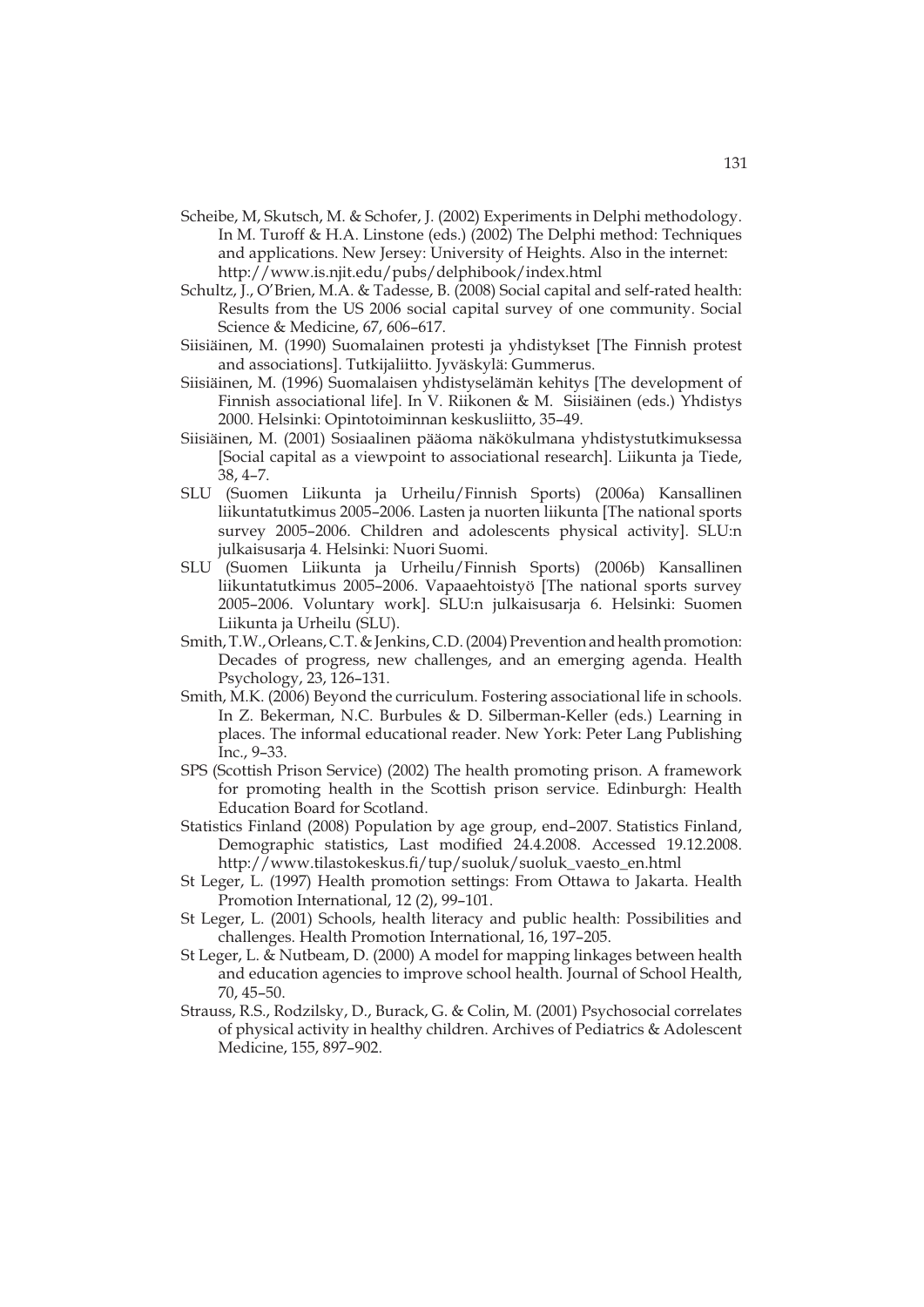- Strelioff, W., Lavoie-Tremblay, M. & Barton, M. (2007) Collaborating to embrace evidence – informed management practices within Canada's health system. Nursing Leadership, 20, 33–39.
- Stuart, M. J. & Smith, A. (1995) Injuries in junior A ice hockey. A three-year prospective study. The American Journal of Sports Medicine, 23, 458–461.
- Stuart, M. J., Smith, A. M., Malo-Ortiguera, S. A., Fischer, T. L. & Larson, D. R. (2002) A comparison of facial protection and the incidence of head, neck and facial injuries in junior A hockey players. The American Journal of Sports Medicine, 30, 39–44.
- Ståhl, T., Wismar, M., Ollila, E., Lahtinen, E. & Leppo, K. (2006) Health in all policies. Prospects and potentials. Helsinki: Ministry of Social Affairs and Health.
- Sun, J. & Stewart, D. (2007) How effective is the health-promoting school approach in building social capital in primary schools? Health Education, 107, 556– 574.
- SUS (Sports Union of Slovenia) (2007) SUS national project. Healthy sport club. Ljubljana: Sports Union of Slovenia.
- Squires, N.F. (1996) Promoting health in prisons. British Medical Journal, 313, 1161.
- Tammelin, T. (2003) Physical activity from adolescence to adulthood and healthrelated fitness at age 31. Cross-sectional and longitudinal analyses of the Northern Finland birth cohort of 1966. Oulun yliopisto (University of Oulu). Acta Universitatis Ouluensis D 771.
- Tammelin T., Näyhä S., Hills A.P. & Järvelin M-R. (2003) Adolescent participation in sports and adult physical activity. American Journal of Preventive Medicine, 24, 22–28.
- Tenconi, M.T. (2008) European healthy stadia programme. Book of abstracts. 8th IUHPE European Conference on Health Promotion and Education, Turin, Italy.
- The Finnish Ice Hockey Association (2009) Ideologies for practice for various age-groups. Accessed 25.2.2009. http://www.finhockey.fi/junnut/eri\_ ikaryhmien\_toiminnan\_ideolog/
- Thiel, A. & Mayer, J. (2009) Characteristics of voluntary sports clubs management: A sociological perspective. European Sport Management Quarterly, 9, 81– 98.
- Thorlindsson, T. & Bernburg, J.G. (2006) Peer groups and substance use: Examining the direct and interactive effect of leisure activity. Adolescence, 162, 321–339.
- Thorlindsson, T. (2005) Peers, sport and drug use. In A. Bouroncle & S. Rauhamäki (eds.) Sport and substance use in the Nordic Countries. Nordic Council for Alcohol and Drug Research (NAD) publications 45, 133–158.
- Thurston, W.E. & Blundell-Gosselin, H.J. (2005) The farm as a setting for health promotion: Results of a needs assessment in South Central Alberta. Health & Place, 11, 31–43.
- Timpka, T., Ekstrand, J. & Svanström, L. (2006) From sports injury prevention to safety promotion in sports. Sports Medicine, 36, 733–745.
- Timpka, T., Finch, C.F., Goulet, C., Noakes, T. & Yammine, K. (2008) Meeting the global demand of sports safety. Sports Medicine, 38, 795–805.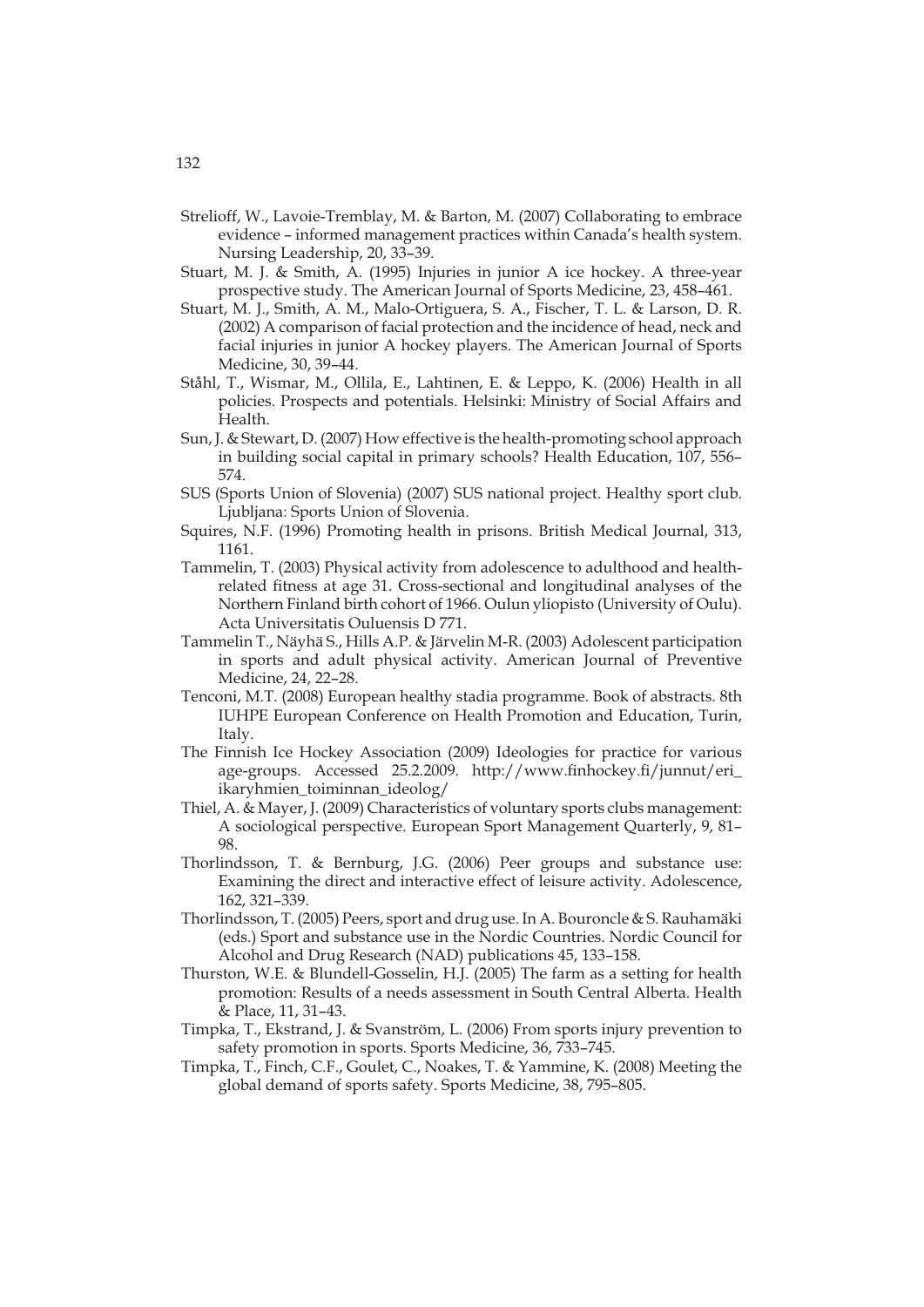- Tones, K. (2005) Health promotion in schools: The radical imperative. In S. Clift & B. Bruun Jensen (eds.) The health promoting school: International advances in theory, evaluation and practice. Copenhagen: Danish University of Education Press, 23–40.
- Tones, K. & Green, J. (2004) Health promotion. Planning and strategies. London: SAGE Publications Ltd.
- Tonts, M. (2005) Competitive sport and social capital in rural Australia. Journal of Rural Studies, 21, 137–149.
- Tountas, Y., Pavi, E., Tsamandouraki, K., Arkadopoulos, N. & Triantafyllou, D. (2004) Evaluation of the participation of Aretaieion Hospital, Greece in the WHO pilot project of health promoting hospitals. Health Promotion International, 19, 453–462.
- Tsouros, A.D., Dowding, G., Thompson, J. & Dooris, M. (1998) Health promoting universities. Concept, experience and framework for action. Copenhagen: World Health Organization.
- Turman, P.D. (2003) Coaches and cohesion: The impact of coaching techniques on team cohesion in the small group sport setting. Journal of Sport Behavior, 26, 86–104.
- Tynjälä, J. & Kannas, L. (2004) Koululaisten nukkumistottumukset, unen laatu ja väsyneisyys vuosina 1984–2002 [The sleeping patterns, quality of sleep and tiredness of school aged children during the years 1984–2002]. In Kannas, L. (ed.) Koululaisten terveys ja terveyskäyttäytyminen muutoksessa. WHO-Koululaistutkimus 20 vuotta. Jyväskylän yliopisto (University of Jyväskylä). Terveyden edistämisen tutkimuskeskus, julkaisuja 2, 141–178.
- Vamplew, W. (2007) Playing with the rules: Influences on the development of regulation in sport. The International Journal of the History of Sport, 24, 843–871.
- van Teijlingen, E., Pitchforth, E., Bishop, C. & Russell, E. (2006) Delphi method and nominal group techniques in family planning and reproductive health research. Journal of Family Planning and Reproductive Health Care, 32, 249–252.
- van Vuuren, M., de Jong, M.D.T. & Seydel, E.R. (2007) Direct and indirect effects of supervisor communication on organizational commitment. Corporate Communications: An International Journal, 12, 116–128
- Veugelers, P.J. & Fizgerald, A.L. (2005) Effectiveness of school programs in preventing childhood obesity: A multilevel comparison. American Journal of Public Health, 95, 432–435.
- VicHealth (2008) A sporting change. The inside knowledge on healthy sports clubs. Victoria: Victorian Health Promotion Foundation.
- VicSport (2008) Club policies. Accessed on 22.8.2008. http://www.vicsport.asn. au/content.asp?contentID=95&topic\_ID=473
- VOK (Valmentaja- ja ohjaajakoulutuksen kehittäminen, The development of coaching and instruction) (2007) Valmentaja- ja ohjaajakoulutuksen perusteet. [Basics for coaching and instructing education]. Accessed 24.8.2009. http://www.valmentajakoulutus.fi/mp/db/file\_library/x/IMG/12939/ file/071231VOKperusteet.pdf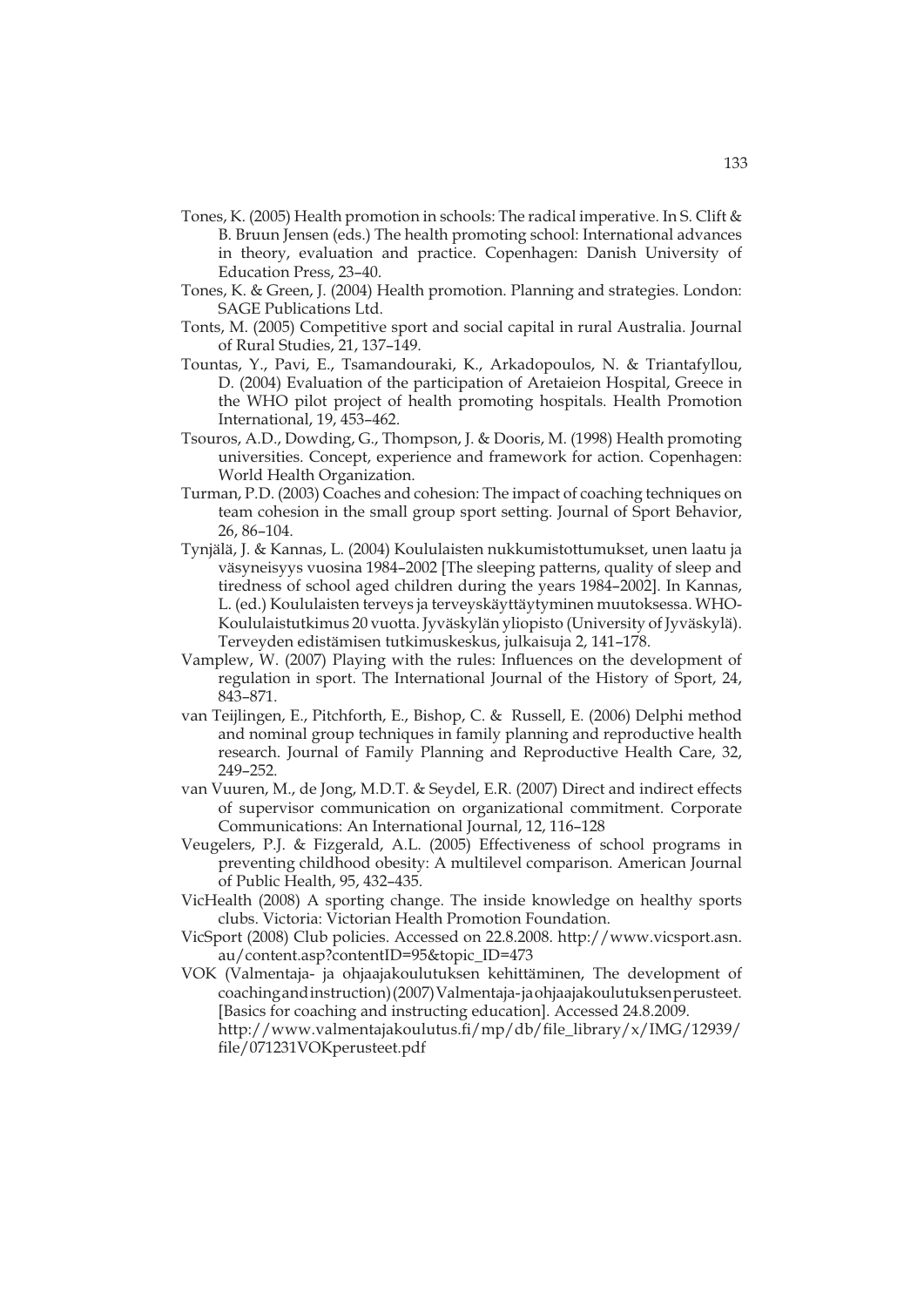- Vuori, M., Kannas, L. & Tynjälä, J. (2004) Nuorten liikuntaharrastuneisuuden muutoksia 1986–2002 [The changes in youth physical activity during the years 1986–2002]. In Kannas, L. (ed.) Koululaisten terveys ja terveyskäyttäytyminen muutoksessa. WHO-Koululaistutkimus 20 vuotta. Jyväskylän yliopisto (University of Jyväskylä). Terveyden edistämisen tutkimuskeskus, julkaisuja 2, 113–139.
- Vuori, M., Ojala, K., Tynjälä, J., Villberg, J., Välimaa, R. & Kannas, L. (2007) Saavutetaanko liikuntasuositukset? 11-, 13- ja 15-vuotiaiden liikunta ja tärkeimmät liikuntasyyt WHO-Koululaistutkimuksessa vuonna 2006 [Are the physical activity recommendations reached? The physical activity of 11, 13 and 15 year-olds and the most important reasons for physical activity in HBSC Study: Year 2006]. Liikunta & Tiede, 44, 10–14.
- Wanjek, B., Rosendahl, J., Strauss, B. & Gabriel, H.H. (2007) Doping, drugs and drug abuse among adolescents in the state of Thuringa (Germany): Prevalence, knowledge and attitudes. International Journal of Sports Medicine, 28, 346–353.
- Warwick, I., Aggleton, P., Chase, E., Schagen, S., Blenkinsop, S., Schagen, I., Scott, E. & Eggers, M. (2005) Evaluating healthy schools: Perceptions of impact among school-based respondents. Health Education Research, 20, 697–708.
- Werch, C., Moore, M., DiClemente, C., Owen, D.M., Jobli, E. & Bledsoe, R. (2003) A sport-based intervention for preventing alcohol use and promoting physical activity among adolescents. Journal of School Health, 73, 380–388.
- Whitehead, D. (2004a) The European health promoting hospitals (HPH) project: How far on? Health Promotion International, 19, 259–267.
- Whitehead, D. (2004b) The health promoting university (HPU): The role and function of nursing. Nurse Education Today, 24, 466–472.
- Whitehead, D. (2007) Reviewing health promotion in nursing education. Nurse Education Today, 27, 225–237.
- Whitelaw, S., Baxendale, A., Bryce, C., Machardy, L., Young, I. & Witney, E. (2001) "Settings" based health promotion: A review. Health Promotion International, 16, 339–353.
- WHO (World Health Organization) (1986) Ottawa Charter for health promotion. Copenhagen: WHO European Regional Office.
- WHO (World Health Organization) (2003a) Declaration prison health as part of public health. Copenhagen: WHO European Regional Office.
- WHO (World Health Organization) (2003b) Workplace health in the public health perspective. Policy requirements and performance indicators for good practice in health, environment, safety and social management in Enterprises (GP HESME). Copenhagen: WHO European Regional Office.
- WHO (World Health Organization) (2004) Standards for health promotion in hospitals. Copenhagen: WHO European Office for Integrated Health Care Services.
- WHO (World Health Organization) (2007) The international network of health promoting hospitals and health services: Integrating health promotion into hospitals and health services. Concept, framework and organization. Copenhagen: WHO European Regional Office.
- WHO (World Health Organization) (2008) Promoting health. Accessed 2.9.2008. http://www.who.int/healthpromotion/en/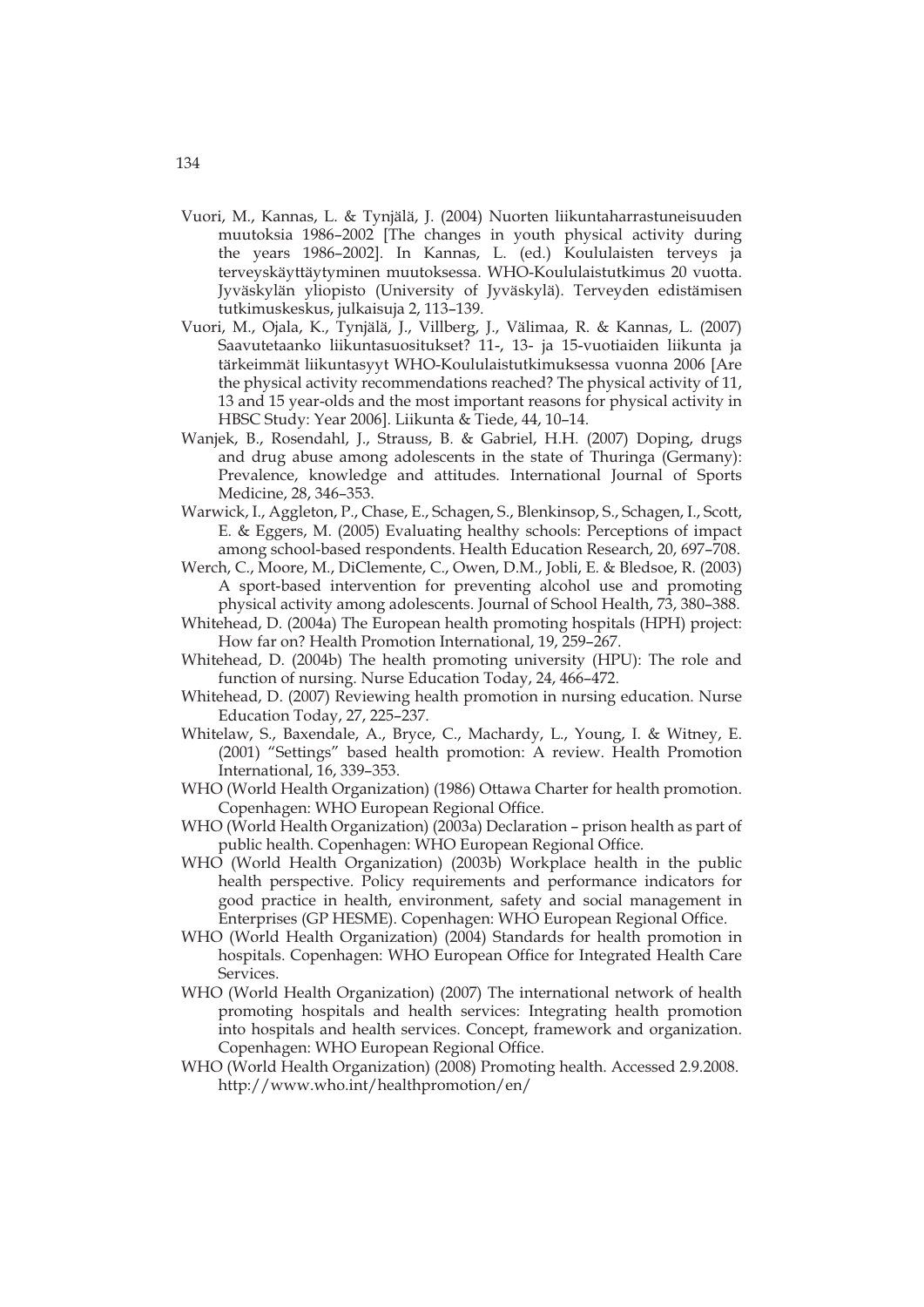- Wigger, U. (2001) Exercise and youth: Physical activity, sport involvement, and development. European Journal of Sport Science, 1, 1–8.
- Williams, P.L. & Webb, C. (1994) The Delphi technique: A methodological discussion. Journal of Advanced Nursing, 19, 180–186.
- Wolfson, A.R. & Carskadon, M.A. (1998) Sleep schedules and daytime functioning in adolescents. Child Development, 69, 875–887.
- Xiangyang, T., Lan, Z., Xueping, M., Tao, Z., Yuzhen, S. & Jagusztyn, M. (2003) Beijing health promoting universities: Practice and evaluation. Health Promoting International, 18, 107–113.
- Yassi, A. & Hancock, T. (2005) Patient safety workers safety: Building a culture of safety to improve healthcare worker and patient well-being. Healthcare Quarterly, 8, 32–38.
- Yeung, A. B. (2002) Vapaaehtoistoiminta osana kansalaisyhteiskuntaa ihanteita vai todellisuutta? [Voluntary activity as a part of civil society – ideal or reality?] Sosiaali- ja terveysjärjestöjen yhteistyöyhdistys YTY ry. Helsinki: Hakapaino.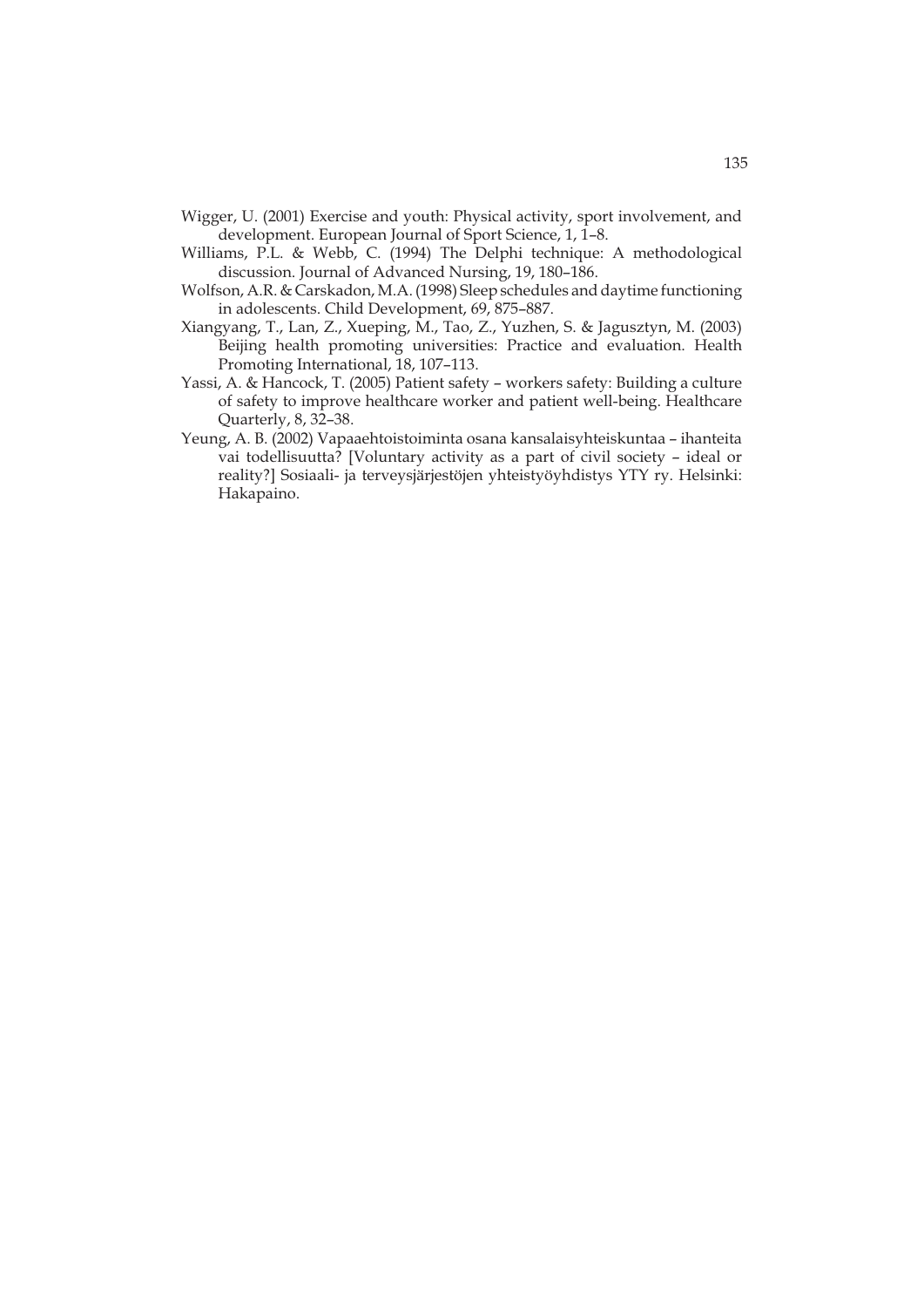APPENDIX 1 Question batteries, questions and claims used in the Sports Club Survey for each respondent group (club officials, coaches and the youth).

The original questionnaires were in Finnish, but the questions and claims used in this thesis are translated here to English.

| Background information of the respondents |                       |                                                                                                                                                                                                                                            |  |  |
|-------------------------------------------|-----------------------|--------------------------------------------------------------------------------------------------------------------------------------------------------------------------------------------------------------------------------------------|--|--|
| Question 1, club officials and coaches:   | Gender:               | a) Male<br>b) Female                                                                                                                                                                                                                       |  |  |
| Question 2, club officials and coaches:   | Marital status:       | a) Single<br>b) Married or Common-law married<br>c) Divorced or widow/widower                                                                                                                                                              |  |  |
| Question 3, club officials and coaches:   | Year of birth:        | $19$ <sub>--</sub>                                                                                                                                                                                                                         |  |  |
| Question 4, club officials and coaches:   | Do you have children? |                                                                                                                                                                                                                                            |  |  |
|                                           |                       | a) Yes, how many $_{-}$<br>b) No                                                                                                                                                                                                           |  |  |
| Question 5, club officials and coaches:   | clubs activities?     | Do some of your children participate in some sports                                                                                                                                                                                        |  |  |
|                                           |                       | a) Yes<br>b) No                                                                                                                                                                                                                            |  |  |
| Question 6, club officials and coaches:   | Education:            | a) Elementary school<br>b) Comprehensive/Middle school<br>c) Vocational or other secondary-<br>level school<br>d) Upper secondary<br>e) 2-year post secondary &<br>Bachelor's level education<br>f) Master's level education               |  |  |
| Question 7, club officials:               |                       | Your position within sports club:<br>a) Executive manager<br>b) Head of coaching/-junior<br>activities or alike<br>c) Chairman of the club or of the<br>executive committee<br>d) Member of the executive<br>committee<br>e) Other, What?_ |  |  |
| Question 8, coaches:                      |                       | Your position within your team:<br>a) Head coach<br>b) Assistant coach<br>c) Other, what?_                                                                                                                                                 |  |  |
| Question 9, coaches:                      | group/team?           | For how long you have coached your current                                                                                                                                                                                                 |  |  |
|                                           |                       | a) less than a year                                                                                                                                                                                                                        |  |  |
|                                           |                       | b) $1-2$ years                                                                                                                                                                                                                             |  |  |
|                                           |                       | c) 3-4 years                                                                                                                                                                                                                               |  |  |
|                                           |                       | $d$ ) 5-6 years                                                                                                                                                                                                                            |  |  |
|                                           |                       | e) 7 years or longer                                                                                                                                                                                                                       |  |  |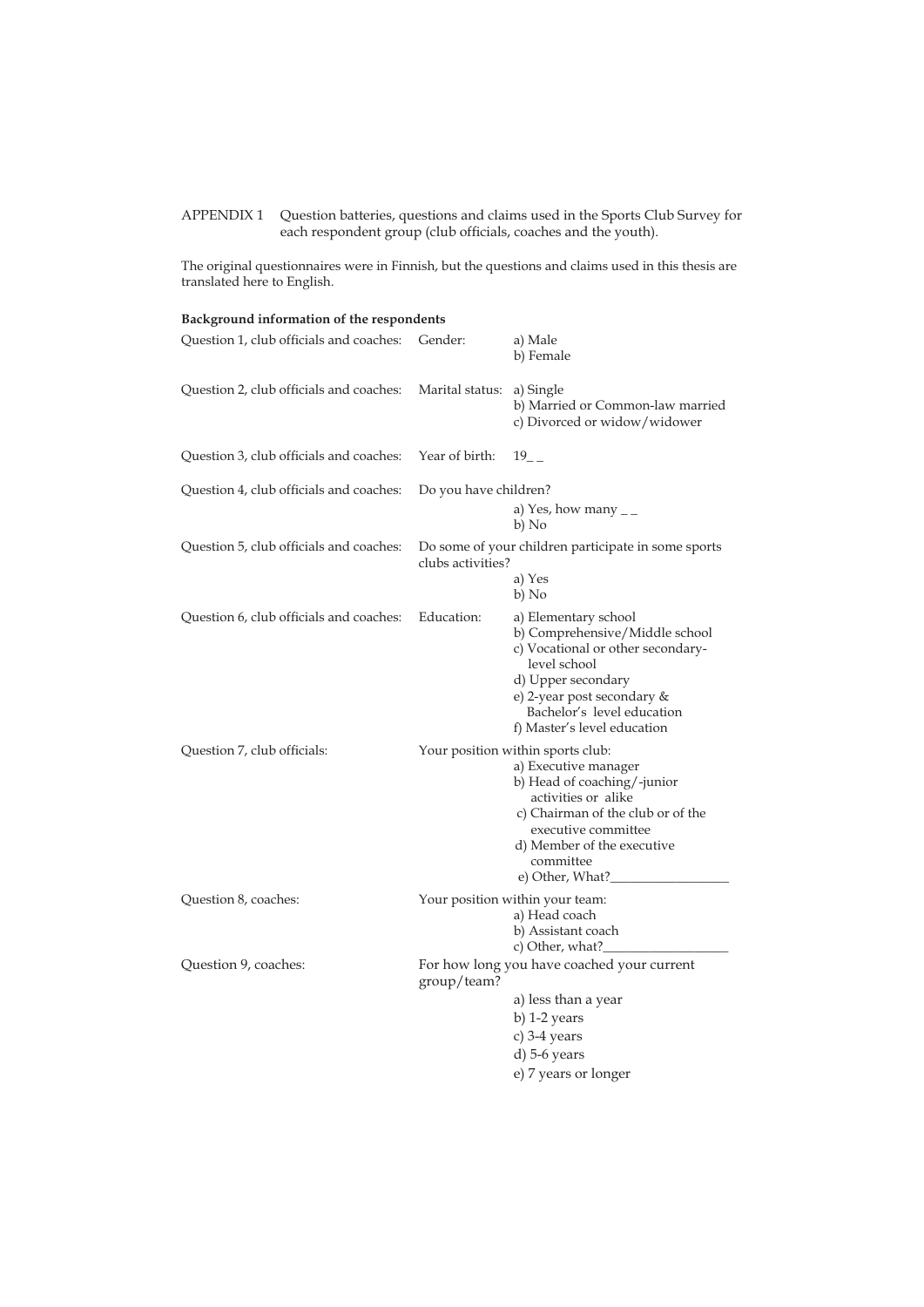| Question 10, coaches:                      | For how long you have coached overall?<br>a) less than a year<br>b) 1-3 years<br>c) $4-6$ years<br>d) 7-9 years<br>e) 10 years or longer                                             |  |  |  |
|--------------------------------------------|--------------------------------------------------------------------------------------------------------------------------------------------------------------------------------------|--|--|--|
| Question 11, young athletes:               | In what year were you born?<br>a) 1991<br>b) 1992<br>c) Other, year                                                                                                                  |  |  |  |
| Question 12, young athletes:               | At what age did you first participate in sports club<br>activities concerning the sports in question?<br>$\mathcal{L}$ of age                                                        |  |  |  |
| Question 13, young athletes:               | Usually, how many times per week, does your<br>group/ team have events (trainings and<br>competitions/games in total)?<br>a) $1-2$<br>b) $3-4$<br>c) $5-6$<br>d) More than six times |  |  |  |
| Question 14, young athletes:               | At what level league or competition do you<br>participate?                                                                                                                           |  |  |  |
|                                            | a) Finnish championship-level<br>b) First division or other national-<br>level<br>c) Regional-level<br>d) Local-level<br>e) I/we do not participate in any<br>league or competitions |  |  |  |
| Question 15, young athletes:               | How many coaches are in your group/team?<br>$a)$ 1<br>b) 2<br>c) $3$<br>d) 4 or more                                                                                                 |  |  |  |
| Background information of the sports clubs |                                                                                                                                                                                      |  |  |  |
| Question 16, sports clubs:                 | Is your club:<br>a) General club (with several<br>different disciplines)<br>b) Specified club (only one<br>discipline)                                                               |  |  |  |
| Question 17, sports clubs:                 | What is the discipline of your club (of your division<br>in general clubs):<br>a) Cross-country skiing<br>b) Soccer<br>c) Ice-hockey<br>d) Track and field                           |  |  |  |
| Question 18, sports clubs:                 | What is the volume of your club, the volume of<br>active members: _____members                                                                                                       |  |  |  |
| Question 19, sports clubs:                 | Does your club hold certification from The Young<br>Finland association?<br>a) Yes, what year did this take<br>place?_<br>b) No                                                      |  |  |  |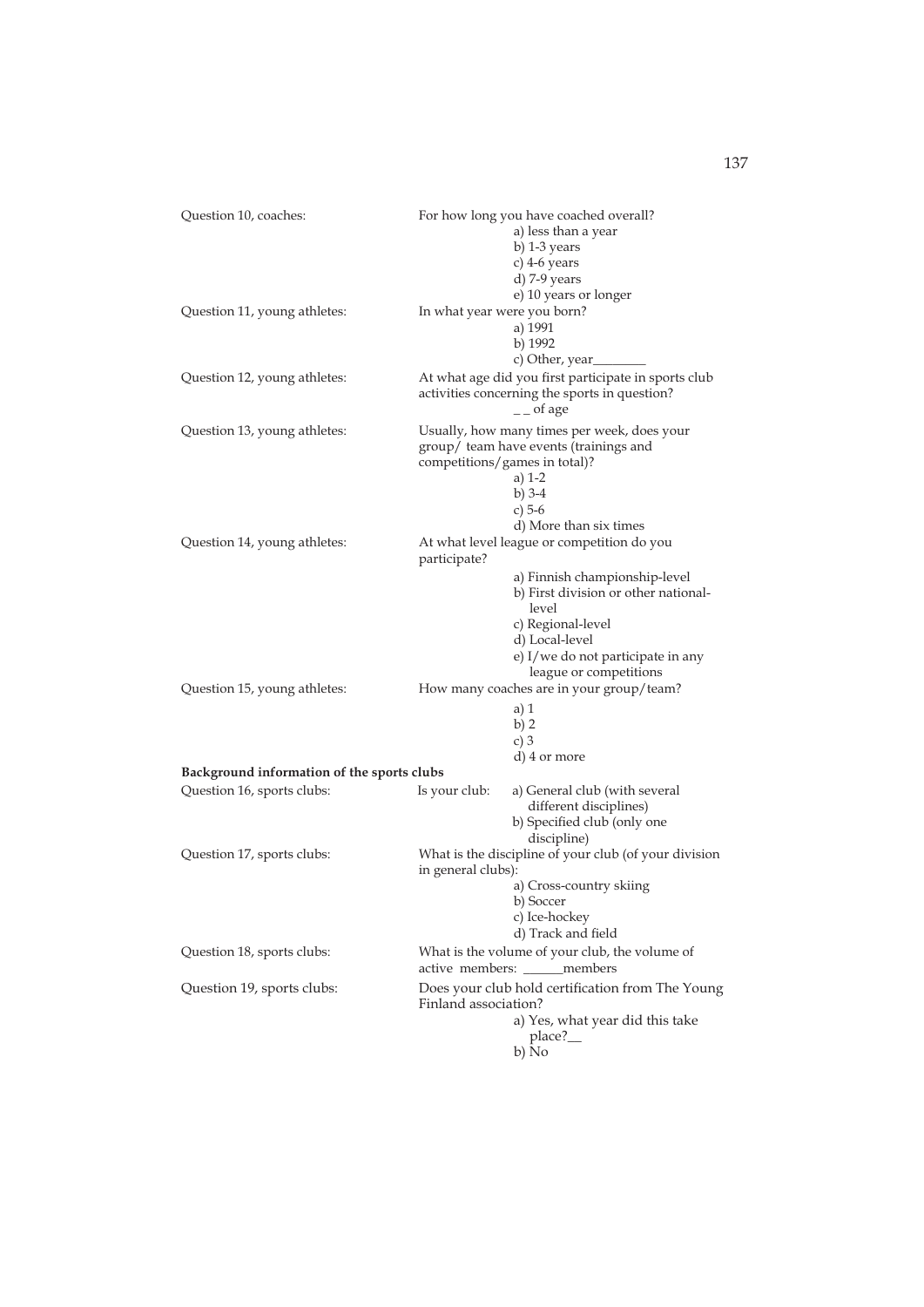## **Research questions**

Question 20, used in Article III and answered by club officials and coaches: To what extent, in your opinion, do the following alternatives describe your club's activities during the ongoing season?

| Items                                                                                                                                                                             | Does not<br>describe<br>the club<br>at all | Describes<br>the club<br>very little | Describes<br>the club<br>to some<br>extent | Describes<br>the club<br>well | Describes<br>the club<br>very well |
|-----------------------------------------------------------------------------------------------------------------------------------------------------------------------------------|--------------------------------------------|--------------------------------------|--------------------------------------------|-------------------------------|------------------------------------|
| The sports club's regulations include<br>a written section on well-being and/<br>or health promotion and/or health<br>education and/or healthy lifestyle.                         |                                            |                                      |                                            |                               |                                    |
| The sports club's regulations include<br>a written section on substance abuse.                                                                                                    |                                            |                                      |                                            |                               |                                    |
| Health and well-being viewpoints<br>are observed in the sports club's<br>decision-making process.                                                                                 |                                            |                                      |                                            |                               |                                    |
| The sports club supervises the<br>implementation and functionality of<br>its regulations.                                                                                         |                                            |                                      |                                            |                               |                                    |
| The sports club's health promotion<br>activities and/or state of well-being<br>are evaluated in the annual report.                                                                |                                            |                                      |                                            |                               |                                    |
| The sports club collaborates with<br>other sports clubs and/or health<br>professionals on health issues.                                                                          |                                            |                                      |                                            |                               |                                    |
| The sports club assumes its share<br>of responsibility for a safe sports<br>environment, e.g., reviews the sports<br>environment yearly (in co-operation<br>with the proprietor). |                                            |                                      |                                            |                               |                                    |
| The sports club provides a sports<br>environment that is free of intoxicants<br>during junior activities.                                                                         |                                            |                                      |                                            |                               |                                    |
| Coaches and other officials give a<br>good example through their own<br>behaviour.                                                                                                |                                            |                                      |                                            |                               |                                    |
| The sports club assures that its sub-<br>groups have agreed regulations and<br>practices.                                                                                         |                                            |                                      |                                            |                               |                                    |
| The sports club discusses its<br>regulations with the Executive<br>Committee, coaches and parents at<br>regular intervals.                                                        |                                            |                                      |                                            |                               |                                    |
| Possible conflicts (e.g., bullying) are<br>monitored, solved and dealt with.                                                                                                      |                                            |                                      |                                            |                               |                                    |
| Health promotion is part of the<br>coaching practice.                                                                                                                             |                                            |                                      |                                            |                               |                                    |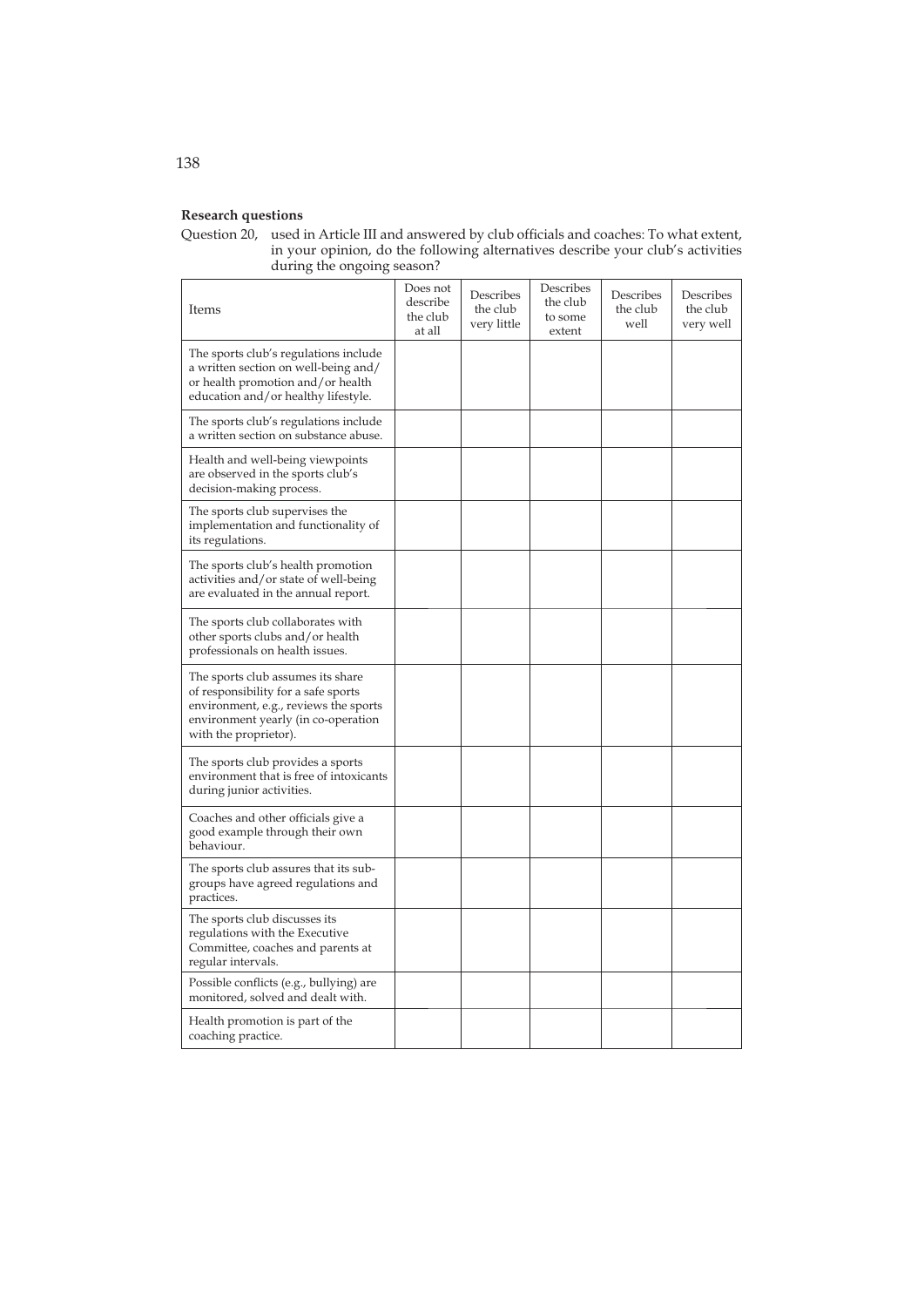| Items                                                                                                                                            | Does not<br>describe<br>the club<br>at all | Describes<br>the club<br>very little | Describes<br>the club<br>to some<br>extent | Describes<br>the club<br>well | Describes<br>the club<br>very well |
|--------------------------------------------------------------------------------------------------------------------------------------------------|--------------------------------------------|--------------------------------------|--------------------------------------------|-------------------------------|------------------------------------|
| In coaching, there is a health<br>promoting element also beyond<br>sports performance (within the sports<br>club's activities).                  |                                            |                                      |                                            |                               |                                    |
| The sports club pays particular<br>attention to coaches'/instructors'<br>interaction skills.                                                     |                                            |                                      |                                            |                               |                                    |
| The sports club provides education<br>on health issues or makes provisions<br>for its members to receive such<br>education.                      |                                            |                                      |                                            |                               |                                    |
| The sports club assures that health<br>education is carried out.                                                                                 |                                            |                                      |                                            |                               |                                    |
| The sports club promotes individual<br>growth and development.                                                                                   |                                            |                                      |                                            |                               |                                    |
| The sports club promotes the<br>"everyone plays" ideology.                                                                                       |                                            |                                      |                                            |                               |                                    |
| The sports club promotes the "fair"<br>play" ideology.                                                                                           |                                            |                                      |                                            |                               |                                    |
| Sports injuries are comprehensively<br>prevented and dealt with (including,<br>e.g., the psychological effect of an<br>injury on an adolescent). |                                            |                                      |                                            |                               |                                    |
| The sports club reviews and<br>communicates treatment policies in<br>case of a sports injury.                                                    |                                            |                                      |                                            |                               |                                    |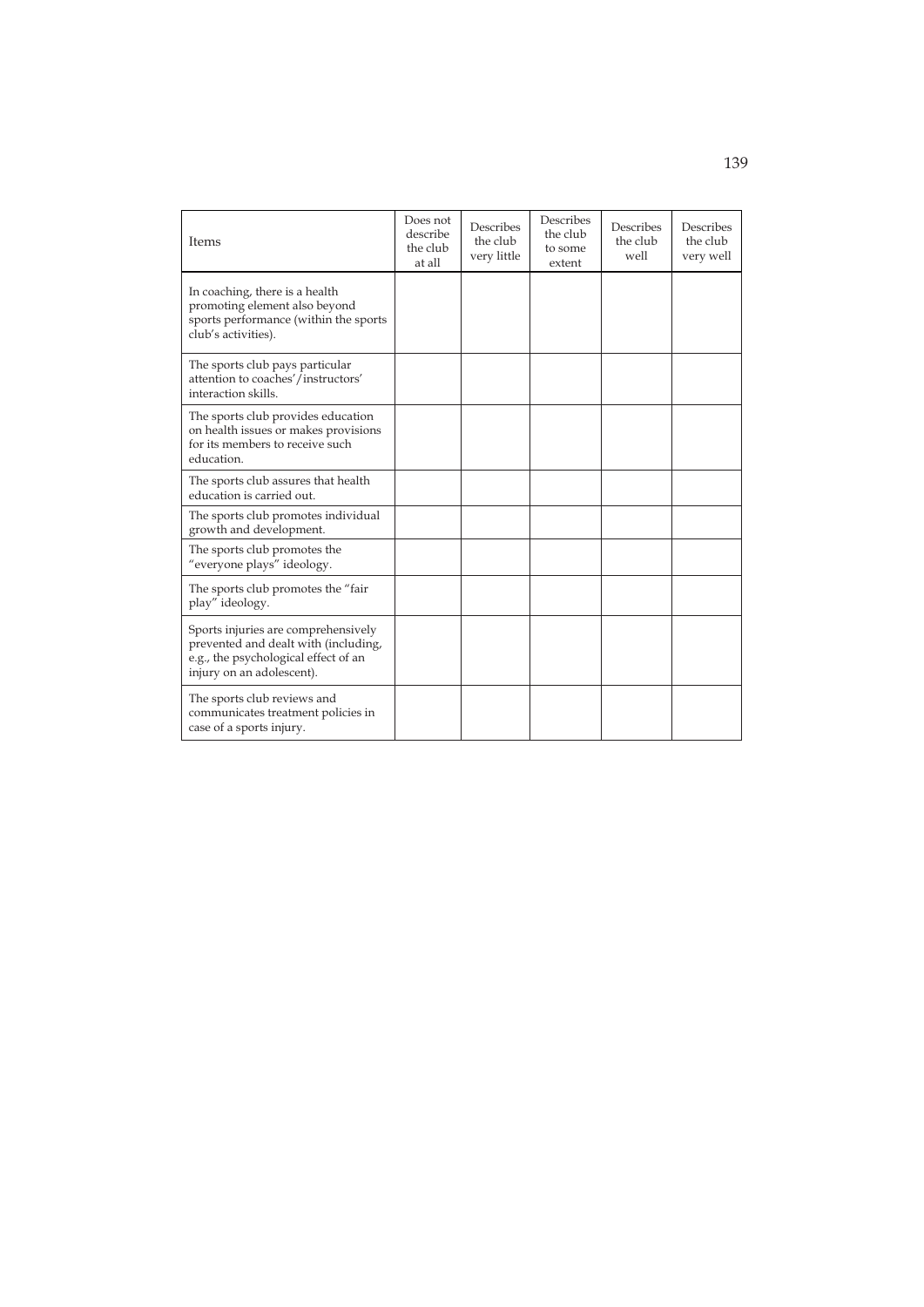Question 21, used in Article IV and for additional research questions, and answered by club officials: To what extent has your club guided coaches to recognise the following matters during the sports performance, i.e. practice/competition and/or while planning it?

| Claims                                                                                                                                 | Not at all | To some<br>extent | Moderately | Much | Very<br>much |
|----------------------------------------------------------------------------------------------------------------------------------------|------------|-------------------|------------|------|--------------|
| Physical exertion is in balance with<br>relation to individual phase of<br>development                                                 |            |                   |            |      |              |
| Training is sensible/fun                                                                                                               |            |                   |            |      |              |
| Interaction between young athletes is<br>possible during training/competition                                                          |            |                   |            |      |              |
| Differences in the social skills of young<br>athletes are recognized                                                                   |            |                   |            |      |              |
| The time for training is as good as<br>possible with relation to other daily<br>activities                                             |            |                   |            |      |              |
| Safety issues are recognized during<br>training                                                                                        |            |                   |            |      |              |
| Differences in the bodily sizes and<br>skill levels of the youth are recognized<br>with relation to sport in question when<br>training |            |                   |            |      |              |
| Young athletes are treated fairly<br>in training situations e.g. equitable<br>participation                                            |            |                   |            |      |              |
| The other parties (competitors, referees)<br>are respected during training and<br>competition                                          |            |                   |            |      |              |
| Sports regulations are respected during<br>training and competition                                                                    |            |                   |            |      |              |
| Failures in sports are dealt with in a<br>positive way                                                                                 |            |                   |            |      |              |
| Differences in the mental development<br>levels of the youth are recognized                                                            |            |                   |            |      |              |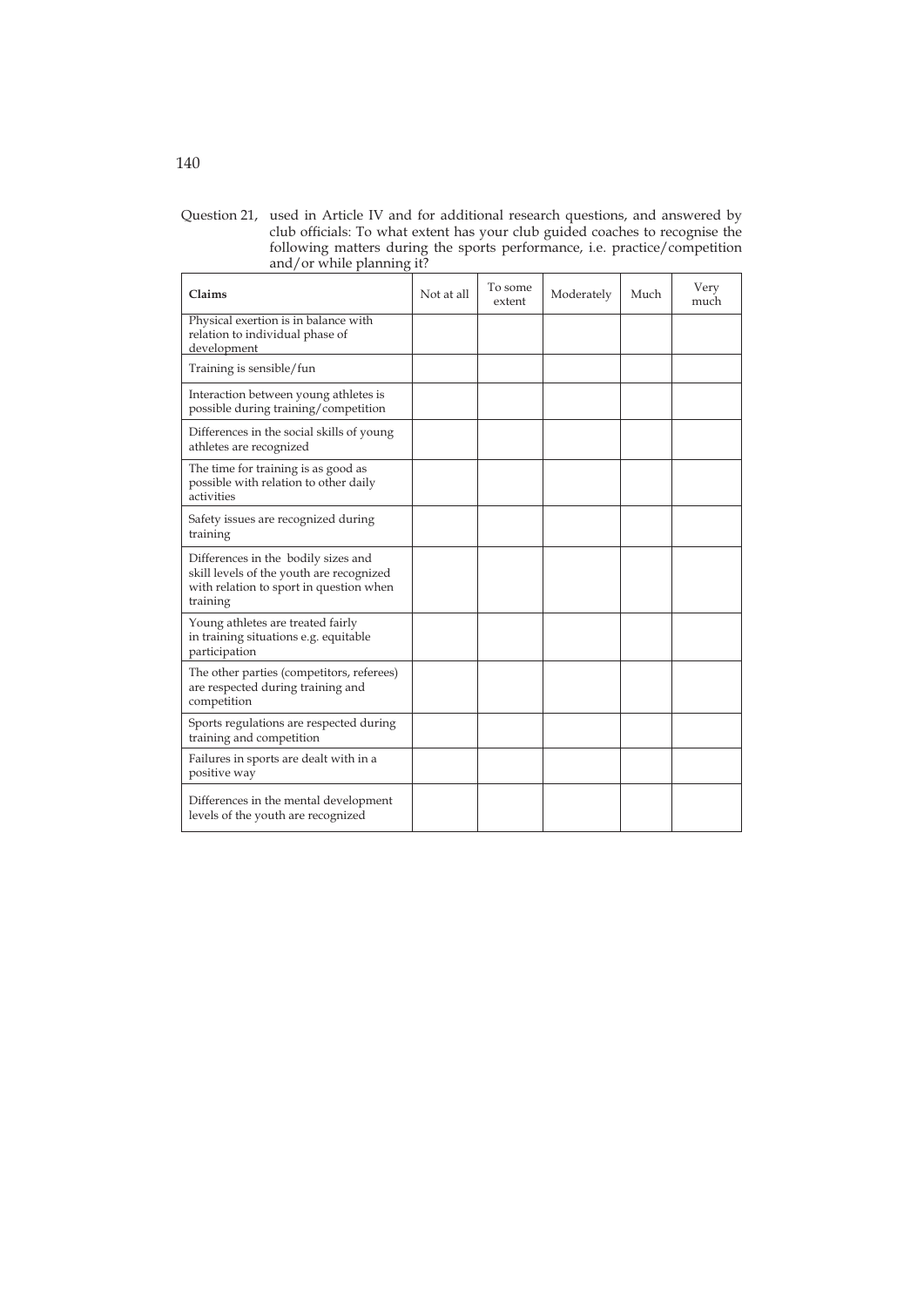Question 22, used in Article IV and for additional research questions, and answered by club officials: To what extent has your club guided coaches to recognise the following matters during non-performance time within club activities, i.e. other time than practice/competition, such as locker room or excursion activities?

| Claims                                                                                                                             | Not at all | To some<br>extent | Moderately | Much | Very<br>much |
|------------------------------------------------------------------------------------------------------------------------------------|------------|-------------------|------------|------|--------------|
| Weekly physical exertion is in balance                                                                                             |            |                   |            |      |              |
| Nutrition issues are recognized during e.g.<br>sports excursions                                                                   |            |                   |            |      |              |
| Social interaction is motivated between the<br>team/group members outside practice/<br>competition                                 |            |                   |            |      |              |
| Exertion caused by school work is in balance<br>with relation to training i.e. individual's total<br>weekly exertion is in balance |            |                   |            |      |              |
| Coaches understand how their own<br>behaviour affects the health behaviour of the<br>youth                                         |            |                   |            |      |              |
| Possible substance use including the use of<br>snuff is intervened in                                                              |            |                   |            |      |              |
| Adolescent's choices are directed e.g. while<br>eating                                                                             |            |                   |            |      |              |
| Health issues are discussed also with parents                                                                                      |            |                   |            |      |              |
| Matters outside sports are recognized with<br>relation to coaching                                                                 |            |                   |            |      |              |
| Health issues are discussed with the young<br>athletes in connection with training or during<br>sports excursions                  |            |                   |            |      |              |
| Lectures and information are given on health<br>issues                                                                             |            |                   |            |      |              |
| Health-related information is distributed to<br>young athletes                                                                     |            |                   |            |      |              |
| Outside experts are used to tell about health<br>issues                                                                            |            |                   |            |      |              |
| Education is provided on substances                                                                                                |            |                   |            |      |              |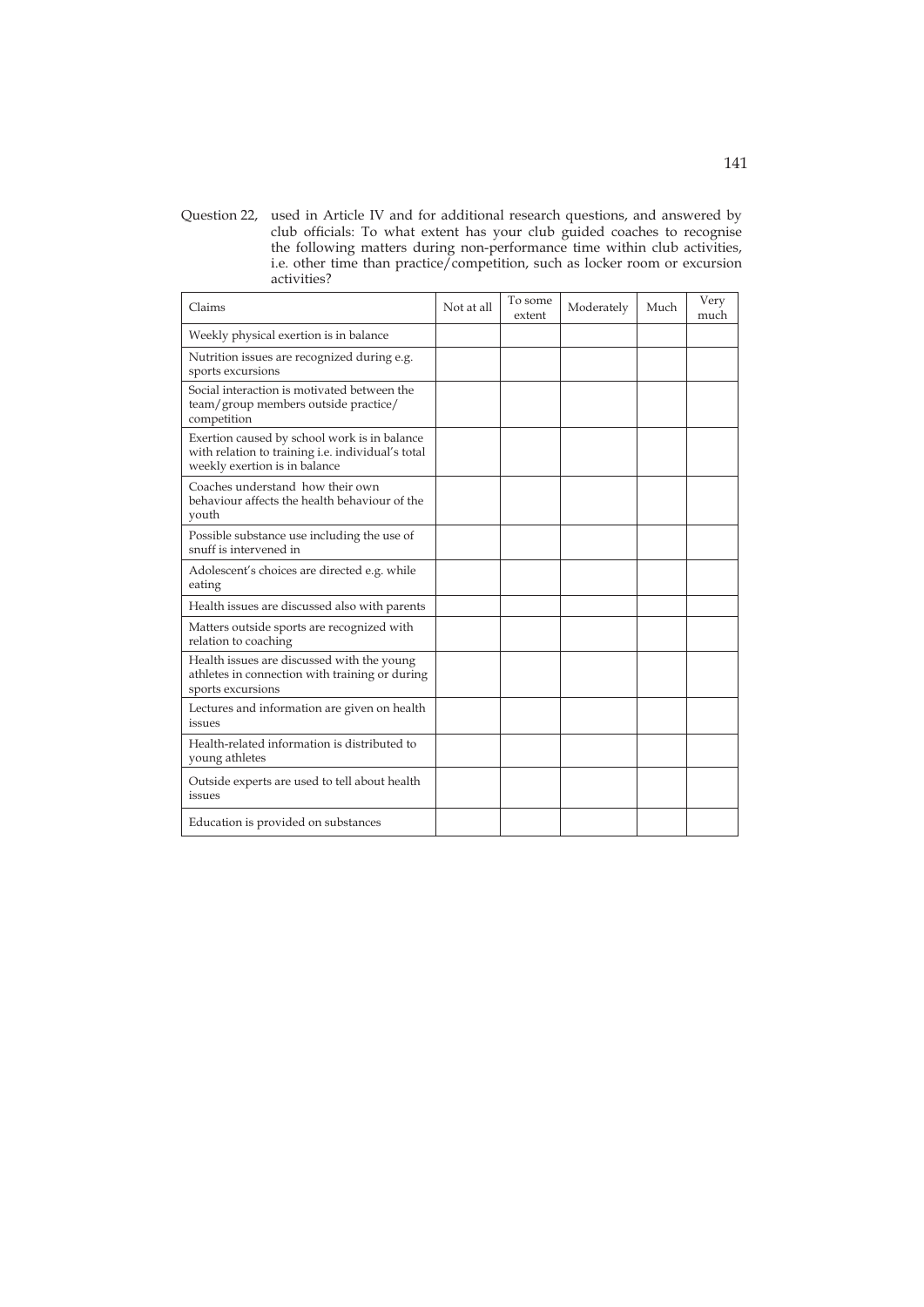| Question 23, used in Article IV and for additional research questions, and answered by |
|----------------------------------------------------------------------------------------|
| club officials: To what extent has your club guided coaches to recognise at            |
| least the fundamentals of the following health topics?                                 |

| Claims                              | Not at all | To some<br>extent | Moderately | Much | Very<br>much |
|-------------------------------------|------------|-------------------|------------|------|--------------|
| General physical activity           |            |                   |            |      |              |
| Nutrition                           |            |                   |            |      |              |
| Tobacco                             |            |                   |            |      |              |
| Snuff                               |            |                   |            |      |              |
| Alcohol                             |            |                   |            |      |              |
| Drugs                               |            |                   |            |      |              |
| Doping                              |            |                   |            |      |              |
| Sleep/rest                          |            |                   |            |      |              |
| Hygiene                             |            |                   |            |      |              |
| Injury prevention                   |            |                   |            |      |              |
| Risks of being physically<br>active |            |                   |            |      |              |
| while ill                           |            |                   |            |      |              |
| Violence                            |            |                   |            |      |              |
| Sexual health                       |            |                   |            |      |              |

Question 24, used for additional research questions, and answered by coaches: To what extent you have recognised the following matters during the sports performance, i.e. practice/competition and/or while planning it?

| Claims                                                                                                                              | Not at all | To some<br>extent | Moderately | Much | Very<br>much |
|-------------------------------------------------------------------------------------------------------------------------------------|------------|-------------------|------------|------|--------------|
| Physical exertion is in balance with relation<br>to individual phase of development                                                 |            |                   |            |      |              |
| Training is sensible/fun                                                                                                            |            |                   |            |      |              |
| Interaction between young athletes is<br>possible during training/competition                                                       |            |                   |            |      |              |
| Differences in the social skills of young<br>athletes are recognized                                                                |            |                   |            |      |              |
| The time for training is as good as possible<br>with relation to other daily activities                                             |            |                   |            |      |              |
| Safety issues are recognized during<br>training                                                                                     |            |                   |            |      |              |
| Differences in the bodily sizes and skill<br>levels of the youth are recognized with<br>relation to sport in question when training |            |                   |            |      |              |
| Young athletes are treated fairly in training<br>situations e.g. equitable participation                                            |            |                   |            |      |              |
| The other parties (competitors, referees) are<br>respected during training and competition                                          |            |                   |            |      |              |
| Sports regulations are respected during<br>training and competition                                                                 |            |                   |            |      |              |
| Failures in sports are dealt with in a<br>positive way                                                                              |            |                   |            |      |              |
| Differences in the mental development<br>levels of the youth are recognized                                                         |            |                   |            |      |              |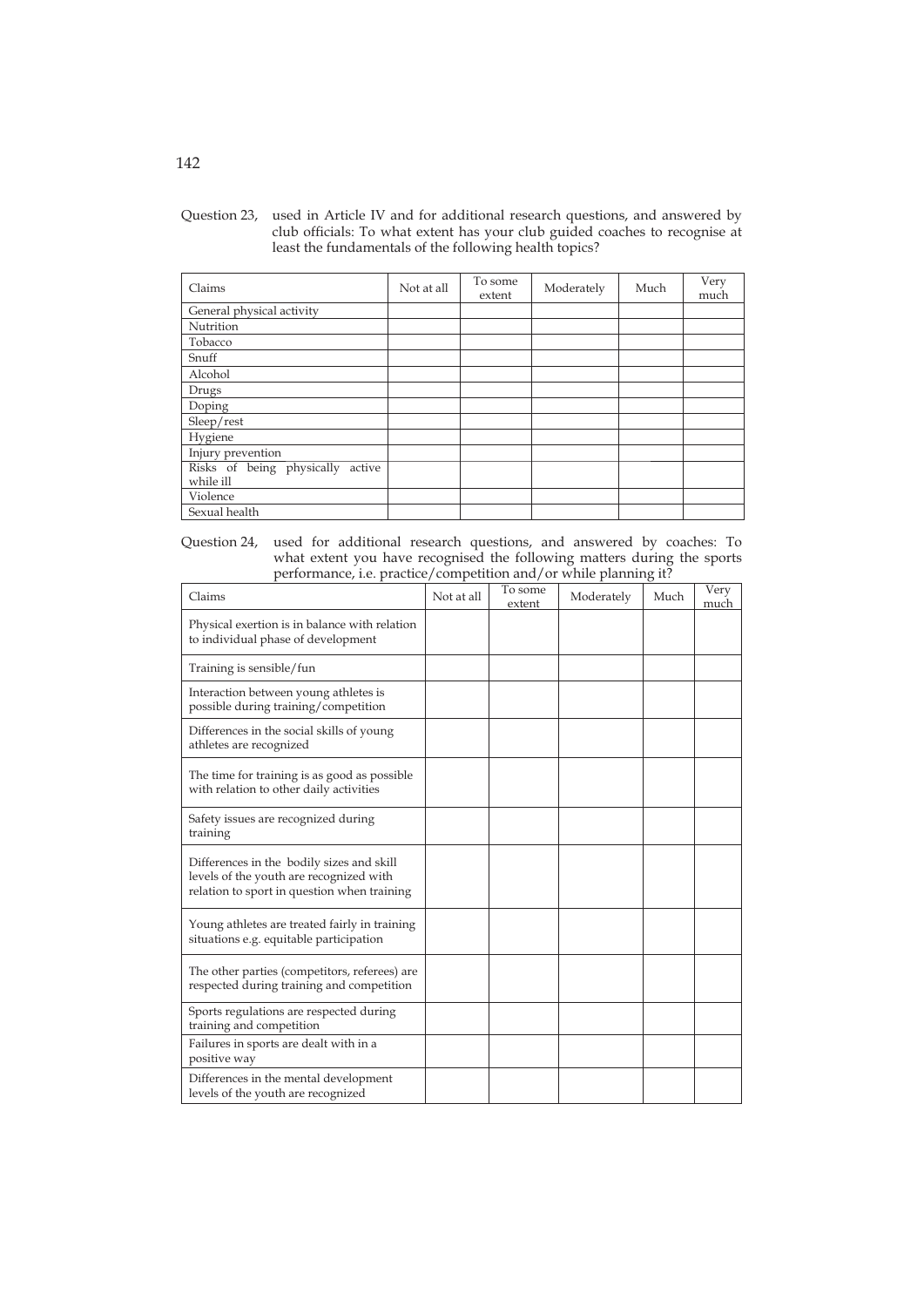Question 25, used for additional research questions, and answered by coaches: To what extent you have recognised the following matters during non-performance time within club activities, i.e. other time than practice/competition, such as locker room or excursion activities?

| Claims                                                                                                                             | Not at all | To some<br>extent | Moderately | Much | Very<br>much |
|------------------------------------------------------------------------------------------------------------------------------------|------------|-------------------|------------|------|--------------|
| Weekly physical exertion is in balance                                                                                             |            |                   |            |      |              |
| Nutrition issues are recognized during e.g.<br>sports excursions                                                                   |            |                   |            |      |              |
| Social interaction is motivated between the<br>team/group members outside practice/<br>competition                                 |            |                   |            |      |              |
| Exertion caused by school work is in balance<br>with relation to training i.e. individual's total<br>weekly exertion is in balance |            |                   |            |      |              |
| Coaches understand how their own<br>behaviour affects the health behaviour of the<br>vouth                                         |            |                   |            |      |              |
| Possible substance use including the use of<br>snuff is intervened in                                                              |            |                   |            |      |              |
| Adolescent's choices are directed e.g. while<br>eating                                                                             |            |                   |            |      |              |
| Health issues are discussed also with parents                                                                                      |            |                   |            |      |              |
| Matters outside sports are recognized with<br>relation to coaching                                                                 |            |                   |            |      |              |
| Health issues are discussed with the young<br>athletes in connection with training or during<br>sports excursions                  |            |                   |            |      |              |
| Lectures and information are given on health<br>issues                                                                             |            |                   |            |      |              |
| Health-related information is distributed to<br>young athletes                                                                     |            |                   |            |      |              |
| Outside experts are used to tell about health<br>issues                                                                            |            |                   |            |      |              |
| Education is provided on substances                                                                                                |            |                   |            |      |              |

Question 26, used for additional research questions, and answered by coaches: To what extent you have gone through at least the fundamentals of the following health topics?

| Claims                                     | Not at all | To some<br>extent | Moderately | Much | Very<br>much |
|--------------------------------------------|------------|-------------------|------------|------|--------------|
| General physical activity                  |            |                   |            |      |              |
| Nutrition                                  |            |                   |            |      |              |
| Tobacco                                    |            |                   |            |      |              |
| Snuff                                      |            |                   |            |      |              |
| Alcohol                                    |            |                   |            |      |              |
| Drugs                                      |            |                   |            |      |              |
| Doping                                     |            |                   |            |      |              |
| Sleep/rest                                 |            |                   |            |      |              |
| Hygiene                                    |            |                   |            |      |              |
| Injury prevention                          |            |                   |            |      |              |
| Risks of being physically active while ill |            |                   |            |      |              |
| Violence                                   |            |                   |            |      |              |
| Sexual health                              |            |                   |            |      |              |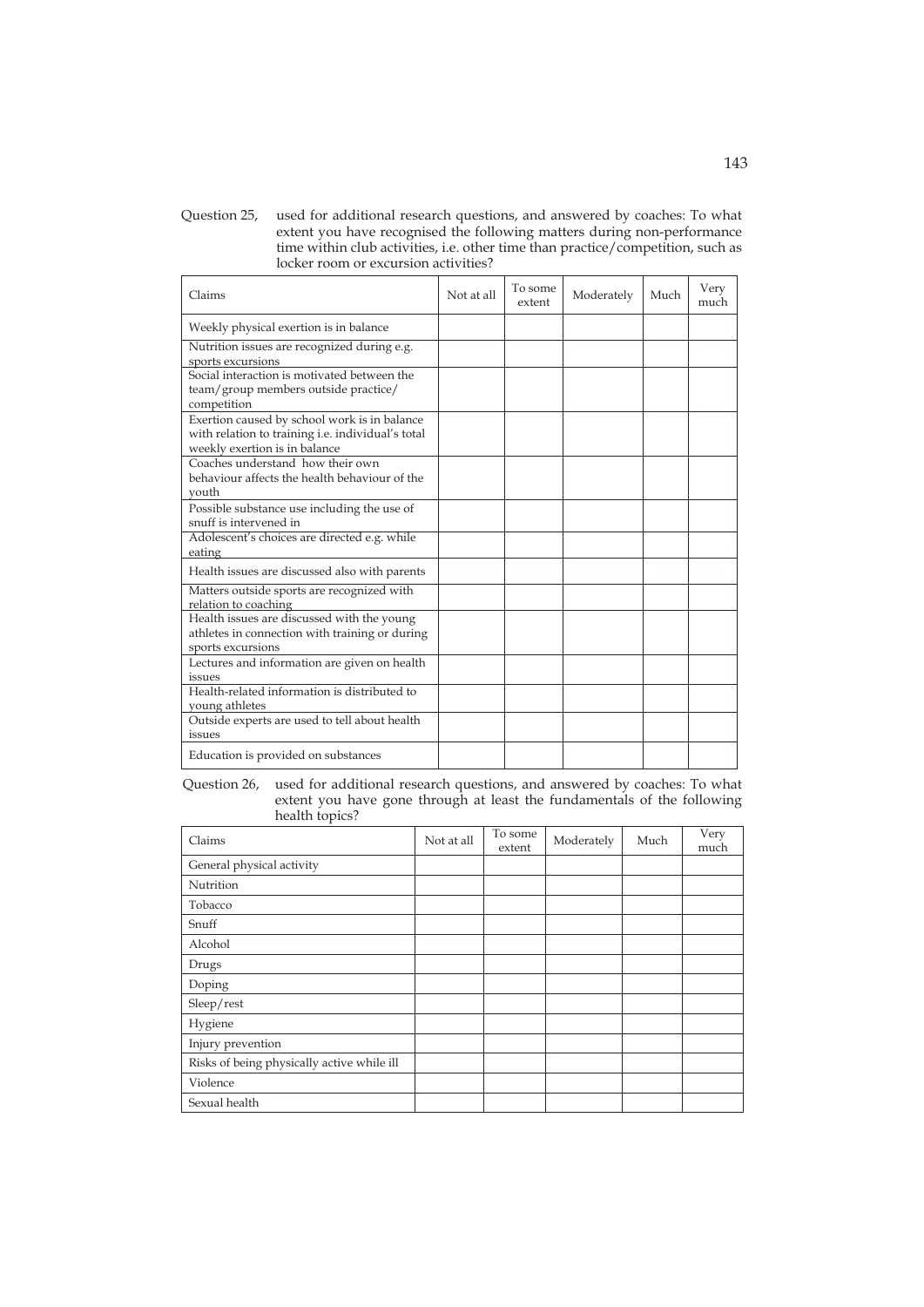| Claims                                                                                                     | Not at all | Not well | Somewhat | Well | Very<br>well |
|------------------------------------------------------------------------------------------------------------|------------|----------|----------|------|--------------|
| Your coach carries out too hard training                                                                   |            |          |          |      |              |
| Your coach emphasizes, that training<br>should be sensible/fun                                             |            |          |          |      |              |
| Your coach has forbidden interaction<br>with your teammates/other athletes<br>during training/competition  |            |          |          |      |              |
| Your training sessions are at a suitable<br>and convenient time of day                                     |            |          |          |      |              |
| Your coach assures, that training is safe                                                                  |            |          |          |      |              |
| In your team/group everybody does the<br>same training                                                     |            |          |          |      |              |
| The best athletes receive more attention<br>by your coach                                                  |            |          |          |      |              |
| Your coach always gives negative<br>feedback when you fail                                                 |            |          |          |      |              |
| Your coach emphasizes, that other<br>athletes should be respected                                          |            |          |          |      |              |
| Your coach always intervenes, if<br>someone in your team/group cheats on<br>the regulations of your sports |            |          |          |      |              |

Question 27, used for additional research questions, and answered by young male athletes: To what extent do the following claims describe your coaches' activities during the sports performance?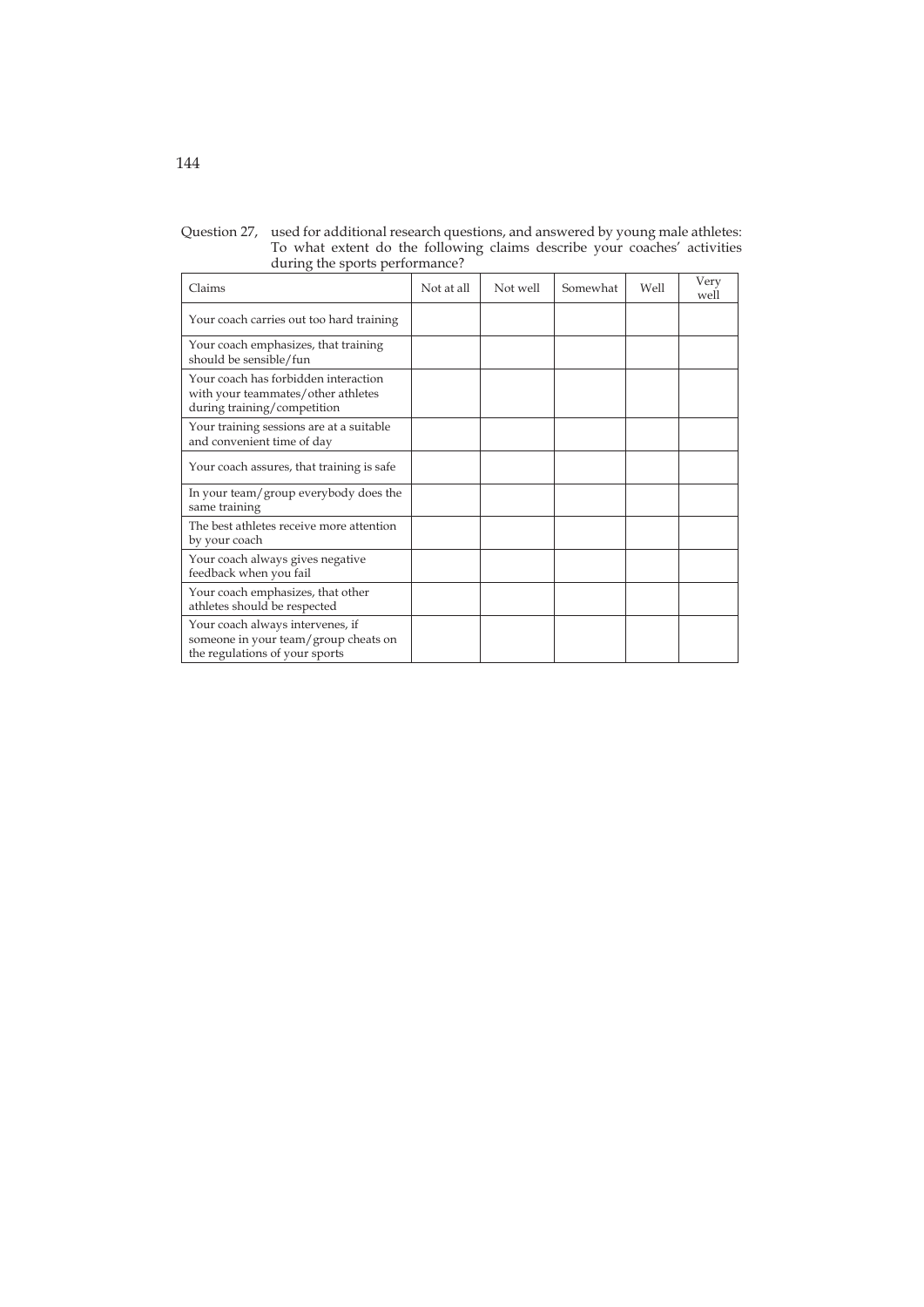Question 28, used for additional research questions, and answered by young male athletes: To what extent do the following claims describe your coaches' activities during non-performance time within club activities, i.e. other time than practice/ competition, such as locker room or excursion activities?

| Claims                                                                                                                          | Not at all | Not well | Somewhat | Well | Very<br>well |
|---------------------------------------------------------------------------------------------------------------------------------|------------|----------|----------|------|--------------|
| Training sessions/competitions and free days are<br>in balance during a weekly period                                           |            |          |          |      |              |
| Your coach gives hints and advice on what to<br>eat, while eating together                                                      |            |          |          |      |              |
| Your coach emphasizes that you should be<br>friends with your team-mates/other athletes<br>also outside of practice/competition |            |          |          |      |              |
| Exertion caused by school-work is recognised in<br>relation to physical exertion                                                |            |          |          |      |              |
| Your coach discusses health issues also with<br>your parents                                                                    |            |          |          |      |              |
| Your coach recognises matters, away from<br>sports, that are important to you                                                   |            |          |          |      |              |
| Your coach always intervenes in snuff use or<br>smoking, if he/she witnesses any use                                            |            |          |          |      |              |
| Your coach discusses health issues with you e.g.<br>during sports excursions                                                    |            |          |          |      |              |
| Your coach has given a separate lecture to you<br>on some health issues                                                         |            |          |          |      |              |
| Your coach has distributed health related<br>information leaflets to you                                                        |            |          |          |      |              |
| An outside expert has talked to you about health<br>issues                                                                      |            |          |          |      |              |
| Your coach has told you about substances and<br>the risks of usage                                                              |            |          |          |      |              |

Question 29, used for additional research questions, and answered by young male athletes: To what extent your coach has discussed the following health topics with you?

| Claims                                        | Not at all | To some<br>extent | Moderately | Much | Very<br>much |
|-----------------------------------------------|------------|-------------------|------------|------|--------------|
| General physical activity                     |            |                   |            |      |              |
| Nutrition                                     |            |                   |            |      |              |
| Tobacco                                       |            |                   |            |      |              |
| Snuff                                         |            |                   |            |      |              |
| Alcohol                                       |            |                   |            |      |              |
| Drugs                                         |            |                   |            |      |              |
| Doping                                        |            |                   |            |      |              |
| Sleep/rest                                    |            |                   |            |      |              |
| Hygiene                                       |            |                   |            |      |              |
| Injury prevention                             |            |                   |            |      |              |
| Risks of being physically active<br>while ill |            |                   |            |      |              |
| Violence                                      |            |                   |            |      |              |
| Sexual health                                 |            |                   |            |      |              |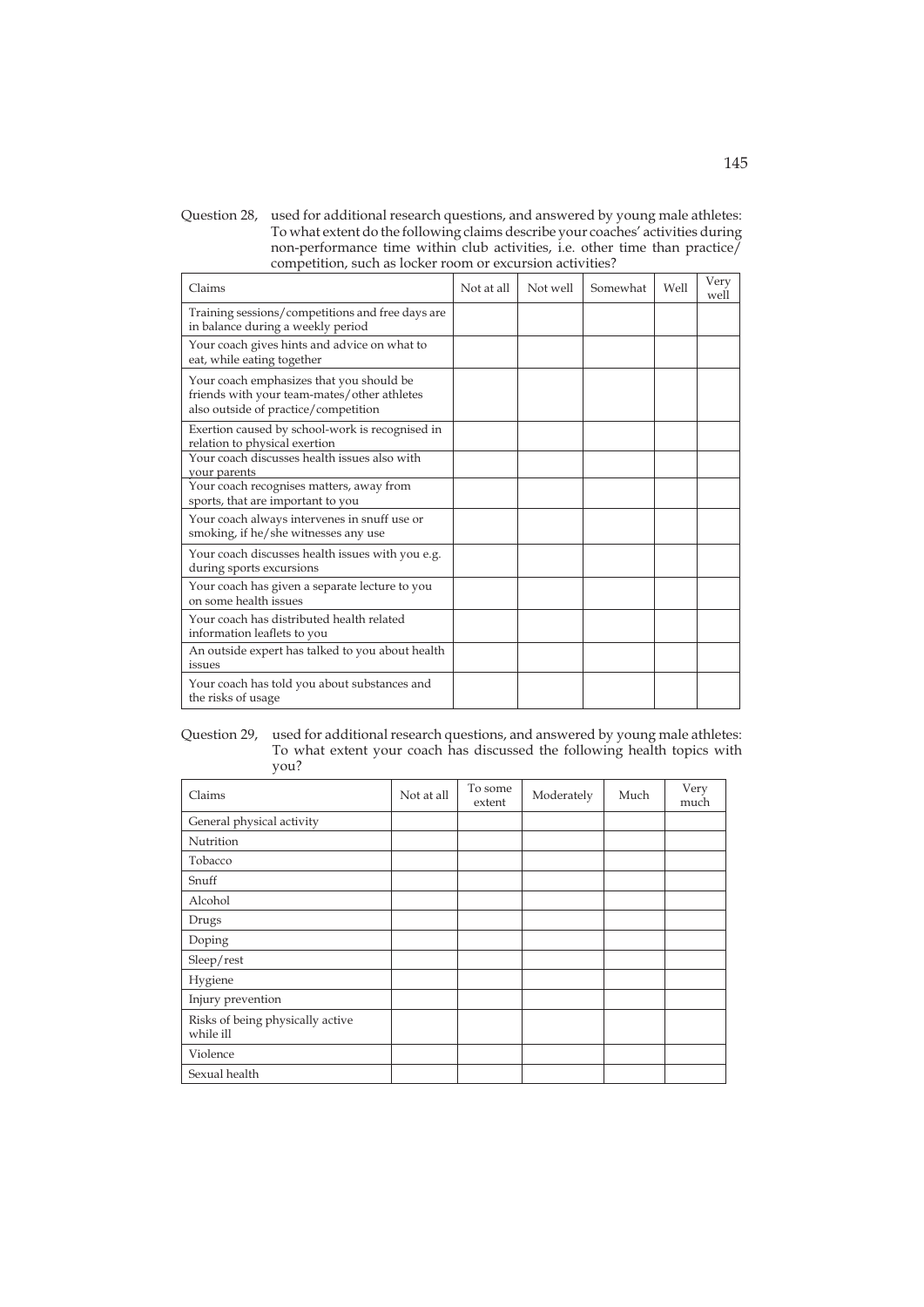|              | APPENDIX 2 Factor distribution, communality- and eigen values and total variance                                                                                                                                                                                                                                                                              |
|--------------|---------------------------------------------------------------------------------------------------------------------------------------------------------------------------------------------------------------------------------------------------------------------------------------------------------------------------------------------------------------|
|              | explained in the four-factor model for HPSC Index.                                                                                                                                                                                                                                                                                                            |
| T A D T T 4F | $\Gamma$ , $\Gamma$ , $\Gamma$ , $\Gamma$ , $\Gamma$ , $\Gamma$ , $\Gamma$ , $\Gamma$ , $\Gamma$ , $\Gamma$ , $\Gamma$ , $\Gamma$ , $\Gamma$ , $\Gamma$ , $\Gamma$ , $\Gamma$ , $\Gamma$ , $\Gamma$ , $\Gamma$ , $\Gamma$ , $\Gamma$ , $\Gamma$ , $\Gamma$ , $\Gamma$ , $\Gamma$ , $\Gamma$ , $\Gamma$ , $\Gamma$ , $\Gamma$ , $\Gamma$ , $\Gamma$ , $\Gamma$ |

| TABLE 15 | Factor distribution and communality-values in four-factor model for HPSC |
|----------|--------------------------------------------------------------------------|
|          | Index.                                                                   |

|                                                                                                                                                                             |      | Factor* |         |      |               |  |
|-----------------------------------------------------------------------------------------------------------------------------------------------------------------------------|------|---------|---------|------|---------------|--|
| Claims                                                                                                                                                                      | 1    | 2       | 3       | 4    | Communalities |  |
| The sports club assures that its sub-groups have agreed<br>regulations and practices.                                                                                       | .313 |         |         |      | .412          |  |
| Health promotion is part of the coaching practice.                                                                                                                          | .326 |         |         | .278 | .563          |  |
| The sports club's regulations include a written section<br>on well-being and/or health promotion and/or health<br>education and/or healthy lifestyle.                       | .876 |         |         |      | .445          |  |
| Health and well-being viewpoints are observed in the<br>sports club's decision-making process.                                                                              | .672 |         |         |      | .534          |  |
| The sports club's regulations include a written section on<br>substance abuse.                                                                                              | .625 |         |         |      | .393          |  |
| The sports club supervises the implementation and<br>functionality of its regulations.                                                                                      | .371 |         |         | .275 | .485          |  |
| The sports club collaborates with other sports clubs and/or<br>health professionals on health issues.                                                                       | .349 |         | $-.280$ |      | .369          |  |
| The sports club's health promotion activities and/or state of<br>well-being are evaluated in the annual report.                                                             | .422 |         |         |      | .571          |  |
| The sports club promotes the "fair play" ideology.                                                                                                                          |      | -.867   |         |      | .675          |  |
| The sports club promotes the "everyone plays" ideology.                                                                                                                     |      | $-.880$ |         |      | .645          |  |
| The sports club promotes individual growth and<br>development.                                                                                                              |      |         | $-.311$ |      | .464          |  |
| The sports club discusses its regulations with the Executive<br>Committee, coaches and parents at regular intervals.                                                        |      |         | $-.268$ |      | .407          |  |
| The sports club reviews and communicates treatment<br>policies in case of a sports injury.                                                                                  |      |         | -.522   |      | .491          |  |
| Sports injuries are comprehensively prevented and dealt<br>with (including, e.g., the psychological effect of an injury on<br>an adolescent).                               |      |         | $-.503$ |      | .524          |  |
| The sports club pays particular attention to coaches'/<br>instructors' interaction skills.                                                                                  |      |         | $-.522$ |      | .535          |  |
| The sports club provides education on health issues or<br>makes provisions for its members to receive such education.                                                       |      |         | $-.894$ |      | .509          |  |
| The sports club assures that health education is carried out.                                                                                                               |      |         | $-745$  |      | .626          |  |
| Coaches and other officials give a good example through<br>their own behaviour.                                                                                             |      |         |         | .582 | .401          |  |
| The sports club provides a sports environment that is free.<br>of intoxicants during junior activities.                                                                     |      |         |         | .655 | .371          |  |
| Possible conflicts (e.g., bullying) are monitored, solved and<br>dealt with.                                                                                                |      |         | $-.261$ | .321 | .437          |  |
| In coaching, there is a health promoting element also<br>beyond sports performance (within the sports club's<br>activities).                                                |      |         | $-.271$ | .314 | .555          |  |
| The sports club assumes its share of responsibility for a safe<br>sports environment, e.g., reviews the sports environment<br>yearly (in co-operation with the proprietor). |      |         |         | .581 | .337          |  |

A limiting value of .250 was used in SPSS for factor loadings.